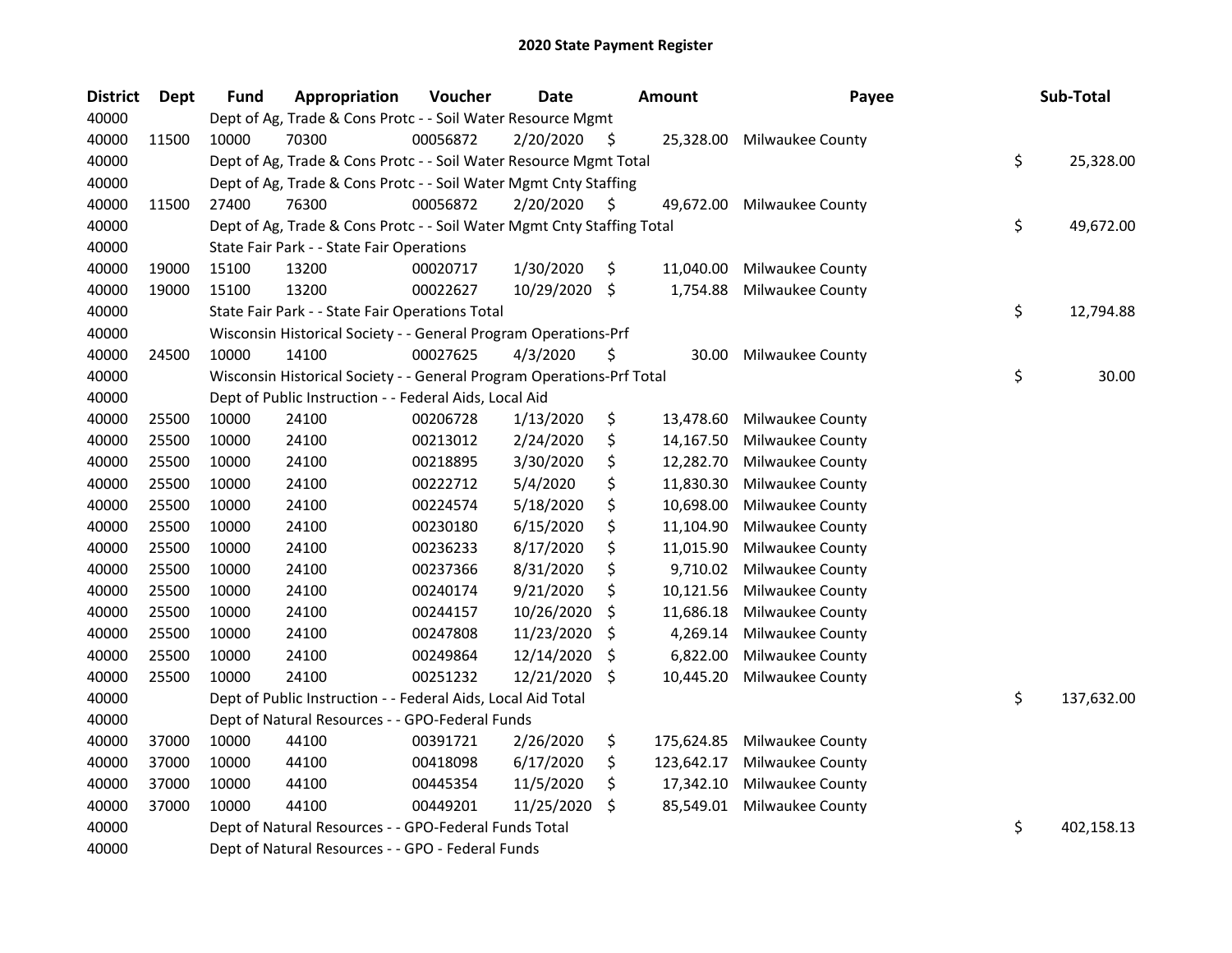| <b>District</b> | Dept  | <b>Fund</b> | Appropriation                                                      | Voucher  | <b>Date</b> |      | Amount     | Payee            | Sub-Total          |
|-----------------|-------|-------------|--------------------------------------------------------------------|----------|-------------|------|------------|------------------|--------------------|
| 40000           | 37000 | 10000       | 94100                                                              | 00383427 | 1/17/2020   | \$   | 9,394.17   | Milwaukee County |                    |
| 40000           | 37000 | 10000       | 94100                                                              | 00391018 | 2/18/2020   | \$   | 23,822.70  | Milwaukee County |                    |
| 40000           |       |             | Dept of Natural Resources - - GPO - Federal Funds Total            |          |             |      |            |                  | \$<br>33,216.87    |
| 40000           |       |             | Dept of Natural Resources - - Venison Processing                   |          |             |      |            |                  |                    |
| 40000           | 37000 | 21200       | 54900                                                              | 00396945 | 3/20/2020   | \$   | 260.00     | Milwaukee County |                    |
| 40000           |       |             | Dept of Natural Resources - - Venison Processing Total             |          |             |      |            |                  | \$<br>260.00       |
| 40000           |       |             | Dept of Natural Resources - - Wildlife Damage Claims & Abat        |          |             |      |            |                  |                    |
| 40000           | 37000 | 21200       | 55300                                                              | 00396945 | 3/20/2020   | - \$ | 2,164.30   | Milwaukee County |                    |
| 40000           |       |             | Dept of Natural Resources - - Wildlife Damage Claims & Abat Total  |          |             |      |            |                  | \$<br>2,164.30     |
| 40000           |       |             | Dept of Natural Resources - - Ra- Cnty Snow Trail & Area Aid       |          |             |      |            |                  |                    |
| 40000           | 37000 | 21200       | 57400                                                              | 00391021 | 2/19/2020   | Ş.   | 42,902.00  | Milwaukee County |                    |
| 40000           |       |             | Dept of Natural Resources - - Ra- Cnty Snow Trail & Area Aid Total |          |             |      |            |                  | \$<br>42,902.00    |
| 40000           |       |             | Dept of Natural Resources - - Wildlife Abat & Control Grants       |          |             |      |            |                  |                    |
| 40000           | 37000 | 21200       | 58000                                                              | 00383733 | 1/21/2020   | \$   | 4,028.03   | Milwaukee County |                    |
| 40000           | 37000 | 21200       | 58000                                                              | 00391597 | 2/21/2020   | \$   | 572.24     | Milwaukee County |                    |
| 40000           |       |             | Dept of Natural Resources - - Wildlife Abat & Control Grants Total |          |             |      |            |                  | \$<br>4,600.27     |
| 40000           |       |             | Dept of Natural Resources - - GPO-Environmental Fund               |          |             |      |            |                  |                    |
| 40000           | 37000 | 27400       | 46100                                                              | 00390944 | 2/20/2020   | \$   | 30.00      | Milwaukee County |                    |
| 40000           | 37000 | 27400       | 46100                                                              | 00412274 | 6/1/2020    | \$   | 30.00      | Milwaukee County |                    |
| 40000           | 37000 | 27400       | 46100                                                              | 00420433 | 6/30/2020   | \$   | 30.00      | Milwaukee County |                    |
| 40000           | 37000 | 27400       | 46100                                                              | 00426344 | 7/24/2020   | \$   | 30.00      | Milwaukee County |                    |
| 40000           |       |             | Dept of Natural Resources - - GPO-Environmental Fund Total         |          |             |      |            |                  | \$<br>120.00       |
| 40000           |       |             | Dept of Natural Resources - - Land Acquisition                     |          |             |      |            |                  |                    |
| 40000           | 37000 | 36300       | <b>TA100</b>                                                       | 00383528 | 1/17/2020   | \$   | 225,818.64 | Milwaukee County |                    |
| 40000           | 37000 | 36300       | TA100                                                              | 00434357 | 9/9/2020    | \$   | 88,828.00  | Milwaukee County |                    |
| 40000           |       |             | Dept of Natural Resources - - Land Acquisition Total               |          |             |      |            |                  | \$<br>314,646.64   |
| 40000           |       |             | Department of Tourism - - Mktg: Gaming Revenue                     |          |             |      |            |                  |                    |
| 40000           | 38000 | 10000       | 12800                                                              | 00008597 | 3/24/2020   | \$   | 35,000.00  | Milwaukee County |                    |
| 40000           |       |             | Department of Tourism - - Mktg: Gaming Revenue Total               |          |             |      |            |                  | \$<br>35,000.00    |
| 40000           |       |             | WI Dept of Transportation - - Expway Police Aidssf                 |          |             |      |            |                  |                    |
| 40000           | 39500 | 21100       | 16100                                                              | 00489450 | 2/6/2020    | \$   | 255,975.00 | Milwaukee County |                    |
| 40000           | 39500 | 21100       | 16100                                                              | 00504936 | 4/6/2020    | \$   | 255,975.00 | Milwaukee County |                    |
| 40000           | 39500 | 21100       | 16100                                                              | 00546558 | 7/6/2020    | \$   | 255,975.00 | Milwaukee County |                    |
| 40000           | 39500 | 21100       | 16100                                                              | 00634256 | 12/28/2020  | \$   | 255,975.00 | Milwaukee County |                    |
| 40000           |       |             | WI Dept of Transportation - - Expway Police Aidssf Total           |          |             |      |            |                  | \$<br>1,023,900.00 |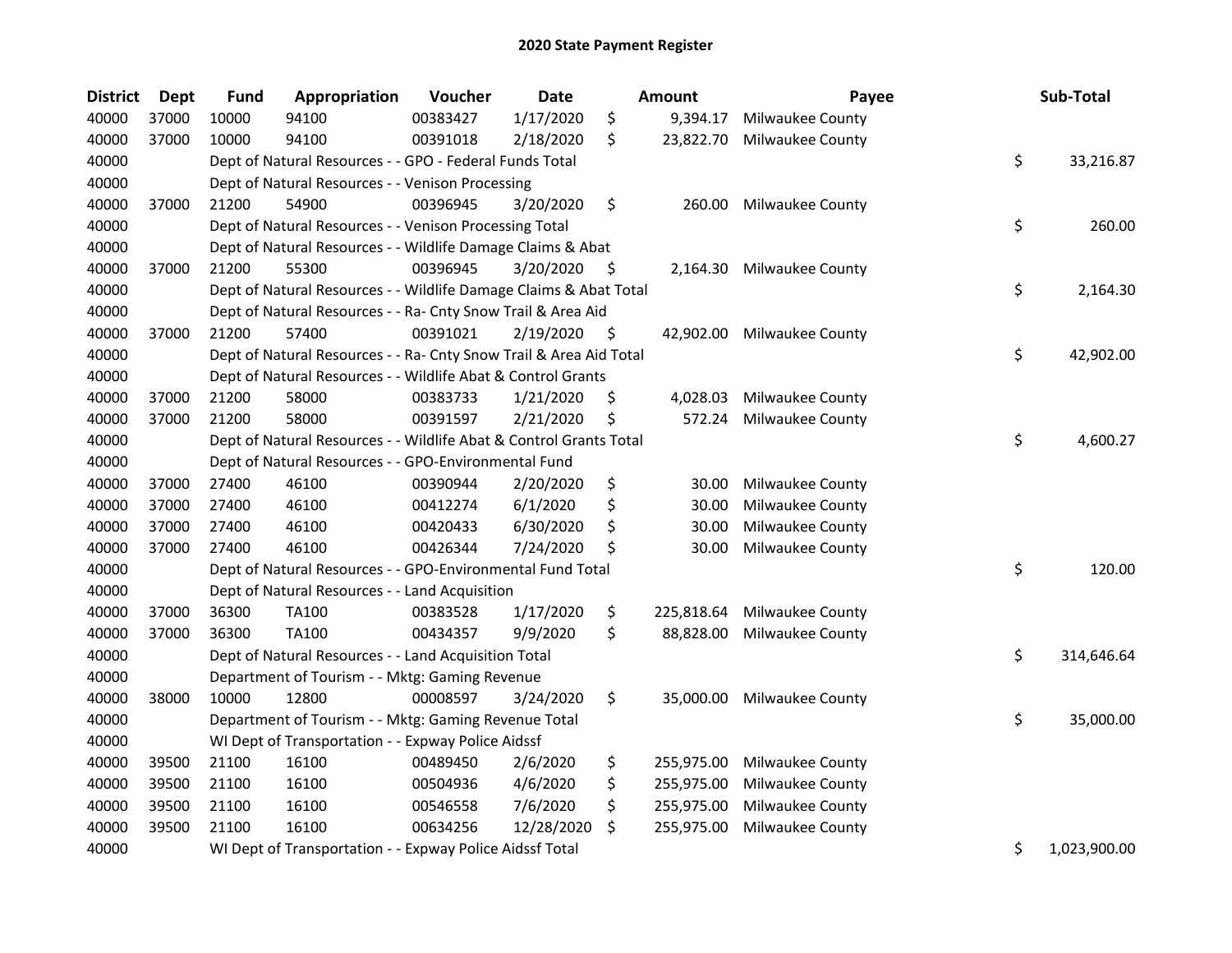| <b>District</b> | <b>Dept</b> | <b>Fund</b> | Appropriation                                                      | Voucher  | <b>Date</b> | <b>Amount</b>       | Payee            | Sub-Total           |
|-----------------|-------------|-------------|--------------------------------------------------------------------|----------|-------------|---------------------|------------------|---------------------|
| 40000           |             |             | WI Dept of Transportation - - Eldly&Disa Co/Aid Sf                 |          |             |                     |                  |                     |
| 40000           | 39500       | 21100       | 16800                                                              | 00481686 | 1/16/2020   | \$<br>2,357,968.00  | Milwaukee County |                     |
| 40000           | 39500       | 21100       | 16800                                                              | 00513102 | 4/10/2020   | \$<br>10,937.49     | Milwaukee County |                     |
| 40000           |             |             | WI Dept of Transportation - - Eldly&Disa Co/Aid Sf Total           |          |             |                     |                  | \$<br>2,368,905.49  |
| 40000           |             |             | WI Dept of Transportation - - Paratransit Aids, Sf                 |          |             |                     |                  |                     |
| 40000           | 39500       | 21100       | 17500                                                              | 00489539 | 2/7/2020    | \$<br>1,523,872.00  | Milwaukee County |                     |
| 40000           |             |             | WI Dept of Transportation - - Paratransit Aids, Sf Total           |          |             |                     |                  | \$<br>1,523,872.00  |
| 40000           |             |             | WI Dept of Transportation - - Trans Aids To Co.-Sf                 |          |             |                     |                  |                     |
| 40000           | 39500       | 21100       | 19000                                                              | 00475463 | 1/6/2020    | \$<br>1,402,988.37  | Milwaukee County |                     |
| 40000           | 39500       | 21100       | 19000                                                              | 00542310 | 7/6/2020    | \$<br>2,805,976.74  | Milwaukee County |                     |
| 40000           | 39500       | 21100       | 19000                                                              | 00585136 | 10/5/2020   | \$<br>1,402,988.38  | Milwaukee County |                     |
| 40000           |             |             | WI Dept of Transportation - - Trans Aids To Co.-Sf Total           |          |             |                     |                  | \$<br>5,611,953.49  |
| 40000           |             |             | WI Dept of Transportation - - Tier A1 Trnsit Aidsf                 |          |             |                     |                  |                     |
| 40000           | 39500       | 21100       | 19300                                                              | 00525637 | 5/14/2020   | \$<br>16,369,475.00 | Milwaukee County |                     |
| 40000           | 39500       | 21100       | 19300                                                              | 00574851 | 8/28/2020   | \$<br>49,108,325.00 | Milwaukee County |                     |
| 40000           |             |             | WI Dept of Transportation - - Tier A1 Trnsit Aidsf Total           |          |             |                     |                  | \$<br>65,477,800.00 |
| 40000           |             |             | WI Dept of Transportation - - Transportation Improvement, St       |          |             |                     |                  |                     |
| 40000           | 39500       | 21100       | 22200                                                              | 00489986 | 2/6/2020    | \$<br>4,533.20      | Milwaukee County |                     |
| 40000           | 39500       | 21100       | 22200                                                              | 00525692 | 5/13/2020   | \$<br>6,012.85      | Milwaukee County |                     |
| 40000           |             |             | WI Dept of Transportation - - Transportation Improvement, St Total |          |             |                     |                  | \$<br>10,546.05     |
| 40000           |             |             | WI Dept of Transportation - - Trnsprt Alternats Ff                 |          |             |                     |                  |                     |
| 40000           | 39500       | 21100       | 22700                                                              | 00522964 | 5/7/2020    | \$<br>215,365.42    | Milwaukee County |                     |
| 40000           | 39500       | 21100       | 22700                                                              | 00526860 | 5/15/2020   | \$<br>165,701.21    | Milwaukee County |                     |
| 40000           | 39500       | 21100       | 22700                                                              | 00527949 | 5/19/2020   | \$<br>56,473.69     | Milwaukee County |                     |
| 40000           |             |             | WI Dept of Transportation - - Trnsprt Alternats Ff Total           |          |             |                     |                  | \$<br>437,540.32    |
| 40000           |             |             | WI Dept of Transportation - - Aero Assistance Sfd                  |          |             |                     |                  |                     |
| 40000           | 39500       | 21100       | 26400                                                              | 00521249 | 5/1/2020    | \$<br>40,752.96     | Milwaukee County |                     |
| 40000           | 39500       | 21100       | 26400                                                              | 00521251 | 5/1/2020    | \$<br>2,962.79      | Milwaukee County |                     |
| 40000           | 39500       | 21100       | 26400                                                              | 00521812 | 5/4/2020    | \$<br>1,451.59      | Milwaukee County |                     |
| 40000           | 39500       | 21100       | 26400                                                              | 00525215 | 5/13/2020   | \$<br>5,549.20      | Milwaukee County |                     |
| 40000           | 39500       | 21100       | 26400                                                              | 00525224 | 5/13/2020   | \$<br>31,646.57     | Milwaukee County |                     |
| 40000           | 39500       | 21100       | 26400                                                              | 00527918 | 5/18/2020   | \$<br>18,295.38     | Milwaukee County |                     |
| 40000           | 39500       | 21100       | 26400                                                              | 00527919 | 5/18/2020   | \$<br>6,304.52      | Milwaukee County |                     |
| 40000           | 39500       | 21100       | 26400                                                              | 00534315 | 6/8/2020    | \$<br>20,158.51     | Milwaukee County |                     |
| 40000           | 39500       | 21100       | 26400                                                              | 00534316 | 6/8/2020    | \$<br>95,412.49     | Milwaukee County |                     |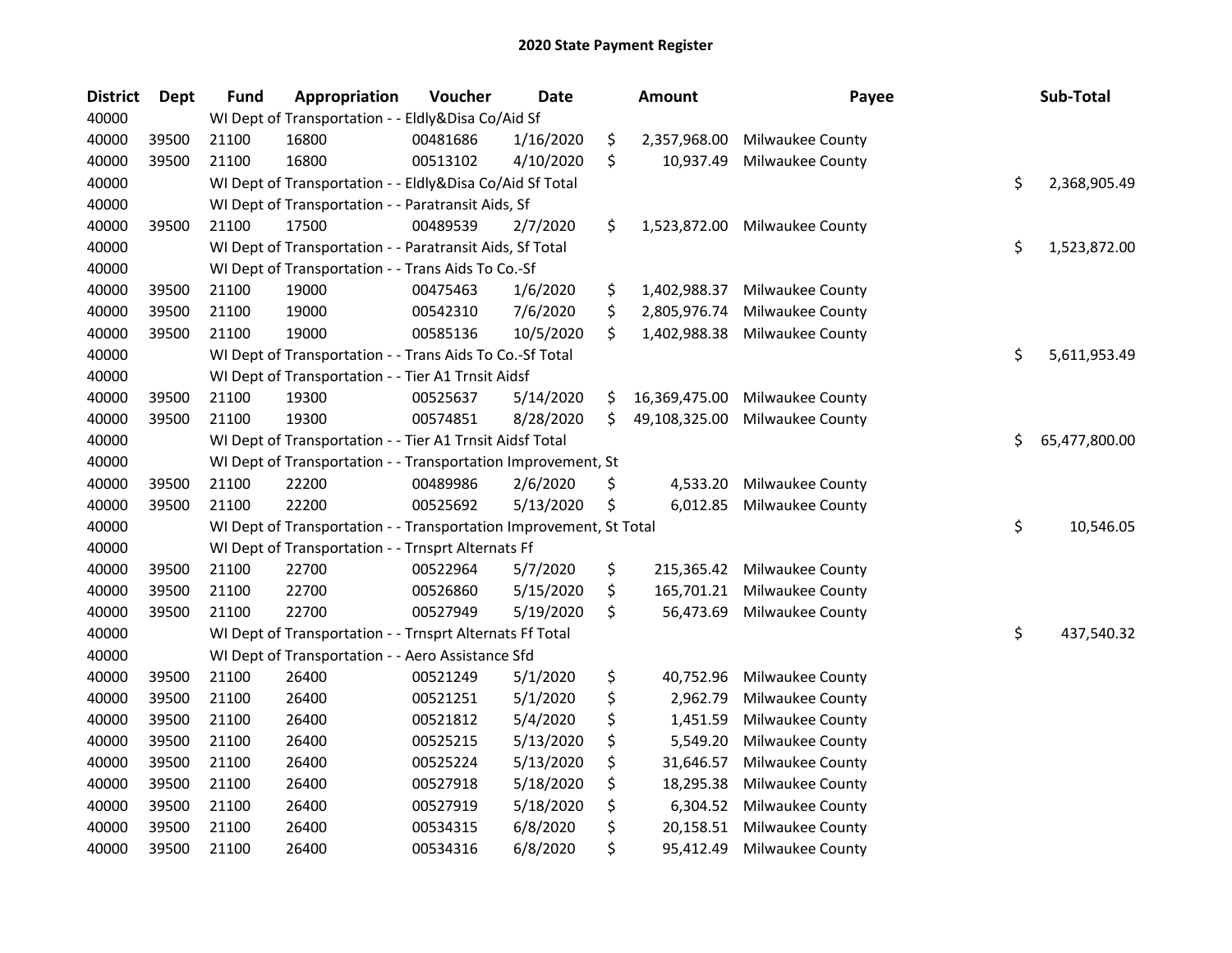| <b>District</b> | Dept  | <b>Fund</b> | Appropriation                                           | Voucher  | Date       | <b>Amount</b>    | Payee            | Sub-Total        |
|-----------------|-------|-------------|---------------------------------------------------------|----------|------------|------------------|------------------|------------------|
| 40000           | 39500 | 21100       | 26400                                                   | 00547187 | 7/6/2020   | \$<br>26,356.14  | Milwaukee County |                  |
| 40000           | 39500 | 21100       | 26400                                                   | 00573731 | 8/27/2020  | \$<br>5,122.47   | Milwaukee County |                  |
| 40000           | 39500 | 21100       | 26400                                                   | 00573732 | 8/27/2020  | \$<br>2,098.60   | Milwaukee County |                  |
| 40000           | 39500 | 21100       | 26400                                                   | 00609857 | 11/3/2020  | \$<br>65,162.13  | Milwaukee County |                  |
| 40000           | 39500 | 21100       | 26400                                                   | 00609864 | 11/3/2020  | \$<br>102,170.53 | Milwaukee County |                  |
| 40000           | 39500 | 21100       | 26400                                                   | 00609868 | 11/3/2020  | \$<br>62,226.63  | Milwaukee County |                  |
| 40000           | 39500 | 21100       | 26400                                                   | 00609872 | 11/3/2020  | \$<br>114,332.50 | Milwaukee County |                  |
| 40000           | 39500 | 21100       | 26400                                                   | 00609873 | 11/3/2020  | \$<br>1,472.53   | Milwaukee County |                  |
| 40000           | 39500 | 21100       | 26400                                                   | 00627258 | 12/14/2020 | \$<br>291,137.89 | Milwaukee County |                  |
| 40000           |       |             | WI Dept of Transportation - - Aero Assistance Sfd Total |          |            |                  |                  | \$<br>892,613.43 |
| 40000           |       |             | WI Dept of Transportation - - Aero Assistance Lfd       |          |            |                  |                  |                  |
| 40000           | 39500 | 21100       | 27400                                                   | 00521249 | 5/1/2020   | \$<br>10,188.24  | Milwaukee County |                  |
| 40000           | 39500 | 21100       | 27400                                                   | 00521251 | 5/1/2020   | \$<br>2,962.79   | Milwaukee County |                  |
| 40000           | 39500 | 21100       | 27400                                                   | 00521812 | 5/4/2020   | \$<br>1,451.59   | Milwaukee County |                  |
| 40000           | 39500 | 21100       | 27400                                                   | 00525215 | 5/13/2020  | \$<br>5,549.20   | Milwaukee County |                  |
| 40000           | 39500 | 21100       | 27400                                                   | 00525224 | 5/13/2020  | \$<br>31,646.57  | Milwaukee County |                  |
| 40000           | 39500 | 21100       | 27400                                                   | 00527918 | 5/18/2020  | \$<br>18,295.38  | Milwaukee County |                  |
| 40000           | 39500 | 21100       | 27400                                                   | 00527919 | 5/18/2020  | \$<br>6,304.52   | Milwaukee County |                  |
| 40000           | 39500 | 21100       | 27400                                                   | 00534315 | 6/8/2020   | \$<br>20,158.51  | Milwaukee County |                  |
| 40000           | 39500 | 21100       | 27400                                                   | 00534316 | 6/8/2020   | \$<br>95,412.49  | Milwaukee County |                  |
| 40000           | 39500 | 21100       | 27400                                                   | 00547187 | 7/6/2020   | \$<br>26,356.14  | Milwaukee County |                  |
| 40000           | 39500 | 21100       | 27400                                                   | 00573731 | 8/27/2020  | \$<br>5,122.47   | Milwaukee County |                  |
| 40000           | 39500 | 21100       | 27400                                                   | 00573732 | 8/27/2020  | \$<br>2,098.60   | Milwaukee County |                  |
| 40000           | 39500 | 21100       | 27400                                                   | 00609857 | 11/3/2020  | \$<br>65,162.13  | Milwaukee County |                  |
| 40000           | 39500 | 21100       | 27400                                                   | 00609864 | 11/3/2020  | \$<br>102,170.53 | Milwaukee County |                  |
| 40000           | 39500 | 21100       | 27400                                                   | 00609868 | 11/3/2020  | \$<br>62,226.63  | Milwaukee County |                  |
| 40000           | 39500 | 21100       | 27400                                                   | 00609872 | 11/3/2020  | \$<br>114,332.50 | Milwaukee County |                  |
| 40000           | 39500 | 21100       | 27400                                                   | 00609873 | 11/3/2020  | \$<br>1,472.53   | Milwaukee County |                  |
| 40000           | 39500 | 21100       | 27400                                                   | 00627258 | 12/14/2020 | \$<br>291,137.89 | Milwaukee County |                  |
| 40000           |       |             | WI Dept of Transportation - - Aero Assistance Lfd Total |          |            |                  |                  | \$<br>862,048.71 |
| 40000           |       |             | WI Dept of Transportation - - Loc Brdg Imp Asst Lf      |          |            |                  |                  |                  |
| 40000           | 39500 | 21100       | 27500                                                   | 00489986 | 2/6/2020   | \$<br>(906.64)   | Milwaukee County |                  |
| 40000           | 39500 | 21100       | 27500                                                   | 00489987 | 2/6/2020   | \$<br>3,403.34   | Milwaukee County |                  |
| 40000           | 39500 | 21100       | 27500                                                   | 00489988 | 2/6/2020   | \$<br>5,037.91   | Milwaukee County |                  |
| 40000           | 39500 | 21100       | 27500                                                   | 00525692 | 5/13/2020  | \$<br>(1,202.57) | Milwaukee County |                  |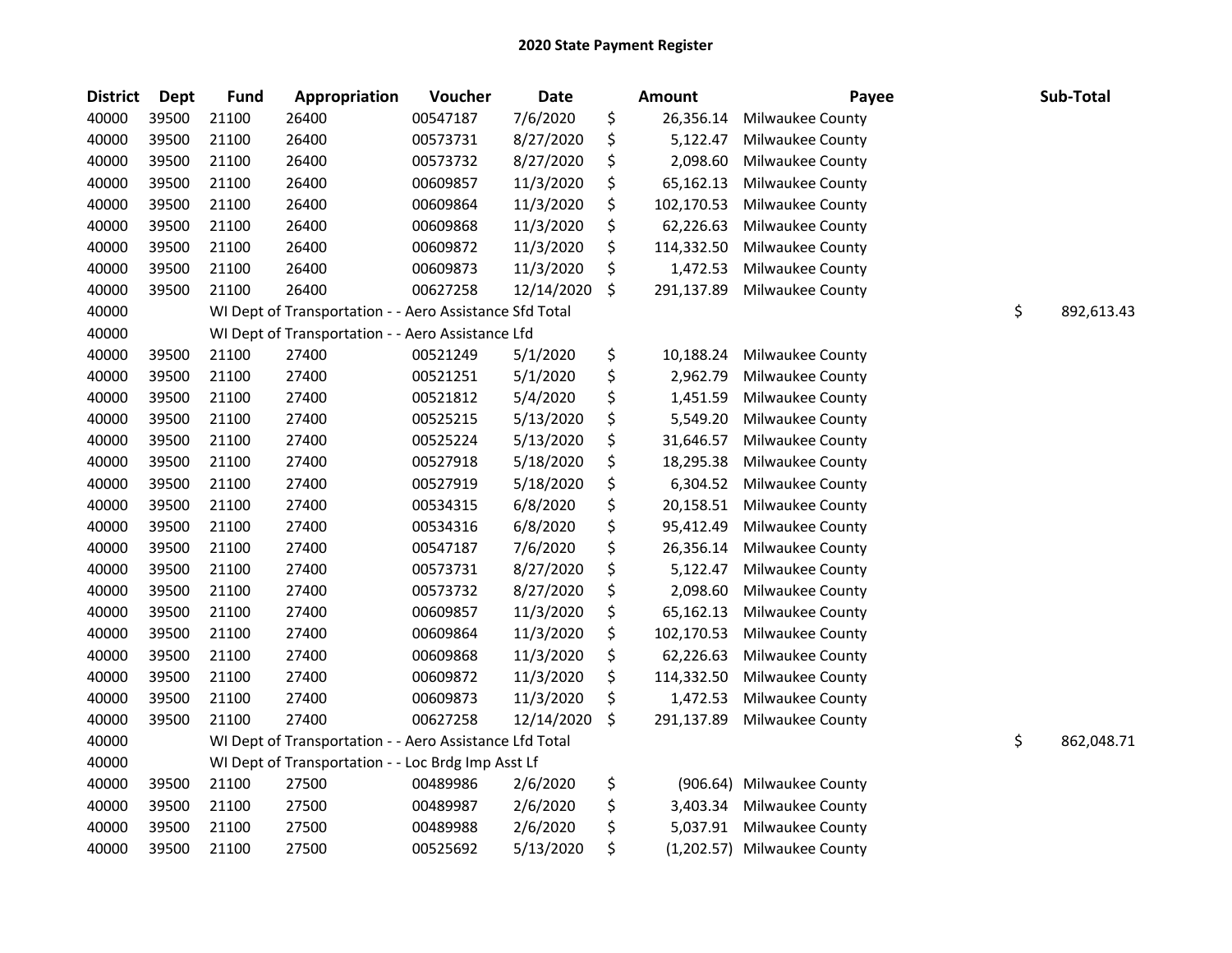| <b>District</b> | <b>Dept</b> | <b>Fund</b> | Appropriation                                            | Voucher  | <b>Date</b> | Amount            | Payee                       | Sub-Total        |
|-----------------|-------------|-------------|----------------------------------------------------------|----------|-------------|-------------------|-----------------------------|------------------|
| 40000           | 39500       | 21100       | 27500                                                    | 00526273 | 5/13/2020   | \$<br>2,867.53    | Milwaukee County            |                  |
| 40000           | 39500       | 21100       | 27500                                                    | 00555065 | 7/24/2020   | \$<br>626.11      | Milwaukee County            |                  |
| 40000           | 39500       | 21100       | 27500                                                    | 00555067 | 7/24/2020   | \$<br>1,062.15    | Milwaukee County            |                  |
| 40000           | 39500       | 21100       | 27500                                                    | 00555072 | 7/24/2020   | \$<br>2,586.52    | Milwaukee County            |                  |
| 40000           | 39500       | 21100       | 27500                                                    | 00555093 | 7/24/2020   | \$<br>1,084.67    | Milwaukee County            |                  |
| 40000           |             |             | WI Dept of Transportation - - Loc Brdg Imp Asst Lf Total |          |             |                   |                             | \$<br>14,559.02  |
| 40000           |             |             | WI Dept of Transportation - - Loc Trns Facl Implfd       |          |             |                   |                             |                  |
| 40000           | 39500       | 21100       | 27600                                                    | 00489983 | 2/6/2020    | \$<br>2,968.78    | Milwaukee County            |                  |
| 40000           | 39500       | 21100       | 27600                                                    | 00496944 | 2/26/2020   | \$<br>(3,937.73)  | Milwaukee County            |                  |
| 40000           | 39500       | 21100       | 27600                                                    | 00526246 | 5/13/2020   | \$<br>22,024.00   | Milwaukee County            |                  |
| 40000           | 39500       | 21100       | 27600                                                    | 00555155 | 7/24/2020   | \$<br>(478.57)    | Milwaukee County            |                  |
| 40000           | 39500       | 21100       | 27600                                                    | 00598581 | 10/15/2020  | \$<br>484.82      | Milwaukee County            |                  |
| 40000           | 39500       | 21100       | 27600                                                    | 00612017 | 11/6/2020   | \$<br>1,848.13    | Milwaukee County            |                  |
| 40000           | 39500       | 21100       | 27600                                                    | 00618425 | 11/24/2020  | \$<br>1,848.13    | Milwaukee County            |                  |
| 40000           |             |             | WI Dept of Transportation - - Loc Trns Facl Implfd Total |          |             |                   |                             | \$<br>24,757.56  |
| 40000           |             |             | WI Dept of Transportation - - Loc Rd Imp Prg St Fd       |          |             |                   |                             |                  |
| 40000           | 39500       | 21100       | 27800                                                    | 00556521 | 7/31/2020   | \$<br>6,540.15    | Milwaukee County            |                  |
| 40000           |             |             | WI Dept of Transportation - - Loc Rd Imp Prg St Fd Total |          |             |                   |                             | \$<br>6,540.15   |
| 40000           |             |             | WI Dept of Transportation - - Cg Mt & Air Q Imp-Lf       |          |             |                   |                             |                  |
| 40000           | 39500       | 21100       | 27900                                                    | 00489980 | 2/6/2020    | \$<br>3,965.43    | Milwaukee County            |                  |
| 40000           | 39500       | 21100       | 27900                                                    | 00517753 | 4/22/2020   | \$<br>13,252.72   | Milwaukee County            |                  |
| 40000           | 39500       | 21100       | 27900                                                    | 00526243 | 5/13/2020   | \$<br>(4, 296.47) | Milwaukee County            |                  |
| 40000           | 39500       | 21100       | 27900                                                    | 00542257 | 6/25/2020   | \$<br>71,808.00   | Milwaukee County            |                  |
| 40000           | 39500       | 21100       | 27900                                                    | 00542262 | 6/25/2020   | \$<br>(2,624.65)  | Milwaukee County            |                  |
| 40000           | 39500       | 21100       | 27900                                                    | 00546563 | 7/1/2020    | \$<br>13,310.91   | Milwaukee County            |                  |
| 40000           | 39500       | 21100       | 27900                                                    | 00546755 | 7/2/2020    | \$<br>221,034.40  | Milwaukee County            |                  |
| 40000           | 39500       | 21100       | 27900                                                    | 00547136 | 7/2/2020    | \$<br>6,273.69    | Milwaukee County            |                  |
| 40000           | 39500       | 21100       | 27900                                                    | 00547143 | 7/2/2020    | \$<br>23,178.02   | Milwaukee County            |                  |
| 40000           | 39500       | 21100       | 27900                                                    | 00547158 | 7/2/2020    | \$<br>(1,580.76)  | Milwaukee County            |                  |
| 40000           | 39500       | 21100       | 27900                                                    | 00547183 | 7/6/2020    | \$                | (3,303.18) Milwaukee County |                  |
| 40000           |             |             | WI Dept of Transportation - - Cg Mt & Air Q Imp-Lf Total |          |             |                   |                             | \$<br>341,018.11 |
| 40000           |             |             | WI Dept of Transportation - - Aero Assistance Ffd        |          |             |                   |                             |                  |
| 40000           | 39500       | 21100       | 28400                                                    | 00521251 | 5/1/2020    | \$<br>17,776.73   | Milwaukee County            |                  |
| 40000           | 39500       | 21100       | 28400                                                    | 00521812 | 5/4/2020    | \$<br>26,128.70   | Milwaukee County            |                  |
| 40000           | 39500       | 21100       | 28400                                                    | 00525215 | 5/13/2020   | \$<br>33,295.17   | Milwaukee County            |                  |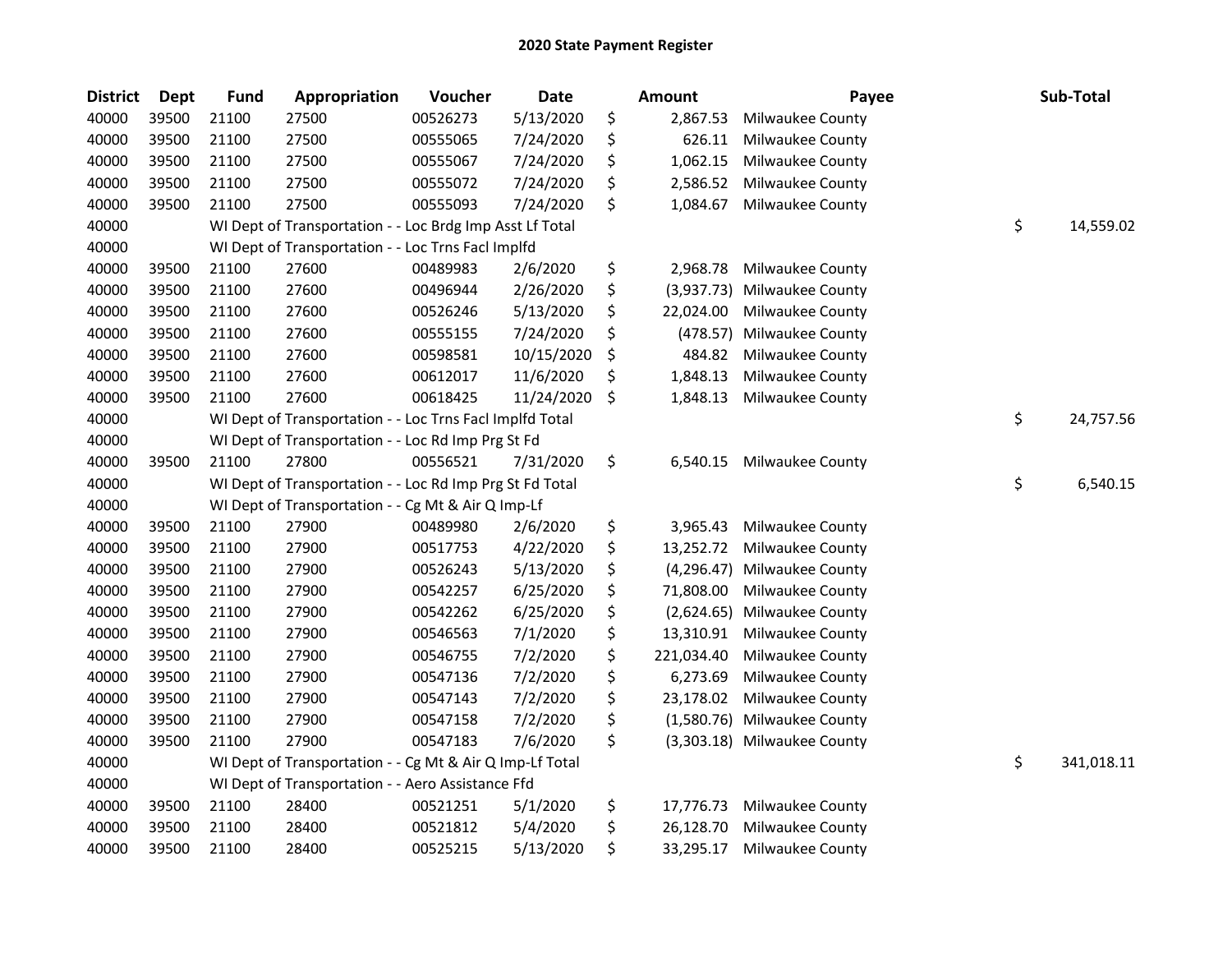| <b>District</b> | <b>Dept</b> | <b>Fund</b> | Appropriation                                            | Voucher  | <b>Date</b> | Amount             | Payee            | Sub-Total          |
|-----------------|-------------|-------------|----------------------------------------------------------|----------|-------------|--------------------|------------------|--------------------|
| 40000           | 39500       | 21100       | 28400                                                    | 00525224 | 5/13/2020   | \$<br>189,879.44   | Milwaukee County |                    |
| 40000           | 39500       | 21100       | 28400                                                    | 00527918 | 5/18/2020   | \$<br>109,772.30   | Milwaukee County |                    |
| 40000           | 39500       | 21100       | 28400                                                    | 00527919 | 5/18/2020   | \$<br>37,827.11    | Milwaukee County |                    |
| 40000           | 39500       | 21100       | 28400                                                    | 00534315 | 6/8/2020    | \$<br>120,951.07   | Milwaukee County |                    |
| 40000           | 39500       | 21100       | 28400                                                    | 00534316 | 6/8/2020    | \$<br>572,474.96   | Milwaukee County |                    |
| 40000           | 39500       | 21100       | 28400                                                    | 00547187 | 7/6/2020    | \$<br>474,410.56   | Milwaukee County |                    |
| 40000           | 39500       | 21100       | 28400                                                    | 00573731 | 8/27/2020   | \$<br>92,204.43    | Milwaukee County |                    |
| 40000           | 39500       | 21100       | 28400                                                    | 00573732 | 8/27/2020   | \$<br>37,774.73    | Milwaukee County |                    |
| 40000           | 39500       | 21100       | 28400                                                    | 00609857 | 11/3/2020   | \$<br>390,972.77   | Milwaukee County |                    |
| 40000           | 39500       | 21100       | 28400                                                    | 00609864 | 11/3/2020   | \$<br>613,023.20   | Milwaukee County |                    |
| 40000           | 39500       | 21100       | 28400                                                    | 00609868 | 11/3/2020   | \$<br>373,359.79   | Milwaukee County |                    |
| 40000           | 39500       | 21100       | 28400                                                    | 00609872 | 11/3/2020   | \$<br>685,995.00   | Milwaukee County |                    |
| 40000           | 39500       | 21100       | 28400                                                    | 00609873 | 11/3/2020   | \$<br>8,835.17     | Milwaukee County |                    |
| 40000           | 39500       | 21100       | 28400                                                    | 00627258 | 12/14/2020  | \$<br>1,746,827.34 | Milwaukee County |                    |
| 40000           |             |             | WI Dept of Transportation - - Aero Assistance Ffd Total  |          |             |                    |                  | \$<br>5,531,508.45 |
| 40000           |             |             | WI Dept of Transportation - - Loc Trns Facl Impffd       |          |             |                    |                  |                    |
| 40000           | 39500       | 21100       | 28600                                                    | 00496944 | 2/26/2020   | \$<br>19,688.63    | Milwaukee County |                    |
| 40000           | 39500       | 21100       | 28600                                                    | 00555155 | 7/24/2020   | \$<br>2,392.82     | Milwaukee County |                    |
| 40000           |             |             | WI Dept of Transportation - - Loc Trns Facl Impffd Total |          |             |                    |                  | \$<br>22,081.45    |
| 40000           |             |             | WI Dept of Transportation - - Cg Mt & Air Q Imp-Ff       |          |             |                    |                  |                    |
| 40000           | 39500       | 21100       | 28900                                                    | 00526243 | 5/13/2020   | \$<br>21,482.36    | Milwaukee County |                    |
| 40000           | 39500       | 21100       | 28900                                                    | 00542262 | 6/25/2020   | \$<br>13,123.21    | Milwaukee County |                    |
| 40000           | 39500       | 21100       | 28900                                                    | 00547158 | 7/2/2020    | \$<br>7,903.78     | Milwaukee County |                    |
| 40000           | 39500       | 21100       | 28900                                                    | 00547183 | 7/6/2020    | \$<br>16,515.88    | Milwaukee County |                    |
| 40000           |             |             | WI Dept of Transportation - - Cg Mt & Air Q Imp-Ff Total |          |             |                    |                  | \$<br>59,025.23    |
| 40000           |             |             | WI Dept of Transportation - - St Hwy Rehab, Sf           |          |             |                    |                  |                    |
| 40000           | 39500       | 21100       | 36300                                                    | 00484744 | 2/6/2020    | \$<br>24.00        | Milwaukee County |                    |
| 40000           | 39500       | 21100       | 36300                                                    | 00527518 | 5/18/2020   | \$<br>2,797.57     | Milwaukee County |                    |
| 40000           | 39500       | 21100       | 36300                                                    | 00557823 | 7/29/2020   | \$<br>2,202.43     | Milwaukee County |                    |
| 40000           | 39500       | 21100       | 36300                                                    | 00574947 | 8/31/2020   | \$<br>7,644.20     | Milwaukee County |                    |
| 40000           | 39500       | 21100       | 36300                                                    | 00584005 | 9/17/2020   | \$<br>50.00        | Milwaukee County |                    |
| 40000           | 39500       | 21100       | 36300                                                    | 00607734 | 10/30/2020  | \$<br>312.10       | Milwaukee County |                    |
| 40000           |             |             | WI Dept of Transportation - - St Hwy Rehab, Sf Total     |          |             |                    |                  | \$<br>13,030.30    |
| 40000           |             |             | WI Dept of Transportation - - Hwy Mgmt & Opers Sf        |          |             |                    |                  |                    |
| 40000           | 39500       | 21100       | 36500                                                    | 00480205 | 1/13/2020   | \$<br>4,525.46     | Milwaukee County |                    |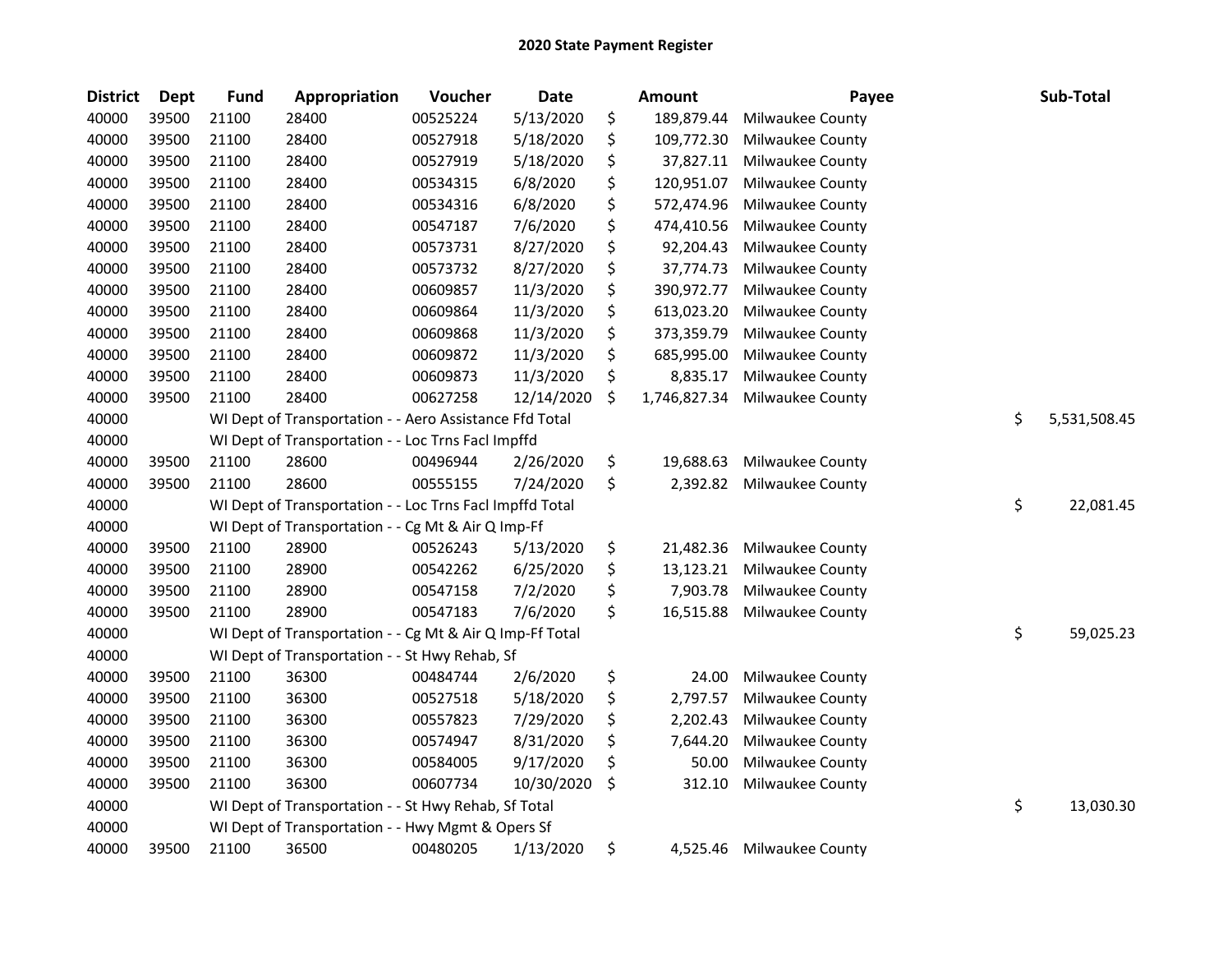| <b>District</b> | <b>Dept</b> | <b>Fund</b> | Appropriation                                           | Voucher  | <b>Date</b> | <b>Amount</b>      | Payee            | Sub-Total        |
|-----------------|-------------|-------------|---------------------------------------------------------|----------|-------------|--------------------|------------------|------------------|
| 40000           | 39500       | 21100       | 36500                                                   | 00492978 | 2/18/2020   | \$<br>4,891.62     | Milwaukee County |                  |
| 40000           | 39500       | 21100       | 36500                                                   | 00510166 | 4/3/2020    | \$<br>3,446.32     | Milwaukee County |                  |
| 40000           | 39500       | 21100       | 36500                                                   | 00518658 | 4/27/2020   | \$<br>1,524.48     | Milwaukee County |                  |
| 40000           | 39500       | 21100       | 36500                                                   | 00534350 | 6/8/2020    | \$<br>14,794.92    | Milwaukee County |                  |
| 40000           | 39500       | 21100       | 36500                                                   | 00534352 | 6/8/2020    | \$<br>16,203.96    | Milwaukee County |                  |
| 40000           | 39500       | 21100       | 36500                                                   | 00534354 | 6/8/2020    | \$<br>15,499.44    | Milwaukee County |                  |
| 40000           | 39500       | 21100       | 36500                                                   | 00534355 | 6/8/2020    | \$<br>14,198.40    | Milwaukee County |                  |
| 40000           | 39500       | 21100       | 36500                                                   | 00534356 | 6/8/2020    | \$<br>15,618.24    | Milwaukee County |                  |
| 40000           | 39500       | 21100       | 36500                                                   | 00534357 | 6/8/2020    | \$<br>14,090.40    | Milwaukee County |                  |
| 40000           | 39500       | 21100       | 36500                                                   | 00534358 | 6/8/2020    | \$<br>13,385.88    | Milwaukee County |                  |
| 40000           | 39500       | 21100       | 36500                                                   | 00534373 | 6/8/2020    | \$<br>15,499.44    | Milwaukee County |                  |
| 40000           | 39500       | 21100       | 36500                                                   | 00534374 | 6/8/2020    | \$<br>14,908.32    | Milwaukee County |                  |
| 40000           | 39500       | 21100       | 36500                                                   | 00534375 | 6/8/2020    | \$<br>15,618.24    | Milwaukee County |                  |
| 40000           | 39500       | 21100       | 36500                                                   | 00549065 | 7/8/2020    | \$<br>7,541.69     | Milwaukee County |                  |
| 40000           | 39500       | 21100       | 36500                                                   | 00554542 | 7/24/2020   | \$<br>1,935.86     | Milwaukee County |                  |
| 40000           | 39500       | 21100       | 36500                                                   | 00562057 | 8/6/2020    | \$<br>4,122.64     | Milwaukee County |                  |
| 40000           | 39500       | 21100       | 36500                                                   | 00574947 | 8/31/2020   | \$<br>3,583.07     | Milwaukee County |                  |
| 40000           | 39500       | 21100       | 36500                                                   | 00598581 | 10/15/2020  | \$<br>5,390.26     | Milwaukee County |                  |
| 40000           | 39500       | 21100       | 36500                                                   | 00607734 | 10/30/2020  | \$<br>3,048.97     | Milwaukee County |                  |
| 40000           | 39500       | 21100       | 36500                                                   | 00612017 | 11/6/2020   | \$<br>4,959.46     | Milwaukee County |                  |
| 40000           | 39500       | 21100       | 36500                                                   | 00618425 | 11/24/2020  | \$<br>4,959.46     | Milwaukee County |                  |
| 40000           | 39500       | 21100       | 36500                                                   | 00628590 | 12/18/2020  | \$<br>1,496.25     | Milwaukee County |                  |
| 40000           |             |             | WI Dept of Transportation - - Hwy Mgmt & Opers Sf Total |          |             |                    |                  | \$<br>201,242.79 |
| 40000           |             |             | WI Dept of Transportation - - Routine Maint Sf          |          |             |                    |                  |                  |
| 40000           | 39500       | 21100       | 36800                                                   | 00480205 | 1/13/2020   | \$<br>1,070,433.70 | Milwaukee County |                  |
| 40000           | 39500       | 21100       | 36800                                                   | 00483263 | 1/22/2020   | \$<br>18,405.75    | Milwaukee County |                  |
| 40000           | 39500       | 21100       | 36800                                                   | 00485755 | 1/29/2020   | \$<br>1,378.76     | Milwaukee County |                  |
| 40000           | 39500       | 21100       | 36800                                                   | 00489530 | 2/7/2020    | \$<br>14,602.41    | Milwaukee County |                  |
| 40000           | 39500       | 21100       | 36800                                                   | 00489531 | 2/7/2020    | \$<br>260.09       | Milwaukee County |                  |
| 40000           | 39500       | 21100       | 36800                                                   | 00492978 | 2/18/2020   | \$<br>1,414,052.41 | Milwaukee County |                  |
| 40000           | 39500       | 21100       | 36800                                                   | 00510166 | 4/3/2020    | \$<br>1,731,920.60 | Milwaukee County |                  |
| 40000           | 39500       | 21100       | 36800                                                   | 00517814 | 4/23/2020   | \$<br>215,066.24   | Milwaukee County |                  |
| 40000           | 39500       | 21100       | 36800                                                   | 00518197 | 4/23/2020   | \$<br>14,441.17    | Milwaukee County |                  |
| 40000           | 39500       | 21100       | 36800                                                   | 00518662 | 4/27/2020   | \$<br>110,027.71   | Milwaukee County |                  |
| 40000           | 39500       | 21100       | 36800                                                   | 00529973 | 5/27/2020   | \$<br>1,819,438.03 | Milwaukee County |                  |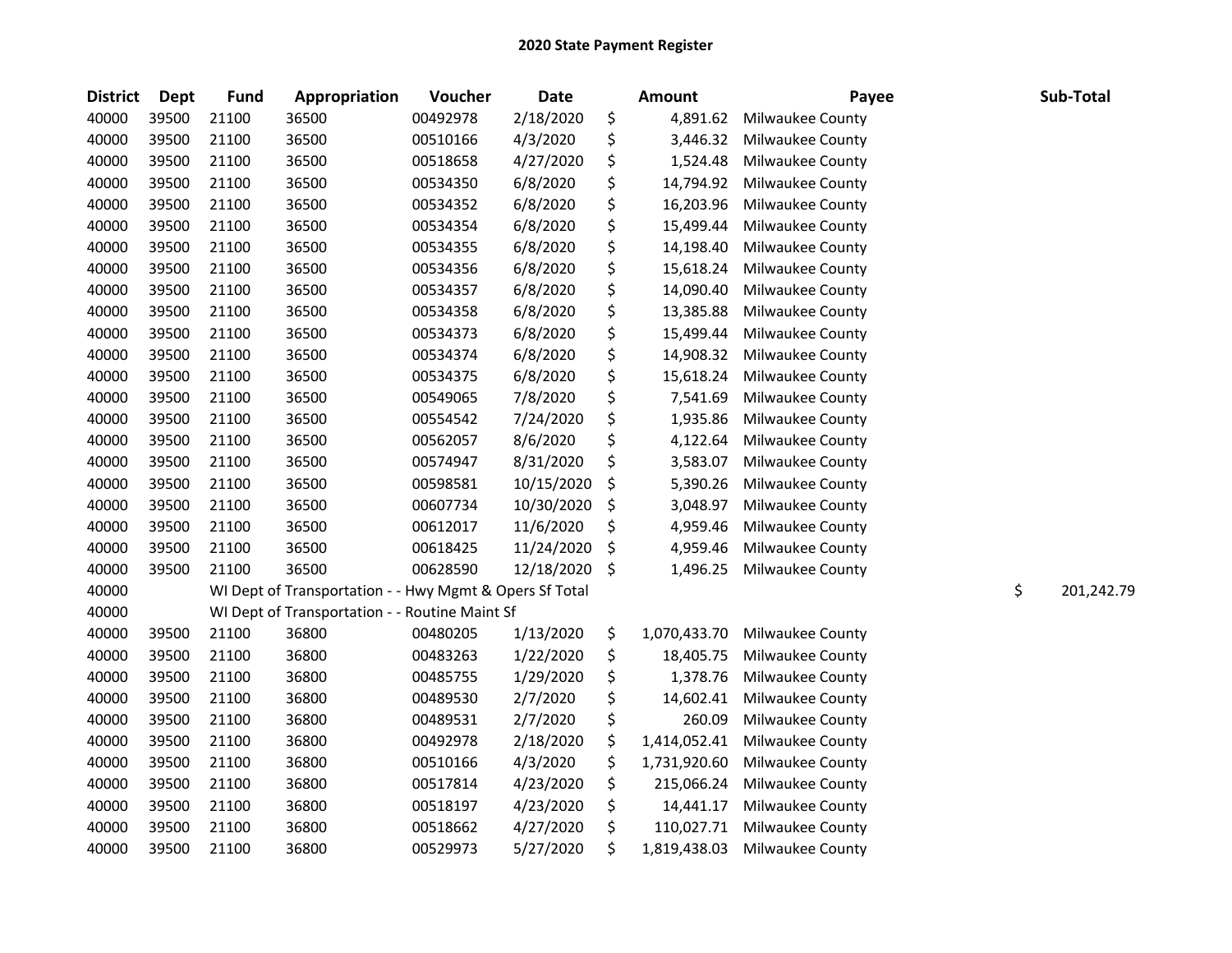| <b>District</b> | <b>Dept</b> | <b>Fund</b> | Appropriation                                        | Voucher  | Date       | <b>Amount</b>      | Payee                     | Sub-Total           |
|-----------------|-------------|-------------|------------------------------------------------------|----------|------------|--------------------|---------------------------|---------------------|
| 40000           | 39500       | 21100       | 36800                                                | 00547156 | 7/3/2020   | \$<br>22,949.84    | Milwaukee County          |                     |
| 40000           | 39500       | 21100       | 36800                                                | 00550302 | 7/13/2020  | \$<br>90,654.09    | Milwaukee County          |                     |
| 40000           | 39500       | 21100       | 36800                                                | 00550329 | 7/14/2020  | \$<br>1,669,672.86 | Milwaukee County          |                     |
| 40000           | 39500       | 21100       | 36800                                                | 00554544 | 7/24/2020  | \$<br>33,968.69    | Milwaukee County          |                     |
| 40000           | 39500       | 21100       | 36800                                                | 00561233 | 8/6/2020   | \$<br>61,538.06    | Milwaukee County          |                     |
| 40000           | 39500       | 21100       | 36800                                                | 00561382 | 8/6/2020   | \$<br>1,079,710.01 | Milwaukee County          |                     |
| 40000           | 39500       | 21100       | 36800                                                | 00561383 | 8/6/2020   | \$<br>989,363.76   | Milwaukee County          |                     |
| 40000           | 39500       | 21100       | 36800                                                | 00566221 | 8/17/2020  | \$<br>66,749.67    | Milwaukee County          |                     |
| 40000           | 39500       | 21100       | 36800                                                | 00573860 | 8/27/2020  | \$<br>1,147,437.73 | Milwaukee County          |                     |
| 40000           | 39500       | 21100       | 36800                                                | 00577028 | 9/2/2020   | \$<br>62,399.60    | Milwaukee County          |                     |
| 40000           | 39500       | 21100       | 36800                                                | 00587267 | 9/22/2020  | \$<br>22,511.54    | Milwaukee County          |                     |
| 40000           | 39500       | 21100       | 36800                                                | 00587268 | 9/22/2020  | \$<br>53,973.90    | Milwaukee County          |                     |
| 40000           | 39500       | 21100       | 36800                                                | 00588858 | 9/23/2020  | \$<br>128.11       | Milwaukee County          |                     |
| 40000           | 39500       | 21100       | 36800                                                | 00589677 | 9/25/2020  | \$<br>33,213.90    | Milwaukee County          |                     |
| 40000           | 39500       | 21100       | 36800                                                | 00589678 | 9/25/2020  | \$<br>27,126.16    | Milwaukee County          |                     |
| 40000           | 39500       | 21100       | 36800                                                | 00604045 | 10/23/2020 | \$<br>94,835.22    | Milwaukee County          |                     |
| 40000           | 39500       | 21100       | 36800                                                | 00604051 | 10/23/2020 | \$<br>793,056.11   | Milwaukee County          |                     |
| 40000           | 39500       | 21100       | 36800                                                | 00604052 | 10/23/2020 | \$<br>917,352.09   | Milwaukee County          |                     |
| 40000           | 39500       | 21100       | 36800                                                | 00607713 | 10/30/2020 | \$<br>43,427.64    | Milwaukee County          |                     |
| 40000           | 39500       | 21100       | 36800                                                | 00609944 | 11/4/2020  | \$<br>62,105.40    | Milwaukee County          |                     |
| 40000           | 39500       | 21100       | 36800                                                | 00610661 | 11/5/2020  | \$<br>793,733.18   | Milwaukee County          |                     |
| 40000           | 39500       | 21100       | 36800                                                | 00617072 | 11/19/2020 | \$<br>80,001.24    | Milwaukee County          |                     |
| 40000           | 39500       | 21100       | 36800                                                | 00617075 | 11/19/2020 | \$<br>31,044.40    | Milwaukee County          |                     |
| 40000           | 39500       | 21100       | 36800                                                | 00628110 | 12/17/2020 | \$<br>97,764.72    | Milwaukee County          |                     |
| 40000           | 39500       | 21100       | 36800                                                | 00628507 | 12/17/2020 | \$<br>11,863.06    | Milwaukee County          |                     |
| 40000           | 39500       | 21100       | 36800                                                | 00628567 | 12/18/2020 | \$<br>120,531.24   | Milwaukee County          |                     |
| 40000           |             |             | WI Dept of Transportation - - Routine Maint Sf Total |          |            |                    |                           | \$<br>14,817,139.09 |
| 40000           |             |             | WI Dept of Transportation - - St Hwy Rehab, Lf       |          |            |                    |                           |                     |
| 40000           | 39500       | 21100       | 37300                                                | 00545962 | 7/1/2020   | \$                 | (134.81) Milwaukee County |                     |
| 40000           |             |             | WI Dept of Transportation - - St Hwy Rehab, Lf Total |          |            |                    |                           | \$<br>(134.81)      |
| 40000           |             |             | WI Dept of Transportation - - Se Wi Frewy Mega Sf    |          |            |                    |                           |                     |
| 40000           | 39500       | 21100       | 37400                                                | 00489025 | 2/5/2020   | \$<br>21,592.08    | Milwaukee County          |                     |
| 40000           | 39500       | 21100       | 37400                                                | 00489026 | 2/5/2020   | \$<br>22,556.32    | Milwaukee County          |                     |
| 40000           | 39500       | 21100       | 37400                                                | 00489029 | 2/5/2020   | \$<br>37,417.19    | Milwaukee County          |                     |
| 40000           | 39500       | 21100       | 37400                                                | 00498729 | 3/3/2020   | \$<br>22,347.98    | Milwaukee County          |                     |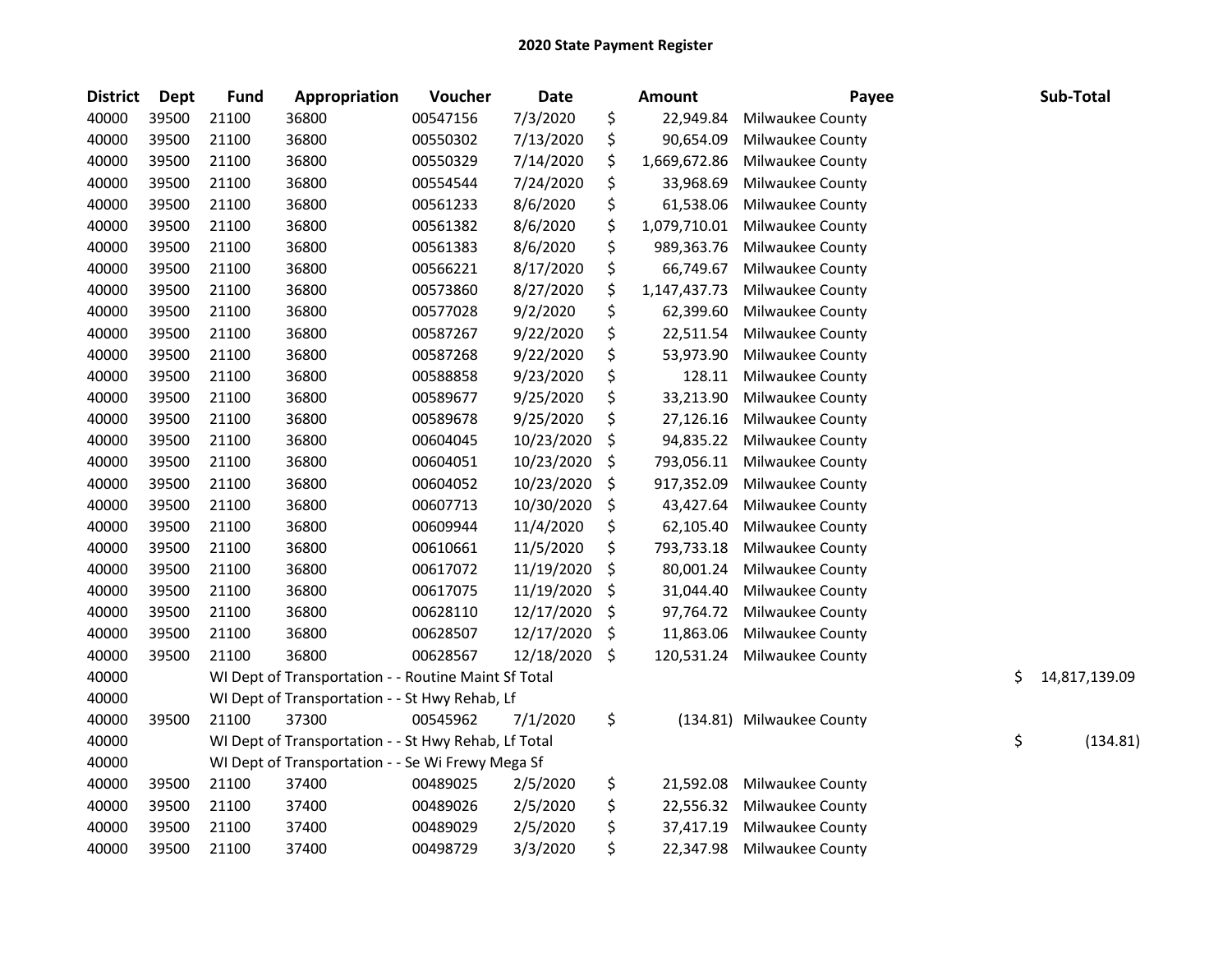| <b>District</b> | <b>Dept</b> | <b>Fund</b> | Appropriation                                             | Voucher  | <b>Date</b> | <b>Amount</b>   | Payee            | Sub-Total        |
|-----------------|-------------|-------------|-----------------------------------------------------------|----------|-------------|-----------------|------------------|------------------|
| 40000           | 39500       | 21100       | 37400                                                     | 00509210 | 3/31/2020   | \$<br>44,445.98 | Milwaukee County |                  |
| 40000           | 39500       | 21100       | 37400                                                     | 00531796 | 6/2/2020    | \$<br>33,463.45 | Milwaukee County |                  |
| 40000           | 39500       | 21100       | 37400                                                     | 00531798 | 6/2/2020    | \$<br>35,509.97 | Milwaukee County |                  |
| 40000           | 39500       | 21100       | 37400                                                     | 00531800 | 6/2/2020    | \$<br>34,406.23 | Milwaukee County |                  |
| 40000           | 39500       | 21100       | 37400                                                     | 00531804 | 6/2/2020    | \$<br>34,988.99 | Milwaukee County |                  |
| 40000           | 39500       | 21100       | 37400                                                     | 00553402 | 7/20/2020   | \$<br>55,047.36 | Milwaukee County |                  |
| 40000           | 39500       | 21100       | 37400                                                     | 00573180 | 8/26/2020   | \$<br>34,611.79 | Milwaukee County |                  |
| 40000           | 39500       | 21100       | 37400                                                     | 00584424 | 9/18/2020   | \$<br>17,554.18 | Milwaukee County |                  |
| 40000           | 39500       | 21100       | 37400                                                     | 00628590 | 12/18/2020  | \$<br>9,790.88  | Milwaukee County |                  |
| 40000           |             |             | WI Dept of Transportation - - Se Wi Frewy Mega Sf Total   |          |             |                 |                  | \$<br>403,732.40 |
| 40000           |             |             | WI Dept of Transportation - - Se Wi Fewy Mega Ff          |          |             |                 |                  |                  |
| 40000           | 39500       | 21100       | 37800                                                     | 00518658 | 4/27/2020   | \$<br>135.59    | Milwaukee County |                  |
| 40000           |             |             | WI Dept of Transportation - - Se Wi Fewy Mega Ff Total    |          |             |                 |                  | \$<br>135.59     |
| 40000           |             |             | WI Dept of Transportation - - St Hwy Rehab Fed Fd         |          |             |                 |                  |                  |
| 40000           | 39500       | 21100       | 38300                                                     | 00545962 | 7/1/2020    | \$<br>1,348.10  | Milwaukee County |                  |
| 40000           | 39500       | 21100       | 38300                                                     | 00575463 | 9/25/2020   | \$<br>14,040.69 | Milwaukee County |                  |
| 40000           |             |             | WI Dept of Transportation - - St Hwy Rehab Fed Fd Total   |          |             |                 |                  | \$<br>15,388.79  |
| 40000           |             |             | WI Dept of Transportation - - Hwy Mgmt & Opers Ff         |          |             |                 |                  |                  |
| 40000           | 39500       | 21100       | 38500                                                     | 00612017 | 11/6/2020   | \$<br>985.30    | Milwaukee County |                  |
| 40000           | 39500       | 21100       | 38500                                                     | 00618425 | 11/24/2020  | \$<br>985.30    | Milwaukee County |                  |
| 40000           |             |             | WI Dept of Transportation - - Hwy Mgmt & Opers Ff Total   |          |             |                 |                  | \$<br>1,970.59   |
| 40000           |             |             | WI Dept of Transportation - - Dept Mgt & Oper St Fd       |          |             |                 |                  |                  |
| 40000           | 39500       | 21100       | 46100                                                     | 00480205 | 1/13/2020   | \$<br>167.72    | Milwaukee County |                  |
| 40000           |             |             | WI Dept of Transportation - - Dept Mgt & Oper St Fd Total |          |             |                 |                  | \$<br>167.72     |
| 40000           |             |             | WI Dept of Transportation - - Dept Mgt & Opr Fed Fd       |          |             |                 |                  |                  |
| 40000           | 39500       | 21100       | 48100                                                     | 00480205 | 1/13/2020   | \$<br>670.88    | Milwaukee County |                  |
| 40000           |             |             | WI Dept of Transportation - - Dept Mgt & Opr Fed Fd Total |          |             |                 |                  | \$<br>670.88     |
| 40000           |             |             | Department of Corrections - - General Program Operations  |          |             |                 |                  |                  |
| 40000           | 41000       | 10000       | 10100                                                     | 00337740 | 2/14/2020   | \$<br>180.00    | Milwaukee County |                  |
| 40000           | 41000       | 10000       | 10100                                                     | 00337742 | 1/29/2020   | \$<br>540.00    | Milwaukee County |                  |
| 40000           | 41000       | 10000       | 10100                                                     | 00339336 | 2/14/2020   | \$<br>12.25     | Milwaukee County |                  |
| 40000           | 41000       | 10000       | 10100                                                     | 00342174 | 2/20/2020   | \$<br>3.50      | Milwaukee County |                  |
| 40000           | 41000       | 10000       | 10100                                                     | 00345547 | 3/4/2020    | \$<br>1.40      | Milwaukee County |                  |
| 40000           | 41000       | 10000       | 10100                                                     | 00357523 | 5/22/2020   | \$<br>9.10      | Milwaukee County |                  |
| 40000           | 41000       | 10000       | 10100                                                     | 00357878 | 5/22/2020   | \$<br>21.84     | Milwaukee County |                  |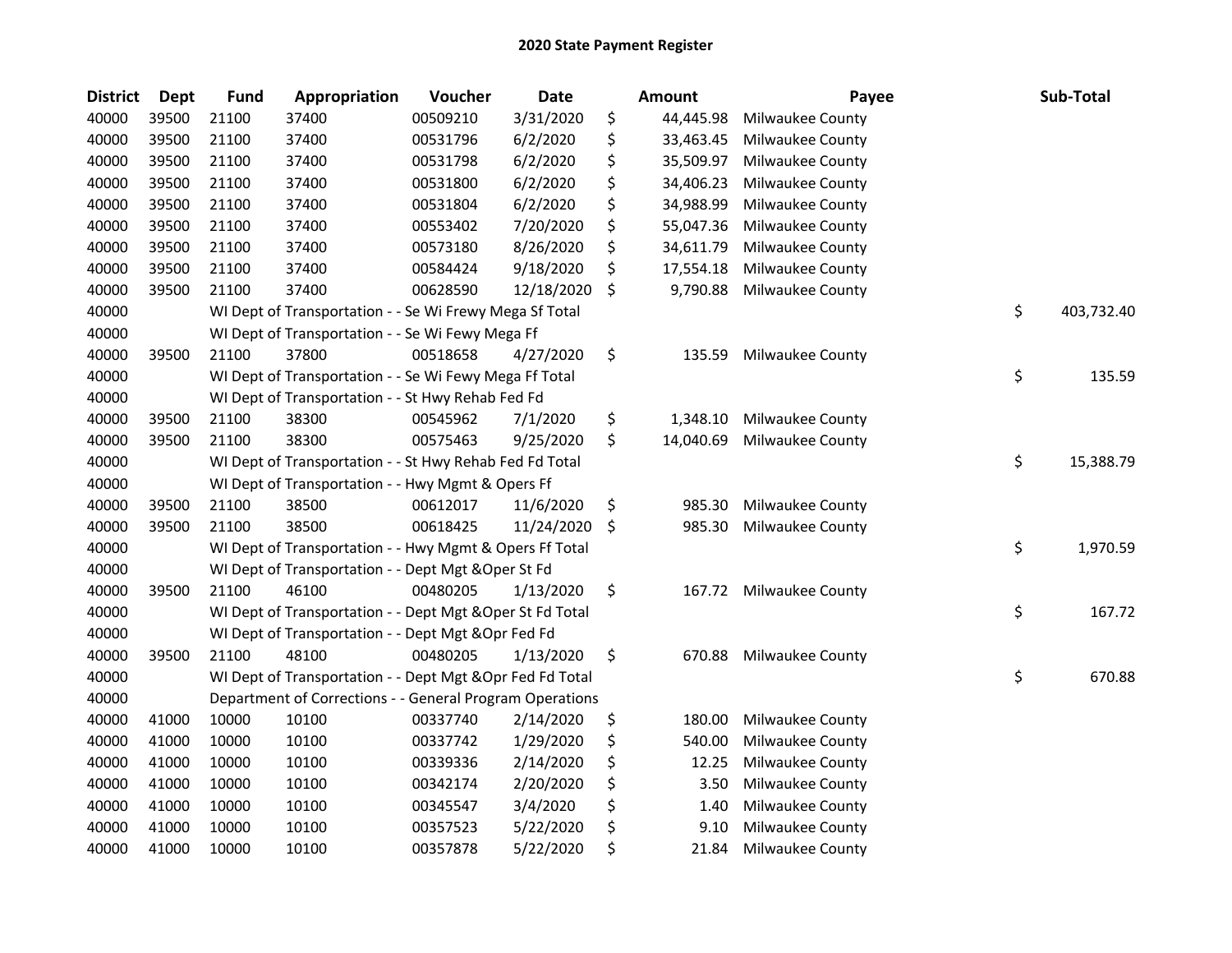| <b>District</b> | <b>Dept</b> | <b>Fund</b> | Appropriation                                                  | Voucher  | <b>Date</b> | Amount           | Payee            | Sub-Total      |
|-----------------|-------------|-------------|----------------------------------------------------------------|----------|-------------|------------------|------------------|----------------|
| 40000           | 41000       | 10000       | 10100                                                          | 00358263 | 5/22/2020   | \$<br>2.50       | Milwaukee County |                |
| 40000           | 41000       | 10000       | 10100                                                          | 00359013 | 5/22/2020   | \$<br>7.35       | Milwaukee County |                |
| 40000           | 41000       | 10000       | 10100                                                          | 00359256 | 5/22/2020   | \$<br>16.45      | Milwaukee County |                |
| 40000           | 41000       | 10000       | 10100                                                          | 00359478 | 5/22/2020   | \$<br>1.05       | Milwaukee County |                |
| 40000           | 41000       | 10000       | 10100                                                          | 00360315 | 5/22/2020   | \$<br>0.70       | Milwaukee County |                |
| 40000           | 41000       | 10000       | 10100                                                          | 00360994 | 5/26/2020   | \$<br>0.70       | Milwaukee County |                |
| 40000           | 41000       | 10000       | 10100                                                          | 00376770 | 8/28/2020   | \$<br>5.00       | Milwaukee County |                |
| 40000           | 41000       | 10000       | 10100                                                          | 00377227 | 8/28/2020   | \$<br>16.45      | Milwaukee County |                |
| 40000           | 41000       | 10000       | 10100                                                          | 00377335 | 8/28/2020   | \$<br>1.40       | Milwaukee County |                |
| 40000           | 41000       | 10000       | 10100                                                          | 00377918 | 8/28/2020   | \$<br>4.55       | Milwaukee County |                |
| 40000           | 41000       | 10000       | 10100                                                          | 00378539 | 9/10/2020   | \$<br>1.05       | Milwaukee County |                |
| 40000           | 41000       | 10000       | 10100                                                          | 00378797 | 8/20/2020   | \$<br>1.40       | Milwaukee County |                |
| 40000           | 41000       | 10000       | 10100                                                          | 00378798 | 8/20/2020   | \$<br>0.70       | Milwaukee County |                |
| 40000           | 41000       | 10000       | 10100                                                          | 00378799 | 8/20/2020   | \$<br>9.10       | Milwaukee County |                |
| 40000           | 41000       | 10000       | 10100                                                          | 00392049 | 11/13/2020  | \$<br>14.45      | Milwaukee County |                |
| 40000           | 41000       | 10000       | 10100                                                          | 00392554 | 11/6/2020   | \$<br>540.00     | Milwaukee County |                |
| 40000           | 41000       | 10000       | 10100                                                          | 00393105 | 11/13/2020  | \$<br>261.80     | Milwaukee County |                |
| 40000           | 41000       | 10000       | 10100                                                          | 00393430 | 11/19/2020  | \$<br>3.50       | Milwaukee County |                |
| 40000           | 41000       | 10000       | 10100                                                          | 00393433 | 11/19/2020  | \$<br>1.05       | Milwaukee County |                |
| 40000           | 41000       | 10000       | 10100                                                          | 00393651 | 11/12/2020  | \$<br>16.10      | Milwaukee County |                |
| 40000           | 41000       | 10000       | 10100                                                          | 00395431 | 11/20/2020  | \$<br>3.85       | Milwaukee County |                |
| 40000           |             |             | Department of Corrections - - General Program Operations Total |          |             |                  |                  | \$<br>1,677.24 |
| 40000           |             |             | Department of Corrections - - Corrections Contracts And Agre   |          |             |                  |                  |                |
| 40000           | 41000       | 10000       | 11400                                                          | 00330920 | 1/8/2020    | \$<br>87,842.22  | Milwaukee County |                |
| 40000           | 41000       | 10000       | 11400                                                          | 00334045 | 1/10/2020   | \$<br>8,851.12   | Milwaukee County |                |
| 40000           | 41000       | 10000       | 11400                                                          | 00337017 | 2/13/2020   | \$<br>85,423.60  | Milwaukee County |                |
| 40000           | 41000       | 10000       | 11400                                                          | 00337551 | 1/24/2020   | \$<br>115,218.94 | Milwaukee County |                |
| 40000           | 41000       | 10000       | 11400                                                          | 00337575 | 1/27/2020   | \$<br>73,227.58  | Milwaukee County |                |
| 40000           | 41000       | 10000       | 11400                                                          | 00343161 | 2/21/2020   | \$<br>5,454.76   | Milwaukee County |                |
| 40000           | 41000       | 10000       | 11400                                                          | 00343162 | 2/21/2020   | \$<br>86,658.04  | Milwaukee County |                |
| 40000           | 41000       | 10000       | 11400                                                          | 00345240 | 3/2/2020    | \$<br>70,860.42  | Milwaukee County |                |
| 40000           | 41000       | 10000       | 11400                                                          | 00346760 | 3/10/2020   | \$<br>1,904.02   | Milwaukee County |                |
| 40000           | 41000       | 10000       | 11400                                                          | 00347197 | 3/12/2020   | \$<br>109,301.04 | Milwaukee County |                |
| 40000           | 41000       | 10000       | 11400                                                          | 00350958 | 3/30/2020   | \$<br>64,530.84  | Milwaukee County |                |
| 40000           | 41000       | 10000       | 11400                                                          | 00353804 | 4/15/2020   | \$<br>1,904.02   | Milwaukee County |                |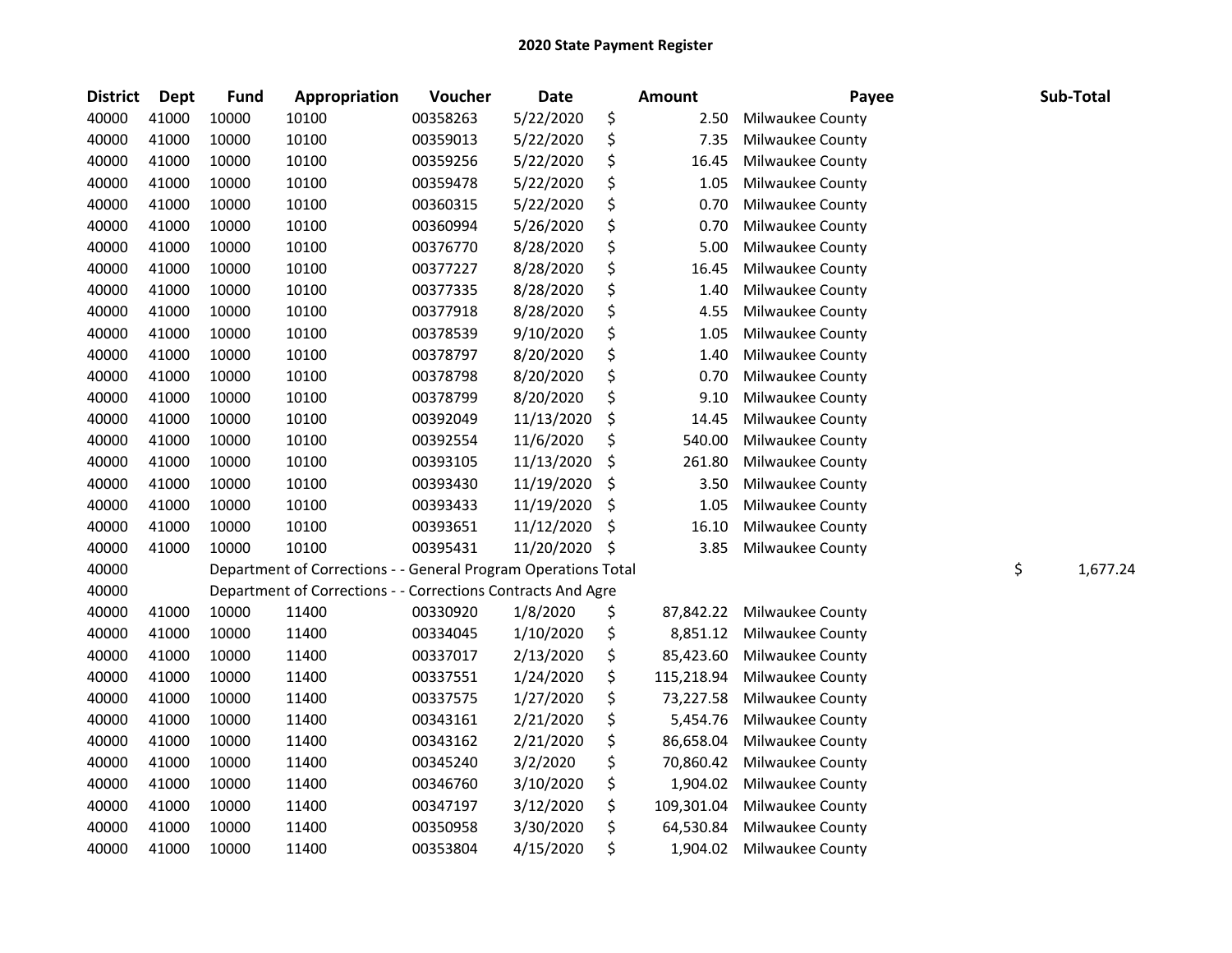| <b>District</b> | Dept  | <b>Fund</b> | Appropriation | Voucher  | <b>Date</b> | <b>Amount</b>   | Payee            | Sub-Total |
|-----------------|-------|-------------|---------------|----------|-------------|-----------------|------------------|-----------|
| 40000           | 41000 | 10000       | 11400         | 00354958 | 4/23/2020   | \$<br>8,387.98  | Milwaukee County |           |
| 40000           | 41000 | 10000       | 11400         | 00359305 | 5/13/2020   | \$<br>5,197.46  | Milwaukee County |           |
| 40000           | 41000 | 10000       | 11400         | 00359925 | 5/22/2020   | \$<br>39,624.20 | Milwaukee County |           |
| 40000           | 41000 | 10000       | 11400         | 00360284 | 5/22/2020   | \$<br>15,129.24 | Milwaukee County |           |
| 40000           | 41000 | 10000       | 11400         | 00360696 | 5/28/2020   | \$<br>64,119.16 | Milwaukee County |           |
| 40000           | 41000 | 10000       | 11400         | 00360761 | 5/29/2020   | \$<br>48,475.32 | Milwaukee County |           |
| 40000           | 41000 | 10000       | 11400         | 00365750 | 6/15/2020   | \$<br>1,852.56  | Milwaukee County |           |
| 40000           | 41000 | 10000       | 11400         | 00367107 | 6/23/2020   | \$<br>67,258.22 | Milwaukee County |           |
| 40000           | 41000 | 10000       | 11400         | 00367676 | 6/30/2020   | \$<br>36,588.06 | Milwaukee County |           |
| 40000           | 41000 | 10000       | 11400         | 00367781 | 6/22/2020   | \$<br>33,346.08 | Milwaukee County |           |
| 40000           | 41000 | 10000       | 11400         | 00367873 | 6/23/2020   | \$<br>93,245.52 | Milwaukee County |           |
| 40000           | 41000 | 10000       | 11400         | 00368425 | 6/25/2020   | \$<br>30,309.94 | Milwaukee County |           |
| 40000           | 41000 | 10000       | 11400         | 00368428 | 6/25/2020   | \$<br>36,690.98 | Milwaukee County |           |
| 40000           | 41000 | 10000       | 11400         | 00368572 | 6/25/2020   | \$<br>36,690.98 | Milwaukee County |           |
| 40000           | 41000 | 10000       | 11400         | 00368576 | 6/25/2020   | \$<br>20,069.40 | Milwaukee County |           |
| 40000           | 41000 | 10000       | 11400         | 00371169 | 7/13/2020   | \$<br>1,698.18  | Milwaukee County |           |
| 40000           | 41000 | 10000       | 11400         | 00371352 | 7/9/2020    | \$<br>15,901.14 | Milwaukee County |           |
| 40000           | 41000 | 10000       | 11400         | 00373203 | 7/17/2020   | \$<br>62,884.12 | Milwaukee County |           |
| 40000           | 41000 | 10000       | 11400         | 00375175 | 8/20/2020   | \$<br>24,958.10 | Milwaukee County |           |
| 40000           | 41000 | 10000       | 11400         | 00377691 | 8/14/2020   | \$<br>4,219.72  | Milwaukee County |           |
| 40000           | 41000 | 10000       | 11400         | 00377707 | 8/14/2020   | \$<br>22,796.78 | Milwaukee County |           |
| 40000           | 41000 | 10000       | 11400         | 00380165 | 8/28/2020   | \$<br>29,126.36 | Milwaukee County |           |
| 40000           | 41000 | 10000       | 11400         | 00380260 | 9/8/2020    | \$<br>34,015.06 | Milwaukee County |           |
| 40000           | 41000 | 10000       | 11400         | 00382827 | 9/15/2020   | \$<br>4,477.02  | Milwaukee County |           |
| 40000           | 41000 | 10000       | 11400         | 00384111 | 9/18/2020   | \$<br>42,711.80 | Milwaukee County |           |
| 40000           | 41000 | 10000       | 11400         | 00386163 | 10/1/2020   | \$<br>31,699.36 | Milwaukee County |           |
| 40000           | 41000 | 10000       | 11400         | 00387680 | 10/8/2020   | \$<br>4,013.88  | Milwaukee County |           |
| 40000           | 41000 | 10000       | 11400         | 00389784 | 10/28/2020  | \$<br>26,090.22 | Milwaukee County |           |
| 40000           | 41000 | 10000       | 11400         | 00393815 | 11/12/2020  | \$<br>69,265.16 | Milwaukee County |           |
| 40000           | 41000 | 10000       | 11400         | 00394317 | 11/13/2020  | \$<br>68,390.34 | Milwaukee County |           |
| 40000           | 41000 | 10000       | 11400         | 00394347 | 11/16/2020  | \$<br>7,873.38  | Milwaukee County |           |
| 40000           | 41000 | 10000       | 11400         | 00396747 | 11/27/2020  | \$<br>21,716.12 | Milwaukee County |           |
| 40000           | 41000 | 10000       | 11400         | 00400171 | 12/17/2020  | \$<br>257.30    | Milwaukee County |           |
| 40000           | 41000 | 10000       | 11400         | 00400173 | 12/17/2020  | \$<br>6,947.10  | Milwaukee County |           |
| 40000           | 41000 | 10000       | 11400         | 00400175 | 12/17/2020  | \$<br>27,582.56 | Milwaukee County |           |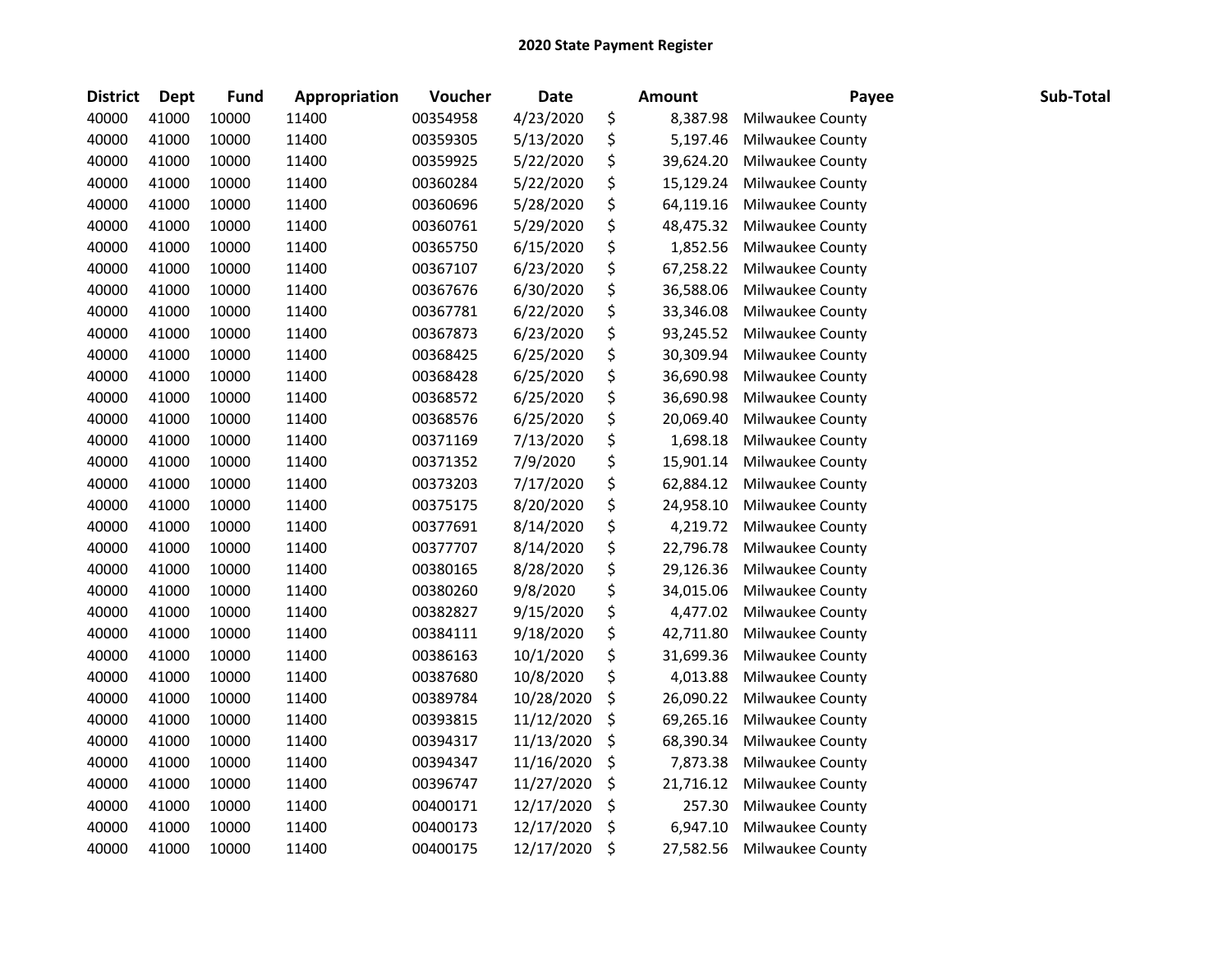| <b>District</b> | Dept  | <b>Fund</b> | Appropriation                                                      | Voucher  | <b>Date</b>   |     | Amount    | Payee                                                                                                         | Sub-Total          |
|-----------------|-------|-------------|--------------------------------------------------------------------|----------|---------------|-----|-----------|---------------------------------------------------------------------------------------------------------------|--------------------|
| 40000           | 41000 | 10000       | 11400                                                              | 00400177 | 12/17/2020    | \$  | 23,568.68 | Milwaukee County                                                                                              |                    |
| 40000           | 41000 | 10000       | 11400                                                              | 00400180 | 12/17/2020    | \$  | 32,625.64 | Milwaukee County                                                                                              |                    |
| 40000           | 41000 | 10000       | 11400                                                              | 00400182 | 12/17/2020    | \$. | 78,682.34 | Milwaukee County                                                                                              |                    |
| 40000           | 41000 | 10000       | 11400                                                              | 00401442 | 12/23/2020    | \$  | 11,063.90 | Milwaukee County                                                                                              |                    |
| 40000           | 41000 | 10000       | 11400                                                              | 00401769 | 12/30/2020    | \$  | 44,049.76 | Milwaukee County                                                                                              |                    |
| 40000           |       |             | Department of Corrections - - Corrections Contracts And Agre Total |          |               |     |           |                                                                                                               | \$<br>1,944,775.72 |
| 40000           |       |             |                                                                    |          |               |     |           | Department of Corrections - - Reimbursing Counties For Probation, Extended Supervision And Parole Holds       |                    |
| 40000           | 41000 | 10000       | 11600                                                              | 00392478 | 11/5/2020     | \$  |           | 135,640.00 Milwaukee County                                                                                   |                    |
| 40000           |       |             |                                                                    |          |               |     |           | Department of Corrections - - Reimbursing Counties For Probation, Extended Supervision And Parole Holds Total | \$<br>135,640.00   |
| 40000           |       |             | Department of Corrections - - Correctional Institution Enter       |          |               |     |           |                                                                                                               |                    |
| 40000           | 41000 | 10000       | 16600                                                              | 00357256 | 5/4/2020      | \$  | 33.25     | Milwaukee County                                                                                              |                    |
| 40000           | 41000 | 10000       | 16600                                                              | 00377012 | 8/18/2020     | \$  | 4.20      | Milwaukee County                                                                                              |                    |
| 40000           |       |             | Department of Corrections - - Correctional Institution Enter Total |          |               |     |           |                                                                                                               | \$<br>37.45        |
| 40000           |       |             | Department of Corrections - - Sex Offender Management              |          |               |     |           |                                                                                                               |                    |
| 40000           | 41000 | 10000       | 18200                                                              | 00390489 | 10/26/2020    | -\$ | 1.75      | Milwaukee County                                                                                              |                    |
| 40000           | 41000 | 10000       | 18200                                                              | 00390490 | 11/13/2020    | \$, | 13.50     | Milwaukee County                                                                                              |                    |
| 40000           |       |             | Department of Corrections - - Sex Offender Management Total        |          |               |     |           |                                                                                                               | \$<br>15.25        |
| 40000           |       |             | Department of Corrections - - General Operations                   |          |               |     |           |                                                                                                               |                    |
| 40000           | 41000 | 10000       | 18500                                                              | 00390464 | 11/13/2020 \$ |     | 11.25     | Milwaukee County                                                                                              |                    |
| 40000           |       |             | Department of Corrections - - General Operations Total             |          |               |     |           |                                                                                                               | \$<br>11.25        |
| 40000           |       |             | Department of Corrections - - Probation, Parole And Extended       |          |               |     |           |                                                                                                               |                    |
| 40000           | 41000 | 10000       | 18700                                                              | 00336824 | 2/5/2020      | \$  | 297.50    | Milwaukee County                                                                                              |                    |
| 40000           | 41000 | 10000       | 18700                                                              | 00338167 | 2/20/2020     | \$  | 148.75    | Milwaukee County                                                                                              |                    |
| 40000           | 41000 | 10000       | 18700                                                              | 00338872 | 2/14/2020     | \$  | 11.05     | Milwaukee County                                                                                              |                    |
| 40000           | 41000 | 10000       | 18700                                                              | 00360448 | 5/19/2020     | \$  | 286.65    | Milwaukee County                                                                                              |                    |
| 40000           | 41000 | 10000       | 18700                                                              | 00360583 | 5/22/2020     | \$  | 108.85    | Milwaukee County                                                                                              |                    |
| 40000           | 41000 | 10000       | 18700                                                              | 00371547 | 7/13/2020     | \$  | 2.10      | Milwaukee County                                                                                              |                    |
| 40000           | 41000 | 10000       | 18700                                                              | 00372154 | 7/16/2020     | \$  | 133.75    | Milwaukee County                                                                                              |                    |
| 40000           | 41000 | 10000       | 18700                                                              | 00377585 | 8/28/2020     | \$  | 134.05    | Milwaukee County                                                                                              |                    |
| 40000           | 41000 | 10000       | 18700                                                              | 00377587 | 8/28/2020     | \$  | 99.05     | Milwaukee County                                                                                              |                    |
| 40000           | 41000 | 10000       | 18700                                                              | 00379238 | 9/4/2020      | \$  | 5.00      | Milwaukee County                                                                                              |                    |
| 40000           | 41000 | 10000       | 18700                                                              | 00391745 | 11/13/2020    | \$  | 133.70    | Milwaukee County                                                                                              |                    |
| 40000           | 41000 | 10000       | 18700                                                              | 00391746 | 11/13/2020    | \$  | 83.40     | Milwaukee County                                                                                              |                    |
| 40000           |       |             | Department of Corrections - - Probation, Parole And Extended Total |          |               |     |           |                                                                                                               | \$<br>1,443.85     |
| 40000           |       |             | Department of Corrections - - Serious Juvenile Offenders           |          |               |     |           |                                                                                                               |                    |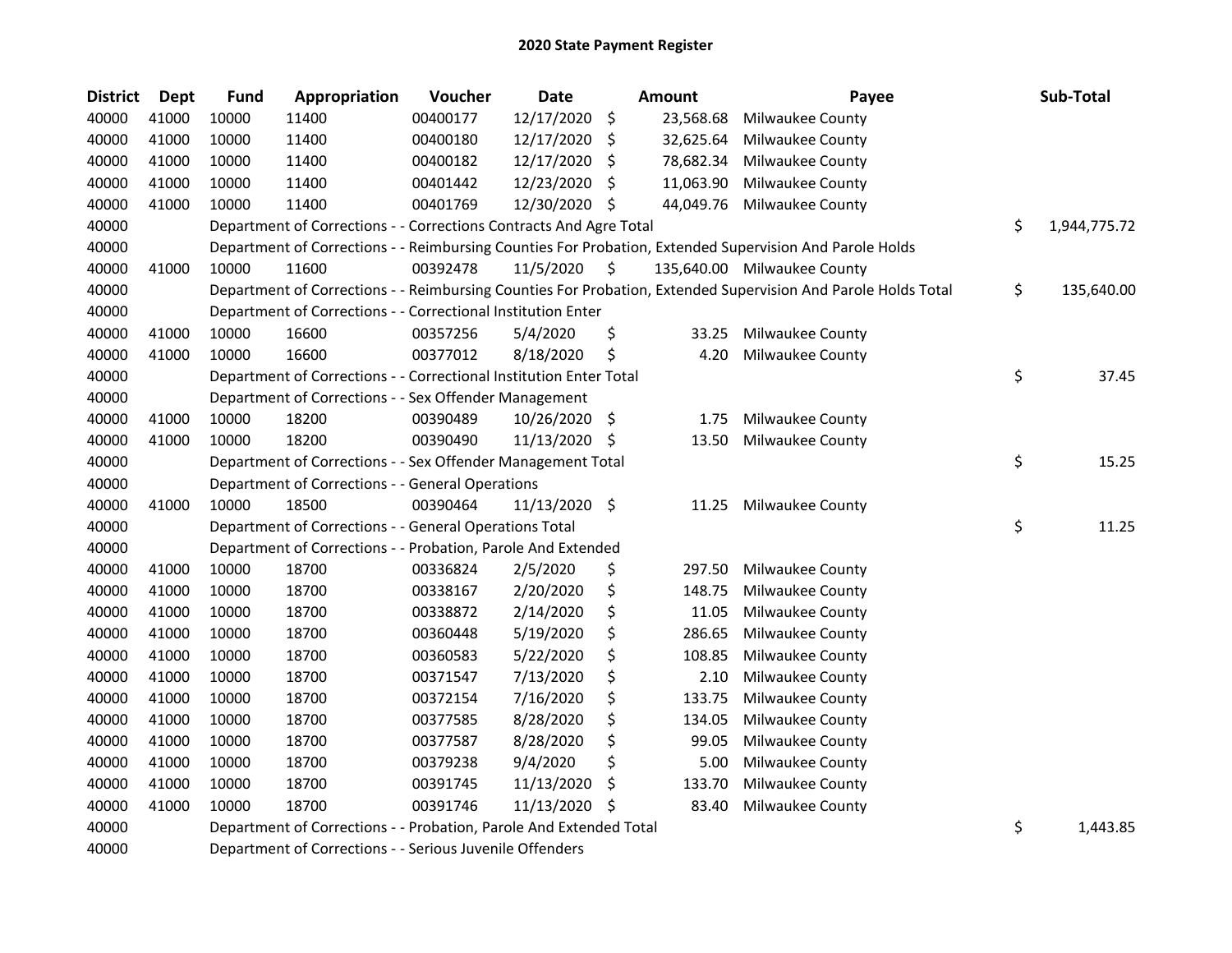| <b>District</b> | <b>Dept</b> | <b>Fund</b> | Appropriation                                                       | Voucher  | <b>Date</b>    | <b>Amount</b>    | Payee            |    | Sub-Total     |
|-----------------|-------------|-------------|---------------------------------------------------------------------|----------|----------------|------------------|------------------|----|---------------|
| 40000           | 41000       | 10000       | 30400                                                               | 00392898 | 11/6/2020      | \$<br>7,500.00   | Milwaukee County |    |               |
| 40000           |             |             | Department of Corrections - - Serious Juvenile Offenders Total      |          |                |                  |                  | \$ | 7,500.00      |
| 40000           |             |             | Department of Health Services - - State/Federal Aids                |          |                |                  |                  |    |               |
| 40000           | 43500       | 10000       | 00000                                                               | 92007    | $1/1/2020$ \$  | 2,912,940.00     | Milwaukee County |    |               |
| 40000           | 43500       | 10000       | 00000                                                               | 92008    | $2/1/2020$ \$  | 1,425,419.00     | Milwaukee County |    |               |
| 40000           | 43500       | 10000       | 00000                                                               | 92009    | $3/1/2020$ \$  | 1,657,913.00     | Milwaukee County |    |               |
| 40000           | 43500       | 10000       | 00000                                                               | 92010    | $4/1/2020$ \$  | 414,330.00       | Milwaukee County |    |               |
| 40000           | 43500       | 10000       | 00000                                                               | 92011    | 5/1/2020 \$    | 5,025,207.00     | Milwaukee County |    |               |
| 40000           | 43500       | 10000       | 00000                                                               | 92012    | $6/1/2020$ \$  | 8,408,358.00     | Milwaukee County |    |               |
| 40000           | 43500       | 10000       | 00000                                                               | 92013    | $6/1/2020$ \$  | 13,570.00        | Milwaukee County |    |               |
| 40000           | 43500       | 10000       | 00000                                                               | 92100    | 7/1/2020 \$    | 3,235,868.00     | Milwaukee County |    |               |
| 40000           | 43500       | 10000       | 00000                                                               | 92101    | $8/1/2020$ \$  | 11,003,389.00    | Milwaukee County |    |               |
| 40000           | 43500       | 10000       | 00000                                                               | 92102    | $9/1/2020$ \$  | 4,560,814.00     | Milwaukee County |    |               |
| 40000           | 43500       | 10000       | 00000                                                               | 92103    | 10/1/2020 \$   | 14,097,554.00    | Milwaukee County |    |               |
| 40000           | 43500       | 10000       | 00000                                                               | 92104    | 11/1/2020 \$   | 7,712,142.00     | Milwaukee County |    |               |
| 40000           | 43500       | 10000       | 00000                                                               | 92105    | $12/1/2020$ \$ | 3,431,972.00     | Milwaukee County |    |               |
| 40000           |             |             | Department of Health Services - - State/Federal Aids Total          |          |                |                  |                  | Ś. | 63,899,476.00 |
| 40000           |             |             | Department of Health Services - - Federal Projects Operations       |          |                |                  |                  |    |               |
| 40000           | 43500       | 10000       | 14900                                                               | 00347734 | 3/12/2020      | \$<br>75.00      | Milwaukee County |    |               |
| 40000           |             |             | Department of Health Services - - Federal Projects Operations Total |          |                |                  |                  | \$ | 75.00         |
| 40000           |             |             | Department of Health Services - - Federal Project Aids              |          |                |                  |                  |    |               |
| 40000           | 43500       | 10000       | 15000                                                               | 00353273 | 4/10/2020      | \$<br>4,282.14   | Milwaukee County |    |               |
| 40000           | 43500       | 10000       | 15000                                                               | 00379430 | 9/30/2020      | \$<br>9,430.00   | Milwaukee County |    |               |
| 40000           | 43500       | 10000       | 15000                                                               | 00384220 | 10/22/2020     | \$<br>1,480.00   | Milwaukee County |    |               |
| 40000           | 43500       | 10000       | 15000                                                               | 00387579 | 10/29/2020     | \$<br>12,558.28  | Milwaukee County |    |               |
| 40000           | 43500       | 10000       | 15000                                                               | 00390876 | 11/13/2020     | \$<br>360.00     | Milwaukee County |    |               |
| 40000           | 43500       | 10000       | 15000                                                               | 00392024 | 12/9/2020      | \$<br>300,000.00 | Milwaukee County |    |               |
| 40000           |             |             | Department of Health Services - - Federal Project Aids Total        |          |                |                  |                  | \$ | 328,110.42    |
| 40000           |             |             | Department of Health Services - - General Program Operations        |          |                |                  |                  |    |               |
| 40000           | 43500       | 10000       | 40100                                                               | 00329160 | 1/2/2020       | \$<br>5,977.10   | Milwaukee County |    |               |
| 40000           | 43500       | 10000       | 40100                                                               | 00329372 | 1/2/2020       | \$<br>108,909.94 | Milwaukee County |    |               |
| 40000           | 43500       | 10000       | 40100                                                               | 00332619 | 1/10/2020      | \$<br>5,238.56   | Milwaukee County |    |               |
| 40000           | 43500       | 10000       | 40100                                                               | 00334418 | 1/8/2020       | \$<br>15.00      | Milwaukee County |    |               |
| 40000           | 43500       | 10000       | 40100                                                               | 00334431 | 1/8/2020       | \$<br>1.50       | Milwaukee County |    |               |
| 40000           | 43500       | 10000       | 40100                                                               | 00334438 | 1/8/2020       | \$<br>1.50       | Milwaukee County |    |               |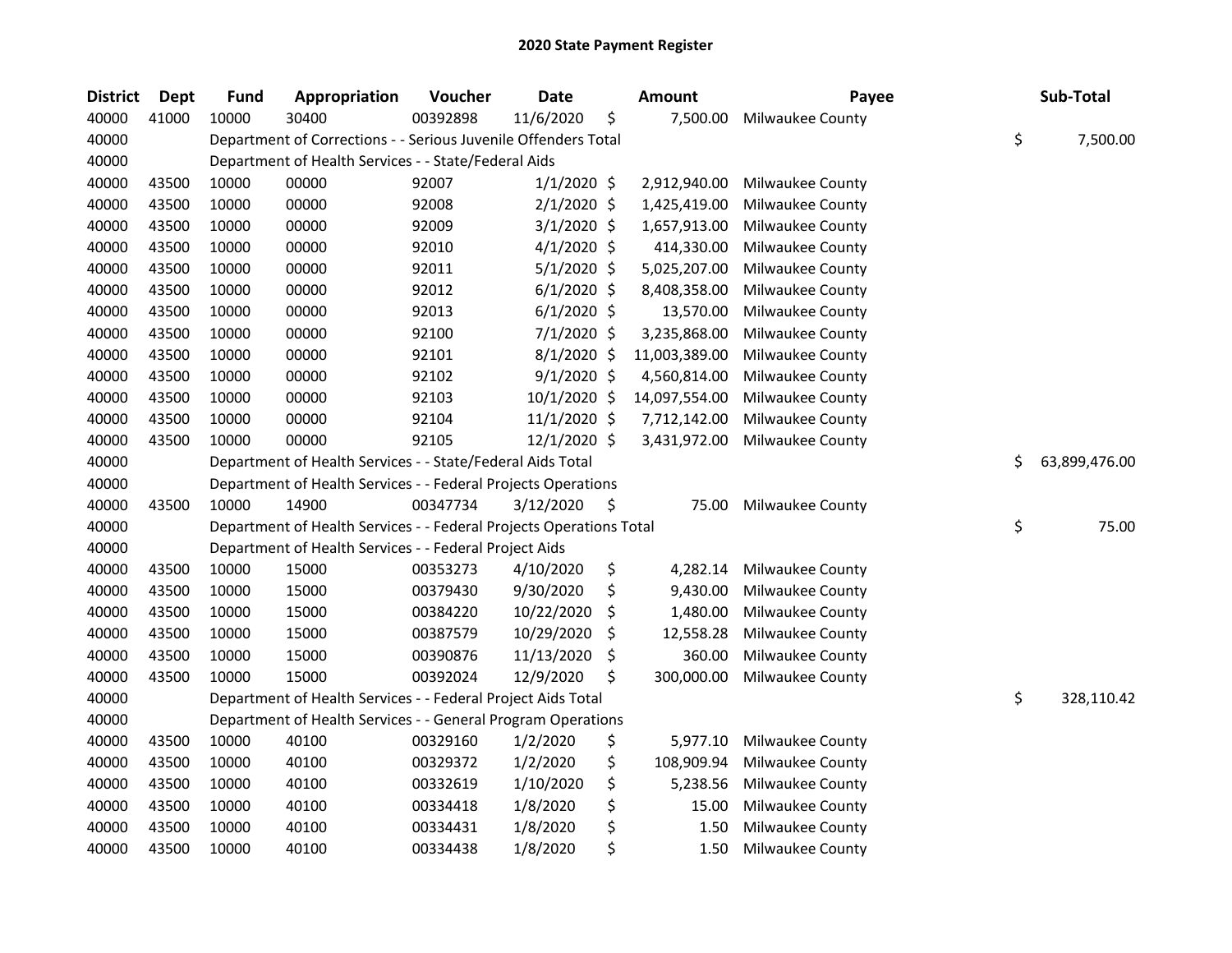| <b>District</b> | <b>Dept</b> | <b>Fund</b> | Appropriation | Voucher  | <b>Date</b> | <b>Amount</b>    | Payee            | Sub-Total |
|-----------------|-------------|-------------|---------------|----------|-------------|------------------|------------------|-----------|
| 40000           | 43500       | 10000       | 40100         | 00335705 | 1/15/2020   | \$<br>1.50       | Milwaukee County |           |
| 40000           | 43500       | 10000       | 40100         | 00335709 | 1/15/2020   | \$<br>1.50       | Milwaukee County |           |
| 40000           | 43500       | 10000       | 40100         | 00335714 | 1/15/2020   | \$<br>1.50       | Milwaukee County |           |
| 40000           | 43500       | 10000       | 40100         | 00335720 | 1/15/2020   | \$<br>1.50       | Milwaukee County |           |
| 40000           | 43500       | 10000       | 40100         | 00336126 | 1/31/2020   | \$<br>108,909.94 | Milwaukee County |           |
| 40000           | 43500       | 10000       | 40100         | 00337123 | 1/23/2020   | \$<br>1.50       | Milwaukee County |           |
| 40000           | 43500       | 10000       | 40100         | 00337194 | 2/14/2020   | \$<br>5,178.97   | Milwaukee County |           |
| 40000           | 43500       | 10000       | 40100         | 00338791 | 2/27/2020   | \$<br>1,068.57   | Milwaukee County |           |
| 40000           | 43500       | 10000       | 40100         | 00340131 | 2/7/2020    | \$<br>15.00      | Milwaukee County |           |
| 40000           | 43500       | 10000       | 40100         | 00340136 | 2/7/2020    | \$<br>1.50       | Milwaukee County |           |
| 40000           | 43500       | 10000       | 40100         | 00340146 | 2/11/2020   | \$<br>1.50       | Milwaukee County |           |
| 40000           | 43500       | 10000       | 40100         | 00341201 | 2/12/2020   | \$<br>1.50       | Milwaukee County |           |
| 40000           | 43500       | 10000       | 40100         | 00341211 | 2/12/2020   | \$<br>1.50       | Milwaukee County |           |
| 40000           | 43500       | 10000       | 40100         | 00342119 | 2/28/2020   | \$<br>108,909.94 | Milwaukee County |           |
| 40000           | 43500       | 10000       | 40100         | 00343131 | 2/19/2020   | \$<br>15.00      | Milwaukee County |           |
| 40000           | 43500       | 10000       | 40100         | 00343132 | 2/19/2020   | \$<br>1.50       | Milwaukee County |           |
| 40000           | 43500       | 10000       | 40100         | 00344465 | 3/12/2020   | \$<br>754.72     | Milwaukee County |           |
| 40000           | 43500       | 10000       | 40100         | 00344576 | 2/26/2020   | \$<br>1.50       | Milwaukee County |           |
| 40000           | 43500       | 10000       | 40100         | 00344577 | 2/26/2020   | \$<br>15.00      | Milwaukee County |           |
| 40000           | 43500       | 10000       | 40100         | 00344578 | 2/26/2020   | \$<br>1.50       | Milwaukee County |           |
| 40000           | 43500       | 10000       | 40100         | 00344584 | 2/26/2020   | \$<br>1.50       | Milwaukee County |           |
| 40000           | 43500       | 10000       | 40100         | 00346033 | 3/27/2020   | \$<br>7,767.79   | Milwaukee County |           |
| 40000           | 43500       | 10000       | 40100         | 00346165 | 3/4/2020    | \$<br>1.50       | Milwaukee County |           |
| 40000           | 43500       | 10000       | 40100         | 00349255 | 4/3/2020    | \$<br>8,233.71   | Milwaukee County |           |
| 40000           | 43500       | 10000       | 40100         | 00350065 | 4/1/2020    | \$<br>108,909.94 | Milwaukee County |           |
| 40000           | 43500       | 10000       | 40100         | 00352907 | 4/7/2020    | \$<br>1.50       | Milwaukee County |           |
| 40000           | 43500       | 10000       | 40100         | 00352914 | 4/7/2020    | \$<br>15.00      | Milwaukee County |           |
| 40000           | 43500       | 10000       | 40100         | 00352917 | 4/7/2020    | \$<br>15.00      | Milwaukee County |           |
| 40000           | 43500       | 10000       | 40100         | 00352922 | 4/7/2020    | \$<br>15.00      | Milwaukee County |           |
| 40000           | 43500       | 10000       | 40100         | 00352925 | 4/7/2020    | \$<br>1.50       | Milwaukee County |           |
| 40000           | 43500       | 10000       | 40100         | 00352938 | 4/7/2020    | \$<br>1.50       | Milwaukee County |           |
| 40000           | 43500       | 10000       | 40100         | 00352945 | 4/7/2020    | \$<br>1.50       | Milwaukee County |           |
| 40000           | 43500       | 10000       | 40100         | 00352957 | 4/7/2020    | \$<br>1.50       | Milwaukee County |           |
| 40000           | 43500       | 10000       | 40100         | 00353278 | 5/1/2020    | \$<br>108,909.94 | Milwaukee County |           |
| 40000           | 43500       | 10000       | 40100         | 00354076 | 4/14/2020   | \$<br>1.50       | Milwaukee County |           |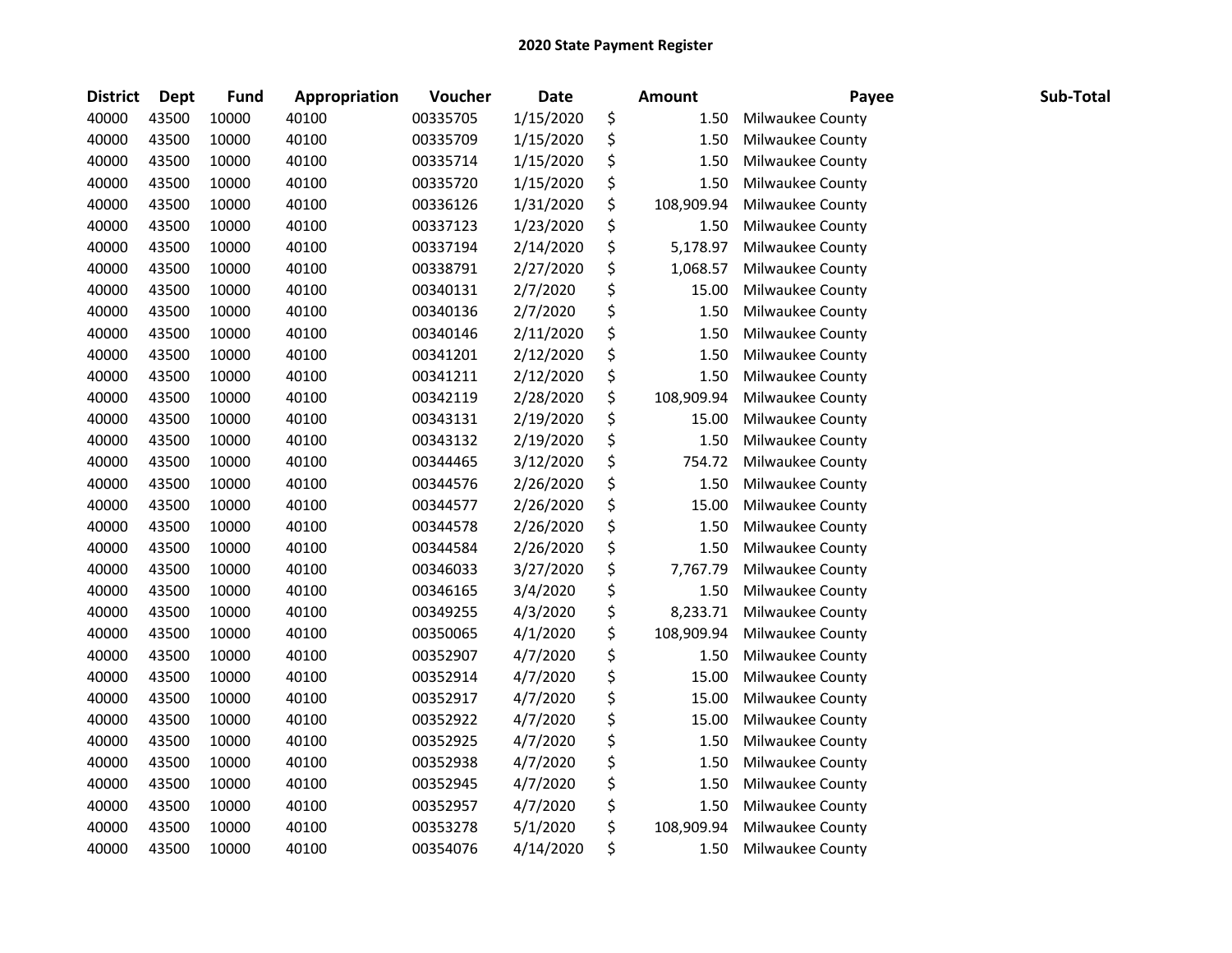| <b>District</b> | <b>Dept</b> | <b>Fund</b> | Appropriation | Voucher  | <b>Date</b> | <b>Amount</b>    | Payee            | Sub-Total |
|-----------------|-------------|-------------|---------------|----------|-------------|------------------|------------------|-----------|
| 40000           | 43500       | 10000       | 40100         | 00354077 | 4/14/2020   | \$<br>1.50       | Milwaukee County |           |
| 40000           | 43500       | 10000       | 40100         | 00354079 | 4/14/2020   | \$<br>1.50       | Milwaukee County |           |
| 40000           | 43500       | 10000       | 40100         | 00354083 | 4/14/2020   | \$<br>15.00      | Milwaukee County |           |
| 40000           | 43500       | 10000       | 40100         | 00354748 | 5/1/2020    | \$<br>522.74     | Milwaukee County |           |
| 40000           | 43500       | 10000       | 40100         | 00354799 | 5/1/2020    | \$<br>520.92     | Milwaukee County |           |
| 40000           | 43500       | 10000       | 40100         | 00354802 | 5/1/2020    | \$<br>510.84     | Milwaukee County |           |
| 40000           | 43500       | 10000       | 40100         | 00356344 | 4/28/2020   | \$<br>1.50       | Milwaukee County |           |
| 40000           | 43500       | 10000       | 40100         | 00356351 | 4/28/2020   | \$<br>1.50       | Milwaukee County |           |
| 40000           | 43500       | 10000       | 40100         | 00356354 | 4/28/2020   | \$<br>1.50       | Milwaukee County |           |
| 40000           | 43500       | 10000       | 40100         | 00356355 | 4/28/2020   | \$<br>1.50       | Milwaukee County |           |
| 40000           | 43500       | 10000       | 40100         | 00356359 | 4/28/2020   | \$<br>1.50       | Milwaukee County |           |
| 40000           | 43500       | 10000       | 40100         | 00357338 | 5/8/2020    | \$<br>8,688.16   | Milwaukee County |           |
| 40000           | 43500       | 10000       | 40100         | 00357501 | 5/6/2020    | \$<br>1.50       | Milwaukee County |           |
| 40000           | 43500       | 10000       | 40100         | 00357505 | 5/6/2020    | \$<br>1.50       | Milwaukee County |           |
| 40000           | 43500       | 10000       | 40100         | 00357509 | 5/6/2020    | \$<br>1.50       | Milwaukee County |           |
| 40000           | 43500       | 10000       | 40100         | 00358316 | 5/12/2020   | \$<br>1.50       | Milwaukee County |           |
| 40000           | 43500       | 10000       | 40100         | 00358324 | 5/12/2020   | \$<br>1.50       | Milwaukee County |           |
| 40000           | 43500       | 10000       | 40100         | 00358353 | 6/1/2020    | \$<br>108,909.94 | Milwaukee County |           |
| 40000           | 43500       | 10000       | 40100         | 00359427 | 5/20/2020   | \$<br>1.50       | Milwaukee County |           |
| 40000           | 43500       | 10000       | 40100         | 00359437 | 5/20/2020   | \$<br>15.00      | Milwaukee County |           |
| 40000           | 43500       | 10000       | 40100         | 00360881 | 6/10/2020   | \$<br>4,193.61   | Milwaukee County |           |
| 40000           | 43500       | 10000       | 40100         | 00361068 | 6/3/2020    | \$<br>1.50       | Milwaukee County |           |
| 40000           | 43500       | 10000       | 40100         | 00361071 | 6/3/2020    | \$<br>15.00      | Milwaukee County |           |
| 40000           | 43500       | 10000       | 40100         | 00361072 | 6/3/2020    | \$<br>1.50       | Milwaukee County |           |
| 40000           | 43500       | 10000       | 40100         | 00361073 | 6/3/2020    | \$<br>1.50       | Milwaukee County |           |
| 40000           | 43500       | 10000       | 40100         | 00362074 | 6/9/2020    | \$<br>1.50       | Milwaukee County |           |
| 40000           | 43500       | 10000       | 40100         | 00362082 | 6/9/2020    | \$<br>1.50       | Milwaukee County |           |
| 40000           | 43500       | 10000       | 40100         | 00362085 | 6/9/2020    | \$<br>1.50       | Milwaukee County |           |
| 40000           | 43500       | 10000       | 40100         | 00363096 | 6/17/2020   | \$<br>15.00      | Milwaukee County |           |
| 40000           | 43500       | 10000       | 40100         | 00363098 | 6/17/2020   | \$<br>1.50       | Milwaukee County |           |
| 40000           | 43500       | 10000       | 40100         | 00363099 | 6/17/2020   | \$<br>1.50       | Milwaukee County |           |
| 40000           | 43500       | 10000       | 40100         | 00363100 | 6/17/2020   | \$<br>15.00      | Milwaukee County |           |
| 40000           | 43500       | 10000       | 40100         | 00363102 | 6/17/2020   | \$<br>1.50       | Milwaukee County |           |
| 40000           | 43500       | 10000       | 40100         | 00364121 | 6/23/2020   | \$<br>1.50       | Milwaukee County |           |
| 40000           | 43500       | 10000       | 40100         | 00364129 | 6/23/2020   | \$<br>1.50       | Milwaukee County |           |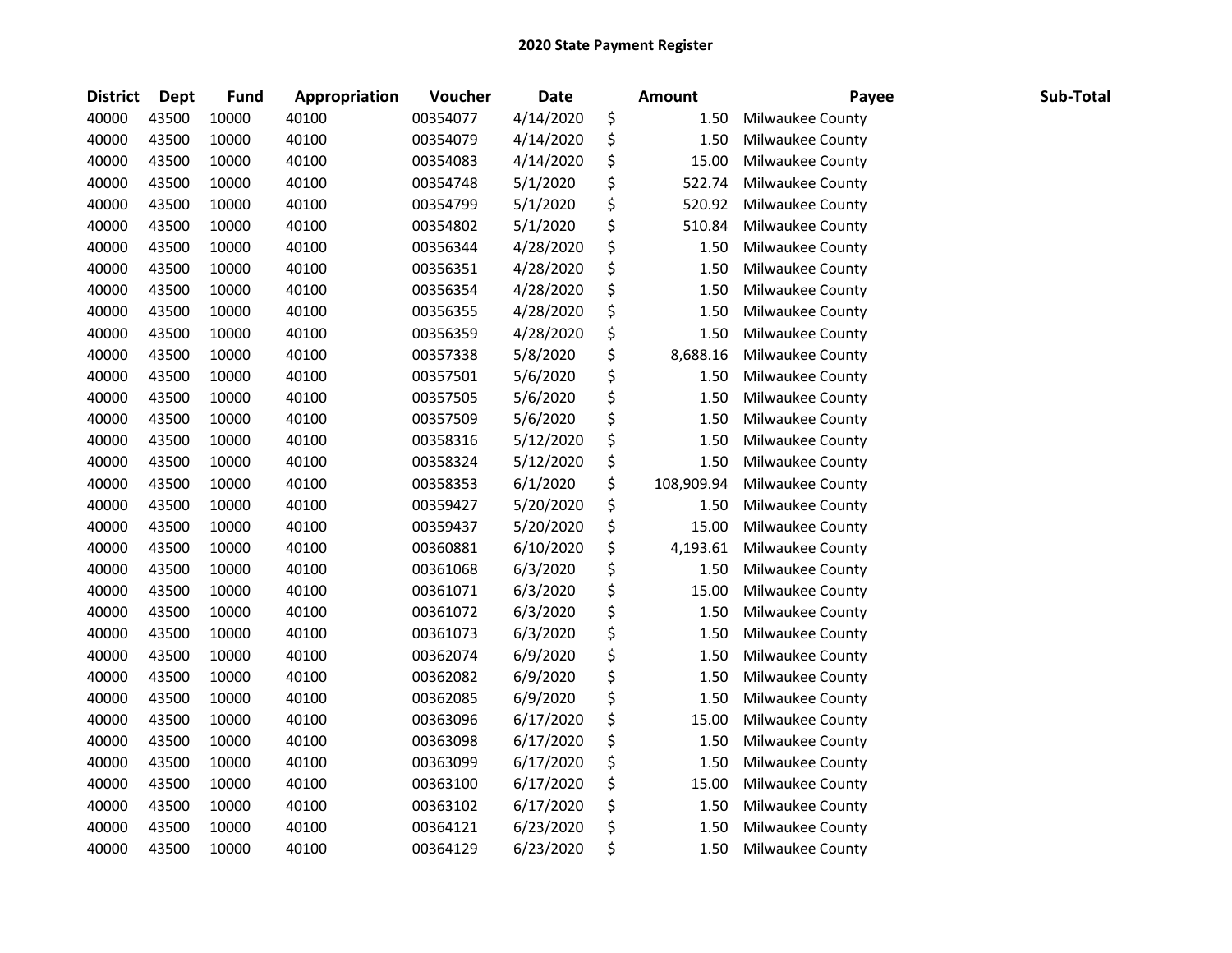| <b>District</b> | Dept  | <b>Fund</b> | Appropriation | Voucher  | Date      | <b>Amount</b>    | Payee            | Sub-Total |
|-----------------|-------|-------------|---------------|----------|-----------|------------------|------------------|-----------|
| 40000           | 43500 | 10000       | 40100         | 00364166 | 7/2/2020  | \$<br>3,918.84   | Milwaukee County |           |
| 40000           | 43500 | 10000       | 40100         | 00364750 | 7/3/2020  | \$<br>117.65     | Milwaukee County |           |
| 40000           | 43500 | 10000       | 40100         | 00365097 | 6/30/2020 | \$<br>1.50       | Milwaukee County |           |
| 40000           | 43500 | 10000       | 40100         | 00365103 | 6/30/2020 | \$<br>1.50       | Milwaukee County |           |
| 40000           | 43500 | 10000       | 40100         | 00365104 | 6/30/2020 | \$<br>1.50       | Milwaukee County |           |
| 40000           | 43500 | 10000       | 40100         | 00365117 | 6/30/2020 | \$<br>1.50       | Milwaukee County |           |
| 40000           | 43500 | 10000       | 40100         | 00365119 | 6/30/2020 | \$<br>15.00      | Milwaukee County |           |
| 40000           | 43500 | 10000       | 40100         | 00365978 | 7/2/2020  | \$<br>108,909.94 | Milwaukee County |           |
| 40000           | 43500 | 10000       | 40100         | 00366771 | 7/8/2020  | \$<br>1.50       | Milwaukee County |           |
| 40000           | 43500 | 10000       | 40100         | 00368132 | 7/15/2020 | \$<br>1.50       | Milwaukee County |           |
| 40000           | 43500 | 10000       | 40100         | 00368137 | 7/15/2020 | \$<br>1.50       | Milwaukee County |           |
| 40000           | 43500 | 10000       | 40100         | 00368138 | 7/15/2020 | \$<br>15.00      | Milwaukee County |           |
| 40000           | 43500 | 10000       | 40100         | 00369203 | 7/22/2020 | \$<br>15.00      | Milwaukee County |           |
| 40000           | 43500 | 10000       | 40100         | 00369238 | 7/31/2020 | \$<br>108,909.94 | Milwaukee County |           |
| 40000           | 43500 | 10000       | 40100         | 00370515 | 7/30/2020 | \$<br>1.50       | Milwaukee County |           |
| 40000           | 43500 | 10000       | 40100         | 00371248 | 8/5/2020  | \$<br>1.50       | Milwaukee County |           |
| 40000           | 43500 | 10000       | 40100         | 00371252 | 8/5/2020  | \$<br>1.50       | Milwaukee County |           |
| 40000           | 43500 | 10000       | 40100         | 00371408 | 8/13/2020 | \$<br>5,191.26   | Milwaukee County |           |
| 40000           | 43500 | 10000       | 40100         | 00372029 | 9/1/2020  | \$<br>108,909.94 | Milwaukee County |           |
| 40000           | 43500 | 10000       | 40100         | 00373040 | 8/17/2020 | \$<br>1.50       | Milwaukee County |           |
| 40000           | 43500 | 10000       | 40100         | 00373045 | 8/17/2020 | \$<br>1.50       | Milwaukee County |           |
| 40000           | 43500 | 10000       | 40100         | 00373060 | 8/17/2020 | \$<br>1.50       | Milwaukee County |           |
| 40000           | 43500 | 10000       | 40100         | 00374710 | 8/26/2020 | \$<br>1.50       | Milwaukee County |           |
| 40000           | 43500 | 10000       | 40100         | 00374711 | 8/26/2020 | \$<br>1.50       | Milwaukee County |           |
| 40000           | 43500 | 10000       | 40100         | 00374714 | 8/26/2020 | \$<br>1.50       | Milwaukee County |           |
| 40000           | 43500 | 10000       | 40100         | 00374760 | 8/26/2020 | \$<br>1.50       | Milwaukee County |           |
| 40000           | 43500 | 10000       | 40100         | 00374773 | 8/26/2020 | \$<br>1.50       | Milwaukee County |           |
| 40000           | 43500 | 10000       | 40100         | 00375655 | 9/4/2020  | \$<br>4,099.96   | Milwaukee County |           |
| 40000           | 43500 | 10000       | 40100         | 00377032 | 9/9/2020  | \$<br>1.50       | Milwaukee County |           |
| 40000           | 43500 | 10000       | 40100         | 00377033 | 9/9/2020  | \$<br>1.50       | Milwaukee County |           |
| 40000           | 43500 | 10000       | 40100         | 00377041 | 9/9/2020  | \$<br>1.50       | Milwaukee County |           |
| 40000           | 43500 | 10000       | 40100         | 00378823 | 9/15/2020 | \$<br>15.00      | Milwaukee County |           |
| 40000           | 43500 | 10000       | 40100         | 00378827 | 9/15/2020 | \$<br>1.50       | Milwaukee County |           |
| 40000           | 43500 | 10000       | 40100         | 00378830 | 9/15/2020 | \$<br>1.50       | Milwaukee County |           |
| 40000           | 43500 | 10000       | 40100         | 00378832 | 9/15/2020 | \$<br>1.50       | Milwaukee County |           |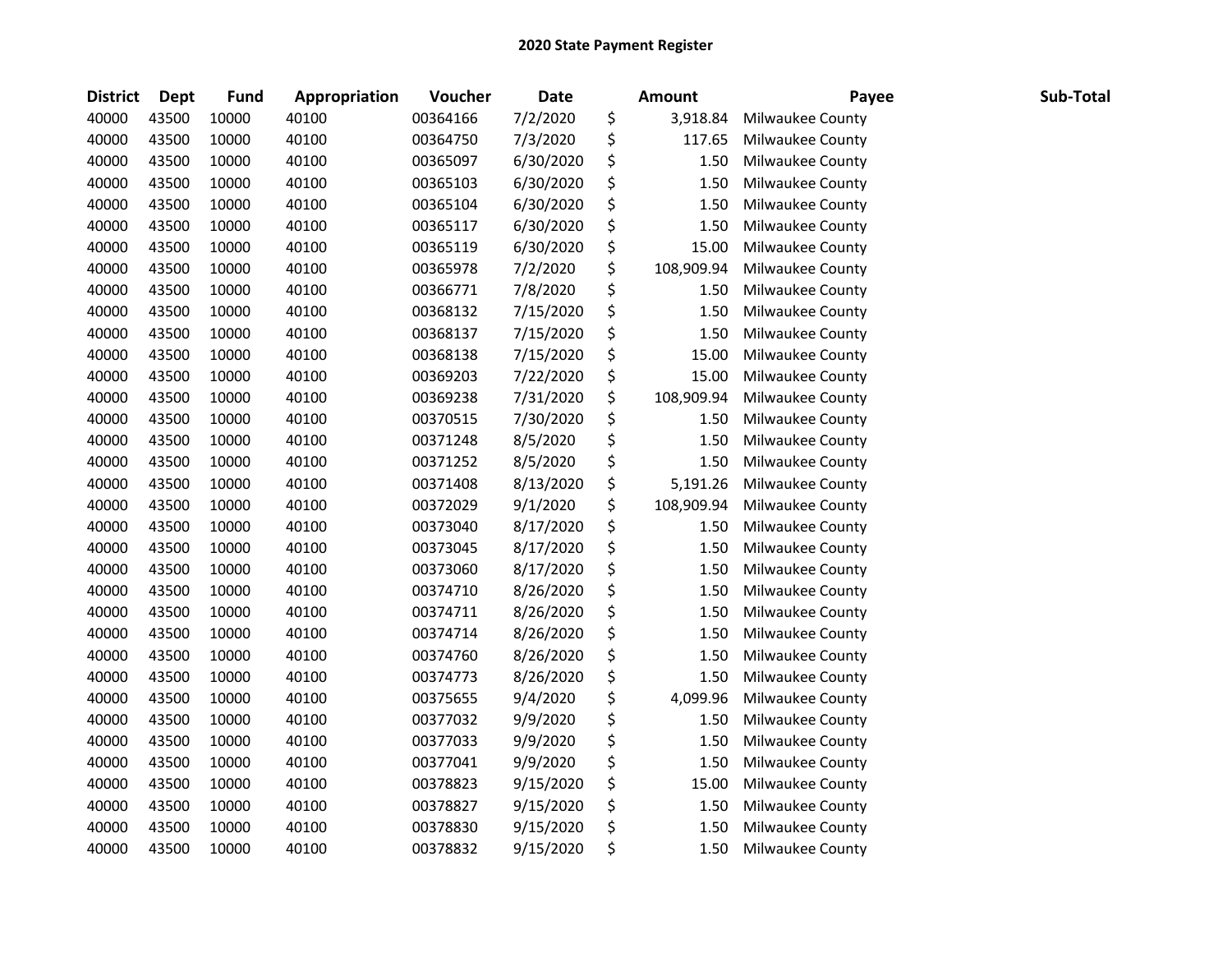| <b>District</b> | Dept  | Fund  | Appropriation                                                      | Voucher  | <b>Date</b> | <b>Amount</b>    | Payee            | Sub-Total          |
|-----------------|-------|-------|--------------------------------------------------------------------|----------|-------------|------------------|------------------|--------------------|
| 40000           | 43500 | 10000 | 40100                                                              | 00378834 | 9/15/2020   | \$<br>1.50       | Milwaukee County |                    |
| 40000           | 43500 | 10000 | 40100                                                              | 00380149 | 10/1/2020   | \$<br>108,909.94 | Milwaukee County |                    |
| 40000           | 43500 | 10000 | 40100                                                              | 00381379 | 9/29/2020   | \$<br>1.50       | Milwaukee County |                    |
| 40000           | 43500 | 10000 | 40100                                                              | 00381383 | 9/29/2020   | \$<br>1.50       | Milwaukee County |                    |
| 40000           | 43500 | 10000 | 40100                                                              | 00381389 | 9/29/2020   | \$<br>1.50       | Milwaukee County |                    |
| 40000           | 43500 | 10000 | 40100                                                              | 00382451 | 10/6/2020   | \$<br>1.50       | Milwaukee County |                    |
| 40000           | 43500 | 10000 | 40100                                                              | 00382458 | 10/6/2020   | \$<br>1.50       | Milwaukee County |                    |
| 40000           | 43500 | 10000 | 40100                                                              | 00382461 | 10/6/2020   | \$<br>15.00      | Milwaukee County |                    |
| 40000           | 43500 | 10000 | 40100                                                              | 00383012 | 10/15/2020  | \$<br>5,025.47   | Milwaukee County |                    |
| 40000           | 43500 | 10000 | 40100                                                              | 00383779 | 10/30/2020  | \$<br>108,909.94 | Milwaukee County |                    |
| 40000           | 43500 | 10000 | 40100                                                              | 00383907 | 10/14/2020  | \$<br>1.50       | Milwaukee County |                    |
| 40000           | 43500 | 10000 | 40100                                                              | 00385125 | 10/20/2020  | \$<br>15.00      | Milwaukee County |                    |
| 40000           | 43500 | 10000 | 40100                                                              | 00385131 | 10/20/2020  | \$<br>1.50       | Milwaukee County |                    |
| 40000           | 43500 | 10000 | 40100                                                              | 00388178 | 11/3/2020   | \$<br>1.50       | Milwaukee County |                    |
| 40000           | 43500 | 10000 | 40100                                                              | 00388184 | 11/3/2020   | \$<br>1.50       | Milwaukee County |                    |
| 40000           | 43500 | 10000 | 40100                                                              | 00388189 | 11/3/2020   | \$<br>1.50       | Milwaukee County |                    |
| 40000           | 43500 | 10000 | 40100                                                              | 00388191 | 11/3/2020   | \$<br>1.50       | Milwaukee County |                    |
| 40000           | 43500 | 10000 | 40100                                                              | 00388192 | 11/3/2020   | \$<br>1.50       | Milwaukee County |                    |
| 40000           | 43500 | 10000 | 40100                                                              | 00388201 | 11/3/2020   | \$<br>1.50       | Milwaukee County |                    |
| 40000           | 43500 | 10000 | 40100                                                              | 00389997 | 11/10/2020  | \$<br>3,920.98   | Milwaukee County |                    |
| 40000           | 43500 | 10000 | 40100                                                              | 00390021 | 11/12/2020  | \$<br>1.50       | Milwaukee County |                    |
| 40000           | 43500 | 10000 | 40100                                                              | 00390025 | 11/12/2020  | \$<br>1.50       | Milwaukee County |                    |
| 40000           | 43500 | 10000 | 40100                                                              | 00390029 | 11/12/2020  | \$<br>1.50       | Milwaukee County |                    |
| 40000           | 43500 | 10000 | 40100                                                              | 00391236 | 12/1/2020   | \$<br>108,909.94 | Milwaukee County |                    |
| 40000           | 43500 | 10000 | 40100                                                              | 00392054 | 12/4/2020   | \$<br>4,108.32   | Milwaukee County |                    |
| 40000           | 43500 | 10000 | 40100                                                              | 00395660 | 12/8/2020   | \$<br>1.50       | Milwaukee County |                    |
| 40000           | 43500 | 10000 | 40100                                                              | 00395666 | 12/8/2020   | \$<br>1.50       | Milwaukee County |                    |
| 40000           | 43500 | 10000 | 40100                                                              | 00395667 | 12/8/2020   | \$<br>1.50       | Milwaukee County |                    |
| 40000           |       |       | Department of Health Services - - General Program Operations Total |          |             |                  |                  | \$<br>1,382,362.45 |
| 40000           |       |       | Department of Health Services - - Medical Assistance State Admin   |          |             |                  |                  |                    |
| 40000           | 43500 | 10000 | 44000                                                              | 00329160 | 1/2/2020    | \$<br>5,977.10   | Milwaukee County |                    |
| 40000           | 43500 | 10000 | 44000                                                              | 00329372 | 1/2/2020    | \$<br>54,468.11  | Milwaukee County |                    |
| 40000           | 43500 | 10000 | 44000                                                              | 00332619 | 1/10/2020   | \$<br>5,238.56   | Milwaukee County |                    |
| 40000           | 43500 | 10000 | 44000                                                              | 00334418 | 1/8/2020    | \$<br>15.00      | Milwaukee County |                    |
| 40000           | 43500 | 10000 | 44000                                                              | 00334431 | 1/8/2020    | \$<br>1.50       | Milwaukee County |                    |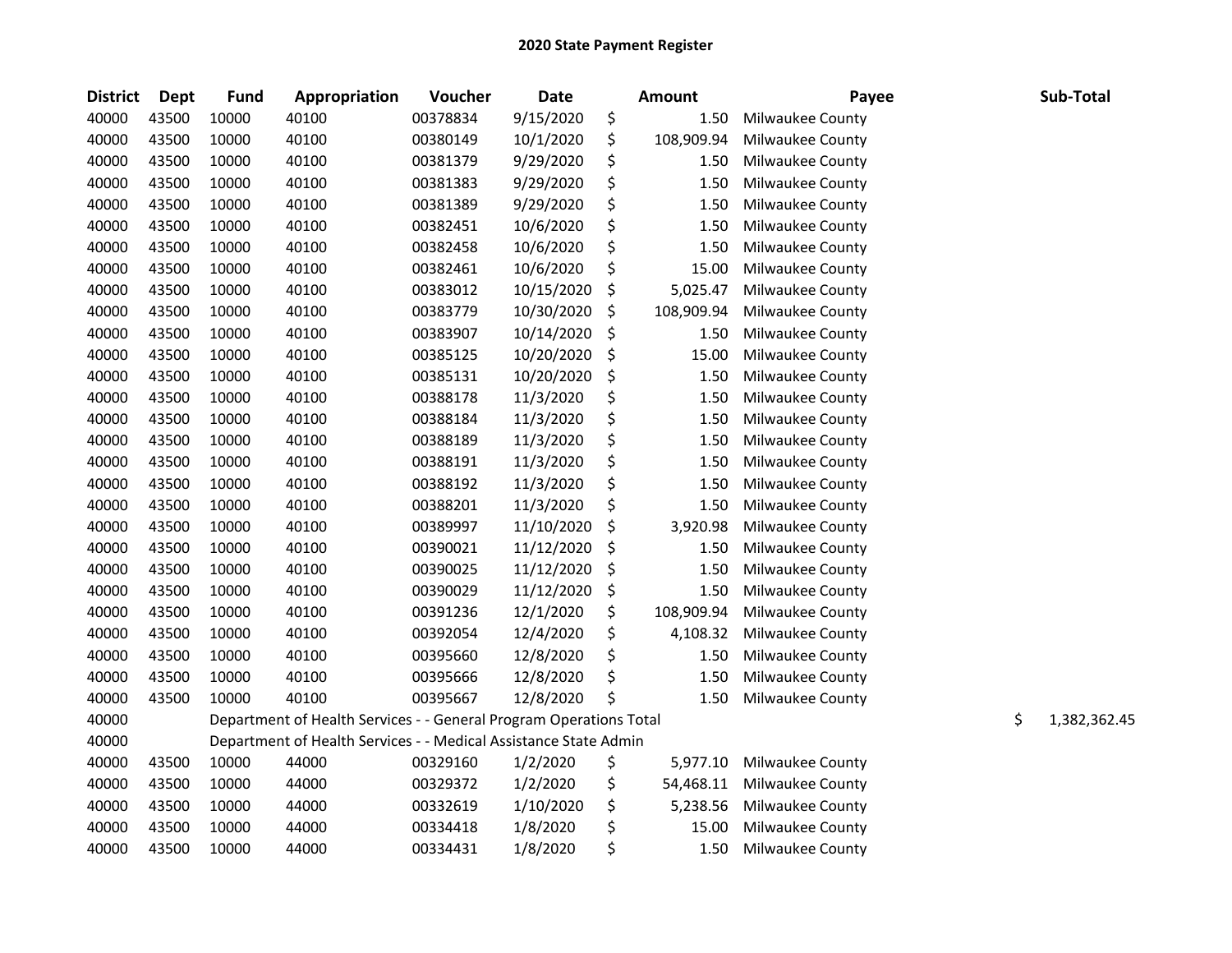| <b>District</b> | <b>Dept</b> | <b>Fund</b> | Appropriation | Voucher  | <b>Date</b> | Amount          | Payee            | Sub-Total |
|-----------------|-------------|-------------|---------------|----------|-------------|-----------------|------------------|-----------|
| 40000           | 43500       | 10000       | 44000         | 00334438 | 1/8/2020    | \$<br>1.50      | Milwaukee County |           |
| 40000           | 43500       | 10000       | 44000         | 00335705 | 1/15/2020   | \$<br>1.50      | Milwaukee County |           |
| 40000           | 43500       | 10000       | 44000         | 00335709 | 1/15/2020   | \$<br>1.50      | Milwaukee County |           |
| 40000           | 43500       | 10000       | 44000         | 00335714 | 1/15/2020   | \$<br>1.50      | Milwaukee County |           |
| 40000           | 43500       | 10000       | 44000         | 00335720 | 1/15/2020   | \$<br>1.50      | Milwaukee County |           |
| 40000           | 43500       | 10000       | 44000         | 00336126 | 1/31/2020   | \$<br>54,468.11 | Milwaukee County |           |
| 40000           | 43500       | 10000       | 44000         | 00337123 | 1/23/2020   | \$<br>1.50      | Milwaukee County |           |
| 40000           | 43500       | 10000       | 44000         | 00337194 | 2/14/2020   | \$<br>5,178.97  | Milwaukee County |           |
| 40000           | 43500       | 10000       | 44000         | 00338791 | 2/27/2020   | \$<br>1,068.57  | Milwaukee County |           |
| 40000           | 43500       | 10000       | 44000         | 00340131 | 2/7/2020    | \$<br>15.00     | Milwaukee County |           |
| 40000           | 43500       | 10000       | 44000         | 00340136 | 2/7/2020    | \$<br>1.50      | Milwaukee County |           |
| 40000           | 43500       | 10000       | 44000         | 00340146 | 2/11/2020   | \$<br>1.50      | Milwaukee County |           |
| 40000           | 43500       | 10000       | 44000         | 00341201 | 2/12/2020   | \$<br>1.50      | Milwaukee County |           |
| 40000           | 43500       | 10000       | 44000         | 00341211 | 2/12/2020   | \$<br>1.50      | Milwaukee County |           |
| 40000           | 43500       | 10000       | 44000         | 00342119 | 2/28/2020   | \$<br>54,468.11 | Milwaukee County |           |
| 40000           | 43500       | 10000       | 44000         | 00343131 | 2/19/2020   | \$<br>15.00     | Milwaukee County |           |
| 40000           | 43500       | 10000       | 44000         | 00343132 | 2/19/2020   | \$<br>1.50      | Milwaukee County |           |
| 40000           | 43500       | 10000       | 44000         | 00344465 | 3/12/2020   | \$<br>754.72    | Milwaukee County |           |
| 40000           | 43500       | 10000       | 44000         | 00344576 | 2/26/2020   | \$<br>1.50      | Milwaukee County |           |
| 40000           | 43500       | 10000       | 44000         | 00344577 | 2/26/2020   | \$<br>15.00     | Milwaukee County |           |
| 40000           | 43500       | 10000       | 44000         | 00344578 | 2/26/2020   | \$<br>1.50      | Milwaukee County |           |
| 40000           | 43500       | 10000       | 44000         | 00344584 | 2/26/2020   | \$<br>1.50      | Milwaukee County |           |
| 40000           | 43500       | 10000       | 44000         | 00346033 | 3/27/2020   | \$<br>7,767.79  | Milwaukee County |           |
| 40000           | 43500       | 10000       | 44000         | 00346165 | 3/4/2020    | \$<br>1.50      | Milwaukee County |           |
| 40000           | 43500       | 10000       | 44000         | 00349255 | 4/3/2020    | \$<br>8,233.71  | Milwaukee County |           |
| 40000           | 43500       | 10000       | 44000         | 00350065 | 4/1/2020    | \$<br>54,468.11 | Milwaukee County |           |
| 40000           | 43500       | 10000       | 44000         | 00352907 | 4/7/2020    | \$<br>1.50      | Milwaukee County |           |
| 40000           | 43500       | 10000       | 44000         | 00352914 | 4/7/2020    | \$<br>15.00     | Milwaukee County |           |
| 40000           | 43500       | 10000       | 44000         | 00352917 | 4/7/2020    | \$<br>15.00     | Milwaukee County |           |
| 40000           | 43500       | 10000       | 44000         | 00352922 | 4/7/2020    | \$<br>15.00     | Milwaukee County |           |
| 40000           | 43500       | 10000       | 44000         | 00352925 | 4/7/2020    | \$<br>1.50      | Milwaukee County |           |
| 40000           | 43500       | 10000       | 44000         | 00352938 | 4/7/2020    | \$<br>1.50      | Milwaukee County |           |
| 40000           | 43500       | 10000       | 44000         | 00352945 | 4/7/2020    | \$<br>1.50      | Milwaukee County |           |
| 40000           | 43500       | 10000       | 44000         | 00352957 | 4/7/2020    | \$<br>1.50      | Milwaukee County |           |
| 40000           | 43500       | 10000       | 44000         | 00353278 | 5/1/2020    | \$<br>54,468.11 | Milwaukee County |           |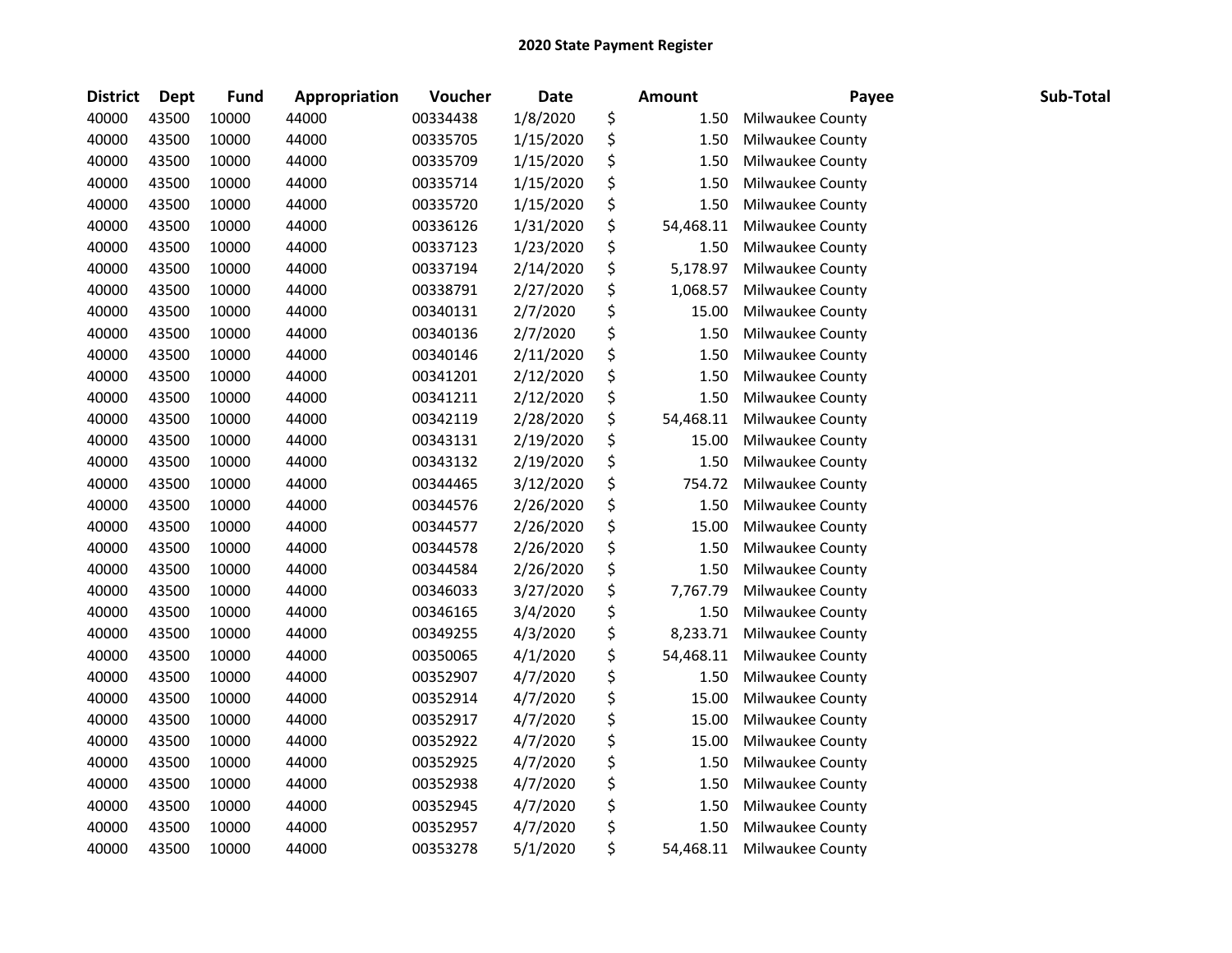| <b>District</b> | <b>Dept</b> | <b>Fund</b> | Appropriation | Voucher  | <b>Date</b> | <b>Amount</b>   | Payee            | Sub-Total |
|-----------------|-------------|-------------|---------------|----------|-------------|-----------------|------------------|-----------|
| 40000           | 43500       | 10000       | 44000         | 00354076 | 4/14/2020   | \$<br>1.50      | Milwaukee County |           |
| 40000           | 43500       | 10000       | 44000         | 00354077 | 4/14/2020   | \$<br>1.50      | Milwaukee County |           |
| 40000           | 43500       | 10000       | 44000         | 00354079 | 4/14/2020   | \$<br>1.50      | Milwaukee County |           |
| 40000           | 43500       | 10000       | 44000         | 00354083 | 4/14/2020   | \$<br>15.00     | Milwaukee County |           |
| 40000           | 43500       | 10000       | 44000         | 00354748 | 5/1/2020    | \$<br>522.74    | Milwaukee County |           |
| 40000           | 43500       | 10000       | 44000         | 00354799 | 5/1/2020    | \$<br>520.92    | Milwaukee County |           |
| 40000           | 43500       | 10000       | 44000         | 00354802 | 5/1/2020    | \$<br>510.84    | Milwaukee County |           |
| 40000           | 43500       | 10000       | 44000         | 00356344 | 4/28/2020   | \$<br>1.50      | Milwaukee County |           |
| 40000           | 43500       | 10000       | 44000         | 00356351 | 4/28/2020   | \$<br>1.50      | Milwaukee County |           |
| 40000           | 43500       | 10000       | 44000         | 00356354 | 4/28/2020   | \$<br>1.50      | Milwaukee County |           |
| 40000           | 43500       | 10000       | 44000         | 00356355 | 4/28/2020   | \$<br>1.50      | Milwaukee County |           |
| 40000           | 43500       | 10000       | 44000         | 00356359 | 4/28/2020   | \$<br>1.50      | Milwaukee County |           |
| 40000           | 43500       | 10000       | 44000         | 00357338 | 5/8/2020    | \$<br>8,688.16  | Milwaukee County |           |
| 40000           | 43500       | 10000       | 44000         | 00357501 | 5/6/2020    | \$<br>1.50      | Milwaukee County |           |
| 40000           | 43500       | 10000       | 44000         | 00357505 | 5/6/2020    | \$<br>1.50      | Milwaukee County |           |
| 40000           | 43500       | 10000       | 44000         | 00357509 | 5/6/2020    | \$<br>1.50      | Milwaukee County |           |
| 40000           | 43500       | 10000       | 44000         | 00358316 | 5/12/2020   | \$<br>1.50      | Milwaukee County |           |
| 40000           | 43500       | 10000       | 44000         | 00358324 | 5/12/2020   | \$<br>1.50      | Milwaukee County |           |
| 40000           | 43500       | 10000       | 44000         | 00358353 | 6/1/2020    | \$<br>54,468.11 | Milwaukee County |           |
| 40000           | 43500       | 10000       | 44000         | 00359427 | 5/20/2020   | \$<br>1.50      | Milwaukee County |           |
| 40000           | 43500       | 10000       | 44000         | 00359437 | 5/20/2020   | \$<br>15.00     | Milwaukee County |           |
| 40000           | 43500       | 10000       | 44000         | 00360881 | 6/10/2020   | \$<br>4,193.61  | Milwaukee County |           |
| 40000           | 43500       | 10000       | 44000         | 00361068 | 6/3/2020    | \$<br>1.50      | Milwaukee County |           |
| 40000           | 43500       | 10000       | 44000         | 00361071 | 6/3/2020    | \$<br>15.00     | Milwaukee County |           |
| 40000           | 43500       | 10000       | 44000         | 00361072 | 6/3/2020    | \$<br>1.50      | Milwaukee County |           |
| 40000           | 43500       | 10000       | 44000         | 00361073 | 6/3/2020    | \$<br>1.50      | Milwaukee County |           |
| 40000           | 43500       | 10000       | 44000         | 00362074 | 6/9/2020    | \$<br>1.50      | Milwaukee County |           |
| 40000           | 43500       | 10000       | 44000         | 00362082 | 6/9/2020    | \$<br>1.50      | Milwaukee County |           |
| 40000           | 43500       | 10000       | 44000         | 00362085 | 6/9/2020    | \$<br>1.50      | Milwaukee County |           |
| 40000           | 43500       | 10000       | 44000         | 00363096 | 6/17/2020   | \$<br>15.00     | Milwaukee County |           |
| 40000           | 43500       | 10000       | 44000         | 00363098 | 6/17/2020   | \$<br>1.50      | Milwaukee County |           |
| 40000           | 43500       | 10000       | 44000         | 00363099 | 6/17/2020   | \$<br>1.50      | Milwaukee County |           |
| 40000           | 43500       | 10000       | 44000         | 00363100 | 6/17/2020   | \$<br>15.00     | Milwaukee County |           |
| 40000           | 43500       | 10000       | 44000         | 00363102 | 6/17/2020   | \$<br>1.50      | Milwaukee County |           |
| 40000           | 43500       | 10000       | 44000         | 00364121 | 6/23/2020   | \$<br>1.50      | Milwaukee County |           |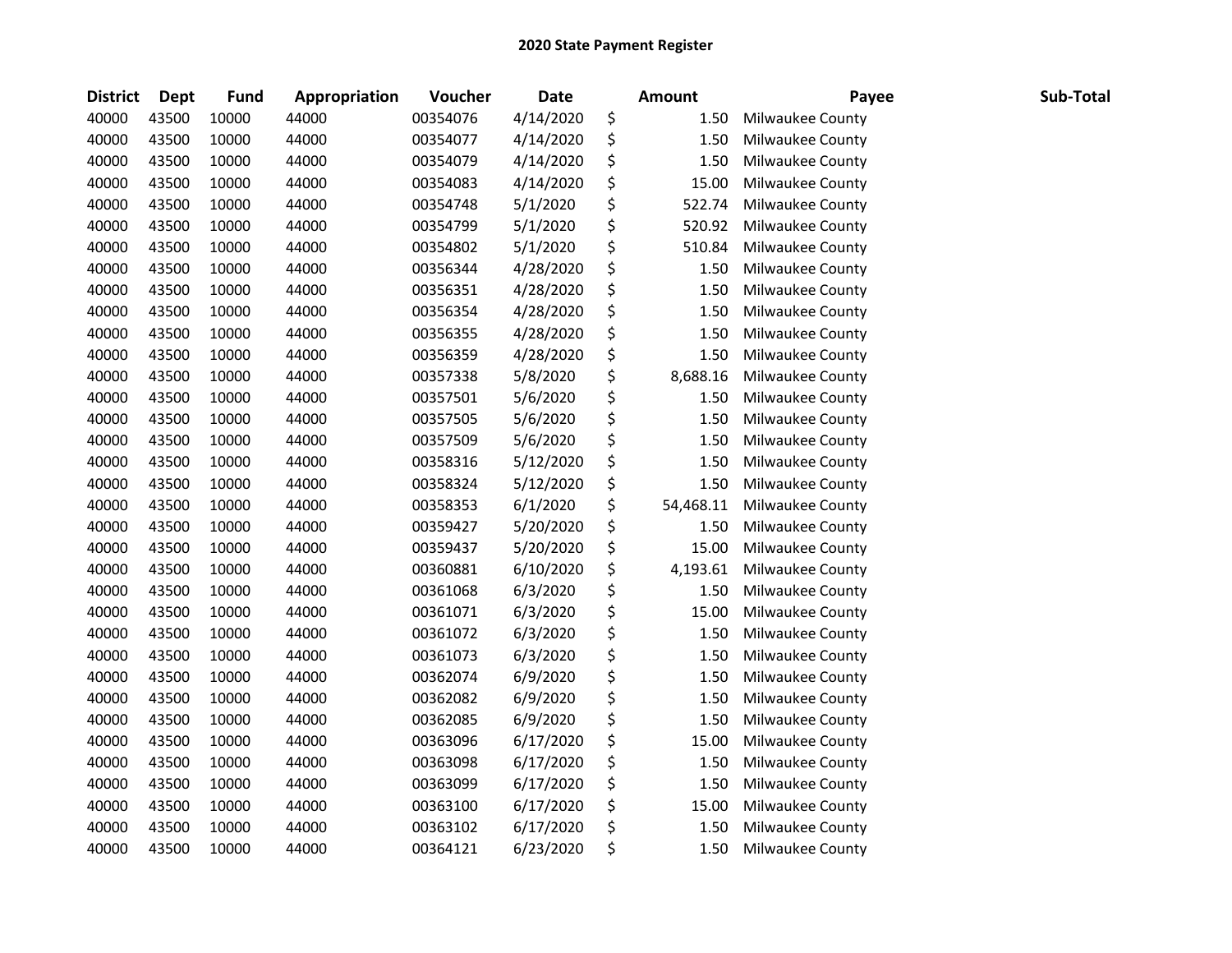| <b>District</b> | <b>Dept</b> | <b>Fund</b> | Appropriation | Voucher  | <b>Date</b> | <b>Amount</b>   | Payee            | Sub-Total |
|-----------------|-------------|-------------|---------------|----------|-------------|-----------------|------------------|-----------|
| 40000           | 43500       | 10000       | 44000         | 00364129 | 6/23/2020   | \$<br>1.50      | Milwaukee County |           |
| 40000           | 43500       | 10000       | 44000         | 00364166 | 7/2/2020    | \$<br>3,918.84  | Milwaukee County |           |
| 40000           | 43500       | 10000       | 44000         | 00364750 | 7/3/2020    | \$<br>117.65    | Milwaukee County |           |
| 40000           | 43500       | 10000       | 44000         | 00365097 | 6/30/2020   | \$<br>1.50      | Milwaukee County |           |
| 40000           | 43500       | 10000       | 44000         | 00365103 | 6/30/2020   | \$<br>1.50      | Milwaukee County |           |
| 40000           | 43500       | 10000       | 44000         | 00365104 | 6/30/2020   | \$<br>1.50      | Milwaukee County |           |
| 40000           | 43500       | 10000       | 44000         | 00365117 | 6/30/2020   | \$<br>1.50      | Milwaukee County |           |
| 40000           | 43500       | 10000       | 44000         | 00365119 | 6/30/2020   | \$<br>15.00     | Milwaukee County |           |
| 40000           | 43500       | 10000       | 44000         | 00365978 | 7/2/2020    | \$<br>54,468.11 | Milwaukee County |           |
| 40000           | 43500       | 10000       | 44000         | 00366771 | 7/8/2020    | \$<br>1.50      | Milwaukee County |           |
| 40000           | 43500       | 10000       | 44000         | 00368132 | 7/15/2020   | \$<br>1.50      | Milwaukee County |           |
| 40000           | 43500       | 10000       | 44000         | 00368137 | 7/15/2020   | \$<br>1.50      | Milwaukee County |           |
| 40000           | 43500       | 10000       | 44000         | 00368138 | 7/15/2020   | \$<br>15.00     | Milwaukee County |           |
| 40000           | 43500       | 10000       | 44000         | 00369203 | 7/22/2020   | \$<br>15.00     | Milwaukee County |           |
| 40000           | 43500       | 10000       | 44000         | 00369238 | 7/31/2020   | \$<br>54,468.11 | Milwaukee County |           |
| 40000           | 43500       | 10000       | 44000         | 00370515 | 7/30/2020   | \$<br>1.50      | Milwaukee County |           |
| 40000           | 43500       | 10000       | 44000         | 00371248 | 8/5/2020    | \$<br>1.50      | Milwaukee County |           |
| 40000           | 43500       | 10000       | 44000         | 00371252 | 8/5/2020    | \$<br>1.50      | Milwaukee County |           |
| 40000           | 43500       | 10000       | 44000         | 00371408 | 8/13/2020   | \$<br>5,191.26  | Milwaukee County |           |
| 40000           | 43500       | 10000       | 44000         | 00372029 | 9/1/2020    | \$<br>54,468.11 | Milwaukee County |           |
| 40000           | 43500       | 10000       | 44000         | 00373040 | 8/17/2020   | \$<br>1.50      | Milwaukee County |           |
| 40000           | 43500       | 10000       | 44000         | 00373045 | 8/17/2020   | \$<br>1.50      | Milwaukee County |           |
| 40000           | 43500       | 10000       | 44000         | 00373060 | 8/17/2020   | \$<br>1.50      | Milwaukee County |           |
| 40000           | 43500       | 10000       | 44000         | 00374710 | 8/26/2020   | \$<br>1.50      | Milwaukee County |           |
| 40000           | 43500       | 10000       | 44000         | 00374711 | 8/26/2020   | \$<br>1.50      | Milwaukee County |           |
| 40000           | 43500       | 10000       | 44000         | 00374714 | 8/26/2020   | \$<br>1.50      | Milwaukee County |           |
| 40000           | 43500       | 10000       | 44000         | 00374760 | 8/26/2020   | \$<br>1.50      | Milwaukee County |           |
| 40000           | 43500       | 10000       | 44000         | 00374773 | 8/26/2020   | \$<br>1.50      | Milwaukee County |           |
| 40000           | 43500       | 10000       | 44000         | 00375655 | 9/4/2020    | \$<br>4,099.96  | Milwaukee County |           |
| 40000           | 43500       | 10000       | 44000         | 00377032 | 9/9/2020    | \$<br>1.50      | Milwaukee County |           |
| 40000           | 43500       | 10000       | 44000         | 00377033 | 9/9/2020    | \$<br>1.50      | Milwaukee County |           |
| 40000           | 43500       | 10000       | 44000         | 00377041 | 9/9/2020    | \$<br>1.50      | Milwaukee County |           |
| 40000           | 43500       | 10000       | 44000         | 00378823 | 9/15/2020   | \$<br>15.00     | Milwaukee County |           |
| 40000           | 43500       | 10000       | 44000         | 00378827 | 9/15/2020   | \$<br>1.50      | Milwaukee County |           |
| 40000           | 43500       | 10000       | 44000         | 00378830 | 9/15/2020   | \$<br>1.50      | Milwaukee County |           |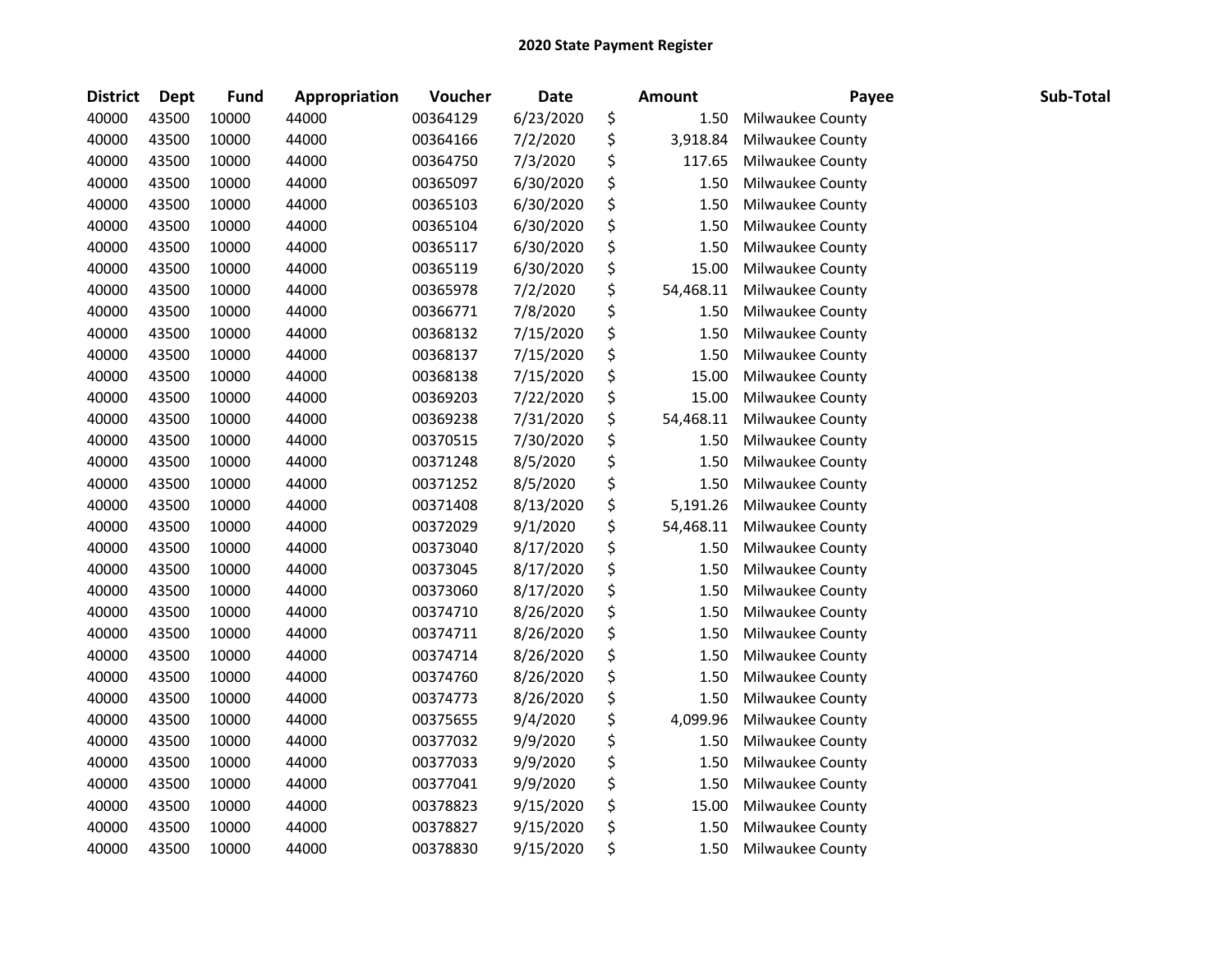| <b>District</b> | Dept  | <b>Fund</b> | Appropriation                                                          | Voucher  | <b>Date</b> |    | <b>Amount</b> | Payee            |    | Sub-Total  |
|-----------------|-------|-------------|------------------------------------------------------------------------|----------|-------------|----|---------------|------------------|----|------------|
| 40000           | 43500 | 10000       | 44000                                                                  | 00378832 | 9/15/2020   | \$ | 1.50          | Milwaukee County |    |            |
| 40000           | 43500 | 10000       | 44000                                                                  | 00378834 | 9/15/2020   | \$ | 1.50          | Milwaukee County |    |            |
| 40000           | 43500 | 10000       | 44000                                                                  | 00380149 | 10/1/2020   | \$ | 54,468.11     | Milwaukee County |    |            |
| 40000           | 43500 | 10000       | 44000                                                                  | 00381379 | 9/29/2020   | \$ | 1.50          | Milwaukee County |    |            |
| 40000           | 43500 | 10000       | 44000                                                                  | 00381383 | 9/29/2020   | \$ | 1.50          | Milwaukee County |    |            |
| 40000           | 43500 | 10000       | 44000                                                                  | 00381389 | 9/29/2020   | \$ | 1.50          | Milwaukee County |    |            |
| 40000           | 43500 | 10000       | 44000                                                                  | 00382451 | 10/6/2020   | \$ | 1.50          | Milwaukee County |    |            |
| 40000           | 43500 | 10000       | 44000                                                                  | 00382458 | 10/6/2020   | \$ | 1.50          | Milwaukee County |    |            |
| 40000           | 43500 | 10000       | 44000                                                                  | 00382461 | 10/6/2020   | \$ | 15.00         | Milwaukee County |    |            |
| 40000           | 43500 | 10000       | 44000                                                                  | 00383012 | 10/15/2020  | \$ | 5,025.47      | Milwaukee County |    |            |
| 40000           | 43500 | 10000       | 44000                                                                  | 00383779 | 10/30/2020  | \$ | 54,468.11     | Milwaukee County |    |            |
| 40000           | 43500 | 10000       | 44000                                                                  | 00383907 | 10/14/2020  | \$ | 1.50          | Milwaukee County |    |            |
| 40000           | 43500 | 10000       | 44000                                                                  | 00385125 | 10/20/2020  | \$ | 15.00         | Milwaukee County |    |            |
| 40000           | 43500 | 10000       | 44000                                                                  | 00385131 | 10/20/2020  | \$ | 1.50          | Milwaukee County |    |            |
| 40000           | 43500 | 10000       | 44000                                                                  | 00388178 | 11/3/2020   | \$ | 1.50          | Milwaukee County |    |            |
| 40000           | 43500 | 10000       | 44000                                                                  | 00388184 | 11/3/2020   | \$ | 1.50          | Milwaukee County |    |            |
| 40000           | 43500 | 10000       | 44000                                                                  | 00388189 | 11/3/2020   | \$ | 1.50          | Milwaukee County |    |            |
| 40000           | 43500 | 10000       | 44000                                                                  | 00388191 | 11/3/2020   | \$ | 1.50          | Milwaukee County |    |            |
| 40000           | 43500 | 10000       | 44000                                                                  | 00388192 | 11/3/2020   | \$ | 1.50          | Milwaukee County |    |            |
| 40000           | 43500 | 10000       | 44000                                                                  | 00388201 | 11/3/2020   | \$ | 1.50          | Milwaukee County |    |            |
| 40000           | 43500 | 10000       | 44000                                                                  | 00389997 | 11/10/2020  | \$ | 3,920.98      | Milwaukee County |    |            |
| 40000           | 43500 | 10000       | 44000                                                                  | 00390021 | 11/12/2020  | \$ | 1.50          | Milwaukee County |    |            |
| 40000           | 43500 | 10000       | 44000                                                                  | 00390025 | 11/12/2020  | \$ | 1.50          | Milwaukee County |    |            |
| 40000           | 43500 | 10000       | 44000                                                                  | 00390029 | 11/12/2020  | \$ | 1.50          | Milwaukee County |    |            |
| 40000           | 43500 | 10000       | 44000                                                                  | 00391236 | 12/1/2020   | \$ | 54,468.11     | Milwaukee County |    |            |
| 40000           | 43500 | 10000       | 44000                                                                  | 00392054 | 12/4/2020   | \$ | 4,108.32      | Milwaukee County |    |            |
| 40000           | 43500 | 10000       | 44000                                                                  | 00395660 | 12/8/2020   | \$ | 1.50          | Milwaukee County |    |            |
| 40000           | 43500 | 10000       | 44000                                                                  | 00395666 | 12/8/2020   | \$ | 1.50          | Milwaukee County |    |            |
| 40000           | 43500 | 10000       | 44000                                                                  | 00395667 | 12/8/2020   | Ś  | 1.50          | Milwaukee County |    |            |
| 40000           |       |             | Department of Health Services - - Medical Assistance State Admin Total |          |             |    |               |                  | \$ | 729,060.49 |
| 40000           |       |             | Department of Health Services - - Federal Program Operations --        |          |             |    |               |                  |    |            |
| 40000           | 43500 | 10000       | 44100                                                                  | 00329372 | 1/2/2020    | \$ | 54,441.82     | Milwaukee County |    |            |
| 40000           | 43500 | 10000       | 44100                                                                  | 00336126 | 1/31/2020   | \$ | 54,441.82     | Milwaukee County |    |            |
| 40000           | 43500 | 10000       | 44100                                                                  | 00342119 | 2/28/2020   | \$ | 54,441.82     | Milwaukee County |    |            |
| 40000           | 43500 | 10000       | 44100                                                                  | 00350065 | 4/1/2020    | \$ | 54,441.82     | Milwaukee County |    |            |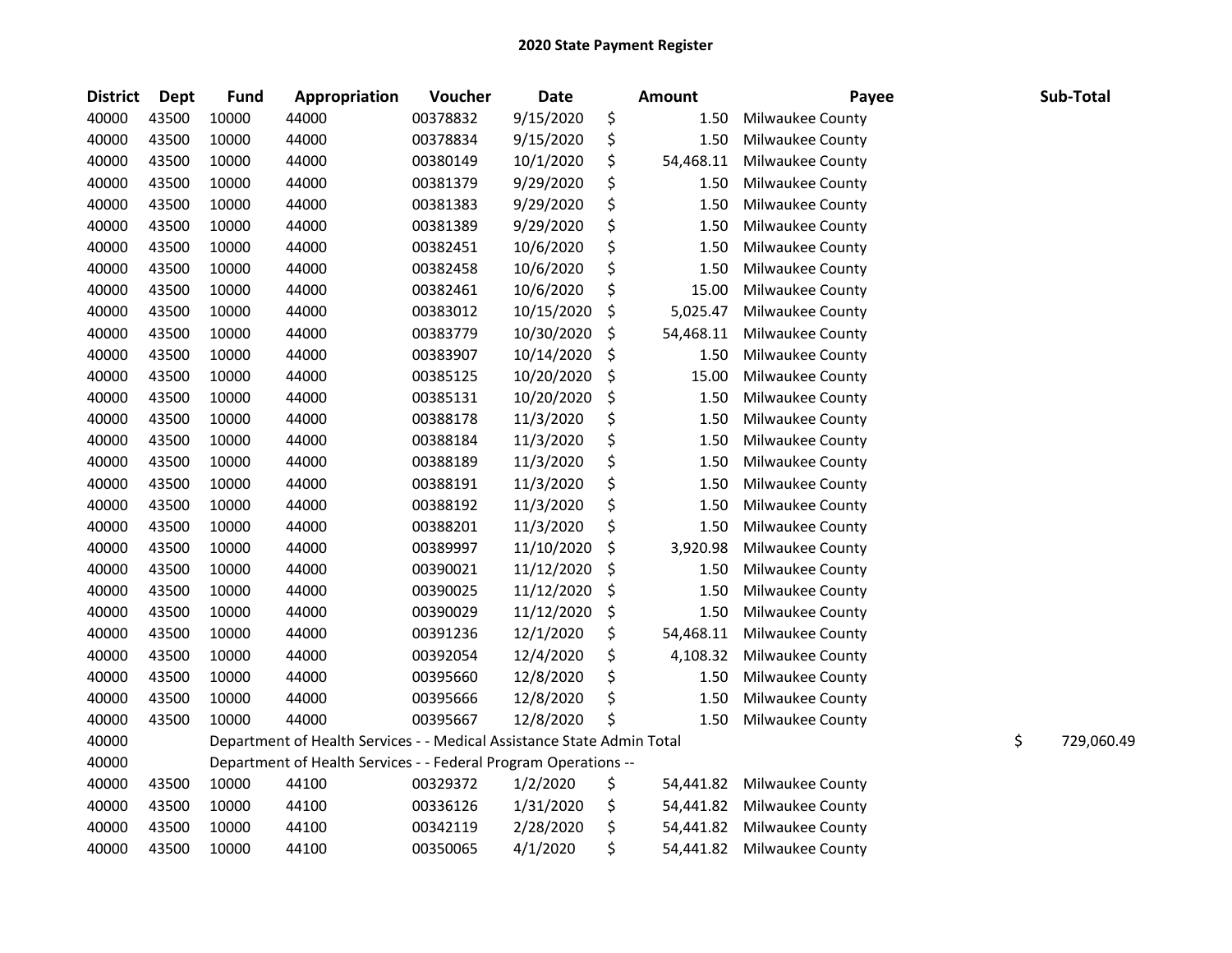| <b>District</b> | <b>Dept</b> | <b>Fund</b> | Appropriation                                                         | Voucher  | <b>Date</b> | <b>Amount</b>   | Payee            | Sub-Total        |
|-----------------|-------------|-------------|-----------------------------------------------------------------------|----------|-------------|-----------------|------------------|------------------|
| 40000           | 43500       | 10000       | 44100                                                                 | 00353278 | 5/1/2020    | \$<br>54,441.82 | Milwaukee County |                  |
| 40000           | 43500       | 10000       | 44100                                                                 | 00358353 | 6/1/2020    | \$<br>54,441.82 | Milwaukee County |                  |
| 40000           | 43500       | 10000       | 44100                                                                 | 00365978 | 7/2/2020    | \$<br>54,441.82 | Milwaukee County |                  |
| 40000           | 43500       | 10000       | 44100                                                                 | 00369238 | 7/31/2020   | \$<br>54,441.82 | Milwaukee County |                  |
| 40000           | 43500       | 10000       | 44100                                                                 | 00372029 | 9/1/2020    | \$<br>54,441.82 | Milwaukee County |                  |
| 40000           | 43500       | 10000       | 44100                                                                 | 00380149 | 10/1/2020   | \$<br>54,441.82 | Milwaukee County |                  |
| 40000           | 43500       | 10000       | 44100                                                                 | 00383779 | 10/30/2020  | \$<br>54,441.82 | Milwaukee County |                  |
| 40000           | 43500       | 10000       | 44100                                                                 | 00391236 | 12/1/2020   | \$<br>54,441.82 | Milwaukee County |                  |
| 40000           |             |             | Department of Health Services - - Federal Program Operations -- Total |          |             |                 |                  | \$<br>653,301.84 |
| 40000           |             |             | Department of Health Services - - Interagency And Intra-Agency P      |          |             |                 |                  |                  |
| 40000           | 43500       | 10000       | 46700                                                                 | 00329160 | 1/2/2020    | \$<br>1,039.50  | Milwaukee County |                  |
| 40000           | 43500       | 10000       | 46700                                                                 | 00329372 | 1/2/2020    | \$<br>45,057.12 | Milwaukee County |                  |
| 40000           | 43500       | 10000       | 46700                                                                 | 00332619 | 1/10/2020   | \$<br>911.05    | Milwaukee County |                  |
| 40000           | 43500       | 10000       | 46700                                                                 | 00336126 | 1/31/2020   | \$<br>45,057.12 | Milwaukee County |                  |
| 40000           | 43500       | 10000       | 46700                                                                 | 00337194 | 2/14/2020   | \$<br>900.70    | Milwaukee County |                  |
| 40000           | 43500       | 10000       | 46700                                                                 | 00338791 | 2/27/2020   | \$<br>185.83    | Milwaukee County |                  |
| 40000           | 43500       | 10000       | 46700                                                                 | 00342119 | 2/28/2020   | \$<br>45,057.12 | Milwaukee County |                  |
| 40000           | 43500       | 10000       | 46700                                                                 | 00344465 | 3/12/2020   | \$<br>131.26    | Milwaukee County |                  |
| 40000           | 43500       | 10000       | 46700                                                                 | 00346033 | 3/27/2020   | \$<br>1,350.92  | Milwaukee County |                  |
| 40000           | 43500       | 10000       | 46700                                                                 | 00349255 | 4/3/2020    | \$<br>1,431.96  | Milwaukee County |                  |
| 40000           | 43500       | 10000       | 46700                                                                 | 00350065 | 4/1/2020    | \$<br>45,057.12 | Milwaukee County |                  |
| 40000           | 43500       | 10000       | 46700                                                                 | 00353278 | 5/1/2020    | \$<br>45,057.12 | Milwaukee County |                  |
| 40000           | 43500       | 10000       | 46700                                                                 | 00354748 | 5/1/2020    | \$<br>90.92     | Milwaukee County |                  |
| 40000           | 43500       | 10000       | 46700                                                                 | 00354799 | 5/1/2020    | \$<br>90.60     | Milwaukee County |                  |
| 40000           | 43500       | 10000       | 46700                                                                 | 00354802 | 5/1/2020    | \$<br>88.85     | Milwaukee County |                  |
| 40000           | 43500       | 10000       | 46700                                                                 | 00357338 | 5/8/2020    | \$<br>1,510.98  | Milwaukee County |                  |
| 40000           | 43500       | 10000       | 46700                                                                 | 00358353 | 6/1/2020    | \$<br>45,057.12 | Milwaukee County |                  |
| 40000           | 43500       | 10000       | 46700                                                                 | 00360881 | 6/10/2020   | \$<br>729.33    | Milwaukee County |                  |
| 40000           | 43500       | 10000       | 46700                                                                 | 00364166 | 7/2/2020    | \$<br>681.54    | Milwaukee County |                  |
| 40000           | 43500       | 10000       | 46700                                                                 | 00364750 | 7/3/2020    | \$<br>20.47     | Milwaukee County |                  |
| 40000           | 43500       | 10000       | 46700                                                                 | 00365978 | 7/2/2020    | \$<br>45,057.12 | Milwaukee County |                  |
| 40000           | 43500       | 10000       | 46700                                                                 | 00369238 | 7/31/2020   | \$<br>45,057.12 | Milwaukee County |                  |
| 40000           | 43500       | 10000       | 46700                                                                 | 00371408 | 8/13/2020   | \$<br>902.81    | Milwaukee County |                  |
| 40000           | 43500       | 10000       | 46700                                                                 | 00372029 | 9/1/2020    | \$<br>45,057.12 | Milwaukee County |                  |
| 40000           | 43500       | 10000       | 46700                                                                 | 00375655 | 9/4/2020    | \$<br>713.03    | Milwaukee County |                  |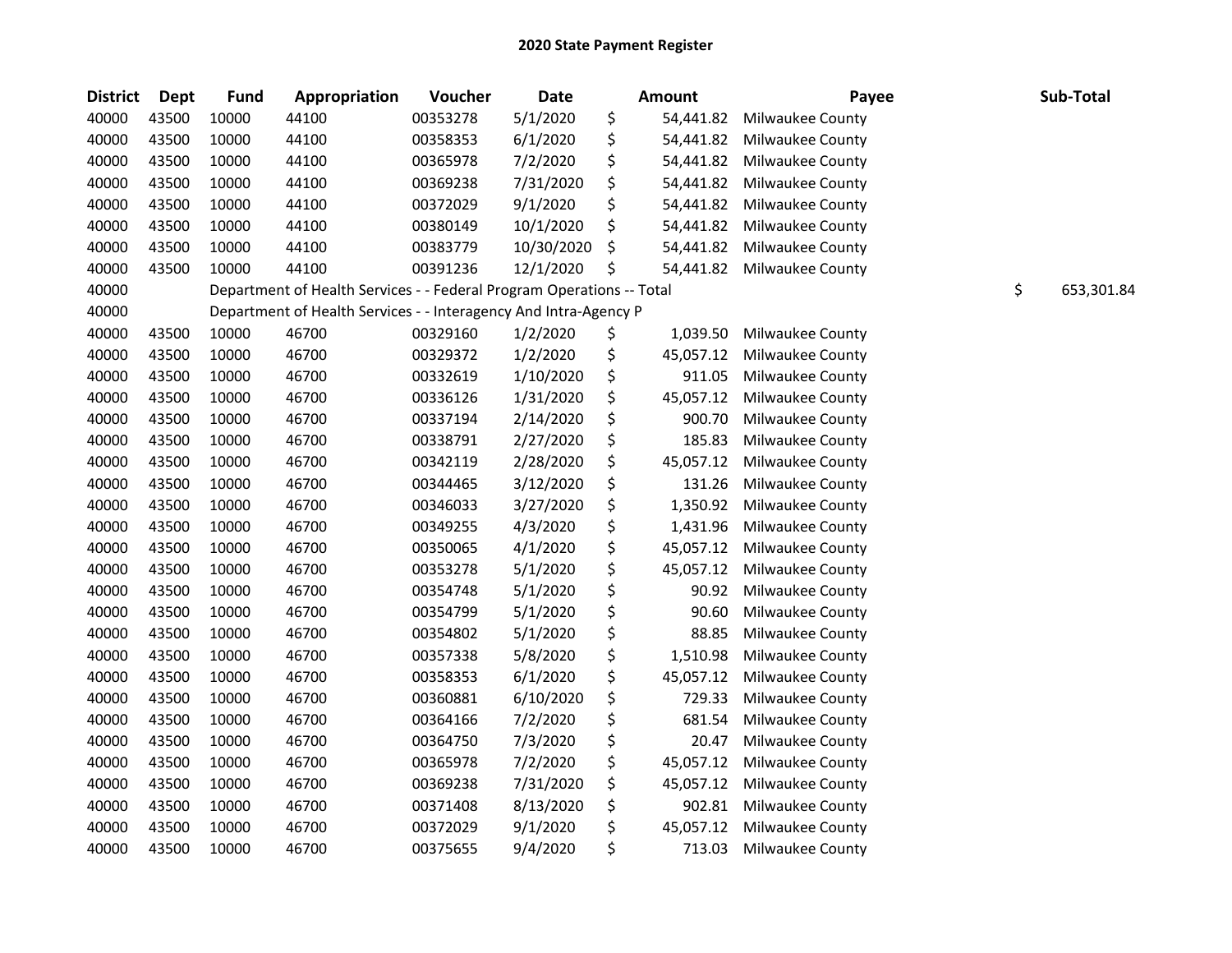| <b>District</b> | Dept  | <b>Fund</b> | Appropriation                                                          | Voucher  | <b>Date</b>   | Amount          | Payee            | Sub-Total        |
|-----------------|-------|-------------|------------------------------------------------------------------------|----------|---------------|-----------------|------------------|------------------|
| 40000           | 43500 | 10000       | 46700                                                                  | 00380149 | 10/1/2020     | \$<br>45,057.12 | Milwaukee County |                  |
| 40000           | 43500 | 10000       | 46700                                                                  | 00383012 | 10/15/2020    | \$<br>873.99    | Milwaukee County |                  |
| 40000           | 43500 | 10000       | 46700                                                                  | 00383779 | 10/30/2020    | \$<br>45,057.12 | Milwaukee County |                  |
| 40000           | 43500 | 10000       | 46700                                                                  | 00389997 | 11/10/2020    | \$<br>681.92    | Milwaukee County |                  |
| 40000           | 43500 | 10000       | 46700                                                                  | 00391236 | 12/1/2020     | \$<br>45,057.12 | Milwaukee County |                  |
| 40000           | 43500 | 10000       | 46700                                                                  | 00392054 | 12/4/2020     | \$<br>714.49    | Milwaukee County |                  |
| 40000           |       |             | Department of Health Services - - Interagency And Intra-Agency P Total |          |               |                 |                  | \$<br>553,735.59 |
| 40000           |       |             | Department of Health Services - - Oig Operations                       |          |               |                 |                  |                  |
| 40000           | 43500 | 10000       | 80500                                                                  | 00338572 | 2/5/2020      | \$<br>93.75     | Milwaukee County |                  |
| 40000           | 43500 | 10000       | 80500                                                                  | 00369071 | 7/24/2020     | \$<br>23.12     | Milwaukee County |                  |
| 40000           |       |             | Department of Health Services - - Oig Operations Total                 |          |               |                 |                  | \$<br>116.87     |
| 40000           |       |             | Department of Health Services - - Administrative And Support-Fis       |          |               |                 |                  |                  |
| 40000           | 43500 | 10000       | 82100                                                                  | 00334534 | 1/10/2020     | \$<br>5.00      | Milwaukee County |                  |
| 40000           |       |             | Department of Health Services - - Administrative And Support-Fis Total |          |               |                 |                  | \$<br>5.00       |
| 40000           |       |             | Department of Health Services - - Medicaid State Administration        |          |               |                 |                  |                  |
| 40000           | 43500 | 10000       | 85100                                                                  | 00338572 | 2/5/2020      | \$<br>93.75     | Milwaukee County |                  |
| 40000           | 43500 | 10000       | 85100                                                                  | 00369071 | 7/24/2020     | \$<br>23.13     | Milwaukee County |                  |
| 40000           |       |             | Department of Health Services - - Medicaid State Administration Total  |          |               |                 |                  | \$<br>116.88     |
| 40000           |       |             | Department of Health Services - - Local Assistance Clearing            |          |               |                 |                  |                  |
| 40000           | 43500 | 10000       | 90300                                                                  | 00396898 | 12/16/2020 \$ | 44,314.00       | Milwaukee County |                  |
| 40000           |       |             | Department of Health Services - - Local Assistance Clearing Total      |          |               |                 |                  | \$<br>44,314.00  |
| 40000           |       |             | Department of Health Services - - General Aids                         |          |               |                 |                  |                  |
| 40000           | 43500 | 10000       | 97500                                                                  | 00301933 | 6/9/2020      | \$<br>3.75      | Milwaukee County |                  |
| 40000           | 43500 | 10000       | 97500                                                                  | 00342524 | 2/20/2020     | \$<br>3.75      | Milwaukee County |                  |
| 40000           | 43500 | 10000       | 97500                                                                  | 00361235 | 6/3/2020      | \$<br>2.50      | Milwaukee County |                  |
| 40000           |       |             | Department of Health Services - - General Aids Total                   |          |               |                 |                  | \$<br>10.00      |
| 40000           |       |             | Dept of Children and Families - - Milw Child Welfare Svcs Aids         |          |               |                 |                  |                  |
| 40000           | 43700 | 10000       | 11500                                                                  | 00073830 | 9/4/2020      | \$<br>86,249.00 | Milwaukee County |                  |
| 40000           | 43700 | 10000       | 11500                                                                  | 00074988 | 10/9/2020     | \$<br>66,679.45 | Milwaukee County |                  |
| 40000           | 43700 | 10000       | 11500                                                                  | 00076066 | 11/5/2020     | \$<br>16,250.00 | Milwaukee County |                  |
| 40000           | 43700 | 10000       | 11500                                                                  | 00076094 | 11/5/2020     | \$<br>85,836.55 | Milwaukee County |                  |
| 40000           | 43700 | 10000       | 11500                                                                  | 00077448 | 12/9/2020     | \$<br>64,676.34 | Milwaukee County |                  |
| 40000           |       |             | Dept of Children and Families - - Milw Child Welfare Svcs Aids Total   |          |               |                 |                  | \$<br>319,691.34 |
| 40000           |       |             | Dept of Children and Families - - Milw Child Welfare Svc Collect       |          |               |                 |                  |                  |
| 40000           | 43700 | 10000       | 12200                                                                  | 00063008 | 5/4/2020      | \$<br>31,925.77 | Milwaukee County |                  |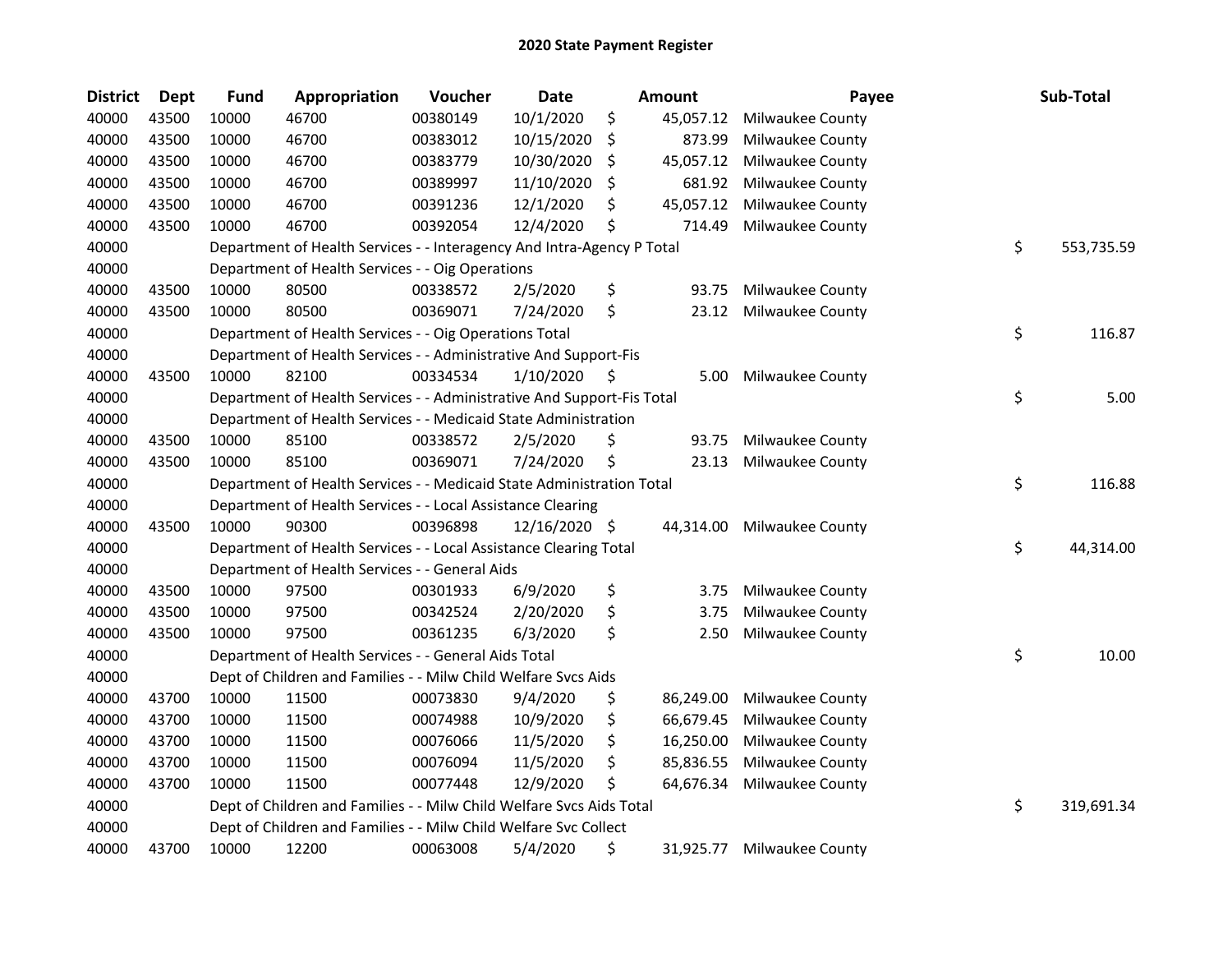| <b>District</b> | <b>Dept</b> | <b>Fund</b> | Appropriation                                                          | Voucher  | Date       | <b>Amount</b>   | Payee            |    | Sub-Total  |
|-----------------|-------------|-------------|------------------------------------------------------------------------|----------|------------|-----------------|------------------|----|------------|
| 40000           | 43700       | 10000       | 12200                                                                  | 00064068 | 1/8/2020   | \$<br>7,083.00  | Milwaukee County |    |            |
| 40000           | 43700       | 10000       | 12200                                                                  | 00064069 | 1/9/2020   | \$<br>7,083.00  | Milwaukee County |    |            |
| 40000           | 43700       | 10000       | 12200                                                                  | 00064414 | 1/17/2020  | \$<br>28,598.13 | Milwaukee County |    |            |
| 40000           | 43700       | 10000       | 12200                                                                  | 00065622 | 2/28/2020  | \$<br>34,511.58 | Milwaukee County |    |            |
| 40000           | 43700       | 10000       | 12200                                                                  | 00065867 | 3/6/2020   | \$<br>7,083.00  | Milwaukee County |    |            |
| 40000           | 43700       | 10000       | 12200                                                                  | 00066219 | 3/13/2020  | \$<br>7,083.00  | Milwaukee County |    |            |
| 40000           | 43700       | 10000       | 12200                                                                  | 00066375 | 3/6/2020   | \$<br>10,865.40 | Milwaukee County |    |            |
| 40000           | 43700       | 10000       | 12200                                                                  | 00067102 | 3/25/2020  | \$<br>30,967.80 | Milwaukee County |    |            |
| 40000           | 43700       | 10000       | 12200                                                                  | 00067823 | 4/8/2020   | \$<br>8,358.00  | Milwaukee County |    |            |
| 40000           | 43700       | 10000       | 12200                                                                  | 00068699 | 5/6/2020   | \$<br>7,083.00  | Milwaukee County |    |            |
| 40000           | 43700       | 10000       | 12200                                                                  | 00068700 | 5/1/2020   | \$<br>5,293.40  | Milwaukee County |    |            |
| 40000           | 43700       | 10000       | 12200                                                                  | 00069054 | 5/7/2020   | \$<br>30,570.38 | Milwaukee County |    |            |
| 40000           | 43700       | 10000       | 12200                                                                  | 00069588 | 5/22/2020  | \$<br>31,444.93 | Milwaukee County |    |            |
| 40000           | 43700       | 10000       | 12200                                                                  | 00070253 | 6/4/2020   | \$<br>1,393.00  | Milwaukee County |    |            |
| 40000           | 43700       | 10000       | 12200                                                                  | 00070745 | 6/19/2020  | \$<br>32,628.64 | Milwaukee County |    |            |
| 40000           | 43700       | 10000       | 12200                                                                  | 00071262 | 7/7/2020   | \$<br>7,083.00  | Milwaukee County |    |            |
| 40000           | 43700       | 10000       | 12200                                                                  | 00072233 | 7/24/2020  | \$<br>33,858.63 | Milwaukee County |    |            |
| 40000           | 43700       | 10000       | 12200                                                                  | 00072235 | 7/28/2020  | \$<br>7,083.00  | Milwaukee County |    |            |
| 40000           | 43700       | 10000       | 12200                                                                  | 00072545 | 7/10/2020  | \$<br>4,457.60  | Milwaukee County |    |            |
| 40000           | 43700       | 10000       | 12200                                                                  | 00072952 | 8/12/2020  | \$<br>5,293.40  | Milwaukee County |    |            |
| 40000           | 43700       | 10000       | 12200                                                                  | 00073517 | 8/19/2020  | \$<br>31,946.71 | Milwaukee County |    |            |
| 40000           | 43700       | 10000       | 12200                                                                  | 00073977 | 9/9/2020   | \$<br>7,083.00  | Milwaukee County |    |            |
| 40000           | 43700       | 10000       | 12200                                                                  | 00073978 | 9/9/2020   | \$<br>7,083.00  | Milwaukee County |    |            |
| 40000           | 43700       | 10000       | 12200                                                                  | 00075284 | 10/9/2020  | \$<br>7,083.00  | Milwaukee County |    |            |
| 40000           | 43700       | 10000       | 12200                                                                  | 00075977 | 10/16/2020 | \$<br>30,805.47 | Milwaukee County |    |            |
| 40000           | 43700       | 10000       | 12200                                                                  | 00076065 | 10/30/2020 | \$<br>31,508.33 | Milwaukee County |    |            |
| 40000           | 43700       | 10000       | 12200                                                                  | 00077071 | 11/13/2020 | \$<br>29,692.20 | Milwaukee County |    |            |
| 40000           | 43700       | 10000       | 12200                                                                  | 00077376 | 12/2/2020  | \$<br>7,083.00  | Milwaukee County |    |            |
| 40000           | 43700       | 10000       | 12200                                                                  | 00078048 | 12/4/2020  | \$<br>4,907.48  | Milwaukee County |    |            |
| 40000           | 43700       | 10000       | 12200                                                                  | 00078049 | 12/4/2020  | \$<br>7,083.00  | Milwaukee County |    |            |
| 40000           | 43700       | 10000       | 12200                                                                  | 00078050 | 12/18/2020 | \$<br>30,520.31 | Milwaukee County |    |            |
| 40000           |             |             | Dept of Children and Families - - Milw Child Welfare Svc Collect Total |          |            |                 |                  | \$ | 534,543.16 |
| 40000           |             |             | Dept of Children and Families - - Milw Child Welfare Pr Aids           |          |            |                 |                  |    |            |
| 40000           | 43700       | 10000       | 13000                                                                  | 00064066 | 1/3/2020   | \$<br>10,029.60 | Milwaukee County |    |            |
| 40000           | 43700       | 10000       | 13000                                                                  | 00064073 | 1/10/2020  | \$<br>48,901.69 | Milwaukee County |    |            |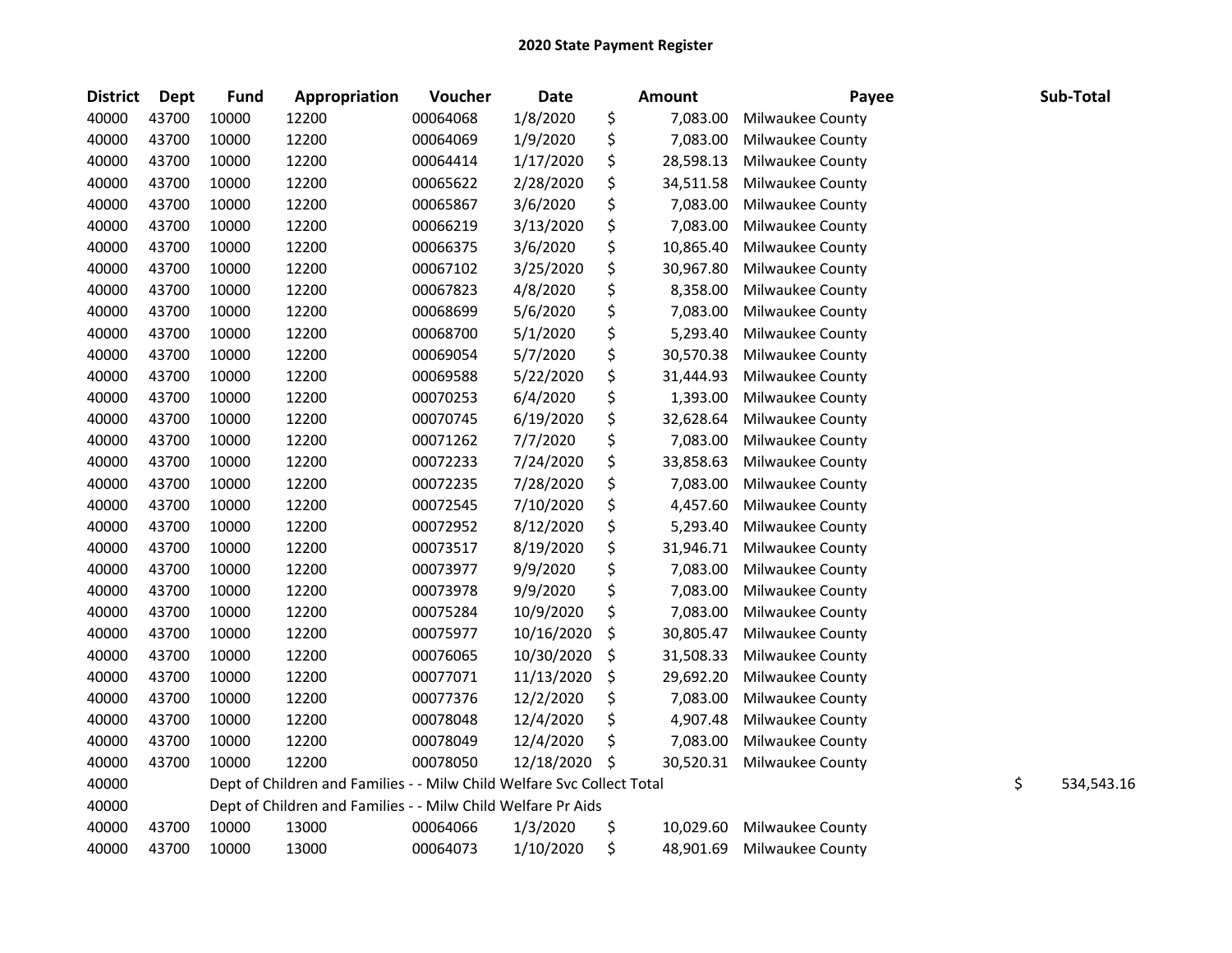| <b>District</b> | <b>Dept</b> | <b>Fund</b> | Appropriation                                                          | Voucher  | Date      | <b>Amount</b>    | Payee            | Sub-Total        |
|-----------------|-------------|-------------|------------------------------------------------------------------------|----------|-----------|------------------|------------------|------------------|
| 40000           | 43700       | 10000       | 13000                                                                  | 00064812 | 1/31/2020 | \$<br>10,029.60  | Milwaukee County |                  |
| 40000           | 43700       | 10000       | 13000                                                                  | 00065465 | 2/7/2020  | \$<br>12,125.30  | Milwaukee County |                  |
| 40000           | 43700       | 10000       | 13000                                                                  | 00065507 | 2/21/2020 | \$<br>45,688.06  | Milwaukee County |                  |
| 40000           | 43700       | 10000       | 13000                                                                  | 00066751 | 3/25/2020 | \$<br>34,048.27  | Milwaukee County |                  |
| 40000           | 43700       | 10000       | 13000                                                                  | 00074151 | 9/4/2020  | \$<br>4,179.04   | Milwaukee County |                  |
| 40000           | 43700       | 10000       | 13000                                                                  | 00075285 | 10/8/2020 | \$<br>5,014.85   | Milwaukee County |                  |
| 40000           | 43700       | 10000       | 13000                                                                  | 00076642 | 11/6/2020 | \$<br>6,407.87   | Milwaukee County |                  |
| 40000           | 43700       | 10000       | 13000                                                                  | 00078048 | 12/4/2020 | \$<br>2,453.70   | Milwaukee County |                  |
| 40000           |             |             | Dept of Children and Families - - Milw Child Welfare Pr Aids Total     |          |           |                  |                  | \$<br>178,877.98 |
| 40000           |             |             | Dept of Children and Families - - Subst Abuse Block Grant Aids         |          |           |                  |                  |                  |
| 40000           | 43700       | 10000       | 13400                                                                  | 00063732 | 1/2/2020  | \$<br>135,841.81 | Milwaukee County |                  |
| 40000           | 43700       | 10000       | 13400                                                                  | 00064777 | 2/5/2020  | \$<br>39,722.54  | Milwaukee County |                  |
| 40000           | 43700       | 10000       | 13400                                                                  | 00064817 | 2/6/2020  | \$<br>64,127.25  | Milwaukee County |                  |
| 40000           | 43700       | 10000       | 13400                                                                  | 00065623 | 2/13/2020 | \$<br>50,153.75  | Milwaukee County |                  |
| 40000           | 43700       | 10000       | 13400                                                                  | 00065624 | 2/26/2020 | \$<br>50,398.67  | Milwaukee County |                  |
| 40000           | 43700       | 10000       | 13400                                                                  | 00065749 | 2/28/2020 | \$<br>6,220.26   | Milwaukee County |                  |
| 40000           | 43700       | 10000       | 13400                                                                  | 00072548 | 7/10/2020 | \$<br>150,713.56 | Milwaukee County |                  |
| 40000           | 43700       | 10000       | 13400                                                                  | 00073391 | 8/21/2020 | \$<br>52,121.75  | Milwaukee County |                  |
| 40000           | 43700       | 10000       | 13400                                                                  | 00074398 | 9/18/2020 | \$<br>11,510.05  | Milwaukee County |                  |
| 40000           | 43700       | 10000       | 13400                                                                  | 00074408 | 9/18/2020 | \$<br>35,561.12  | Milwaukee County |                  |
| 40000           |             |             | Dept of Children and Families - - Subst Abuse Block Grant Aids Total   |          |           |                  |                  | \$<br>596,370.76 |
| 40000           |             |             | Dept of Children and Families - - Fed Aid, Milw Child Welfar Aid       |          |           |                  |                  |                  |
| 40000           | 43700       | 10000       | 15300                                                                  | 00064073 | 1/10/2020 | \$<br>17,083.94  | Milwaukee County |                  |
| 40000           | 43700       | 10000       | 15300                                                                  | 00065465 | 2/7/2020  | \$<br>4,484.70   | Milwaukee County |                  |
| 40000           | 43700       | 10000       | 15300                                                                  | 00065507 | 2/21/2020 | \$<br>15,961.26  | Milwaukee County |                  |
| 40000           | 43700       | 10000       | 15300                                                                  | 00066751 | 3/25/2020 | \$<br>11,215.02  | Milwaukee County |                  |
| 40000           | 43700       | 10000       | 15300                                                                  | 00067498 | 4/10/2020 | \$<br>42,651.21  | Milwaukee County |                  |
| 40000           | 43700       | 10000       | 15300                                                                  | 00068730 | 5/7/2020  | \$<br>73,920.87  | Milwaukee County |                  |
| 40000           | 43700       | 10000       | 15300                                                                  | 00069040 | 5/8/2020  | \$<br>16,610.00  | Milwaukee County |                  |
| 40000           | 43700       | 10000       | 15300                                                                  | 00070141 | 6/5/2020  | \$<br>56,229.19  | Milwaukee County |                  |
| 40000           | 43700       | 10000       | 15300                                                                  | 00071277 | 7/8/2020  | \$<br>108,658.50 | Milwaukee County |                  |
| 40000           | 43700       | 10000       | 15300                                                                  | 00072547 | 8/6/2020  | \$<br>65,628.29  | Milwaukee County |                  |
| 40000           | 43700       | 10000       | 15300                                                                  | 00072687 | 8/7/2020  | \$<br>16,250.00  | Milwaukee County |                  |
| 40000           |             |             | Dept of Children and Families - - Fed Aid, Milw Child Welfar Aid Total |          |           |                  |                  | \$<br>428,692.98 |
| 40000           |             |             | Dept of Children and Families - - Fees For Administrative Servic       |          |           |                  |                  |                  |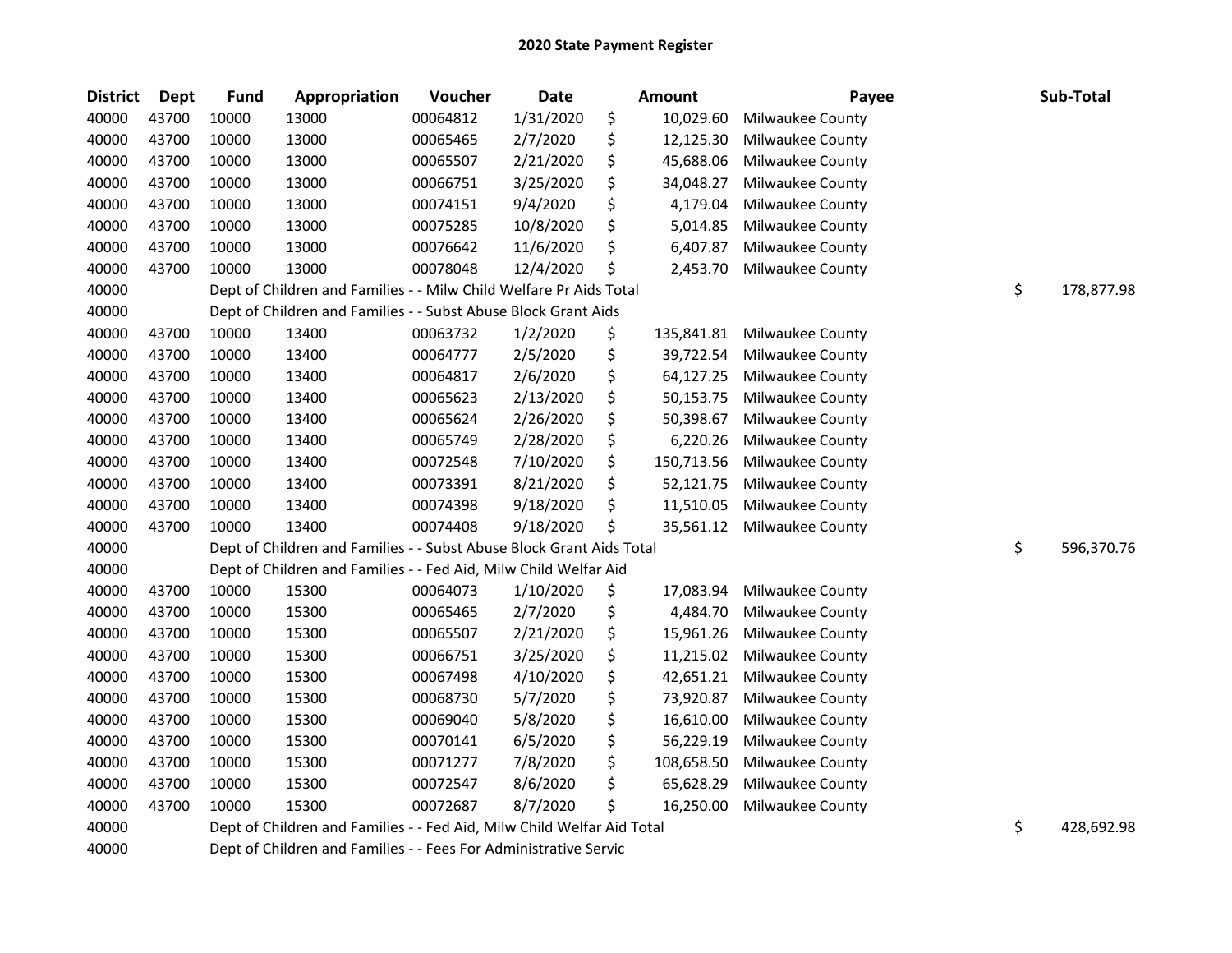| <b>District</b> | <b>Dept</b> | <b>Fund</b> | Appropriation                                                          | Voucher  | <b>Date</b> | <b>Amount</b>  | Payee            | Sub-Total      |
|-----------------|-------------|-------------|------------------------------------------------------------------------|----------|-------------|----------------|------------------|----------------|
| 40000           | 43700       | 10000       | 23100                                                                  | 00065117 | 1/27/2020   | \$<br>3,265.00 | Milwaukee County |                |
| 40000           | 43700       | 10000       | 23100                                                                  | 00069728 | 5/1/2020    | \$<br>2,155.00 | Milwaukee County |                |
| 40000           | 43700       | 10000       | 23100                                                                  | 00073016 | 7/23/2020   | \$<br>295.00   | Milwaukee County |                |
| 40000           | 43700       | 10000       | 23100                                                                  | 00076534 | 10/22/2020  | \$<br>675.00   | Milwaukee County |                |
| 40000           |             |             | Dept of Children and Families - - Fees For Administrative Servic Total |          |             |                |                  | \$<br>6,390.00 |
| 40000           |             |             | Dept of Children and Families - - Child Care Block Grant - Ops         |          |             |                |                  |                |
| 40000           | 43700       | 10000       | 24500                                                                  | 00064447 | 1/2/2020    | \$<br>387.84   | Milwaukee County |                |
| 40000           | 43700       | 10000       | 24500                                                                  | 00065474 | 1/30/2020   | \$<br>238.75   | Milwaukee County |                |
| 40000           | 43700       | 10000       | 24500                                                                  | 00065475 | 1/30/2020   | \$<br>461.25   | Milwaukee County |                |
| 40000           | 43700       | 10000       | 24500                                                                  | 00065848 | 2/12/2020   | \$<br>755.16   | Milwaukee County |                |
| 40000           | 43700       | 10000       | 24500                                                                  | 00065849 | 2/12/2020   | \$<br>662.69   | Milwaukee County |                |
| 40000           | 43700       | 10000       | 24500                                                                  | 00065851 | 2/12/2020   | \$<br>713.96   | Milwaukee County |                |
| 40000           | 43700       | 10000       | 24500                                                                  | 00066214 | 2/21/2020   | \$<br>583.89   | Milwaukee County |                |
| 40000           | 43700       | 10000       | 24500                                                                  | 00066988 | 3/6/2020    | \$<br>410.20   | Milwaukee County |                |
| 40000           | 43700       | 10000       | 24500                                                                  | 00068175 | 4/2/2020    | \$<br>402.08   | Milwaukee County |                |
| 40000           | 43700       | 10000       | 24500                                                                  | 00069634 | 5/1/2020    | \$<br>402.08   | Milwaukee County |                |
| 40000           | 43700       | 10000       | 24500                                                                  | 00069871 | 5/8/2020    | \$<br>637.50   | Milwaukee County |                |
| 40000           | 43700       | 10000       | 24500                                                                  | 00069872 | 5/5/2020    | \$<br>553.75   | Milwaukee County |                |
| 40000           | 43700       | 10000       | 24500                                                                  | 00070975 | 6/10/2020   | \$<br>402.08   | Milwaukee County |                |
| 40000           | 43700       | 10000       | 24500                                                                  | 00071551 | 6/17/2020   | \$<br>165.00   | Milwaukee County |                |
| 40000           | 43700       | 10000       | 24500                                                                  | 00073847 | 8/11/2020   | \$<br>603.12   | Milwaukee County |                |
| 40000           | 43700       | 10000       | 24500                                                                  | 00074074 | 8/18/2020   | \$<br>151.25   | Milwaukee County |                |
| 40000           | 43700       | 10000       | 24500                                                                  | 00074728 | 9/8/2020    | \$<br>402.08   | Milwaukee County |                |
| 40000           | 43700       | 10000       | 24500                                                                  | 00075435 | 9/24/2020   | \$<br>402.08   | Milwaukee County |                |
| 40000           | 43700       | 10000       | 24500                                                                  | 00076302 | 10/22/2020  | \$<br>402.08   | Milwaukee County |                |
| 40000           | 43700       | 10000       | 24500                                                                  | 00076403 | 10/27/2020  | \$<br>692.05   | Milwaukee County |                |
| 40000           | 43700       | 10000       | 24500                                                                  | 00076404 | 10/27/2020  | \$<br>738.80   | Milwaukee County |                |
| 40000           | 43700       | 10000       | 24500                                                                  | 00076433 | 10/27/2020  | \$<br>677.40   | Milwaukee County |                |
| 40000           | 43700       | 10000       | 24500                                                                  | 00076434 | 10/27/2020  | \$<br>643.94   | Milwaukee County |                |
| 40000           | 43700       | 10000       | 24500                                                                  | 00076435 | 10/27/2020  | \$<br>585.40   | Milwaukee County |                |
| 40000           | 43700       | 10000       | 24500                                                                  | 00076436 | 10/27/2020  | \$<br>643.94   | Milwaukee County |                |
| 40000           | 43700       | 10000       | 24500                                                                  | 00076437 | 10/27/2020  | \$<br>70.13    | Milwaukee County |                |
| 40000           | 43700       | 10000       | 24500                                                                  | 00076438 | 10/27/2020  | \$<br>614.67   | Milwaukee County |                |
| 40000           | 43700       | 10000       | 24500                                                                  | 00076439 | 10/27/2020  | \$<br>26.31    | Milwaukee County |                |
| 40000           | 43700       | 10000       | 24500                                                                  | 00076440 | 10/27/2020  | \$<br>614.67   | Milwaukee County |                |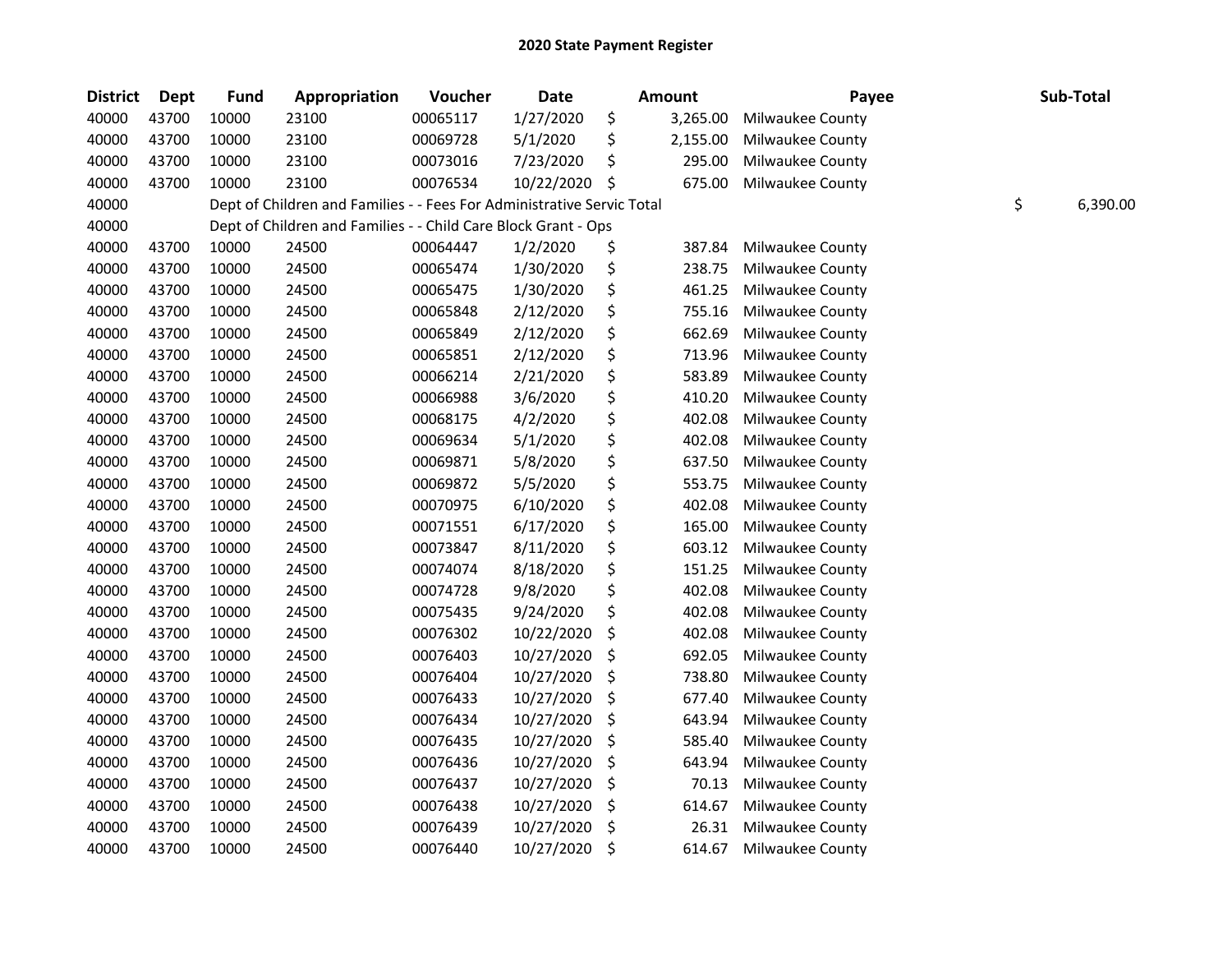| <b>District</b> | Dept  | <b>Fund</b> | Appropriation                                                        | Voucher  | <b>Date</b> |     | Amount       | Payee            | Sub-Total        |
|-----------------|-------|-------------|----------------------------------------------------------------------|----------|-------------|-----|--------------|------------------|------------------|
| 40000           | 43700 | 10000       | 24500                                                                | 00076441 | 10/27/2020  | \$  | 31.03        | Milwaukee County |                  |
| 40000           | 43700 | 10000       | 24500                                                                | 00076442 | 11/4/2020   | \$  | 614.67       | Milwaukee County |                  |
| 40000           | 43700 | 10000       | 24500                                                                | 00076443 | 11/18/2020  | \$  | 18.24        | Milwaukee County |                  |
| 40000           | 43700 | 10000       | 24500                                                                | 00076445 | 10/27/2020  | \$  | 152.50       | Milwaukee County |                  |
| 40000           | 43700 | 10000       | 24500                                                                | 00077107 | 12/3/2020   | \$  | 643.94       | Milwaukee County |                  |
| 40000           | 43700 | 10000       | 24500                                                                | 00077459 | 12/11/2020  | \$  | 19.23        | Milwaukee County |                  |
| 40000           | 43700 | 10000       | 24500                                                                | 00078119 | 12/30/2020  | -\$ | 585.40       | Milwaukee County |                  |
| 40000           |       |             | Dept of Children and Families - - Child Care Block Grant - Ops Total |          |             |     |              |                  | \$<br>16,109.16  |
| 40000           |       |             | Dept of Children and Families - - Tanf Block Grant - Aids            |          |             |     |              |                  |                  |
| 40000           | 43700 | 10000       | 29100                                                                | 00064066 | 1/3/2020    | \$  | 25,790.40    | Milwaukee County |                  |
| 40000           | 43700 | 10000       | 29100                                                                | 00064812 | 1/31/2020   | \$  | 25,790.40    | Milwaukee County |                  |
| 40000           | 43700 | 10000       | 29100                                                                | 00066375 | 3/6/2020    | \$  | 27,939.60    | Milwaukee County |                  |
| 40000           | 43700 | 10000       | 29100                                                                | 00067823 | 4/8/2020    | \$  | 21,492.00    | Milwaukee County |                  |
| 40000           | 43700 | 10000       | 29100                                                                | 00068700 | 5/1/2020    | \$  | 13,611.60    | Milwaukee County |                  |
| 40000           | 43700 | 10000       | 29100                                                                | 00070253 | 6/4/2020    | \$  | 3,582.00     | Milwaukee County |                  |
| 40000           | 43700 | 10000       | 29100                                                                | 00072545 | 7/10/2020   | \$  | 11,462.40    | Milwaukee County |                  |
| 40000           | 43700 | 10000       | 29100                                                                | 00072952 | 8/12/2020   | \$  | 13,611.60    | Milwaukee County |                  |
| 40000           | 43700 | 10000       | 29100                                                                | 00074151 | 9/4/2020    | \$  | 10,745.96    | Milwaukee County |                  |
| 40000           | 43700 | 10000       | 29100                                                                | 00075285 | 10/8/2020   | \$  | 12,895.15    | Milwaukee County |                  |
| 40000           | 43700 | 10000       | 29100                                                                | 00076642 | 11/6/2020   | \$  | 16,477.13    | Milwaukee County |                  |
| 40000           | 43700 | 10000       | 29100                                                                | 00078048 | 12/4/2020   | \$  | 18,928.82    | Milwaukee County |                  |
| 40000           |       |             | Dept of Children and Families - - Tanf Block Grant - Aids Total      |          |             |     |              |                  | \$<br>202,327.06 |
| 40000           |       |             | Dept of Children and Families - - General Aids                       |          |             |     |              |                  |                  |
| 40000           | 43700 | 10000       | 99000                                                                | 00064516 | 1/6/2020    | \$  | 7,170,061.68 | Milwaukee County |                  |
| 40000           | 43700 | 10000       | 99000                                                                | 00065367 | 1/30/2020   | \$  | 3,012,653.55 | Milwaukee County |                  |
| 40000           | 43700 | 10000       | 99000                                                                | 00065666 | 2/5/2020    | \$  | 858,676.07   | Milwaukee County |                  |
| 40000           | 43700 | 10000       | 99000                                                                | 00066185 | 2/20/2020   | \$  | 330,620.35   | Milwaukee County |                  |
| 40000           | 43700 | 10000       | 99000                                                                | 00066861 | 3/5/2020    | \$  | 910,638.00   | Milwaukee County |                  |
| 40000           | 43700 | 10000       | 99000                                                                | 00068151 | 4/1/2020    | \$  | 919,679.19   | Milwaukee County |                  |
| 40000           | 43700 | 10000       | 99000                                                                | 00068279 | 4/6/2020    | \$  | 141,307.00   | Milwaukee County |                  |
| 40000           | 43700 | 10000       | 99000                                                                | 00068745 | 4/10/2020   | \$  | 103,577.65   | Milwaukee County |                  |
| 40000           | 43700 | 10000       | 99000                                                                | 00069385 | 4/30/2020   | \$  | 2,928,216.98 | Milwaukee County |                  |
| 40000           | 43700 | 10000       | 99000                                                                | 00069915 | 5/5/2020    | \$  | 3,734,686.00 | Milwaukee County |                  |
| 40000           | 43700 | 10000       | 99000                                                                | 00070387 | 5/19/2020   | \$  | 15,530.00    | Milwaukee County |                  |
| 40000           | 43700 | 10000       | 99000                                                                | 00070511 | 5/26/2020   | \$  | 331,241.16   | Milwaukee County |                  |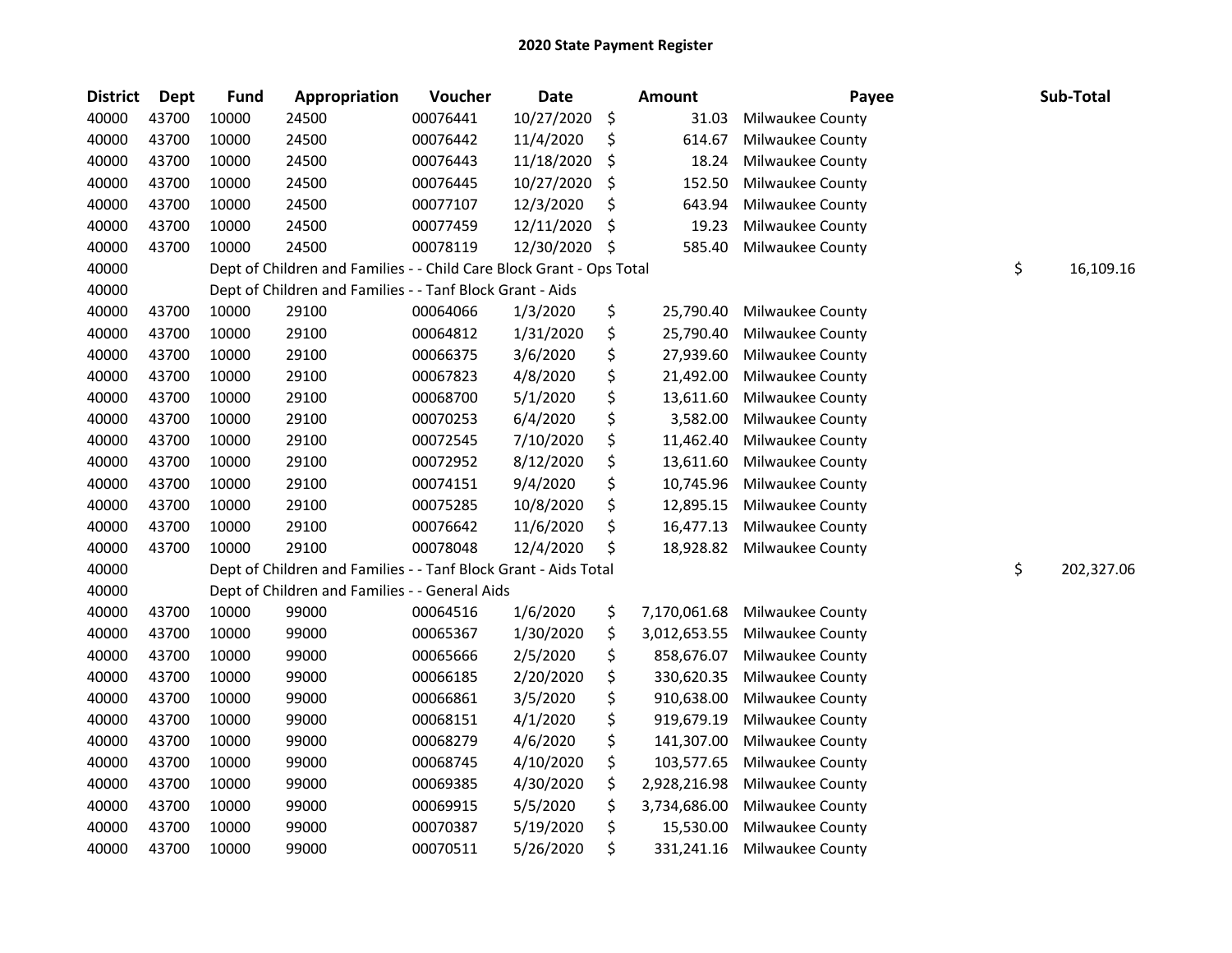| <b>District</b> | Dept  | <b>Fund</b> | Appropriation                                              | Voucher  | <b>Date</b> | <b>Amount</b>      | Payee            | Sub-Total           |
|-----------------|-------|-------------|------------------------------------------------------------|----------|-------------|--------------------|------------------|---------------------|
| 40000           | 43700 | 10000       | 99000                                                      | 00070876 | 6/5/2020    | \$<br>2,582,316.00 | Milwaukee County |                     |
| 40000           | 43700 | 10000       | 99000                                                      | 00072330 | 7/6/2020    | \$<br>3,661,313.00 | Milwaukee County |                     |
| 40000           | 43700 | 10000       | 99000                                                      | 00073065 | 7/27/2020   | \$<br>5.00         | Milwaukee County |                     |
| 40000           | 43700 | 10000       | 99000                                                      | 00073337 | 7/30/2020   | \$<br>4,858,213.86 | Milwaukee County |                     |
| 40000           | 43700 | 10000       | 99000                                                      | 00073575 | 8/5/2020    | \$<br>2,931,431.00 | Milwaukee County |                     |
| 40000           | 43700 | 10000       | 99000                                                      | 00073813 | 8/11/2020   | \$<br>301,850.08   | Milwaukee County |                     |
| 40000           | 43700 | 10000       | 99000                                                      | 00073889 | 8/12/2020   | \$<br>1,392,937.00 | Milwaukee County |                     |
| 40000           | 43700 | 10000       | 99000                                                      | 00074542 | 9/1/2020    | \$<br>177,064.93   | Milwaukee County |                     |
| 40000           | 43700 | 10000       | 99000                                                      | 00074680 | 9/8/2020    | \$<br>4,618,146.00 | Milwaukee County |                     |
| 40000           | 43700 | 10000       | 99000                                                      | 00074797 | 9/10/2020   | \$<br>3,415,219.00 | Milwaukee County |                     |
| 40000           | 43700 | 10000       | 99000                                                      | 00075119 | 9/17/2020   | \$<br>52,151.00    | Milwaukee County |                     |
| 40000           | 43700 | 10000       | 99000                                                      | 00075223 | 9/18/2020   | \$<br>1,406,283.18 | Milwaukee County |                     |
| 40000           | 43700 | 10000       | 99000                                                      | 00075919 | 10/5/2020   | \$<br>2,407,709.00 | Milwaukee County |                     |
| 40000           | 43700 | 10000       | 99000                                                      | 00076811 | 10/30/2020  | \$<br>3,153,707.44 | Milwaukee County |                     |
| 40000           | 43700 | 10000       | 99000                                                      | 00077039 | 11/5/2020   | \$<br>2,662,629.00 | Milwaukee County |                     |
| 40000           | 43700 | 10000       | 99000                                                      | 00077266 | 11/10/2020  | \$<br>118,522.00   | Milwaukee County |                     |
| 40000           | 43700 | 10000       | 99000                                                      | 00077400 | 11/12/2020  | \$<br>165,578.00   | Milwaukee County |                     |
| 40000           | 43700 | 10000       | 99000                                                      | 00077771 | 11/23/2020  | \$<br>599,825.45   | Milwaukee County |                     |
| 40000           | 43700 | 10000       | 99000                                                      | 00078258 | 12/7/2020   | \$<br>2,751,807.98 | Milwaukee County |                     |
| 40000           | 43700 | 10000       | 99000                                                      | 00078364 | 12/8/2020   | \$<br>16,420.00    | Milwaukee County |                     |
| 40000           | 43700 | 10000       | 99000                                                      | 00078945 | 12/30/2020  | \$<br>302,166.87   | Milwaukee County |                     |
| 40000           |       |             | Dept of Children and Families - - General Aids Total       |          |             |                    |                  | \$<br>58,032,183.42 |
| 40000           |       |             | Dept of Workforce Development - - Auxiliary Services       |          |             |                    |                  |                     |
| 40000           | 44500 | 10000       | 13000                                                      | 00304267 | 11/3/2020   | \$<br>1,685.00     | Milwaukee County |                     |
| 40000           | 44500 | 10000       | 13000                                                      | 00307398 | 12/2/2020   | \$<br>1,910.00     | Milwaukee County |                     |
| 40000           |       |             | Dept of Workforce Development - - Auxiliary Services Total |          |             |                    |                  | \$<br>3,595.00      |
| 40000           |       |             | Dept of Workforce Development - - Ui Admin Fed             |          |             |                    |                  |                     |
| 40000           | 44500 | 10000       | 15100                                                      | 00267641 | 1/14/2020   | \$<br>2,660.00     | Milwaukee County |                     |
| 40000           | 44500 | 10000       | 15100                                                      | 00267836 | 1/17/2020   | \$<br>75.00        | Milwaukee County |                     |
| 40000           | 44500 | 10000       | 15100                                                      | 00270883 | 2/4/2020    | \$<br>2,080.00     | Milwaukee County |                     |
| 40000           | 44500 | 10000       | 15100                                                      | 00272867 | 2/18/2020   | \$<br>75.00        | Milwaukee County |                     |
| 40000           | 44500 | 10000       | 15100                                                      | 00272869 | 2/18/2020   | \$<br>75.00        | Milwaukee County |                     |
| 40000           | 44500 | 10000       | 15100                                                      | 00272870 | 2/18/2020   | \$<br>75.00        | Milwaukee County |                     |
| 40000           | 44500 | 10000       | 15100                                                      | 00272872 | 2/18/2020   | \$<br>75.00        | Milwaukee County |                     |
| 40000           | 44500 | 10000       | 15100                                                      | 00273017 | 2/18/2020   | \$<br>75.00        | Milwaukee County |                     |
|                 |       |             |                                                            |          |             |                    |                  |                     |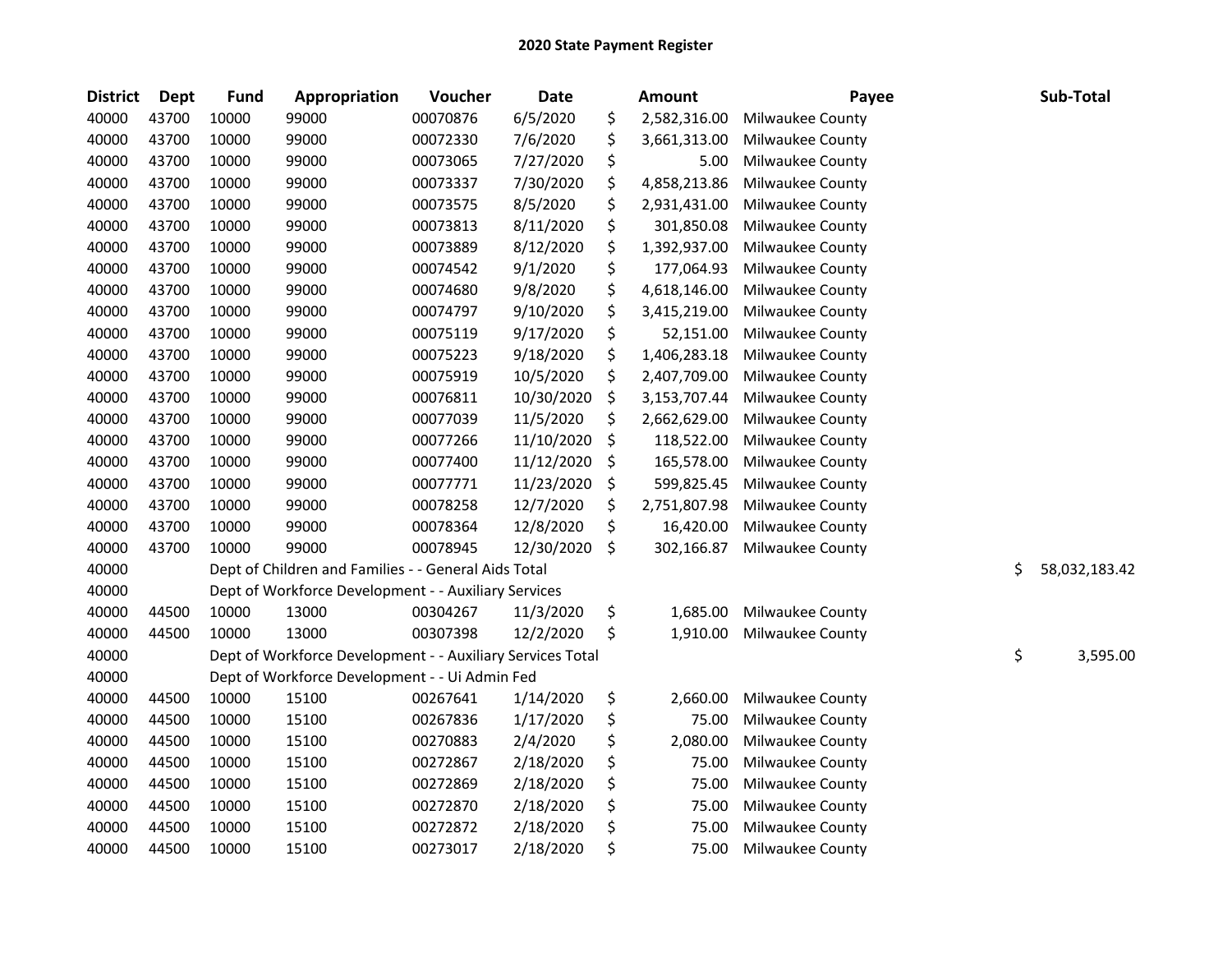| <b>District</b> | <b>Dept</b> | <b>Fund</b> | Appropriation | Voucher  | <b>Date</b> | <b>Amount</b>  | Payee            | Sub-Total |
|-----------------|-------------|-------------|---------------|----------|-------------|----------------|------------------|-----------|
| 40000           | 44500       | 10000       | 15100         | 00274523 | 2/27/2020   | \$<br>75.00    | Milwaukee County |           |
| 40000           | 44500       | 10000       | 15100         | 00274524 | 2/27/2020   | \$<br>75.00    | Milwaukee County |           |
| 40000           | 44500       | 10000       | 15100         | 00275613 | 3/3/2020    | \$<br>2,085.00 | Milwaukee County |           |
| 40000           | 44500       | 10000       | 15100         | 00276462 | 3/5/2020    | \$<br>85.00    | Milwaukee County |           |
| 40000           | 44500       | 10000       | 15100         | 00276468 | 3/6/2020    | \$<br>85.00    | Milwaukee County |           |
| 40000           | 44500       | 10000       | 15100         | 00276482 | 3/6/2020    | \$<br>75.00    | Milwaukee County |           |
| 40000           | 44500       | 10000       | 15100         | 00276483 | 3/6/2020    | \$<br>75.00    | Milwaukee County |           |
| 40000           | 44500       | 10000       | 15100         | 00276484 | 3/6/2020    | \$<br>75.00    | Milwaukee County |           |
| 40000           | 44500       | 10000       | 15100         | 00276485 | 3/6/2020    | \$<br>75.00    | Milwaukee County |           |
| 40000           | 44500       | 10000       | 15100         | 00276486 | 3/6/2020    | \$<br>75.00    | Milwaukee County |           |
| 40000           | 44500       | 10000       | 15100         | 00276487 | 3/6/2020    | \$<br>75.00    | Milwaukee County |           |
| 40000           | 44500       | 10000       | 15100         | 00277099 | 3/11/2020   | \$<br>85.00    | Milwaukee County |           |
| 40000           | 44500       | 10000       | 15100         | 00277100 | 3/11/2020   | \$<br>85.00    | Milwaukee County |           |
| 40000           | 44500       | 10000       | 15100         | 00277101 | 3/11/2020   | \$<br>85.00    | Milwaukee County |           |
| 40000           | 44500       | 10000       | 15100         | 00277102 | 3/11/2020   | \$<br>85.00    | Milwaukee County |           |
| 40000           | 44500       | 10000       | 15100         | 00278219 | 3/20/2020   | \$<br>85.00    | Milwaukee County |           |
| 40000           | 44500       | 10000       | 15100         | 00280597 | 4/2/2020    | \$<br>3,825.00 | Milwaukee County |           |
| 40000           | 44500       | 10000       | 15100         | 00281784 | 4/13/2020   | \$<br>3.00     | Milwaukee County |           |
| 40000           | 44500       | 10000       | 15100         | 00284491 | 5/4/2020    | \$<br>2,290.00 | Milwaukee County |           |
| 40000           | 44500       | 10000       | 15100         | 00285651 | 5/14/2020   | \$<br>75.00    | Milwaukee County |           |
| 40000           | 44500       | 10000       | 15100         | 00285652 | 5/14/2020   | \$<br>75.00    | Milwaukee County |           |
| 40000           | 44500       | 10000       | 15100         | 00285653 | 5/14/2020   | \$<br>75.00    | Milwaukee County |           |
| 40000           | 44500       | 10000       | 15100         | 00285654 | 5/14/2020   | \$<br>75.00    | Milwaukee County |           |
| 40000           | 44500       | 10000       | 15100         | 00285728 | 5/15/2020   | \$<br>85.00    | Milwaukee County |           |
| 40000           | 44500       | 10000       | 15100         | 00285730 | 5/15/2020   | \$<br>85.00    | Milwaukee County |           |
| 40000           | 44500       | 10000       | 15100         | 00285731 | 5/15/2020   | \$<br>85.00    | Milwaukee County |           |
| 40000           | 44500       | 10000       | 15100         | 00285732 | 5/15/2020   | \$<br>85.00    | Milwaukee County |           |
| 40000           | 44500       | 10000       | 15100         | 00285735 | 5/15/2020   | \$<br>85.00    | Milwaukee County |           |
| 40000           | 44500       | 10000       | 15100         | 00285737 | 5/15/2020   | \$<br>85.00    | Milwaukee County |           |
| 40000           | 44500       | 10000       | 15100         | 00287341 | 6/2/2020    | \$<br>1,745.00 | Milwaukee County |           |
| 40000           | 44500       | 10000       | 15100         | 00289854 | 6/30/2020   | \$<br>3.00     | Milwaukee County |           |
| 40000           | 44500       | 10000       | 15100         | 00290162 | 7/2/2020    | \$<br>1,825.00 | Milwaukee County |           |
| 40000           | 44500       | 10000       | 15100         | 00293600 | 8/4/2020    | \$<br>1,680.00 | Milwaukee County |           |
| 40000           | 44500       | 10000       | 15100         | 00296635 | 9/2/2020    | \$<br>1,265.00 | Milwaukee County |           |
| 40000           | 44500       | 10000       | 15100         | 00300306 | 10/2/2020   | \$<br>1,735.00 | Milwaukee County |           |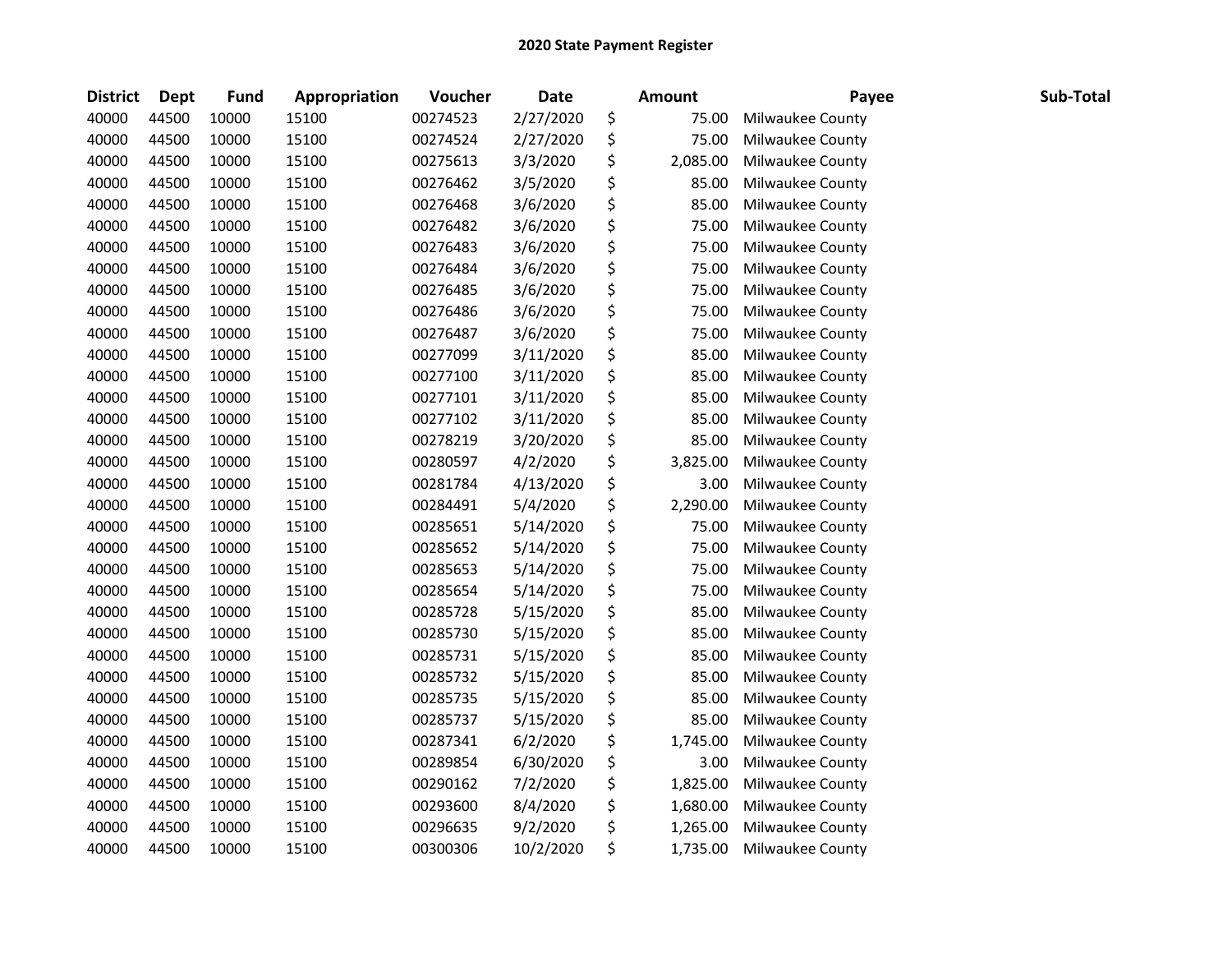| <b>District</b> | <b>Dept</b> | <b>Fund</b> | Appropriation                                                     | Voucher  | <b>Date</b> | Amount       | Payee            | Sub-Total       |
|-----------------|-------------|-------------|-------------------------------------------------------------------|----------|-------------|--------------|------------------|-----------------|
| 40000           | 44500       | 10000       | 15100                                                             | 00301971 | 10/16/2020  | \$<br>3.00   | Milwaukee County |                 |
| 40000           | 44500       | 10000       | 15100                                                             | 00308785 | 12/17/2020  | \$<br>3.00   | Milwaukee County |                 |
| 40000           |             |             | Dept of Workforce Development - - Ui Admin Fed Total              |          |             |              |                  | \$<br>23,657.00 |
| 40000           |             |             | Dept of Workforce Development - - Title Ib Aids State GPR         |          |             |              |                  |                 |
| 40000           | 44500       | 10000       | 50900                                                             | 00275850 | 3/18/2020   | \$<br>149.10 | Milwaukee County |                 |
| 40000           | 44500       | 10000       | 50900                                                             | 00277968 | 3/19/2020   | \$<br>213.00 | Milwaukee County |                 |
| 40000           |             |             | Dept of Workforce Development - - Title Ib Aids State GPR Total   |          |             |              |                  | \$<br>362.10    |
| 40000           |             |             | Dept of Workforce Development - - Title Ib Aids Federal Prf       |          |             |              |                  |                 |
| 40000           | 44500       | 10000       | 54400                                                             | 00275850 | 3/18/2020   | \$<br>550.90 | Milwaukee County |                 |
| 40000           | 44500       | 10000       | 54400                                                             | 00277968 | 3/19/2020   | \$<br>787.00 | Milwaukee County |                 |
| 40000           |             |             | Dept of Workforce Development - - Title Ib Aids Federal Prf Total |          |             |              |                  | \$<br>1,337.90  |
| 40000           |             |             | Dept of Workforce Development - - Wc Ops Uninsured Emplyr Admin   |          |             |              |                  |                 |
| 40000           | 44500       | 22700       | 17700                                                             | 00266477 | 1/8/2020    | \$<br>10.00  | Milwaukee County |                 |
| 40000           | 44500       | 22700       | 17700                                                             | 00266834 | 1/9/2020    | \$<br>135.00 | Milwaukee County |                 |
| 40000           | 44500       | 22700       | 17700                                                             | 00282164 | 4/15/2020   | \$<br>315.00 | Milwaukee County |                 |
| 40000           | 44500       | 22700       | 17700                                                             | 00282165 | 4/15/2020   | \$<br>10.00  | Milwaukee County |                 |
| 40000           | 44500       | 22700       | 17700                                                             | 00282166 | 4/15/2020   | \$<br>75.00  | Milwaukee County |                 |
| 40000           | 44500       | 22700       | 17700                                                             | 00291213 | 7/15/2020   | \$<br>70.00  | Milwaukee County |                 |
| 40000           | 44500       | 22700       | 17700                                                             | 00291214 | 7/15/2020   | \$<br>150.00 | Milwaukee County |                 |
| 40000           | 44500       | 22700       | 17700                                                             | 00296456 | 9/1/2020    | \$<br>50.00  | Milwaukee County |                 |
| 40000           | 44500       | 22700       | 17700                                                             | 00296457 | 9/2/2020    | \$<br>100.00 | Milwaukee County |                 |
| 40000           | 44500       | 22700       | 17700                                                             | 00308280 | 12/9/2020   | \$<br>45.00  | Milwaukee County |                 |
| 40000           | 44500       | 22700       | 17700                                                             | 00308281 | 12/9/2020   | \$<br>65.00  | Milwaukee County |                 |
| 40000           | 44500       | 22700       | 17700                                                             | 00308285 | 12/9/2020   | \$<br>10.00  | Milwaukee County |                 |
| 40000           | 44500       | 22700       | 17700                                                             | 00308291 | 12/9/2020   | \$<br>80.00  | Milwaukee County |                 |
| 40000           | 44500       | 22700       | 17700                                                             | 00308292 | 12/9/2020   | \$<br>115.00 | Milwaukee County |                 |
| 40000           | 44500       | 22700       | 17700                                                             | 00308293 | 12/9/2020   | \$<br>10.00  | Milwaukee County |                 |
| 40000           | 44500       | 22700       | 17700                                                             | 00308295 | 12/9/2020   | \$<br>155.00 | Milwaukee County |                 |
| 40000           | 44500       | 22700       | 17700                                                             | 00308296 | 12/9/2020   | \$<br>95.00  | Milwaukee County |                 |
| 40000           | 44500       | 22700       | 17700                                                             | 00308297 | 12/9/2020   | \$<br>5.00   | Milwaukee County |                 |
| 40000           | 44500       | 22700       | 17700                                                             | 00309746 | 12/23/2020  | \$<br>115.00 | Milwaukee County |                 |
| 40000           | 44500       | 22700       | 17700                                                             | 00309747 | 12/23/2020  | \$<br>110.00 | Milwaukee County |                 |
| 40000           | 44500       | 22700       | 17700                                                             | 00309901 | 12/23/2020  | \$<br>20.00  | Milwaukee County |                 |
| 40000           | 44500       | 22700       | 17700                                                             | 00309903 | 12/23/2020  | \$<br>5.00   | Milwaukee County |                 |
| 40000           | 44500       | 22700       | 17700                                                             | 00309906 | 12/23/2020  | \$<br>75.00  | Milwaukee County |                 |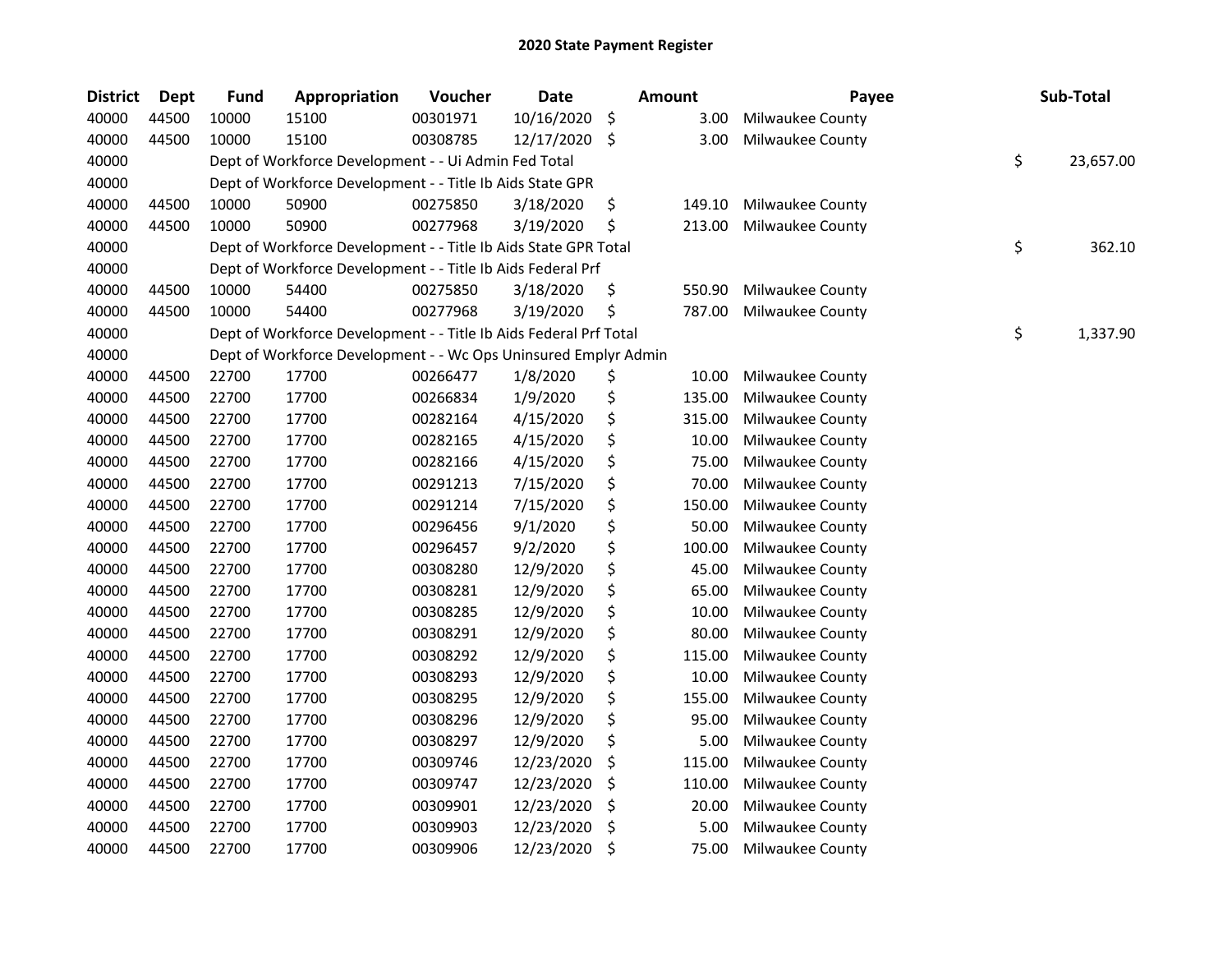| <b>District</b> | <b>Dept</b> | <b>Fund</b> | Appropriation                                                         | Voucher  | <b>Date</b> | <b>Amount</b>    | Payee            | Sub-Total        |
|-----------------|-------------|-------------|-----------------------------------------------------------------------|----------|-------------|------------------|------------------|------------------|
| 40000           |             |             | Dept of Workforce Development - - Wc Ops Uninsured Emplyr Admin Total |          |             |                  |                  | \$<br>1,820.00   |
| 40000           |             |             | Department of Justice - - Officer Training Reimbursement              |          |             |                  |                  |                  |
| 40000           | 45500       | 10000       | 20200                                                                 | 00079076 | 2/6/2020    | \$<br>13,160.00  | Milwaukee County |                  |
| 40000           |             |             | Department of Justice - - Officer Training Reimbursement Total        |          |             |                  |                  | \$<br>13,160.00  |
| 40000           |             |             | Department of Justice - - Crime Laboratories, Dna                     |          |             |                  |                  |                  |
| 40000           | 45500       | 10000       | 22100                                                                 | 00085850 | 7/15/2020   | \$<br>1,320.00   | Milwaukee County |                  |
| 40000           | 45500       | 10000       | 22100                                                                 | 00085851 | 7/16/2020   | \$<br>26,370.00  | Milwaukee County |                  |
| 40000           |             |             | Department of Justice - - Crime Laboratories, Dna Total               |          |             |                  |                  | \$<br>27,690.00  |
| 40000           |             |             | Department of Justice - - Drug Crimes Enforcement, Local              |          |             |                  |                  |                  |
| 40000           | 45500       | 10000       | 22500                                                                 | 00078040 | 1/10/2020   | \$<br>222,218.00 | Milwaukee County |                  |
| 40000           |             |             | Department of Justice - - Drug Crimes Enforcement, Local Total        |          |             |                  |                  | \$<br>222,218.00 |
| 40000           |             |             | Department of Justice - - Law Enforcement Train, Local                |          |             |                  |                  |                  |
| 40000           | 45500       | 10000       | 23100                                                                 | 00082942 | 8/3/2020    | \$<br>70,000.00  | Milwaukee County |                  |
| 40000           | 45500       | 10000       | 23100                                                                 | 00084313 | 8/3/2020    | \$<br>6,580.00   | Milwaukee County |                  |
| 40000           | 45500       | 10000       | 23100                                                                 | 00084314 | 8/3/2020    | \$<br>12,220.00  | Milwaukee County |                  |
| 40000           | 45500       | 10000       | 23100                                                                 | 00091556 | 12/4/2020   | \$<br>10,720.00  | Milwaukee County |                  |
| 40000           | 45500       | 10000       | 23100                                                                 | 00091557 | 12/4/2020   | \$<br>2,880.00   | Milwaukee County |                  |
| 40000           | 45500       | 10000       | 23100                                                                 | 00091558 | 12/4/2020   | \$<br>27,680.00  | Milwaukee County |                  |
| 40000           | 45500       | 10000       | 23100                                                                 | 00091559 | 12/7/2020   | \$<br>65,440.00  | Milwaukee County |                  |
| 40000           |             |             | Department of Justice - - Law Enforcement Train, Local Total          |          |             |                  |                  | \$<br>195,520.00 |
| 40000           |             |             | Department of Justice - - Federal Aid, State Operations               |          |             |                  |                  |                  |
| 40000           | 45500       | 10000       | 24100                                                                 | 00080669 | 2/28/2020   | \$<br>4,705.75   | Milwaukee County |                  |
| 40000           | 45500       | 10000       | 24100                                                                 | 00084671 | 6/15/2020   | \$<br>3,163.38   | Milwaukee County |                  |
| 40000           | 45500       | 10000       | 24100                                                                 | 00084672 | 6/15/2020   | \$<br>1,792.80   | Milwaukee County |                  |
| 40000           | 45500       | 10000       | 24100                                                                 | 00090393 | 11/9/2020   | \$<br>3,097.52   | Milwaukee County |                  |
| 40000           | 45500       | 10000       | 24100                                                                 | 00090395 | 11/9/2020   | \$<br>450.00     | Milwaukee County |                  |
| 40000           | 45500       | 10000       | 24100                                                                 | 00090396 | 11/9/2020   | \$<br>4,500.00   | Milwaukee County |                  |
| 40000           | 45500       | 10000       | 24100                                                                 | 00090398 | 11/9/2020   | \$<br>2,706.63   | Milwaukee County |                  |
| 40000           | 45500       | 10000       | 24100                                                                 | 00090399 | 11/9/2020   | \$<br>1,000.00   | Milwaukee County |                  |
| 40000           |             |             | Department of Justice - - Federal Aid, State Operations Total         |          |             |                  |                  | \$<br>21,416.08  |
| 40000           |             |             | Department of Justice - - Federal Aid, Local Assistance               |          |             |                  |                  |                  |
| 40000           | 45500       | 10000       | 25100                                                                 | 00079122 | 1/30/2020   | \$<br>26,873.18  | Milwaukee County |                  |
| 40000           | 45500       | 10000       | 25100                                                                 | 00079675 | 2/7/2020    | \$<br>123,331.62 | Milwaukee County |                  |
| 40000           | 45500       | 10000       | 25100                                                                 | 00079880 | 2/25/2020   | \$<br>25,000.00  | Milwaukee County |                  |
| 40000           | 45500       | 10000       | 25100                                                                 | 00080697 | 3/4/2020    | \$<br>35,179.26  | Milwaukee County |                  |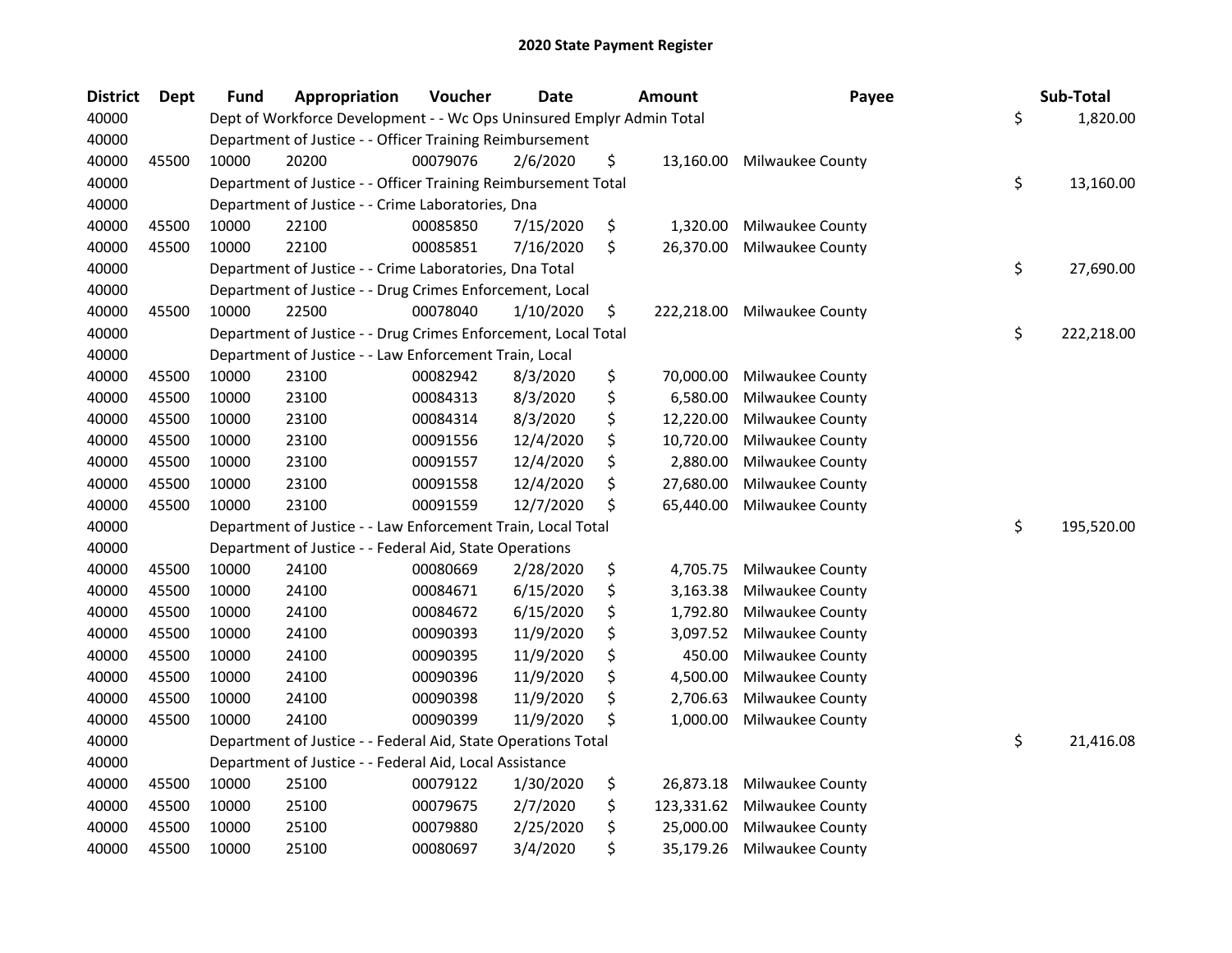| <b>District</b> | Dept  | <b>Fund</b> | Appropriation                                                  | Voucher  | <b>Date</b> |         | <b>Amount</b> | Payee            | Sub-Total          |
|-----------------|-------|-------------|----------------------------------------------------------------|----------|-------------|---------|---------------|------------------|--------------------|
| 40000           | 45500 | 10000       | 25100                                                          | 00083039 | 5/5/2020    | \$      | 2,500.00      | Milwaukee County |                    |
| 40000           | 45500 | 10000       | 25100                                                          | 00083040 | 5/5/2020    | \$      | 20,434.15     | Milwaukee County |                    |
| 40000           | 45500 | 10000       | 25100                                                          | 00083228 | 5/7/2020    | \$      | 3,538.72      | Milwaukee County |                    |
| 40000           | 45500 | 10000       | 25100                                                          | 00083773 | 5/27/2020   | \$      | 45,171.90     | Milwaukee County |                    |
| 40000           | 45500 | 10000       | 25100                                                          | 00083774 | 5/27/2020   | \$      | 25,556.41     | Milwaukee County |                    |
| 40000           | 45500 | 10000       | 25100                                                          | 00083952 | 5/27/2020   | \$      | 4,560.18      | Milwaukee County |                    |
| 40000           | 45500 | 10000       | 25100                                                          | 00087221 | 8/14/2020   | \$      | 19,466.61     | Milwaukee County |                    |
| 40000           | 45500 | 10000       | 25100                                                          | 00087222 | 8/14/2020   | \$      | 6,370.89      | Milwaukee County |                    |
| 40000           | 45500 | 10000       | 25100                                                          | 00087223 | 8/14/2020   | \$      | 24,249.87     | Milwaukee County |                    |
| 40000           | 45500 | 10000       | 25100                                                          | 00089794 | 11/5/2020   | \$      | 31,800.00     | Milwaukee County |                    |
| 40000           | 45500 | 10000       | 25100                                                          | 00090309 | 11/16/2020  | \$      | 135,316.24    | Milwaukee County |                    |
| 40000           | 45500 | 10000       | 25100                                                          | 00090442 | 11/16/2020  | \$      | 25,665.13     | Milwaukee County |                    |
| 40000           | 45500 | 10000       | 25100                                                          | 00092162 | 12/18/2020  | $\zeta$ | 20,694.67     | Milwaukee County |                    |
| 40000           | 45500 | 10000       | 25100                                                          | 00092163 | 12/18/2020  | \$      | 26,201.79     | Milwaukee County |                    |
| 40000           |       |             | Department of Justice - - Federal Aid, Local Assistance Total  |          |             |         |               |                  | \$<br>601,910.62   |
| 40000           |       |             | Department of Justice - - Alt Prosecution Alcohol Drugs        |          |             |         |               |                  |                    |
| 40000           | 45500 | 10000       | 27100                                                          | 00083769 | 5/26/2020   | \$      | 77,252.28     | Milwaukee County |                    |
| 40000           | 45500 | 10000       | 27100                                                          | 00083993 | 5/26/2020   | \$      | 101,531.23    | Milwaukee County |                    |
| 40000           | 45500 | 10000       | 27100                                                          | 00086331 | 7/31/2020   | \$      | 75,068.35     | Milwaukee County |                    |
| 40000           | 45500 | 10000       | 27100                                                          | 00089790 | 11/5/2020   | \$      | 110,038.86    | Milwaukee County |                    |
| 40000           |       |             | Department of Justice - - Alt Prosecution Alcohol Drugs Total  |          |             |         |               |                  | \$<br>363,890.72   |
| 40000           |       |             | Department of Justice - - Alt Prosecut Justice Info Fees       |          |             |         |               |                  |                    |
| 40000           | 45500 | 10000       | 27900                                                          | 00084614 | 6/11/2020   | \$      | 94,648.90     | Milwaukee County |                    |
| 40000           | 45500 | 10000       | 27900                                                          | 00086331 | 7/31/2020   | \$      | 19,607.10     | Milwaukee County |                    |
| 40000           |       |             | Department of Justice - - Alt Prosecut Justice Info Fees Total |          |             |         |               |                  | \$<br>114,256.00   |
| 40000           |       |             | Department of Justice - - Crime Victim Witness Assist          |          |             |         |               |                  |                    |
| 40000           | 45500 | 10000       | 53200                                                          | 00080494 | 2/25/2020   | \$      | 728,203.36    | Milwaukee County |                    |
| 40000           | 45500 | 10000       | 53200                                                          | 00086041 | 7/16/2020   | \$      | 556,426.83    | Milwaukee County |                    |
| 40000           |       |             | Department of Justice - - Crime Victim Witness Assist Total    |          |             |         |               |                  | \$<br>1,284,630.19 |
| 40000           |       |             | Department of Justice - - Federal Aid, Victim Assistance       |          |             |         |               |                  |                    |
| 40000           | 45500 | 10000       | 54200                                                          | 00080235 | 2/25/2020   | \$      | 28,118.00     | Milwaukee County |                    |
| 40000           | 45500 | 10000       | 54200                                                          | 00081323 | 3/17/2020   | \$      | 132,655.00    | Milwaukee County |                    |
| 40000           | 45500 | 10000       | 54200                                                          | 00084633 | 6/12/2020   | \$      | 28,491.00     | Milwaukee County |                    |
| 40000           | 45500 | 10000       | 54200                                                          | 00085441 | 7/7/2020    | \$      | 92,578.00     | Milwaukee County |                    |
| 40000           | 45500 | 10000       | 54200                                                          | 00087317 | 8/24/2020   | \$      | 26,808.00     | Milwaukee County |                    |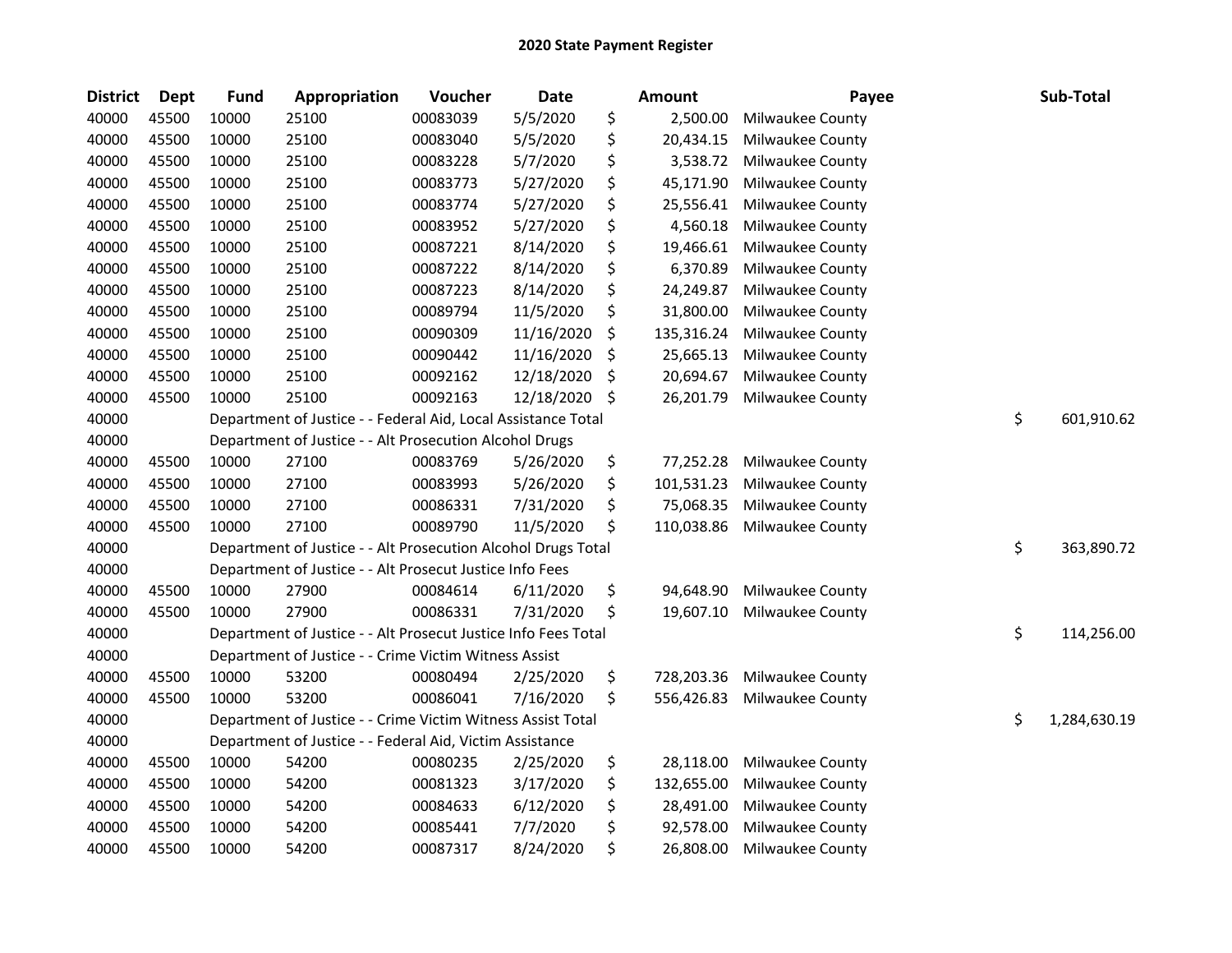| <b>District</b> | <b>Dept</b> | <b>Fund</b> | Appropriation                                                          | Voucher  | <b>Date</b> |     | Amount     | Payee            | Sub-Total        |
|-----------------|-------------|-------------|------------------------------------------------------------------------|----------|-------------|-----|------------|------------------|------------------|
| 40000           | 45500       | 10000       | 54200                                                                  | 00088051 | 9/10/2020   | \$  | 100,304.00 | Milwaukee County |                  |
| 40000           | 45500       | 10000       | 54200                                                                  | 00091302 | 12/7/2020   | \$  | 135,134.00 | Milwaukee County |                  |
| 40000           | 45500       | 10000       | 54200                                                                  | 00091704 | 12/8/2020   | \$  | 29,593.00  | Milwaukee County |                  |
| 40000           |             |             | Department of Justice - - Federal Aid, Victim Assistance Total         |          |             |     |            |                  | \$<br>573,681.00 |
| 40000           |             |             | Department of Military Affairs - - General Program Operations          |          |             |     |            |                  |                  |
| 40000           | 46500       | 10000       | 10100                                                                  | 00074620 | 3/2/2020    | \$  | 3,733.32   | Milwaukee County |                  |
| 40000           | 46500       | 10000       | 10100                                                                  | 00077851 | 6/18/2020   | \$  | 3,733.31   | Milwaukee County |                  |
| 40000           | 46500       | 10000       | 10100                                                                  | 00081973 | 9/18/2020   | \$  | 3,733.31   | Milwaukee County |                  |
| 40000           | 46500       | 10000       | 10100                                                                  | 00086429 | 12/31/2020  | \$, | 3,733.32   | Milwaukee County |                  |
| 40000           |             |             | Department of Military Affairs - - General Program Operations Total    |          |             |     |            |                  | \$<br>14,933.26  |
| 40000           |             |             | Department of Military Affairs - - Air Repair And Maintenance          |          |             |     |            |                  |                  |
| 40000           | 46500       | 10000       | 10700                                                                  | 00082377 | 9/3/2020    | \$  | 2,376.10   | Milwaukee County |                  |
| 40000           |             |             | Department of Military Affairs - - Air Repair And Maintenance Total    |          |             |     |            |                  | \$<br>2,376.10   |
| 40000           |             |             | Department of Military Affairs - - Federal Aid-Service Contracts       |          |             |     |            |                  |                  |
| 40000           | 46500       | 10000       | 14100                                                                  | 00071831 | 1/14/2020   | \$  | 7,875.00   | Milwaukee County |                  |
| 40000           | 46500       | 10000       | 14100                                                                  | 00071832 | 1/14/2020   | \$  | 7,875.00   | Milwaukee County |                  |
| 40000           | 46500       | 10000       | 14100                                                                  | 00073949 | 2/12/2020   | \$  | 7,875.00   | Milwaukee County |                  |
| 40000           | 46500       | 10000       | 14100                                                                  | 00074620 | 3/2/2020    | \$  | 11,199.93  | Milwaukee County |                  |
| 40000           | 46500       | 10000       | 14100                                                                  | 00075155 | 3/11/2020   | \$  | 7,875.00   | Milwaukee County |                  |
| 40000           | 46500       | 10000       | 14100                                                                  | 00076546 | 4/15/2020   | \$  | 7,875.00   | Milwaukee County |                  |
| 40000           | 46500       | 10000       | 14100                                                                  | 00077851 | 6/18/2020   | \$  | 11,199.94  | Milwaukee County |                  |
| 40000           | 46500       | 10000       | 14100                                                                  | 00080043 | 7/7/2020    | \$  | 7,875.00   | Milwaukee County |                  |
| 40000           | 46500       | 10000       | 14100                                                                  | 00080044 | 7/7/2020    | \$  | 7,875.00   | Milwaukee County |                  |
| 40000           | 46500       | 10000       | 14100                                                                  | 00080737 | 7/17/2020   | \$  | 7,875.00   | Milwaukee County |                  |
| 40000           | 46500       | 10000       | 14100                                                                  | 00081973 | 9/18/2020   | \$  | 11,199.94  | Milwaukee County |                  |
| 40000           | 46500       | 10000       | 14100                                                                  | 00082377 | 9/3/2020    | \$  | 7,128.29   | Milwaukee County |                  |
| 40000           | 46500       | 10000       | 14100                                                                  | 00086429 | 12/31/2020  | \$  | 11,199.93  | Milwaukee County |                  |
| 40000           |             |             | Department of Military Affairs - - Federal Aid-Service Contracts Total |          |             |     |            |                  | \$<br>114,928.03 |
| 40000           |             |             | Department of Military Affairs - - Mobile Field Force Grants           |          |             |     |            |                  |                  |
| 40000           | 46500       | 10000       | 31200                                                                  | 00080155 | 7/7/2020    | \$  | 24,387.63  | Milwaukee County |                  |
| 40000           |             |             | Department of Military Affairs - - Mobile Field Force Grants Total     |          |             |     |            |                  | \$<br>24,387.63  |
| 40000           |             |             | Department of Military Affairs - - Local Emer Planning Grants          |          |             |     |            |                  |                  |
| 40000           | 46500       | 10000       | 33700                                                                  | 00074836 | 3/3/2020    | \$  | 150,852.69 | Milwaukee County |                  |
| 40000           |             |             | Department of Military Affairs - - Local Emer Planning Grants Total    |          |             |     |            |                  | \$<br>150,852.69 |
| 40000           |             |             | Department of Military Affairs - - Federal Aid, Local Assistance       |          |             |     |            |                  |                  |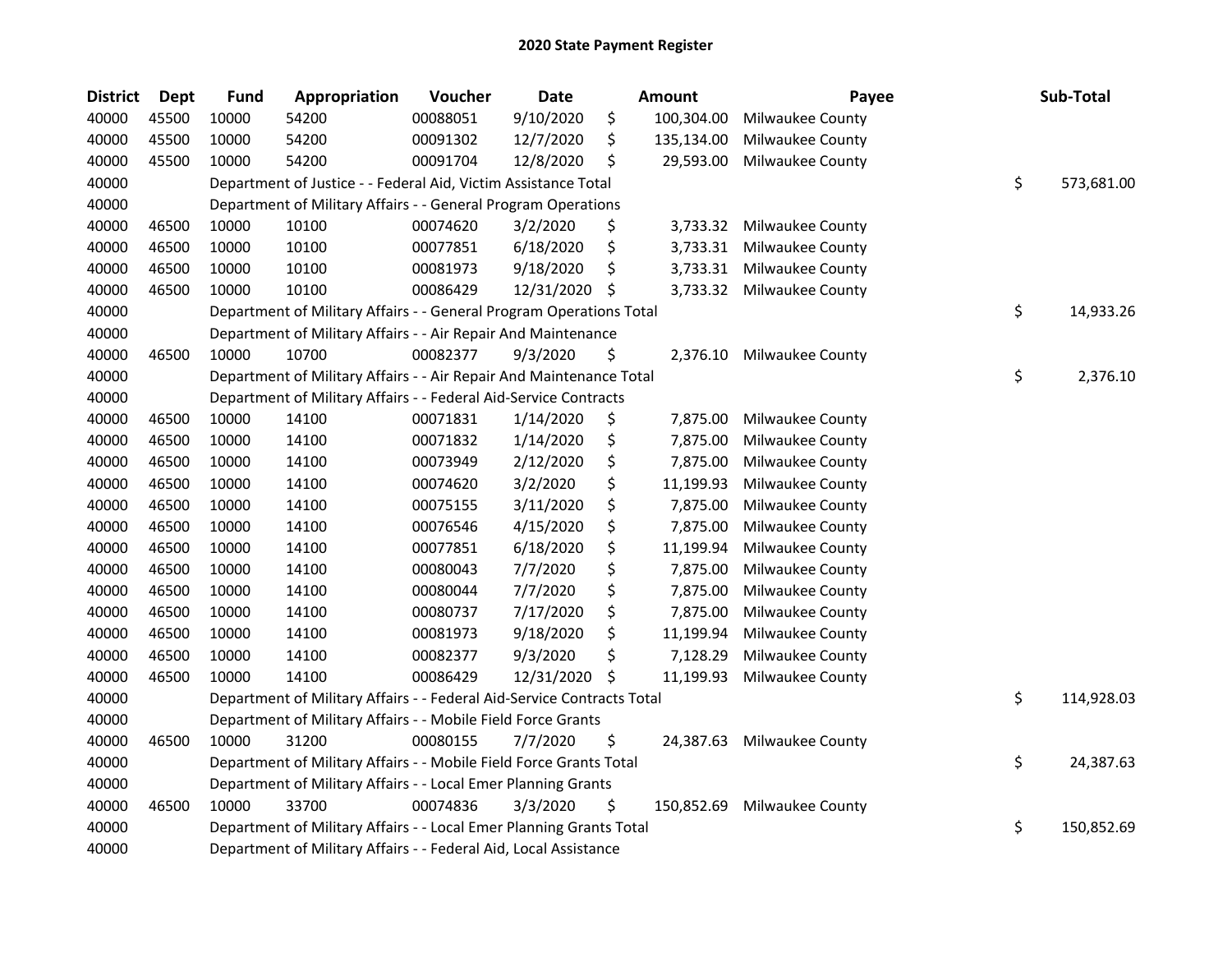| <b>District</b> | Dept  | <b>Fund</b> | Appropriation                                                           | Voucher  | <b>Date</b> |     | <b>Amount</b>  | Payee                      |     | Sub-Total     |
|-----------------|-------|-------------|-------------------------------------------------------------------------|----------|-------------|-----|----------------|----------------------------|-----|---------------|
| 40000           | 46500 | 10000       | 34200                                                                   | 00074824 | 3/3/2020    | \$  | 412,101.66     | Milwaukee County           |     |               |
| 40000           |       |             | Department of Military Affairs - - Federal Aid, Local Assistance Total  |          |             |     |                |                            | \$  | 412,101.66    |
| 40000           |       |             | Department of Military Affairs - - Federal Aid, Homeland Security       |          |             |     |                |                            |     |               |
| 40000           | 46500 | 10000       | 35000                                                                   | 00074378 | 2/20/2020   | \$  | 3,790.70       | Milwaukee County           |     |               |
| 40000           | 46500 | 10000       | 35000                                                                   | 00077268 | 5/6/2020    | \$  | 5,300.00       | Milwaukee County           |     |               |
| 40000           | 46500 | 10000       | 35000                                                                   | 00086650 | 12/14/2020  | \$  | 6,640.00       | Milwaukee County           |     |               |
| 40000           | 46500 | 10000       | 35000                                                                   | 00086651 | 12/14/2020  | -\$ | 11,155.00      | Milwaukee County           |     |               |
| 40000           |       |             | Department of Military Affairs - - Federal Aid, Homeland Security Total |          |             |     |                |                            | \$  | 26,885.70     |
| 40000           |       |             | District Attorneys - - Salaries And Fringe Benefits                     |          |             |     |                |                            |     |               |
| 40000           | 47500 | 10000       | 10400                                                                   | 00000936 | 7/15/2020   | \$  |                | 17,846.11 Milwaukee County |     |               |
| 40000           |       |             | District Attorneys - - Salaries And Fringe Benefits Total               |          |             |     |                |                            | \$  | 17,846.11     |
| 40000           |       |             | District Attorneys - - Other Employees                                  |          |             |     |                |                            |     |               |
| 40000           | 47500 | 10000       | 13300                                                                   | 00000933 | 6/9/2020    | \$  | 135,570.18     | Milwaukee County           |     |               |
| 40000           | 47500 | 10000       | 13300                                                                   | 00000946 | 9/8/2020    | \$  | 168,788.72     | Milwaukee County           |     |               |
| 40000           |       |             | District Attorneys - - Other Employees Total                            |          |             |     |                |                            | \$  | 304,358.90    |
| 40000           |       |             | Department of Veterans Affairs - - Skilled Nursing Operations, Un       |          |             |     |                |                            |     |               |
| 40000           | 48500 | 15200       | 12600                                                                   | 00075405 | 1/7/2020    | \$  | 3.00           | Milwaukee County           |     |               |
| 40000           | 48500 | 15200       | 12600                                                                   | 00076737 | 2/11/2020   |     | $\blacksquare$ | Milwaukee County           |     |               |
| 40000           |       |             | Department of Veterans Affairs - - Skilled Nursing Operations, Un Total |          |             |     |                |                            | \$  | 3.00          |
| 40000           |       |             | Department of Veterans Affairs - - County Grants                        |          |             |     |                |                            |     |               |
| 40000           | 48500 | 58200       | 26700                                                                   | 00077469 | 2/24/2020   | \$  | 13,000.00      | Milwaukee County           |     |               |
| 40000           |       |             | Department of Veterans Affairs - - County Grants Total                  |          |             |     |                |                            | \$  | 13,000.00     |
| 40000           |       |             | Department of Administration - - Federal Aid                            |          |             |     |                |                            |     |               |
| 40000           | 50500 | 10000       | 14200                                                                   | 00126691 | 8/12/2020   | \$  | 5,351,481.58   | Milwaukee County           |     |               |
| 40000           | 50500 | 10000       | 14200                                                                   | 00128395 | 9/17/2020   | \$  | 28,330.07      | Milwaukee County           |     |               |
| 40000           | 50500 | 10000       | 14200                                                                   | 00130034 | 10/2/2020   | \$  | 6,303,862.48   | Milwaukee County           |     |               |
| 40000           | 50500 | 10000       | 14200                                                                   | 00133858 | 12/7/2020   | \$  | 12,388.04      | Milwaukee County           |     |               |
| 40000           | 50500 | 10000       | 14200                                                                   | 00134813 | 12/10/2020  | \$  | 3,729,099.94   | Milwaukee County           |     |               |
| 40000           | 50500 | 10000       | 14200                                                                   | 00136406 | 12/17/2020  | \$  | 1,322,351.21   | Milwaukee County           |     |               |
| 40000           |       |             | Department of Administration - - Federal Aid Total                      |          |             |     |                |                            | \$. | 16,747,513.32 |
| 40000           |       |             | Department of Administration - - Federal Aid, Local Assistance          |          |             |     |                |                            |     |               |
| 40000           | 50500 | 10000       | 15500                                                                   | 00116673 | 1/29/2020   | \$  | 157,465.87     | Milwaukee County           |     |               |
| 40000           | 50500 | 10000       | 15500                                                                   | 00118338 | 3/2/2020    | \$  | 117,712.80     | Milwaukee County           |     |               |
| 40000           | 50500 | 10000       | 15500                                                                   | 00120244 | 3/31/2020   | \$  | 100,932.16     | Milwaukee County           |     |               |
| 40000           | 50500 | 10000       | 15500                                                                   | 00121824 | 4/29/2020   | \$  | 177,877.07     | Milwaukee County           |     |               |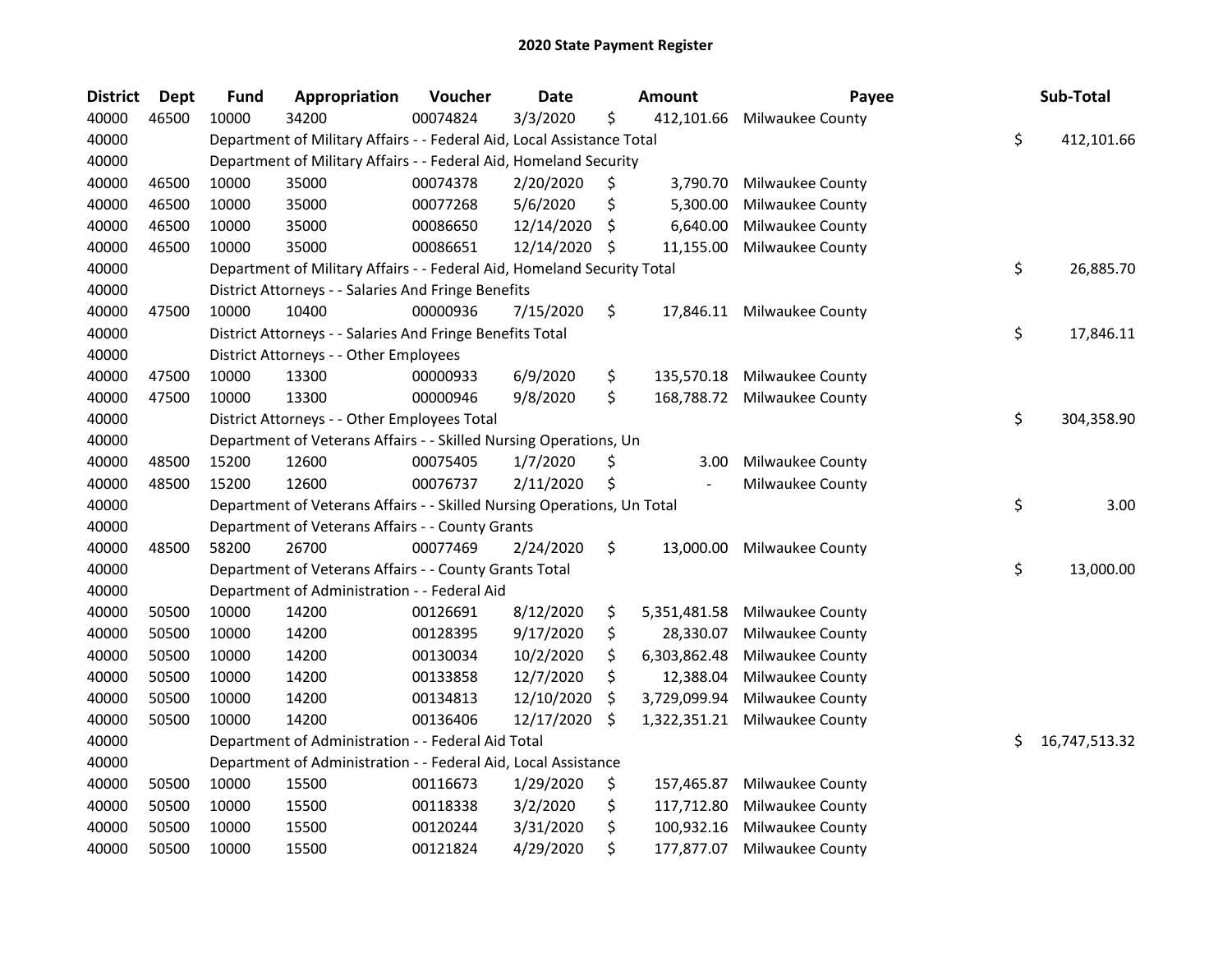| <b>District</b> | Dept  | <b>Fund</b> | Appropriation                                                         | Voucher  | <b>Date</b> | <b>Amount</b>    | Payee            | Sub-Total          |
|-----------------|-------|-------------|-----------------------------------------------------------------------|----------|-------------|------------------|------------------|--------------------|
| 40000           | 50500 | 10000       | 15500                                                                 | 00123094 | 5/29/2020   | \$<br>159,442.39 | Milwaukee County |                    |
| 40000           | 50500 | 10000       | 15500                                                                 | 00124735 | 6/30/2020   | \$<br>263,728.27 | Milwaukee County |                    |
| 40000           | 50500 | 10000       | 15500                                                                 | 00126074 | 7/29/2020   | \$<br>242,279.40 | Milwaukee County |                    |
| 40000           | 50500 | 10000       | 15500                                                                 | 00127870 | 8/31/2020   | \$<br>246,139.73 | Milwaukee County |                    |
| 40000           | 50500 | 10000       | 15500                                                                 | 00129580 | 9/29/2020   | \$<br>139,209.60 | Milwaukee County |                    |
| 40000           | 50500 | 10000       | 15500                                                                 | 00131656 | 10/29/2020  | \$<br>251,073.31 | Milwaukee County |                    |
| 40000           | 50500 | 10000       | 15500                                                                 | 00133612 | 12/1/2020   | \$<br>188,483.38 | Milwaukee County |                    |
| 40000           | 50500 | 10000       | 15500                                                                 | 00136728 | 12/15/2020  | \$<br>129,937.97 | Milwaukee County |                    |
| 40000           | 50500 | 10000       | 15500                                                                 | 00137473 | 12/29/2020  | \$<br>139,160.89 | Milwaukee County |                    |
| 40000           |       |             | Department of Administration - - Federal Aid, Local Assistance Total  |          |             |                  |                  | \$<br>2,313,442.84 |
| 40000           |       |             | Department of Administration - - Low-Income Assistance Grants         |          |             |                  |                  |                    |
| 40000           | 50500 | 23500       | 37100                                                                 | 00116673 | 1/29/2020   | \$<br>141,069.45 | Milwaukee County |                    |
| 40000           | 50500 | 23500       | 37100                                                                 | 00118338 | 3/2/2020    | \$<br>116,444.94 | Milwaukee County |                    |
| 40000           | 50500 | 23500       | 37100                                                                 | 00120244 | 3/31/2020   | \$<br>105,619.75 | Milwaukee County |                    |
| 40000           | 50500 | 23500       | 37100                                                                 | 00121824 | 4/29/2020   | \$<br>70,482.78  | Milwaukee County |                    |
| 40000           | 50500 | 23500       | 37100                                                                 | 00123094 | 5/29/2020   | \$<br>74,984.33  | Milwaukee County |                    |
| 40000           | 50500 | 23500       | 37100                                                                 | 00124735 | 6/30/2020   | \$<br>50,489.54  | Milwaukee County |                    |
| 40000           | 50500 | 23500       | 37100                                                                 | 00126074 | 7/29/2020   | \$<br>40,455.74  | Milwaukee County |                    |
| 40000           | 50500 | 23500       | 37100                                                                 | 00127870 | 8/31/2020   | \$<br>86,465.06  | Milwaukee County |                    |
| 40000           | 50500 | 23500       | 37100                                                                 | 00129580 | 9/29/2020   | \$<br>247,372.42 | Milwaukee County |                    |
| 40000           | 50500 | 23500       | 37100                                                                 | 00131656 | 10/29/2020  | \$<br>339,594.71 | Milwaukee County |                    |
| 40000           | 50500 | 23500       | 37100                                                                 | 00133612 | 12/1/2020   | \$<br>114,264.45 | Milwaukee County |                    |
| 40000           | 50500 | 23500       | 37100                                                                 | 00136728 | 12/15/2020  | \$<br>209,569.32 | Milwaukee County |                    |
| 40000           | 50500 | 23500       | 37100                                                                 | 00137473 | 12/29/2020  | \$<br>101,400.10 | Milwaukee County |                    |
| 40000           |       |             | Department of Administration - - Low-Income Assistance Grants Total   |          |             |                  |                  | \$<br>1,698,212.59 |
| 40000           |       |             | Department of Administration - - Land Information Program; Loca       |          |             |                  |                  |                    |
| 40000           | 50500 | 26900       | 17300                                                                 | 00117356 | 2/13/2020   | \$<br>1,000.00   | Milwaukee County |                    |
| 40000           | 50500 | 26900       | 17300                                                                 | 00120821 | 4/20/2020   | \$<br>20,000.00  | Milwaukee County |                    |
| 40000           | 50500 | 26900       | 17300                                                                 | 00132704 | 11/13/2020  | \$<br>20,000.00  | Milwaukee County |                    |
| 40000           |       |             | Department of Administration - - Land Information Program; Loca Total |          |             |                  |                  | \$<br>41,000.00    |
| 40000           |       |             | Elections Commission - - 2018 Hava Election Security                  |          |             |                  |                  |                    |
| 40000           | 51000 | 22000       | 18200                                                                 | 00004341 | 8/28/2020   | \$<br>248,400.00 | Milwaukee County |                    |
| 40000           | 51000 | 22000       | 18200                                                                 | 00004982 | 12/16/2020  | \$<br>10,000.00  | Milwaukee County |                    |
| 40000           |       |             | Elections Commission - - 2018 Hava Election Security Total            |          |             |                  |                  | \$<br>258,400.00   |
| 40000           |       |             | Public Defender Board - - Appellate Representation                    |          |             |                  |                  |                    |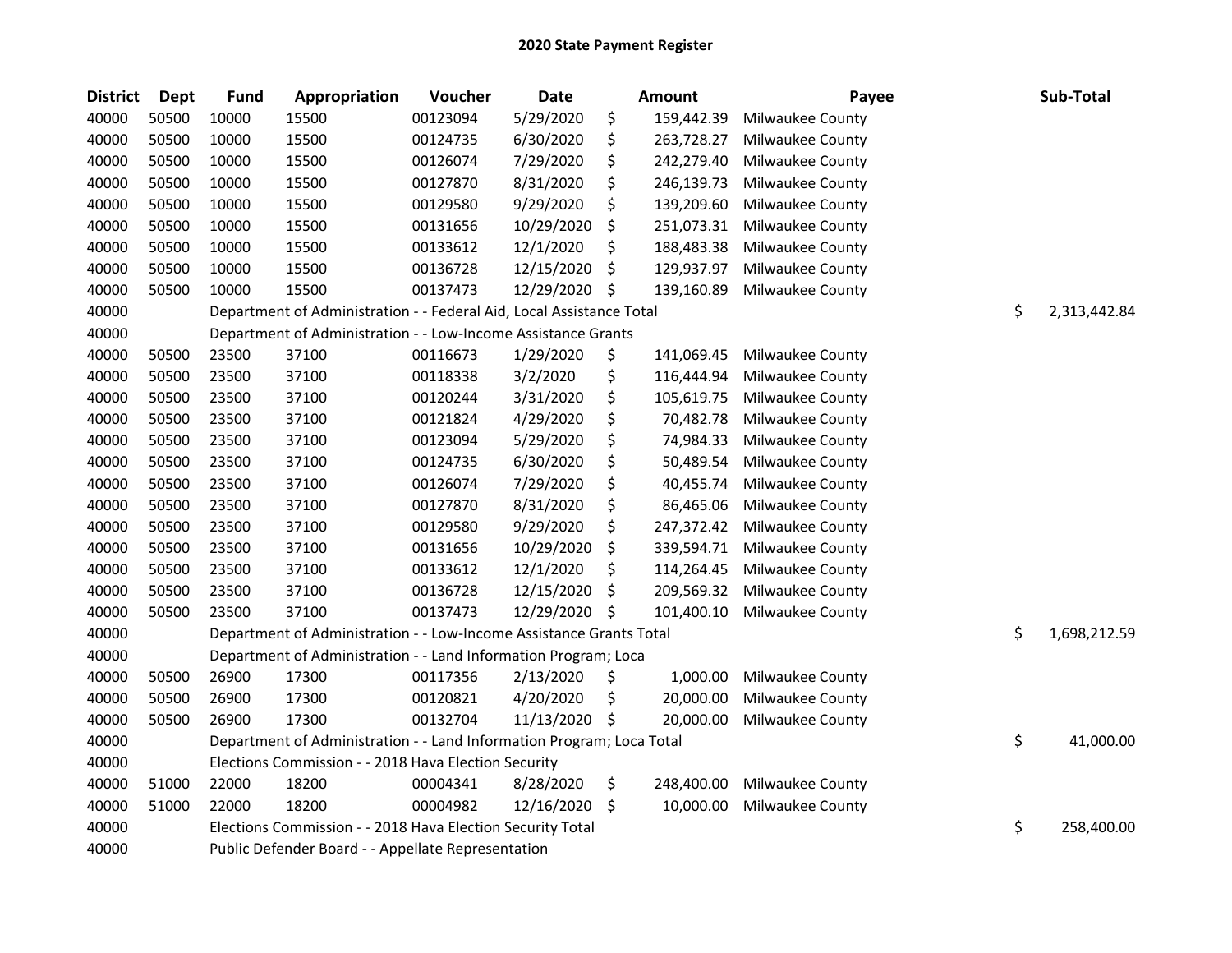| <b>District</b> | <b>Dept</b> | <b>Fund</b> | Appropriation                                            | Voucher  | <b>Date</b> | <b>Amount</b>  | Payee            | Sub-Total   |
|-----------------|-------------|-------------|----------------------------------------------------------|----------|-------------|----------------|------------------|-------------|
| 40000           | 55000       | 10000       | 10200                                                    | 00230944 | 1/22/2020   | \$<br>19.99    | Milwaukee County |             |
| 40000           | 55000       | 10000       | 10200                                                    | 00248372 | 5/22/2020   | \$<br>43.59    | Milwaukee County |             |
| 40000           |             |             | Public Defender Board - - Appellate Representation Total |          |             |                |                  | \$<br>63.58 |
| 40000           |             |             | Public Defender Board - - Trial Representation           |          |             |                |                  |             |
| 40000           | 55000       | 10000       | 10300                                                    | 00229125 | 1/6/2020    | \$<br>2,341.02 | Milwaukee County |             |
| 40000           | 55000       | 10000       | 10300                                                    | 00231580 | 1/24/2020   | \$<br>2,341.02 | Milwaukee County |             |
| 40000           | 55000       | 10000       | 10300                                                    | 00232520 | 2/7/2020    | \$<br>10.94    | Milwaukee County |             |
| 40000           | 55000       | 10000       | 10300                                                    | 00232539 | 2/6/2020    | \$<br>26.06    | Milwaukee County |             |
| 40000           | 55000       | 10000       | 10300                                                    | 00234381 | 2/28/2020   | \$<br>9.25     | Milwaukee County |             |
| 40000           | 55000       | 10000       | 10300                                                    | 00235597 | 2/24/2020   | \$<br>2,341.02 | Milwaukee County |             |
| 40000           | 55000       | 10000       | 10300                                                    | 00237371 | 3/9/2020    | \$<br>1,055.00 | Milwaukee County |             |
| 40000           | 55000       | 10000       | 10300                                                    | 00239133 | 3/24/2020   | \$<br>2,341.02 | Milwaukee County |             |
| 40000           | 55000       | 10000       | 10300                                                    | 00239152 | 4/3/2020    | \$<br>20.74    | Milwaukee County |             |
| 40000           | 55000       | 10000       | 10300                                                    | 00239153 | 4/3/2020    | \$<br>26.97    | Milwaukee County |             |
| 40000           | 55000       | 10000       | 10300                                                    | 00239154 | 4/3/2020    | \$<br>12.81    | Milwaukee County |             |
| 40000           | 55000       | 10000       | 10300                                                    | 00239162 | 4/10/2020   | \$<br>13.06    | Milwaukee County |             |
| 40000           | 55000       | 10000       | 10300                                                    | 00244509 | 4/24/2020   | \$<br>2,341.02 | Milwaukee County |             |
| 40000           | 55000       | 10000       | 10300                                                    | 00248397 | 5/27/2020   | \$<br>20.17    | Milwaukee County |             |
| 40000           | 55000       | 10000       | 10300                                                    | 00248453 | 5/26/2020   | \$<br>2,341.02 | Milwaukee County |             |
| 40000           | 55000       | 10000       | 10300                                                    | 00250685 | 6/10/2020   | \$<br>31.14    | Milwaukee County |             |
| 40000           | 55000       | 10000       | 10300                                                    | 00250691 | 6/17/2020   | \$<br>22.32    | Milwaukee County |             |
| 40000           | 55000       | 10000       | 10300                                                    | 00252769 | 6/25/2020   | \$<br>25.96    | Milwaukee County |             |
| 40000           | 55000       | 10000       | 10300                                                    | 00253379 | 7/10/2020   | \$<br>40.36    | Milwaukee County |             |
| 40000           | 55000       | 10000       | 10300                                                    | 00254399 | 7/17/2020   | \$<br>13.64    | Milwaukee County |             |
| 40000           | 55000       | 10000       | 10300                                                    | 00254409 | 7/8/2020    | \$<br>25.26    | Milwaukee County |             |
| 40000           | 55000       | 10000       | 10300                                                    | 00254459 | 7/3/2020    | \$<br>2,341.02 | Milwaukee County |             |
| 40000           | 55000       | 10000       | 10300                                                    | 00256022 | 7/24/2020   | \$<br>39.01    | Milwaukee County |             |
| 40000           | 55000       | 10000       | 10300                                                    | 00256023 | 7/24/2020   | \$<br>22.06    | Milwaukee County |             |
| 40000           | 55000       | 10000       | 10300                                                    | 00257132 | 7/27/2020   | \$<br>2,341.02 | Milwaukee County |             |
| 40000           | 55000       | 10000       | 10300                                                    | 00257505 | 7/30/2020   | \$<br>29.04    | Milwaukee County |             |
| 40000           | 55000       | 10000       | 10300                                                    | 00257946 | 8/4/2020    | \$<br>2,648.91 | Milwaukee County |             |
| 40000           | 55000       | 10000       | 10300                                                    | 00258185 | 8/14/2020   | \$<br>18.46    | Milwaukee County |             |
| 40000           | 55000       | 10000       | 10300                                                    | 00258980 | 8/25/2020   | \$<br>1,264.13 | Milwaukee County |             |
| 40000           | 55000       | 10000       | 10300                                                    | 00259487 | 8/25/2020   | \$<br>2,341.02 | Milwaukee County |             |
| 40000           | 55000       | 10000       | 10300                                                    | 00260996 | 9/18/2020   | \$<br>29.19    | Milwaukee County |             |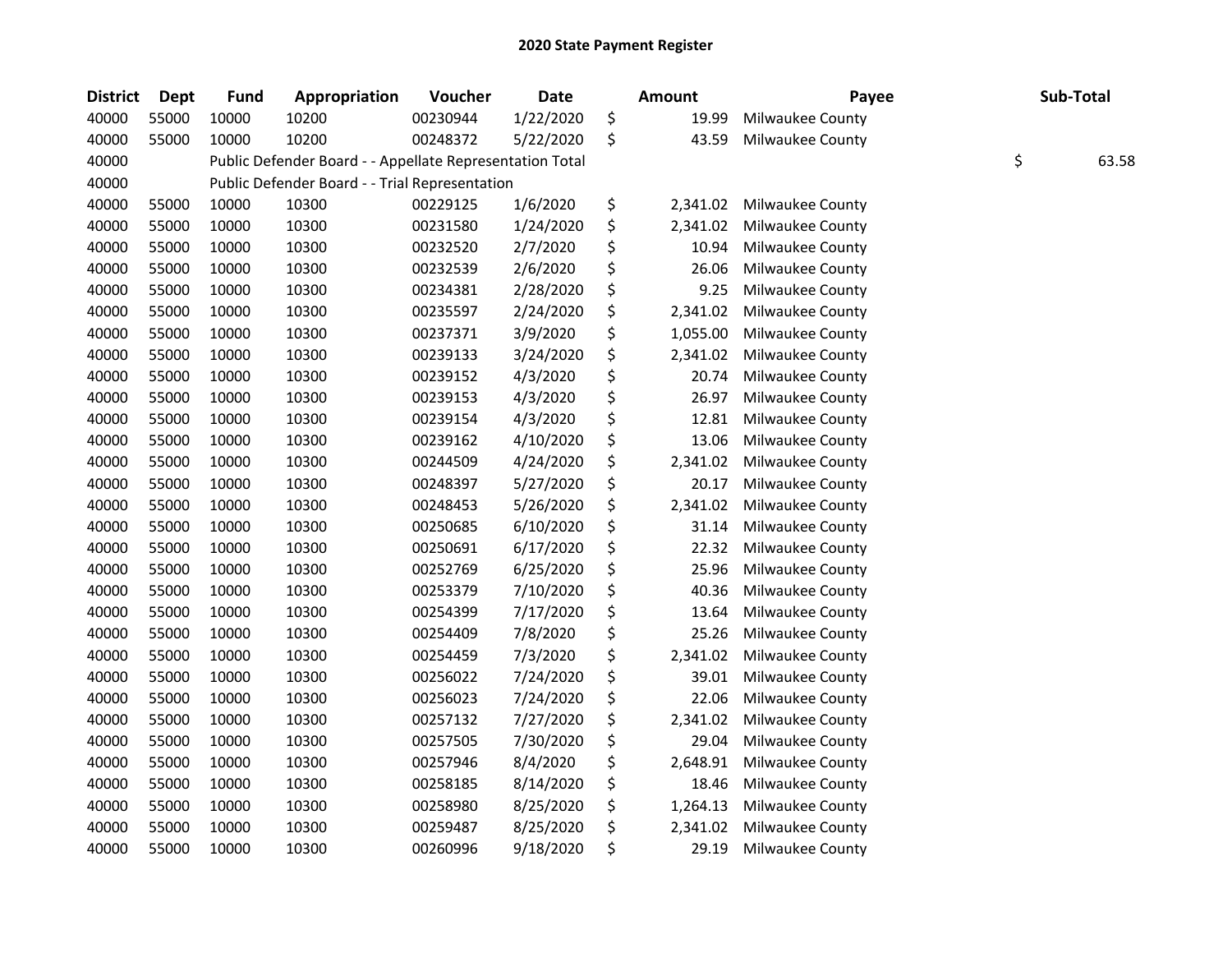| <b>District</b> | Dept  | <b>Fund</b> | Appropriation                                                                                     | Voucher  | <b>Date</b> | <b>Amount</b>   | Payee                                                                                                   | Sub-Total       |
|-----------------|-------|-------------|---------------------------------------------------------------------------------------------------|----------|-------------|-----------------|---------------------------------------------------------------------------------------------------------|-----------------|
| 40000           | 55000 | 10000       | 10300                                                                                             | 00262196 | 9/25/2020   | \$<br>2,341.02  | Milwaukee County                                                                                        |                 |
| 40000           | 55000 | 10000       | 10300                                                                                             | 00262610 | 10/2/2020   | \$<br>19.16     | <b>Milwaukee County</b>                                                                                 |                 |
| 40000           | 55000 | 10000       | 10300                                                                                             | 00262612 | 10/2/2020   | \$<br>14.19     | Milwaukee County                                                                                        |                 |
| 40000           | 55000 | 10000       | 10300                                                                                             | 00263985 | 10/23/2020  | \$<br>23.71     | Milwaukee County                                                                                        |                 |
| 40000           | 55000 | 10000       | 10300                                                                                             | 00264017 | 10/28/2020  | \$<br>112.84    | Milwaukee County                                                                                        |                 |
| 40000           | 55000 | 10000       | 10300                                                                                             | 00264399 | 11/13/2020  | \$<br>107.50    | Milwaukee County                                                                                        |                 |
| 40000           | 55000 | 10000       | 10300                                                                                             | 00265045 | 10/23/2020  | \$<br>2,341.02  | Milwaukee County                                                                                        |                 |
| 40000           | 55000 | 10000       | 10300                                                                                             | 00269397 | 11/25/2020  | \$<br>2,341.02  | Milwaukee County                                                                                        |                 |
| 40000           | 55000 | 10000       | 10300                                                                                             | 00272156 | 12/30/2020  | \$<br>1,450.65  | Milwaukee County                                                                                        |                 |
| 40000           | 55000 | 10000       | 10300                                                                                             | 00272182 | 12/23/2020  | \$<br>2,341.02  | Milwaukee County                                                                                        |                 |
| 40000           |       |             | Public Defender Board - - Trial Representation Total                                              |          |             |                 |                                                                                                         | \$<br>37,565.79 |
| 40000           |       |             | Public Defender Board - - Private Bar Reimbursement                                               |          |             |                 |                                                                                                         |                 |
| 40000           | 55000 | 10000       | 10400                                                                                             | 00252870 | 6/29/2020   | \$<br>14.09     | Milwaukee County                                                                                        |                 |
| 40000           | 55000 | 10000       | 10400                                                                                             | 00252871 | 6/29/2020   | \$<br>46.59     | Milwaukee County                                                                                        |                 |
| 40000           |       |             | Public Defender Board - - Private Bar Reimbursement Total                                         |          |             |                 |                                                                                                         | \$<br>60.68     |
| 40000           |       |             | Public Defender Board - - Transcript, Discovery and Records Provided to the Public Defender Board |          |             |                 |                                                                                                         |                 |
| 40000           | 55000 | 10000       | 10600                                                                                             | 00234872 | 2/14/2020   | \$<br>1,270.30  | <b>Milwaukee County</b>                                                                                 |                 |
| 40000           | 55000 | 10000       | 10600                                                                                             | 00234873 | 2/14/2020   | \$<br>636.30    | Milwaukee County                                                                                        |                 |
| 40000           | 55000 | 10000       | 10600                                                                                             | 00238140 | 3/13/2020   | \$<br>70.00     | Milwaukee County                                                                                        |                 |
| 40000           | 55000 | 10000       | 10600                                                                                             | 00238261 | 3/13/2020   | \$<br>12,639.63 | Milwaukee County                                                                                        |                 |
| 40000           | 55000 | 10000       | 10600                                                                                             | 00247412 | 5/13/2020   | \$<br>27,045.53 | Milwaukee County                                                                                        |                 |
| 40000           | 55000 | 10000       | 10600                                                                                             | 00250108 | 6/8/2020    | \$<br>808.15    | Milwaukee County                                                                                        |                 |
| 40000           | 55000 | 10000       | 10600                                                                                             | 00250109 | 6/8/2020    | \$<br>1,371.90  | Milwaukee County                                                                                        |                 |
| 40000           | 55000 | 10000       | 10600                                                                                             | 00255955 | 7/15/2020   | \$<br>18,195.41 | Milwaukee County                                                                                        |                 |
| 40000           | 55000 | 10000       | 10600                                                                                             | 00255957 | 7/15/2020   | \$<br>24.85     | Milwaukee County                                                                                        |                 |
| 40000           | 55000 | 10000       | 10600                                                                                             | 00255958 | 7/15/2020   | \$<br>755.30    | Milwaukee County                                                                                        |                 |
| 40000           | 55000 | 10000       | 10600                                                                                             | 00257597 | 7/31/2020   | \$<br>9,585.22  | Milwaukee County                                                                                        |                 |
| 40000           | 55000 | 10000       | 10600                                                                                             | 00270930 | 12/15/2020  | \$<br>1,424.85  | Milwaukee County                                                                                        |                 |
| 40000           |       |             |                                                                                                   |          |             |                 | Public Defender Board - - Transcript, Discovery and Records Provided to the Public Defender Board Total | \$<br>73,827.44 |
| 40000           |       |             | Department of Revenue - - Warrants and Satisfactions                                              |          |             |                 |                                                                                                         |                 |
| 40000           | 56600 | 10000       | 10100                                                                                             | 00154196 | 1/3/2020    | \$<br>214.00    | Milwaukee County                                                                                        |                 |
| 40000           | 56600 | 10000       | 10100                                                                                             | 00154743 | 1/6/2020    | \$<br>214.00    | Milwaukee County                                                                                        |                 |
| 40000           | 56600 | 10000       | 10100                                                                                             | 00154744 | 1/6/2020    | \$<br>214.00    | Milwaukee County                                                                                        |                 |
| 40000           | 56600 | 10000       | 10100                                                                                             | 00155393 | 1/17/2020   | \$<br>6,240.00  | Milwaukee County                                                                                        |                 |
| 40000           | 56600 | 10000       | 10100                                                                                             | 00155394 | 1/17/2020   | \$<br>3,400.00  | <b>Milwaukee County</b>                                                                                 |                 |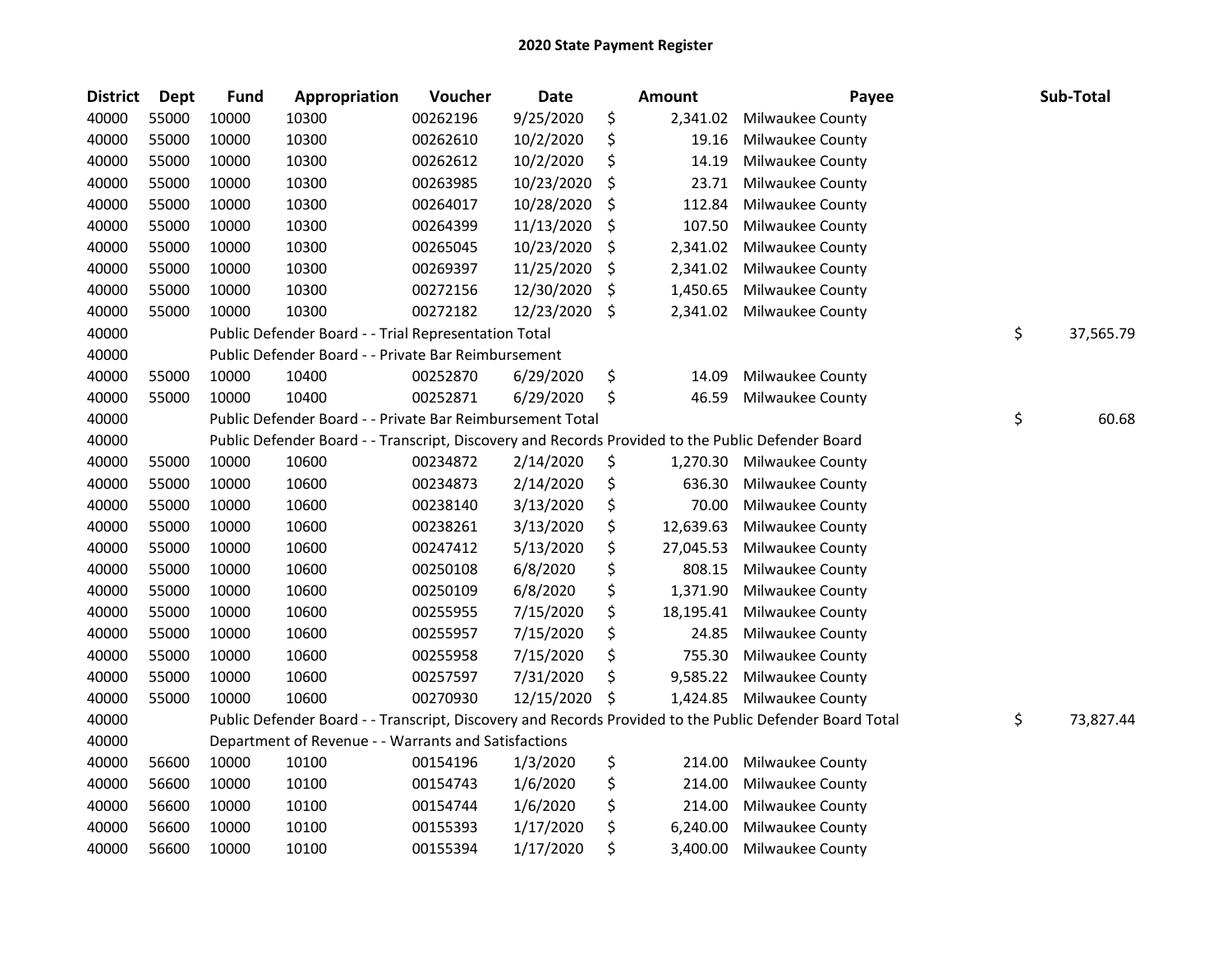| <b>District</b> | <b>Dept</b> | <b>Fund</b> | Appropriation | Voucher  | <b>Date</b> | <b>Amount</b>   | Payee            | Sub-Total |
|-----------------|-------------|-------------|---------------|----------|-------------|-----------------|------------------|-----------|
| 40000           | 56600       | 10000       | 10100         | 00155831 | 1/29/2020   | \$<br>214.00    | Milwaukee County |           |
| 40000           | 56600       | 10000       | 10100         | 00155856 | 2/5/2020    | \$<br>214.00    | Milwaukee County |           |
| 40000           | 56600       | 10000       | 10100         | 00156700 | 2/14/2020   | \$<br>214.00    | Milwaukee County |           |
| 40000           | 56600       | 10000       | 10100         | 00156702 | 2/14/2020   | \$<br>214.00    | Milwaukee County |           |
| 40000           | 56600       | 10000       | 10100         | 00156849 | 2/14/2020   | \$<br>2,540.00  | Milwaukee County |           |
| 40000           | 56600       | 10000       | 10100         | 00158991 | 2/10/2020   | \$<br>214.00    | Milwaukee County |           |
| 40000           | 56600       | 10000       | 10100         | 00160064 | 3/6/2020    | \$<br>214.00    | Milwaukee County |           |
| 40000           | 56600       | 10000       | 10100         | 00160065 | 3/6/2020    | \$<br>214.00    | Milwaukee County |           |
| 40000           | 56600       | 10000       | 10100         | 00160066 | 3/6/2020    | \$<br>96.00     | Milwaukee County |           |
| 40000           | 56600       | 10000       | 10100         | 00160305 | 3/12/2020   | \$<br>96.00     | Milwaukee County |           |
| 40000           | 56600       | 10000       | 10100         | 00163652 | 3/12/2020   | \$<br>214.00    | Milwaukee County |           |
| 40000           | 56600       | 10000       | 10100         | 00163653 | 3/12/2020   | \$<br>214.00    | Milwaukee County |           |
| 40000           | 56600       | 10000       | 10100         | 00165039 | 4/3/2020    | \$<br>85.00     | Milwaukee County |           |
| 40000           | 56600       | 10000       | 10100         | 00165872 | 4/10/2020   | \$<br>214.00    | Milwaukee County |           |
| 40000           | 56600       | 10000       | 10100         | 00165873 | 4/22/2020   | \$<br>214.00    | Milwaukee County |           |
| 40000           | 56600       | 10000       | 10100         | 00167040 | 4/10/2020   | \$<br>214.00    | Milwaukee County |           |
| 40000           | 56600       | 10000       | 10100         | 00167041 | 4/10/2020   | \$<br>214.00    | Milwaukee County |           |
| 40000           | 56600       | 10000       | 10100         | 00167042 | 4/10/2020   | \$<br>214.00    | Milwaukee County |           |
| 40000           | 56600       | 10000       | 10100         | 00167043 | 4/10/2020   | \$<br>214.00    | Milwaukee County |           |
| 40000           | 56600       | 10000       | 10100         | 00173505 | 6/19/2020   | \$<br>96.00     | Milwaukee County |           |
| 40000           | 56600       | 10000       | 10100         | 00173638 | 6/11/2020   | \$<br>85.00     | Milwaukee County |           |
| 40000           | 56600       | 10000       | 10100         | 00173639 | 6/11/2020   | \$<br>85.00     | Milwaukee County |           |
| 40000           | 56600       | 10000       | 10100         | 00173640 | 6/11/2020   | \$<br>85.00     | Milwaukee County |           |
| 40000           | 56600       | 10000       | 10100         | 00173641 | 6/11/2020   | \$<br>85.00     | Milwaukee County |           |
| 40000           | 56600       | 10000       | 10100         | 00173643 | 6/11/2020   | \$<br>214.00    | Milwaukee County |           |
| 40000           | 56600       | 10000       | 10100         | 00173645 | 6/25/2020   | \$<br>214.00    | Milwaukee County |           |
| 40000           | 56600       | 10000       | 10100         | 00174116 | 7/3/2020    | \$<br>96.00     | Milwaukee County |           |
| 40000           | 56600       | 10000       | 10100         | 00174593 | 6/25/2020   | \$<br>2,945.00  | Milwaukee County |           |
| 40000           | 56600       | 10000       | 10100         | 00174594 | 6/25/2020   | \$<br>2,945.00  | Milwaukee County |           |
| 40000           | 56600       | 10000       | 10100         | 00176057 | 7/24/2020   | \$<br>11,935.00 | Milwaukee County |           |
| 40000           | 56600       | 10000       | 10100         | 00176526 | 7/16/2020   | \$<br>214.00    | Milwaukee County |           |
| 40000           | 56600       | 10000       | 10100         | 00176527 | 7/16/2020   | \$<br>96.00     | Milwaukee County |           |
| 40000           | 56600       | 10000       | 10100         | 00176528 | 7/31/2020   | \$<br>214.00    | Milwaukee County |           |
| 40000           | 56600       | 10000       | 10100         | 00176530 | 7/31/2020   | \$<br>214.00    | Milwaukee County |           |
| 40000           | 56600       | 10000       | 10100         | 00179120 | 8/17/2020   | \$<br>830.00    | Milwaukee County |           |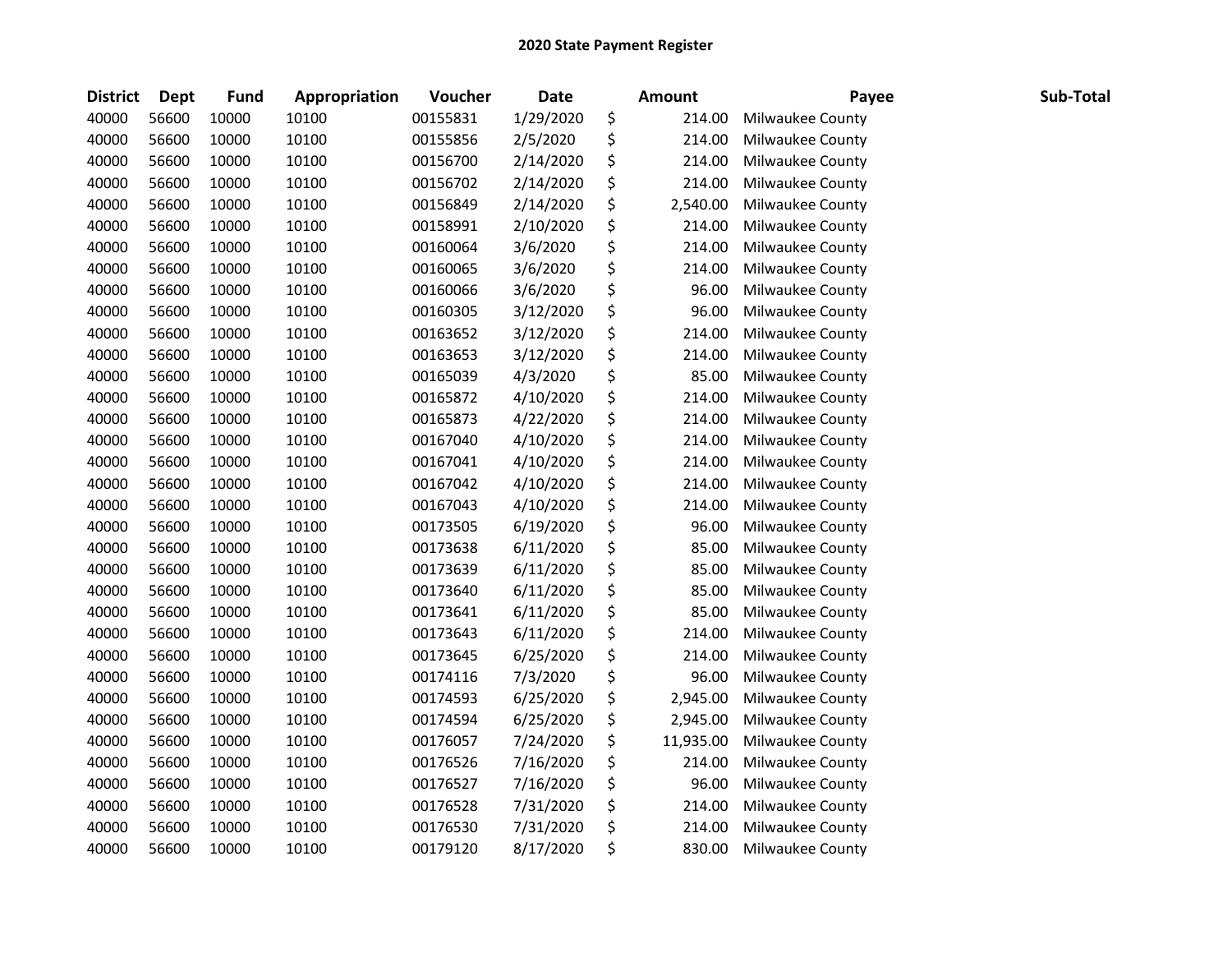| <b>District</b> | <b>Dept</b> | <b>Fund</b> | <b>Appropriation</b>                                       | Voucher  | Date       |    | <b>Amount</b> | Payee            | Sub-Total          |
|-----------------|-------------|-------------|------------------------------------------------------------|----------|------------|----|---------------|------------------|--------------------|
| 40000           | 56600       | 10000       | 10100                                                      | 00179370 | 9/3/2020   | \$ | 214.00        | Milwaukee County |                    |
| 40000           | 56600       | 10000       | 10100                                                      | 00180983 | 9/9/2020   | \$ | 214.00        | Milwaukee County |                    |
| 40000           | 56600       | 10000       | 10100                                                      | 00187657 | 12/11/2020 | \$ | 12,170.00     | Milwaukee County |                    |
| 40000           |             |             | Department of Revenue - - Warrants and Satisfactions Total |          |            |    |               |                  | \$<br>49,260.00    |
| 40000           |             |             | Circuit Courts - - Circuit Courts                          |          |            |    |               |                  |                    |
| 40000           | 62500       | 10000       | 10100                                                      | 00001820 | 1/29/2020  | \$ | 210.99        | Milwaukee County |                    |
| 40000           | 62500       | 10000       | 10100                                                      | 00001821 | 1/29/2020  | \$ | 7,119.20      | Milwaukee County |                    |
| 40000           | 62500       | 10000       | 10100                                                      | 00001884 | 5/8/2020   | \$ | 8,275.11      | Milwaukee County |                    |
| 40000           | 62500       | 10000       | 10100                                                      | 00002001 | 7/16/2020  | \$ | 8,297.89      | Milwaukee County |                    |
| 40000           | 62500       | 10000       | 10100                                                      | 00002040 | 11/20/2020 | \$ | 7,236.00      | Milwaukee County |                    |
| 40000           |             |             | Circuit Courts - - Circuit Courts Total                    |          |            |    |               |                  | \$<br>31,139.19    |
| 40000           |             |             | Circuit Courts - - Circuit Court Costs                     |          |            |    |               |                  |                    |
| 40000           | 62500       | 10000       | 10500                                                      | 00001775 | 1/17/2020  | \$ | 1,926,912.00  | Milwaukee County |                    |
| 40000           | 62500       | 10000       | 10500                                                      | 00001969 | 7/17/2020  | \$ | 3,301,679.00  | Milwaukee County |                    |
| 40000           |             |             | Circuit Courts - - Circuit Court Costs Total               |          |            |    |               |                  | \$<br>5,228,591.00 |
| 40000           |             |             | Supreme Court - - General Program Operations               |          |            |    |               |                  |                    |
| 40000           | 68000       | 10000       | 20100                                                      | 00008640 | 1/2/2020   | \$ | 1,234.67      | Milwaukee County |                    |
| 40000           | 68000       | 10000       | 20100                                                      | 00008915 | 1/24/2020  | \$ | 1,234.67      | Milwaukee County |                    |
| 40000           | 68000       | 10000       | 20100                                                      | 00009231 | 2/25/2020  | \$ | 1,234.67      | Milwaukee County |                    |
| 40000           | 68000       | 10000       | 20100                                                      | 00009508 | 3/25/2020  | \$ | 1,234.67      | Milwaukee County |                    |
| 40000           | 68000       | 10000       | 20100                                                      | 00009719 | 4/24/2020  | \$ | 1,234.67      | Milwaukee County |                    |
| 40000           | 68000       | 10000       | 20100                                                      | 00009953 | 5/26/2020  | \$ | 1,234.67      | Milwaukee County |                    |
| 40000           | 68000       | 10000       | 20100                                                      | 00010492 | 7/24/2020  | \$ | 1,234.67      | Milwaukee County |                    |
| 40000           | 68000       | 10000       | 20100                                                      | 00010729 | 8/25/2020  | \$ | 1,234.67      | Milwaukee County |                    |
| 40000           | 68000       | 10000       | 20100                                                      | 00010889 | 9/25/2020  | \$ | 1,234.67      | Milwaukee County |                    |
| 40000           | 68000       | 10000       | 20100                                                      | 00011165 | 10/26/2020 | \$ | 1,234.67      | Milwaukee County |                    |
| 40000           | 68000       | 10000       | 20100                                                      | 00011414 | 11/25/2020 | S  | 1,234.67      | Milwaukee County |                    |
| 40000           | 68000       | 10000       | 20100                                                      | 00011603 | 12/28/2020 | \$ | 1,234.67      | Milwaukee County |                    |
| 40000           |             |             | Supreme Court - - General Program Operations Total         |          |            |    |               |                  | \$<br>14,816.04    |
| 40000           |             |             | Supreme Court - - Library Collections And Servic           |          |            |    |               |                  |                    |
| 40000           | 68000       | 10000       | 22700                                                      | 00009106 | 2/4/2020   | \$ | 130.50        | Milwaukee County |                    |
| 40000           |             |             | Supreme Court - - Library Collections And Servic Total     |          |            |    |               |                  | \$<br>130.50       |
| 40000           |             |             | Supreme Court - - Court Interpreter Training And           |          |            |    |               |                  |                    |
| 40000           | 68000       | 10000       | 23000                                                      | 00011674 | 12/28/2020 | \$ | 712.85        | Milwaukee County |                    |
| 40000           |             |             | Supreme Court - - Court Interpreter Training And Total     |          |            |    |               |                  | \$<br>712.85       |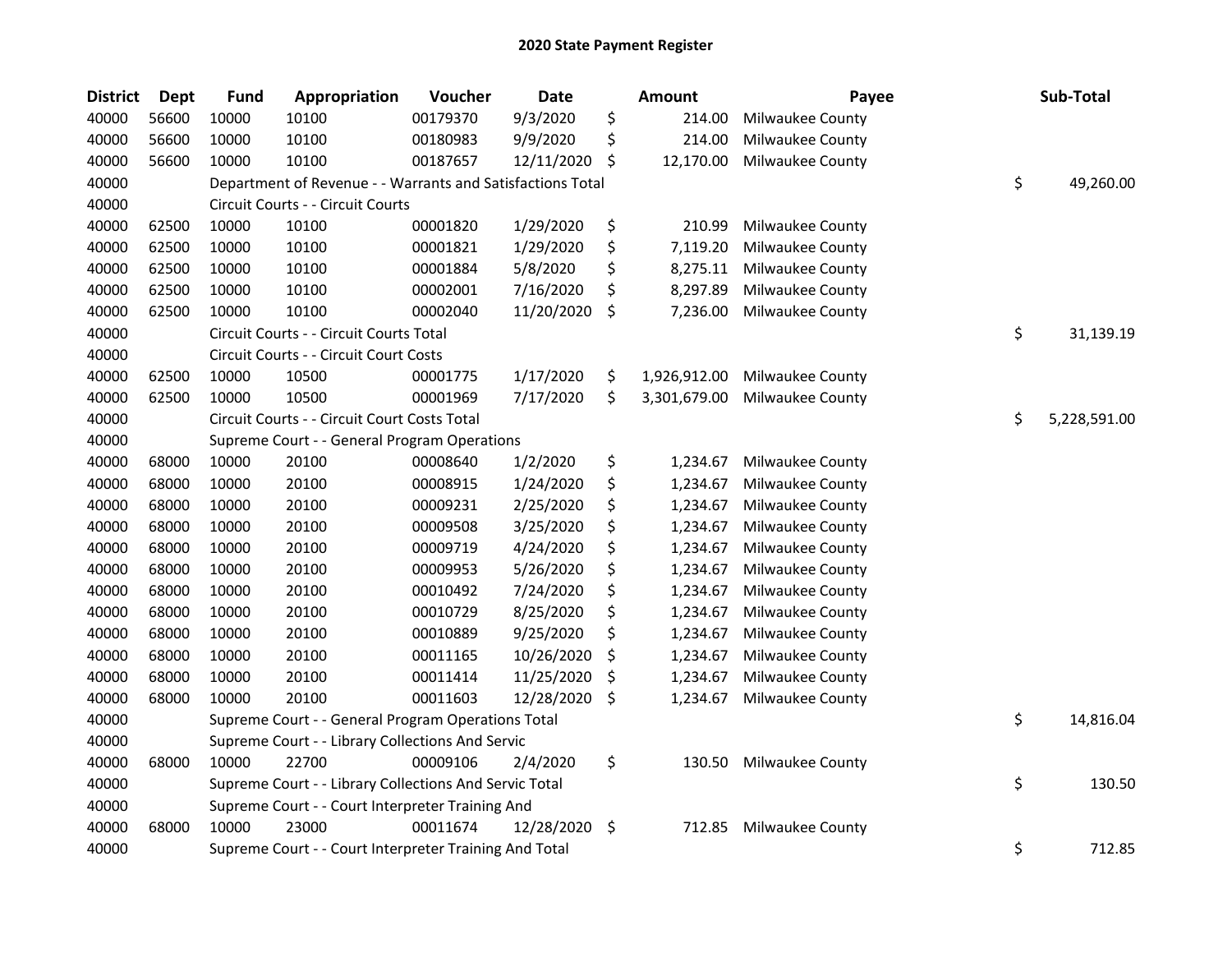| <b>District</b> | <b>Dept</b> | Fund  | Appropriation                                                         | Voucher  | <b>Date</b>   |     | <b>Amount</b> | Payee            | Sub-Total           |
|-----------------|-------------|-------|-----------------------------------------------------------------------|----------|---------------|-----|---------------|------------------|---------------------|
| 40000           |             |       | Supreme Court - - Office Of Lawyer Regulation                         |          |               |     |               |                  |                     |
| 40000           | 68000       | 10000 | 33300                                                                 | 00009356 | 2/28/2020     | \$  | 87.25         | Milwaukee County |                     |
| 40000           | 68000       | 10000 | 33300                                                                 | 00009362 | 2/28/2020     | \$  | 10.00         | Milwaukee County |                     |
| 40000           | 68000       | 10000 | 33300                                                                 | 00011323 | 11/20/2020    | \$  | 127.00        | Milwaukee County |                     |
| 40000           |             |       | Supreme Court - - Office Of Lawyer Regulation Total                   |          |               |     |               |                  | \$<br>224.25        |
| 40000           |             |       | Shared Revenue and Tax Relief - - County And Municipal Aid            |          |               |     |               |                  |                     |
| 40000           | 83500       | 10000 | 10500                                                                 | 00068497 | 7/27/2020     | \$. | 334,903.37    | Milwaukee County |                     |
| 40000           | 83500       | 10000 | 10500                                                                 | 00072464 | 11/16/2020    | Ś   | 27,095,815.55 | Milwaukee County |                     |
| 40000           |             |       | Shared Revenue and Tax Relief - - County And Municipal Aid Total      |          |               |     |               |                  | \$<br>27,430,718.92 |
| 40000           |             |       | Shared Revenue and Tax Relief - - Exempt Computer Aid                 |          |               |     |               |                  |                     |
| 40000           | 83500       | 10000 | 10900                                                                 | 00064612 | 7/27/2020     | \$  | 5,129,455.59  | Milwaukee County |                     |
| 40000           |             |       | Shared Revenue and Tax Relief - - Exempt Computer Aid Total           |          |               |     |               |                  | \$<br>5,129,455.59  |
| 40000           |             |       | Shared Revenue and Tax Relief - - Personal Property Aid               |          |               |     |               |                  |                     |
| 40000           | 83500       | 10000 | 11100                                                                 | 00059975 | 5/4/2020      | \$  | 1,499,034.12  | Milwaukee County |                     |
| 40000           |             |       | Shared Revenue and Tax Relief - - Personal Property Aid Total         |          |               |     |               |                  | \$<br>1,499,034.12  |
| 40000           |             |       | Miscellaneous Appropriations - - Volkswagen Settlement Distribu       |          |               |     |               |                  |                     |
| 40000           | 85500       | 10000 | 43500                                                                 | 00001281 | 10/19/2020 \$ |     | 455,125.00    | Milwaukee County |                     |
| 40000           | 85500       | 10000 | 43500                                                                 | 00001282 | 10/19/2020    | \$  | 455,125.00    | Milwaukee County |                     |
| 40000           | 85500       | 10000 | 43500                                                                 | 00001283 | 10/19/2020    | \$  | 455,125.00    | Milwaukee County |                     |
| 40000           | 85500       | 10000 | 43500                                                                 | 00001284 | 10/19/2020    | S   | 455,125.00    | Milwaukee County |                     |
| 40000           | 85500       | 10000 | 43500                                                                 | 00001285 | 10/19/2020    | S   | 455,125.00    | Milwaukee County |                     |
| 40000           | 85500       | 10000 | 43500                                                                 | 00001286 | 10/19/2020    | S   | 455,125.00    | Milwaukee County |                     |
| 40000           | 85500       | 10000 | 43500                                                                 | 00001287 | 10/19/2020    | \$. | 455,125.00    | Milwaukee County |                     |
| 40000           | 85500       | 10000 | 43500                                                                 | 00001288 | 10/19/2020    | \$  | 455,125.00    | Milwaukee County |                     |
| 40000           | 85500       | 10000 | 43500                                                                 | 00001289 | 10/19/2020    | \$  | 455,125.00    | Milwaukee County |                     |
| 40000           | 85500       | 10000 | 43500                                                                 | 00001290 | 10/19/2020    | \$  | 455,125.00    | Milwaukee County |                     |
| 40000           | 85500       | 10000 | 43500                                                                 | 00001291 | 10/19/2020    | \$. | 455,125.00    | Milwaukee County |                     |
| 40000           | 85500       | 10000 | 43500                                                                 | 00001292 | 10/19/2020    | \$. | 455,125.00    | Milwaukee County |                     |
| 40000           |             |       | Miscellaneous Appropriations - - Volkswagen Settlement Distribu Total |          |               |     |               |                  | \$<br>5,461,500.00  |
| 40000 Total     |             |       |                                                                       |          |               |     |               |                  | \$301,265,995.45    |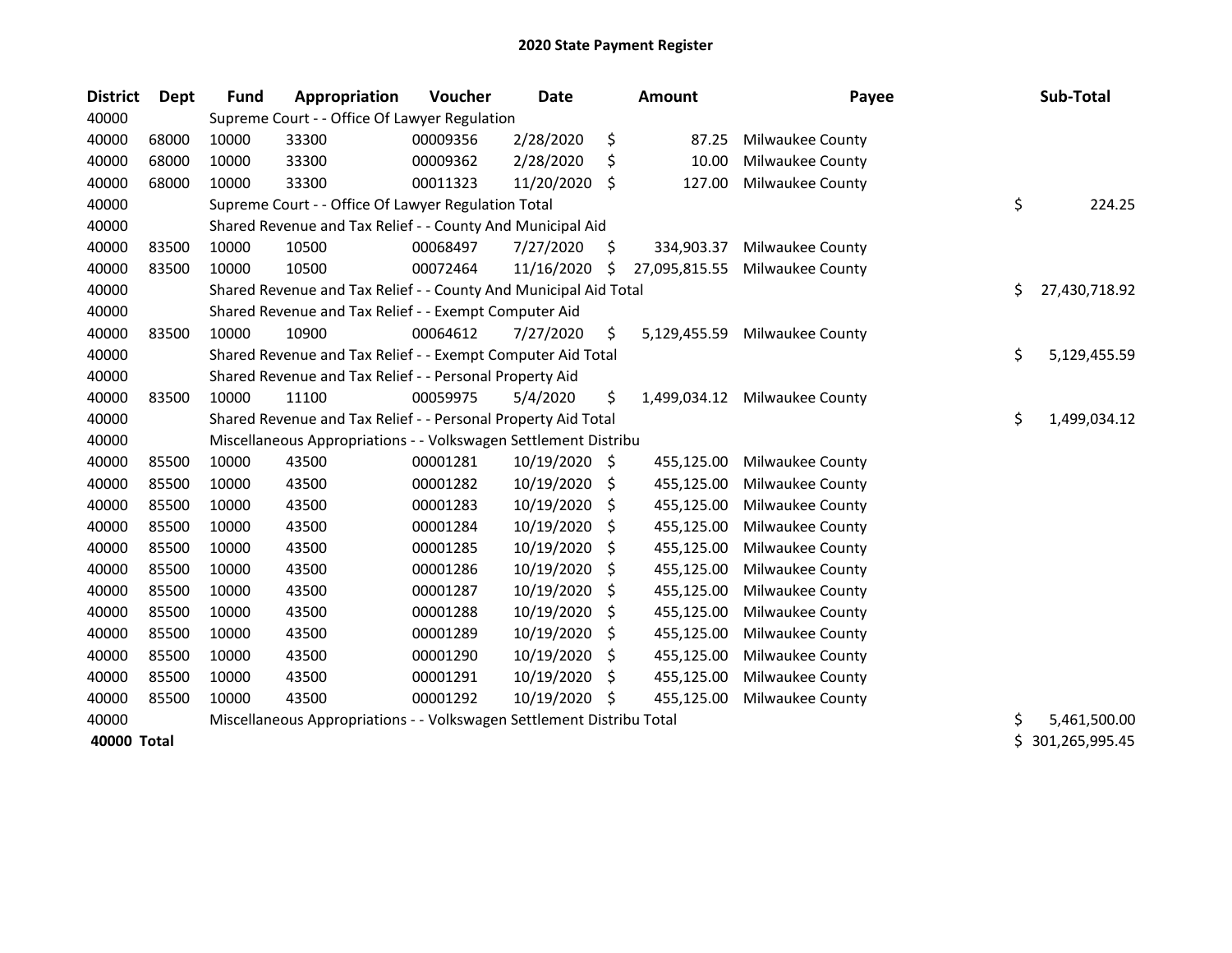| <b>District</b> | <b>Dept</b> | <b>Fund</b> | Appropriation                                                      | Voucher  | <b>Date</b>   |                    | <b>Amount</b> | Payee                         | Sub-Total        |
|-----------------|-------------|-------------|--------------------------------------------------------------------|----------|---------------|--------------------|---------------|-------------------------------|------------------|
| 40106           |             |             | Dept of Ag, Trade & Cons Protc - - Clean Sweep Grants              |          |               |                    |               |                               |                  |
| 40106           | 11500       | 27400       | 77800                                                              | 00057746 | 3/26/2020     | \$                 |               | 1,002.50 Village Of Bayside   |                  |
| 40106           |             |             | Dept of Ag, Trade & Cons Protc - - Clean Sweep Grants Total        |          |               |                    |               |                               | \$<br>1,002.50   |
| 40106           |             |             | Dept of Safety & Prof Services - - Fire Dues Distribution          |          |               |                    |               |                               |                  |
| 40106           | 16500       | 10000       | 22500                                                              | 00036552 | 7/20/2020     | \$                 |               | 22,749.88 Village Of Bayside  |                  |
| 40106           |             |             | Dept of Safety & Prof Services - - Fire Dues Distribution Total    |          |               |                    |               |                               | \$<br>22,749.88  |
| 40106           |             |             | Dept of Natural Resources - - Resaids - Urban Forestry Grant       |          |               |                    |               |                               |                  |
| 40106           | 37000       | 21200       | 58700                                                              | 00409777 | 5/14/2020     | \$                 |               | 25,000.00 Village Of Bayside  |                  |
| 40106           |             |             | Dept of Natural Resources - - Resaids - Urban Forestry Grant Total |          |               |                    |               |                               | \$<br>25,000.00  |
| 40106           |             |             | Dept of Natural Resources - - Fin Asst For Responsible Units       |          |               |                    |               |                               |                  |
| 40106           | 37000       | 27400       | 67000                                                              | 00412680 | 5/29/2020     | \$                 |               | 25,676.07 Village Of Bayside  |                  |
| 40106           |             |             | Dept of Natural Resources - - Fin Asst For Responsible Units Total |          |               |                    |               |                               | \$<br>25,676.07  |
| 40106           |             |             | WI Dept of Transportation - - Conn Hwy Aids St Fds                 |          |               |                    |               |                               |                  |
| 40106           | 39500       | 21100       | 16200                                                              | 00477400 | 1/6/2020      | \$                 | 4,227.87      | Village Of Bayside            |                  |
| 40106           | 39500       | 21100       | 16200                                                              | 00507255 | 4/6/2020      | \$                 | 4,227.87      | Village Of Bayside            |                  |
| 40106           | 39500       | 21100       | 16200                                                              | 00544247 | 7/6/2020      | \$                 | 4,227.87      | Village Of Bayside            |                  |
| 40106           | 39500       | 21100       | 16200                                                              | 00587073 | 10/5/2020     | \$                 |               | 4,227.90 Village Of Bayside   |                  |
| 40106           |             |             | WI Dept of Transportation - - Conn Hwy Aids St Fds Total           |          |               |                    |               |                               | \$<br>16,911.51  |
| 40106           |             |             | WI Dept of Transportation - - Hwy Sfty Loc Aid Ffd                 |          |               |                    |               |                               |                  |
| 40106           | 39500       | 21100       | 18500                                                              | 00502273 | 3/16/2020     | \$                 | 4,000.00      | Village Of Bayside            |                  |
| 40106           |             |             | WI Dept of Transportation - - Hwy Sfty Loc Aid Ffd Total           |          |               |                    |               |                               | \$<br>4,000.00   |
| 40106           |             |             | WI Dept of Transportation - - Trns Aids To Mnc.-Sf                 |          |               |                    |               |                               |                  |
| 40106           | 39500       | 21100       | 19100                                                              | 00476499 | 1/6/2020      | \$                 |               | 109,918.21 Village Of Bayside |                  |
| 40106           | 39500       | 21100       | 19100                                                              | 00506354 | 4/6/2020      | \$                 |               | 109,918.21 Village Of Bayside |                  |
| 40106           | 39500       | 21100       | 19100                                                              | 00543346 | 7/6/2020      | \$                 | 109,918.21    | Village Of Bayside            |                  |
| 40106           | 39500       | 21100       | 19100                                                              | 00586172 | 10/5/2020     | \$                 |               | 109,918.21 Village Of Bayside |                  |
| 40106           |             |             | WI Dept of Transportation - - Trns Aids To Mnc.-Sf Total           |          |               |                    |               |                               | \$<br>439,672.84 |
| 40106           |             |             | Department of Justice - - Law Enforcement Train, Local             |          |               |                    |               |                               |                  |
| 40106           | 45500       | 10000       | 23100                                                              | 00090798 | 11/27/2020 \$ |                    |               | 1,920.00 Village Of Bayside   |                  |
| 40106           |             |             | Department of Justice - - Law Enforcement Train, Local Total       |          |               |                    |               |                               | \$<br>1,920.00   |
| 40106           |             |             | Department of Administration - - Federal Aid                       |          |               |                    |               |                               |                  |
| 40106           | 50500       | 10000       | 14200                                                              | 00126692 | 8/12/2020     | \$                 |               | 69,719.40 Village Of Bayside  |                  |
| 40106           | 50500       | 10000       | 14200                                                              | 00134814 | 12/10/2020    | $\ddot{\varsigma}$ |               | 8,054.58 Village Of Bayside   |                  |
| 40106           | 50500       | 10000       | 14200                                                              | 00136407 | 12/17/2020    | \$                 | 7,426.28      | Village Of Bayside            |                  |
| 40106           |             |             | Department of Administration - - Federal Aid Total                 |          |               |                    |               |                               | \$<br>85,200.26  |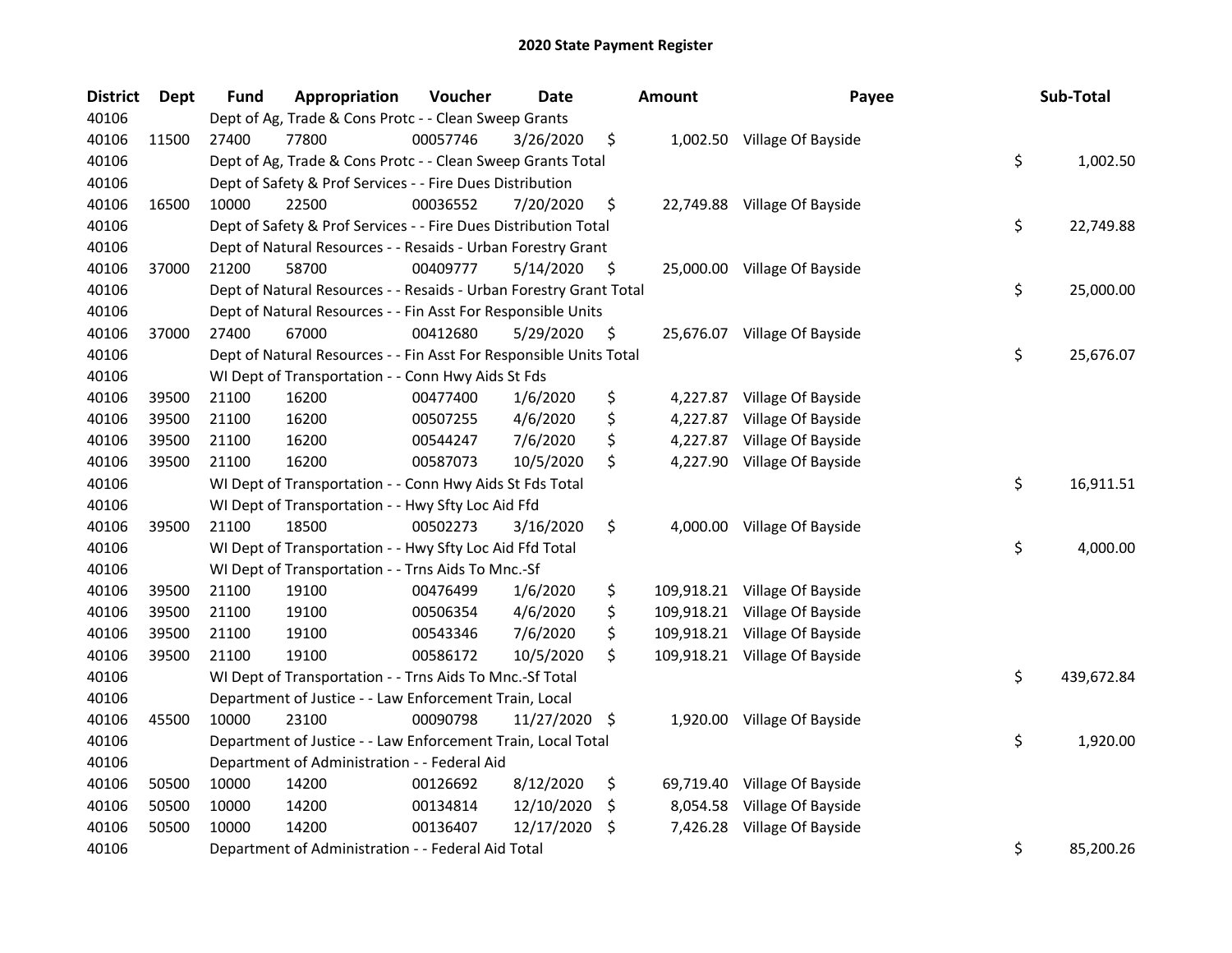| <b>District</b> | Dept  | <b>Fund</b> | Appropriation                                                                 | Voucher  | Date       |     | <b>Amount</b> | Payee                           | Sub-Total          |
|-----------------|-------|-------------|-------------------------------------------------------------------------------|----------|------------|-----|---------------|---------------------------------|--------------------|
| 40106           |       |             | Shared Revenue and Tax Relief - - Expenditure Restraint Program               |          |            |     |               |                                 |                    |
| 40106           | 83500 | 10000       | 10100                                                                         | 00068478 | 7/27/2020  | S.  | 79,943.51     | Village Of Bayside              |                    |
| 40106           |       |             | Shared Revenue and Tax Relief - - Expenditure Restraint Program Total         |          |            |     |               |                                 | \$<br>79,943.51    |
| 40106           |       |             | Shared Revenue and Tax Relief - - County And Municipal Aid                    |          |            |     |               |                                 |                    |
| 40106           | 83500 | 10000       | 10500                                                                         | 00068478 | 7/27/2020  | \$, | 9,044.86      | Village Of Bayside              |                    |
| 40106           | 83500 | 10000       | 10500                                                                         | 00072445 | 11/16/2020 | -S  | 51,254.19     | Village Of Bayside              |                    |
| 40106           |       |             | Shared Revenue and Tax Relief - - County And Municipal Aid Total              |          |            |     |               |                                 | \$<br>60,299.05    |
| 40106           |       |             | Shared Revenue and Tax Relief - - Exempt Computer Aid                         |          |            |     |               |                                 |                    |
| 40106           | 83500 | 10000       | 10900                                                                         | 00065598 | 7/27/2020  | S.  |               | 15,159.62 Village Of Bayside    |                    |
| 40106           |       |             | Shared Revenue and Tax Relief - - Exempt Computer Aid Total                   |          |            |     |               |                                 | \$<br>15,159.62    |
| 40106           |       |             | Shared Revenue and Tax Relief - - Utility Aid                                 |          |            |     |               |                                 |                    |
| 40106           | 83500 | 10000       | 11000                                                                         | 00068478 | 7/27/2020  | \$  | 3.27          | Village Of Bayside              |                    |
| 40106           |       |             | Shared Revenue and Tax Relief - - Utility Aid Total                           |          |            |     |               |                                 | \$<br>3.27         |
| 40106           |       |             | Shared Revenue and Tax Relief - - Personal Property Aid                       |          |            |     |               |                                 |                    |
| 40106           | 83500 | 10000       | 11100                                                                         | 00060987 | 5/4/2020   | \$  |               | 1,737.78 Village Of Bayside     |                    |
| 40106           |       |             | Shared Revenue and Tax Relief - - Personal Property Aid Total                 |          |            |     |               |                                 | \$<br>1,737.78     |
| 40106           |       |             | Shared Revenue and Tax Relief - - State Aid; Video Service Provider Fee       |          |            |     |               |                                 |                    |
| 40106           | 83500 | 10000       | 11200                                                                         | 00064304 | 7/27/2020  | S.  | 7,330.04      | Village Of Bayside              |                    |
| 40106           |       |             | Shared Revenue and Tax Relief - - State Aid; Video Service Provider Fee Total |          |            |     |               |                                 | \$<br>7,330.04     |
| 40106           |       |             | Shared Revenue and Tax Relief - - School Lvy Tx/First Dollar Cr               |          |            |     |               |                                 |                    |
| 40106           | 83500 | 10000       | 30200                                                                         | 00063960 | 7/27/2020  | S.  | 140,976.41    | Village Of Bayside              |                    |
| 40106           | 83500 | 10000       | 30200                                                                         | 00067351 | 7/27/2020  | \$  |               | 1,455,716.45 Village Of Bayside |                    |
| 40106           |       |             | Shared Revenue and Tax Relief - - School Lvy Tx/First Dollar Cr Total         |          |            |     |               |                                 | \$<br>1,596,692.86 |
| 40106           |       |             | Shared Revenue and Tax Relief - - Lottery & Gaming Credit                     |          |            |     |               |                                 |                    |
| 40106           | 83500 | 52100       | 36300                                                                         | 00055683 | 3/23/2020  | \$  |               | 295,539.36 Village Of Bayside   |                    |
| 40106           |       |             | Shared Revenue and Tax Relief - - Lottery & Gaming Credit Total               |          |            |     |               |                                 | \$<br>295,539.36   |
| 40106 Total     |       |             |                                                                               |          |            |     |               |                                 | \$<br>2,678,838.55 |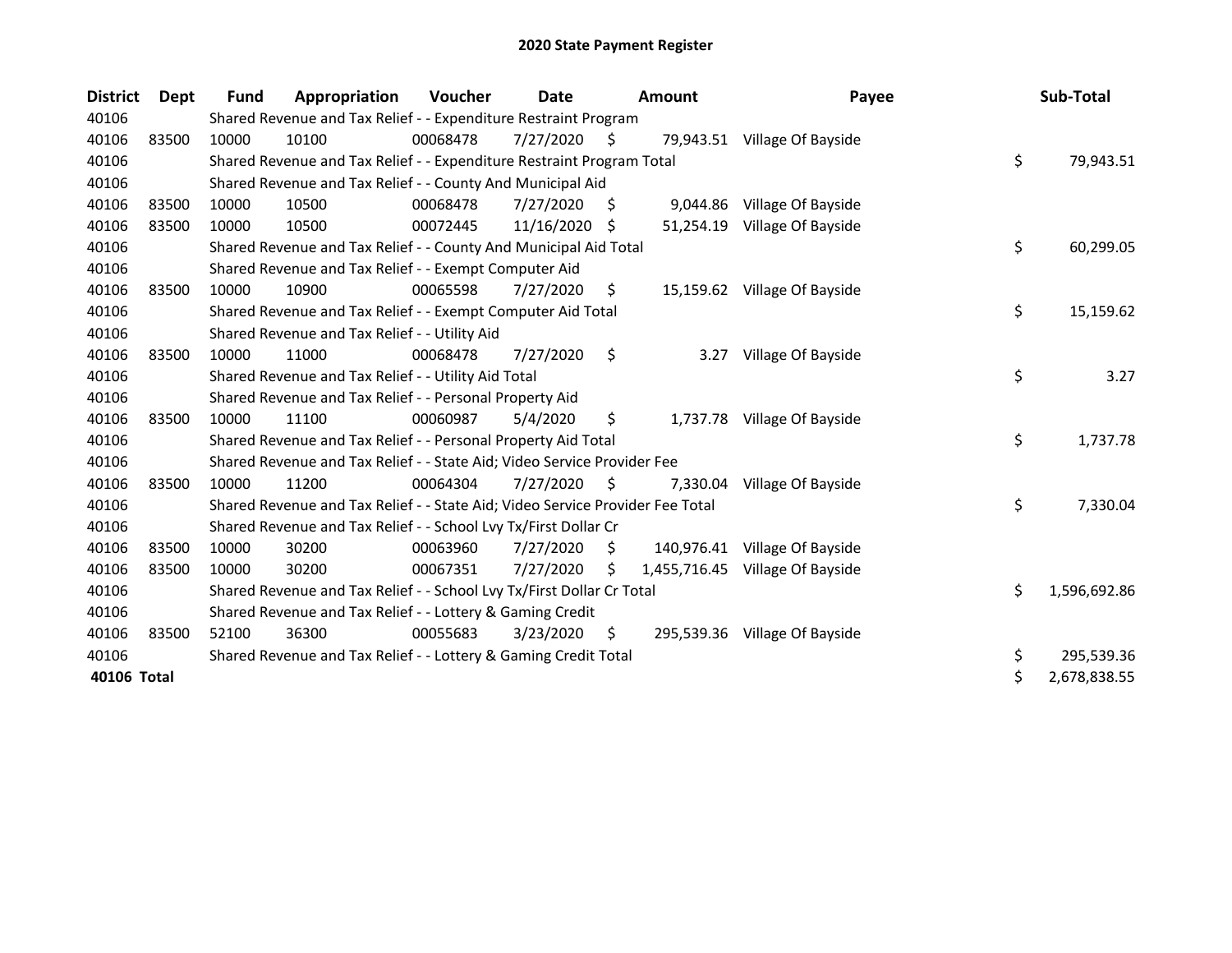| <b>District</b> | Dept  | <b>Fund</b> | Appropriation                                                             | Voucher  | <b>Date</b>   | <b>Amount</b>    | Payee                            | Sub-Total        |
|-----------------|-------|-------------|---------------------------------------------------------------------------|----------|---------------|------------------|----------------------------------|------------------|
| 40107           |       |             | Dept of Safety & Prof Services - - Fire Dues Distribution                 |          |               |                  |                                  |                  |
| 40107           | 16500 | 10000       | 22500                                                                     | 00036553 | 7/17/2020     | \$               | 38,462.83 Village Of Brown Deer  |                  |
| 40107           |       |             | Dept of Safety & Prof Services - - Fire Dues Distribution Total           |          |               |                  |                                  | \$<br>38,462.83  |
| 40107           |       |             | Dept of Natural Resources - - Fin Asst For Responsible Units              |          |               |                  |                                  |                  |
| 40107           | 37000 | 27400       | 67000                                                                     | 00413212 | 5/29/2020     | \$               | 43,675.78 Village Of Brown Deer  |                  |
| 40107           |       |             | Dept of Natural Resources - - Fin Asst For Responsible Units Total        |          |               |                  |                                  | \$<br>43,675.78  |
| 40107           |       |             | WI Dept of Transportation - - Hwy Sfty Loc Aid Ffd                        |          |               |                  |                                  |                  |
| 40107           | 39500 | 21100       | 18500                                                                     | 00524504 | 5/11/2020     | \$               | 4,000.00 Village Of Brown Deer   |                  |
| 40107           |       |             | WI Dept of Transportation - - Hwy Sfty Loc Aid Ffd Total                  |          |               |                  |                                  | \$<br>4,000.00   |
| 40107           |       |             | WI Dept of Transportation - - Trns Aids To Mnc.-Sf                        |          |               |                  |                                  |                  |
| 40107           | 39500 | 21100       | 19100                                                                     | 00476500 | 1/6/2020      | \$               | 142,177.08 Village Of Brown Deer |                  |
| 40107           | 39500 | 21100       | 19100                                                                     | 00506355 | 4/6/2020      | \$<br>142,177.08 | Village Of Brown Deer            |                  |
| 40107           | 39500 | 21100       | 19100                                                                     | 00543347 | 7/6/2020      | \$               | 142,177.08 Village Of Brown Deer |                  |
| 40107           | 39500 | 21100       | 19100                                                                     | 00586173 | 10/5/2020     | \$<br>142,177.09 | Village Of Brown Deer            |                  |
| 40107           |       |             | WI Dept of Transportation - - Trns Aids To Mnc.-Sf Total                  |          |               |                  |                                  | \$<br>568,708.33 |
| 40107           |       |             | WI Dept of Transportation - - Trnsprt Alternats Ff                        |          |               |                  |                                  |                  |
| 40107           | 39500 | 21100       | 22700                                                                     | 00496467 | 2/25/2020     | \$<br>6,118.94   | Village Of Brown Deer            |                  |
| 40107           |       |             | WI Dept of Transportation - - Trnsprt Alternats Ff Total                  |          |               |                  |                                  | \$<br>6,118.94   |
| 40107           |       |             | Department of Health Services - - State/Federal Aids                      |          |               |                  |                                  |                  |
| 40107           | 43500 | 10000       | 00000                                                                     | 92008    | $2/1/2020$ \$ | 18,964.00        | Village Of Brown Deer            |                  |
| 40107           | 43500 | 10000       | 00000                                                                     | 92009    | $3/1/2020$ \$ | 29,638.00        | Village Of Brown Deer            |                  |
| 40107           | 43500 | 10000       | 00000                                                                     | 92012    | $6/1/2020$ \$ | 2,929.00         | Village Of Brown Deer            |                  |
| 40107           | 43500 | 10000       | 00000                                                                     | 92100    | 7/1/2020 \$   | 29,972.00        | Village Of Brown Deer            |                  |
| 40107           | 43500 | 10000       | 00000                                                                     | 92103    | 10/1/2020 \$  | 84,527.00        | Village Of Brown Deer            |                  |
| 40107           | 43500 | 10000       | 00000                                                                     | 92105    | 12/1/2020 \$  | 132,374.00       | Village Of Brown Deer            |                  |
| 40107           |       |             | Department of Health Services - - State/Federal Aids Total                |          |               |                  |                                  | \$<br>298,404.00 |
| 40107           |       |             | Department of Health Services - - Public Health Dispensaries And          |          |               |                  |                                  |                  |
| 40107           | 43500 | 10000       | 10700                                                                     | 00342806 | 2/18/2020     | \$<br>471.48     | Village Of Brown Deer            |                  |
| 40107           | 43500 | 10000       | 10700                                                                     | 00342807 | 2/21/2020     | \$               | 96.02 Village Of Brown Deer      |                  |
| 40107           |       |             | Department of Health Services - - Public Health Dispensaries And Total    |          |               |                  |                                  | \$<br>567.50     |
| 40107           |       |             | Department of Health Services - - Federal Projects Operations             |          |               |                  |                                  |                  |
| 40107           | 43500 | 10000       | 14900                                                                     | 00346244 | 3/5/2020      | \$<br>800.00     | Village Of Brown Deer            |                  |
| 40107           | 43500 | 10000       | 14900                                                                     | 00372574 | 8/14/2020     | \$<br>600.00     | Village Of Brown Deer            |                  |
| 40107           |       |             | Department of Health Services - - Federal Projects Operations Total       |          |               |                  |                                  | \$<br>1,400.00   |
| 40107           |       |             | Department of Health Services - - Prepaid Medical Transport Reimbursement |          |               |                  |                                  |                  |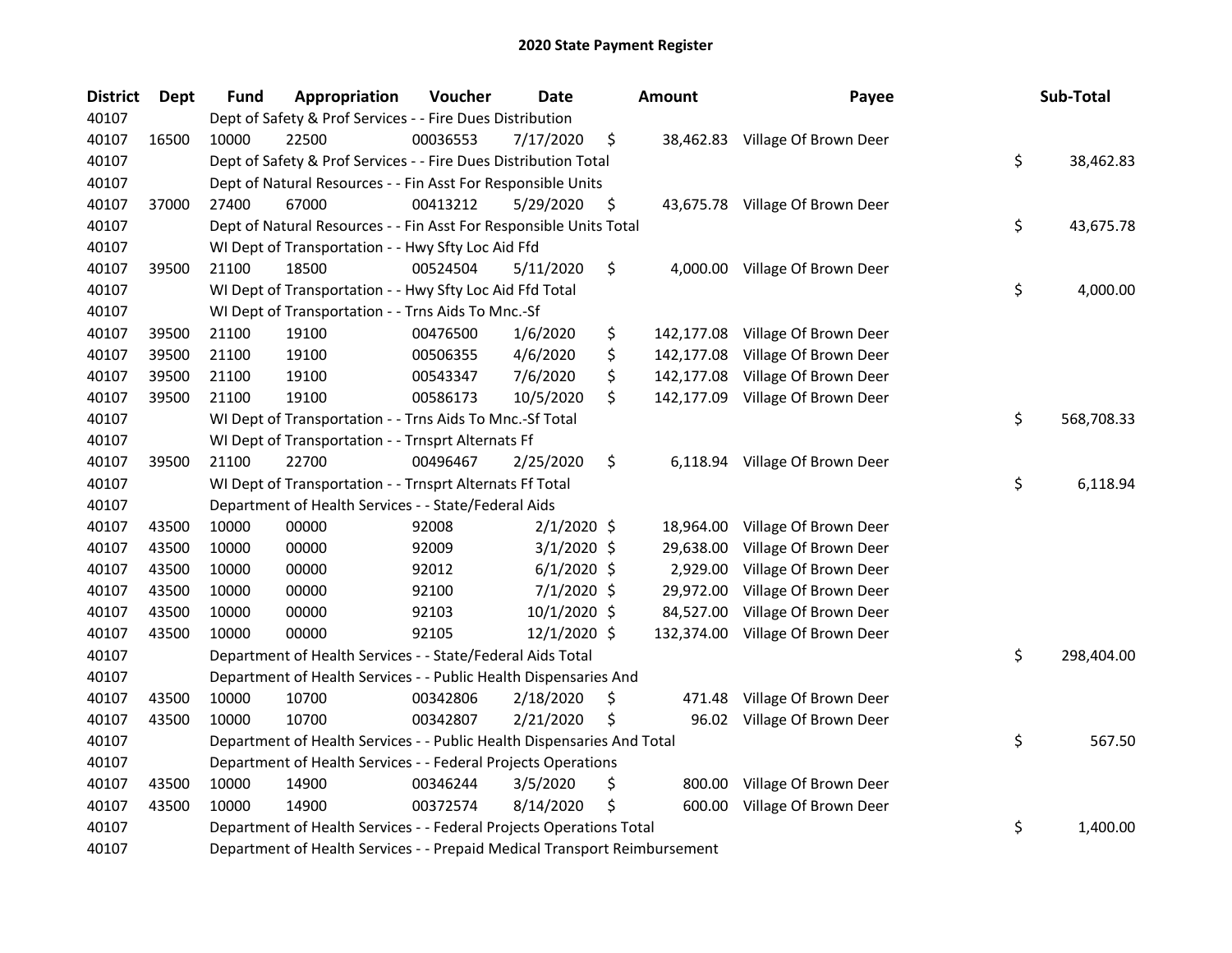| <b>District</b> | <b>Dept</b> | <b>Fund</b> | Appropriation                                                                   | Voucher   | <b>Date</b>   |    | <b>Amount</b> | Payee                            | Sub-Total        |
|-----------------|-------------|-------------|---------------------------------------------------------------------------------|-----------|---------------|----|---------------|----------------------------------|------------------|
| 40107           | 43500       | 10000       | 16300                                                                           | AMBULANCE | 11/16/2020 \$ |    |               | 97,891.68 Village Of Brown Deer  |                  |
| 40107           |             |             | Department of Health Services - - Prepaid Medical Transport Reimbursement Total |           |               |    |               |                                  | \$<br>97,891.68  |
| 40107           |             |             | Department of Justice - - Law Enforcement Train, Local                          |           |               |    |               |                                  |                  |
| 40107           | 45500       | 10000       | 23100                                                                           | 00091077  | 11/25/2020 \$ |    |               | 4,960.00 Village Of Brown Deer   |                  |
| 40107           |             |             | Department of Justice - - Law Enforcement Train, Local Total                    |           |               |    |               |                                  | \$<br>4,960.00   |
| 40107           |             |             | Department of Justice - - Federal Aid, Local Assistance                         |           |               |    |               |                                  |                  |
| 40107           | 45500       | 10000       | 25100                                                                           | 00083635  | 5/20/2020     | \$ |               | 389.97 Village Of Brown Deer     |                  |
| 40107           |             |             | Department of Justice - - Federal Aid, Local Assistance Total                   |           |               |    |               |                                  | \$<br>389.97     |
| 40107           |             |             | Department of Justice - - Internet Crimes Against Childr                        |           |               |    |               |                                  |                  |
| 40107           | 45500       | 10000       | 28400                                                                           | 00090192  | 11/9/2020     | \$ |               | 2,800.16 Village Of Brown Deer   |                  |
| 40107           |             |             | Department of Justice - - Internet Crimes Against Childr Total                  |           |               |    |               |                                  | \$<br>2,800.16   |
| 40107           |             |             | Department of Military Affairs - - Mobile Field Force Grants                    |           |               |    |               |                                  |                  |
| 40107           | 46500       | 10000       | 31200                                                                           | 00082382  | 9/3/2020      | \$ | 5,758.00      | Village Of Brown Deer            |                  |
| 40107           |             |             | Department of Military Affairs - - Mobile Field Force Grants Total              |           |               |    |               |                                  | \$<br>5,758.00   |
| 40107           |             |             | Department of Administration - - Federal Aid                                    |           |               |    |               |                                  |                  |
| 40107           | 50500       | 10000       | 14200                                                                           | 00134815  | 12/9/2020     | \$ | 233,525.09    | Village Of Brown Deer            |                  |
| 40107           | 50500       | 10000       | 14200                                                                           | 00136408  | 12/16/2020    | \$ | 12,138.67     | Village Of Brown Deer            |                  |
| 40107           |             |             | Department of Administration - - Federal Aid Total                              |           |               |    |               |                                  | \$<br>245,663.76 |
| 40107           |             |             | Elections Commission - - 2018 Hava Election Security                            |           |               |    |               |                                  |                  |
| 40107           | 51000       | 22000       | 18200                                                                           | 00003665  | 6/30/2020     | \$ | 8,733.80      | Village Of Brown Deer            |                  |
| 40107           |             |             | Elections Commission - - 2018 Hava Election Security Total                      |           |               |    |               |                                  | \$<br>8,733.80   |
| 40107           |             |             | Shared Revenue and Tax Relief - - Expenditure Restraint Program                 |           |               |    |               |                                  |                  |
| 40107           | 83500       | 10000       | 10100                                                                           | 00068479  | 7/27/2020     | \$ | 260,486.80    | Village Of Brown Deer            |                  |
| 40107           |             |             | Shared Revenue and Tax Relief - - Expenditure Restraint Program Total           |           |               |    |               |                                  | \$<br>260,486.80 |
| 40107           |             |             | Shared Revenue and Tax Relief - - County And Municipal Aid                      |           |               |    |               |                                  |                  |
| 40107           | 83500       | 10000       | 10500                                                                           | 00068479  | 7/27/2020     | -S | 26,843.27     | Village Of Brown Deer            |                  |
| 40107           | 83500       | 10000       | 10500                                                                           | 00072446  | 11/16/2020 \$ |    |               | 54,220.17 Village Of Brown Deer  |                  |
| 40107           |             |             | Shared Revenue and Tax Relief - - County And Municipal Aid Total                |           |               |    |               |                                  | \$<br>81,063.44  |
| 40107           |             |             | Shared Revenue and Tax Relief - - Exempt Computer Aid                           |           |               |    |               |                                  |                  |
| 40107           | 83500       | 10000       | 10900                                                                           | 00065599  | 7/27/2020     | \$ |               | 623,314.42 Village Of Brown Deer |                  |
| 40107           | 83500       | 10000       | 10900                                                                           | 00067103  | 7/27/2020     | \$ |               | 21,934.57 Village Of Brown Deer  |                  |
| 40107           |             |             | Shared Revenue and Tax Relief - - Exempt Computer Aid Total                     |           |               |    |               |                                  | \$<br>645,248.99 |
| 40107           |             |             | Shared Revenue and Tax Relief - - Utility Aid                                   |           |               |    |               |                                  |                  |
| 40107           | 83500       | 10000       | 11000                                                                           | 00068479  | 7/27/2020     | \$ |               | 4,347.87 Village Of Brown Deer   |                  |
| 40107           | 83500       | 10000       | 11000                                                                           | 00072446  | 11/16/2020    | \$ |               | 25,233.10 Village Of Brown Deer  |                  |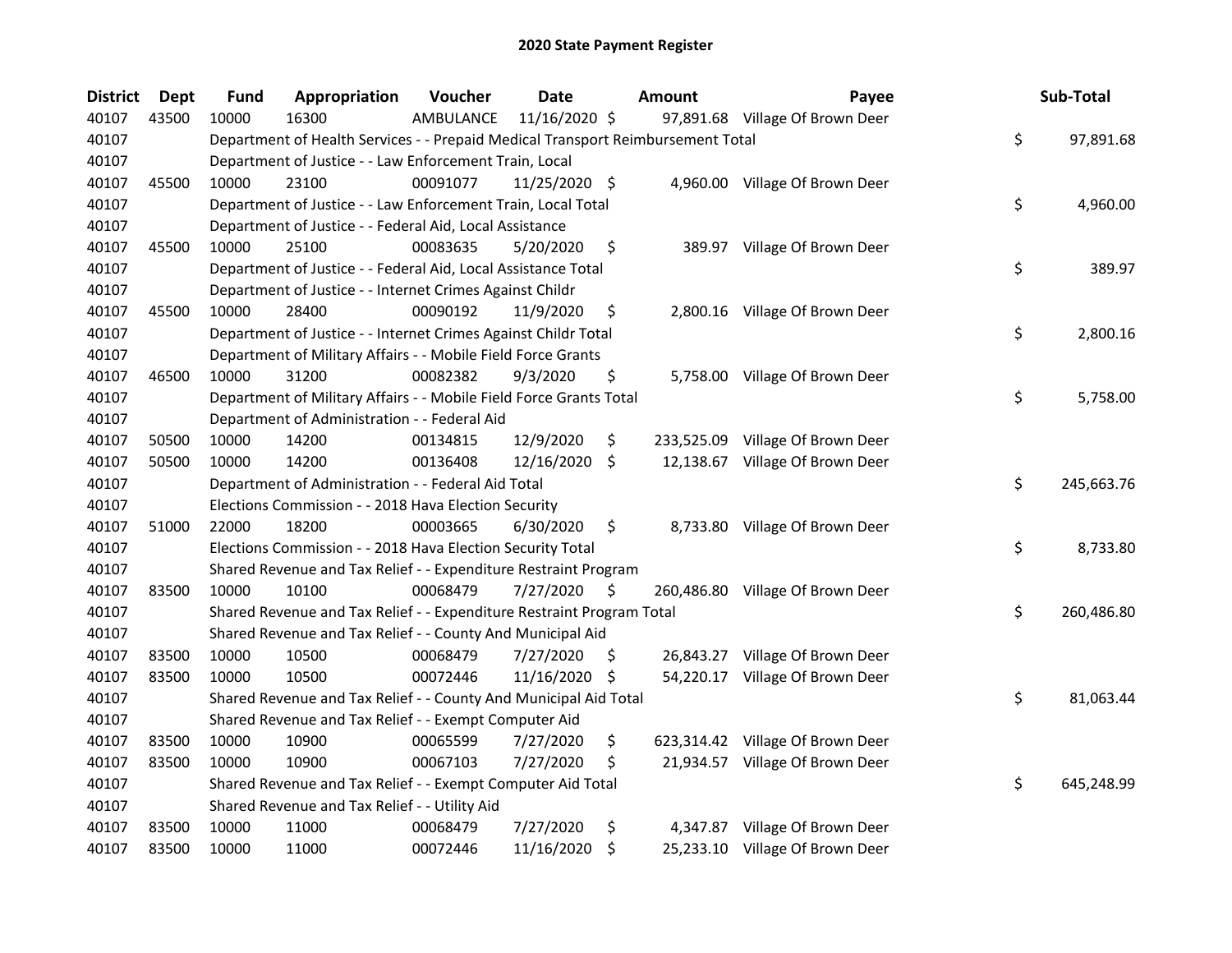| <b>District</b> | Dept  | Fund  | Appropriation                                                                 | <b>Voucher</b> | Date      |    | <b>Amount</b> | Payee                 |     | Sub-Total    |
|-----------------|-------|-------|-------------------------------------------------------------------------------|----------------|-----------|----|---------------|-----------------------|-----|--------------|
| 40107           |       |       | Shared Revenue and Tax Relief - - Utility Aid Total                           |                |           |    |               |                       | \$  | 29,580.97    |
| 40107           |       |       | Shared Revenue and Tax Relief - - Personal Property Aid                       |                |           |    |               |                       |     |              |
| 40107           | 83500 | 10000 | 11100                                                                         | 00060988       | 5/4/2020  | Ś. | 37,881.53     | Village Of Brown Deer |     |              |
| 40107           | 83500 | 10000 | 11100                                                                         | 00062544       | 5/4/2020  | S  | 32,550.46     | Village Of Brown Deer |     |              |
| 40107           |       |       | Shared Revenue and Tax Relief - - Personal Property Aid Total                 |                |           |    |               |                       | \$  | 70,431.99    |
| 40107           |       |       | Shared Revenue and Tax Relief - - State Aid; Video Service Provider Fee       |                |           |    |               |                       |     |              |
| 40107           | 83500 | 10000 | 11200                                                                         | 00064305       | 7/27/2020 | S. | 17,085.18     | Village Of Brown Deer |     |              |
| 40107           |       |       | Shared Revenue and Tax Relief - - State Aid; Video Service Provider Fee Total |                |           |    |               |                       | \$  | 17,085.18    |
| 40107           |       |       | Shared Revenue and Tax Relief - - School Lvy Tx/First Dollar Cr               |                |           |    |               |                       |     |              |
| 40107           | 83500 | 10000 | 30200                                                                         | 00063961       | 7/27/2020 | S. | 417,435.20    | Village Of Brown Deer |     |              |
| 40107           | 83500 | 10000 | 30200                                                                         | 00067352       | 7/27/2020 | Ś. | 2,425,789.39  | Village Of Brown Deer |     |              |
| 40107           |       |       | Shared Revenue and Tax Relief - - School Lvy Tx/First Dollar Cr Total         |                |           |    |               |                       | \$. | 2,843,224.59 |
| 40107           |       |       | Shared Revenue and Tax Relief - - Lottery & Gaming Credit                     |                |           |    |               |                       |     |              |
| 40107           | 83500 | 52100 | 36300                                                                         | 00055684       | 3/23/2020 | S. | 912,692.85    | Village Of Brown Deer |     |              |
| 40107           |       |       | Shared Revenue and Tax Relief - - Lottery & Gaming Credit Total               |                |           |    |               |                       |     | 912,692.85   |
| 40107 Total     |       |       |                                                                               |                |           |    |               |                       |     | 6,187,349.56 |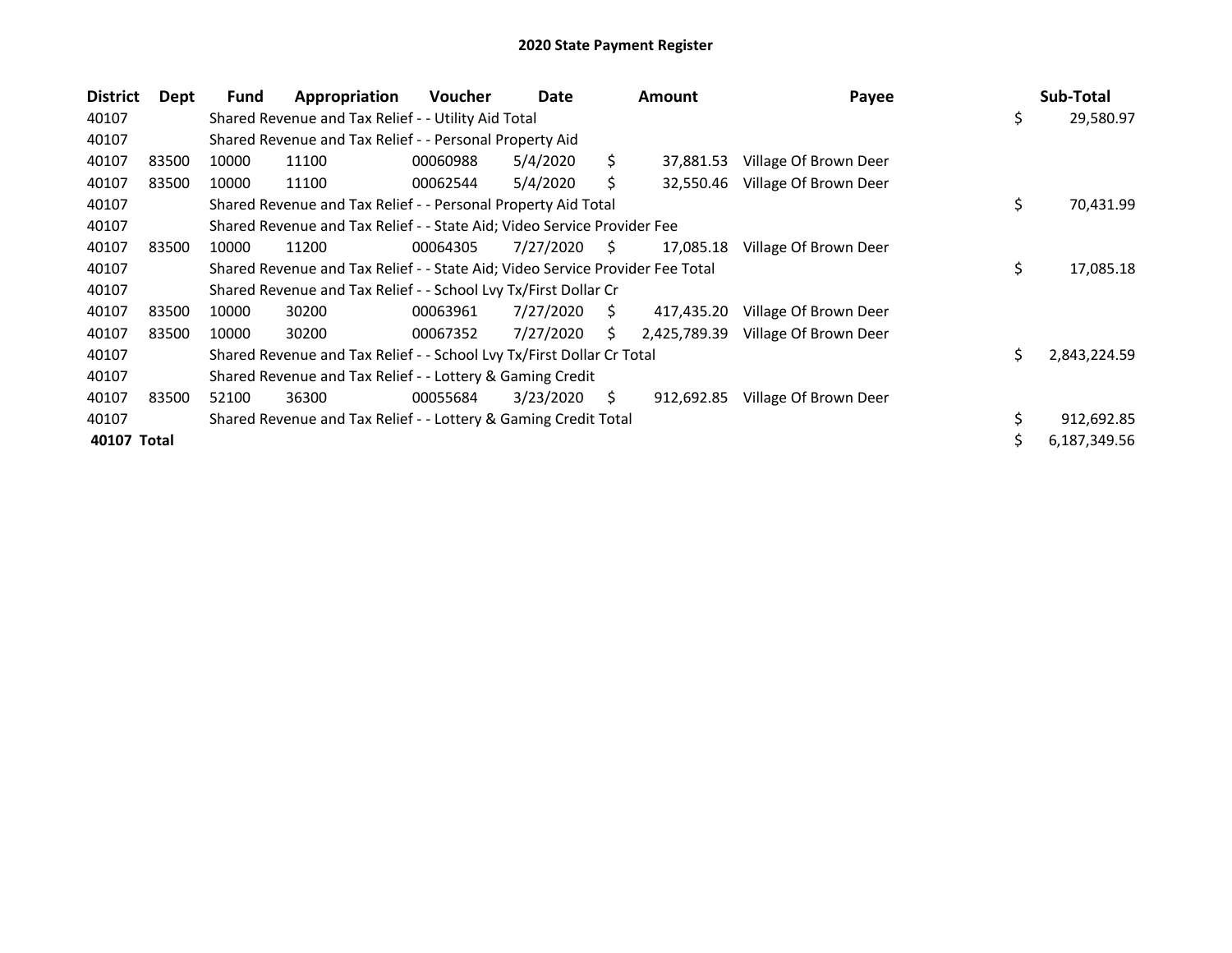| <b>District</b> | <b>Dept</b> | <b>Fund</b> | Appropriation                                                      | Voucher  | <b>Date</b> | <b>Amount</b>    | Payee                           | Sub-Total        |
|-----------------|-------------|-------------|--------------------------------------------------------------------|----------|-------------|------------------|---------------------------------|------------------|
| 40126           |             |             | Dept of Safety & Prof Services - - Fire Dues Distribution          |          |             |                  |                                 |                  |
| 40126           | 16500       | 10000       | 22500                                                              | 00036554 | 7/17/2020   | \$               | 39,916.38 Fox Point, Village of |                  |
| 40126           |             |             | Dept of Safety & Prof Services - - Fire Dues Distribution Total    |          |             |                  |                                 | \$<br>39,916.38  |
| 40126           |             |             | Dept of Natural Resources - - Fin Asst For Responsible Units       |          |             |                  |                                 |                  |
| 40126           | 37000       | 27400       | 67000                                                              | 00413270 | 5/29/2020   | \$               | 58,447.76 Fox Point, Village of |                  |
| 40126           |             |             | Dept of Natural Resources - - Fin Asst For Responsible Units Total |          |             |                  |                                 | \$<br>58,447.76  |
| 40126           |             |             | WI Dept of Transportation - - Conn Hwy Aids St Fds                 |          |             |                  |                                 |                  |
| 40126           | 39500       | 21100       | 16200                                                              | 00477401 | 1/6/2020    | \$               | 8,584.84 Fox Point, Village of  |                  |
| 40126           | 39500       | 21100       | 16200                                                              | 00507256 | 4/6/2020    | \$<br>8,584.84   | Fox Point, Village of           |                  |
| 40126           | 39500       | 21100       | 16200                                                              | 00544248 | 7/6/2020    | \$<br>8,584.84   | Fox Point, Village of           |                  |
| 40126           | 39500       | 21100       | 16200                                                              | 00587074 | 10/5/2020   | \$<br>8,584.87   | Fox Point, Village of           |                  |
| 40126           |             |             | WI Dept of Transportation - - Conn Hwy Aids St Fds Total           |          |             |                  |                                 | \$<br>34,339.39  |
| 40126           |             |             | WI Dept of Transportation - - Hwy Sfty Loc Aid Ffd                 |          |             |                  |                                 |                  |
| 40126           | 39500       | 21100       | 18500                                                              | 00515245 | 4/14/2020   | \$<br>3,978.14   | Fox Point, Village of           |                  |
| 40126           | 39500       | 21100       | 18500                                                              | 00574887 | 8/28/2020   | \$<br>3,719.96   | Fox Point, Village of           |                  |
| 40126           |             |             | WI Dept of Transportation - - Hwy Sfty Loc Aid Ffd Total           |          |             |                  |                                 | \$<br>7,698.10   |
| 40126           |             |             | WI Dept of Transportation - - Trns Aids To Mnc.-Sf                 |          |             |                  |                                 |                  |
| 40126           | 39500       | 21100       | 19100                                                              | 00476501 | 1/6/2020    | \$<br>128,319.21 | Fox Point, Village of           |                  |
| 40126           | 39500       | 21100       | 19100                                                              | 00506356 | 4/6/2020    | \$<br>128,319.21 | Fox Point, Village of           |                  |
| 40126           | 39500       | 21100       | 19100                                                              | 00543348 | 7/6/2020    | \$<br>128,319.21 | Fox Point, Village of           |                  |
| 40126           | 39500       | 21100       | 19100                                                              | 00586174 | 10/5/2020   | \$<br>128,319.23 | Fox Point, Village of           |                  |
| 40126           |             |             | WI Dept of Transportation - - Trns Aids To Mnc.-Sf Total           |          |             |                  |                                 | \$<br>513,276.86 |
| 40126           |             |             | WI Dept of Transportation - - Transpor Safety Ff                   |          |             |                  |                                 |                  |
| 40126           | 39500       | 21100       | 58200                                                              | 00481741 | 1/15/2020   | \$<br>87.71      | Fox Point, Village of           |                  |
| 40126           | 39500       | 21100       | 58200                                                              | 00488447 | 2/19/2020   | \$<br>189.01     | Fox Point, Village of           |                  |
| 40126           | 39500       | 21100       | 58200                                                              | 00539294 | 6/24/2020   | \$<br>47.25      | Fox Point, Village of           |                  |
| 40126           | 39500       | 21100       | 58200                                                              | 00610514 | 11/3/2020   | \$<br>126.01     | Fox Point, Village of           |                  |
| 40126           |             |             | WI Dept of Transportation - - Transpor Safety Ff Total             |          |             |                  |                                 | \$<br>449.98     |
| 40126           |             |             | Department of Justice - - Crime Laboratories, Dna                  |          |             |                  |                                 |                  |
| 40126           | 45500       | 10000       | 22100                                                              | 00085821 | 7/15/2020   | \$<br>10.00      | Fox Point, Village of           |                  |
| 40126           |             |             | Department of Justice - - Crime Laboratories, Dna Total            |          |             |                  |                                 | \$<br>10.00      |
| 40126           |             |             | Department of Justice - - Law Enforcement Train, Local             |          |             |                  |                                 |                  |
| 40126           | 45500       | 10000       | 23100                                                              | 00091213 | 12/1/2020   | \$<br>2,560.00   | Fox Point, Village of           |                  |
| 40126           |             |             | Department of Justice - - Law Enforcement Train, Local Total       |          |             |                  |                                 | \$<br>2,560.00   |
| 40126           |             |             | Department of Administration - - Federal Aid                       |          |             |                  |                                 |                  |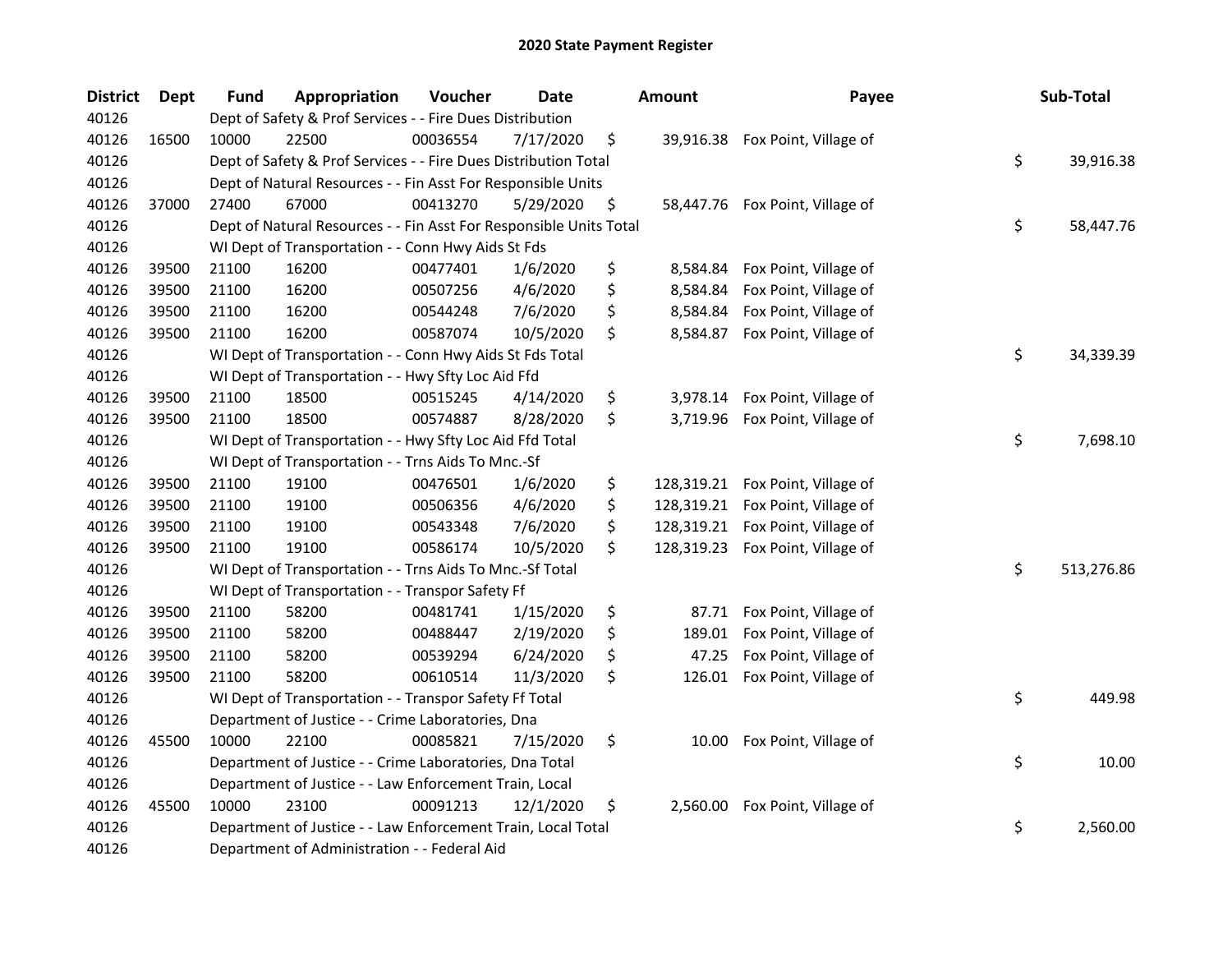| <b>District</b> | <b>Dept</b> | <b>Fund</b> | Appropriation                                                                 | Voucher  | <b>Date</b>   |     | <b>Amount</b> | Payee                            | Sub-Total          |
|-----------------|-------------|-------------|-------------------------------------------------------------------------------|----------|---------------|-----|---------------|----------------------------------|--------------------|
| 40126           | 50500       | 10000       | 14200                                                                         | 00130035 | 10/1/2020     | \$  | 80,551.98     | Fox Point, Village of            |                    |
| 40126           | 50500       | 10000       | 14200                                                                         | 00134816 | 12/9/2020     | \$  |               | 52,909.11 Fox Point, Village of  |                    |
| 40126           |             |             | Department of Administration - - Federal Aid Total                            |          |               |     |               |                                  | \$<br>133,461.09   |
| 40126           |             |             | Elections Commission - - 2018 Hava Election Security                          |          |               |     |               |                                  |                    |
| 40126           | 51000       | 22000       | 18200                                                                         | 00003529 | 6/29/2020     | \$  |               | 5,755.00 Fox Point, Village of   |                    |
| 40126           |             |             | Elections Commission - - 2018 Hava Election Security Total                    |          |               |     |               |                                  | \$<br>5,755.00     |
| 40126           |             |             | Shared Revenue and Tax Relief - - Expenditure Restraint Program               |          |               |     |               |                                  |                    |
| 40126           | 83500       | 10000       | 10100                                                                         | 00068480 | 7/27/2020     | -\$ | 85,433.27     | Fox Point, Village of            |                    |
| 40126           |             |             | Shared Revenue and Tax Relief - - Expenditure Restraint Program Total         |          |               |     |               |                                  | \$<br>85,433.27    |
| 40126           |             |             | Shared Revenue and Tax Relief - - County And Municipal Aid                    |          |               |     |               |                                  |                    |
| 40126           | 83500       | 10000       | 10500                                                                         | 00068480 | 7/27/2020     | \$. |               | 13,495.28 Fox Point, Village of  |                    |
| 40126           | 83500       | 10000       | 10500                                                                         | 00072447 | 11/16/2020 \$ |     |               | 76,473.26 Fox Point, Village of  |                    |
| 40126           |             |             | Shared Revenue and Tax Relief - - County And Municipal Aid Total              |          |               |     |               |                                  | \$<br>89,968.54    |
| 40126           |             |             | Shared Revenue and Tax Relief - - Exempt Computer Aid                         |          |               |     |               |                                  |                    |
| 40126           | 83500       | 10000       | 10900                                                                         | 00065600 | 7/27/2020     | \$. |               | 7,025.37 Fox Point, Village of   |                    |
| 40126           |             |             | Shared Revenue and Tax Relief - - Exempt Computer Aid Total                   |          |               |     |               |                                  | \$<br>7,025.37     |
| 40126           |             |             | Shared Revenue and Tax Relief - - Utility Aid                                 |          |               |     |               |                                  |                    |
| 40126           | 83500       | 10000       | 11000                                                                         | 00068480 | 7/27/2020     | \$  |               | 580.22 Fox Point, Village of     |                    |
| 40126           | 83500       | 10000       | 11000                                                                         | 00072447 | 11/16/2020    | -\$ | 4,187.47      | Fox Point, Village of            |                    |
| 40126           |             |             | Shared Revenue and Tax Relief - - Utility Aid Total                           |          |               |     |               |                                  | \$<br>4,767.69     |
| 40126           |             |             | Shared Revenue and Tax Relief - - Personal Property Aid                       |          |               |     |               |                                  |                    |
| 40126           | 83500       | 10000       | 11100                                                                         | 00060989 | 5/4/2020      | \$  |               | 7,041.74 Fox Point, Village of   |                    |
| 40126           |             |             | Shared Revenue and Tax Relief - - Personal Property Aid Total                 |          |               |     |               |                                  | \$<br>7,041.74     |
| 40126           |             |             | Shared Revenue and Tax Relief - - State Aid; Video Service Provider Fee       |          |               |     |               |                                  |                    |
| 40126           | 83500       | 10000       | 11200                                                                         | 00064306 | 7/27/2020     | \$  | 10,185.71     | Fox Point, Village of            |                    |
| 40126           |             |             | Shared Revenue and Tax Relief - - State Aid; Video Service Provider Fee Total |          |               |     |               |                                  | \$<br>10,185.71    |
| 40126           |             |             | Shared Revenue and Tax Relief - - School Lvy Tx/First Dollar Cr               |          |               |     |               |                                  |                    |
| 40126           | 83500       | 10000       | 30200                                                                         | 00063962 | 7/27/2020     | \$  | 147,070.20    | Fox Point, Village of            |                    |
| 40126           | 83500       | 10000       | 30200                                                                         | 00067353 | 7/27/2020     | \$  | 2,691,507.16  | Fox Point, Village of            |                    |
| 40126           |             |             | Shared Revenue and Tax Relief - - School Lvy Tx/First Dollar Cr Total         |          |               |     |               |                                  | \$<br>2,838,577.36 |
| 40126           |             |             | Shared Revenue and Tax Relief - - Lottery & Gaming Credit                     |          |               |     |               |                                  |                    |
| 40126           | 83500       | 52100       | 36300                                                                         | 00055685 | 3/23/2020     | \$  |               | 356,457.16 Fox Point, Village of |                    |
| 40126           |             |             | Shared Revenue and Tax Relief - - Lottery & Gaming Credit Total               |          |               |     |               |                                  | \$<br>356,457.16   |
| 40126 Total     |             |             |                                                                               |          |               |     |               |                                  | \$<br>4,195,371.40 |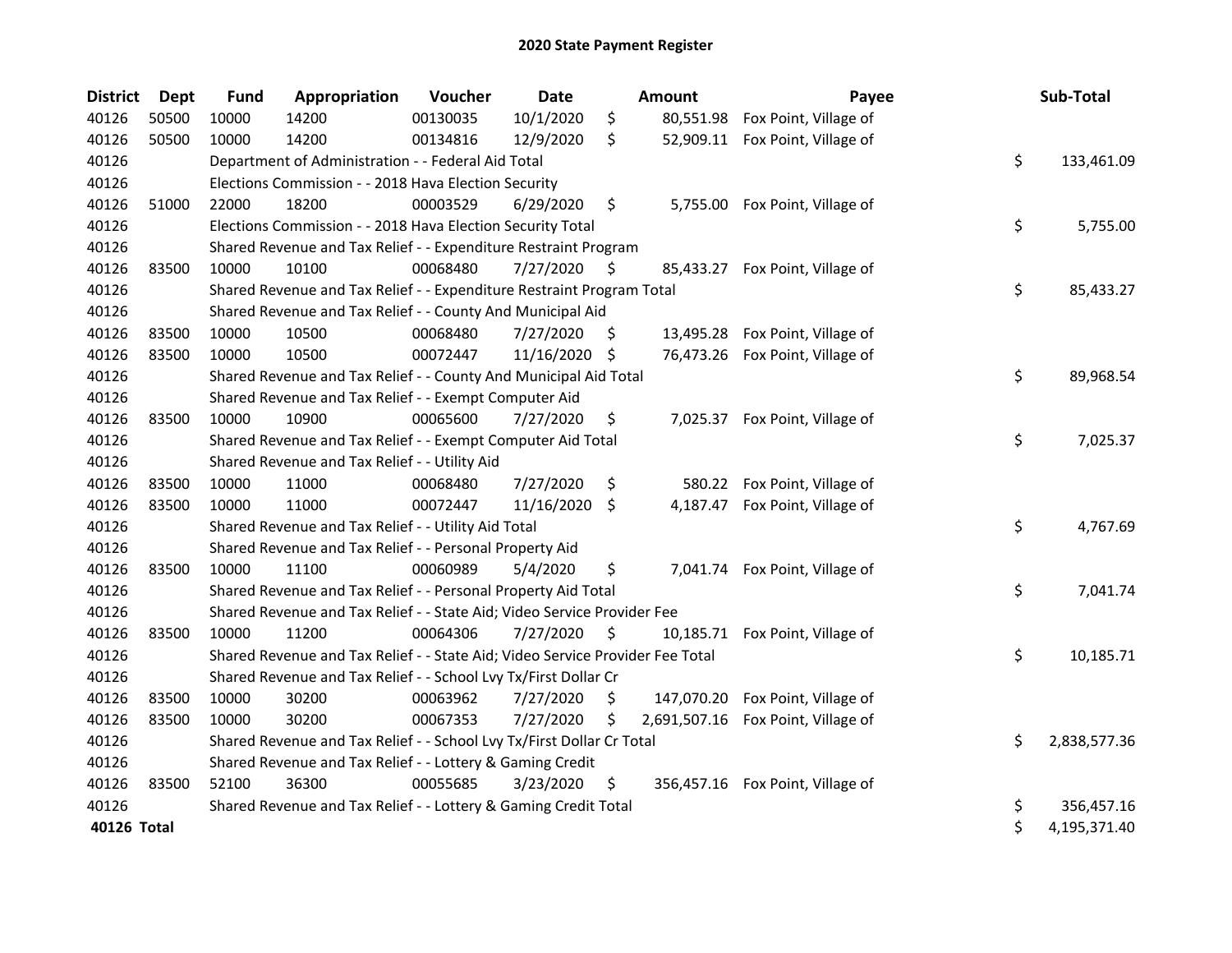| <b>District</b> | <b>Dept</b> | <b>Fund</b> | <b>Appropriation</b>                                               | Voucher  | Date          | <b>Amount</b>    | Payee                          | Sub-Total        |
|-----------------|-------------|-------------|--------------------------------------------------------------------|----------|---------------|------------------|--------------------------------|------------------|
| 40131           |             |             | Dept of Safety & Prof Services - - Fire Dues Distribution          |          |               |                  |                                |                  |
| 40131           | 16500       | 10000       | 22500                                                              | 00036555 | 7/17/2020     | \$               | 61,048.62 Village Of Greendale |                  |
| 40131           |             |             | Dept of Safety & Prof Services - - Fire Dues Distribution Total    |          |               |                  |                                | \$<br>61,048.62  |
| 40131           |             |             | Dept of Natural Resources - - Fin Asst For Responsible Units       |          |               |                  |                                |                  |
| 40131           | 37000       | 27400       | 67000                                                              | 00412864 | 5/29/2020     | \$               | 54,505.39 Village Of Greendale |                  |
| 40131           |             |             | Dept of Natural Resources - - Fin Asst For Responsible Units Total |          |               |                  |                                | \$<br>54,505.39  |
| 40131           |             |             | WI Dept of Transportation - - Hwy Sfty Loc Aid Ffd                 |          |               |                  |                                |                  |
| 40131           | 39500       | 21100       | 18500                                                              | 00500080 | 3/6/2020      | \$               | 4,000.00 Village Of Greendale  |                  |
| 40131           | 39500       | 21100       | 18500                                                              | 00593667 | 10/2/2020     | \$<br>4,000.00   | Village Of Greendale           |                  |
| 40131           |             |             | WI Dept of Transportation - - Hwy Sfty Loc Aid Ffd Total           |          |               |                  |                                | \$<br>8,000.00   |
| 40131           |             |             | WI Dept of Transportation - - Trns Aids To Mnc.-Sf                 |          |               |                  |                                |                  |
| 40131           | 39500       | 21100       | 19100                                                              | 00476502 | 1/6/2020      | \$<br>166,857.95 | Village Of Greendale           |                  |
| 40131           | 39500       | 21100       | 19100                                                              | 00506357 | 4/6/2020      | \$<br>166,857.95 | Village Of Greendale           |                  |
| 40131           | 39500       | 21100       | 19100                                                              | 00543349 | 7/6/2020      | \$<br>166,857.95 | Village Of Greendale           |                  |
| 40131           | 39500       | 21100       | 19100                                                              | 00586175 | 10/5/2020     | \$<br>166,857.98 | Village Of Greendale           |                  |
| 40131           |             |             | WI Dept of Transportation - - Trns Aids To Mnc.-Sf Total           |          |               |                  |                                | \$<br>667,431.83 |
| 40131           |             |             | WI Dept of Transportation - - Dept Mgt & Oper St Fd                |          |               |                  |                                |                  |
| 40131           | 39500       | 21100       | 46100                                                              | 00491277 | 2/11/2020     | \$<br>960.54     | Village Of Greendale           |                  |
| 40131           | 39500       | 21100       | 46100                                                              | 00524013 | 5/8/2020      | \$<br>1,043.30   | Village Of Greendale           |                  |
| 40131           | 39500       | 21100       | 46100                                                              | 00564941 | 8/11/2020     | \$<br>938.61     | Village Of Greendale           |                  |
| 40131           | 39500       | 21100       | 46100                                                              | 00611282 | 11/4/2020     | \$<br>977.29     | Village Of Greendale           |                  |
| 40131           |             |             | WI Dept of Transportation - - Dept Mgt & Oper St Fd Total          |          |               |                  |                                | \$<br>3,919.74   |
| 40131           |             |             | WI Dept of Transportation - - Veh Reg/Ins/DI&Air S                 |          |               |                  |                                |                  |
| 40131           | 39500       | 21100       | 56300                                                              | 00623765 | 12/7/2020     | \$<br>50.00      | Village Of Greendale           |                  |
| 40131           |             |             | WI Dept of Transportation - - Veh Reg/Ins/DI&Air S Total           |          |               |                  |                                | \$<br>50.00      |
| 40131           |             |             | Department of Health Services - - State/Federal Aids               |          |               |                  |                                |                  |
| 40131           | 43500       | 10000       | 00000                                                              | 92007    | $1/1/2020$ \$ | 42,850.00        | Village Of Greendale           |                  |
| 40131           | 43500       | 10000       | 00000                                                              | 92008    | $2/1/2020$ \$ | 2,134.00         | Village Of Greendale           |                  |
| 40131           | 43500       | 10000       | 00000                                                              | 92009    | $3/1/2020$ \$ | 12,658.00        | Village Of Greendale           |                  |
| 40131           | 43500       | 10000       | 00000                                                              | 92010    | $4/1/2020$ \$ | 4,122.00         | Village Of Greendale           |                  |
| 40131           | 43500       | 10000       | 00000                                                              | 92011    | $5/1/2020$ \$ | 15,608.00        | Village Of Greendale           |                  |
| 40131           | 43500       | 10000       | 00000                                                              | 92012    | $6/1/2020$ \$ | 6,778.00         | Village Of Greendale           |                  |
| 40131           | 43500       | 10000       | 00000                                                              | 92100    | $7/1/2020$ \$ | 7,930.00         | Village Of Greendale           |                  |
| 40131           | 43500       | 10000       | 00000                                                              | 92101    | $8/1/2020$ \$ | 53,561.00        | Village Of Greendale           |                  |
| 40131           | 43500       | 10000       | 00000                                                              | 92102    | $9/1/2020$ \$ |                  | 55,318.00 Village Of Greendale |                  |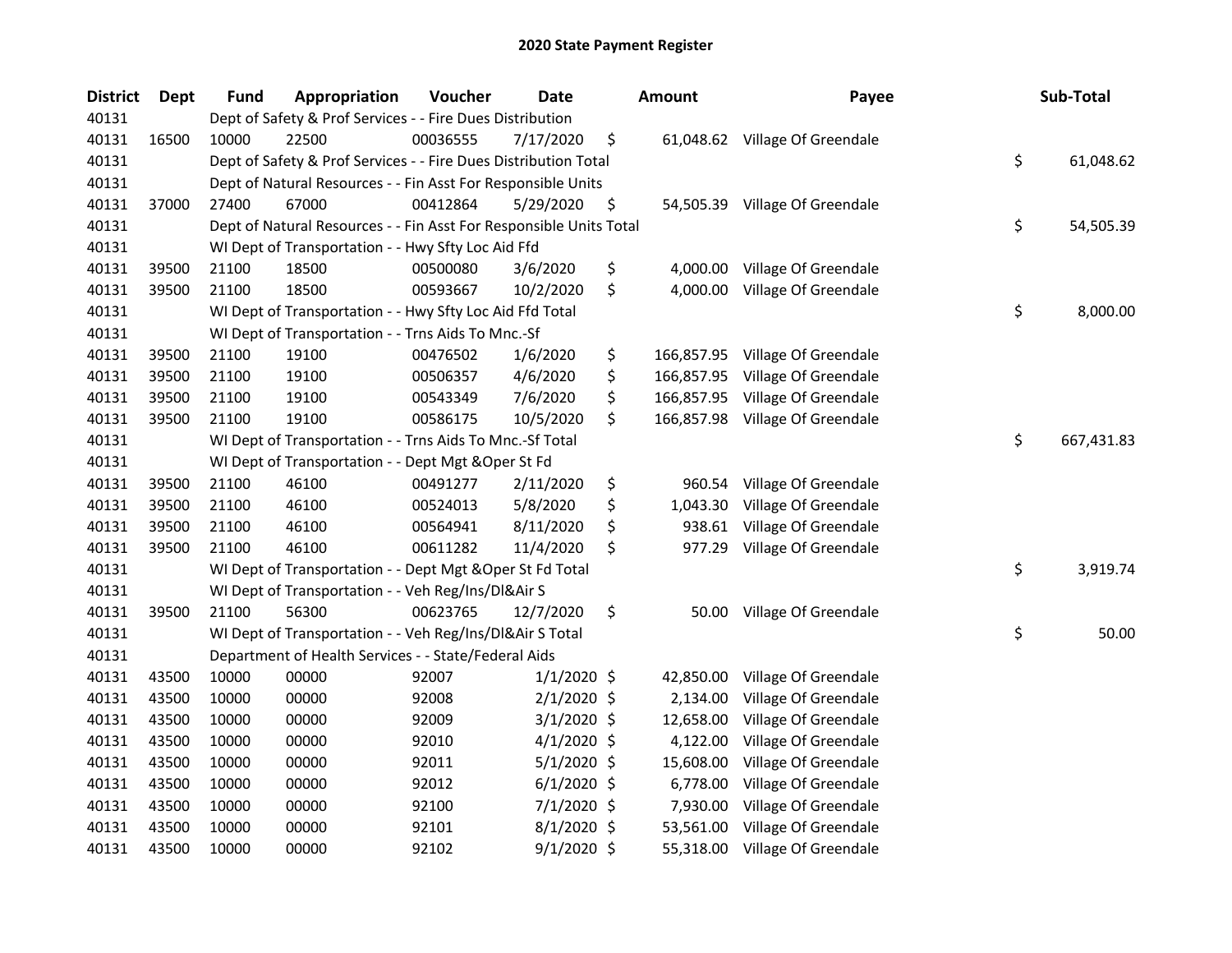| <b>District</b> | <b>Dept</b> | <b>Fund</b> | Appropriation                                                                   | Voucher   | <b>Date</b>    |     | <b>Amount</b> | Payee                           | Sub-Total        |
|-----------------|-------------|-------------|---------------------------------------------------------------------------------|-----------|----------------|-----|---------------|---------------------------------|------------------|
| 40131           | 43500       | 10000       | 00000                                                                           | 92103     | 10/1/2020 \$   |     | 69,727.00     | Village Of Greendale            |                  |
| 40131           | 43500       | 10000       | 00000                                                                           | 92104     | 11/1/2020 \$   |     | 133,481.00    | Village Of Greendale            |                  |
| 40131           | 43500       | 10000       | 00000                                                                           | 92105     | $12/1/2020$ \$ |     | 80,559.00     | Village Of Greendale            |                  |
| 40131           |             |             | Department of Health Services - - State/Federal Aids Total                      |           |                |     |               |                                 | \$<br>484,726.00 |
| 40131           |             |             | Department of Health Services - - Prepaid Medical Transport Reimbursement       |           |                |     |               |                                 |                  |
| 40131           | 43500       | 10000       | 16300                                                                           | AMBULANCE | 11/16/2020 \$  |     |               | 11,474.72 Village Of Greendale  |                  |
| 40131           |             |             | Department of Health Services - - Prepaid Medical Transport Reimbursement Total |           |                |     |               |                                 | \$<br>11,474.72  |
| 40131           |             |             | Department of Health Services - - Interagency And Intra-Agency P                |           |                |     |               |                                 |                  |
| 40131           | 43500       | 10000       | 86700                                                                           | 00394308  | 12/4/2020      | \$, | 770.00        | Village Of Greendale            |                  |
| 40131           | 43500       | 10000       | 86700                                                                           | 00394311  | 12/4/2020      | \$  | 1,295.00      | Village Of Greendale            |                  |
| 40131           | 43500       | 10000       | 86700                                                                           | 00394313  | 12/11/2020     | \$. | 1,750.00      | Village Of Greendale            |                  |
| 40131           | 43500       | 10000       | 86700                                                                           | 00397647  | 12/24/2020 \$  |     | 1,190.00      | Village Of Greendale            |                  |
| 40131           |             |             | Department of Health Services - - Interagency And Intra-Agency P Total          |           |                |     |               |                                 | \$<br>5,005.00   |
| 40131           |             |             | Department of Justice - - Crime Laboratories, Dna                               |           |                |     |               |                                 |                  |
| 40131           | 45500       | 10000       | 22100                                                                           | 00085827  | 7/15/2020      | \$  | 30.00         | Village Of Greendale            |                  |
| 40131           |             |             | Department of Justice - - Crime Laboratories, Dna Total                         |           |                |     |               |                                 | \$<br>30.00      |
| 40131           |             |             | Department of Justice - - Law Enforcement Train, Local                          |           |                |     |               |                                 |                  |
| 40131           | 45500       | 10000       | 23100                                                                           | 00091455  | 12/3/2020      | \$  | 4,480.00      | Village Of Greendale            |                  |
| 40131           |             |             | Department of Justice - - Law Enforcement Train, Local Total                    |           |                |     |               |                                 | \$<br>4,480.00   |
| 40131           |             |             | Department of Justice - - Federal Aid; Victim Comp                              |           |                |     |               |                                 |                  |
| 40131           | 45500       | 10000       | 54100                                                                           | 00085468  | 7/3/2020       | \$  | 87.43         | Village Of Greendale            |                  |
| 40131           | 45500       | 10000       | 54100                                                                           | 00088888  | 10/5/2020      | \$  |               | 199.27 Village Of Greendale     |                  |
| 40131           |             |             | Department of Justice - - Federal Aid; Victim Comp Total                        |           |                |     |               |                                 | \$<br>286.70     |
| 40131           |             |             | Department of Administration - - Federal Aid                                    |           |                |     |               |                                 |                  |
| 40131           | 50500       | 10000       | 14200                                                                           | 00126693  | 8/11/2020      | \$  |               | 72,360.58 Village Of Greendale  |                  |
| 40131           | 50500       | 10000       | 14200                                                                           | 00130036  | 10/1/2020      | \$  |               | 119,513.21 Village Of Greendale |                  |
| 40131           | 50500       | 10000       | 14200                                                                           | 00134817  | 12/9/2020      | \$  |               | 41,682.21 Village Of Greendale  |                  |
| 40131           | 50500       | 10000       | 14200                                                                           | 00136409  | 12/16/2020     | \$  |               | 24,787.79 Village Of Greendale  |                  |
| 40131           |             |             | Department of Administration - - Federal Aid Total                              |           |                |     |               |                                 | \$<br>258,343.79 |
| 40131           |             |             | Elections Commission - - 2018 Hava Election Security                            |           |                |     |               |                                 |                  |
| 40131           | 51000       | 22000       | 18200                                                                           | 00003847  | 7/13/2020      | \$  |               | 10,783.10 Village Of Greendale  |                  |
| 40131           |             |             | Elections Commission - - 2018 Hava Election Security Total                      |           |                |     |               |                                 | \$<br>10,783.10  |
| 40131           |             |             | Shared Revenue and Tax Relief - - Expenditure Restraint Program                 |           |                |     |               |                                 |                  |
| 40131           | 83500       | 10000       | 10100                                                                           | 00068481  | 7/27/2020      | \$  |               | 203,198.44 Village Of Greendale |                  |
| 40131           |             |             | Shared Revenue and Tax Relief - - Expenditure Restraint Program Total           |           |                |     |               |                                 | \$<br>203,198.44 |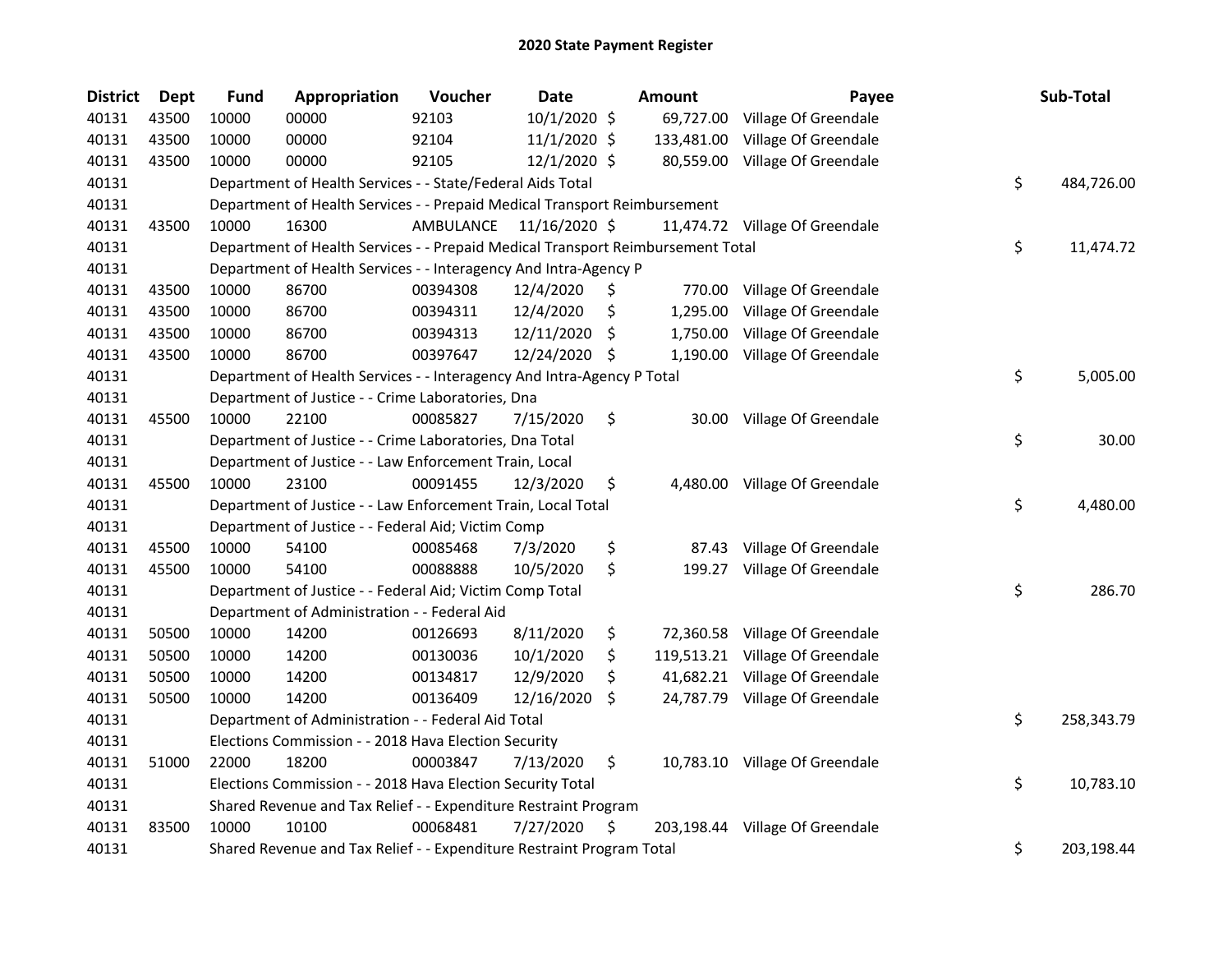| <b>District</b> | Dept  | <b>Fund</b> | Appropriation                                                                 | <b>Voucher</b> | Date       |     | <b>Amount</b> | Payee                           | Sub-Total          |
|-----------------|-------|-------------|-------------------------------------------------------------------------------|----------------|------------|-----|---------------|---------------------------------|--------------------|
| 40131           |       |             | Shared Revenue and Tax Relief - - County And Municipal Aid                    |                |            |     |               |                                 |                    |
| 40131           | 83500 | 10000       | 10500                                                                         | 00068481       | 7/27/2020  | \$. |               | 36,464.52 Village Of Greendale  |                    |
| 40131           | 83500 | 10000       | 10500                                                                         | 00072448       | 11/16/2020 | S   |               | 195,157.59 Village Of Greendale |                    |
| 40131           |       |             | Shared Revenue and Tax Relief - - County And Municipal Aid Total              |                |            |     |               |                                 | \$<br>231,622.11   |
| 40131           |       |             | Shared Revenue and Tax Relief - - Exempt Computer Aid                         |                |            |     |               |                                 |                    |
| 40131           | 83500 | 10000       | 10900                                                                         | 00065601       | 7/27/2020  | \$  | 8,983.33      | Village Of Greendale            |                    |
| 40131           | 83500 | 10000       | 10900                                                                         | 00067104       | 7/27/2020  | S   |               | 21,213.85 Village Of Greendale  |                    |
| 40131           |       |             | Shared Revenue and Tax Relief - - Exempt Computer Aid Total                   |                |            |     |               |                                 | \$<br>30,197.18    |
| 40131           |       |             | Shared Revenue and Tax Relief - - Personal Property Aid                       |                |            |     |               |                                 |                    |
| 40131           | 83500 | 10000       | 11100                                                                         | 00060990       | 5/4/2020   | \$  |               | 18,220.38 Village Of Greendale  |                    |
| 40131           | 83500 | 10000       | 11100                                                                         | 00062545       | 5/4/2020   | \$  |               | 21,865.75 Village Of Greendale  |                    |
| 40131           |       |             | Shared Revenue and Tax Relief - - Personal Property Aid Total                 |                |            |     |               |                                 | \$<br>40,086.13    |
| 40131           |       |             | Shared Revenue and Tax Relief - - State Aid; Video Service Provider Fee       |                |            |     |               |                                 |                    |
| 40131           | 83500 | 10000       | 11200                                                                         | 00064307       | 7/27/2020  | \$  | 21,350.15     | Village Of Greendale            |                    |
| 40131           |       |             | Shared Revenue and Tax Relief - - State Aid; Video Service Provider Fee Total |                |            |     |               |                                 | \$<br>21,350.15    |
| 40131           |       |             | Shared Revenue and Tax Relief - - School Lvy Tx/First Dollar Cr               |                |            |     |               |                                 |                    |
| 40131           | 83500 | 10000       | 30200                                                                         | 00063963       | 7/27/2020  | S.  | 363,114.70    | Village Of Greendale            |                    |
| 40131           | 83500 | 10000       | 30200                                                                         | 00067354       | 7/27/2020  | S.  | 2,741,045.94  | Village Of Greendale            |                    |
| 40131           |       |             | Shared Revenue and Tax Relief - - School Lvy Tx/First Dollar Cr Total         |                |            |     |               |                                 | \$<br>3,104,160.64 |
| 40131           |       |             | Shared Revenue and Tax Relief - - Payments For Municipal Svcs                 |                |            |     |               |                                 |                    |
| 40131           | 83500 | 10000       | 50100                                                                         | 00054906       | 2/3/2020   | \$, | 1,758.80      | Village Of Greendale            |                    |
| 40131           |       |             | Shared Revenue and Tax Relief - - Payments For Municipal Svcs Total           |                |            |     |               |                                 | \$<br>1,758.80     |
| 40131           |       |             | Shared Revenue and Tax Relief - - Lottery & Gaming Credit                     |                |            |     |               |                                 |                    |
| 40131           | 83500 | 52100       | 36300                                                                         | 00055686       | 3/23/2020  | \$  |               | 893,721.24 Village Of Greendale |                    |
| 40131           |       |             | Shared Revenue and Tax Relief - - Lottery & Gaming Credit Total               |                |            |     |               |                                 | \$<br>893,721.24   |
| 40131 Total     |       |             |                                                                               |                |            |     |               |                                 | \$<br>6,096,179.58 |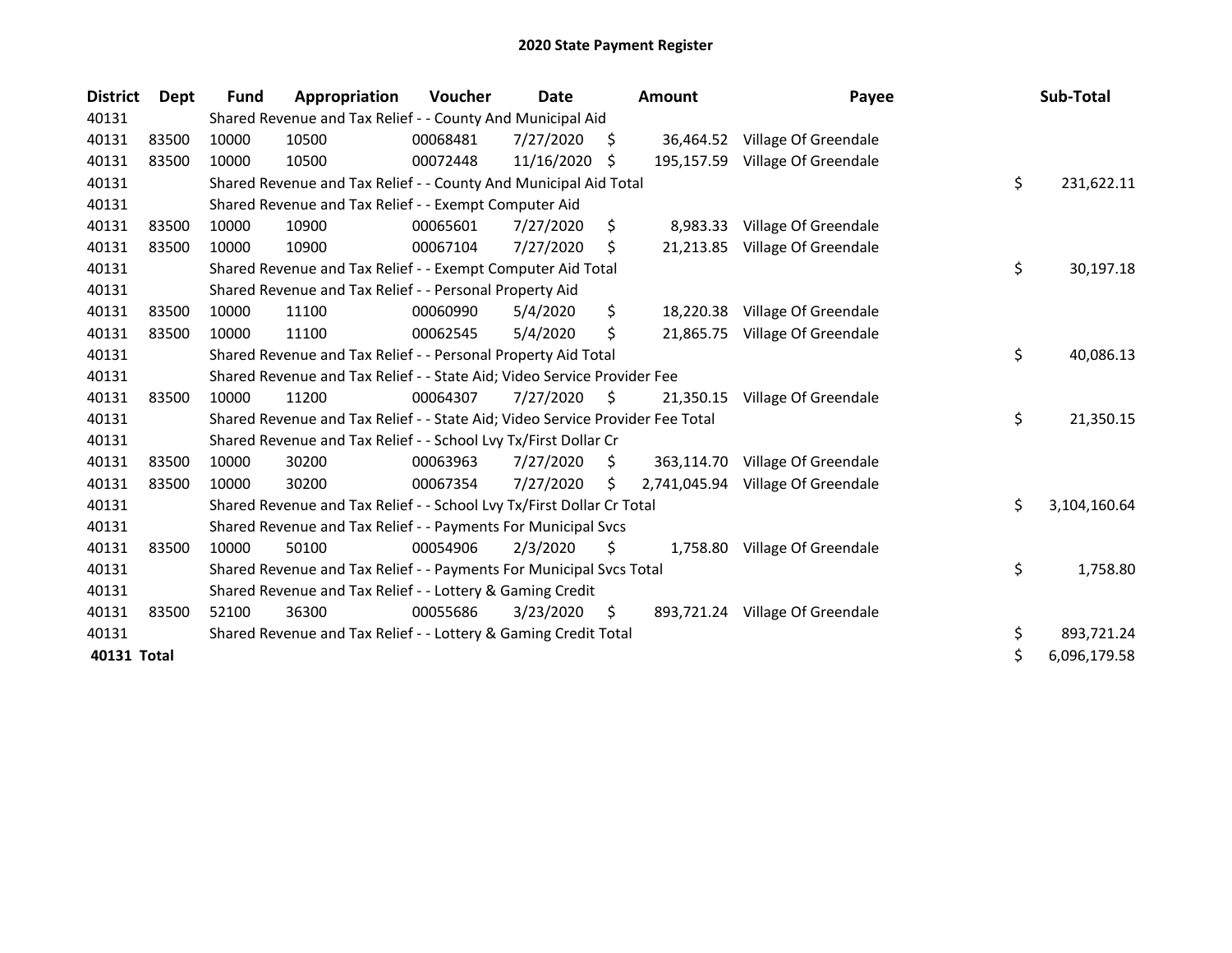| <b>District</b> | Dept  | <b>Fund</b> | Appropriation                                                                   | Voucher   | Date          |     | <b>Amount</b> | Payee                                | Sub-Total        |
|-----------------|-------|-------------|---------------------------------------------------------------------------------|-----------|---------------|-----|---------------|--------------------------------------|------------------|
| 40136           |       |             | Dept of Safety & Prof Services - - Fire Dues Distribution                       |           |               |     |               |                                      |                  |
| 40136           | 16500 | 10000       | 22500                                                                           | 00036556  | 7/17/2020     | \$  |               | 28,802.99 Hales Corners, Village of  |                  |
| 40136           |       |             | Dept of Safety & Prof Services - - Fire Dues Distribution Total                 |           |               |     |               |                                      | \$<br>28,802.99  |
| 40136           |       |             | Dept of Natural Resources - - Fin Asst For Responsible Units                    |           |               |     |               |                                      |                  |
| 40136           | 37000 | 27400       | 67000                                                                           | 00413170  | 5/29/2020     | \$  |               | 19,966.14 Hales Corners, Village of  |                  |
| 40136           |       |             | Dept of Natural Resources - - Fin Asst For Responsible Units Total              |           |               |     |               |                                      | \$<br>19,966.14  |
| 40136           |       |             | WI Dept of Transportation - - Trns Aids To Mnc.-Sf                              |           |               |     |               |                                      |                  |
| 40136           | 39500 | 21100       | 19100                                                                           | 00476503  | 1/6/2020      | \$  | 124,606.99    | Hales Corners, Village of            |                  |
| 40136           | 39500 | 21100       | 19100                                                                           | 00506358  | 4/6/2020      | \$  | 124,606.99    | Hales Corners, Village of            |                  |
| 40136           | 39500 | 21100       | 19100                                                                           | 00543350  | 7/6/2020      | \$  | 124,606.99    | Hales Corners, Village of            |                  |
| 40136           | 39500 | 21100       | 19100                                                                           | 00586176  | 10/5/2020     | \$  |               | 124,607.02 Hales Corners, Village of |                  |
| 40136           |       |             | WI Dept of Transportation - - Trns Aids To Mnc.-Sf Total                        |           |               |     |               |                                      | \$<br>498,427.99 |
| 40136           |       |             | Department of Health Services - - State/Federal Aids                            |           |               |     |               |                                      |                  |
| 40136           | 43500 | 10000       | 00000                                                                           | 92007     | $1/1/2020$ \$ |     | 500.00        | Hales Corners, Village of            |                  |
| 40136           | 43500 | 10000       | 00000                                                                           | 92008     | $2/1/2020$ \$ |     | 5,000.00      | Hales Corners, Village of            |                  |
| 40136           | 43500 | 10000       | 00000                                                                           | 92009     | $3/1/2020$ \$ |     | 6,500.00      | Hales Corners, Village of            |                  |
| 40136           | 43500 | 10000       | 00000                                                                           | 92010     | $4/1/2020$ \$ |     | 5,700.00      | Hales Corners, Village of            |                  |
| 40136           | 43500 | 10000       | 00000                                                                           | 92012     | $6/1/2020$ \$ |     | 4,357.00      | Hales Corners, Village of            |                  |
| 40136           | 43500 | 10000       | 00000                                                                           | 92100     | 7/1/2020 \$   |     | 5,316.00      | Hales Corners, Village of            |                  |
| 40136           | 43500 | 10000       | 00000                                                                           | 92102     | $9/1/2020$ \$ |     | 10,900.00     | Hales Corners, Village of            |                  |
| 40136           | 43500 | 10000       | 00000                                                                           | 92103     | 10/1/2020 \$  |     | 35,000.00     | Hales Corners, Village of            |                  |
| 40136           | 43500 | 10000       | 00000                                                                           | 92105     | 12/1/2020 \$  |     | 90,500.00     | Hales Corners, Village of            |                  |
| 40136           |       |             | Department of Health Services - - State/Federal Aids Total                      |           |               |     |               |                                      | \$<br>163,773.00 |
| 40136           |       |             | Department of Health Services - - Emergency Medical Services, Ai                |           |               |     |               |                                      |                  |
| 40136           | 43500 | 10000       | 11900                                                                           | 00379044  | 9/15/2020     | \$. |               | 5,713.64 Hales Corners, Village of   |                  |
| 40136           |       |             | Department of Health Services - - Emergency Medical Services, Ai Total          |           |               |     |               |                                      | \$<br>5,713.64   |
| 40136           |       |             | Department of Health Services - - Prepaid Medical Transport Reimbursement       |           |               |     |               |                                      |                  |
| 40136           | 43500 | 10000       | 16300                                                                           | AMBULANCE | 11/16/2020 \$ |     |               | 4,473.20 Hales Corners, Village of   |                  |
| 40136           |       |             | Department of Health Services - - Prepaid Medical Transport Reimbursement Total |           |               |     |               |                                      | \$<br>4,473.20   |
| 40136           |       |             | Department of Justice - - Law Enforcement Train, Local                          |           |               |     |               |                                      |                  |
| 40136           | 45500 | 10000       | 23100                                                                           | 00091458  | 12/3/2020     | \$  |               | 2,560.00 Hales Corners, Village of   |                  |
| 40136           |       |             | Department of Justice - - Law Enforcement Train, Local Total                    |           |               |     |               |                                      | \$<br>2,560.00   |
| 40136           |       |             | Department of Administration - - Federal Aid                                    |           |               |     |               |                                      |                  |
| 40136           | 50500 | 10000       | 14200                                                                           | 00132209  | 11/12/2020    | \$  |               | 30,421.46 Hales Corners, Village of  |                  |
| 40136           | 50500 | 10000       | 14200                                                                           | 00134818  | 12/9/2020     | \$  |               | 93,021.54 Hales Corners, Village of  |                  |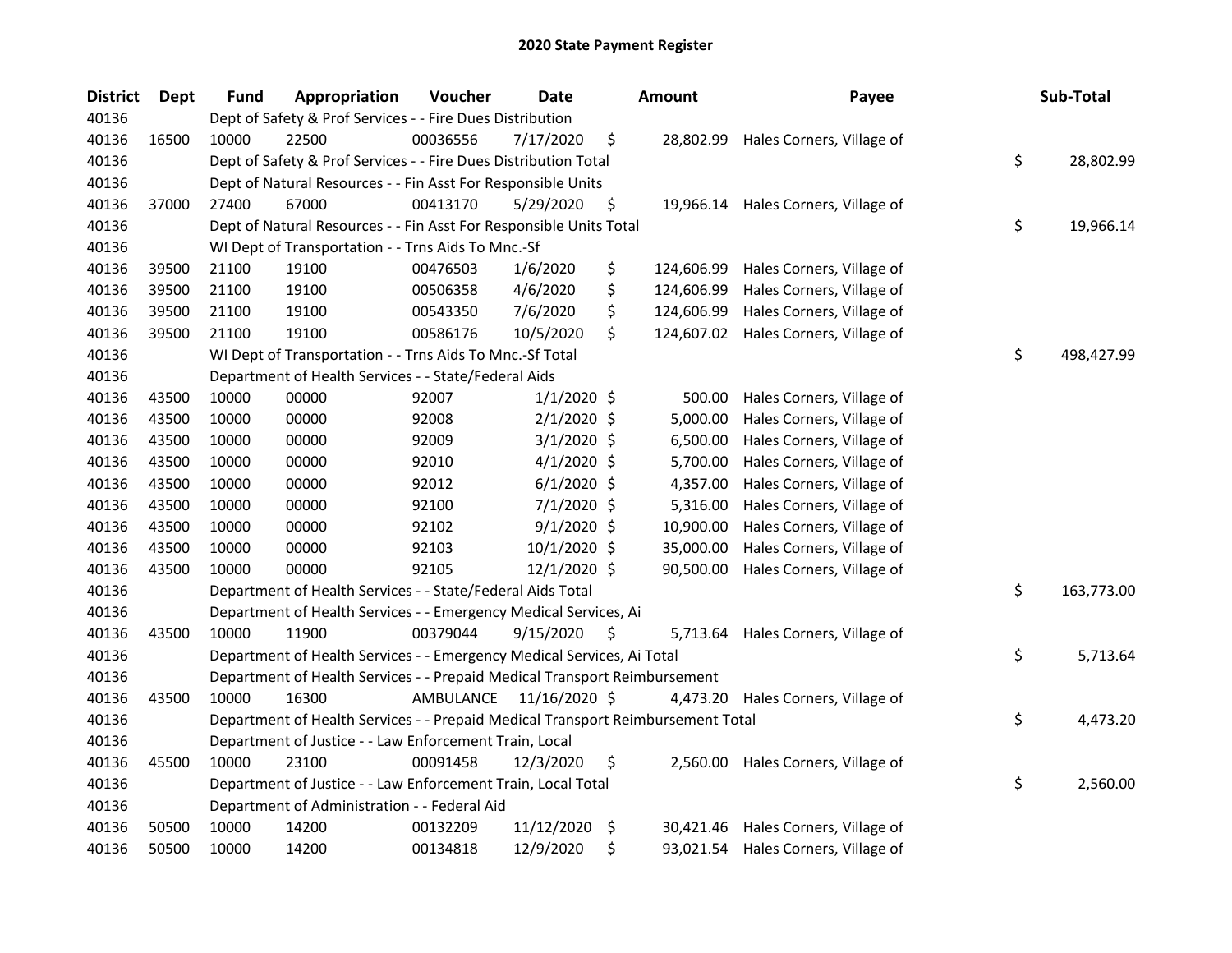| <b>District</b> | <b>Dept</b> | <b>Fund</b> | Appropriation                                                                 | Voucher  | <b>Date</b>   |                    | Amount       | Payee                                | Sub-Total          |
|-----------------|-------------|-------------|-------------------------------------------------------------------------------|----------|---------------|--------------------|--------------|--------------------------------------|--------------------|
| 40136           | 50500       | 10000       | 14200                                                                         | 00136410 | 12/16/2020    | $\ddot{\varsigma}$ | 400.35       | Hales Corners, Village of            |                    |
| 40136           |             |             | Department of Administration - - Federal Aid Total                            |          |               |                    |              |                                      | \$<br>123,843.35   |
| 40136           |             |             | Elections Commission - - 2018 Hava Election Security                          |          |               |                    |              |                                      |                    |
| 40136           | 51000       | 22000       | 18200                                                                         | 00004071 | 8/3/2020      | \$                 |              | 5,505.30 Hales Corners, Village of   |                    |
| 40136           |             |             | Elections Commission - - 2018 Hava Election Security Total                    |          |               |                    |              |                                      | \$<br>5,505.30     |
| 40136           |             |             | Shared Revenue and Tax Relief - - Expenditure Restraint Program               |          |               |                    |              |                                      |                    |
| 40136           | 83500       | 10000       | 10100                                                                         | 00068482 | 7/27/2020     | \$                 |              | 131,632.24 Hales Corners, Village of |                    |
| 40136           |             |             | Shared Revenue and Tax Relief - - Expenditure Restraint Program Total         |          |               |                    |              |                                      | \$<br>131,632.24   |
| 40136           |             |             | Shared Revenue and Tax Relief - - County And Municipal Aid                    |          |               |                    |              |                                      |                    |
| 40136           | 83500       | 10000       | 10500                                                                         | 00068482 | 7/27/2020     | \$                 | 15,696.87    | Hales Corners, Village of            |                    |
| 40136           | 83500       | 10000       | 10500                                                                         | 00072449 | 11/16/2020 \$ |                    | 84,475.76    | Hales Corners, Village of            |                    |
| 40136           |             |             | Shared Revenue and Tax Relief - - County And Municipal Aid Total              |          |               |                    |              |                                      | \$<br>100,172.63   |
| 40136           |             |             | Shared Revenue and Tax Relief - - Exempt Computer Aid                         |          |               |                    |              |                                      |                    |
| 40136           | 83500       | 10000       | 10900                                                                         | 00065602 | 7/27/2020     | \$                 | 10,278.24    | Hales Corners, Village of            |                    |
| 40136           | 83500       | 10000       | 10900                                                                         | 00067105 | 7/27/2020     | \$                 | 243.83       | Hales Corners, Village of            |                    |
| 40136           |             |             | Shared Revenue and Tax Relief - - Exempt Computer Aid Total                   |          |               |                    |              |                                      | \$<br>10,522.07    |
| 40136           |             |             | Shared Revenue and Tax Relief - - Utility Aid                                 |          |               |                    |              |                                      |                    |
| 40136           | 83500       | 10000       | 11000                                                                         | 00068482 | 7/27/2020     | \$                 | 130.82       | Hales Corners, Village of            |                    |
| 40136           | 83500       | 10000       | 11000                                                                         | 00072449 | 11/16/2020    | \$                 | 724.49       | Hales Corners, Village of            |                    |
| 40136           |             |             | Shared Revenue and Tax Relief - - Utility Aid Total                           |          |               |                    |              |                                      | \$<br>855.31       |
| 40136           |             |             | Shared Revenue and Tax Relief - - Personal Property Aid                       |          |               |                    |              |                                      |                    |
| 40136           | 83500       | 10000       | 11100                                                                         | 00060991 | 5/4/2020      | \$                 | 13,829.30    | Hales Corners, Village of            |                    |
| 40136           | 83500       | 10000       | 11100                                                                         | 00062546 | 5/4/2020      | \$                 | 8,496.97     | Hales Corners, Village of            |                    |
| 40136           |             |             | Shared Revenue and Tax Relief - - Personal Property Aid Total                 |          |               |                    |              |                                      | \$<br>22,326.27    |
| 40136           |             |             | Shared Revenue and Tax Relief - - State Aid; Video Service Provider Fee       |          |               |                    |              |                                      |                    |
| 40136           | 83500       | 10000       | 11200                                                                         | 00064308 | 7/27/2020     | \$                 | 10,766.36    | Hales Corners, Village of            |                    |
| 40136           |             |             | Shared Revenue and Tax Relief - - State Aid; Video Service Provider Fee Total |          |               |                    |              |                                      | \$<br>10,766.36    |
| 40136           |             |             | Shared Revenue and Tax Relief - - School Lvy Tx/First Dollar Cr               |          |               |                    |              |                                      |                    |
| 40136           | 83500       | 10000       | 30200                                                                         | 00063964 | 7/27/2020     | \$                 | 146,875.68   | Hales Corners, Village of            |                    |
| 40136           | 83500       | 10000       | 30200                                                                         | 00067355 | 7/27/2020     | \$                 | 1,255,502.34 | Hales Corners, Village of            |                    |
| 40136           |             |             | Shared Revenue and Tax Relief - - School Lvy Tx/First Dollar Cr Total         |          |               |                    |              |                                      | \$<br>1,402,378.02 |
| 40136           |             |             | Shared Revenue and Tax Relief - - Lottery & Gaming Credit                     |          |               |                    |              |                                      |                    |
| 40136           | 83500       | 52100       | 36300                                                                         | 00055687 | 3/23/2020     | \$                 |              | 315,697.76 Hales Corners, Village of |                    |
| 40136           |             |             | Shared Revenue and Tax Relief - - Lottery & Gaming Credit Total               |          |               |                    |              |                                      | \$<br>315,697.76   |
| 40136 Total     |             |             |                                                                               |          |               |                    |              |                                      | \$<br>2,847,416.27 |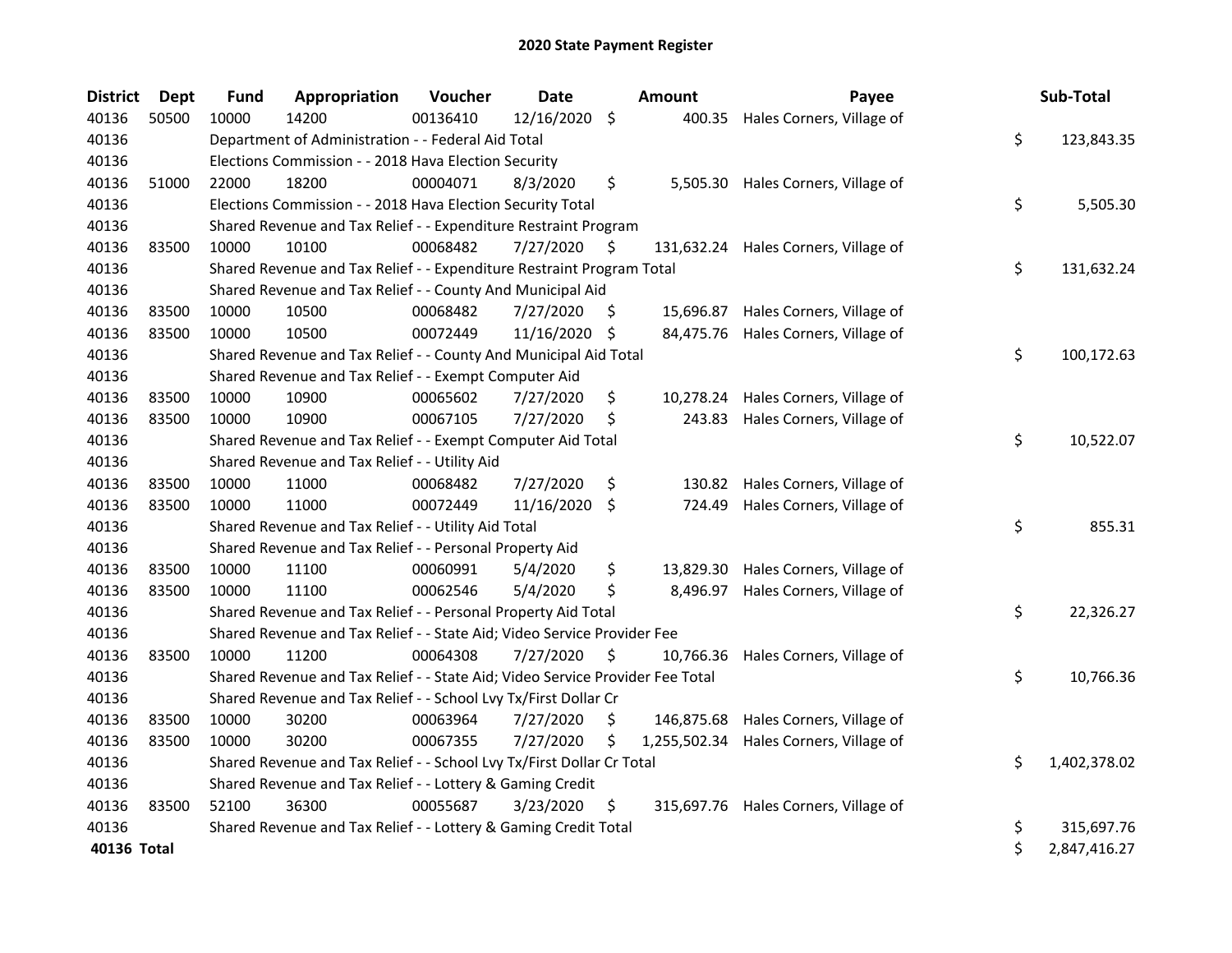| <b>District</b> | <b>Dept</b> | <b>Fund</b> | Appropriation                                                      | Voucher  | Date       | <b>Amount</b>   | Payee                            | Sub-Total       |
|-----------------|-------------|-------------|--------------------------------------------------------------------|----------|------------|-----------------|----------------------------------|-----------------|
| 40176           |             |             | Dept of Safety & Prof Services - - Fire Dues Distribution          |          |            |                 |                                  |                 |
| 40176           | 16500       | 10000       | 22500                                                              | 00036557 | 7/17/2020  | \$<br>15,094.44 | Village Of River Hills           |                 |
| 40176           |             |             | Dept of Safety & Prof Services - - Fire Dues Distribution Total    |          |            |                 |                                  | \$<br>15,094.44 |
| 40176           |             |             | Dept of Natural Resources - - Ea - Urban Nonpoint Source           |          |            |                 |                                  |                 |
| 40176           | 37000       | 27400       | 65800                                                              | 00382001 | 1/10/2020  | \$<br>6,384.00  | Village Of River Hills           |                 |
| 40176           |             |             | Dept of Natural Resources - - Ea - Urban Nonpoint Source Total     |          |            |                 |                                  | \$<br>6,384.00  |
| 40176           |             |             | Dept of Natural Resources - - Fin Asst For Responsible Units       |          |            |                 |                                  |                 |
| 40176           | 37000       | 27400       | 67000                                                              | 00412730 | 5/29/2020  | \$              | 10,824.86 Village Of River Hills |                 |
| 40176           |             |             | Dept of Natural Resources - - Fin Asst For Responsible Units Total |          |            |                 |                                  | \$<br>10,824.86 |
| 40176           |             |             | WI Dept of Transportation - - Hwy Sfty Loc Aid Ffd                 |          |            |                 |                                  |                 |
| 40176           | 39500       | 21100       | 18500                                                              | 00481693 | 1/15/2020  | \$<br>7,801.98  | Village Of River Hills           |                 |
| 40176           | 39500       | 21100       | 18500                                                              | 00481694 | 1/15/2020  | \$<br>7,445.76  | Village Of River Hills           |                 |
| 40176           | 39500       | 21100       | 18500                                                              | 00481702 | 1/15/2020  | \$<br>7,542.47  | Village Of River Hills           |                 |
| 40176           | 39500       | 21100       | 18500                                                              | 00481703 | 1/15/2020  | \$<br>6,627.76  | Village Of River Hills           |                 |
| 40176           | 39500       | 21100       | 18500                                                              | 00488485 | 2/5/2020   | \$<br>7,901.27  | Village Of River Hills           |                 |
| 40176           | 39500       | 21100       | 18500                                                              | 00488490 | 2/5/2020   | \$<br>6,925.13  | Village Of River Hills           |                 |
| 40176           | 39500       | 21100       | 18500                                                              | 00501492 | 3/11/2020  | \$<br>6,885.00  | Village Of River Hills           |                 |
| 40176           | 39500       | 21100       | 18500                                                              | 00501494 | 3/13/2020  | \$<br>6,485.67  | Village Of River Hills           |                 |
| 40176           | 39500       | 21100       | 18500                                                              | 00507744 | 3/25/2020  | \$<br>7,858.52  | Village Of River Hills           |                 |
| 40176           | 39500       | 21100       | 18500                                                              | 00507746 | 3/25/2020  | \$<br>5,867.74  | Village Of River Hills           |                 |
| 40176           | 39500       | 21100       | 18500                                                              | 00517210 | 4/21/2020  | \$<br>2,567.47  | Village Of River Hills           |                 |
| 40176           | 39500       | 21100       | 18500                                                              | 00517214 | 4/21/2020  | \$<br>4,582.92  | Village Of River Hills           |                 |
| 40176           | 39500       | 21100       | 18500                                                              | 00547972 | 7/7/2020   | \$<br>2,398.92  | Village Of River Hills           |                 |
| 40176           | 39500       | 21100       | 18500                                                              | 00547978 | 7/7/2020   | \$<br>2,280.10  | Village Of River Hills           |                 |
| 40176           | 39500       | 21100       | 18500                                                              | 00555730 | 7/27/2020  | \$<br>4,000.00  | Village Of River Hills           |                 |
| 40176           | 39500       | 21100       | 18500                                                              | 00571124 | 8/20/2020  | \$<br>7,957.02  | Village Of River Hills           |                 |
| 40176           | 39500       | 21100       | 18500                                                              | 00571128 | 8/20/2020  | \$<br>9,545.01  | Village Of River Hills           |                 |
| 40176           | 39500       | 21100       | 18500                                                              | 00574895 | 8/28/2020  | \$<br>6,204.25  | Village Of River Hills           |                 |
| 40176           | 39500       | 21100       | 18500                                                              | 00583959 | 9/17/2020  | \$<br>12,118.44 | Village Of River Hills           |                 |
| 40176           | 39500       | 21100       | 18500                                                              | 00583974 | 9/17/2020  | \$<br>9,260.91  | Village Of River Hills           |                 |
| 40176           | 39500       | 21100       | 18500                                                              | 00583992 | 9/17/2020  | \$<br>9,538.75  | Village Of River Hills           |                 |
| 40176           | 39500       | 21100       | 18500                                                              | 00597119 | 10/9/2020  | \$<br>23,082.89 | Village Of River Hills           |                 |
| 40176           | 39500       | 21100       | 18500                                                              | 00597121 | 10/9/2020  | \$<br>14,876.02 | Village Of River Hills           |                 |
| 40176           | 39500       | 21100       | 18500                                                              | 00597125 | 10/9/2020  | \$<br>11,212.61 | Village Of River Hills           |                 |
| 40176           | 39500       | 21100       | 18500                                                              | 00604676 | 10/23/2020 | \$              | 4,544.35 Village Of River Hills  |                 |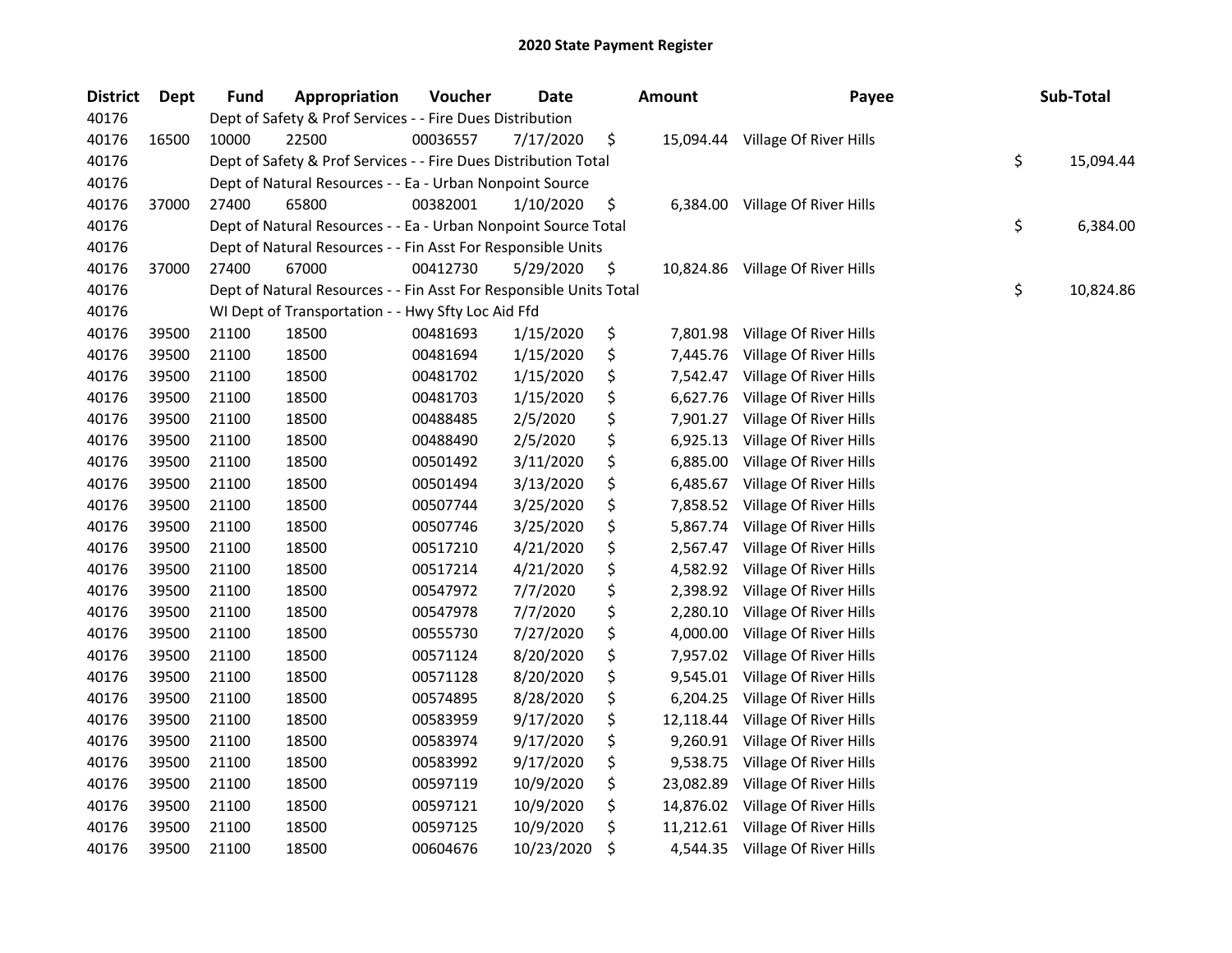| <b>District</b> | Dept  | <b>Fund</b> | Appropriation                                                           | Voucher  | <b>Date</b>   |                    | Amount    | Payee                            | Sub-Total        |
|-----------------|-------|-------------|-------------------------------------------------------------------------|----------|---------------|--------------------|-----------|----------------------------------|------------------|
| 40176           | 39500 | 21100       | 18500                                                                   | 00613310 | 11/12/2020    | $\ddot{\varsigma}$ | 23,217.69 | Village Of River Hills           |                  |
| 40176           | 39500 | 21100       | 18500                                                                   | 00613312 | 11/12/2020    | \$                 | 9,056.67  | Village Of River Hills           |                  |
| 40176           | 39500 | 21100       | 18500                                                                   | 00625538 | 12/10/2020    | \$                 | 7,058.26  | Village Of River Hills           |                  |
| 40176           | 39500 | 21100       | 18500                                                                   | 00625542 | 12/10/2020    | \$                 | 6,038.25  | Village Of River Hills           |                  |
| 40176           |       |             | WI Dept of Transportation - - Hwy Sfty Loc Aid Ffd Total                |          |               |                    |           |                                  | \$<br>240,881.83 |
| 40176           |       |             | WI Dept of Transportation - - Trns Aids To Mnc.-Sf                      |          |               |                    |           |                                  |                  |
| 40176           | 39500 | 21100       | 19100                                                                   | 00476504 | 1/6/2020      | \$                 |           | 80,490.85 Village Of River Hills |                  |
| 40176           | 39500 | 21100       | 19100                                                                   | 00506359 | 4/6/2020      | \$                 | 80,490.85 | Village Of River Hills           |                  |
| 40176           | 39500 | 21100       | 19100                                                                   | 00543351 | 7/6/2020      | \$                 | 80,490.85 | Village Of River Hills           |                  |
| 40176           | 39500 | 21100       | 19100                                                                   | 00586177 | 10/5/2020     | \$                 |           | 80,490.88 Village Of River Hills |                  |
| 40176           |       |             | WI Dept of Transportation - - Trns Aids To Mnc.-Sf Total                |          |               |                    |           |                                  | \$<br>321,963.43 |
| 40176           |       |             | Department of Justice - - Law Enforcement Train, Local                  |          |               |                    |           |                                  |                  |
| 40176           | 45500 | 10000       | 23100                                                                   | 00091650 | 12/7/2020     | \$                 | 1,760.00  | Village Of River Hills           |                  |
| 40176           |       |             | Department of Justice - - Law Enforcement Train, Local Total            |          |               |                    |           |                                  | \$<br>1,760.00   |
| 40176           |       |             | Department of Administration - - Federal Aid                            |          |               |                    |           |                                  |                  |
| 40176           | 50500 | 10000       | 14200                                                                   | 00130037 | 10/1/2020     | \$                 | 25,329.00 | Village Of River Hills           |                  |
| 40176           | 50500 | 10000       | 14200                                                                   | 00134819 | 12/9/2020     | \$                 | 4,550.38  | Village Of River Hills           |                  |
| 40176           |       |             | Department of Administration - - Federal Aid Total                      |          |               |                    |           |                                  | \$<br>29,879.38  |
| 40176           |       |             | Elections Commission - - 2018 Hava Election Security                    |          |               |                    |           |                                  |                  |
| 40176           | 51000 | 22000       | 18200                                                                   | 00003501 | 6/29/2020     | \$                 |           | 1,633.30 Village Of River Hills  |                  |
| 40176           |       |             | Elections Commission - - 2018 Hava Election Security Total              |          |               |                    |           |                                  | \$<br>1,633.30   |
| 40176           |       |             | Shared Revenue and Tax Relief - - Expenditure Restraint Program         |          |               |                    |           |                                  |                  |
| 40176           | 83500 | 10000       | 10100                                                                   | 00068483 | 7/27/2020     | \$                 |           | 69,872.28 Village Of River Hills |                  |
| 40176           |       |             | Shared Revenue and Tax Relief - - Expenditure Restraint Program Total   |          |               |                    |           |                                  | \$<br>69,872.28  |
| 40176           |       |             | Shared Revenue and Tax Relief - - County And Municipal Aid              |          |               |                    |           |                                  |                  |
| 40176           | 83500 | 10000       | 10500                                                                   | 00068483 | 7/27/2020     | \$                 |           | 3,092.71 Village Of River Hills  |                  |
| 40176           | 83500 | 10000       | 10500                                                                   | 00072450 | 11/16/2020 \$ |                    |           | 17,525.34 Village Of River Hills |                  |
| 40176           |       |             | Shared Revenue and Tax Relief - - County And Municipal Aid Total        |          |               |                    |           |                                  | \$<br>20,618.05  |
| 40176           |       |             | Shared Revenue and Tax Relief - - Exempt Computer Aid                   |          |               |                    |           |                                  |                  |
| 40176           | 83500 | 10000       | 10900                                                                   | 00065603 | 7/27/2020     | \$                 |           | 122.63 Village Of River Hills    |                  |
| 40176           |       |             | Shared Revenue and Tax Relief - - Exempt Computer Aid Total             |          |               |                    |           |                                  | \$<br>122.63     |
| 40176           |       |             | Shared Revenue and Tax Relief - - Personal Property Aid                 |          |               |                    |           |                                  |                  |
| 40176           | 83500 | 10000       | 11100                                                                   | 00060992 | 5/4/2020      | \$                 | 5,500.07  | Village Of River Hills           |                  |
| 40176           |       |             | Shared Revenue and Tax Relief - - Personal Property Aid Total           |          |               |                    |           |                                  | \$<br>5,500.07   |
| 40176           |       |             | Shared Revenue and Tax Relief - - State Aid; Video Service Provider Fee |          |               |                    |           |                                  |                  |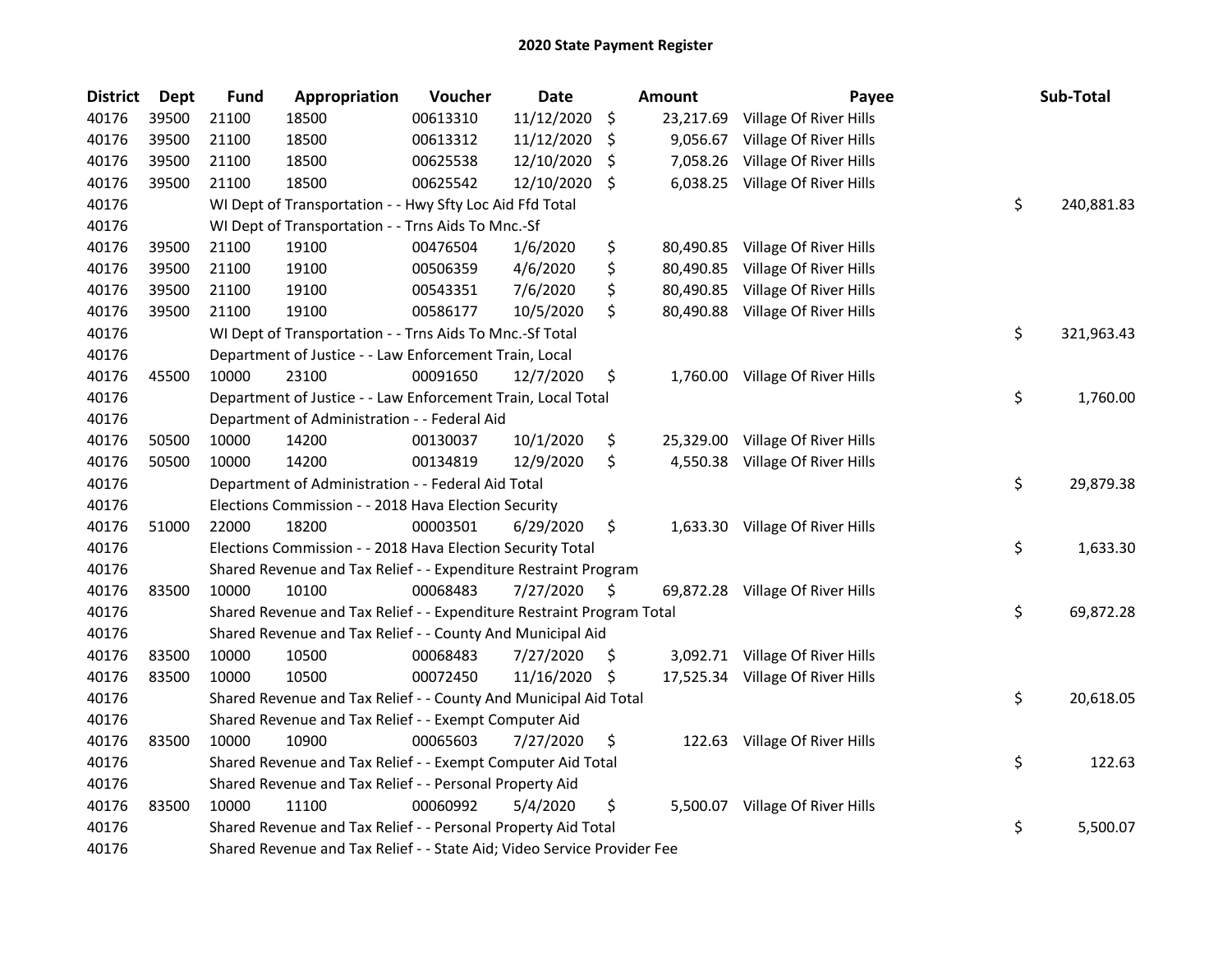| <b>District</b> | Dept  | Fund  | Appropriation                                                                 | <b>Voucher</b> | Date      |   | Amount       | Payee                  | Sub-Total    |
|-----------------|-------|-------|-------------------------------------------------------------------------------|----------------|-----------|---|--------------|------------------------|--------------|
| 40176           | 83500 | 10000 | 11200                                                                         | 00064309       | 7/27/2020 |   | 3,057.83     | Village Of River Hills |              |
| 40176           |       |       | Shared Revenue and Tax Relief - - State Aid; Video Service Provider Fee Total |                |           |   |              |                        | 3,057.83     |
| 40176           |       |       | Shared Revenue and Tax Relief - - School Lvy Tx/First Dollar Cr               |                |           |   |              |                        |              |
| 40176           | 83500 | 10000 | 30200                                                                         | 00063965       | 7/27/2020 | S | 74.479.24    | Village Of River Hills |              |
| 40176           | 83500 | 10000 | 30200                                                                         | 00067356       | 7/27/2020 | S | 1,069,711.31 | Village Of River Hills |              |
| 40176           |       |       | Shared Revenue and Tax Relief - - School Lvy Tx/First Dollar Cr Total         |                |           |   |              |                        | 1,144,190.55 |
| 40176           |       |       | Shared Revenue and Tax Relief - - Lottery & Gaming Credit                     |                |           |   |              |                        |              |
| 40176           | 83500 | 52100 | 36300                                                                         | 00055688       | 3/23/2020 |   | 171.315.04   | Village Of River Hills |              |
| 40176           |       |       | Shared Revenue and Tax Relief - - Lottery & Gaming Credit Total               |                |           |   |              |                        | 171,315.04   |
| 40176 Total     |       |       |                                                                               |                |           |   |              |                        | 2,043,097.69 |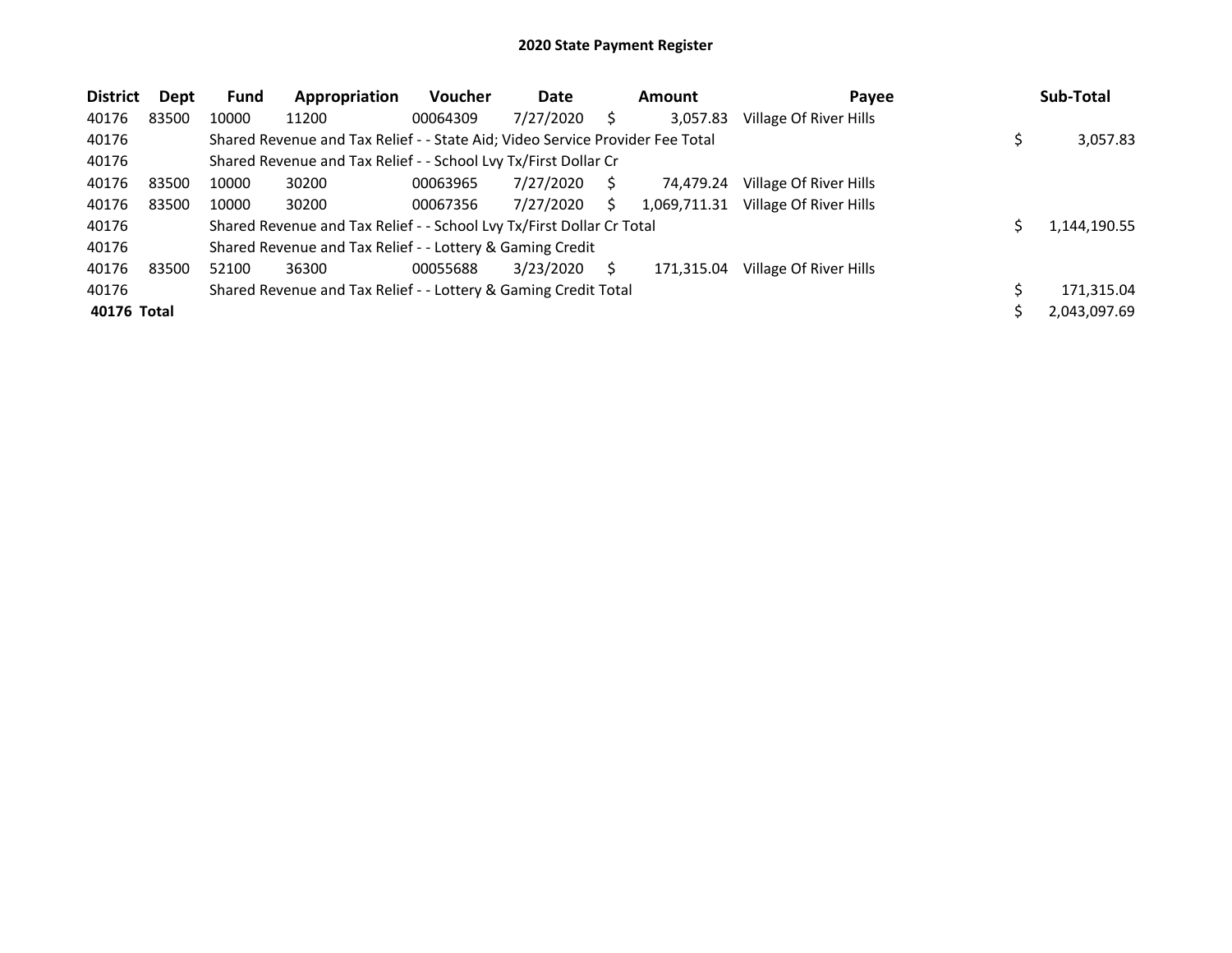| <b>District</b> | <b>Dept</b> | <b>Fund</b> | Appropriation                                                      | Voucher  | Date          | <b>Amount</b>    | Payee                          | Sub-Total        |
|-----------------|-------------|-------------|--------------------------------------------------------------------|----------|---------------|------------------|--------------------------------|------------------|
| 40181           |             |             | Dept of Safety & Prof Services - - Fire Dues Distribution          |          |               |                  |                                |                  |
| 40181           | 16500       | 10000       | 22500                                                              | 00036558 | 7/17/2020     | \$               | 71,473.30 Village of Shorewood |                  |
| 40181           |             |             | Dept of Safety & Prof Services - - Fire Dues Distribution Total    |          |               |                  |                                | \$<br>71,473.30  |
| 40181           |             |             | Dept of Natural Resources - - Resaids - Urban Forestry Grant       |          |               |                  |                                |                  |
| 40181           | 37000       | 21200       | 58700                                                              | 00453786 | 12/22/2020 \$ |                  | 10,987.83 Village of Shorewood |                  |
| 40181           |             |             | Dept of Natural Resources - - Resaids - Urban Forestry Grant Total |          |               |                  |                                | \$<br>10,987.83  |
| 40181           |             |             | Dept of Natural Resources - - Fin Asst For Responsible Units       |          |               |                  |                                |                  |
| 40181           | 37000       | 27400       | 67000                                                              | 00413257 | 5/29/2020     | \$               | 52,702.18 Village of Shorewood |                  |
| 40181           |             |             | Dept of Natural Resources - - Fin Asst For Responsible Units Total |          |               |                  |                                | \$<br>52,702.18  |
| 40181           |             |             | WI Dept of Transportation - - Conn Hwy Aids St Fds                 |          |               |                  |                                |                  |
| 40181           | 39500       | 21100       | 16200                                                              | 00477402 | 1/6/2020      | \$               | 11,158.03 Village of Shorewood |                  |
| 40181           | 39500       | 21100       | 16200                                                              | 00507257 | 4/6/2020      | \$<br>11,158.03  | Village of Shorewood           |                  |
| 40181           | 39500       | 21100       | 16200                                                              | 00544249 | 7/6/2020      | \$<br>11,158.03  | Village of Shorewood           |                  |
| 40181           | 39500       | 21100       | 16200                                                              | 00587075 | 10/5/2020     | \$<br>11,158.04  | Village of Shorewood           |                  |
| 40181           |             |             | WI Dept of Transportation - - Conn Hwy Aids St Fds Total           |          |               |                  |                                | \$<br>44,632.13  |
| 40181           |             |             | WI Dept of Transportation - - Hwy Sfty Loc Aid Ffd                 |          |               |                  |                                |                  |
| 40181           | 39500       | 21100       | 18500                                                              | 00591154 | 9/28/2020     | \$<br>2,680.00   | Village of Shorewood           |                  |
| 40181           |             |             | WI Dept of Transportation - - Hwy Sfty Loc Aid Ffd Total           |          |               |                  |                                | \$<br>2,680.00   |
| 40181           |             |             | WI Dept of Transportation - - Trns Aids To Mnc.-Sf                 |          |               |                  |                                |                  |
| 40181           | 39500       | 21100       | 19100                                                              | 00476505 | 1/6/2020      | \$<br>207,040.90 | Village of Shorewood           |                  |
| 40181           | 39500       | 21100       | 19100                                                              | 00506360 | 4/6/2020      | \$<br>207,040.90 | Village of Shorewood           |                  |
| 40181           | 39500       | 21100       | 19100                                                              | 00543352 | 7/6/2020      | \$<br>207,040.90 | Village of Shorewood           |                  |
| 40181           | 39500       | 21100       | 19100                                                              | 00586178 | 10/5/2020     | \$<br>207,040.93 | Village of Shorewood           |                  |
| 40181           |             |             | WI Dept of Transportation - - Trns Aids To Mnc.-Sf Total           |          |               |                  |                                | \$<br>828,163.63 |
| 40181           |             |             | Department of Justice - - Law Enforcement Train, Local             |          |               |                  |                                |                  |
| 40181           | 45500       | 10000       | 23100                                                              | 00092042 | 12/10/2020    | \$<br>3,680.00   | Village of Shorewood           |                  |
| 40181           |             |             | Department of Justice - - Law Enforcement Train, Local Total       |          |               |                  |                                | \$<br>3,680.00   |
| 40181           |             |             | Department of Administration - - Federal Aid                       |          |               |                  |                                |                  |
| 40181           | 50500       | 10000       | 14200                                                              | 00130038 | 10/1/2020     | \$<br>28,530.66  | Village of Shorewood           |                  |
| 40181           | 50500       | 10000       | 14200                                                              | 00134820 | 12/9/2020     | \$<br>57,438.81  | Village of Shorewood           |                  |
| 40181           |             |             | Department of Administration - - Federal Aid Total                 |          |               |                  |                                | \$<br>85,969.47  |
| 40181           |             |             | Elections Commission - - 2018 Hava Election Security               |          |               |                  |                                |                  |
| 40181           | 51000       | 22000       | 18200                                                              | 00003958 | 7/27/2020     | \$               | 10,958.00 Village of Shorewood |                  |
| 40181           |             |             | Elections Commission - - 2018 Hava Election Security Total         |          |               |                  |                                | \$<br>10,958.00  |
| 40181           |             |             | Shared Revenue and Tax Relief - - Expenditure Restraint Program    |          |               |                  |                                |                  |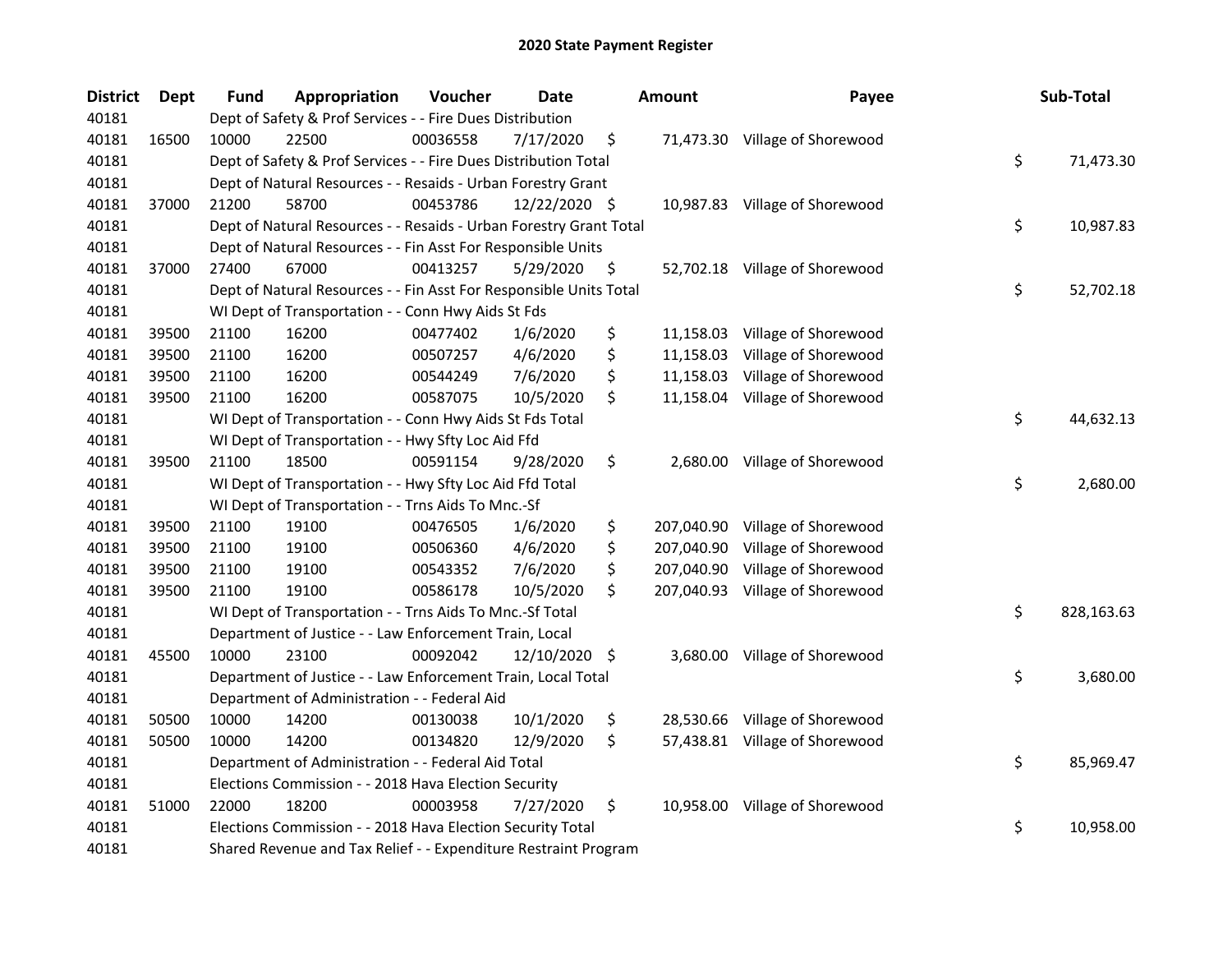| <b>District</b> | <b>Dept</b> | <b>Fund</b> | Appropriation                                                                 | Voucher  | Date       |     | <b>Amount</b> | Payee                           | Sub-Total          |
|-----------------|-------------|-------------|-------------------------------------------------------------------------------|----------|------------|-----|---------------|---------------------------------|--------------------|
| 40181           | 83500       | 10000       | 10100                                                                         | 00068484 | 7/27/2020  | \$  | 264,392.97    | Village of Shorewood            |                    |
| 40181           |             |             | Shared Revenue and Tax Relief - - Expenditure Restraint Program Total         |          |            |     |               |                                 | \$<br>264,392.97   |
| 40181           |             |             | Shared Revenue and Tax Relief - - County And Municipal Aid                    |          |            |     |               |                                 |                    |
| 40181           | 83500       | 10000       | 10500                                                                         | 00068484 | 7/27/2020  | S   | 35,136.96     | Village of Shorewood            |                    |
| 40181           | 83500       | 10000       | 10500                                                                         | 00072451 | 11/16/2020 | -S  | 199,109.47    | Village of Shorewood            |                    |
| 40181           |             |             | Shared Revenue and Tax Relief - - County And Municipal Aid Total              |          |            |     |               |                                 | \$<br>234,246.43   |
| 40181           |             |             | Shared Revenue and Tax Relief - - Exempt Computer Aid                         |          |            |     |               |                                 |                    |
| 40181           | 83500       | 10000       | 10900                                                                         | 00065604 | 7/27/2020  | \$  | 716.05        | Village of Shorewood            |                    |
| 40181           | 83500       | 10000       | 10900                                                                         | 00067106 | 7/27/2020  | \$  | 26,669.94     | Village of Shorewood            |                    |
| 40181           |             |             | Shared Revenue and Tax Relief - - Exempt Computer Aid Total                   |          |            |     |               |                                 | \$<br>27,385.99    |
| 40181           |             |             | Shared Revenue and Tax Relief - - Utility Aid                                 |          |            |     |               |                                 |                    |
| 40181           | 83500       | 10000       | 11000                                                                         | 00068484 | 7/27/2020  | \$. | 3,390.20      | Village of Shorewood            |                    |
| 40181           | 83500       | 10000       | 11000                                                                         | 00072451 | 11/16/2020 | \$  |               | 25,912.31 Village of Shorewood  |                    |
| 40181           |             |             | Shared Revenue and Tax Relief - - Utility Aid Total                           |          |            |     |               |                                 | \$<br>29,302.51    |
| 40181           |             |             | Shared Revenue and Tax Relief - - Personal Property Aid                       |          |            |     |               |                                 |                    |
| 40181           | 83500       | 10000       | 11100                                                                         | 00060993 | 5/4/2020   | \$  | 783.77        | Village of Shorewood            |                    |
| 40181           | 83500       | 10000       | 11100                                                                         | 00062547 | 5/4/2020   | \$  | 22,217.57     | Village of Shorewood            |                    |
| 40181           |             |             | Shared Revenue and Tax Relief - - Personal Property Aid Total                 |          |            |     |               |                                 | \$<br>23,001.34    |
| 40181           |             |             | Shared Revenue and Tax Relief - - State Aid; Video Service Provider Fee       |          |            |     |               |                                 |                    |
| 40181           | 83500       | 10000       | 11200                                                                         | 00064310 | 7/27/2020  | S   | 14.699.20     | Village of Shorewood            |                    |
| 40181           |             |             | Shared Revenue and Tax Relief - - State Aid; Video Service Provider Fee Total |          |            |     |               |                                 | \$<br>14,699.20    |
| 40181           |             |             | Shared Revenue and Tax Relief - - School Lvy Tx/First Dollar Cr               |          |            |     |               |                                 |                    |
| 40181           | 83500       | 10000       | 30200                                                                         | 00063966 | 7/27/2020  | S.  | 384,742.96    | Village of Shorewood            |                    |
| 40181           | 83500       | 10000       | 30200                                                                         | 00067357 | 7/27/2020  | \$  | 3,969,783.03  | Village of Shorewood            |                    |
| 40181           |             |             | Shared Revenue and Tax Relief - - School Lvy Tx/First Dollar Cr Total         |          |            |     |               |                                 | \$<br>4,354,525.99 |
| 40181           |             |             | Shared Revenue and Tax Relief - - Lottery & Gaming Credit                     |          |            |     |               |                                 |                    |
| 40181           | 83500       | 52100       | 36300                                                                         | 00055689 | 3/23/2020  | \$  |               | 753,875.20 Village of Shorewood |                    |
| 40181           |             |             | Shared Revenue and Tax Relief - - Lottery & Gaming Credit Total               |          |            |     |               |                                 | \$<br>753,875.20   |
| 40181 Total     |             |             |                                                                               |          |            |     |               |                                 | \$<br>6,812,676.17 |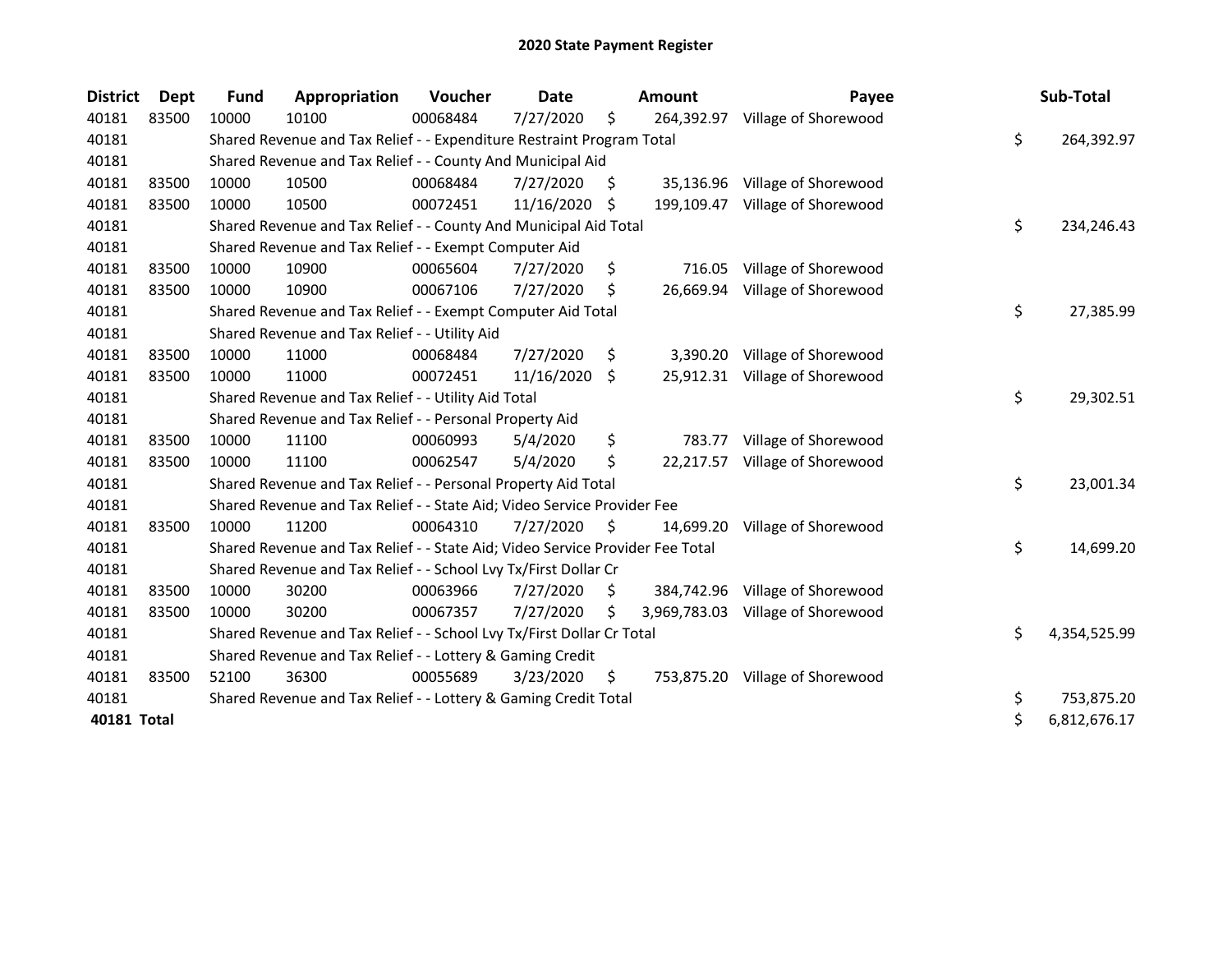| <b>District</b> | <b>Dept</b> | <b>Fund</b> | Appropriation                                                      | Voucher  | <b>Date</b> |     | Amount     | Payee                                | Sub-Total        |
|-----------------|-------------|-------------|--------------------------------------------------------------------|----------|-------------|-----|------------|--------------------------------------|------------------|
| 40191           |             |             | Dept of Safety & Prof Services - - Fire Dues Distribution          |          |             |     |            |                                      |                  |
| 40191           | 16500       | 10000       | 22500                                                              | 00036559 | 7/17/2020   | \$  |            | 14,910.47 Village Of West Milwaukee  |                  |
| 40191           |             |             | Dept of Safety & Prof Services - - Fire Dues Distribution Total    |          |             |     |            |                                      | \$<br>14,910.47  |
| 40191           |             |             | Dept of Natural Resources - - Fed Brownfields Revolving Loan       |          |             |     |            |                                      |                  |
| 40191           | 37000       | 10000       | 68500                                                              | 00397831 | 3/25/2020   | \$  |            | 120,639.00 Village Of West Milwaukee |                  |
| 40191           |             |             | Dept of Natural Resources - - Fed Brownfields Revolving Loan Total |          |             |     |            |                                      | \$<br>120,639.00 |
| 40191           |             |             | Dept of Natural Resources - - Fin Asst For Responsible Units       |          |             |     |            |                                      |                  |
| 40191           | 37000       | 27400       | 67000                                                              | 00412744 | 5/29/2020   | \$  |            | 15,012.83 Village Of West Milwaukee  |                  |
| 40191           |             |             | Dept of Natural Resources - - Fin Asst For Responsible Units Total |          |             |     |            |                                      | \$<br>15,012.83  |
| 40191           |             |             | WI Dept of Transportation - - Conn Hwy Aids St Fds                 |          |             |     |            |                                      |                  |
| 40191           | 39500       | 21100       | 16200                                                              | 00477403 | 1/6/2020    | \$  | 6,099.76   | Village Of West Milwaukee            |                  |
| 40191           | 39500       | 21100       | 16200                                                              | 00507258 | 4/6/2020    | \$  | 6,099.76   | Village Of West Milwaukee            |                  |
| 40191           | 39500       | 21100       | 16200                                                              | 00544250 | 7/6/2020    | \$  | 6,099.76   | Village Of West Milwaukee            |                  |
| 40191           | 39500       | 21100       | 16200                                                              | 00587076 | 10/5/2020   | \$  | 6,099.76   | Village Of West Milwaukee            |                  |
| 40191           |             |             | WI Dept of Transportation - - Conn Hwy Aids St Fds Total           |          |             |     |            |                                      | \$<br>24,399.04  |
| 40191           |             |             | WI Dept of Transportation - - Hwy Sfty Loc Aid Ffd                 |          |             |     |            |                                      |                  |
| 40191           | 39500       | 21100       | 18500                                                              | 00490591 | 2/11/2020   | \$  | 1,610.70   | Village Of West Milwaukee            |                  |
| 40191           | 39500       | 21100       | 18500                                                              | 00492968 | 2/14/2020   | \$  | 2,317.31   | Village Of West Milwaukee            |                  |
| 40191           | 39500       | 21100       | 18500                                                              | 00500087 | 3/9/2020    | \$  | 2,149.86   | Village Of West Milwaukee            |                  |
| 40191           | 39500       | 21100       | 18500                                                              | 00507367 | 3/24/2020   | \$  | 801.50     | Village Of West Milwaukee            |                  |
| 40191           | 39500       | 21100       | 18500                                                              | 00517770 | 4/22/2020   | \$  | 546.86     | Village Of West Milwaukee            |                  |
| 40191           | 39500       | 21100       | 18500                                                              | 00541865 | 6/25/2020   | \$  | 2,108.00   | Village Of West Milwaukee            |                  |
| 40191           | 39500       | 21100       | 18500                                                              | 00571125 | 8/20/2020   | \$  | 6,041.35   | Village Of West Milwaukee            |                  |
| 40191           | 39500       | 21100       | 18500                                                              | 00571126 | 8/20/2020   | \$  | 6,957.66   | Village Of West Milwaukee            |                  |
| 40191           | 39500       | 21100       | 18500                                                              | 00593673 | 10/2/2020   | \$  | 438.84     | Village Of West Milwaukee            |                  |
| 40191           | 39500       | 21100       | 18500                                                              | 00604671 | 10/23/2020  | \$  | 1,073.73   | Village Of West Milwaukee            |                  |
| 40191           | 39500       | 21100       | 18500                                                              | 00634712 | 12/30/2020  | -\$ | 1,065.60   | Village Of West Milwaukee            |                  |
| 40191           |             |             | WI Dept of Transportation - - Hwy Sfty Loc Aid Ffd Total           |          |             |     |            |                                      | \$<br>25,111.41  |
| 40191           |             |             | WI Dept of Transportation - - Trns Aids To Mnc.-Sf                 |          |             |     |            |                                      |                  |
| 40191           | 39500       | 21100       | 19100                                                              | 00476506 | 1/6/2020    | \$  | 141,852.10 | Village Of West Milwaukee            |                  |
| 40191           | 39500       | 21100       | 19100                                                              | 00506361 | 4/6/2020    | \$  | 141,852.10 | Village Of West Milwaukee            |                  |
| 40191           | 39500       | 21100       | 19100                                                              | 00543353 | 7/6/2020    | \$  | 141,852.10 | Village Of West Milwaukee            |                  |
| 40191           | 39500       | 21100       | 19100                                                              | 00586179 | 10/5/2020   | \$  |            | 141,852.11 Village Of West Milwaukee |                  |
| 40191           |             |             | WI Dept of Transportation - - Trns Aids To Mnc.-Sf Total           |          |             |     |            |                                      | \$<br>567,408.41 |
| 40191           |             |             | Department of Justice - - Law Enforcement Train, Local             |          |             |     |            |                                      |                  |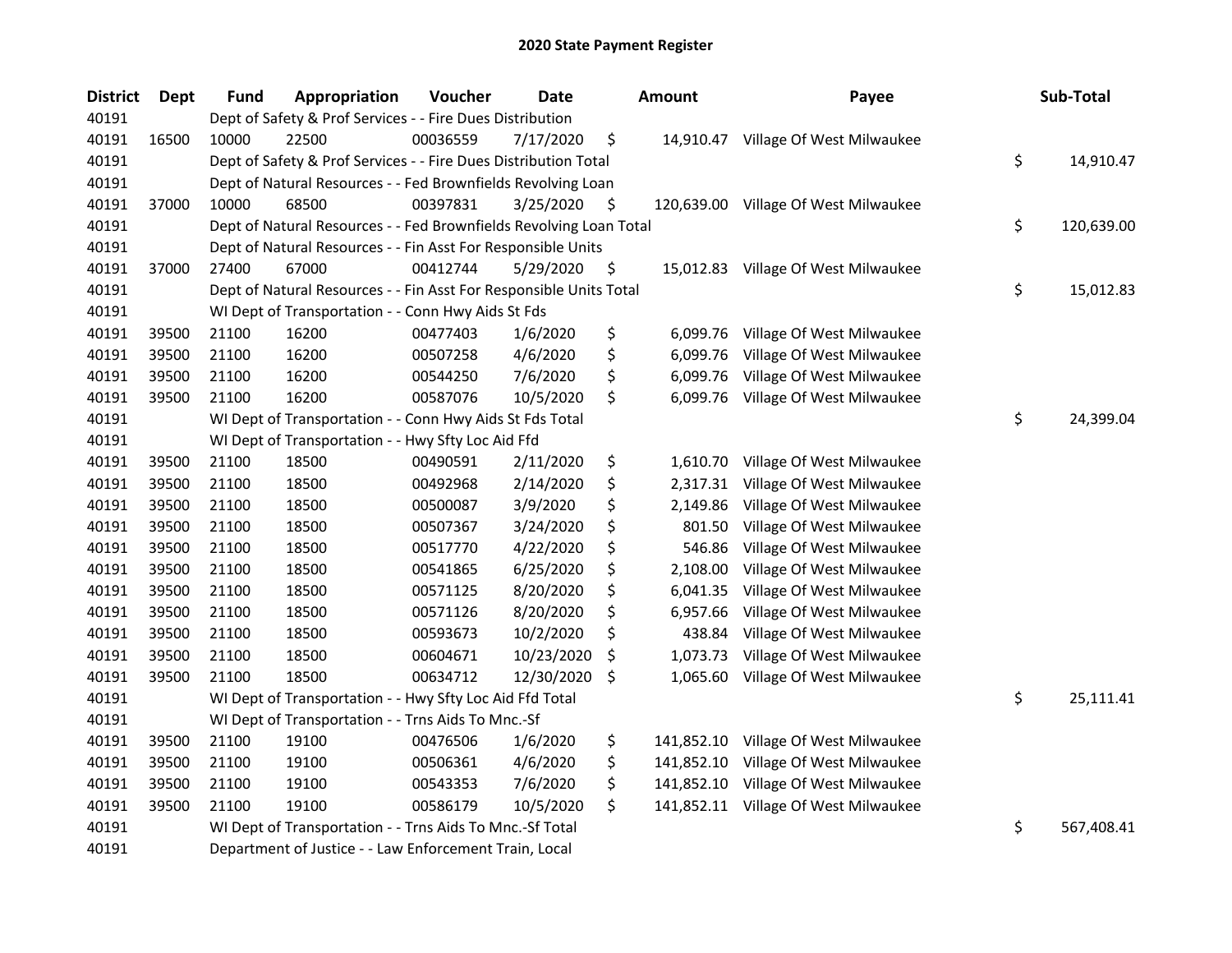| <b>District</b> | <b>Dept</b> | <b>Fund</b> | Appropriation                                                                 | Voucher  | <b>Date</b> |     | Amount    | Payee                                | Sub-Total        |
|-----------------|-------------|-------------|-------------------------------------------------------------------------------|----------|-------------|-----|-----------|--------------------------------------|------------------|
| 40191           | 45500       | 10000       | 23100                                                                         | 00091853 | 12/8/2020   | \$  | 2,880.00  | Village Of West Milwaukee            |                  |
| 40191           |             |             | Department of Justice - - Law Enforcement Train, Local Total                  |          |             |     |           |                                      | \$<br>2,880.00   |
| 40191           |             |             | Department of Administration - - Federal Aid                                  |          |             |     |           |                                      |                  |
| 40191           | 50500       | 10000       | 14200                                                                         | 00130039 | 10/1/2020   | \$  | 53,637.30 | Village Of West Milwaukee            |                  |
| 40191           | 50500       | 10000       | 14200                                                                         | 00132210 | 11/12/2020  | \$. | 13,408.70 | Village Of West Milwaukee            |                  |
| 40191           | 50500       | 10000       | 14200                                                                         | 00136411 | 12/16/2020  | \$. | 3,686.56  | Village Of West Milwaukee            |                  |
| 40191           |             |             | Department of Administration - - Federal Aid Total                            |          |             |     |           |                                      | \$<br>70,732.56  |
| 40191           |             |             | Elections Commission - - 2018 Hava Election Security                          |          |             |     |           |                                      |                  |
| 40191           | 51000       | 22000       | 18200                                                                         | 00004422 | 9/8/2020    | \$  |           | 2,225.10 Village Of West Milwaukee   |                  |
| 40191           |             |             | Elections Commission - - 2018 Hava Election Security Total                    |          |             |     |           |                                      | \$<br>2,225.10   |
| 40191           |             |             | Shared Revenue and Tax Relief - - Expenditure Restraint Program               |          |             |     |           |                                      |                  |
| 40191           | 83500       | 10000       | 10100                                                                         | 00068485 | 7/27/2020   | \$. |           | 230,092.10 Village Of West Milwaukee |                  |
| 40191           |             |             | Shared Revenue and Tax Relief - - Expenditure Restraint Program Total         |          |             |     |           |                                      | \$<br>230,092.10 |
| 40191           |             |             | Shared Revenue and Tax Relief - - County And Municipal Aid                    |          |             |     |           |                                      |                  |
| 40191           | 83500       | 10000       | 10500                                                                         | 00068485 | 7/27/2020   | \$. |           | 110,077.55 Village Of West Milwaukee |                  |
| 40191           | 83500       | 10000       | 10500                                                                         | 00072452 | 11/16/2020  | \$  |           | 623,772.78 Village Of West Milwaukee |                  |
| 40191           |             |             | Shared Revenue and Tax Relief - - County And Municipal Aid Total              |          |             |     |           |                                      | \$<br>733,850.33 |
| 40191           |             |             | Shared Revenue and Tax Relief - - Exempt Computer Aid                         |          |             |     |           |                                      |                  |
| 40191           | 83500       | 10000       | 10900                                                                         | 00065605 | 7/27/2020   | \$  | 81,324.88 | Village Of West Milwaukee            |                  |
| 40191           | 83500       | 10000       | 10900                                                                         | 00067107 | 7/27/2020   | \$  |           | 50,477.48 Village Of West Milwaukee  |                  |
| 40191           |             |             | Shared Revenue and Tax Relief - - Exempt Computer Aid Total                   |          |             |     |           |                                      | \$<br>131,802.36 |
| 40191           |             |             | Shared Revenue and Tax Relief - - Utility Aid                                 |          |             |     |           |                                      |                  |
| 40191           | 83500       | 10000       | 11000                                                                         | 00068485 | 7/27/2020   | \$  |           | 0.74 Village Of West Milwaukee       |                  |
| 40191           | 83500       | 10000       | 11000                                                                         | 00072452 | 11/16/2020  | \$  | 21.80     | Village Of West Milwaukee            |                  |
| 40191           |             |             | Shared Revenue and Tax Relief - - Utility Aid Total                           |          |             |     |           |                                      | \$<br>22.54      |
| 40191           |             |             | Shared Revenue and Tax Relief - - Personal Property Aid                       |          |             |     |           |                                      |                  |
| 40191           | 83500       | 10000       | 11100                                                                         | 00060994 | 5/4/2020    | \$  |           | 28,624.38 Village Of West Milwaukee  |                  |
| 40191           | 83500       | 10000       | 11100                                                                         | 00062548 | 5/4/2020    | \$  |           | 136,301.51 Village Of West Milwaukee |                  |
| 40191           |             |             | Shared Revenue and Tax Relief - - Personal Property Aid Total                 |          |             |     |           |                                      | \$<br>164,925.89 |
| 40191           |             |             | Shared Revenue and Tax Relief - - State Aid; Video Service Provider Fee       |          |             |     |           |                                      |                  |
| 40191           | 83500       | 10000       | 11200                                                                         | 00064311 | 7/27/2020   | \$  | 3,681.07  | Village Of West Milwaukee            |                  |
| 40191           |             |             | Shared Revenue and Tax Relief - - State Aid; Video Service Provider Fee Total |          |             |     |           |                                      | \$<br>3,681.07   |
| 40191           |             |             | Shared Revenue and Tax Relief - - School Lvy Tx/First Dollar Cr               |          |             |     |           |                                      |                  |
| 40191           | 83500       | 10000       | 30200                                                                         | 00063967 | 7/27/2020   | \$  |           | 70,651.20 Village Of West Milwaukee  |                  |
| 40191           | 83500       | 10000       | 30200                                                                         | 00067358 | 7/27/2020   | \$  |           | 547,322.72 Village Of West Milwaukee |                  |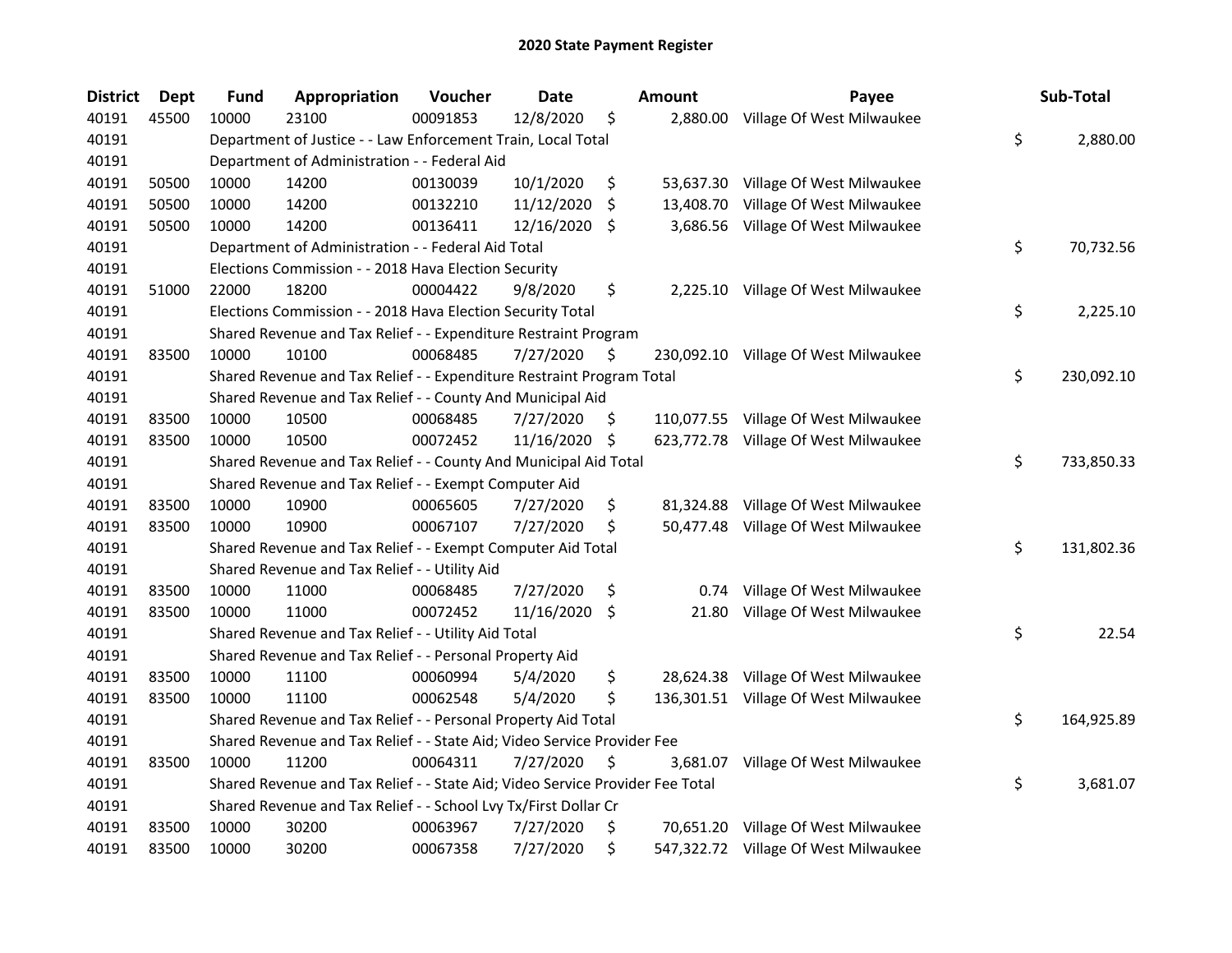| <b>District</b> | Dept  | <b>Fund</b> | Appropriation                                                         | <b>Voucher</b> | Date      | <b>Amount</b> | Payee                     | Sub-Total    |
|-----------------|-------|-------------|-----------------------------------------------------------------------|----------------|-----------|---------------|---------------------------|--------------|
| 40191           |       |             | Shared Revenue and Tax Relief - - School Lvy Tx/First Dollar Cr Total |                |           |               |                           | 617,973.92   |
| 40191           |       |             | Shared Revenue and Tax Relief - - Lottery & Gaming Credit             |                |           |               |                           |              |
| 40191           | 83500 | 52100       | 36300                                                                 | 00055690       | 3/23/2020 | 102.482.89    | Village Of West Milwaukee |              |
| 40191           |       |             | Shared Revenue and Tax Relief - - Lottery & Gaming Credit Total       |                |           |               |                           | 102,482.89   |
| 40191 Total     |       |             |                                                                       |                |           |               |                           | 2,828,149.92 |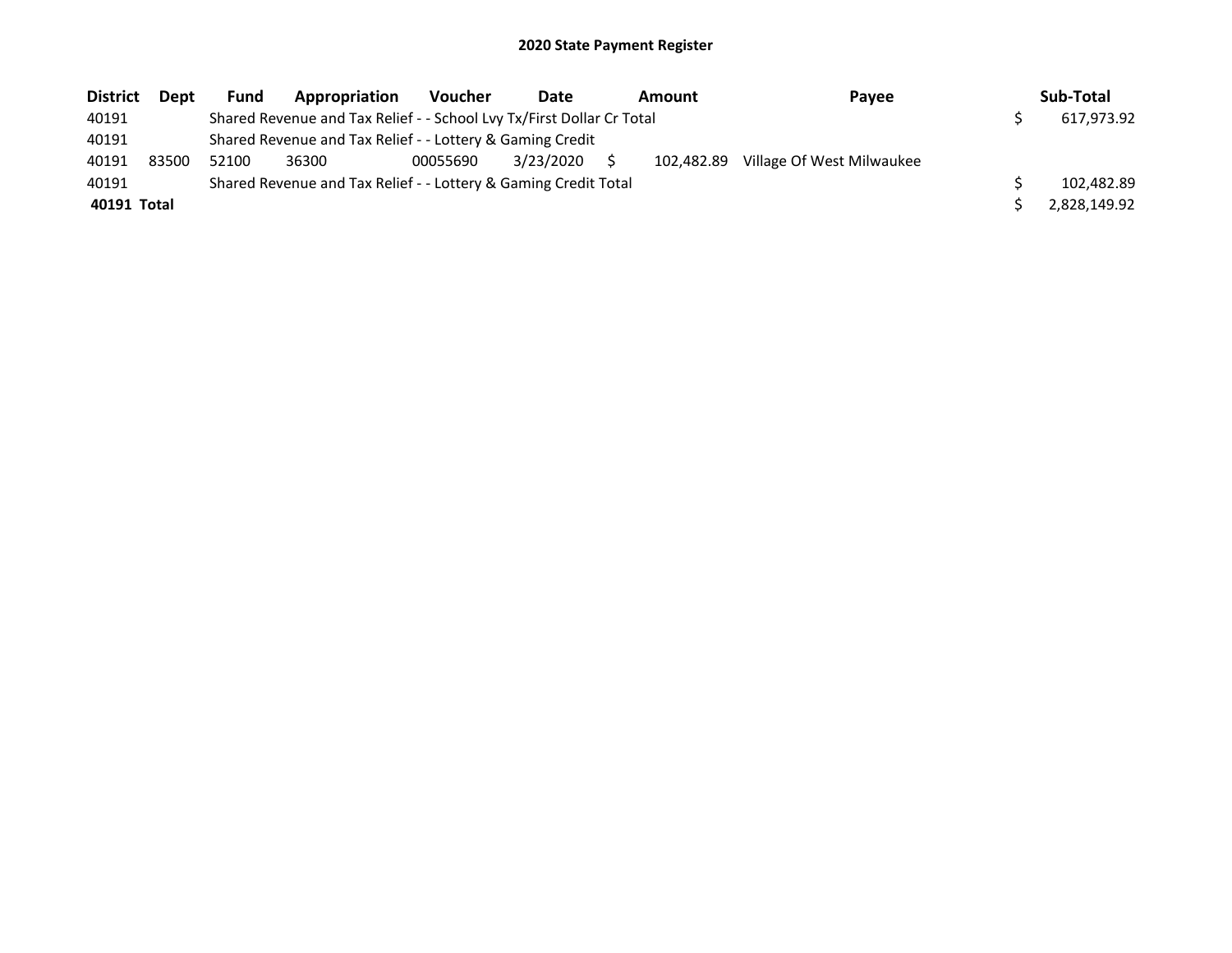| <b>District</b> | Dept  | <b>Fund</b> | Appropriation                                                         | Voucher  | <b>Date</b> | Amount           | Payee                               | Sub-Total        |
|-----------------|-------|-------------|-----------------------------------------------------------------------|----------|-------------|------------------|-------------------------------------|------------------|
| 40192           |       |             | Dept of Safety & Prof Services - - Fire Dues Distribution             |          |             |                  |                                     |                  |
| 40192           | 16500 | 10000       | 22500                                                                 | 00036560 | 7/17/2020   | \$               | 90,608.19 Village of Whitefish Bay  |                  |
| 40192           |       |             | Dept of Safety & Prof Services - - Fire Dues Distribution Total       |          |             |                  |                                     | \$<br>90,608.19  |
| 40192           |       |             | Dept of Natural Resources - - Fin Asst For Responsible Units          |          |             |                  |                                     |                  |
| 40192           | 37000 | 27400       | 67000                                                                 | 00412514 | 5/29/2020   | \$               | 63,827.31 Village of Whitefish Bay  |                  |
| 40192           |       |             | Dept of Natural Resources - - Fin Asst For Responsible Units Total    |          |             |                  |                                     | \$<br>63,827.31  |
| 40192           |       |             | WI Dept of Transportation - - Conn Hwy Aids St Fds                    |          |             |                  |                                     |                  |
| 40192           | 39500 | 21100       | 16200                                                                 | 00477404 | 1/6/2020    | \$               | 11,087.79 Village of Whitefish Bay  |                  |
| 40192           | 39500 | 21100       | 16200                                                                 | 00507259 | 4/6/2020    | \$<br>11,087.79  | Village of Whitefish Bay            |                  |
| 40192           | 39500 | 21100       | 16200                                                                 | 00544251 | 7/6/2020    | \$               | 11,087.79 Village of Whitefish Bay  |                  |
| 40192           | 39500 | 21100       | 16200                                                                 | 00587077 | 10/5/2020   | \$               | 11,087.82 Village of Whitefish Bay  |                  |
| 40192           |       |             | WI Dept of Transportation - - Conn Hwy Aids St Fds Total              |          |             |                  |                                     | \$<br>44,351.19  |
| 40192           |       |             | WI Dept of Transportation - - Trns Aids To Mnc.-Sf                    |          |             |                  |                                     |                  |
| 40192           | 39500 | 21100       | 19100                                                                 | 00476507 | 1/6/2020    | \$<br>205,100.48 | Village of Whitefish Bay            |                  |
| 40192           | 39500 | 21100       | 19100                                                                 | 00506362 | 4/6/2020    | \$<br>205,100.48 | Village of Whitefish Bay            |                  |
| 40192           | 39500 | 21100       | 19100                                                                 | 00543354 | 7/6/2020    | \$<br>205,100.48 | Village of Whitefish Bay            |                  |
| 40192           | 39500 | 21100       | 19100                                                                 | 00586180 | 10/5/2020   | \$<br>205,100.48 | Village of Whitefish Bay            |                  |
| 40192           |       |             | WI Dept of Transportation - - Trns Aids To Mnc.-Sf Total              |          |             |                  |                                     | \$<br>820,401.92 |
| 40192           |       |             | WI Dept of Transportation - - Transpor Safety Ff                      |          |             |                  |                                     |                  |
| 40192           | 39500 | 21100       | 58200                                                                 | 00581278 | 10/6/2020   | \$<br>136.78     | Village of Whitefish Bay            |                  |
| 40192           |       |             | WI Dept of Transportation - - Transpor Safety Ff Total                |          |             |                  |                                     | \$<br>136.78     |
| 40192           |       |             | Department of Justice - - Law Enforcement Train, Local                |          |             |                  |                                     |                  |
| 40192           | 45500 | 10000       | 23100                                                                 | 00091860 | 12/8/2020   | \$               | 3,840.00 Village of Whitefish Bay   |                  |
| 40192           |       |             | Department of Justice - - Law Enforcement Train, Local Total          |          |             |                  |                                     | \$<br>3,840.00   |
| 40192           |       |             | Department of Administration - - Federal Aid                          |          |             |                  |                                     |                  |
| 40192           | 50500 | 10000       | 14200                                                                 | 00130040 | 10/1/2020   | \$               | 74,628.17 Village of Whitefish Bay  |                  |
| 40192           | 50500 | 10000       | 14200                                                                 | 00134821 | 12/9/2020   | \$               | 141,413.02 Village of Whitefish Bay |                  |
| 40192           |       |             | Department of Administration - - Federal Aid Total                    |          |             |                  |                                     | \$<br>216,041.19 |
| 40192           |       |             | Elections Commission - - 2018 Hava Election Security                  |          |             |                  |                                     |                  |
| 40192           | 51000 | 22000       | 18200                                                                 | 00003441 | 6/26/2020   | \$               | 11,423.30 Village of Whitefish Bay  |                  |
| 40192           |       |             | Elections Commission - - 2018 Hava Election Security Total            |          |             |                  |                                     | \$<br>11,423.30  |
| 40192           |       |             | Shared Revenue and Tax Relief - - Expenditure Restraint Program       |          |             |                  |                                     |                  |
| 40192           | 83500 | 10000       | 10100                                                                 | 00068486 | 7/27/2020   | \$               | 13,428.85 Village of Whitefish Bay  |                  |
| 40192           |       |             | Shared Revenue and Tax Relief - - Expenditure Restraint Program Total |          |             |                  |                                     | \$<br>13,428.85  |
| 40192           |       |             | Shared Revenue and Tax Relief - - County And Municipal Aid            |          |             |                  |                                     |                  |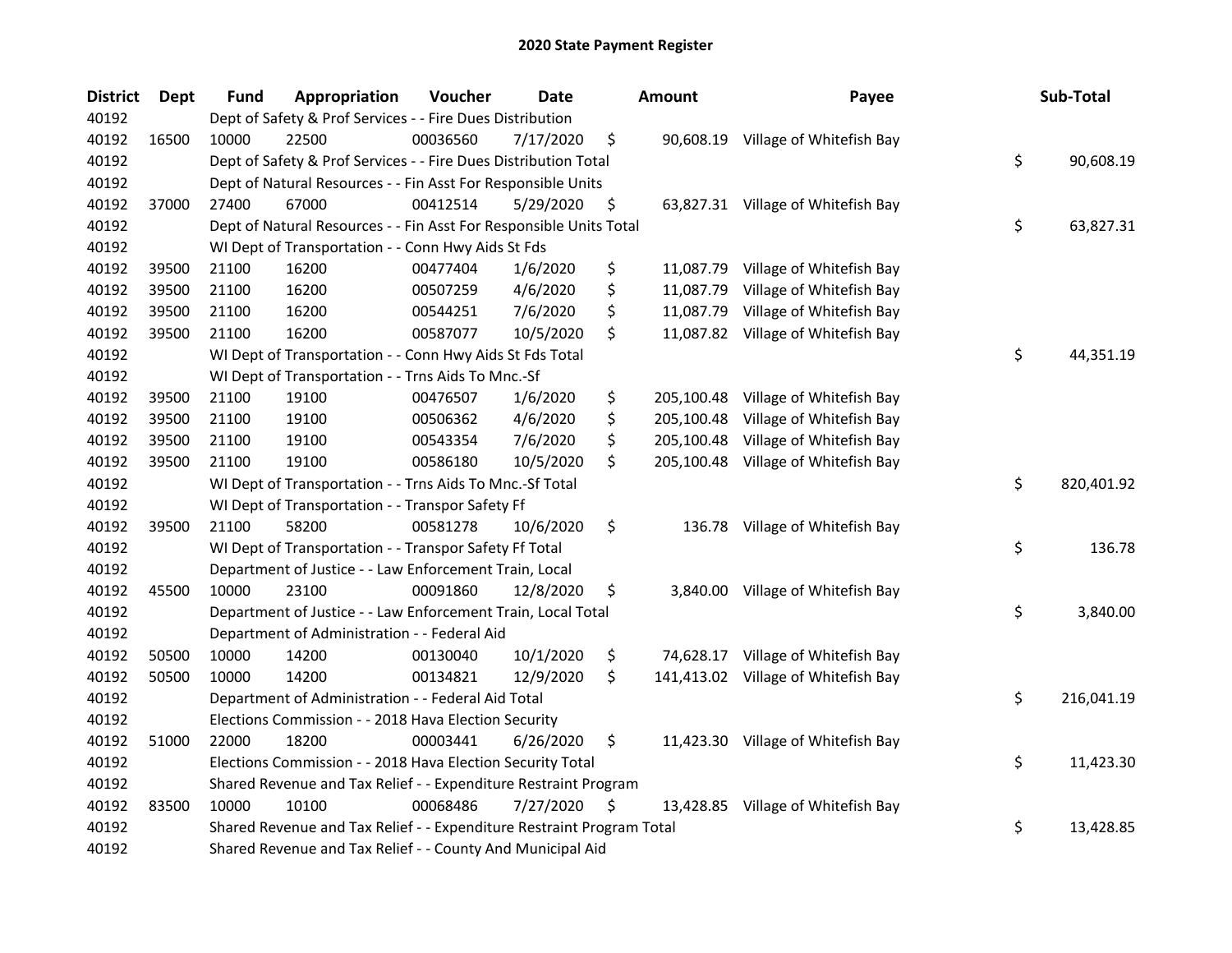| <b>District</b> | <b>Dept</b> | Fund  | Appropriation                                                                 | <b>Voucher</b> | Date       |     | <b>Amount</b> | Payee                               | Sub-Total          |
|-----------------|-------------|-------|-------------------------------------------------------------------------------|----------------|------------|-----|---------------|-------------------------------------|--------------------|
| 40192           | 83500       | 10000 | 10500                                                                         | 00068486       | 7/27/2020  | \$  | 26,411.42     | Village of Whitefish Bay            |                    |
| 40192           | 83500       | 10000 | 10500                                                                         | 00072453       | 11/16/2020 | S   |               | 149,664.71 Village of Whitefish Bay |                    |
| 40192           |             |       | Shared Revenue and Tax Relief - - County And Municipal Aid Total              |                |            |     |               |                                     | \$<br>176,076.13   |
| 40192           |             |       | Shared Revenue and Tax Relief - - Exempt Computer Aid                         |                |            |     |               |                                     |                    |
| 40192           | 83500       | 10000 | 10900                                                                         | 00065606       | 7/27/2020  | \$  | 997.68        | Village of Whitefish Bay            |                    |
| 40192           | 83500       | 10000 | 10900                                                                         | 00067108       | 7/27/2020  | \$. | 13,510.11     | Village of Whitefish Bay            |                    |
| 40192           |             |       | Shared Revenue and Tax Relief - - Exempt Computer Aid Total                   |                |            |     |               |                                     | \$<br>14,507.79    |
| 40192           |             |       | Shared Revenue and Tax Relief - - Utility Aid                                 |                |            |     |               |                                     |                    |
| 40192           | 83500       | 10000 | 11000                                                                         | 00068486       | 7/27/2020  | \$  | 0.47          | Village of Whitefish Bay            |                    |
| 40192           |             |       | Shared Revenue and Tax Relief - - Utility Aid Total                           |                |            |     |               |                                     | \$<br>0.47         |
| 40192           |             |       | Shared Revenue and Tax Relief - - Personal Property Aid                       |                |            |     |               |                                     |                    |
| 40192           | 83500       | 10000 | 11100                                                                         | 00060995       | 5/4/2020   | \$  | 185.73        | Village of Whitefish Bay            |                    |
| 40192           | 83500       | 10000 | 11100                                                                         | 00062549       | 5/4/2020   | \$  | 5,063.74      | Village of Whitefish Bay            |                    |
| 40192           |             |       | Shared Revenue and Tax Relief - - Personal Property Aid Total                 |                |            |     |               |                                     | \$<br>5,249.47     |
| 40192           |             |       | Shared Revenue and Tax Relief - - State Aid; Video Service Provider Fee       |                |            |     |               |                                     |                    |
| 40192           | 83500       | 10000 | 11200                                                                         | 00064312       | 7/27/2020  | S   | 19,441.72     | Village of Whitefish Bay            |                    |
| 40192           |             |       | Shared Revenue and Tax Relief - - State Aid; Video Service Provider Fee Total |                |            |     |               |                                     | \$<br>19,441.72    |
| 40192           |             |       | Shared Revenue and Tax Relief - - School Lvy Tx/First Dollar Cr               |                |            |     |               |                                     |                    |
| 40192           | 83500       | 10000 | 30200                                                                         | 00063968       | 7/27/2020  | S.  | 326,259.57    | Village of Whitefish Bay            |                    |
| 40192           | 83500       | 10000 | 30200                                                                         | 00067359       | 7/27/2020  | S.  | 4,231,425.81  | Village of Whitefish Bay            |                    |
| 40192           |             |       | Shared Revenue and Tax Relief - - School Lvy Tx/First Dollar Cr Total         |                |            |     |               |                                     | \$<br>4,557,685.38 |
| 40192           |             |       | Shared Revenue and Tax Relief - - Lottery & Gaming Credit                     |                |            |     |               |                                     |                    |
| 40192           | 83500       | 52100 | 36300                                                                         | 00055691       | 3/23/2020  | \$. |               | 821,959.50 Village of Whitefish Bay |                    |
| 40192           |             |       | Shared Revenue and Tax Relief - - Lottery & Gaming Credit Total               |                |            |     |               |                                     | \$<br>821,959.50   |
| 40192 Total     |             |       |                                                                               |                |            |     |               |                                     | \$<br>6,858,979.19 |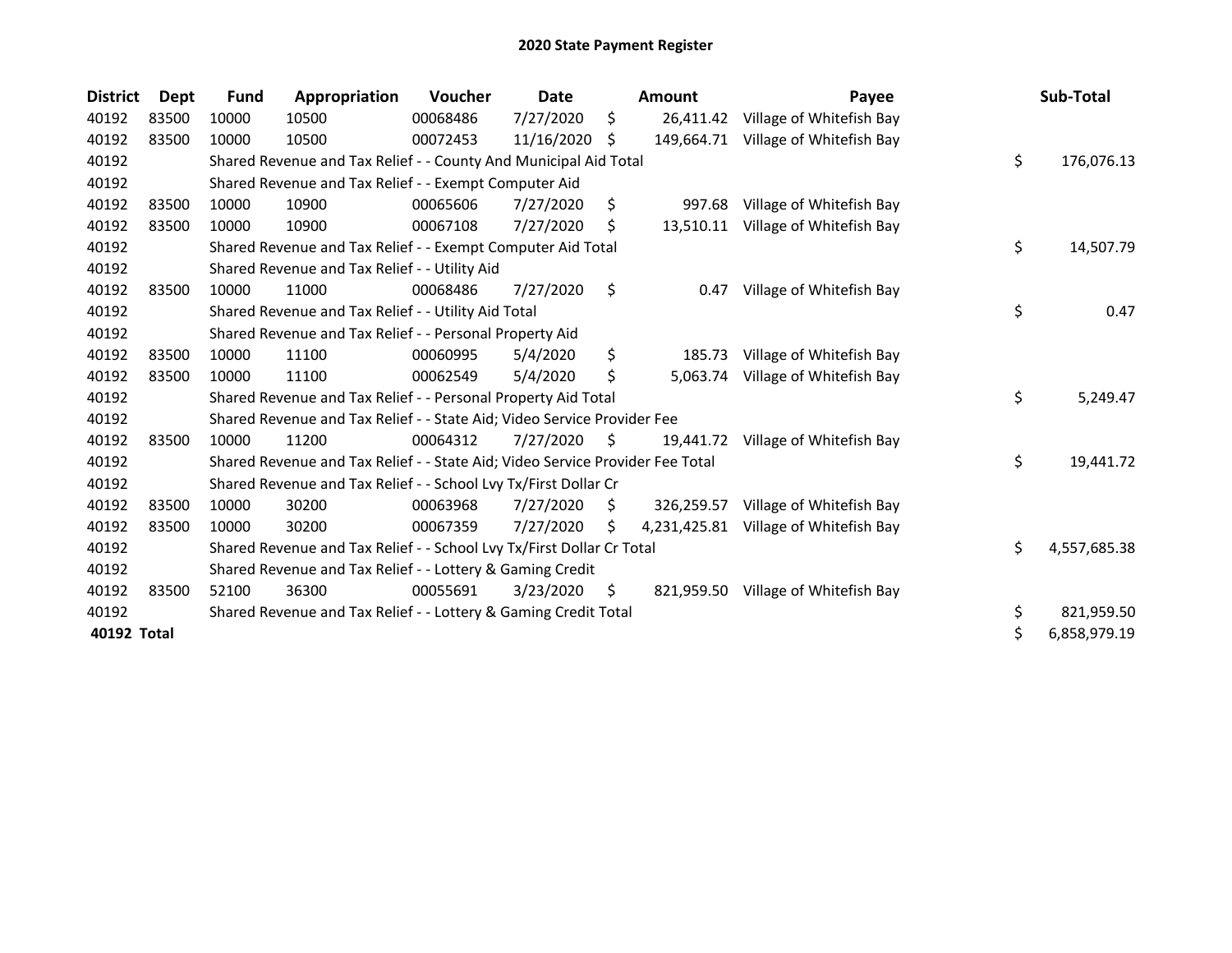| <b>District</b> | <b>Dept</b> | <b>Fund</b> | Appropriation                                                      | Voucher  | <b>Date</b> | <b>Amount</b>   | Payee                     | Sub-Total       |
|-----------------|-------------|-------------|--------------------------------------------------------------------|----------|-------------|-----------------|---------------------------|-----------------|
| 40211           |             |             | Dept of Safety & Prof Services - - Fire Dues Distribution          |          |             |                 |                           |                 |
| 40211           | 16500       | 10000       | 22500                                                              | 00036561 | 7/17/2020   | \$              | 42,659.32 Cudahy, City of |                 |
| 40211           |             |             | Dept of Safety & Prof Services - - Fire Dues Distribution Total    |          |             |                 |                           | \$<br>42,659.32 |
| 40211           |             |             | Dept of Natural Resources - - Petrostorage Envr Remd Awards        |          |             |                 |                           |                 |
| 40211           | 37000       | 27200       | 66700                                                              | 00428537 | 8/11/2020   | \$<br>1,447.37  | Cudahy, City of           |                 |
| 40211           | 37000       | 27200       | 66700                                                              | 00438018 | 9/28/2020   | \$<br>4,943.65  | Cudahy, City of           |                 |
| 40211           |             |             | Dept of Natural Resources - - Petrostorage Envr Remd Awards Total  |          |             |                 |                           | \$<br>6,391.02  |
| 40211           |             |             | Dept of Natural Resources - - Fin Asst For Responsible Units       |          |             |                 |                           |                 |
| 40211           | 37000       | 27400       | 67000                                                              | 00413260 | 5/29/2020   | \$              | 66,940.95 Cudahy, City of |                 |
| 40211           |             |             | Dept of Natural Resources - - Fin Asst For Responsible Units Total |          |             |                 |                           | \$<br>66,940.95 |
| 40211           |             |             | WI Dept of Transportation - - Conn Hwy Aids St Fds                 |          |             |                 |                           |                 |
| 40211           | 39500       | 21100       | 16200                                                              | 00477405 | 1/6/2020    | \$<br>20,255.83 | Cudahy, City of           |                 |
| 40211           | 39500       | 21100       | 16200                                                              | 00507260 | 4/6/2020    | \$<br>20,255.83 | Cudahy, City of           |                 |
| 40211           | 39500       | 21100       | 16200                                                              | 00544252 | 7/6/2020    | \$<br>20,255.83 | Cudahy, City of           |                 |
| 40211           | 39500       | 21100       | 16200                                                              | 00587078 | 10/5/2020   | \$<br>20,255.85 | Cudahy, City of           |                 |
| 40211           |             |             | WI Dept of Transportation - - Conn Hwy Aids St Fds Total           |          |             |                 |                           | \$<br>81,023.34 |
| 40211           |             |             | WI Dept of Transportation - - Hwy Sfty Loc Aid Ffd                 |          |             |                 |                           |                 |
| 40211           | 39500       | 21100       | 18500                                                              | 00481695 | 1/15/2020   | \$<br>4,878.43  | Cudahy, City of           |                 |
| 40211           | 39500       | 21100       | 18500                                                              | 00481696 | 1/15/2020   | \$<br>4,298.40  | Cudahy, City of           |                 |
| 40211           | 39500       | 21100       | 18500                                                              | 00484796 | 1/24/2020   | \$<br>3,878.86  | Cudahy, City of           |                 |
| 40211           | 39500       | 21100       | 18500                                                              | 00484797 | 1/24/2020   | \$<br>4,789.08  | Cudahy, City of           |                 |
| 40211           | 39500       | 21100       | 18500                                                              | 00488486 | 2/5/2020    | \$<br>4,699.06  | Cudahy, City of           |                 |
| 40211           | 39500       | 21100       | 18500                                                              | 00499070 | 3/5/2020    | \$<br>3,935.00  | Cudahy, City of           |                 |
| 40211           | 39500       | 21100       | 18500                                                              | 00500083 | 3/6/2020    | \$<br>4,956.93  | Cudahy, City of           |                 |
| 40211           | 39500       | 21100       | 18500                                                              | 00500086 | 3/9/2020    | \$<br>8,626.19  | Cudahy, City of           |                 |
| 40211           | 39500       | 21100       | 18500                                                              | 00507745 | 3/25/2020   | \$<br>3,561.76  | Cudahy, City of           |                 |
| 40211           | 39500       | 21100       | 18500                                                              | 00507747 | 3/25/2020   | \$<br>5,664.48  | Cudahy, City of           |                 |
| 40211           | 39500       | 21100       | 18500                                                              | 00516770 | 4/20/2020   | \$<br>1,915.49  | Cudahy, City of           |                 |
| 40211           | 39500       | 21100       | 18500                                                              | 00516776 | 4/20/2020   | \$<br>3,698.16  | Cudahy, City of           |                 |
| 40211           | 39500       | 21100       | 18500                                                              | 00556493 | 7/28/2020   | \$<br>6,606.92  | Cudahy, City of           |                 |
| 40211           | 39500       | 21100       | 18500                                                              | 00556494 | 7/28/2020   | \$<br>9,236.07  | Cudahy, City of           |                 |
| 40211           | 39500       | 21100       | 18500                                                              | 00556495 | 7/28/2020   | \$<br>23,151.06 | Cudahy, City of           |                 |
| 40211           | 39500       | 21100       | 18500                                                              | 00581234 | 9/11/2020   | \$<br>2,605.33  | Cudahy, City of           |                 |
| 40211           | 39500       | 21100       | 18500                                                              | 00581238 | 9/11/2020   | \$<br>4,151.76  | Cudahy, City of           |                 |
| 40211           | 39500       | 21100       | 18500                                                              | 00583990 | 9/17/2020   | \$              | 18,721.96 Cudahy, City of |                 |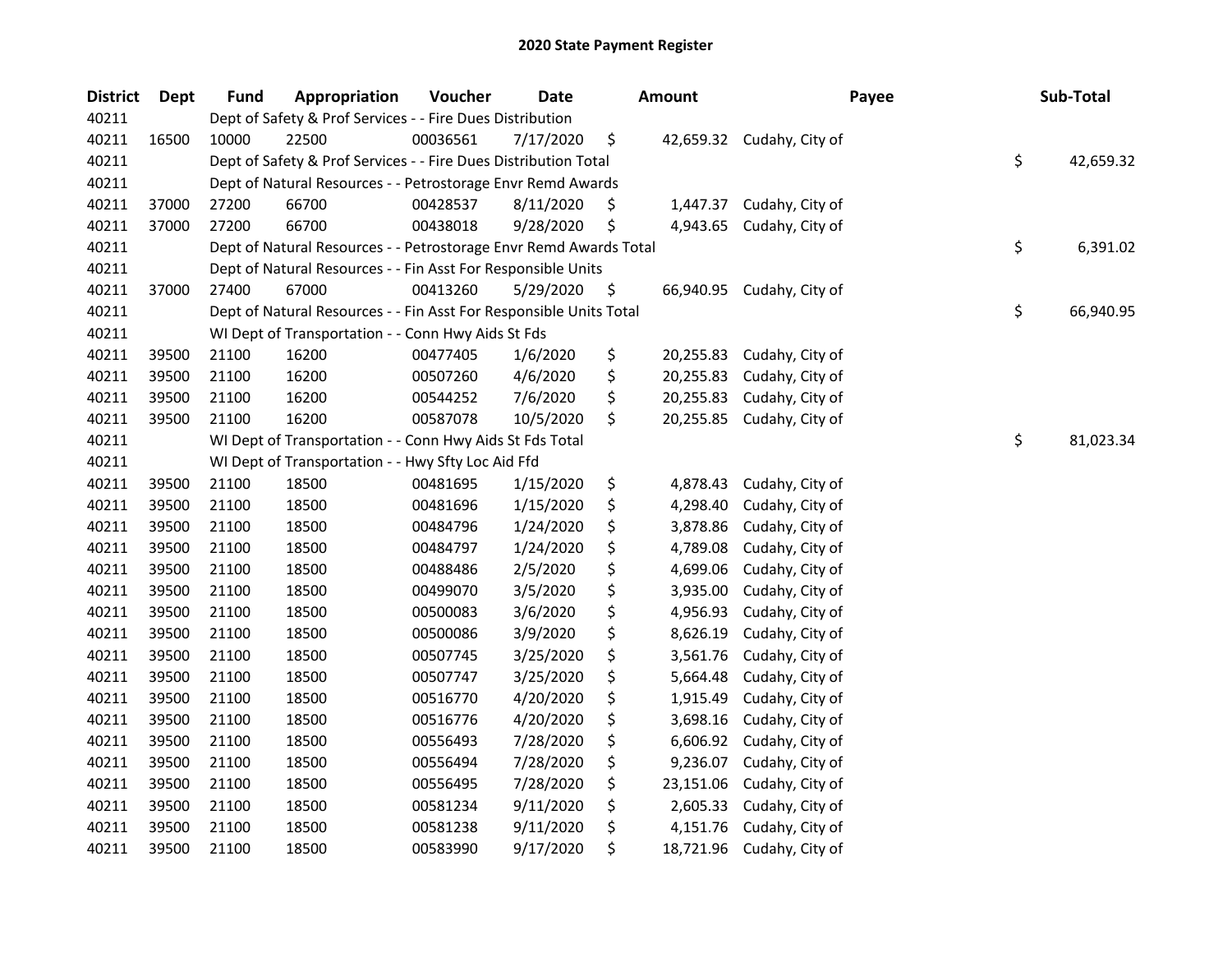| <b>District</b> | <b>Dept</b> | <b>Fund</b> | Appropriation                                                             | Voucher   | <b>Date</b>   | <b>Amount</b>    |                 | Payee | Sub-Total        |
|-----------------|-------------|-------------|---------------------------------------------------------------------------|-----------|---------------|------------------|-----------------|-------|------------------|
| 40211           | 39500       | 21100       | 18500                                                                     | 00597122  | 10/9/2020     | \$<br>2,684.00   | Cudahy, City of |       |                  |
| 40211           | 39500       | 21100       | 18500                                                                     | 00597124  | 10/9/2020     | \$<br>12,739.11  | Cudahy, City of |       |                  |
| 40211           | 39500       | 21100       | 18500                                                                     | 00597915  | 10/13/2020    | \$<br>4,133.44   | Cudahy, City of |       |                  |
| 40211           | 39500       | 21100       | 18500                                                                     | 00615915  | 11/16/2020    | \$<br>5,818.43   | Cudahy, City of |       |                  |
| 40211           | 39500       | 21100       | 18500                                                                     | 00615916  | 11/16/2020    | \$<br>560.92     | Cudahy, City of |       |                  |
| 40211           | 39500       | 21100       | 18500                                                                     | 00615919  | 11/16/2020    | \$<br>13,812.12  | Cudahy, City of |       |                  |
| 40211           | 39500       | 21100       | 18500                                                                     | 00620281  | 11/25/2020    | \$<br>856.88     | Cudahy, City of |       |                  |
| 40211           | 39500       | 21100       | 18500                                                                     | 00620282  | 11/25/2020    | \$<br>1,696.52   | Cudahy, City of |       |                  |
| 40211           | 39500       | 21100       | 18500                                                                     | 00634709  | 12/30/2020    | \$<br>3,176.26   | Cudahy, City of |       |                  |
| 40211           |             |             | WI Dept of Transportation - - Hwy Sfty Loc Aid Ffd Total                  |           |               |                  |                 |       | \$<br>164,852.62 |
| 40211           |             |             | WI Dept of Transportation - - Trns Aids To Mnc.-Sf                        |           |               |                  |                 |       |                  |
| 40211           | 39500       | 21100       | 19100                                                                     | 00476508  | 1/6/2020      | \$<br>227,303.62 | Cudahy, City of |       |                  |
| 40211           | 39500       | 21100       | 19100                                                                     | 00506363  | 4/6/2020      | \$<br>227,303.62 | Cudahy, City of |       |                  |
| 40211           | 39500       | 21100       | 19100                                                                     | 00543355  | 7/6/2020      | \$<br>227,303.62 | Cudahy, City of |       |                  |
| 40211           | 39500       | 21100       | 19100                                                                     | 00586181  | 10/5/2020     | \$<br>227,303.63 | Cudahy, City of |       |                  |
| 40211           |             |             | WI Dept of Transportation - - Trns Aids To Mnc.-Sf Total                  |           |               |                  |                 |       | \$<br>909,214.49 |
| 40211           |             |             | Department of Health Services - - State/Federal Aids                      |           |               |                  |                 |       |                  |
| 40211           | 43500       | 10000       | 00000                                                                     | 92007     | $1/1/2020$ \$ | 10,184.00        | Cudahy, City of |       |                  |
| 40211           | 43500       | 10000       | 00000                                                                     | 92008     | $2/1/2020$ \$ | 14,556.00        | Cudahy, City of |       |                  |
| 40211           | 43500       | 10000       | 00000                                                                     | 92009     | $3/1/2020$ \$ | 8,883.00         | Cudahy, City of |       |                  |
| 40211           | 43500       | 10000       | 00000                                                                     | 92010     | $4/1/2020$ \$ | 13,433.00        | Cudahy, City of |       |                  |
| 40211           | 43500       | 10000       | 00000                                                                     | 92012     | $6/1/2020$ \$ | 9,280.00         | Cudahy, City of |       |                  |
| 40211           | 43500       | 10000       | 00000                                                                     | 92100     | $7/1/2020$ \$ | 34,817.00        | Cudahy, City of |       |                  |
| 40211           | 43500       | 10000       | 00000                                                                     | 92101     | $8/1/2020$ \$ | 26,012.00        | Cudahy, City of |       |                  |
| 40211           | 43500       | 10000       | 00000                                                                     | 92102     | $9/1/2020$ \$ | 31,368.00        | Cudahy, City of |       |                  |
| 40211           | 43500       | 10000       | 00000                                                                     | 92105     | 12/1/2020 \$  | 124,829.00       | Cudahy, City of |       |                  |
| 40211           |             |             | Department of Health Services - - State/Federal Aids Total                |           |               |                  |                 |       | \$<br>273,362.00 |
| 40211           |             |             | Department of Health Services - - Public Health Dispensaries And          |           |               |                  |                 |       |                  |
| 40211           | 43500       | 10000       | 10700                                                                     | 00338029  | 2/7/2020      | \$<br>12.26      | Cudahy, City of |       |                  |
| 40211           |             |             | Department of Health Services - - Public Health Dispensaries And Total    |           |               |                  |                 |       | \$<br>12.26      |
| 40211           |             |             | Department of Health Services - - Emergency Medical Services, Ai          |           |               |                  |                 |       |                  |
| 40211           | 43500       | 10000       | 11900                                                                     | 00379014  | 9/15/2020     | \$<br>6,244.54   | Cudahy, City of |       |                  |
| 40211           |             |             | Department of Health Services - - Emergency Medical Services, Ai Total    |           |               |                  |                 |       | \$<br>6,244.54   |
| 40211           |             |             | Department of Health Services - - Prepaid Medical Transport Reimbursement |           |               |                  |                 |       |                  |
| 40211           | 43500       | 10000       | 16300                                                                     | AMBULANCE | 11/16/2020 \$ | 24,634.99        | Cudahy, City of |       |                  |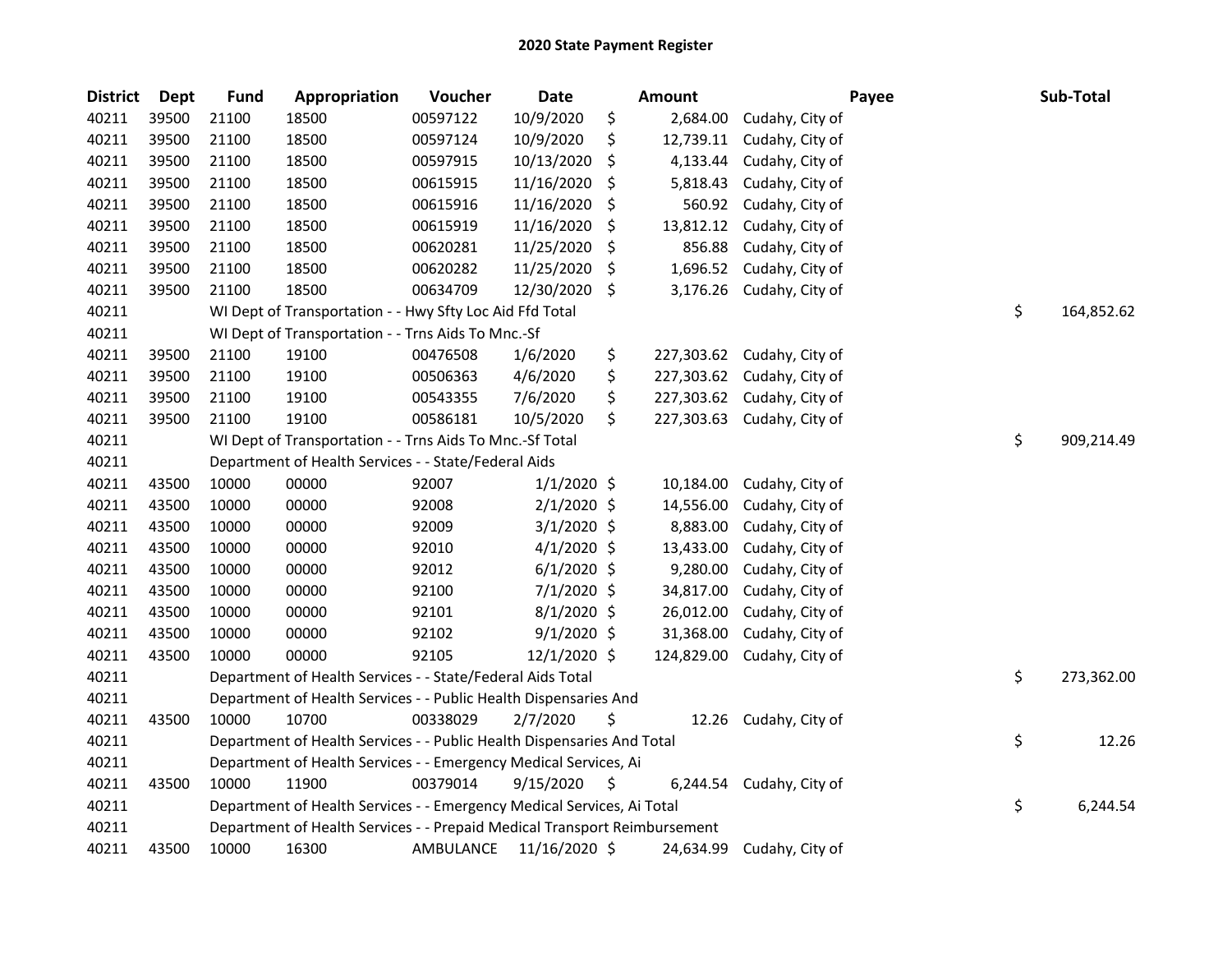| <b>District</b> | Dept  | <b>Fund</b> | Appropriation                                                                   | Voucher  | <b>Date</b>   | <b>Amount</b>    | Payee                     | Sub-Total        |
|-----------------|-------|-------------|---------------------------------------------------------------------------------|----------|---------------|------------------|---------------------------|------------------|
| 40211           |       |             | Department of Health Services - - Prepaid Medical Transport Reimbursement Total |          |               |                  |                           | \$<br>24,634.99  |
| 40211           |       |             | Department of Justice - - Law Enforcement Train, Local                          |          |               |                  |                           |                  |
| 40211           | 45500 | 10000       | 23100                                                                           | 00091119 | 11/27/2020 \$ |                  | 5,120.00 Cudahy, City of  |                  |
| 40211           |       |             | Department of Justice - - Law Enforcement Train, Local Total                    |          |               |                  |                           | \$<br>5,120.00   |
| 40211           |       |             | Department of Military Affairs - - Federal Aid-Service Contracts                |          |               |                  |                           |                  |
| 40211           | 46500 | 10000       | 14100                                                                           | 00071541 | 1/8/2020      | \$<br>8.67       | Cudahy, City of           |                  |
| 40211           | 46500 | 10000       | 14100                                                                           | 00071542 | 1/8/2020      | \$<br>8.67       | Cudahy, City of           |                  |
| 40211           | 46500 | 10000       | 14100                                                                           | 00073645 | 2/5/2020      | \$<br>8.67       | Cudahy, City of           |                  |
| 40211           | 46500 | 10000       | 14100                                                                           | 00075170 | 3/11/2020     | \$<br>8.67       | Cudahy, City of           |                  |
| 40211           | 46500 | 10000       | 14100                                                                           | 00075172 | 3/11/2020     | \$<br>8.67       | Cudahy, City of           |                  |
| 40211           | 46500 | 10000       | 14100                                                                           | 00076203 | 4/7/2020      | \$<br>8.67       | Cudahy, City of           |                  |
| 40211           | 46500 | 10000       | 14100                                                                           | 00077374 | 5/11/2020     | \$<br>8.67       | Cudahy, City of           |                  |
| 40211           | 46500 | 10000       | 14100                                                                           | 00077375 | 5/11/2020     | \$<br>8.67       | Cudahy, City of           |                  |
| 40211           | 46500 | 10000       | 14100                                                                           | 00079131 | 6/19/2020     | \$<br>8.67       | Cudahy, City of           |                  |
| 40211           | 46500 | 10000       | 14100                                                                           | 00080217 | 7/9/2020      | \$<br>8.67       | Cudahy, City of           |                  |
| 40211           | 46500 | 10000       | 14100                                                                           | 00080568 | 7/15/2020     | \$<br>8.67       | Cudahy, City of           |                  |
| 40211           | 46500 | 10000       | 14100                                                                           | 00081376 | 8/11/2020     | \$<br>8.67       | Cudahy, City of           |                  |
| 40211           | 46500 | 10000       | 14100                                                                           | 00082594 | 9/10/2020     | \$<br>8.67       | Cudahy, City of           |                  |
| 40211           | 46500 | 10000       | 14100                                                                           | 00082595 | 9/10/2020     | \$<br>8.67       | Cudahy, City of           |                  |
| 40211           | 46500 | 10000       | 14100                                                                           | 00084016 | 10/9/2020     | \$<br>8.67       | Cudahy, City of           |                  |
| 40211           | 46500 | 10000       | 14100                                                                           | 00085820 | 11/23/2020    | \$<br>8.67       | Cudahy, City of           |                  |
| 40211           | 46500 | 10000       | 14100                                                                           | 00085822 | 12/7/2020     | \$<br>1,195.21   | Cudahy, City of           |                  |
| 40211           | 46500 | 10000       | 14100                                                                           | 00086802 | 12/21/2020    | \$<br>8.67       | Cudahy, City of           |                  |
| 40211           |       |             | Department of Military Affairs - - Federal Aid-Service Contracts Total          |          |               |                  |                           | \$<br>1,342.60   |
| 40211           |       |             | Department of Administration - - Federal Aid                                    |          |               |                  |                           |                  |
| 40211           | 50500 | 10000       | 14200                                                                           | 00132206 | 11/12/2020    | \$<br>7,151.07   | Cudahy, City of           |                  |
| 40211           | 50500 | 10000       | 14200                                                                           | 00134804 | 12/9/2020     | \$<br>286,638.93 | Cudahy, City of           |                  |
| 40211           | 50500 | 10000       | 14200                                                                           | 00136399 | 12/16/2020    | \$<br>31,180.55  | Cudahy, City of           |                  |
| 40211           |       |             | Department of Administration - - Federal Aid Total                              |          |               |                  |                           | \$<br>324,970.55 |
| 40211           |       |             | Elections Commission - - 2018 Hava Election Security                            |          |               |                  |                           |                  |
| 40211           | 51000 | 22000       | 18200                                                                           | 00004489 | 9/8/2020      | \$               | 11,745.60 Cudahy, City of |                  |
| 40211           |       |             | Elections Commission - - 2018 Hava Election Security Total                      |          |               |                  |                           | \$<br>11,745.60  |
| 40211           |       |             | Shared Revenue and Tax Relief - - Expenditure Restraint Program                 |          |               |                  |                           |                  |
| 40211           | 83500 | 10000       | 10100                                                                           | 00068487 | 7/27/2020     | \$<br>356,439.73 | Cudahy, City of           |                  |
| 40211           |       |             | Shared Revenue and Tax Relief - - Expenditure Restraint Program Total           |          |               |                  |                           | \$<br>356,439.73 |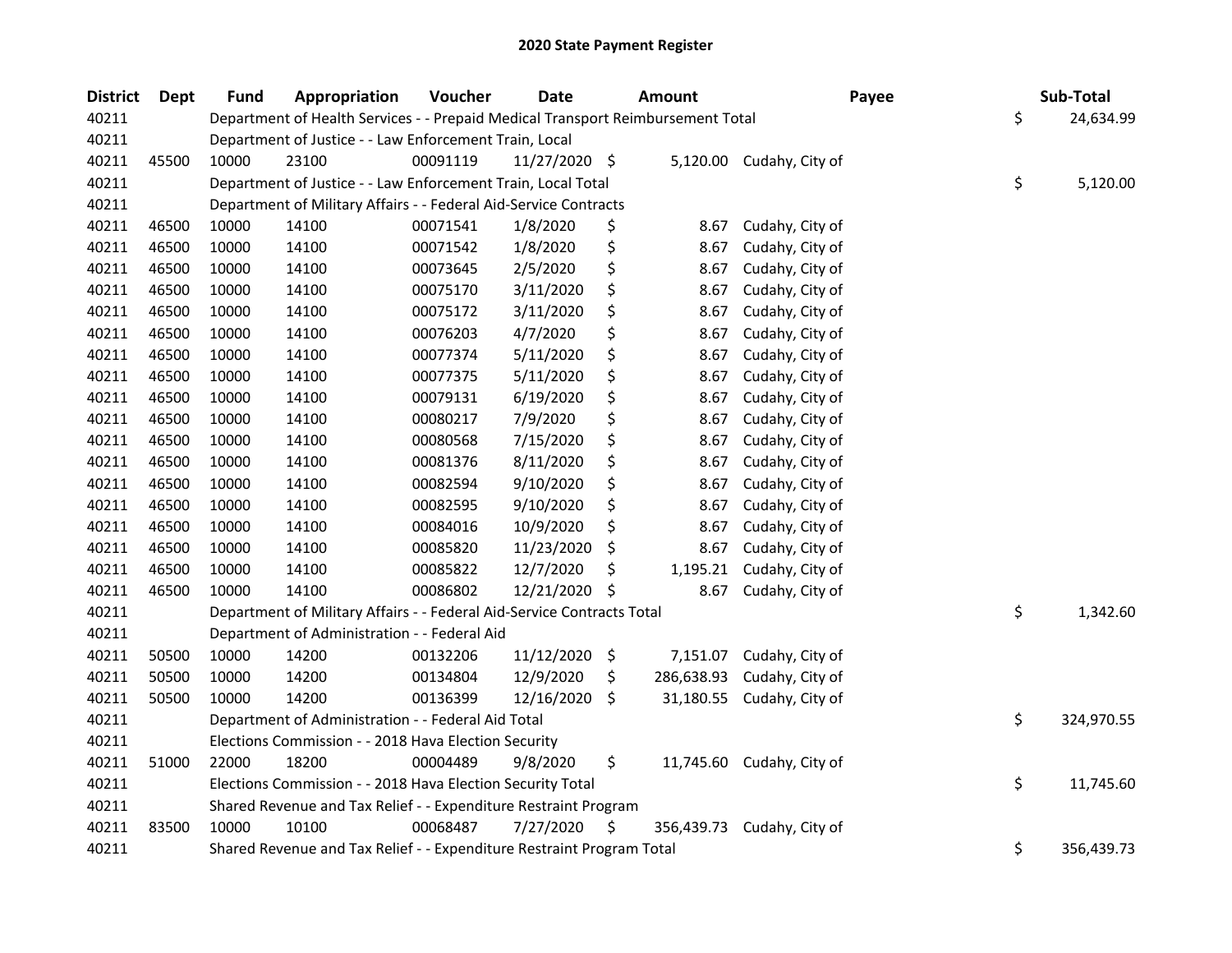| <b>District</b> | <b>Dept</b> | <b>Fund</b> | Appropriation                                                                 | Voucher  | Date       |     | <b>Amount</b> | Payee                     | Sub-Total          |
|-----------------|-------------|-------------|-------------------------------------------------------------------------------|----------|------------|-----|---------------|---------------------------|--------------------|
| 40211           |             |             | Shared Revenue and Tax Relief - - County And Municipal Aid                    |          |            |     |               |                           |                    |
| 40211           | 83500       | 10000       | 10500                                                                         | 00068487 | 7/27/2020  | \$. | 506,619.46    | Cudahy, City of           |                    |
| 40211           | 83500       | 10000       | 10500                                                                         | 00072454 | 11/16/2020 | .S  | 2,846,208.59  | Cudahy, City of           |                    |
| 40211           |             |             | Shared Revenue and Tax Relief - - County And Municipal Aid Total              |          |            |     |               |                           | \$<br>3,352,828.05 |
| 40211           |             |             | Shared Revenue and Tax Relief - - Exempt Computer Aid                         |          |            |     |               |                           |                    |
| 40211           | 83500       | 10000       | 10900                                                                         | 00065607 | 7/27/2020  | \$  |               | 33,734.24 Cudahy, City of |                    |
| 40211           | 83500       | 10000       | 10900                                                                         | 00067109 | 7/27/2020  | S   |               | 27,310.28 Cudahy, City of |                    |
| 40211           |             |             | Shared Revenue and Tax Relief - - Exempt Computer Aid Total                   |          |            |     |               |                           | \$<br>61,044.52    |
| 40211           |             |             | Shared Revenue and Tax Relief - - Utility Aid                                 |          |            |     |               |                           |                    |
| 40211           | 83500       | 10000       | 11000                                                                         | 00068487 | 7/27/2020  | \$. | 2,021.37      | Cudahy, City of           |                    |
| 40211           | 83500       | 10000       | 11000                                                                         | 00072454 | 11/16/2020 | \$  | 11,785.22     | Cudahy, City of           |                    |
| 40211           |             |             | Shared Revenue and Tax Relief - - Utility Aid Total                           |          |            |     |               |                           | \$<br>13,806.59    |
| 40211           |             |             | Shared Revenue and Tax Relief - - Personal Property Aid                       |          |            |     |               |                           |                    |
| 40211           | 83500       | 10000       | 11100                                                                         | 00060996 | 5/4/2020   | \$  |               | 27,671.65 Cudahy, City of |                    |
| 40211           | 83500       | 10000       | 11100                                                                         | 00062550 | 5/4/2020   | \$  | 171,326.62    | Cudahy, City of           |                    |
| 40211           |             |             | Shared Revenue and Tax Relief - - Personal Property Aid Total                 |          |            |     |               |                           | \$<br>198,998.27   |
| 40211           |             |             | Shared Revenue and Tax Relief - - State Aid; Video Service Provider Fee       |          |            |     |               |                           |                    |
| 40211           | 83500       | 10000       | 11200                                                                         | 00064313 | 7/27/2020  | S.  | 21.598.61     | Cudahy, City of           |                    |
| 40211           |             |             | Shared Revenue and Tax Relief - - State Aid; Video Service Provider Fee Total |          |            |     |               |                           | \$<br>21,598.61    |
| 40211           |             |             | Shared Revenue and Tax Relief - - School Lvy Tx/First Dollar Cr               |          |            |     |               |                           |                    |
| 40211           | 83500       | 10000       | 30200                                                                         | 00063969 | 7/27/2020  | \$  | 431,627.36    | Cudahy, City of           |                    |
| 40211           | 83500       | 10000       | 30200                                                                         | 00067360 | 7/27/2020  | \$  | 2,052,273.58  | Cudahy, City of           |                    |
| 40211           |             |             | Shared Revenue and Tax Relief - - School Lvy Tx/First Dollar Cr Total         |          |            |     |               |                           | \$<br>2,483,900.94 |
| 40211           |             |             | Shared Revenue and Tax Relief - - Lottery & Gaming Credit                     |          |            |     |               |                           |                    |
| 40211           | 83500       | 52100       | 36300                                                                         | 00055423 | 3/23/2020  | \$  |               | 10,161.22 Cudahy, City of |                    |
| 40211           | 83500       | 52100       | 36300                                                                         | 00055692 | 3/23/2020  | S.  | 859,357.32    | Cudahy, City of           |                    |
| 40211           |             |             | Shared Revenue and Tax Relief - - Lottery & Gaming Credit Total               |          |            |     |               |                           | \$<br>869,518.54   |
| 40211 Total     |             |             |                                                                               |          |            |     |               |                           | \$<br>9,276,649.53 |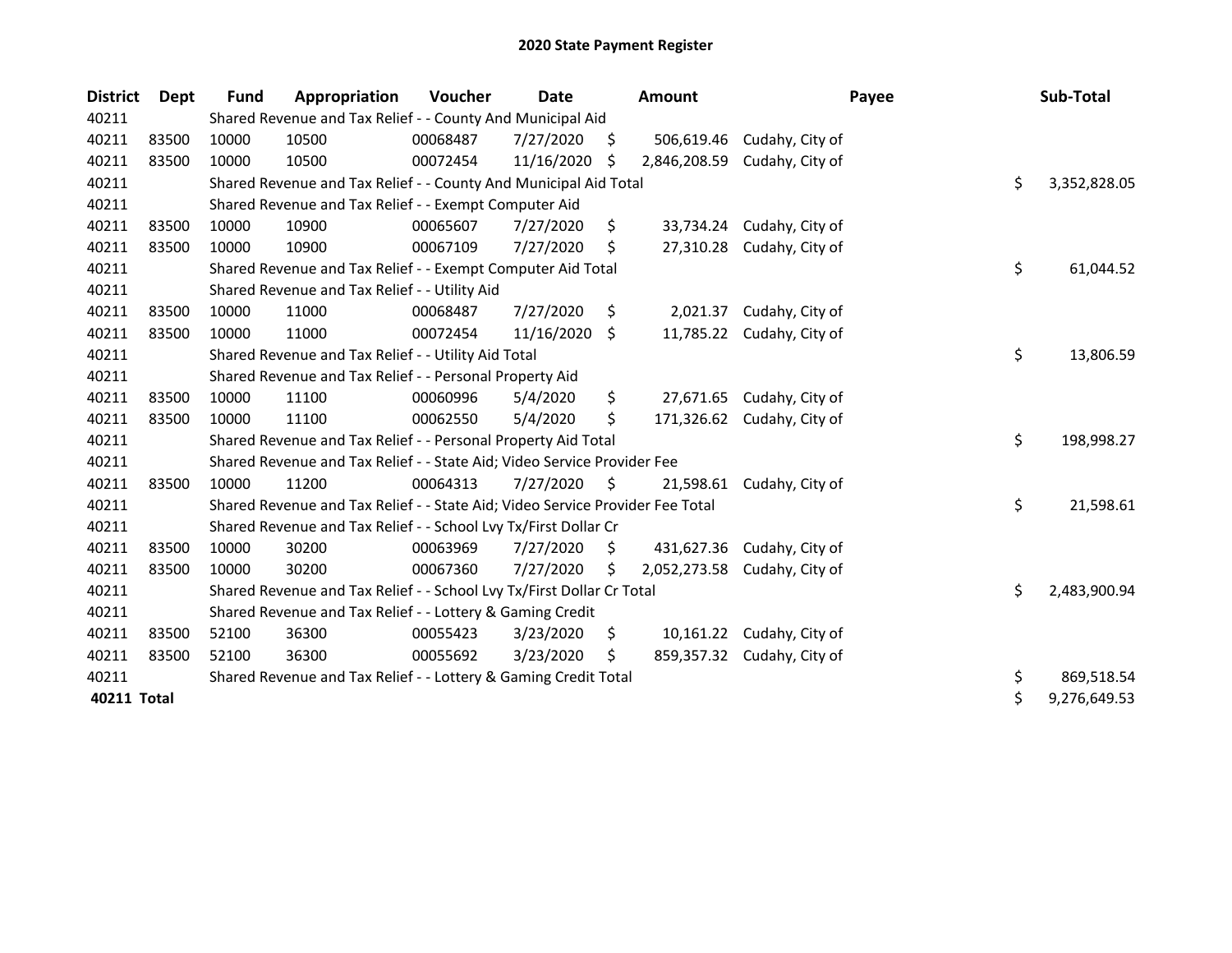| <b>District</b> | Dept  | <b>Fund</b> | Appropriation                                                      | Voucher  | Date       |     | <b>Amount</b> | Payee            | Sub-Total        |
|-----------------|-------|-------------|--------------------------------------------------------------------|----------|------------|-----|---------------|------------------|------------------|
| 40226           |       |             | Dept of Safety & Prof Services - - Fire Dues Distribution          |          |            |     |               |                  |                  |
| 40226           | 16500 | 10000       | 22500                                                              | 00036562 | 7/20/2020  | \$  | 175,674.28    | City Of Franklin |                  |
| 40226           |       |             | Dept of Safety & Prof Services - - Fire Dues Distribution Total    |          |            |     |               |                  | \$<br>175,674.28 |
| 40226           |       |             | Dept of Natural Resources - - Aids In Lieu Of Taxes - Gener        |          |            |     |               |                  |                  |
| 40226           | 37000 | 10000       | 50300                                                              | 00385775 | 1/27/2020  | \$  | 9,068.43      | City Of Franklin |                  |
| 40226           |       |             | Dept of Natural Resources - - Aids In Lieu Of Taxes - Gener Total  |          |            |     |               |                  | \$<br>9,068.43   |
| 40226           |       |             | Dept of Natural Resources - - Resaids - Urban Forestry Grant       |          |            |     |               |                  |                  |
| 40226           | 37000 | 21200       | 58700                                                              | 00413519 | 6/3/2020   | \$  | 13,285.00     | City Of Franklin |                  |
| 40226           |       |             | Dept of Natural Resources - - Resaids - Urban Forestry Grant Total |          |            |     |               |                  | \$<br>13,285.00  |
| 40226           |       |             | Dept of Natural Resources - - Fin Asst For Responsible Units       |          |            |     |               |                  |                  |
| 40226           | 37000 | 27400       | 67000                                                              | 00412541 | 5/29/2020  | \$, | 59,748.67     | City Of Franklin |                  |
| 40226           |       |             | Dept of Natural Resources - - Fin Asst For Responsible Units Total |          |            |     |               |                  | \$<br>59,748.67  |
| 40226           |       |             | Dept of Natural Resources - - Recycling Consolidation Grants       |          |            |     |               |                  |                  |
| 40226           | 37000 | 27400       | 67300                                                              | 00412541 | 5/29/2020  | \$. | 9,085.45      | City Of Franklin |                  |
| 40226           |       |             | Dept of Natural Resources - - Recycling Consolidation Grants Total |          |            |     |               |                  | \$<br>9,085.45   |
| 40226           |       |             | WI Dept of Transportation - - Hwy Sfty Loc Aid Ffd                 |          |            |     |               |                  |                  |
| 40226           | 39500 | 21100       | 18500                                                              | 00484798 | 1/24/2020  | \$  | 2,537.29      | City Of Franklin |                  |
| 40226           | 39500 | 21100       | 18500                                                              | 00484799 | 1/24/2020  | \$  | 2,970.39      | City Of Franklin |                  |
| 40226           | 39500 | 21100       | 18500                                                              | 00492967 | 2/14/2020  | \$  | 2,126.38      | City Of Franklin |                  |
| 40226           | 39500 | 21100       | 18500                                                              | 00507366 | 3/24/2020  | \$  | 7,245.61      | City Of Franklin |                  |
| 40226           | 39500 | 21100       | 18500                                                              | 00514198 | 4/10/2020  | \$  | 3,073.95      | City Of Franklin |                  |
| 40226           | 39500 | 21100       | 18500                                                              | 00534868 | 6/9/2020   | \$  | 2,032.55      | City Of Franklin |                  |
| 40226           | 39500 | 21100       | 18500                                                              | 00576379 | 9/1/2020   | \$  | 4,760.14      | City Of Franklin |                  |
| 40226           | 39500 | 21100       | 18500                                                              | 00576380 | 9/1/2020   | \$  | 6,342.99      | City Of Franklin |                  |
| 40226           | 39500 | 21100       | 18500                                                              | 00576381 | 9/1/2020   | \$  | 9,152.36      | City Of Franklin |                  |
| 40226           | 39500 | 21100       | 18500                                                              | 00576382 | 9/1/2020   | \$  | 1,709.27      | City Of Franklin |                  |
| 40226           | 39500 | 21100       | 18500                                                              | 00598489 | 10/13/2020 | \$  | 3,148.78      | City Of Franklin |                  |
| 40226           | 39500 | 21100       | 18500                                                              | 00599879 | 10/15/2020 | \$  | 7,550.37      | City Of Franklin |                  |
| 40226           | 39500 | 21100       | 18500                                                              | 00615917 | 11/16/2020 | \$  | 2,200.39      | City Of Franklin |                  |
| 40226           | 39500 | 21100       | 18500                                                              | 00615920 | 11/16/2020 | \$. | 3,611.33      | City Of Franklin |                  |
| 40226           | 39500 | 21100       | 18500                                                              | 00625540 | 12/10/2020 | \$  | 3,849.60      | City Of Franklin |                  |
| 40226           |       |             | WI Dept of Transportation - - Hwy Sfty Loc Aid Ffd Total           |          |            |     |               |                  | \$<br>62,311.40  |
| 40226           |       |             | WI Dept of Transportation - - Trns Aids To Mnc.-Sf                 |          |            |     |               |                  |                  |
| 40226           | 39500 | 21100       | 19100                                                              | 00476509 | 1/6/2020   | \$  | 350,993.36    | City Of Franklin |                  |
| 40226           | 39500 | 21100       | 19100                                                              | 00506364 | 4/6/2020   | \$  | 350,993.36    | City Of Franklin |                  |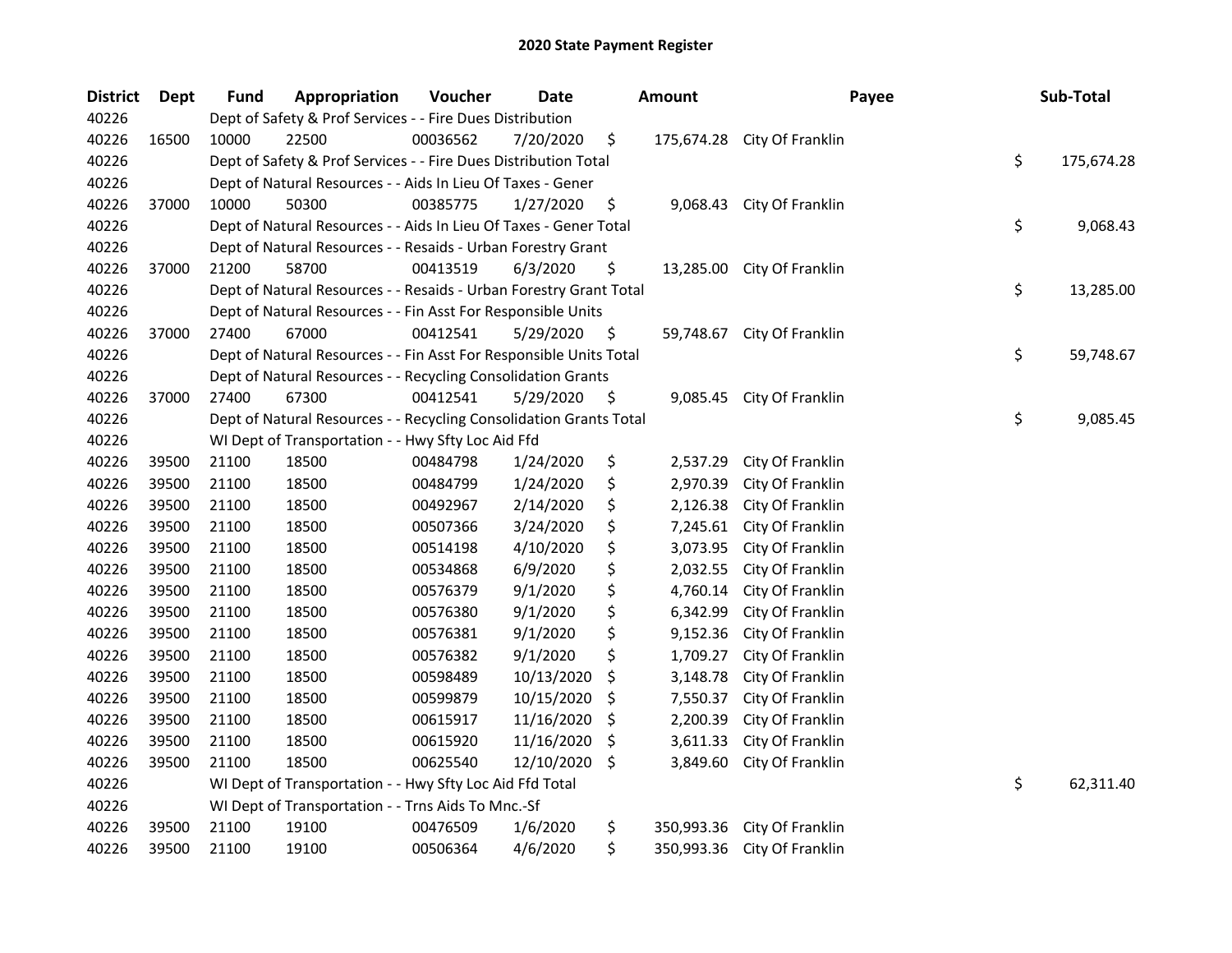| <b>District</b> | <b>Dept</b> | <b>Fund</b> | Appropriation                                                                   | Voucher  | Date                    |     | <b>Amount</b> |                            | Payee | Sub-Total          |
|-----------------|-------------|-------------|---------------------------------------------------------------------------------|----------|-------------------------|-----|---------------|----------------------------|-------|--------------------|
| 40226           | 39500       | 21100       | 19100                                                                           | 00543356 | 7/6/2020                | \$  | 350,993.36    | City Of Franklin           |       |                    |
| 40226           | 39500       | 21100       | 19100                                                                           | 00586182 | 10/5/2020               | \$  | 350,993.38    | City Of Franklin           |       |                    |
| 40226           |             |             | WI Dept of Transportation - - Trns Aids To Mnc.-Sf Total                        |          |                         |     |               |                            |       | \$<br>1,403,973.46 |
| 40226           |             |             | Department of Health Services - - State/Federal Aids                            |          |                         |     |               |                            |       |                    |
| 40226           | 43500       | 10000       | 00000                                                                           | 92007    | $1/1/2020$ \$           |     | 8,306.00      | City Of Franklin           |       |                    |
| 40226           | 43500       | 10000       | 00000                                                                           | 92008    | $2/1/2020$ \$           |     | 11,422.00     | City Of Franklin           |       |                    |
| 40226           | 43500       | 10000       | 00000                                                                           | 92100    | $7/1/2020$ \$           |     | 18,568.00     | City Of Franklin           |       |                    |
| 40226           | 43500       | 10000       | 00000                                                                           | 92101    | $8/1/2020$ \$           |     | 28,392.00     | City Of Franklin           |       |                    |
| 40226           | 43500       | 10000       | 00000                                                                           | 92103    | 10/1/2020 \$            |     | 19,865.00     | City Of Franklin           |       |                    |
| 40226           | 43500       | 10000       | 00000                                                                           | 92104    | 11/1/2020 \$            |     | 31,000.00     | City Of Franklin           |       |                    |
| 40226           | 43500       | 10000       | 00000                                                                           | 92105    | $12/1/2020$ \$          |     | 64,728.00     | City Of Franklin           |       |                    |
| 40226           |             |             | Department of Health Services - - State/Federal Aids Total                      |          |                         |     |               |                            |       | \$<br>182,281.00   |
| 40226           |             |             | Department of Health Services - - Emergency Medical Services, Ai                |          |                         |     |               |                            |       |                    |
| 40226           | 43500       | 10000       | 11900                                                                           | 00379035 | 9/15/2020               | \$  | 7,129.34      | City Of Franklin           |       |                    |
| 40226           |             |             | Department of Health Services - - Emergency Medical Services, Ai Total          |          |                         |     |               |                            |       | \$<br>7,129.34     |
| 40226           |             |             | Department of Health Services - - Prepaid Medical Transport Reimbursement       |          |                         |     |               |                            |       |                    |
| 40226           | 43500       | 10000       | 16300                                                                           |          | AMBULANCE 11/16/2020 \$ |     |               | 28,913.70 City Of Franklin |       |                    |
| 40226           |             |             | Department of Health Services - - Prepaid Medical Transport Reimbursement Total |          |                         |     |               |                            |       | \$<br>28,913.70    |
| 40226           |             |             | Department of Justice - - Crime Laboratories, Dna                               |          |                         |     |               |                            |       |                    |
| 40226           | 45500       | 10000       | 22100                                                                           | 00085822 | 7/15/2020               | \$  | 10.00         | City Of Franklin           |       |                    |
| 40226           |             |             | Department of Justice - - Crime Laboratories, Dna Total                         |          |                         |     |               |                            |       | \$<br>10.00        |
| 40226           |             |             | Department of Justice - - Law Enforcement Train, Local                          |          |                         |     |               |                            |       |                    |
| 40226           | 45500       | 10000       | 23100                                                                           | 00091215 | 12/2/2020               | \$  | 9,600.00      | City Of Franklin           |       |                    |
| 40226           |             |             | Department of Justice - - Law Enforcement Train, Local Total                    |          |                         |     |               |                            |       | \$<br>9,600.00     |
| 40226           |             |             | Department of Veterans Affairs - - Cemetery Operations                          |          |                         |     |               |                            |       |                    |
| 40226           | 48500       | 10000       | 42000                                                                           | 00076899 | 2/13/2020               | \$  | 996.00        | City Of Franklin           |       |                    |
| 40226           |             |             | Department of Veterans Affairs - - Cemetery Operations Total                    |          |                         |     |               |                            |       | \$<br>996.00       |
| 40226           |             |             | Department of Administration - - Federal Aid                                    |          |                         |     |               |                            |       |                    |
| 40226           | 50500       | 10000       | 14200                                                                           | 00130027 | 10/2/2020               | \$  | 169,436.01    | City Of Franklin           |       |                    |
| 40226           | 50500       | 10000       | 14200                                                                           | 00132207 | 11/13/2020              | \$  | 23,250.02     | City Of Franklin           |       |                    |
| 40226           | 50500       | 10000       | 14200                                                                           | 00134805 | 12/10/2020              | \$  | 392,519.97    | City Of Franklin           |       |                    |
| 40226           | 50500       | 10000       | 14200                                                                           | 00136400 | 12/17/2020              | \$. | 62,109.14     | City Of Franklin           |       |                    |
| 40226           |             |             | Department of Administration - - Federal Aid Total                              |          |                         |     |               |                            |       | \$<br>647,315.14   |
| 40226           |             |             | Elections Commission - - 2018 Hava Election Security                            |          |                         |     |               |                            |       |                    |
| 40226           | 51000       | 22000       | 18200                                                                           | 00003996 | 7/30/2020               | \$  | 24,567.20     | City Of Franklin           |       |                    |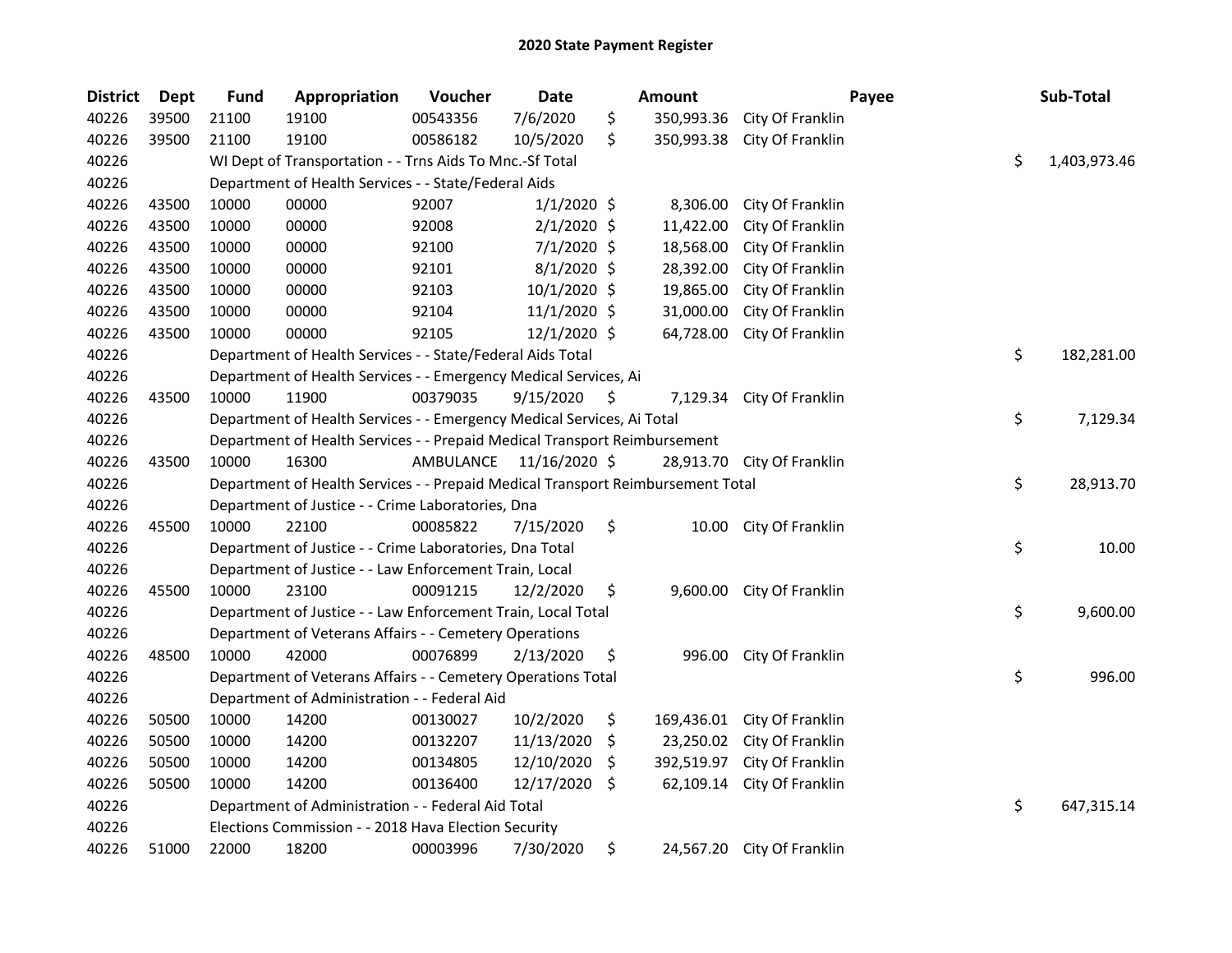| <b>District</b> | Dept  | <b>Fund</b> | Appropriation                                                                 | Voucher  | <b>Date</b> |                     | <b>Amount</b> | Payee            | Sub-Total           |
|-----------------|-------|-------------|-------------------------------------------------------------------------------|----------|-------------|---------------------|---------------|------------------|---------------------|
| 40226           |       |             | Elections Commission - - 2018 Hava Election Security Total                    |          |             |                     |               |                  | \$<br>24,567.20     |
| 40226           |       |             | Shared Revenue and Tax Relief - - Expenditure Restraint Program               |          |             |                     |               |                  |                     |
| 40226           | 83500 | 10000       | 10100                                                                         | 00068488 | 7/27/2020   | \$                  | 118,604.93    | City Of Franklin |                     |
| 40226           |       |             | Shared Revenue and Tax Relief - - Expenditure Restraint Program Total         |          |             |                     |               |                  | \$<br>118,604.93    |
| 40226           |       |             | Shared Revenue and Tax Relief - - County And Municipal Aid                    |          |             |                     |               |                  |                     |
| 40226           | 83500 | 10000       | 10500                                                                         | 00068488 | 7/27/2020   | \$.                 | 65,007.62     | City Of Franklin |                     |
| 40226           | 83500 | 10000       | 10500                                                                         | 00072455 | 11/16/2020  | \$                  | 339,462.80    | City Of Franklin |                     |
| 40226           |       |             | Shared Revenue and Tax Relief - - County And Municipal Aid Total              |          |             |                     |               |                  | \$<br>404,470.42    |
| 40226           |       |             | Shared Revenue and Tax Relief - - Exempt Computer Aid                         |          |             |                     |               |                  |                     |
| 40226           | 83500 | 10000       | 10900                                                                         | 00065608 | 7/27/2020   | \$                  | 228,051.16    | City Of Franklin |                     |
| 40226           | 83500 | 10000       | 10900                                                                         | 00067110 | 7/27/2020   | \$                  | 492,769.25    | City Of Franklin |                     |
| 40226           |       |             | Shared Revenue and Tax Relief - - Exempt Computer Aid Total                   |          |             |                     |               |                  | \$<br>720,820.41    |
| 40226           |       |             | Shared Revenue and Tax Relief - - Utility Aid                                 |          |             |                     |               |                  |                     |
| 40226           | 83500 | 10000       | 11000                                                                         | 00068488 | 7/27/2020   | \$                  | 13,091.50     | City Of Franklin |                     |
| 40226           | 83500 | 10000       | 11000                                                                         | 00072455 | 11/16/2020  | $\ddot{\mathsf{S}}$ | 106,584.99    | City Of Franklin |                     |
| 40226           |       |             | Shared Revenue and Tax Relief - - Utility Aid Total                           |          |             |                     |               |                  | \$<br>119,676.49    |
| 40226           |       |             | Shared Revenue and Tax Relief - - Personal Property Aid                       |          |             |                     |               |                  |                     |
| 40226           | 83500 | 10000       | 11100                                                                         | 00060997 | 5/4/2020    | \$                  | 77,987.90     | City Of Franklin |                     |
| 40226           | 83500 | 10000       | 11100                                                                         | 00062551 | 5/4/2020    | \$                  | 83,897.83     | City Of Franklin |                     |
| 40226           |       |             | Shared Revenue and Tax Relief - - Personal Property Aid Total                 |          |             |                     |               |                  | \$<br>161,885.73    |
| 40226           |       |             | Shared Revenue and Tax Relief - - State Aid; Video Service Provider Fee       |          |             |                     |               |                  |                     |
| 40226           | 83500 | 10000       | 11200                                                                         | 00064314 | 7/27/2020   | \$                  | 50,003.97     | City Of Franklin |                     |
| 40226           |       |             | Shared Revenue and Tax Relief - - State Aid; Video Service Provider Fee Total |          |             |                     |               |                  | \$<br>50,003.97     |
| 40226           |       |             | Shared Revenue and Tax Relief - - School Lvy Tx/First Dollar Cr               |          |             |                     |               |                  |                     |
| 40226           | 83500 | 10000       | 30200                                                                         | 00063970 | 7/27/2020   | \$                  | 861,000.14    | City Of Franklin |                     |
| 40226           | 83500 | 10000       | 30200                                                                         | 00067361 | 7/27/2020   | \$                  | 7,927,866.74  | City Of Franklin |                     |
| 40226           |       |             | Shared Revenue and Tax Relief - - School Lvy Tx/First Dollar Cr Total         |          |             |                     |               |                  | \$<br>8,788,866.88  |
| 40226           |       |             | Shared Revenue and Tax Relief - - Lottery & Gaming Credit                     |          |             |                     |               |                  |                     |
| 40226           | 83500 | 52100       | 36300                                                                         | 00055424 | 3/23/2020   | \$                  | 8,443.32      | City Of Franklin |                     |
| 40226           | 83500 | 52100       | 36300                                                                         | 00055693 | 3/23/2020   | Ś                   | 1,962,459.30  | City Of Franklin |                     |
| 40226           |       |             | Shared Revenue and Tax Relief - - Lottery & Gaming Credit Total               |          |             |                     |               |                  | \$<br>1,970,902.62  |
| 40226 Total     |       |             |                                                                               |          |             |                     |               |                  | \$<br>14,969,190.52 |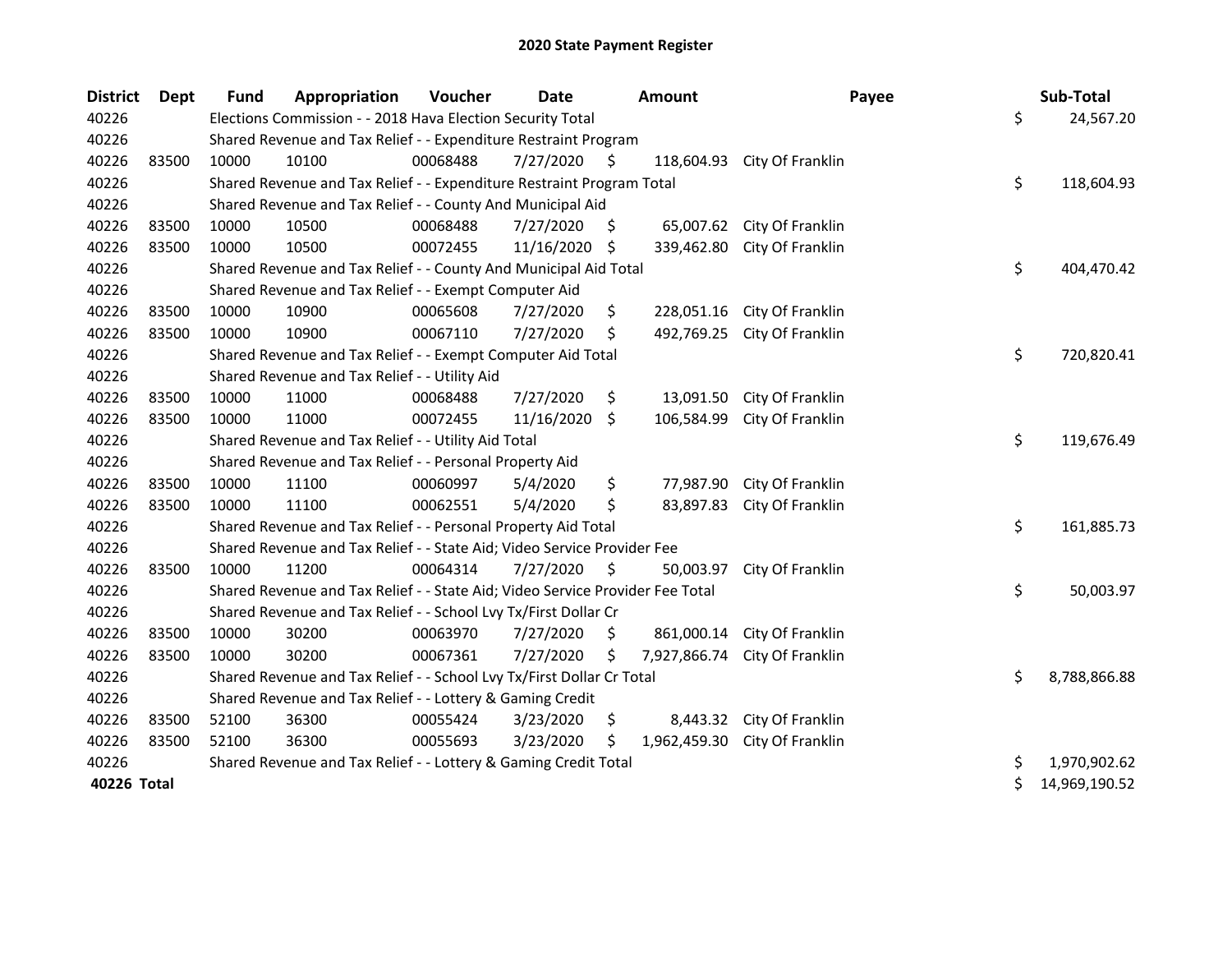| <b>District</b> | Dept  | <b>Fund</b> | Appropriation                                                      | Voucher  | Date       |     | <b>Amount</b> | Payee                       | Sub-Total          |
|-----------------|-------|-------------|--------------------------------------------------------------------|----------|------------|-----|---------------|-----------------------------|--------------------|
| 40231           |       |             | Dept of Safety & Prof Services - - Fire Dues Distribution          |          |            |     |               |                             |                    |
| 40231           | 16500 | 10000       | 22500                                                              | 00036563 | 7/17/2020  | \$  |               | 71,713.45 City Of Glendale  |                    |
| 40231           |       |             | Dept of Safety & Prof Services - - Fire Dues Distribution Total    |          |            |     |               |                             | \$<br>71,713.45    |
| 40231           |       |             | Dept of Natural Resources - - Fin Asst For Responsible Units       |          |            |     |               |                             |                    |
| 40231           | 37000 | 27400       | 67000                                                              | 00413247 | 5/29/2020  | \$  | 61,520.20     | City Of Glendale            |                    |
| 40231           |       |             | Dept of Natural Resources - - Fin Asst For Responsible Units Total |          |            |     |               |                             | \$<br>61,520.20    |
| 40231           |       |             | Dept of Natural Resources - - Land Acquisition                     |          |            |     |               |                             |                    |
| 40231           | 37000 | 36300       | TA100                                                              | 00400486 | 4/9/2020   | \$  |               | 115,939.65 City Of Glendale |                    |
| 40231           |       |             | Dept of Natural Resources - - Land Acquisition Total               |          |            |     |               |                             | \$<br>115,939.65   |
| 40231           |       |             | WI Dept of Transportation - - Conn Hwy Aids St Fds                 |          |            |     |               |                             |                    |
| 40231           | 39500 | 21100       | 16200                                                              | 00477406 | 1/6/2020   | \$  | 14,430.99     | City Of Glendale            |                    |
| 40231           | 39500 | 21100       | 16200                                                              | 00507261 | 4/6/2020   | \$  | 14,430.99     | City Of Glendale            |                    |
| 40231           | 39500 | 21100       | 16200                                                              | 00544253 | 7/6/2020   | \$  | 14,430.99     | City Of Glendale            |                    |
| 40231           | 39500 | 21100       | 16200                                                              | 00587079 | 10/5/2020  | \$  | 14,431.01     | City Of Glendale            |                    |
| 40231           |       |             | WI Dept of Transportation - - Conn Hwy Aids St Fds Total           |          |            |     |               |                             | \$<br>57,723.98    |
| 40231           |       |             | WI Dept of Transportation - - Trns Aids To Mnc.-Sf                 |          |            |     |               |                             |                    |
| 40231           | 39500 | 21100       | 19100                                                              | 00476510 | 1/6/2020   | \$  | 265,310.81    | City Of Glendale            |                    |
| 40231           | 39500 | 21100       | 19100                                                              | 00506365 | 4/6/2020   | \$  | 265,310.81    | City Of Glendale            |                    |
| 40231           | 39500 | 21100       | 19100                                                              | 00543357 | 7/6/2020   | \$  | 265,310.81    | City Of Glendale            |                    |
| 40231           | 39500 | 21100       | 19100                                                              | 00586183 | 10/5/2020  | \$  | 265,310.84    | City Of Glendale            |                    |
| 40231           |       |             | WI Dept of Transportation - - Trns Aids To Mnc.-Sf Total           |          |            |     |               |                             | \$<br>1,061,243.27 |
| 40231           |       |             | WI Dept of Transportation - - Loc Rd Imp Prg St Fd                 |          |            |     |               |                             |                    |
| 40231           | 39500 | 21100       | 27800                                                              | 00478964 | 1/7/2020   | \$  |               | 66,796.38 City Of Glendale  |                    |
| 40231           |       |             | WI Dept of Transportation - - Loc Rd Imp Prg St Fd Total           |          |            |     |               |                             | \$<br>66,796.38    |
| 40231           |       |             | Department of Justice - - Crime Laboratories, Dna                  |          |            |     |               |                             |                    |
| 40231           | 45500 | 10000       | 22100                                                              | 00085823 | 7/15/2020  | \$  | 10.00         | City Of Glendale            |                    |
| 40231           |       |             | Department of Justice - - Crime Laboratories, Dna Total            |          |            |     |               |                             | \$<br>10.00        |
| 40231           |       |             | Department of Justice - - Law Enforcement Train, Local             |          |            |     |               |                             |                    |
| 40231           | 45500 | 10000       | 23100                                                              | 00091443 | 12/3/2020  | \$  | 6,080.00      | City Of Glendale            |                    |
| 40231           |       |             | Department of Justice - - Law Enforcement Train, Local Total       |          |            |     |               |                             | \$<br>6,080.00     |
| 40231           |       |             | Department of Administration - - Federal Aid                       |          |            |     |               |                             |                    |
| 40231           | 50500 | 10000       | 14200                                                              | 00130028 | 10/1/2020  | \$  | 202,943.00    | City Of Glendale            |                    |
| 40231           | 50500 | 10000       | 14200                                                              | 00134806 | 12/9/2020  | \$  | 34,435.11     | City Of Glendale            |                    |
| 40231           | 50500 | 10000       | 14200                                                              | 00136401 | 12/16/2020 | \$. | 21,538.76     | City Of Glendale            |                    |
| 40231           |       |             | Department of Administration - - Federal Aid Total                 |          |            |     |               |                             | \$<br>258,916.87   |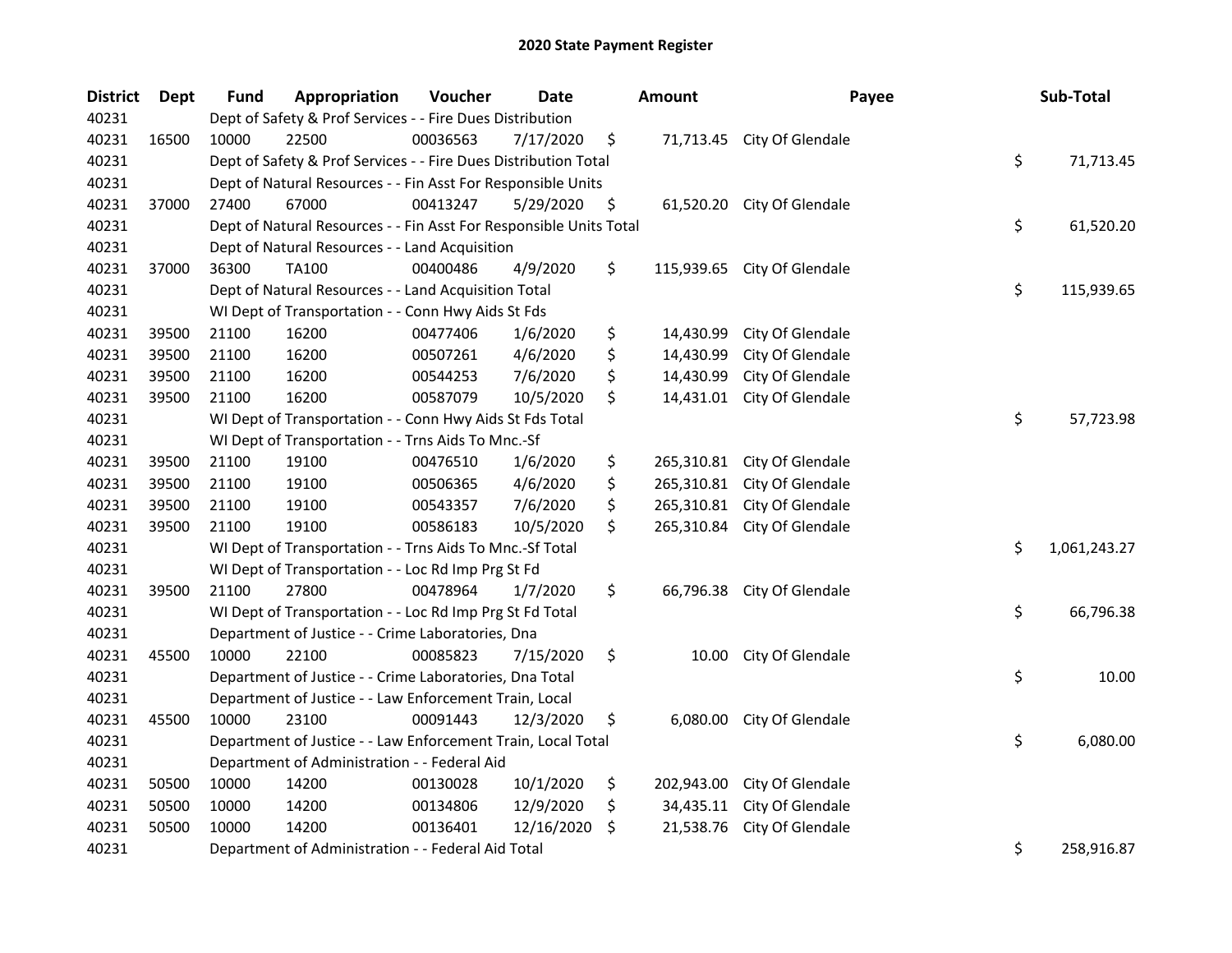| <b>District</b> | Dept  | <b>Fund</b> | Appropriation                                                                 | Voucher  | Date       |     | <b>Amount</b> | Payee                       | Sub-Total          |
|-----------------|-------|-------------|-------------------------------------------------------------------------------|----------|------------|-----|---------------|-----------------------------|--------------------|
| 40231           |       |             | Elections Commission - - 2018 Hava Election Security                          |          |            |     |               |                             |                    |
| 40231           | 51000 | 22000       | 18200                                                                         | 00004698 | 9/21/2020  | \$  |               | 10,142.90 City Of Glendale  |                    |
| 40231           |       |             | Elections Commission - - 2018 Hava Election Security Total                    |          |            |     |               |                             | \$<br>10,142.90    |
| 40231           |       |             | Shared Revenue and Tax Relief - - Expenditure Restraint Program               |          |            |     |               |                             |                    |
| 40231           | 83500 | 10000       | 10100                                                                         | 00068489 | 7/27/2020  | \$  |               | 282,030.52 City Of Glendale |                    |
| 40231           |       |             | Shared Revenue and Tax Relief - - Expenditure Restraint Program Total         |          |            |     |               |                             | \$<br>282,030.52   |
| 40231           |       |             | Shared Revenue and Tax Relief - - County And Municipal Aid                    |          |            |     |               |                             |                    |
| 40231           | 83500 | 10000       | 10500                                                                         | 00068489 | 7/27/2020  | -\$ | 30,819.83     | City Of Glendale            |                    |
| 40231           | 83500 | 10000       | 10500                                                                         | 00072456 | 11/16/2020 | \$  | 174,645.71    | City Of Glendale            |                    |
| 40231           |       |             | Shared Revenue and Tax Relief - - County And Municipal Aid Total              |          |            |     |               |                             | \$<br>205,465.54   |
| 40231           |       |             | Shared Revenue and Tax Relief - - Exempt Computer Aid                         |          |            |     |               |                             |                    |
| 40231           | 83500 | 10000       | 10900                                                                         | 00065609 | 7/27/2020  | \$  | 377,344.64    | City Of Glendale            |                    |
| 40231           | 83500 | 10000       | 10900                                                                         | 00067111 | 7/27/2020  | \$  | 345,503.21    | City Of Glendale            |                    |
| 40231           |       |             | Shared Revenue and Tax Relief - - Exempt Computer Aid Total                   |          |            |     |               |                             | \$<br>722,847.85   |
| 40231           |       |             | Shared Revenue and Tax Relief - - Utility Aid                                 |          |            |     |               |                             |                    |
| 40231           | 83500 | 10000       | 11000                                                                         | 00068489 | 7/27/2020  | \$  | 11,895.36     | City Of Glendale            |                    |
| 40231           | 83500 | 10000       | 11000                                                                         | 00072456 | 11/16/2020 | \$  |               | 89,665.01 City Of Glendale  |                    |
| 40231           |       |             | Shared Revenue and Tax Relief - - Utility Aid Total                           |          |            |     |               |                             | \$<br>101,560.37   |
| 40231           |       |             | Shared Revenue and Tax Relief - - Personal Property Aid                       |          |            |     |               |                             |                    |
| 40231           | 83500 | 10000       | 11100                                                                         | 00060998 | 5/4/2020   | \$  | 192,022.32    | City Of Glendale            |                    |
| 40231           | 83500 | 10000       | 11100                                                                         | 00062552 | 5/4/2020   | \$  | 141,898.02    | City Of Glendale            |                    |
| 40231           |       |             | Shared Revenue and Tax Relief - - Personal Property Aid Total                 |          |            |     |               |                             | \$<br>333,920.34   |
| 40231           |       |             | Shared Revenue and Tax Relief - - State Aid; Video Service Provider Fee       |          |            |     |               |                             |                    |
| 40231           | 83500 | 10000       | 11200                                                                         | 00064315 | 7/27/2020  | \$  | 19,398.79     | City Of Glendale            |                    |
| 40231           |       |             | Shared Revenue and Tax Relief - - State Aid; Video Service Provider Fee Total |          |            |     |               |                             | \$<br>19,398.79    |
| 40231           |       |             | Shared Revenue and Tax Relief - - School Lvy Tx/First Dollar Cr               |          |            |     |               |                             |                    |
| 40231           | 83500 | 10000       | 30200                                                                         | 00063971 | 7/27/2020  | \$  | 388,506.71    | City Of Glendale            |                    |
| 40231           | 83500 | 10000       | 30200                                                                         | 00067362 | 7/27/2020  | \$  | 3,989,967.41  | City Of Glendale            |                    |
| 40231           |       |             | Shared Revenue and Tax Relief - - School Lvy Tx/First Dollar Cr Total         |          |            |     |               |                             | \$<br>4,378,474.12 |
| 40231           |       |             | Shared Revenue and Tax Relief - - Payments For Municipal Svcs                 |          |            |     |               |                             |                    |
| 40231           | 83500 | 10000       | 50100                                                                         | 00054928 | 2/3/2020   | \$  |               | 21,095.71 City Of Glendale  |                    |
| 40231           |       |             | Shared Revenue and Tax Relief - - Payments For Municipal Svcs Total           |          |            |     |               |                             | \$<br>21,095.71    |
| 40231           |       |             | Shared Revenue and Tax Relief - - Lottery & Gaming Credit                     |          |            |     |               |                             |                    |
| 40231           | 83500 | 52100       | 36300                                                                         | 00055694 | 3/23/2020  | \$  |               | 812,090.36 City Of Glendale |                    |
| 40231           |       |             | Shared Revenue and Tax Relief - - Lottery & Gaming Credit Total               |          |            |     |               |                             | \$<br>812,090.36   |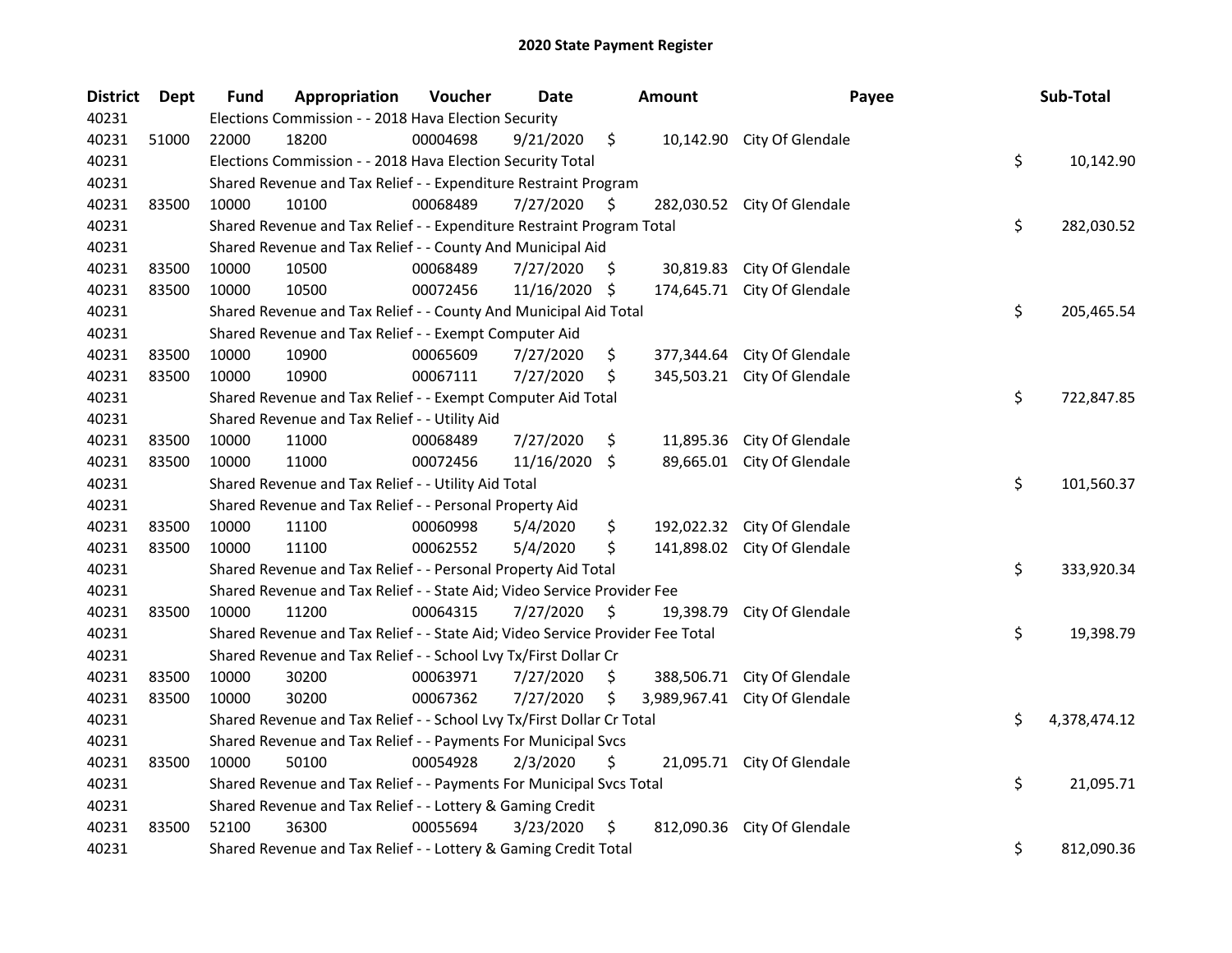| District Dept | <b>Fund Appropriation Voucher</b> | Date | <b>Amount</b> | Payee | Sub-Total      |
|---------------|-----------------------------------|------|---------------|-------|----------------|
| 40231 Total   |                                   |      |               |       | \$3,586,970.30 |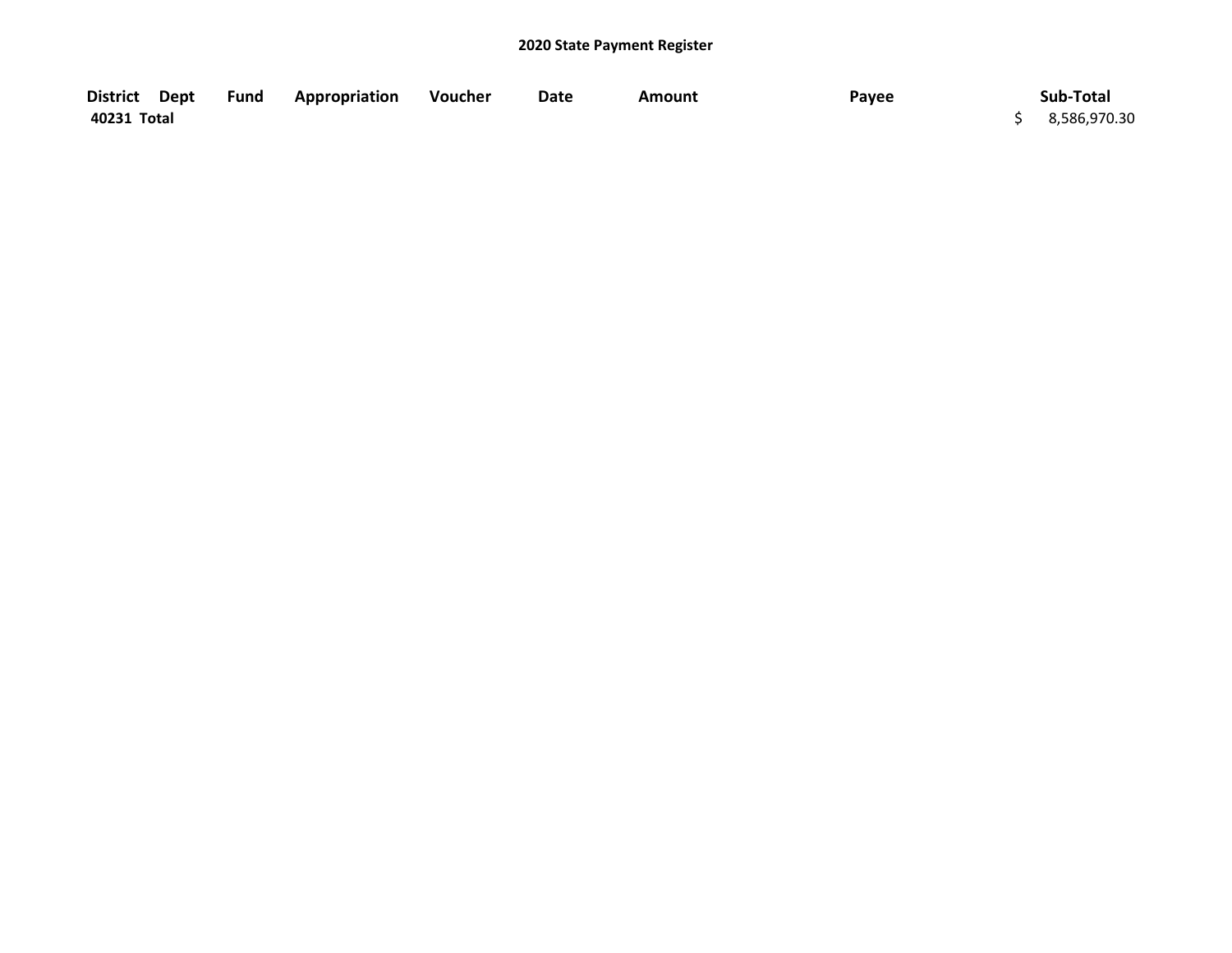| <b>District</b> | <b>Dept</b> | <b>Fund</b> | Appropriation                                                      | Voucher  | <b>Date</b> |     | <b>Amount</b> | Payee              | Sub-Total        |
|-----------------|-------------|-------------|--------------------------------------------------------------------|----------|-------------|-----|---------------|--------------------|------------------|
| 40236           |             |             | Dept of Safety & Prof Services - - Fire Dues Distribution          |          |             |     |               |                    |                  |
| 40236           | 16500       | 10000       | 22500                                                              | 00036564 | 7/17/2020   | \$  | 120,149.75    | City Of Greenfield |                  |
| 40236           |             |             | Dept of Safety & Prof Services - - Fire Dues Distribution Total    |          |             |     |               |                    | \$<br>120,149.75 |
| 40236           |             |             | Dept of Natural Resources - - Ea - Federal Funds                   |          |             |     |               |                    |                  |
| 40236           | 37000       | 10000       | 68300                                                              | 00382904 | 1/17/2020   | \$  | 50,000.00     | City Of Greenfield |                  |
| 40236           |             |             | Dept of Natural Resources - - Ea - Federal Funds Total             |          |             |     |               |                    | \$<br>50,000.00  |
| 40236           |             |             | Dept of Natural Resources - - Ea - River Protect, Cons Fund        |          |             |     |               |                    |                  |
| 40236           | 37000       | 21200       | 67500                                                              | 00409093 | 5/14/2020   | \$  | 7,350.00      | City Of Greenfield |                  |
| 40236           | 37000       | 21200       | 67500                                                              | 00453822 | 12/28/2020  | -\$ | 2,450.00      | City Of Greenfield |                  |
| 40236           |             |             | Dept of Natural Resources - - Ea - River Protect, Cons Fund Total  |          |             |     |               |                    | \$<br>9,800.00   |
| 40236           |             |             | Dept of Natural Resources - - Fin Asst For Responsible Units       |          |             |     |               |                    |                  |
| 40236           | 37000       | 27400       | 67000                                                              | 00413010 | 5/29/2020   | \$  | 114,734.15    | City Of Greenfield |                  |
| 40236           |             |             | Dept of Natural Resources - - Fin Asst For Responsible Units Total |          |             |     |               |                    | \$<br>114,734.15 |
| 40236           |             |             | Dept of Natural Resources - - Recycling Consolidation Grants       |          |             |     |               |                    |                  |
| 40236           | 37000       | 27400       | 67300                                                              | 00413010 | 5/29/2020   | \$  | 9,330.78      | City Of Greenfield |                  |
| 40236           |             |             | Dept of Natural Resources - - Recycling Consolidation Grants Total |          |             |     |               |                    | \$<br>9,330.78   |
| 40236           |             |             | WI Dept of Transportation - - Hwy Sfty Loc Aid Ffd                 |          |             |     |               |                    |                  |
| 40236           | 39500       | 21100       | 18500                                                              | 00481697 | 1/15/2020   | \$  | 8,616.01      | City Of Greenfield |                  |
| 40236           | 39500       | 21100       | 18500                                                              | 00481698 | 1/15/2020   | \$  | 1,780.03      | City Of Greenfield |                  |
| 40236           | 39500       | 21100       | 18500                                                              | 00488487 | 2/5/2020    | \$  | 3,316.23      | City Of Greenfield |                  |
| 40236           | 39500       | 21100       | 18500                                                              | 00492964 | 2/14/2020   | \$  | 2,203.52      | City Of Greenfield |                  |
| 40236           | 39500       | 21100       | 18500                                                              | 00499066 | 3/5/2020    | \$  | 2,837.97      | City Of Greenfield |                  |
| 40236           | 39500       | 21100       | 18500                                                              | 00507364 | 3/24/2020   | \$  | 1,477.04      | City Of Greenfield |                  |
| 40236           | 39500       | 21100       | 18500                                                              | 00508230 | 3/26/2020   | \$  | 3,731.00      | City Of Greenfield |                  |
| 40236           | 39500       | 21100       | 18500                                                              | 00514192 | 4/10/2020   | \$  | 1,043.70      | City Of Greenfield |                  |
| 40236           | 39500       | 21100       | 18500                                                              | 00541852 | 6/25/2020   | \$  | 5,024.01      | City Of Greenfield |                  |
| 40236           | 39500       | 21100       | 18500                                                              | 00561291 | 8/5/2020    | \$  | 2,325.98      | City Of Greenfield |                  |
| 40236           | 39500       | 21100       | 18500                                                              | 00566929 | 8/14/2020   | \$  | 632.24        | City Of Greenfield |                  |
| 40236           | 39500       | 21100       | 18500                                                              | 00577079 | 9/2/2020    | \$  | 1,188.22      | City Of Greenfield |                  |
| 40236           | 39500       | 21100       | 18500                                                              | 00583961 | 9/17/2020   | \$  | 4,603.96      | City Of Greenfield |                  |
| 40236           | 39500       | 21100       | 18500                                                              | 00594162 | 10/2/2020   | \$  | 5,405.71      | City Of Greenfield |                  |
| 40236           | 39500       | 21100       | 18500                                                              | 00602544 | 10/20/2020  | \$  | 1,461.26      | City Of Greenfield |                  |
| 40236           | 39500       | 21100       | 18500                                                              | 00613311 | 11/12/2020  | \$  | 5,449.78      | City Of Greenfield |                  |
| 40236           |             |             | WI Dept of Transportation - - Hwy Sfty Loc Aid Ffd Total           |          |             |     |               |                    | \$<br>51,096.66  |
| 40236           |             |             | WI Dept of Transportation - - Trns Aids To Mnc.-Sf                 |          |             |     |               |                    |                  |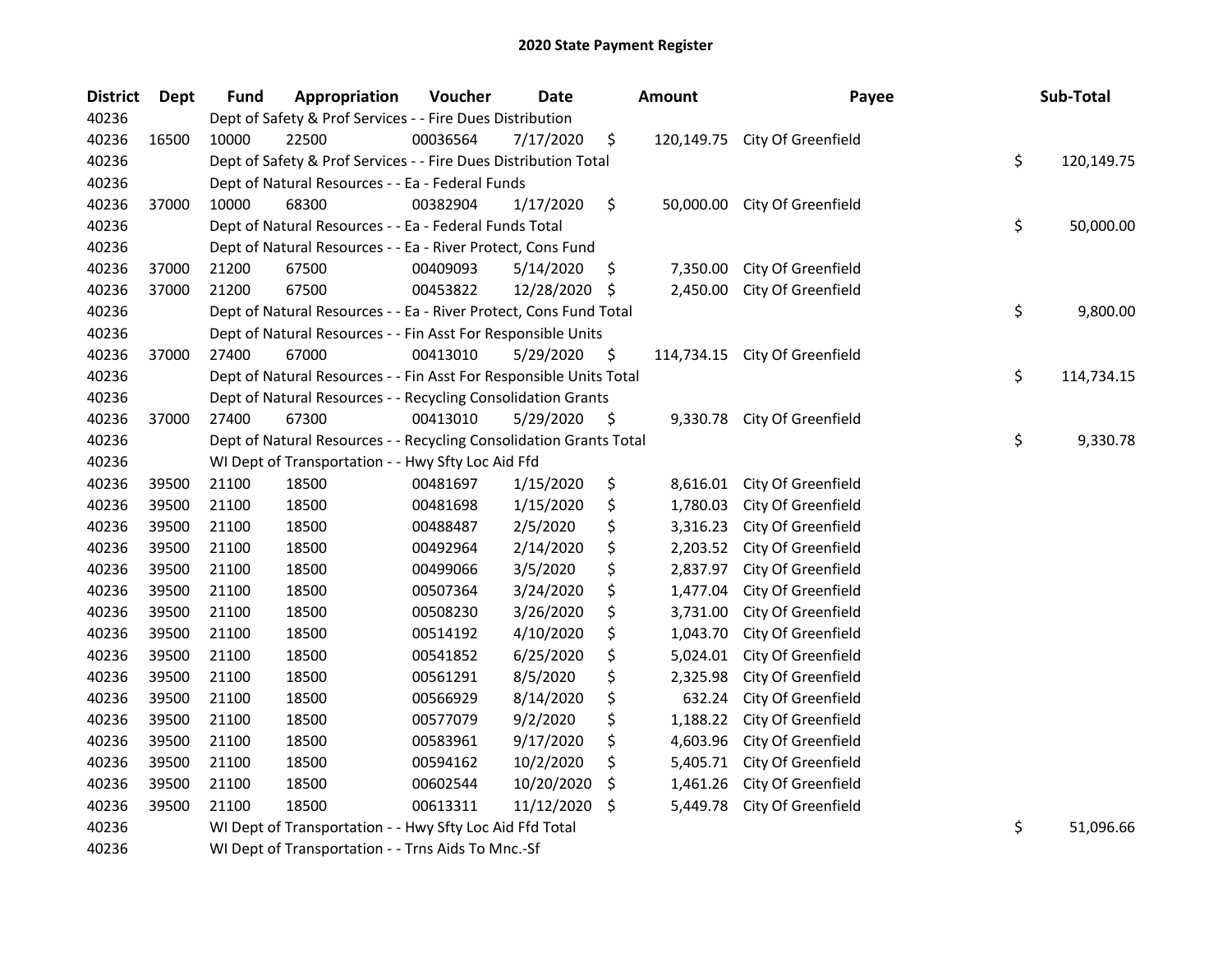| <b>District</b> | Dept  | <b>Fund</b> | Appropriation                                                                   | Voucher  | <b>Date</b>             | <b>Amount</b>    | Payee                        | Sub-Total          |
|-----------------|-------|-------------|---------------------------------------------------------------------------------|----------|-------------------------|------------------|------------------------------|--------------------|
| 40236           | 39500 | 21100       | 19100                                                                           | 00476511 | 1/6/2020                | \$<br>511,959.19 | City Of Greenfield           |                    |
| 40236           | 39500 | 21100       | 19100                                                                           | 00506366 | 4/6/2020                | \$<br>511,959.19 | City Of Greenfield           |                    |
| 40236           | 39500 | 21100       | 19100                                                                           | 00543358 | 7/6/2020                | \$<br>511,959.19 | City Of Greenfield           |                    |
| 40236           | 39500 | 21100       | 19100                                                                           | 00586184 | 10/5/2020               | \$<br>511,959.19 | City Of Greenfield           |                    |
| 40236           |       |             | WI Dept of Transportation - - Trns Aids To Mnc.-Sf Total                        |          |                         |                  |                              | \$<br>2,047,836.76 |
| 40236           |       |             | Department of Health Services - - State/Federal Aids                            |          |                         |                  |                              |                    |
| 40236           | 43500 | 10000       | 00000                                                                           | 92007    | $1/2/2020$ \$           | 9,350.00         | City Of Greenfield           |                    |
| 40236           | 43500 | 10000       | 00000                                                                           | 92008    | 2/3/2020 \$             | 2,134.00         | City Of Greenfield           |                    |
| 40236           | 43500 | 10000       | 00000                                                                           | 92009    | 3/2/2020 \$             | 2,538.00         | City Of Greenfield           |                    |
| 40236           | 43500 | 10000       | 00000                                                                           | 92010    | $4/1/2020$ \$           | 4,122.00         | City Of Greenfield           |                    |
| 40236           | 43500 | 10000       | 00000                                                                           | 92011    | $5/1/2020$ \$           | 15,608.00        | City Of Greenfield           |                    |
| 40236           | 43500 | 10000       | 00000                                                                           | 92012    | $6/1/2020$ \$           | 6,778.00         | City Of Greenfield           |                    |
| 40236           | 43500 | 10000       | 00000                                                                           | 92100    | 7/1/2020 \$             | 7,930.00         | City Of Greenfield           |                    |
| 40236           | 43500 | 10000       | 00000                                                                           | 92101    | $8/3/2020$ \$           | 53,561.00        | City Of Greenfield           |                    |
| 40236           | 43500 | 10000       | 00000                                                                           | 92102    | $9/1/2020$ \$           | 11,446.00        | City Of Greenfield           |                    |
| 40236           | 43500 | 10000       | 00000                                                                           | 92103    | 10/1/2020 \$            | 69,727.00        | City Of Greenfield           |                    |
| 40236           | 43500 | 10000       | 00000                                                                           | 92105    | 12/1/2020 \$            | 80,559.00        | City Of Greenfield           |                    |
| 40236           |       |             | Department of Health Services - - State/Federal Aids Total                      |          |                         |                  |                              | \$<br>263,753.00   |
| 40236           |       |             | Department of Health Services - - Emergency Medical Services, Ai                |          |                         |                  |                              |                    |
| 40236           | 43500 | 10000       | 11900                                                                           | 00379042 | 9/15/2020               | \$<br>7,147.84   | City Of Greenfield           |                    |
| 40236           |       |             | Department of Health Services - - Emergency Medical Services, Ai Total          |          |                         |                  |                              | \$<br>7,147.84     |
| 40236           |       |             | Department of Health Services - - Prepaid Medical Transport Reimbursement       |          |                         |                  |                              |                    |
| 40236           | 43500 | 10000       | 16300                                                                           |          | AMBULANCE 11/16/2020 \$ | 41,166.37        | City Of Greenfield           |                    |
| 40236           |       |             | Department of Health Services - - Prepaid Medical Transport Reimbursement Total |          |                         |                  |                              | \$<br>41,166.37    |
| 40236           |       |             | Department of Justice - - Law Enforcement Train, Local                          |          |                         |                  |                              |                    |
| 40236           | 45500 | 10000       | 23100                                                                           | 00091456 | 12/4/2020               | \$               | 8,800.00 City Of Greenfield  |                    |
| 40236           |       |             | Department of Justice - - Law Enforcement Train, Local Total                    |          |                         |                  |                              | \$<br>8,800.00     |
| 40236           |       |             | Department of Military Affairs - - Next Generation 911                          |          |                         |                  |                              |                    |
| 40236           | 46500 | 23900       | 36800                                                                           | 00084447 | 10/19/2020 \$           | 525.00           | City Of Greenfield           |                    |
| 40236           |       |             | Department of Military Affairs - - Next Generation 911 Total                    |          |                         |                  |                              | \$<br>525.00       |
| 40236           |       |             | Department of Administration - - Federal Aid                                    |          |                         |                  |                              |                    |
| 40236           | 50500 | 10000       | 14200                                                                           | 00126688 | 8/11/2020               | \$<br>473,399.24 | City Of Greenfield           |                    |
| 40236           | 50500 | 10000       | 14200                                                                           | 00130029 | 10/1/2020               | \$<br>127,551.74 | City Of Greenfield           |                    |
| 40236           | 50500 | 10000       | 14200                                                                           | 00134807 | 12/9/2020               | \$<br>58.02      | City Of Greenfield           |                    |
| 40236           | 50500 | 10000       | 14200                                                                           | 00136402 | 12/16/2020              | \$               | 63,786.34 City Of Greenfield |                    |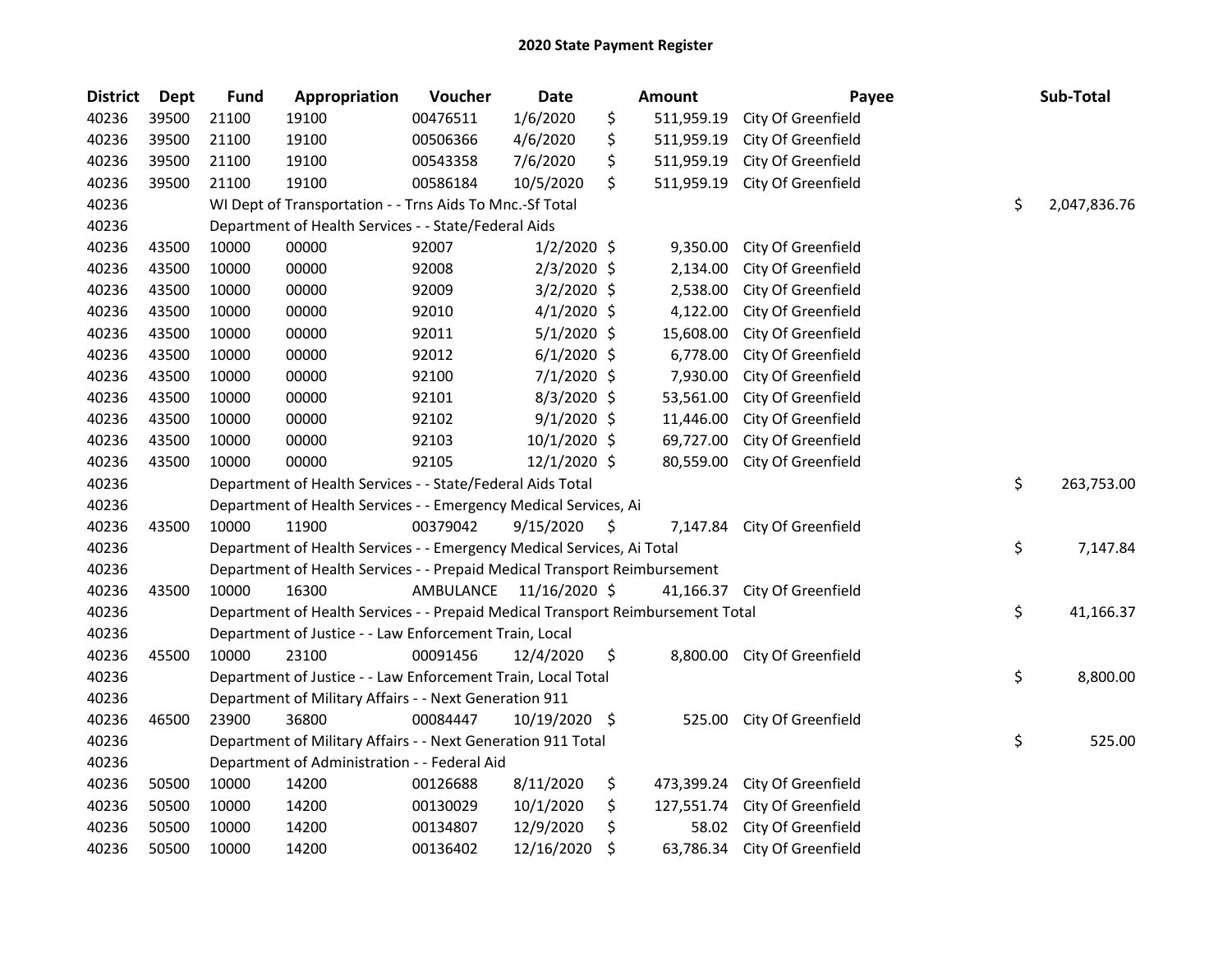| <b>District</b> | Dept  | Fund  | Appropriation                                                                 | Voucher  | Date          |    | <b>Amount</b> | Payee                           | Sub-Total           |
|-----------------|-------|-------|-------------------------------------------------------------------------------|----------|---------------|----|---------------|---------------------------------|---------------------|
| 40236           |       |       | Department of Administration - - Federal Aid Total                            |          |               |    |               |                                 | \$<br>664,795.34    |
| 40236           |       |       | Elections Commission - - General Program Ops, GPR                             |          |               |    |               |                                 |                     |
| 40236           | 51000 | 10000 | 10100                                                                         | 00005038 | 12/23/2020 \$ |    |               | 391.25 City Of Greenfield       |                     |
| 40236           |       |       | Elections Commission - - General Program Ops, GPR Total                       |          |               |    |               |                                 | \$<br>391.25        |
| 40236           |       |       | Elections Commission - - 2018 Hava Election Security                          |          |               |    |               |                                 |                     |
| 40236           | 51000 | 22000 | 18200                                                                         | 00004129 | 8/5/2020      | \$ |               | 24,073.30 City Of Greenfield    |                     |
| 40236           |       |       | Elections Commission - - 2018 Hava Election Security Total                    |          |               |    |               |                                 | \$<br>24,073.30     |
| 40236           |       |       | Shared Revenue and Tax Relief - - County And Municipal Aid                    |          |               |    |               |                                 |                     |
| 40236           | 83500 | 10000 | 10500                                                                         | 00068490 | 7/27/2020     | \$ | 134,126.96    | City Of Greenfield              |                     |
| 40236           | 83500 | 10000 | 10500                                                                         | 00072457 | 11/16/2020    | \$ | 718,886.42    | City Of Greenfield              |                     |
| 40236           |       |       | Shared Revenue and Tax Relief - - County And Municipal Aid Total              |          |               |    |               |                                 | \$<br>853,013.38    |
| 40236           |       |       | Shared Revenue and Tax Relief - - Exempt Computer Aid                         |          |               |    |               |                                 |                     |
| 40236           | 83500 | 10000 | 10900                                                                         | 00065610 | 7/27/2020     | \$ | 127,525.00    | City Of Greenfield              |                     |
| 40236           | 83500 | 10000 | 10900                                                                         | 00067112 | 7/27/2020     | \$ | 20,159.80     | City Of Greenfield              |                     |
| 40236           |       |       | Shared Revenue and Tax Relief - - Exempt Computer Aid Total                   |          |               |    |               |                                 | \$<br>147,684.80    |
| 40236           |       |       | Shared Revenue and Tax Relief - - Utility Aid                                 |          |               |    |               |                                 |                     |
| 40236           | 83500 | 10000 | 11000                                                                         | 00068490 | 7/27/2020     | \$ | 14,708.80     | City Of Greenfield              |                     |
| 40236           | 83500 | 10000 | 11000                                                                         | 00072457 | 11/16/2020    | \$ | 106,606.28    | City Of Greenfield              |                     |
| 40236           |       |       | Shared Revenue and Tax Relief - - Utility Aid Total                           |          |               |    |               |                                 | \$<br>121,315.08    |
| 40236           |       |       | Shared Revenue and Tax Relief - - Personal Property Aid                       |          |               |    |               |                                 |                     |
| 40236           | 83500 | 10000 | 11100                                                                         | 00060999 | 5/4/2020      | \$ | 94,926.33     | City Of Greenfield              |                     |
| 40236           | 83500 | 10000 | 11100                                                                         | 00062553 | 5/4/2020      | \$ | 7,087.24      | City Of Greenfield              |                     |
| 40236           |       |       | Shared Revenue and Tax Relief - - Personal Property Aid Total                 |          |               |    |               |                                 | \$<br>102,013.57    |
| 40236           |       |       | Shared Revenue and Tax Relief - - State Aid; Video Service Provider Fee       |          |               |    |               |                                 |                     |
| 40236           | 83500 | 10000 | 11200                                                                         | 00064316 | 7/27/2020     | \$ | 51,563.36     | City Of Greenfield              |                     |
| 40236           |       |       | Shared Revenue and Tax Relief - - State Aid; Video Service Provider Fee Total |          |               |    |               |                                 | \$<br>51,563.36     |
| 40236           |       |       | Shared Revenue and Tax Relief - - School Lvy Tx/First Dollar Cr               |          |               |    |               |                                 |                     |
| 40236           | 83500 | 10000 | 30200                                                                         | 00063972 | 7/27/2020     | S  | 758,744.32    | City Of Greenfield              |                     |
| 40236           | 83500 | 10000 | 30200                                                                         | 00067363 | 7/27/2020     | \$ | 5,738,702.44  | City Of Greenfield              |                     |
| 40236           |       |       | Shared Revenue and Tax Relief - - School Lvy Tx/First Dollar Cr Total         |          |               |    |               |                                 | \$<br>6,497,446.76  |
| 40236           |       |       | Shared Revenue and Tax Relief - - Lottery & Gaming Credit                     |          |               |    |               |                                 |                     |
| 40236           | 83500 | 52100 | 36300                                                                         | 00055695 | 3/23/2020     | \$ |               | 1,794,044.54 City Of Greenfield |                     |
| 40236           |       |       | Shared Revenue and Tax Relief - - Lottery & Gaming Credit Total               |          |               |    |               |                                 | \$<br>1,794,044.54  |
| 40236 Total     |       |       |                                                                               |          |               |    |               |                                 | \$<br>12,980,681.69 |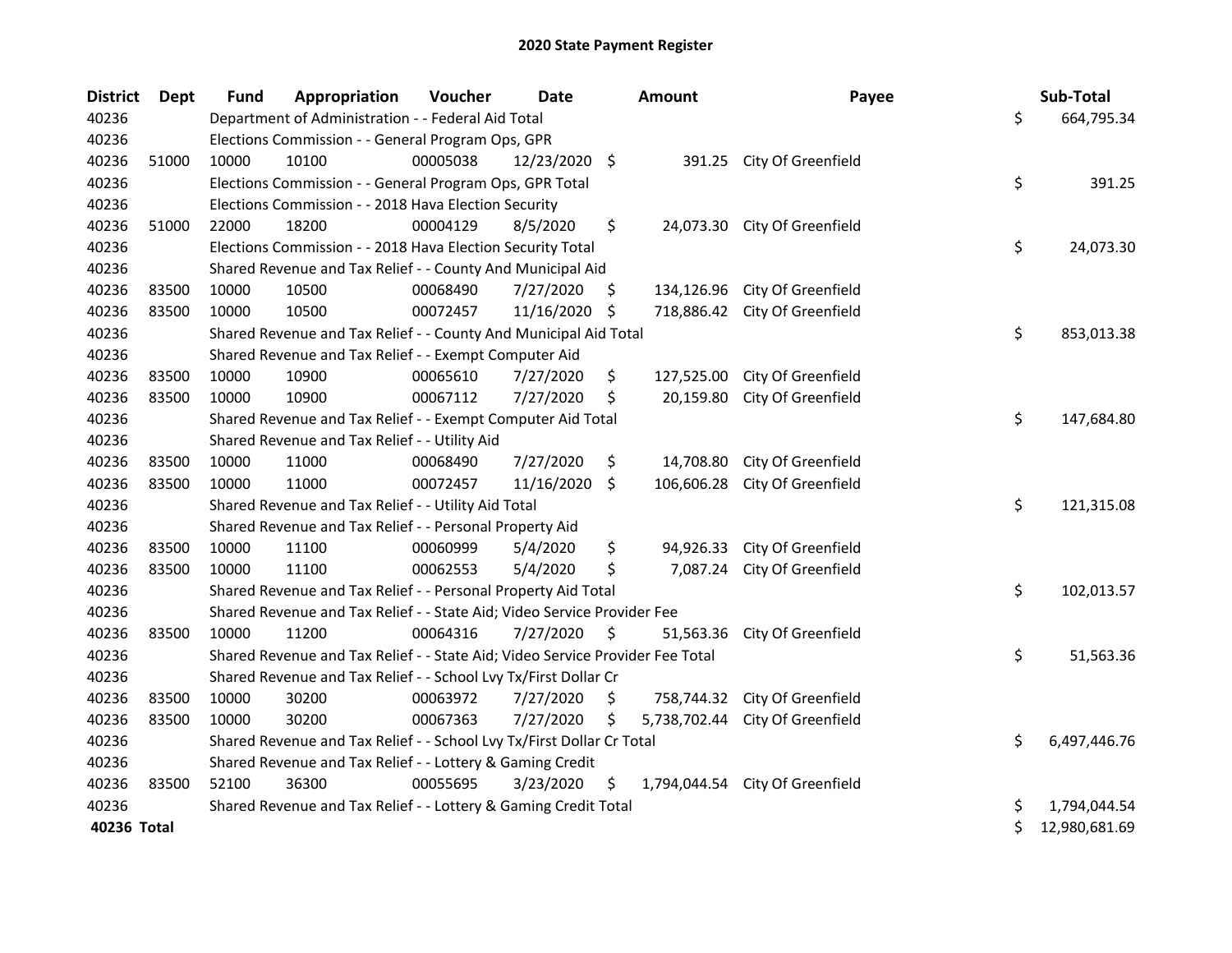| <b>District</b> | Dept  | <b>Fund</b> | Appropriation                                                   | Voucher  | <b>Date</b> | <b>Amount</b>      | Payee              | Sub-Total          |
|-----------------|-------|-------------|-----------------------------------------------------------------|----------|-------------|--------------------|--------------------|--------------------|
| 40251           |       |             | Public Service Commission - - Federal Funds                     |          |             |                    |                    |                    |
| 40251           | 15500 | 10000       | 14200                                                           | 00004879 | 8/24/2020   | \$<br>190,436.00   | Milwaukee, City of |                    |
| 40251           |       |             | Public Service Commission - - Federal Funds Total               |          |             |                    |                    | \$<br>190,436.00   |
| 40251           |       |             | Dept of Safety & Prof Services - - Fire Dues Distribution       |          |             |                    |                    |                    |
| 40251           | 16500 | 10000       | 22500                                                           | 00036565 | 7/17/2020   | \$<br>1,303,801.78 | Milwaukee, City of |                    |
| 40251           |       |             | Dept of Safety & Prof Services - - Fire Dues Distribution Total |          |             |                    |                    | \$<br>1,303,801.78 |
| 40251           |       |             | State Fair Park - - State Fair Operations                       |          |             |                    |                    |                    |
| 40251           | 19000 | 15100       | 13200                                                           | 00020731 | 1/31/2020   | \$<br>602.10       | Milwaukee, City of |                    |
| 40251           | 19000 | 15100       | 13200                                                           | 00020732 | 1/31/2020   | \$<br>1,248.80     | Milwaukee, City of |                    |
| 40251           | 19000 | 15100       | 13200                                                           | 00020736 | 2/3/2020    | \$<br>1,382.60     | Milwaukee, City of |                    |
| 40251           | 19000 | 15100       | 13200                                                           | 00020737 | 2/3/2020    | \$<br>223.00       | Milwaukee, City of |                    |
| 40251           | 19000 | 15100       | 13200                                                           | 00020738 | 2/3/2020    | \$<br>312.20       | Milwaukee, City of |                    |
| 40251           | 19000 | 15100       | 13200                                                           | 00020739 | 2/3/2020    | \$<br>579.80       | Milwaukee, City of |                    |
| 40251           | 19000 | 15100       | 13200                                                           | 00020740 | 2/3/2020    | \$<br>156.10       | Milwaukee, City of |                    |
| 40251           | 19000 | 15100       | 13200                                                           | 00020741 | 2/3/2020    | \$<br>356.80       | Milwaukee, City of |                    |
| 40251           | 19000 | 15100       | 13200                                                           | 00020798 | 2/10/2020   | \$<br>11,040.59    | Milwaukee, City of |                    |
| 40251           | 19000 | 15100       | 13200                                                           | 00021534 | 5/7/2020    | \$<br>602.10       | Milwaukee, City of |                    |
| 40251           | 19000 | 15100       | 13200                                                           | 00021535 | 5/7/2020    | \$<br>1,248.80     | Milwaukee, City of |                    |
| 40251           | 19000 | 15100       | 13200                                                           | 00021536 | 5/7/2020    | \$<br>156.10       | Milwaukee, City of |                    |
| 40251           | 19000 | 15100       | 13200                                                           | 00021537 | 5/7/2020    | \$<br>223.00       | Milwaukee, City of |                    |
| 40251           | 19000 | 15100       | 13200                                                           | 00021538 | 5/7/2020    | \$<br>312.20       | Milwaukee, City of |                    |
| 40251           | 19000 | 15100       | 13200                                                           | 00021539 | 5/7/2020    | \$<br>356.80       | Milwaukee, City of |                    |
| 40251           | 19000 | 15100       | 13200                                                           | 00021540 | 5/7/2020    | \$<br>1,382.60     | Milwaukee, City of |                    |
| 40251           | 19000 | 15100       | 13200                                                           | 00021541 | 5/7/2020    | \$<br>579.80       | Milwaukee, City of |                    |
| 40251           | 19000 | 15100       | 13200                                                           | 00021585 | 5/13/2020   | \$<br>10,690.74    | Milwaukee, City of |                    |
| 40251           | 19000 | 15100       | 13200                                                           | 00022195 | 8/5/2020    | \$<br>223.00       | Milwaukee, City of |                    |
| 40251           | 19000 | 15100       | 13200                                                           | 00022196 | 8/5/2020    | \$<br>312.20       | Milwaukee, City of |                    |
| 40251           | 19000 | 15100       | 13200                                                           | 00022197 | 8/5/2020    | \$<br>579.80       | Milwaukee, City of |                    |
| 40251           | 19000 | 15100       | 13200                                                           | 00022198 | 8/5/2020    | \$<br>156.10       | Milwaukee, City of |                    |
| 40251           | 19000 | 15100       | 13200                                                           | 00022199 | 8/5/2020    | \$<br>602.10       | Milwaukee, City of |                    |
| 40251           | 19000 | 15100       | 13200                                                           | 00022200 | 8/5/2020    | \$<br>1,248.80     | Milwaukee, City of |                    |
| 40251           | 19000 | 15100       | 13200                                                           | 00022201 | 8/7/2020    | \$<br>1,382.60     | Milwaukee, City of |                    |
| 40251           | 19000 | 15100       | 13200                                                           | 00022202 | 8/6/2020    | \$<br>356.80       | Milwaukee, City of |                    |
| 40251           | 19000 | 15100       | 13200                                                           | 00022241 | 8/14/2020   | \$<br>10,975.83    | Milwaukee, City of |                    |
| 40251           | 19000 | 15100       | 13200                                                           | 00022660 | 11/9/2020   | \$<br>602.10       | Milwaukee, City of |                    |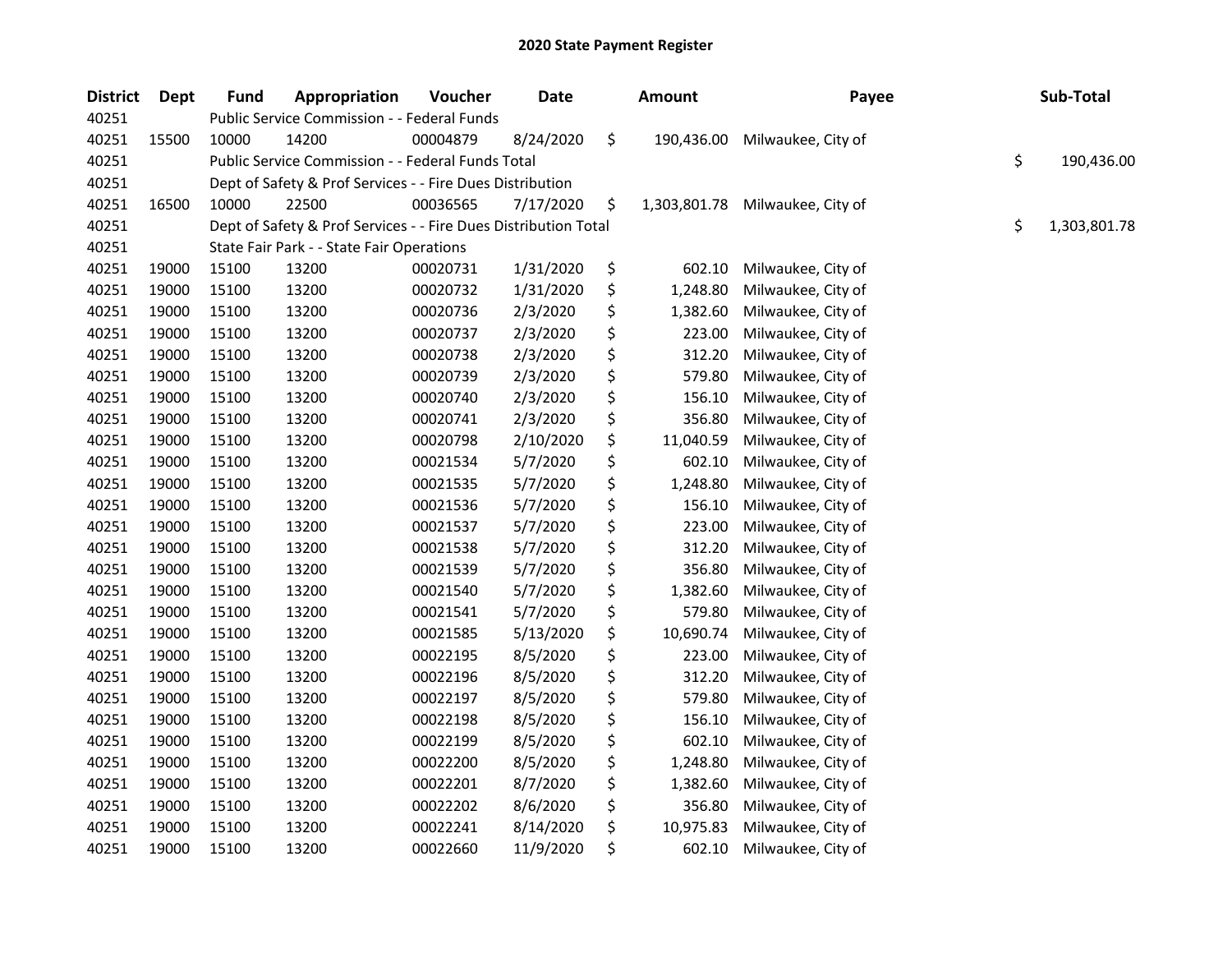| <b>District</b> | <b>Dept</b> | <b>Fund</b> | Appropriation                                                       | Voucher  | <b>Date</b> |    | Amount        | Payee              | Sub-Total        |
|-----------------|-------------|-------------|---------------------------------------------------------------------|----------|-------------|----|---------------|--------------------|------------------|
| 40251           | 19000       | 15100       | 13200                                                               | 00022661 | 11/9/2020   | \$ | 1,555.74      | Milwaukee, City of |                  |
| 40251           | 19000       | 15100       | 13200                                                               | 00022662 | 11/9/2020   | \$ | 483.49        | Milwaukee, City of |                  |
| 40251           | 19000       | 15100       | 13200                                                               | 00022663 | 11/9/2020   | \$ | 242.62        | Milwaukee, City of |                  |
| 40251           | 19000       | 15100       | 13200                                                               | 00022664 | 11/9/2020   | \$ | 223.00        | Milwaukee, City of |                  |
| 40251           | 19000       | 15100       | 13200                                                               | 00022665 | 11/9/2020   | \$ | 312.20        | Milwaukee, City of |                  |
| 40251           | 19000       | 15100       | 13200                                                               | 00022666 | 11/9/2020   | \$ | 1,382.60      | Milwaukee, City of |                  |
| 40251           | 19000       | 15100       | 13200                                                               | 00022667 | 11/9/2020   | \$ | 579.80        | Milwaukee, City of |                  |
| 40251           | 19000       | 15100       | 13200                                                               | 00022732 | 11/19/2020  | \$ | 12,884.79     | Milwaukee, City of |                  |
| 40251           | 19000       | 15100       | 13200                                                               | 00022969 | 12/30/2020  | \$ | 102.21        | Milwaukee, City of |                  |
| 40251           |             |             | State Fair Park - - State Fair Operations Total                     |          |             |    |               |                    | \$<br>65,659.91  |
| 40251           |             |             | Dept of Public Instruction - - Assessments Of Reading Readine       |          |             |    |               |                    |                  |
| 40251           | 25500       | 10000       | 11500                                                               | 00227567 | 6/8/2020    | \$ | 135,155.00    | Milwaukee, City of |                  |
| 40251           |             |             | Dept of Public Instruction - - Assessments Of Reading Readine Total |          |             |    |               |                    | \$<br>135,155.00 |
| 40251           |             |             | Dept of Public Instruction - - Gifts, Grants And Trust Funds        |          |             |    |               |                    |                  |
| 40251           | 25500       | 10000       | 12700                                                               | 00230955 | 6/22/2020   | \$ | 42,182.14     | Milwaukee, City of |                  |
| 40251           |             |             | Dept of Public Instruction - - Gifts, Grants And Trust Funds Total  |          |             |    |               |                    | \$<br>42,182.14  |
| 40251           |             |             | Dept of Public Instruction - - Alcohol And Other Drug Abuse P       |          |             |    |               |                    |                  |
| 40251           | 25500       | 10000       | 13300                                                               | 00218568 | 3/30/2020   | \$ | 78.75         | Milwaukee, City of |                  |
| 40251           | 25500       | 10000       | 13300                                                               | 00225938 | 6/1/2020    | \$ | 2,205.60      | Milwaukee, City of |                  |
| 40251           | 25500       | 10000       | 13300                                                               | 00227473 | 6/8/2020    | \$ | 413.91        | Milwaukee, City of |                  |
| 40251           | 25500       | 10000       | 13300                                                               | 00230951 | 6/22/2020   | \$ | 269.68        | Milwaukee, City of |                  |
| 40251           | 25500       | 10000       | 13300                                                               | 00236492 | 8/24/2020   | S  | 4,900.16      | Milwaukee, City of |                  |
| 40251           |             |             | Dept of Public Instruction - - Alcohol And Other Drug Abuse P Total |          |             |    |               |                    | \$<br>7,868.10   |
| 40251           |             |             | Dept of Public Instruction - - General Equalization Aids            |          |             |    |               |                    |                  |
| 40251           | 25500       | 10000       | 20100                                                               | 00217008 | 3/23/2020   | \$ | 3,734,467.00  | Milwaukee, City of |                  |
| 40251           | 25500       | 10000       | 20100                                                               | 00217009 | 3/23/2020   | \$ | 99,999,999.00 | Milwaukee, City of |                  |
| 40251           | 25500       | 10000       | 20100                                                               | 00217189 | 3/23/2020   | \$ | 24,209,440.00 | Milwaukee, City of |                  |
| 40251           | 25500       | 10000       | 20100                                                               | 00228823 | 6/15/2020   | \$ | 749,864.00    | Milwaukee, City of |                  |
| 40251           | 25500       | 10000       | 20100                                                               | 00229087 | 6/15/2020   | \$ | 5,228,254.00  | Milwaukee, City of |                  |
| 40251           | 25500       | 10000       | 20100                                                               | 00229088 | 6/15/2020   | \$ | 99,999,999.00 | Milwaukee, City of |                  |
| 40251           | 25500       | 10000       | 20100                                                               | 00229265 | 6/15/2020   | \$ | 42,277,979.76 | Milwaukee, City of |                  |
| 40251           | 25500       | 10000       | 20100                                                               | 00234064 | 7/27/2020   | \$ | 8,323,535.00  | Milwaukee, City of |                  |
| 40251           | 25500       | 10000       | 20100                                                               | 00234065 | 7/27/2020   | \$ | 248,731.00    | Milwaukee, City of |                  |
| 40251           | 25500       | 10000       | 20100                                                               | 00240695 | 9/21/2020   | \$ | 74,641,191.00 | Milwaukee, City of |                  |
| 40251           | 25500       | 10000       | 20100                                                               | 00240696 | 9/21/2020   | \$ | 2,241,889.00  | Milwaukee, City of |                  |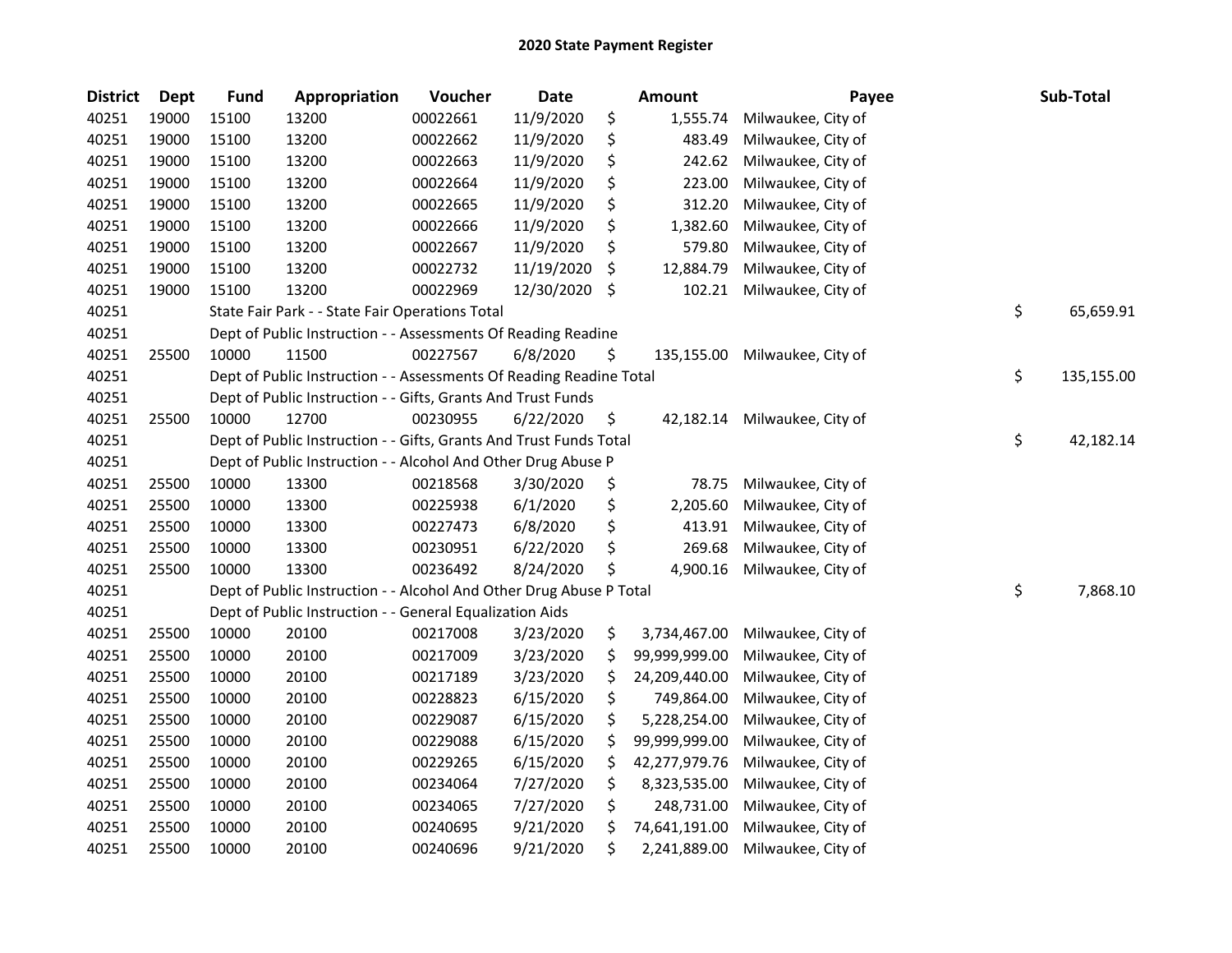| <b>District</b> | <b>Dept</b> | <b>Fund</b> | Appropriation                                                       | Voucher  | Date       |     | <b>Amount</b> | Payee                         | Sub-Total           |
|-----------------|-------------|-------------|---------------------------------------------------------------------|----------|------------|-----|---------------|-------------------------------|---------------------|
| 40251           | 25500       | 10000       | 20100                                                               | 00248801 | 12/7/2020  | \$  | 3,843,168.00  | Milwaukee, City of            |                     |
| 40251           | 25500       | 10000       | 20100                                                               | 00248802 | 12/7/2020  | \$  | 99,999,999.00 | Milwaukee, City of            |                     |
| 40251           | 25500       | 10000       | 20100                                                               | 00248982 | 12/7/2020  | \$  | 30,324,420.00 | Milwaukee, City of            |                     |
| 40251           |             |             | Dept of Public Instruction - - General Equalization Aids Total      |          |            |     |               |                               | \$495,822,935.76    |
| 40251           |             |             | Dept of Public Instruction - - Grants Sprt Gift&Talent Pupils       |          |            |     |               |                               |                     |
| 40251           | 25500       | 10000       | 20200                                                               | 00224408 | 5/18/2020  | \$  | 2,412.57      | Milwaukee, City of            |                     |
| 40251           | 25500       | 10000       | 20200                                                               | 00231148 | 6/22/2020  | \$  | 23,134.09     | Milwaukee, City of            |                     |
| 40251           | 25500       | 10000       | 20200                                                               | 00236819 | 8/24/2020  | \$  | 17,486.82     | Milwaukee, City of            |                     |
| 40251           | 25500       | 10000       | 20200                                                               | 00237680 | 9/8/2020   | \$  | 1,865.91      | Milwaukee, City of            |                     |
| 40251           |             |             | Dept of Public Instruction - - Grants Sprt Gift&Talent Pupils Total |          |            |     |               |                               | \$<br>44,899.39     |
| 40251           |             |             | Dept of Public Instruction - - High Cost Spec Ed State Aid          |          |            |     |               |                               |                     |
| 40251           | 25500       | 10000       | 20400                                                               | 00229356 | 6/15/2020  | \$  | 4,128.00      | Milwaukee, City of            |                     |
| 40251           |             |             | Dept of Public Instruction - - High Cost Spec Ed State Aid Total    |          |            |     |               |                               | \$<br>4,128.00      |
| 40251           |             |             | Dept of Public Instruction - - Spec Ed & Schl Age Parents Aid       |          |            |     |               |                               |                     |
| 40251           | 25500       | 10000       | 20600                                                               | 00207775 | 1/21/2020  | \$  | 6,744,371.00  | Milwaukee, City of            |                     |
| 40251           | 25500       | 10000       | 20600                                                               | 00211627 | 2/18/2020  | \$  | 6,770,197.00  | Milwaukee, City of            |                     |
| 40251           | 25500       | 10000       | 20600                                                               | 00215640 | 3/16/2020  | \$  | 6,770,197.00  | Milwaukee, City of            |                     |
| 40251           | 25500       | 10000       | 20600                                                               | 00226672 | 6/8/2020   | \$  | 11,685,416.00 | Milwaukee, City of            |                     |
| 40251           | 25500       | 10000       | 20600                                                               | 00245855 | 11/16/2020 | \$  | 8,491,778.00  | Milwaukee, City of            |                     |
| 40251           | 25500       | 10000       | 20600                                                               | 00250707 | 12/21/2020 | \$. | 8,491,778.00  | Milwaukee, City of            |                     |
| 40251           |             |             | Dept of Public Instruction - - Spec Ed & Schl Age Parents Aid Total |          |            |     |               |                               | \$<br>48,953,737.00 |
| 40251           |             |             | Dept of Public Instruction - - Bilingual-Bicultural Education       |          |            |     |               |                               |                     |
| 40251           | 25500       | 10000       | 20700                                                               | 00248540 | 12/7/2020  | \$. | 1,254,105.46  | Milwaukee, City of            |                     |
| 40251           |             |             | Dept of Public Instruction - - Bilingual-Bicultural Education Total |          |            |     |               |                               | \$<br>1,254,105.46  |
| 40251           |             |             | Dept of Public Instruction - - St Tuition Payments Spec Educ        |          |            |     |               |                               |                     |
| 40251           | 25500       | 10000       | 20800                                                               | 00225972 | 6/1/2020   | \$  | 362,082.00    | Milwaukee, City of            |                     |
| 40251           |             |             | Dept of Public Instruction - - St Tuition Payments Spec Educ Total  |          |            |     |               |                               | \$<br>362,082.00    |
| 40251           |             |             | Dept of Public Instruction - - Aids For School Lunches And Nu       |          |            |     |               |                               |                     |
| 40251           | 25500       | 10000       | 20900                                                               | 00225338 | 5/26/2020  | \$  |               | 458,211.12 Milwaukee, City of |                     |
| 40251           |             |             | Dept of Public Instruction - - Aids For School Lunches And Nu Total |          |            |     |               |                               | \$<br>458,211.12    |
| 40251           |             |             | Dept of Public Instruction - - Aid For Pupil Transportation         |          |            |     |               |                               |                     |
| 40251           | 25500       | 10000       | 21000                                                               | 00209291 | 1/27/2020  | \$  | 2,119,500.00  | Milwaukee, City of            |                     |
| 40251           | 25500       | 10000       | 21000                                                               | 00229657 | 6/15/2020  | \$  | 102,265.29    | Milwaukee, City of            |                     |
| 40251           |             |             | Dept of Public Instruction - - Aid For Pupil Transportation Total   |          |            |     |               |                               | \$<br>2,221,765.29  |
| 40251           |             |             | Dept of Public Instruction - - School Breakfast Aid                 |          |            |     |               |                               |                     |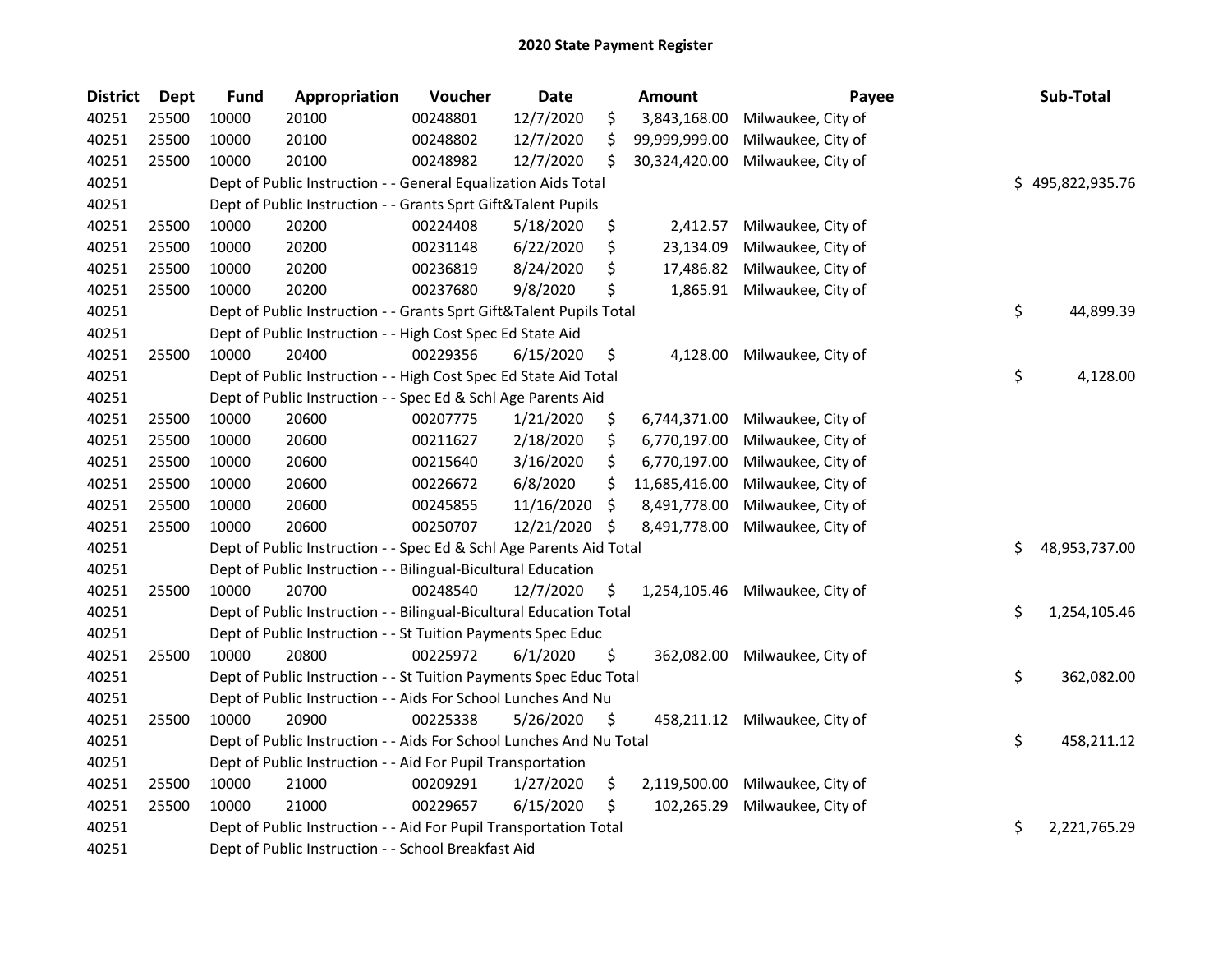| <b>District</b> | <b>Dept</b> | <b>Fund</b> | Appropriation                                                       | Voucher  | <b>Date</b>   |     | <b>Amount</b> | Payee              | Sub-Total          |
|-----------------|-------------|-------------|---------------------------------------------------------------------|----------|---------------|-----|---------------|--------------------|--------------------|
| 40251           | 25500       | 10000       | 21500                                                               | 00225338 | 5/26/2020     | \$  | 467,870.28    | Milwaukee, City of |                    |
| 40251           |             |             | Dept of Public Instruction - - School Breakfast Aid Total           |          |               |     |               |                    | \$<br>467,870.28   |
| 40251           |             |             | Dept of Public Instruction - - Robotics League Participation        |          |               |     |               |                    |                    |
| 40251           | 25500       | 10000       | 21600                                                               | 00243315 | 10/19/2020 \$ |     | 600.00        | Milwaukee, City of |                    |
| 40251           | 25500       | 10000       | 21600                                                               | 00243974 | 10/26/2020    | \$  | 3,457.30      | Milwaukee, City of |                    |
| 40251           | 25500       | 10000       | 21600                                                               | 00243975 | 10/26/2020    | \$. | 3,337.97      | Milwaukee, City of |                    |
| 40251           | 25500       | 10000       | 21600                                                               | 00243976 | 10/26/2020    | \$. | 3,978.88      | Milwaukee, City of |                    |
| 40251           | 25500       | 10000       | 21600                                                               | 00243977 | 10/26/2020    | \$  | 3,215.30      | Milwaukee, City of |                    |
| 40251           |             |             | Dept of Public Instruction - - Robotics League Participation Total  |          |               |     |               |                    | \$<br>14,589.45    |
| 40251           |             |             | Dept of Public Instruction - - Educator Effectiveness Evaluat       |          |               |     |               |                    |                    |
| 40251           | 25500       | 10000       | 22000                                                               | 00219680 | 4/13/2020     | \$  | 355,904.75    | Milwaukee, City of |                    |
| 40251           | 25500       | 10000       | 22000                                                               | 00236705 | 8/24/2020     | \$  | 61,982.70     | Milwaukee, City of |                    |
| 40251           | 25500       | 10000       | 22000                                                               | 00244454 | 11/2/2020     | \$  | 8,001.80      | Milwaukee, City of |                    |
| 40251           |             |             | Dept of Public Instruction - - Educator Effectiveness Evaluat Total |          |               |     |               |                    | \$<br>425,889.25   |
| 40251           |             |             | Dept of Public Instruction - - Tribal Language Revitalization       |          |               |     |               |                    |                    |
| 40251           | 25500       | 10000       | 22200                                                               | 00242538 | 10/13/2020 \$ |     | 3,022.36      | Milwaukee, City of |                    |
| 40251           |             |             | Dept of Public Instruction - - Tribal Language Revitalization Total |          |               |     |               |                    | \$<br>3,022.36     |
| 40251           |             |             | Dept of Public Instruction - - Aid For High-Poverty School Di       |          |               |     |               |                    |                    |
| 40251           | 25500       | 10000       | 22500                                                               | 00216764 | 3/23/2020     | \$  | 5,018,688.00  | Milwaukee, City of |                    |
| 40251           |             |             | Dept of Public Instruction - - Aid For High-Poverty School Di Total |          |               |     |               |                    | \$<br>5,018,688.00 |
| 40251           |             |             | Dept of Public Instruction - - Grant Program For Peer Review        |          |               |     |               |                    |                    |
| 40251           | 25500       | 10000       | 22600                                                               | 00211023 | 2/10/2020     | \$  | 2,125.82      | Milwaukee, City of |                    |
| 40251           | 25500       | 10000       | 22600                                                               | 00230960 | 6/22/2020     | \$  | 3,223.44      | Milwaukee, City of |                    |
| 40251           | 25500       | 10000       | 22600                                                               | 00236734 | 8/24/2020     | \$  | 11,013.94     | Milwaukee, City of |                    |
| 40251           |             |             | Dept of Public Instruction - - Grant Program For Peer Review Total  |          |               |     |               |                    | \$<br>16,363.20    |
| 40251           |             |             | Dept of Public Instruction - - Aid For School Mental Health P       |          |               |     |               |                    |                    |
| 40251           | 25500       | 10000       | 22700                                                               | 00230849 | 6/22/2020     | \$  | 1,821,251.00  | Milwaukee, City of |                    |
| 40251           |             |             | Dept of Public Instruction - - Aid For School Mental Health P Total |          |               |     |               |                    | \$<br>1,821,251.00 |
| 40251           |             |             | Dept of Public Instruction - - Aid For Alcohol And Other Drug       |          |               |     |               |                    |                    |
| 40251           | 25500       | 10000       | 22800                                                               | 00208100 | 1/21/2020     | \$  | 1,076.39      | Milwaukee, City of |                    |
| 40251           | 25500       | 10000       | 22800                                                               | 00210946 | 2/10/2020     | \$  | 2,357.17      | Milwaukee, City of |                    |
| 40251           | 25500       | 10000       | 22800                                                               | 00218567 | 3/30/2020     | \$  | 4,776.82      | Milwaukee, City of |                    |
| 40251           | 25500       | 10000       | 22800                                                               | 00224224 | 5/18/2020     | \$  | 86.86         | Milwaukee, City of |                    |
| 40251           | 25500       | 10000       | 22800                                                               | 00227083 | 6/8/2020      | \$  | 11,818.26     | Milwaukee, City of |                    |
| 40251           | 25500       | 10000       | 22800                                                               | 00230952 | 6/22/2020     | \$  | 1,606.72      | Milwaukee, City of |                    |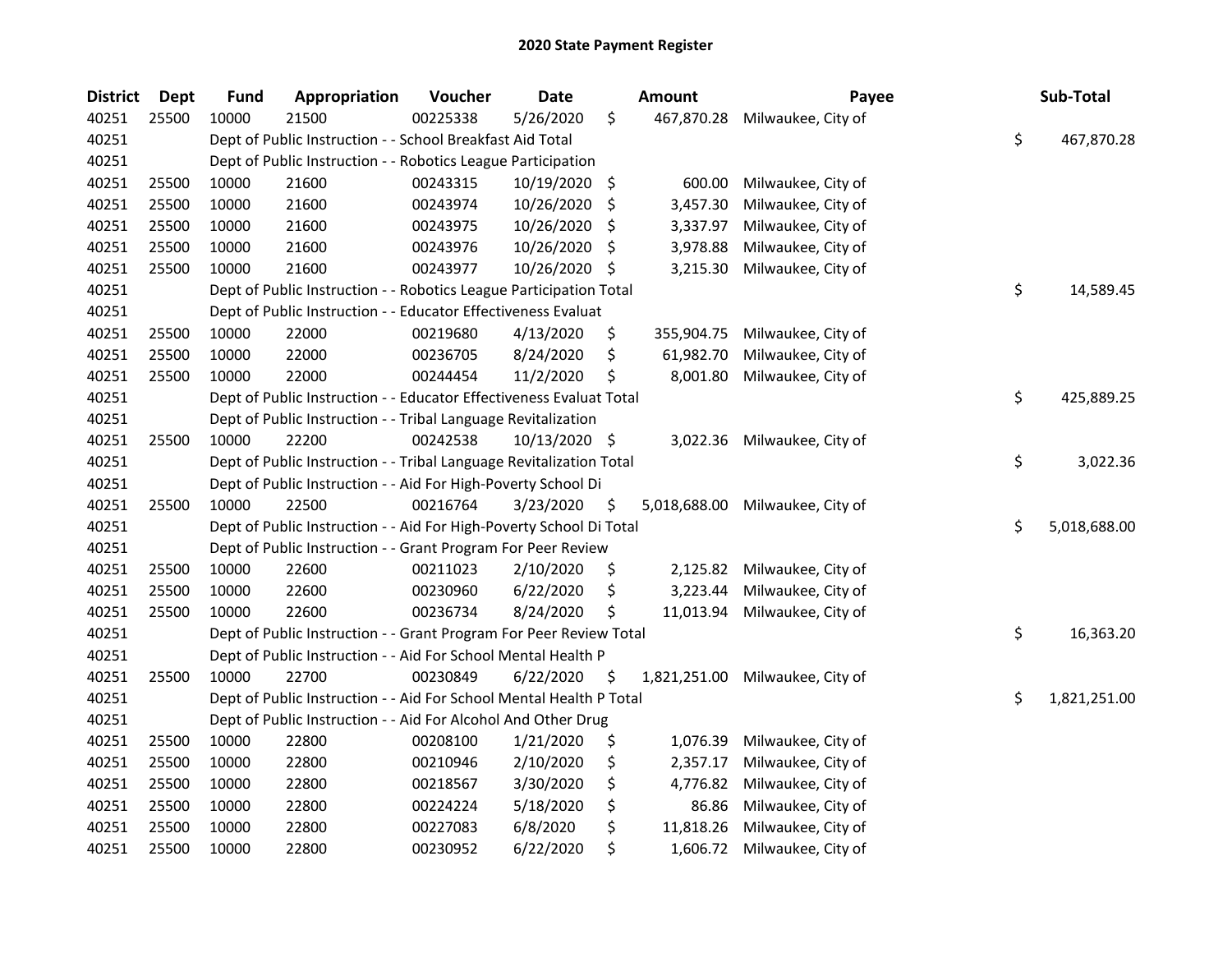| <b>District</b> | <b>Dept</b> | <b>Fund</b> | Appropriation                                                       | Voucher  | <b>Date</b> | Amount             | Payee              | Sub-Total          |
|-----------------|-------------|-------------|---------------------------------------------------------------------|----------|-------------|--------------------|--------------------|--------------------|
| 40251           | 25500       | 10000       | 22800                                                               | 00236474 | 8/24/2020   | \$<br>14,100.74    | Milwaukee, City of |                    |
| 40251           |             |             | Dept of Public Instruction - - Aid For Alcohol And Other Drug Total |          |             |                    |                    | \$<br>35,822.96    |
| 40251           |             |             | Dept of Public Instruction - - Transfer Fr Oth State Ag-Aids        |          |             |                    |                    |                    |
| 40251           | 25500       | 10000       | 23200                                                               | 00209746 | 1/27/2020   | \$<br>32,865.36    | Milwaukee, City of |                    |
| 40251           | 25500       | 10000       | 23200                                                               | 00211356 | 2/18/2020   | \$<br>23,954.35    | Milwaukee, City of |                    |
| 40251           | 25500       | 10000       | 23200                                                               | 00227090 | 6/8/2020    | \$<br>68,632.36    | Milwaukee, City of |                    |
| 40251           | 25500       | 10000       | 23200                                                               | 00239317 | 9/14/2020   | \$<br>6,014.24     | Milwaukee, City of |                    |
| 40251           | 25500       | 10000       | 23200                                                               | 00246271 | 11/16/2020  | \$<br>1,342,032.55 | Milwaukee, City of |                    |
| 40251           |             |             | Dept of Public Instruction - - Transfer Fr Oth State Ag-Aids Total  |          |             |                    |                    | \$<br>1,473,498.86 |
| 40251           |             |             | Dept of Public Instruction - - Federal Aids, Local Aid              |          |             |                    |                    |                    |
| 40251           | 25500       | 10000       | 24100                                                               | 00206139 | 1/13/2020   | \$<br>276,335.47   | Milwaukee, City of |                    |
| 40251           | 25500       | 10000       | 24100                                                               | 00206661 | 1/13/2020   | \$<br>165,940.76   | Milwaukee, City of |                    |
| 40251           | 25500       | 10000       | 24100                                                               | 00207231 | 1/21/2020   | \$<br>22,737.08    | Milwaukee, City of |                    |
| 40251           | 25500       | 10000       | 24100                                                               | 00207232 | 1/21/2020   | \$<br>142,806.43   | Milwaukee, City of |                    |
| 40251           | 25500       | 10000       | 24100                                                               | 00207235 | 1/21/2020   | \$<br>2,594,478.89 | Milwaukee, City of |                    |
| 40251           | 25500       | 10000       | 24100                                                               | 00207348 | 1/21/2020   | \$<br>5,225,638.92 | Milwaukee, City of |                    |
| 40251           | 25500       | 10000       | 24100                                                               | 00207416 | 1/21/2020   | \$<br>151,735.88   | Milwaukee, City of |                    |
| 40251           | 25500       | 10000       | 24100                                                               | 00207420 | 1/21/2020   | \$<br>467,938.75   | Milwaukee, City of |                    |
| 40251           | 25500       | 10000       | 24100                                                               | 00207425 | 1/21/2020   | \$<br>1,148,708.75 | Milwaukee, City of |                    |
| 40251           | 25500       | 10000       | 24100                                                               | 00207428 | 1/21/2020   | \$<br>392.03       | Milwaukee, City of |                    |
| 40251           | 25500       | 10000       | 24100                                                               | 00207431 | 1/21/2020   | \$<br>96,019.28    | Milwaukee, City of |                    |
| 40251           | 25500       | 10000       | 24100                                                               | 00208507 | 1/21/2020   | \$<br>4,514,182.38 | Milwaukee, City of |                    |
| 40251           | 25500       | 10000       | 24100                                                               | 00209708 | 1/27/2020   | \$<br>290,355.37   | Milwaukee, City of |                    |
| 40251           | 25500       | 10000       | 24100                                                               | 00209727 | 1/27/2020   | \$<br>31,784.91    | Milwaukee, City of |                    |
| 40251           | 25500       | 10000       | 24100                                                               | 00209742 | 1/27/2020   | \$<br>169,441.83   | Milwaukee, City of |                    |
| 40251           | 25500       | 10000       | 24100                                                               | 00209747 | 1/27/2020   | \$<br>38,704.79    | Milwaukee, City of |                    |
| 40251           | 25500       | 10000       | 24100                                                               | 00210028 | 2/3/2020    | \$<br>72,592.31    | Milwaukee, City of |                    |
| 40251           | 25500       | 10000       | 24100                                                               | 00210063 | 2/3/2020    | \$<br>75,000.00    | Milwaukee, City of |                    |
| 40251           | 25500       | 10000       | 24100                                                               | 00210257 | 2/3/2020    | \$<br>141,758.39   | Milwaukee, City of |                    |
| 40251           | 25500       | 10000       | 24100                                                               | 00210656 | 2/10/2020   | \$<br>3,811,444.20 | Milwaukee, City of |                    |
| 40251           | 25500       | 10000       | 24100                                                               | 00210869 | 2/10/2020   | \$<br>106,779.60   | Milwaukee, City of |                    |
| 40251           | 25500       | 10000       | 24100                                                               | 00210961 | 2/10/2020   | \$<br>10,349.36    | Milwaukee, City of |                    |
| 40251           | 25500       | 10000       | 24100                                                               | 00211014 | 2/10/2020   | \$<br>64,739.66    | Milwaukee, City of |                    |
| 40251           | 25500       | 10000       | 24100                                                               | 00211049 | 2/10/2020   | \$<br>427,499.63   | Milwaukee, City of |                    |
| 40251           | 25500       | 10000       | 24100                                                               | 00211062 | 2/10/2020   | \$<br>103,854.55   | Milwaukee, City of |                    |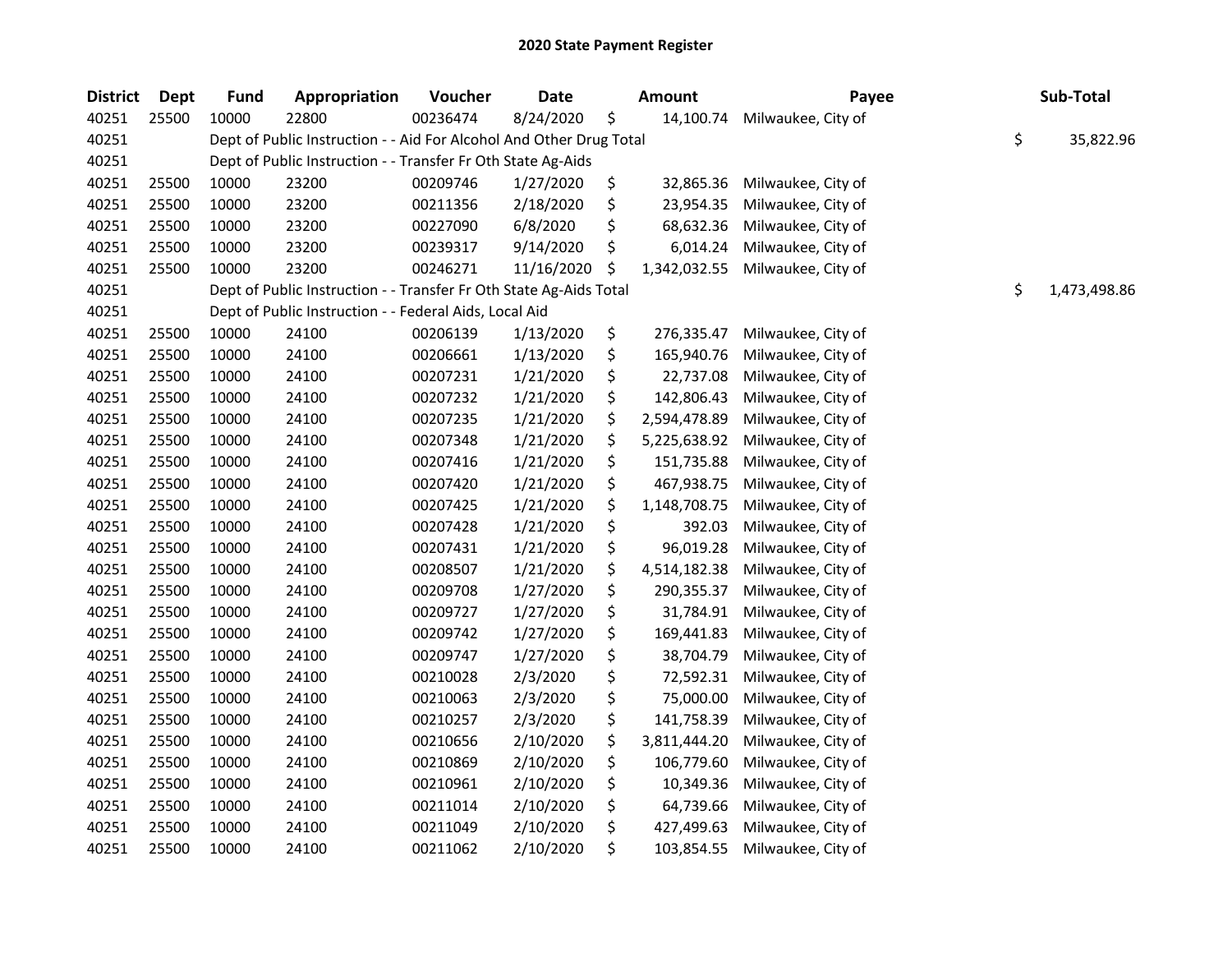| <b>District</b> | <b>Dept</b> | <b>Fund</b> | Appropriation | Voucher  | <b>Date</b> | <b>Amount</b>      | Payee              | Sub-Total |
|-----------------|-------------|-------------|---------------|----------|-------------|--------------------|--------------------|-----------|
| 40251           | 25500       | 10000       | 24100         | 00211181 | 2/18/2020   | \$<br>1,201,127.74 | Milwaukee, City of |           |
| 40251           | 25500       | 10000       | 24100         | 00211183 | 2/18/2020   | \$<br>4,328,555.83 | Milwaukee, City of |           |
| 40251           | 25500       | 10000       | 24100         | 00211184 | 2/18/2020   | \$<br>126,313.34   | Milwaukee, City of |           |
| 40251           | 25500       | 10000       | 24100         | 00211185 | 2/18/2020   | \$<br>20,782.65    | Milwaukee, City of |           |
| 40251           | 25500       | 10000       | 24100         | 00211285 | 2/18/2020   | \$<br>1,756,415.95 | Milwaukee, City of |           |
| 40251           | 25500       | 10000       | 24100         | 00211320 | 2/18/2020   | \$<br>46,435.81    | Milwaukee, City of |           |
| 40251           | 25500       | 10000       | 24100         | 00211379 | 2/18/2020   | \$<br>11,489.73    | Milwaukee, City of |           |
| 40251           | 25500       | 10000       | 24100         | 00211381 | 2/18/2020   | \$<br>8,446.04     | Milwaukee, City of |           |
| 40251           | 25500       | 10000       | 24100         | 00211382 | 2/18/2020   | \$<br>94,886.25    | Milwaukee, City of |           |
| 40251           | 25500       | 10000       | 24100         | 00213805 | 2/24/2020   | \$<br>180,334.79   | Milwaukee, City of |           |
| 40251           | 25500       | 10000       | 24100         | 00214342 | 3/2/2020    | \$<br>31,450.50    | Milwaukee, City of |           |
| 40251           | 25500       | 10000       | 24100         | 00214737 | 3/9/2020    | \$<br>5,147,557.69 | Milwaukee, City of |           |
| 40251           | 25500       | 10000       | 24100         | 00215017 | 3/9/2020    | \$<br>1,971.89     | Milwaukee, City of |           |
| 40251           | 25500       | 10000       | 24100         | 00215029 | 3/9/2020    | \$<br>13,183.34    | Milwaukee, City of |           |
| 40251           | 25500       | 10000       | 24100         | 00215043 | 3/9/2020    | \$<br>11,783.00    | Milwaukee, City of |           |
| 40251           | 25500       | 10000       | 24100         | 00215044 | 3/9/2020    | \$<br>25,360.00    | Milwaukee, City of |           |
| 40251           | 25500       | 10000       | 24100         | 00215051 | 3/9/2020    | \$<br>85,725.35    | Milwaukee, City of |           |
| 40251           | 25500       | 10000       | 24100         | 00215052 | 3/9/2020    | \$<br>65,715.05    | Milwaukee, City of |           |
| 40251           | 25500       | 10000       | 24100         | 00215053 | 3/9/2020    | \$<br>22,261.60    | Milwaukee, City of |           |
| 40251           | 25500       | 10000       | 24100         | 00215063 | 3/9/2020    | \$<br>162,181.95   | Milwaukee, City of |           |
| 40251           | 25500       | 10000       | 24100         | 00215071 | 3/9/2020    | \$<br>203,070.33   | Milwaukee, City of |           |
| 40251           | 25500       | 10000       | 24100         | 00215353 | 3/16/2020   | \$<br>107,929.57   | Milwaukee, City of |           |
| 40251           | 25500       | 10000       | 24100         | 00215368 | 3/16/2020   | \$<br>1,899,003.33 | Milwaukee, City of |           |
| 40251           | 25500       | 10000       | 24100         | 00215390 | 3/16/2020   | \$<br>1,438,369.84 | Milwaukee, City of |           |
| 40251           | 25500       | 10000       | 24100         | 00218668 | 3/30/2020   | \$<br>3,852,288.53 | Milwaukee, City of |           |
| 40251           | 25500       | 10000       | 24100         | 00218669 | 3/30/2020   | \$<br>1,519,826.98 | Milwaukee, City of |           |
| 40251           | 25500       | 10000       | 24100         | 00218670 | 3/30/2020   | \$<br>158.44       | Milwaukee, City of |           |
| 40251           | 25500       | 10000       | 24100         | 00218676 | 3/30/2020   | \$<br>534,745.58   | Milwaukee, City of |           |
| 40251           | 25500       | 10000       | 24100         | 00218681 | 3/30/2020   | \$<br>88,281.77    | Milwaukee, City of |           |
| 40251           | 25500       | 10000       | 24100         | 00218764 | 3/30/2020   | \$<br>50,458.29    | Milwaukee, City of |           |
| 40251           | 25500       | 10000       | 24100         | 00218769 | 3/30/2020   | \$<br>117,134.83   | Milwaukee, City of |           |
| 40251           | 25500       | 10000       | 24100         | 00218775 | 3/30/2020   | \$<br>28,271.97    | Milwaukee, City of |           |
| 40251           | 25500       | 10000       | 24100         | 00219101 | 4/6/2020    | \$<br>110,979.53   | Milwaukee, City of |           |
| 40251           | 25500       | 10000       | 24100         | 00219143 | 4/6/2020    | \$<br>832,936.31   | Milwaukee, City of |           |
| 40251           | 25500       | 10000       | 24100         | 00219154 | 4/6/2020    | \$<br>23,541.07    | Milwaukee, City of |           |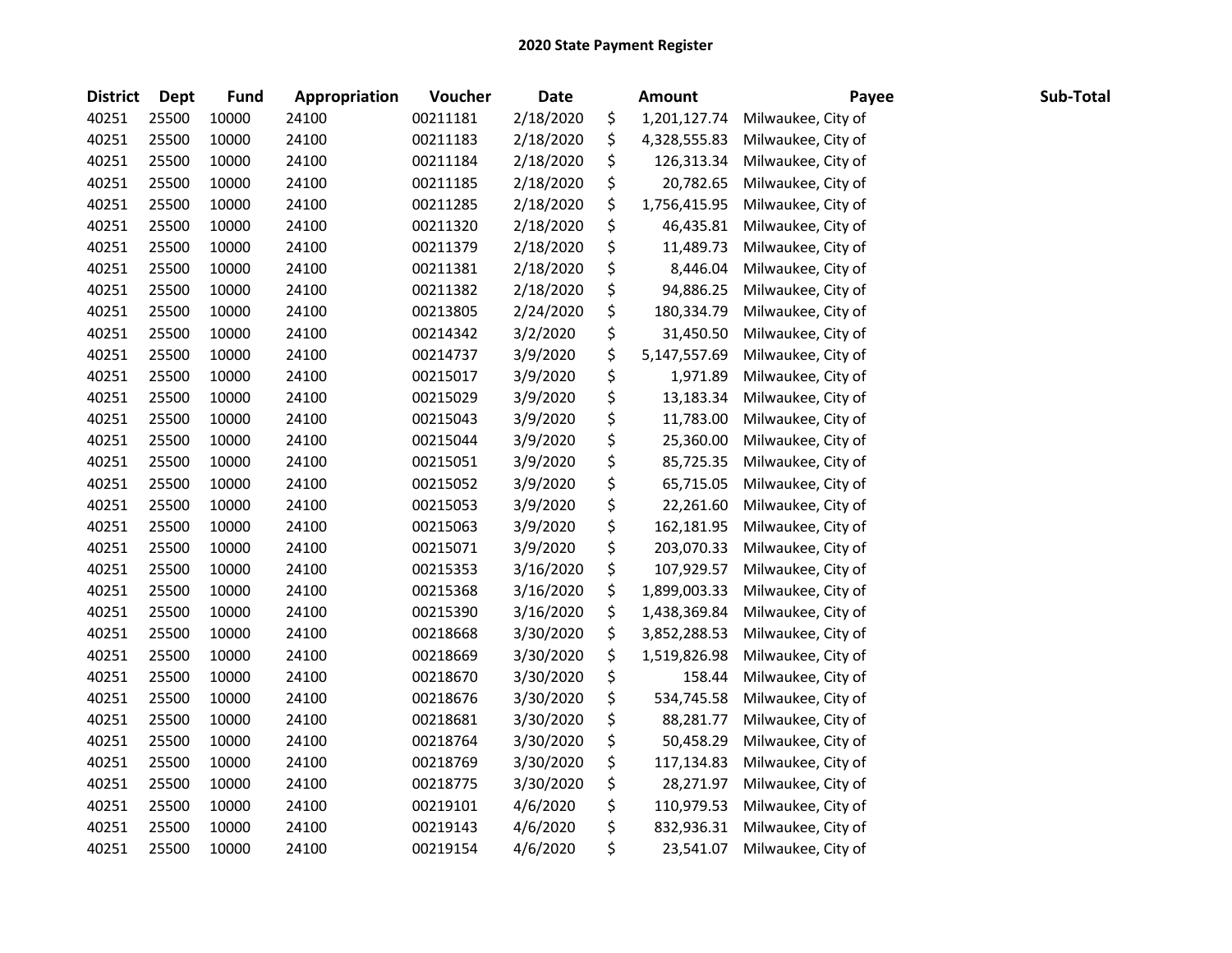| <b>District</b> | <b>Dept</b> | <b>Fund</b> | Appropriation | Voucher  | Date      | <b>Amount</b>      | Payee              | Sub-Total |
|-----------------|-------------|-------------|---------------|----------|-----------|--------------------|--------------------|-----------|
| 40251           | 25500       | 10000       | 24100         | 00219155 | 4/6/2020  | \$<br>1,911,263.66 | Milwaukee, City of |           |
| 40251           | 25500       | 10000       | 24100         | 00219230 | 4/6/2020  | \$<br>10,373.49    | Milwaukee, City of |           |
| 40251           | 25500       | 10000       | 24100         | 00219320 | 4/6/2020  | \$<br>185,031.05   | Milwaukee, City of |           |
| 40251           | 25500       | 10000       | 24100         | 00219675 | 4/13/2020 | \$<br>3,357.08     | Milwaukee, City of |           |
| 40251           | 25500       | 10000       | 24100         | 00219676 | 4/13/2020 | \$<br>6,219.28     | Milwaukee, City of |           |
| 40251           | 25500       | 10000       | 24100         | 00219677 | 4/13/2020 | \$<br>12,985.68    | Milwaukee, City of |           |
| 40251           | 25500       | 10000       | 24100         | 00219678 | 4/13/2020 | \$<br>5,619.49     | Milwaukee, City of |           |
| 40251           | 25500       | 10000       | 24100         | 00221159 | 4/20/2020 | \$<br>372,843.75   | Milwaukee, City of |           |
| 40251           | 25500       | 10000       | 24100         | 00221160 | 4/20/2020 | \$<br>63,750.00    | Milwaukee, City of |           |
| 40251           | 25500       | 10000       | 24100         | 00221359 | 4/27/2020 | \$<br>4,728,617.48 | Milwaukee, City of |           |
| 40251           | 25500       | 10000       | 24100         | 00222569 | 5/4/2020  | \$<br>198,182.31   | Milwaukee, City of |           |
| 40251           | 25500       | 10000       | 24100         | 00222690 | 5/4/2020  | \$<br>2,516,554.50 | Milwaukee, City of |           |
| 40251           | 25500       | 10000       | 24100         | 00223386 | 5/11/2020 | \$<br>452,268.27   | Milwaukee, City of |           |
| 40251           | 25500       | 10000       | 24100         | 00223662 | 5/18/2020 | \$<br>23,702.00    | Milwaukee, City of |           |
| 40251           | 25500       | 10000       | 24100         | 00223663 | 5/18/2020 | \$<br>23,702.00    | Milwaukee, City of |           |
| 40251           | 25500       | 10000       | 24100         | 00224778 | 5/26/2020 | \$<br>7,391,841.05 | Milwaukee, City of |           |
| 40251           | 25500       | 10000       | 24100         | 00224779 | 5/26/2020 | \$<br>4,335,845.52 | Milwaukee, City of |           |
| 40251           | 25500       | 10000       | 24100         | 00224808 | 5/26/2020 | \$<br>566,954.92   | Milwaukee, City of |           |
| 40251           | 25500       | 10000       | 24100         | 00224818 | 5/26/2020 | \$<br>111,455.81   | Milwaukee, City of |           |
| 40251           | 25500       | 10000       | 24100         | 00224845 | 5/26/2020 | \$<br>1,803,901.83 | Milwaukee, City of |           |
| 40251           | 25500       | 10000       | 24100         | 00224863 | 5/26/2020 | \$<br>359,142.12   | Milwaukee, City of |           |
| 40251           | 25500       | 10000       | 24100         | 00224884 | 5/26/2020 | \$<br>245,262.13   | Milwaukee, City of |           |
| 40251           | 25500       | 10000       | 24100         | 00224896 | 5/26/2020 | \$<br>180,691.55   | Milwaukee, City of |           |
| 40251           | 25500       | 10000       | 24100         | 00224905 | 5/26/2020 | \$<br>139,651.90   | Milwaukee, City of |           |
| 40251           | 25500       | 10000       | 24100         | 00224920 | 5/26/2020 | \$<br>806,084.51   | Milwaukee, City of |           |
| 40251           | 25500       | 10000       | 24100         | 00224952 | 5/26/2020 | \$<br>50,931.81    | Milwaukee, City of |           |
| 40251           | 25500       | 10000       | 24100         | 00224966 | 5/26/2020 | \$<br>2,304.00     | Milwaukee, City of |           |
| 40251           | 25500       | 10000       | 24100         | 00224969 | 5/26/2020 | \$<br>13,698.33    | Milwaukee, City of |           |
| 40251           | 25500       | 10000       | 24100         | 00224970 | 5/26/2020 | \$<br>105,452.97   | Milwaukee, City of |           |
| 40251           | 25500       | 10000       | 24100         | 00224971 | 5/26/2020 | \$<br>10,441.11    | Milwaukee, City of |           |
| 40251           | 25500       | 10000       | 24100         | 00225826 | 6/1/2020  | \$<br>1,006,486.50 | Milwaukee, City of |           |
| 40251           | 25500       | 10000       | 24100         | 00225994 | 6/1/2020  | \$<br>25,898.10    | Milwaukee, City of |           |
| 40251           | 25500       | 10000       | 24100         | 00226056 | 6/1/2020  | \$<br>19,869.73    | Milwaukee, City of |           |
| 40251           | 25500       | 10000       | 24100         | 00227265 | 6/8/2020  | \$<br>29,799.00    | Milwaukee, City of |           |
| 40251           | 25500       | 10000       | 24100         | 00227266 | 6/8/2020  | \$<br>289,162.82   | Milwaukee, City of |           |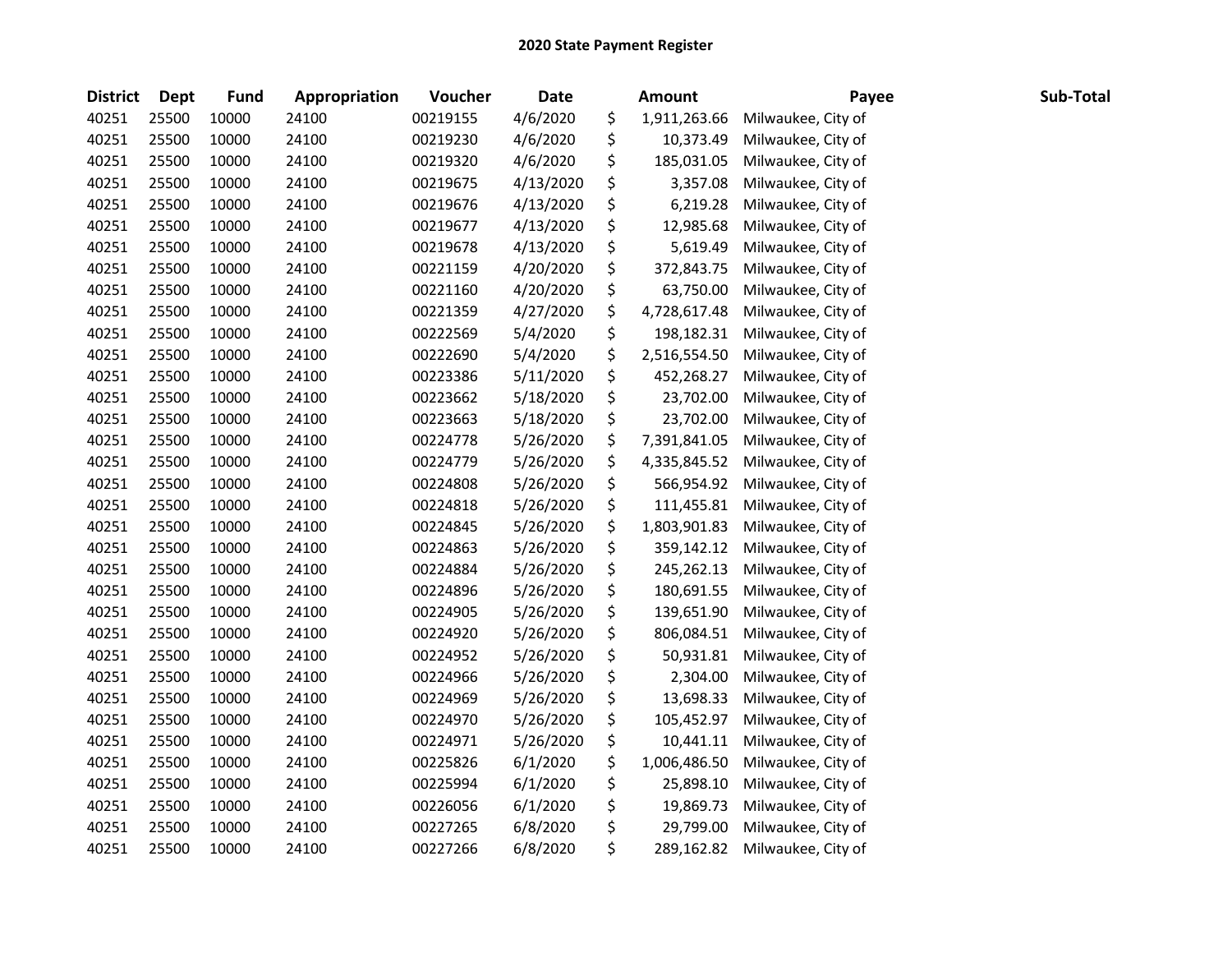| <b>District</b> | <b>Dept</b> | <b>Fund</b> | Appropriation | Voucher  | <b>Date</b> | <b>Amount</b>      | Payee              | Sub-Total |
|-----------------|-------------|-------------|---------------|----------|-------------|--------------------|--------------------|-----------|
| 40251           | 25500       | 10000       | 24100         | 00227375 | 6/8/2020    | \$<br>30,247.00    | Milwaukee, City of |           |
| 40251           | 25500       | 10000       | 24100         | 00227376 | 6/8/2020    | \$<br>2,000.00     | Milwaukee, City of |           |
| 40251           | 25500       | 10000       | 24100         | 00227383 | 6/8/2020    | \$<br>437,972.68   | Milwaukee, City of |           |
| 40251           | 25500       | 10000       | 24100         | 00227384 | 6/8/2020    | \$<br>29,428.77    | Milwaukee, City of |           |
| 40251           | 25500       | 10000       | 24100         | 00228307 | 6/15/2020   | \$<br>111,248.76   | Milwaukee, City of |           |
| 40251           | 25500       | 10000       | 24100         | 00228331 | 6/15/2020   | \$<br>1,948,417.73 | Milwaukee, City of |           |
| 40251           | 25500       | 10000       | 24100         | 00228356 | 6/15/2020   | \$<br>352,916.41   | Milwaukee, City of |           |
| 40251           | 25500       | 10000       | 24100         | 00228393 | 6/15/2020   | \$<br>22,729.47    | Milwaukee, City of |           |
| 40251           | 25500       | 10000       | 24100         | 00228408 | 6/15/2020   | \$<br>116,466.08   | Milwaukee, City of |           |
| 40251           | 25500       | 10000       | 24100         | 00228441 | 6/15/2020   | \$<br>177,441.46   | Milwaukee, City of |           |
| 40251           | 25500       | 10000       | 24100         | 00228473 | 6/15/2020   | \$<br>584,106.27   | Milwaukee, City of |           |
| 40251           | 25500       | 10000       | 24100         | 00228485 | 6/15/2020   | \$<br>339,954.42   | Milwaukee, City of |           |
| 40251           | 25500       | 10000       | 24100         | 00230692 | 6/22/2020   | \$<br>864,288.45   | Milwaukee, City of |           |
| 40251           | 25500       | 10000       | 24100         | 00230959 | 6/22/2020   | \$<br>12,672.94    | Milwaukee, City of |           |
| 40251           | 25500       | 10000       | 24100         | 00231102 | 6/22/2020   | \$<br>10,645.50    | Milwaukee, City of |           |
| 40251           | 25500       | 10000       | 24100         | 00231462 | 6/29/2020   | \$<br>3,137,139.17 | Milwaukee, City of |           |
| 40251           | 25500       | 10000       | 24100         | 00231653 | 6/29/2020   | \$<br>338.75       | Milwaukee, City of |           |
| 40251           | 25500       | 10000       | 24100         | 00231700 | 6/29/2020   | \$<br>172,450.11   | Milwaukee, City of |           |
| 40251           | 25500       | 10000       | 24100         | 00231701 | 6/29/2020   | \$<br>1,565,189.37 | Milwaukee, City of |           |
| 40251           | 25500       | 10000       | 24100         | 00231702 | 6/29/2020   | \$<br>527,054.07   | Milwaukee, City of |           |
| 40251           | 25500       | 10000       | 24100         | 00231703 | 6/29/2020   | \$<br>84,540.60    | Milwaukee, City of |           |
| 40251           | 25500       | 10000       | 24100         | 00231707 | 6/29/2020   | \$<br>307,233.68   | Milwaukee, City of |           |
| 40251           | 25500       | 10000       | 24100         | 00231708 | 6/29/2020   | \$<br>172,814.08   | Milwaukee, City of |           |
| 40251           | 25500       | 10000       | 24100         | 00231711 | 6/29/2020   | \$<br>3,337,644.65 | Milwaukee, City of |           |
| 40251           | 25500       | 10000       | 24100         | 00231714 | 6/29/2020   | \$<br>187,873.43   | Milwaukee, City of |           |
| 40251           | 25500       | 10000       | 24100         | 00231720 | 6/29/2020   | \$<br>29,323.13    | Milwaukee, City of |           |
| 40251           | 25500       | 10000       | 24100         | 00231750 | 6/29/2020   | \$<br>580,258.91   | Milwaukee, City of |           |
| 40251           | 25500       | 10000       | 24100         | 00231751 | 6/29/2020   | \$<br>214,059.11   | Milwaukee, City of |           |
| 40251           | 25500       | 10000       | 24100         | 00231752 | 6/29/2020   | \$<br>339,967.72   | Milwaukee, City of |           |
| 40251           | 25500       | 10000       | 24100         | 00231753 | 6/29/2020   | \$<br>20,722.63    | Milwaukee, City of |           |
| 40251           | 25500       | 10000       | 24100         | 00231754 | 6/29/2020   | \$<br>17,297.29    | Milwaukee, City of |           |
| 40251           | 25500       | 10000       | 24100         | 00232106 | 7/13/2020   | \$<br>19,869.93    | Milwaukee, City of |           |
| 40251           | 25500       | 10000       | 24100         | 00233582 | 7/20/2020   | \$<br>687,099.14   | Milwaukee, City of |           |
| 40251           | 25500       | 10000       | 24100         | 00234641 | 7/27/2020   | \$<br>1,339.71     | Milwaukee, City of |           |
| 40251           | 25500       | 10000       | 24100         | 00234854 | 8/3/2020    | \$<br>43,886.71    | Milwaukee, City of |           |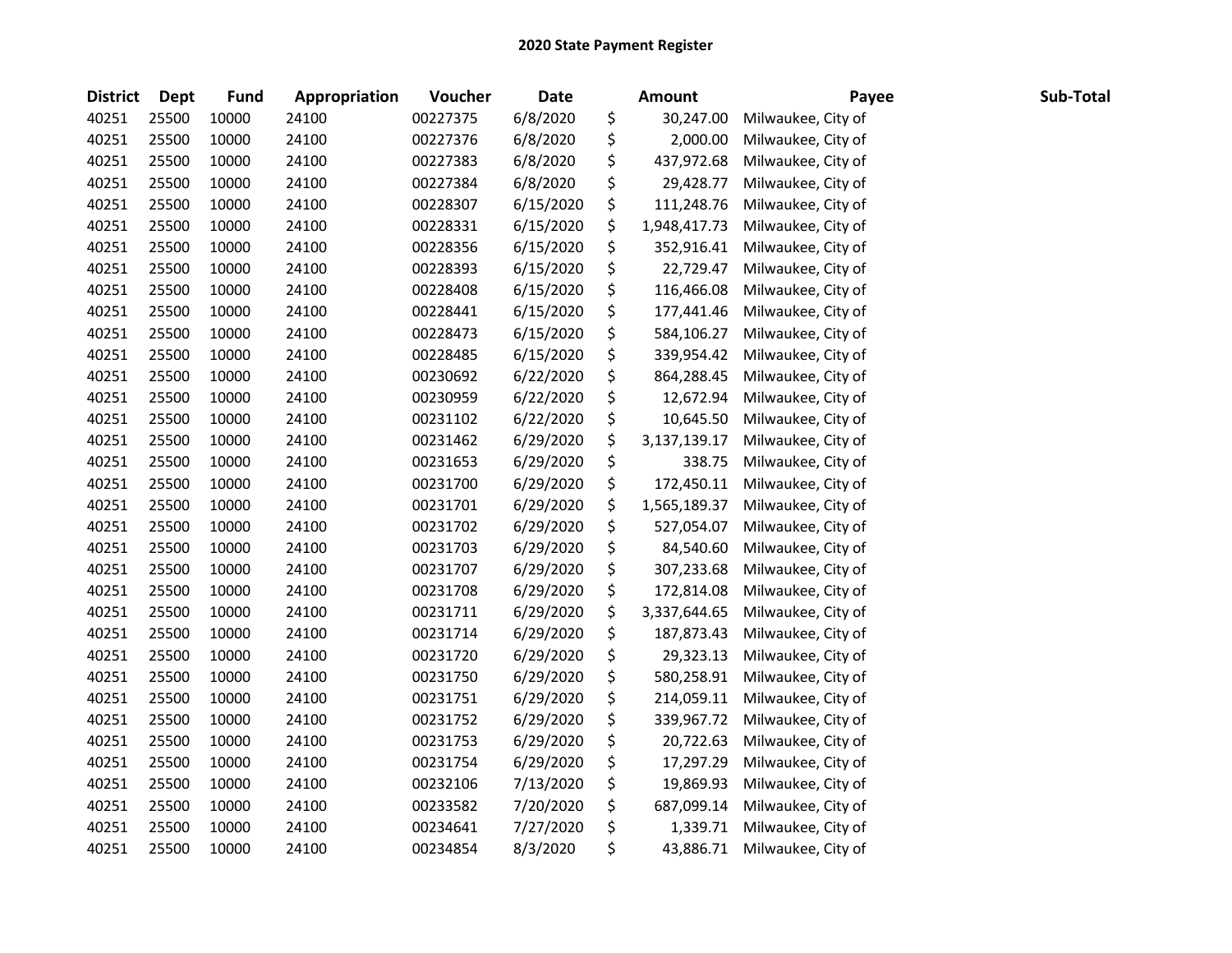| <b>District</b> | Dept  | <b>Fund</b> | Appropriation | Voucher  | <b>Date</b> | <b>Amount</b>       | Payee              | Sub-Total |
|-----------------|-------|-------------|---------------|----------|-------------|---------------------|--------------------|-----------|
| 40251           | 25500 | 10000       | 24100         | 00235026 | 8/3/2020    | \$<br>250,285.73    | Milwaukee, City of |           |
| 40251           | 25500 | 10000       | 24100         | 00235122 | 8/3/2020    | \$<br>19,656.00     | Milwaukee, City of |           |
| 40251           | 25500 | 10000       | 24100         | 00235452 | 8/10/2020   | \$<br>1,115,086.30  | Milwaukee, City of |           |
| 40251           | 25500 | 10000       | 24100         | 00235485 | 8/10/2020   | \$<br>415,291.76    | Milwaukee, City of |           |
| 40251           | 25500 | 10000       | 24100         | 00235518 | 8/10/2020   | \$<br>11,283,033.57 | Milwaukee, City of |           |
| 40251           | 25500 | 10000       | 24100         | 00235525 | 8/10/2020   | \$<br>1,828,526.46  | Milwaukee, City of |           |
| 40251           | 25500 | 10000       | 24100         | 00235529 | 8/10/2020   | \$<br>35,071.18     | Milwaukee, City of |           |
| 40251           | 25500 | 10000       | 24100         | 00235530 | 8/10/2020   | \$<br>225,908.03    | Milwaukee, City of |           |
| 40251           | 25500 | 10000       | 24100         | 00235611 | 8/10/2020   | \$<br>168,354.85    | Milwaukee, City of |           |
| 40251           | 25500 | 10000       | 24100         | 00236055 | 8/17/2020   | \$<br>3,432.10      | Milwaukee, City of |           |
| 40251           | 25500 | 10000       | 24100         | 00236547 | 8/24/2020   | \$<br>190,168.86    | Milwaukee, City of |           |
| 40251           | 25500 | 10000       | 24100         | 00236642 | 8/24/2020   | \$<br>61,597.36     | Milwaukee, City of |           |
| 40251           | 25500 | 10000       | 24100         | 00237161 | 8/31/2020   | \$<br>248,580.89    | Milwaukee, City of |           |
| 40251           | 25500 | 10000       | 24100         | 00237162 | 8/31/2020   | \$<br>287,200.89    | Milwaukee, City of |           |
| 40251           | 25500 | 10000       | 24100         | 00237163 | 8/31/2020   | \$<br>239,055.57    | Milwaukee, City of |           |
| 40251           | 25500 | 10000       | 24100         | 00237164 | 8/31/2020   | \$<br>29,784.00     | Milwaukee, City of |           |
| 40251           | 25500 | 10000       | 24100         | 00237254 | 8/31/2020   | \$<br>22,120.91     | Milwaukee, City of |           |
| 40251           | 25500 | 10000       | 24100         | 00239551 | 9/14/2020   | \$<br>1,688.93      | Milwaukee, City of |           |
| 40251           | 25500 | 10000       | 24100         | 00240139 | 9/21/2020   | \$<br>750,874.95    | Milwaukee, City of |           |
| 40251           | 25500 | 10000       | 24100         | 00240916 | 9/21/2020   | \$<br>412,219.88    | Milwaukee, City of |           |
| 40251           | 25500 | 10000       | 24100         | 00241706 | 9/28/2020   | \$<br>78,221.30     | Milwaukee, City of |           |
| 40251           | 25500 | 10000       | 24100         | 00241813 | 9/28/2020   | \$<br>4,090.60      | Milwaukee, City of |           |
| 40251           | 25500 | 10000       | 24100         | 00241969 | 10/5/2020   | \$<br>7,536.56      | Milwaukee, City of |           |
| 40251           | 25500 | 10000       | 24100         | 00241970 | 10/5/2020   | \$<br>73,510.44     | Milwaukee, City of |           |
| 40251           | 25500 | 10000       | 24100         | 00242311 | 10/13/2020  | \$<br>1,567,765.80  | Milwaukee, City of |           |
| 40251           | 25500 | 10000       | 24100         | 00242319 | 10/13/2020  | \$<br>10,434.51     | Milwaukee, City of |           |
| 40251           | 25500 | 10000       | 24100         | 00242320 | 10/13/2020  | \$<br>15,570.53     | Milwaukee, City of |           |
| 40251           | 25500 | 10000       | 24100         | 00242321 | 10/13/2020  | \$<br>6,124.78      | Milwaukee, City of |           |
| 40251           | 25500 | 10000       | 24100         | 00242322 | 10/13/2020  | \$<br>4,246.63      | Milwaukee, City of |           |
| 40251           | 25500 | 10000       | 24100         | 00242323 | 10/13/2020  | \$<br>12,735.76     | Milwaukee, City of |           |
| 40251           | 25500 | 10000       | 24100         | 00242324 | 10/13/2020  | \$<br>1,062.96      | Milwaukee, City of |           |
| 40251           | 25500 | 10000       | 24100         | 00242325 | 10/13/2020  | \$<br>11,145.17     | Milwaukee, City of |           |
| 40251           | 25500 | 10000       | 24100         | 00242337 | 10/13/2020  | \$<br>141,267.44    | Milwaukee, City of |           |
| 40251           | 25500 | 10000       | 24100         | 00242346 | 10/13/2020  | \$<br>63,573.60     | Milwaukee, City of |           |
| 40251           | 25500 | 10000       | 24100         | 00242347 | 10/13/2020  | \$<br>219,978.05    | Milwaukee, City of |           |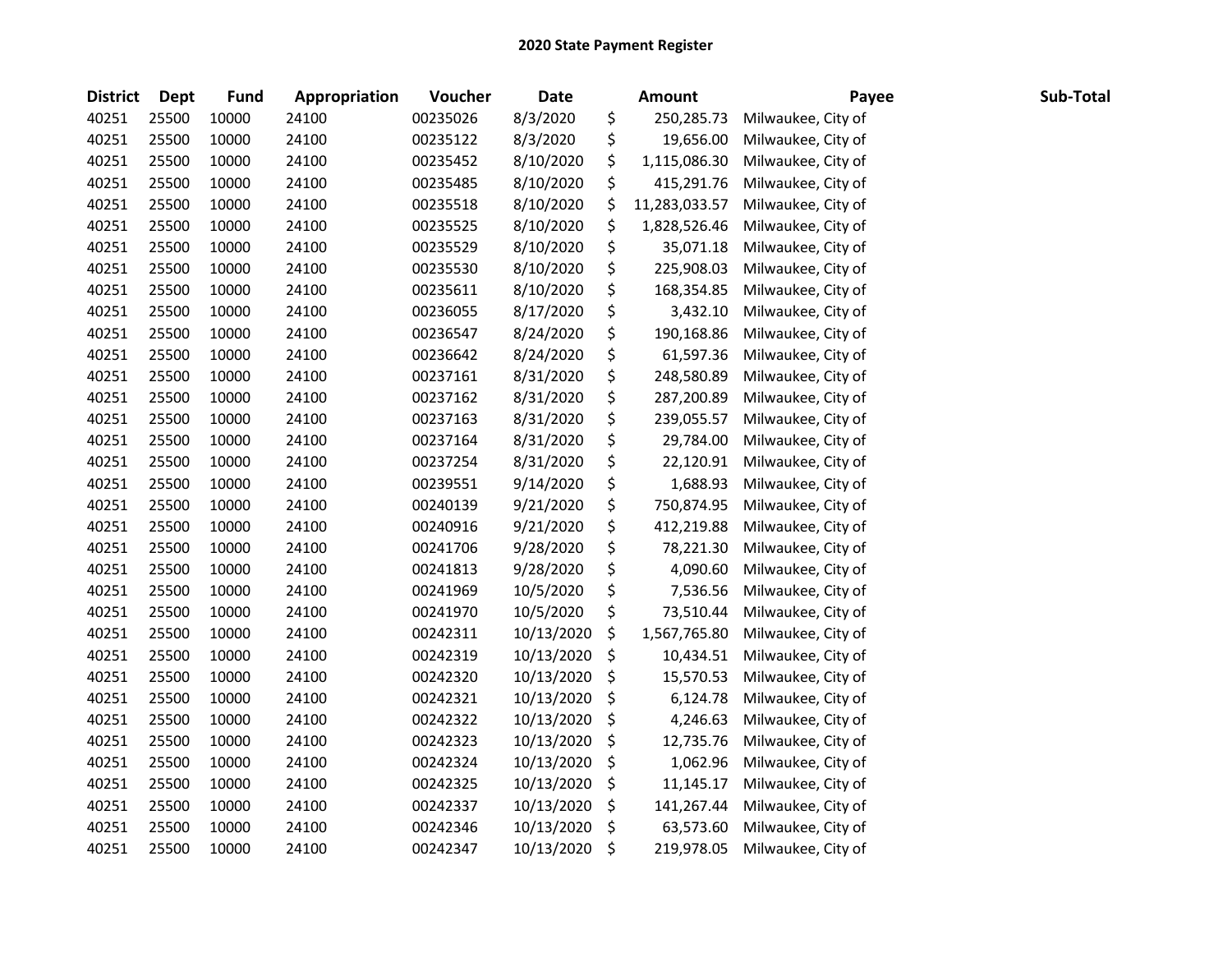| <b>District</b> | <b>Dept</b> | <b>Fund</b> | Appropriation                                                   | Voucher  | <b>Date</b> |                    | <b>Amount</b> | Payee              | Sub-Total        |
|-----------------|-------------|-------------|-----------------------------------------------------------------|----------|-------------|--------------------|---------------|--------------------|------------------|
| 40251           | 25500       | 10000       | 24100                                                           | 00242357 | 10/13/2020  | \$                 | 1,212,248.24  | Milwaukee, City of |                  |
| 40251           | 25500       | 10000       | 24100                                                           | 00242358 | 10/13/2020  | \$                 | 16,706.04     | Milwaukee, City of |                  |
| 40251           | 25500       | 10000       | 24100                                                           | 00242361 | 10/13/2020  | $\zeta$            | 4,604.33      | Milwaukee, City of |                  |
| 40251           | 25500       | 10000       | 24100                                                           | 00242406 | 10/13/2020  | \$                 | 1,292,879.40  | Milwaukee, City of |                  |
| 40251           | 25500       | 10000       | 24100                                                           | 00242411 | 10/13/2020  | $\ddot{\varsigma}$ | 373,835.64    | Milwaukee, City of |                  |
| 40251           | 25500       | 10000       | 24100                                                           | 00242475 | 10/13/2020  | \$                 | 38,425.56     | Milwaukee, City of |                  |
| 40251           | 25500       | 10000       | 24100                                                           | 00242476 | 10/13/2020  | \$                 | 131,917.97    | Milwaukee, City of |                  |
| 40251           | 25500       | 10000       | 24100                                                           | 00242479 | 10/13/2020  | \$                 | 5,995.00      | Milwaukee, City of |                  |
| 40251           | 25500       | 10000       | 24100                                                           | 00242554 | 10/13/2020  | \$                 | 131,699.45    | Milwaukee, City of |                  |
| 40251           | 25500       | 10000       | 24100                                                           | 00242555 | 10/13/2020  | \$                 | 187,953.69    | Milwaukee, City of |                  |
| 40251           | 25500       | 10000       | 24100                                                           | 00242578 | 10/13/2020  | \$                 | 172,820.39    | Milwaukee, City of |                  |
| 40251           | 25500       | 10000       | 24100                                                           | 00242830 | 10/13/2020  | \$                 | 407,298.84    | Milwaukee, City of |                  |
| 40251           | 25500       | 10000       | 24100                                                           | 00243160 | 10/19/2020  | \$                 | 228,315.75    | Milwaukee, City of |                  |
| 40251           | 25500       | 10000       | 24100                                                           | 00243161 | 10/19/2020  | \$                 | 1,726,225.94  | Milwaukee, City of |                  |
| 40251           | 25500       | 10000       | 24100                                                           | 00243163 | 10/19/2020  | \$                 | 24,897.66     | Milwaukee, City of |                  |
| 40251           | 25500       | 10000       | 24100                                                           | 00243166 | 10/19/2020  | \$                 | 18,122.03     | Milwaukee, City of |                  |
| 40251           | 25500       | 10000       | 24100                                                           | 00243167 | 10/19/2020  | $\zeta$            | 280,487.73    | Milwaukee, City of |                  |
| 40251           | 25500       | 10000       | 24100                                                           | 00243168 | 10/19/2020  | \$                 | 19,504.60     | Milwaukee, City of |                  |
| 40251           | 25500       | 10000       | 24100                                                           | 00243876 | 10/26/2020  | \$                 | 825,111.08    | Milwaukee, City of |                  |
| 40251           | 25500       | 10000       | 24100                                                           | 00243877 | 10/26/2020  | \$                 | 1,359,208.31  | Milwaukee, City of |                  |
| 40251           | 25500       | 10000       | 24100                                                           | 00244137 | 10/26/2020  | \$                 | 368,361.18    | Milwaukee, City of |                  |
| 40251           | 25500       | 10000       | 24100                                                           | 00244336 | 11/2/2020   | \$                 | 256,717.05    | Milwaukee, City of |                  |
| 40251           | 25500       | 10000       | 24100                                                           | 00244545 | 11/2/2020   | \$                 | 17,991.95     | Milwaukee, City of |                  |
| 40251           | 25500       | 10000       | 24100                                                           | 00244977 | 11/9/2020   | \$                 | 261,490.63    | Milwaukee, City of |                  |
| 40251           | 25500       | 10000       | 24100                                                           | 00245037 | 11/9/2020   | \$                 | 7,018,306.73  | Milwaukee, City of |                  |
| 40251           | 25500       | 10000       | 24100                                                           | 00245038 | 11/9/2020   | \$                 | 1,267,607.39  | Milwaukee, City of |                  |
| 40251           | 25500       | 10000       | 24100                                                           | 00245254 | 11/10/2020  | \$                 | 4,112.64      | Milwaukee, City of |                  |
| 40251           | 25500       | 10000       | 24100                                                           | 00248346 | 11/30/2020  | \$                 | 549,471.58    | Milwaukee, City of |                  |
| 40251           | 25500       | 10000       | 24100                                                           | 00249059 | 12/7/2020   | \$                 | 210,746.49    | Milwaukee, City of |                  |
| 40251           | 25500       | 10000       | 24100                                                           | 00249803 | 12/14/2020  | \$                 | 20,689.59     | Milwaukee, City of |                  |
| 40251           |             |             | Dept of Public Instruction - - Federal Aids, Local Aid Total    |          |             |                    |               |                    | \$127,035,133.20 |
| 40251           |             |             | Dept of Public Instruction - - Supplemental Per Pupil Aid       |          |             |                    |               |                    |                  |
| 40251           | 25500       | 10000       | 24500                                                           | 00217870 | 3/23/2020   | \$                 | 253,852.00    | Milwaukee, City of |                  |
| 40251           |             |             | Dept of Public Instruction - - Supplemental Per Pupil Aid Total |          |             |                    |               |                    | \$<br>253,852.00 |
| 40251           |             |             | Dept of Public Instruction - - Transition Incentive Grants      |          |             |                    |               |                    |                  |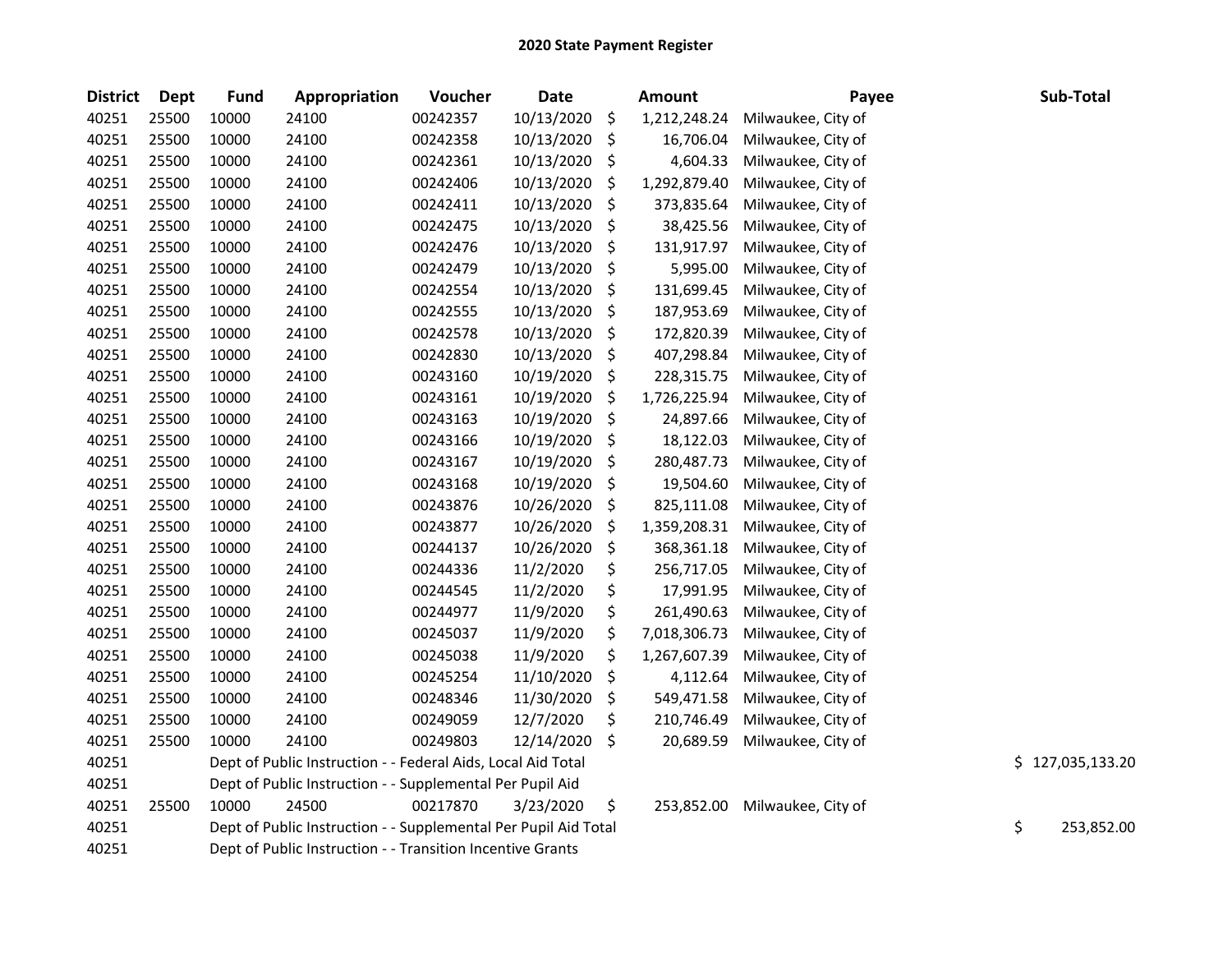| <b>District</b> | Dept  | <b>Fund</b> | <b>Appropriation</b>                                                | Voucher  | <b>Date</b> | <b>Amount</b>       | Payee              | Sub-Total           |
|-----------------|-------|-------------|---------------------------------------------------------------------|----------|-------------|---------------------|--------------------|---------------------|
| 40251           | 25500 | 10000       | 25600                                                               | 00228662 | 6/15/2020   | \$<br>366,000.00    | Milwaukee, City of |                     |
| 40251           |       |             | Dept of Public Instruction - - Transition Incentive Grants Total    |          |             |                     |                    | \$<br>366,000.00    |
| 40251           |       |             | Dept of Public Instruction - - Head Start Supplement                |          |             |                     |                    |                     |
| 40251           | 25500 | 10000       | 27300                                                               | 00210941 | 2/10/2020   | \$<br>94,292.89     | Milwaukee, City of |                     |
| 40251           | 25500 | 10000       | 27300                                                               | 00218564 | 3/30/2020   | \$<br>38,900.16     | Milwaukee, City of |                     |
| 40251           | 25500 | 10000       | 27300                                                               | 00224215 | 5/18/2020   | \$<br>82,078.38     | Milwaukee, City of |                     |
| 40251           | 25500 | 10000       | 27300                                                               | 00230946 | 6/22/2020   | \$<br>68,245.40     | Milwaukee, City of |                     |
| 40251           |       |             | Dept of Public Instruction - - Head Start Supplement Total          |          |             |                     |                    | \$<br>283,516.83    |
| 40251           |       |             | Dept of Public Instruction - - Achievement Guarantee Contract       |          |             |                     |                    |                     |
| 40251           | 25500 | 10000       | 27500                                                               | 00211935 | 2/18/2020   | \$<br>8,225,213.00  | Milwaukee, City of |                     |
| 40251           | 25500 | 10000       | 27500                                                               | 00226328 | 6/8/2020    | \$<br>8,225,214.31  | Milwaukee, City of |                     |
| 40251           | 25500 | 10000       | 27500                                                               | 00246167 | 11/16/2020  | \$<br>8,159,416.00  | Milwaukee, City of |                     |
| 40251           |       |             | Dept of Public Instruction - - Achievement Guarantee Contract Total |          |             |                     |                    | \$<br>24,609,843.31 |
| 40251           |       |             | Dept of Public Instruction - - Per Pupil Aid                        |          |             |                     |                    |                     |
| 40251           | 25500 | 10000       | 27900                                                               | 00217449 | 3/23/2020   | \$<br>56,110,782.00 | Milwaukee, City of |                     |
| 40251           |       |             | Dept of Public Instruction - - Per Pupil Aid Total                  |          |             |                     |                    | \$<br>56,110,782.00 |
| 40251           |       |             | Dept of Public Instruction - - Summer School Programs; Grants       |          |             |                     |                    |                     |
| 40251           | 25500 | 10000       | 28100                                                               | 00228819 | 6/15/2020   | \$<br>1,400,000.00  | Milwaukee, City of |                     |
| 40251           |       |             | Dept of Public Instruction - - Summer School Programs; Grants Total |          |             |                     |                    | \$<br>1,400,000.00  |
| 40251           |       |             | Dept of Public Instruction - - School Performance Improvement       |          |             |                     |                    |                     |
| 40251           | 25500 | 10000       | 29200                                                               | 00228210 | 6/15/2020   | \$<br>2,980,263.00  | Milwaukee, City of |                     |
| 40251           |       |             | Dept of Public Instruction - - School Performance Improvement Total |          |             |                     |                    | \$<br>2,980,263.00  |
| 40251           |       |             | Dept of Public Instruction - - School-Based Mental Health Ser       |          |             |                     |                    |                     |
| 40251           | 25500 | 10000       | 29700                                                               | 00210802 | 2/10/2020   | \$<br>30,051.35     | Milwaukee, City of |                     |
| 40251           | 25500 | 10000       | 29700                                                               | 00210959 | 2/10/2020   | \$<br>4,072.50      | Milwaukee, City of |                     |
| 40251           | 25500 | 10000       | 29700                                                               | 00210960 | 2/10/2020   | \$<br>5,947.50      | Milwaukee, City of |                     |
| 40251           | 25500 | 10000       | 29700                                                               | 00219679 | 4/13/2020   | \$<br>4,537.80      | Milwaukee, City of |                     |
| 40251           | 25500 | 10000       | 29700                                                               | 00221161 | 4/20/2020   | \$<br>10,703.40     | Milwaukee, City of |                     |
| 40251           | 25500 | 10000       | 29700                                                               | 00223661 | 5/18/2020   | \$<br>6,775.20      | Milwaukee, City of |                     |
| 40251           | 25500 | 10000       | 29700                                                               | 00243281 | 10/19/2020  | \$<br>2,400.00      | Milwaukee, City of |                     |
| 40251           | 25500 | 10000       | 29700                                                               | 00243282 | 10/19/2020  | \$<br>17,029.20     | Milwaukee, City of |                     |
| 40251           | 25500 | 10000       | 29700                                                               | 00244453 | 11/2/2020   | \$<br>990.00        | Milwaukee, City of |                     |
| 40251           |       |             | Dept of Public Instruction - - School-Based Mental Health Ser Total |          |             |                     |                    | \$<br>82,506.95     |
| 40251           |       |             | Dept of Public Instruction - - School Library Aids                  |          |             |                     |                    |                     |
| 40251           | 25500 | 37500       | 26200                                                               | 00221815 | 4/27/2020   | \$<br>5,728,407.00  | Milwaukee, City of |                     |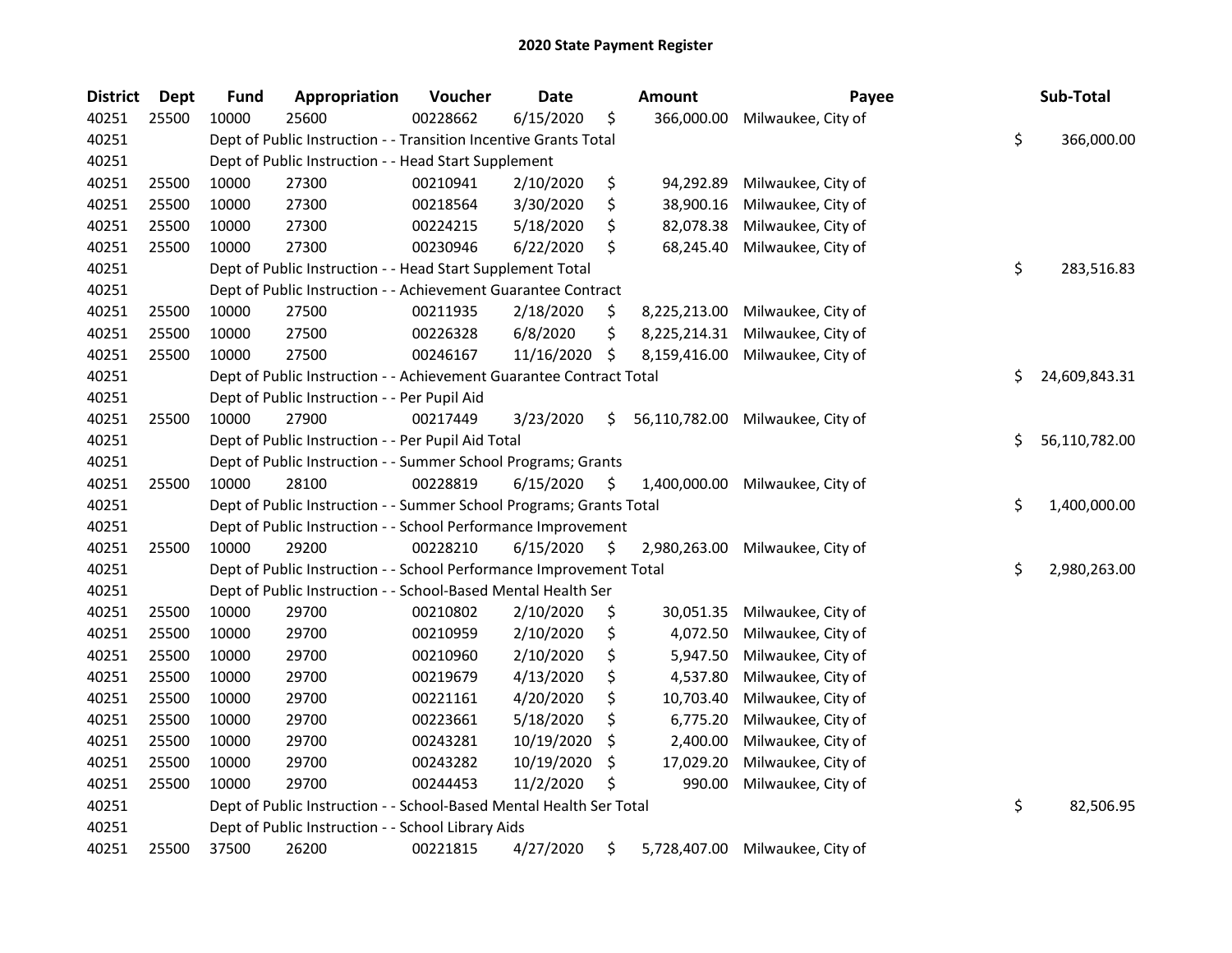| <b>District</b> | <b>Dept</b> | <b>Fund</b> | Appropriation                                                           | Voucher  | <b>Date</b> |     | <b>Amount</b> | Payee                     | Sub-Total          |
|-----------------|-------------|-------------|-------------------------------------------------------------------------|----------|-------------|-----|---------------|---------------------------|--------------------|
| 40251           |             |             | Dept of Public Instruction - - School Library Aids Total                |          |             |     |               |                           | \$<br>5,728,407.00 |
| 40251           |             |             | Technical College System Board - - Fire Schools, Local Assistance       |          |             |     |               |                           |                    |
| 40251           | 29200       | 10000       | 13700                                                                   | 00008545 | 8/20/2020   | \$  | 28,313.49     | Milwaukee, City of        |                    |
| 40251           |             |             | Technical College System Board - - Fire Schools, Local Assistance Total |          |             |     |               |                           | \$<br>28,313.49    |
| 40251           |             |             | Technical College System Board - - Federal Aid, Local Assistance        |          |             |     |               |                           |                    |
| 40251           | 29200       | 10000       | 15300                                                                   | 00008880 | 12/8/2020   | \$  |               | 804.12 Milwaukee, City of |                    |
| 40251           |             |             | Technical College System Board - - Federal Aid, Local Assistance Total  |          |             |     |               |                           | \$<br>804.12       |
| 40251           |             |             | Dept of Natural Resources - - Air Management -- Asbestos Man            |          |             |     |               |                           |                    |
| 40251           | 37000       | 10000       | 41500                                                                   | 00424311 | 8/7/2020    | \$  | 4,427.00      | Milwaukee, City of        |                    |
| 40251           |             |             | Dept of Natural Resources - - Air Management -- Asbestos Man Total      |          |             |     |               |                           | \$<br>4,427.00     |
| 40251           |             |             | Dept of Natural Resources - - GPO-Federal Funds                         |          |             |     |               |                           |                    |
| 40251           | 37000       | 10000       | 44100                                                                   | 00409875 | 5/14/2020   | \$  | 43,082.47     | Milwaukee, City of        |                    |
| 40251           | 37000       | 10000       | 44100                                                                   | 00416509 | 6/25/2020   | \$  | 59,498.64     | Milwaukee, City of        |                    |
| 40251           |             |             | Dept of Natural Resources - - GPO-Federal Funds Total                   |          |             |     |               |                           | \$<br>102,581.11   |
| 40251           |             |             | Dept of Natural Resources - - Aids In Lieu Of Taxes - Gener             |          |             |     |               |                           |                    |
| 40251           | 37000       | 10000       | 50300                                                                   | 00385764 | 1/24/2020   | \$  | 106,518.09    | Milwaukee, City of        |                    |
| 40251           | 37000       | 10000       | 50300                                                                   | 00385765 | 1/24/2020   | \$  | 33.20         | Milwaukee, City of        |                    |
| 40251           |             |             | Dept of Natural Resources - - Aids In Lieu Of Taxes - Gener Total       |          |             |     |               |                           | \$<br>106,551.29   |
| 40251           |             |             | Dept of Natural Resources - - Gen Program Ops-State Funds               |          |             |     |               |                           |                    |
| 40251           | 37000       | 21200       | 16100                                                                   | 00381676 | 1/9/2020    | \$  | 5,075.35      | Milwaukee, City of        |                    |
| 40251           | 37000       | 21200       | 16100                                                                   | 00395184 | 3/25/2020   | \$  | 91.44         | Milwaukee, City of        |                    |
| 40251           | 37000       | 21200       | 16100                                                                   | 00405732 | 4/23/2020   | \$  | 1,994.30      | Milwaukee, City of        |                    |
| 40251           | 37000       | 21200       | 16100                                                                   | 00424515 | 7/15/2020   | \$  | 1,983.12      | Milwaukee, City of        |                    |
| 40251           | 37000       | 21200       | 16100                                                                   | 00428983 | 8/13/2020   | \$  | 44.60         | Milwaukee, City of        |                    |
| 40251           | 37000       | 21200       | 16100                                                                   | 00440456 | 10/15/2020  | S   | 2,542.12      | Milwaukee, City of        |                    |
| 40251           | 37000       | 21200       | 16100                                                                   | 00446509 | 11/10/2020  | \$. | 91.98         | Milwaukee, City of        |                    |
| 40251           |             |             | Dept of Natural Resources - - Gen Program Ops-State Funds Total         |          |             |     |               |                           | \$<br>11,822.91    |
| 40251           |             |             | Dept of Natural Resources - - GPO -Federal Funds                        |          |             |     |               |                           |                    |
| 40251           | 37000       | 21200       | 38100                                                                   | 00395082 | 3/12/2020   | \$  | 110,840.95    | Milwaukee, City of        |                    |
| 40251           |             |             | Dept of Natural Resources - - GPO -Federal Funds Total                  |          |             |     |               |                           | \$<br>110,840.95   |
| 40251           |             |             | Dept of Natural Resources - - Enf A - Boating Enforcement               |          |             |     |               |                           |                    |
| 40251           | 37000       | 21200       | 55000                                                                   | 00395082 | 3/12/2020   | \$  | 227,088.77    | Milwaukee, City of        |                    |
| 40251           |             |             | Dept of Natural Resources - - Enf A - Boating Enforcement Total         |          |             |     |               |                           | \$<br>227,088.77   |
| 40251           |             |             | Dept of Natural Resources - - Aids In Lieu Of Taxes - Sum S             |          |             |     |               |                           |                    |
| 40251           | 37000       | 21200       | 57900                                                                   | 00404587 | 4/21/2020   | \$  | 7,034.11      | Milwaukee, City of        |                    |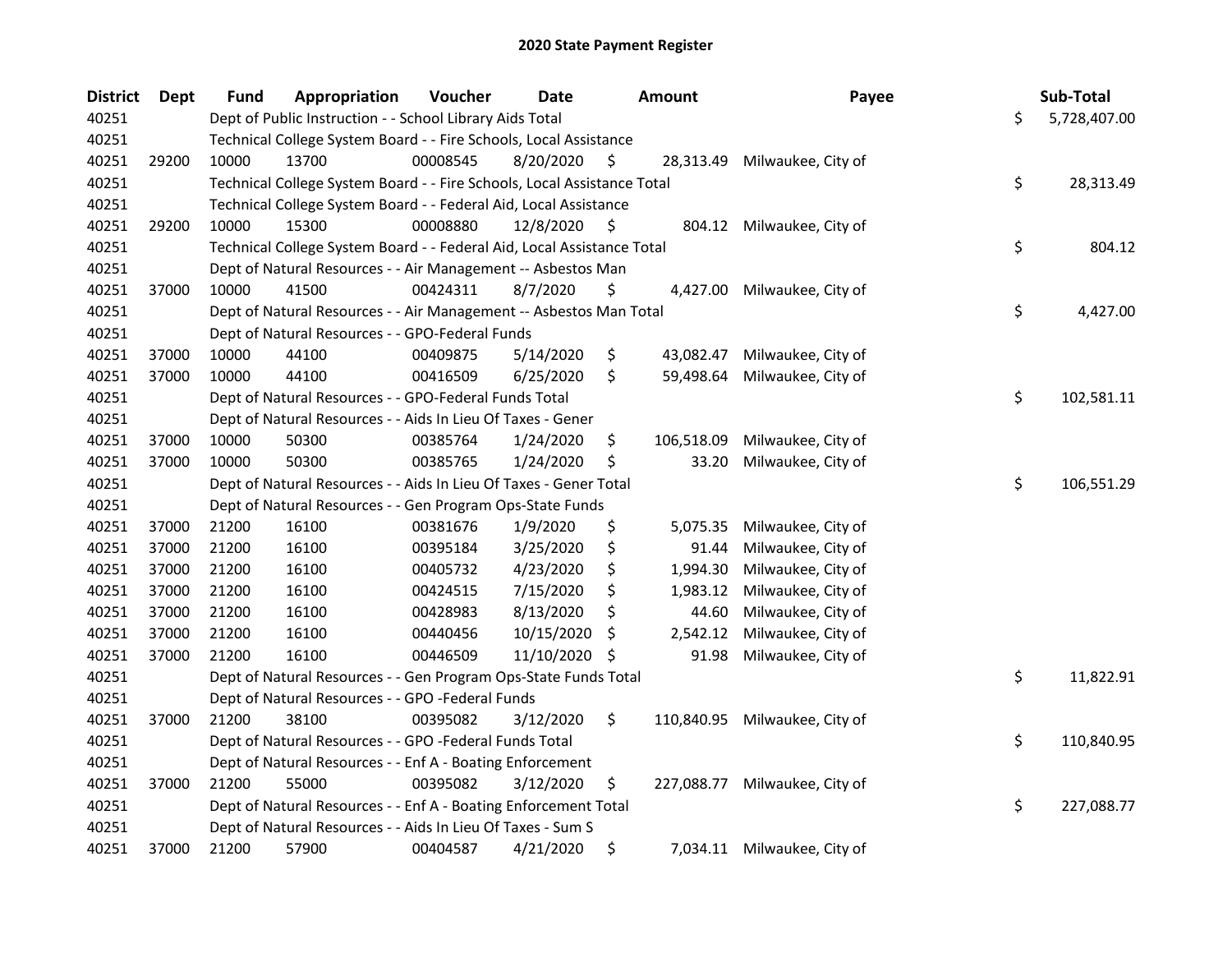| <b>District</b> | Dept  | <b>Fund</b> | Appropriation                                                      | Voucher  | <b>Date</b> |     | Amount       | Payee              | Sub-Total          |
|-----------------|-------|-------------|--------------------------------------------------------------------|----------|-------------|-----|--------------|--------------------|--------------------|
| 40251           |       |             | Dept of Natural Resources - - Aids In Lieu Of Taxes - Sum S Total  |          |             |     |              |                    | \$<br>7,034.11     |
| 40251           |       |             | Dept of Natural Resources - - Resaids - Urban Forestry Grant       |          |             |     |              |                    |                    |
| 40251           | 37000 | 21200       | 58700                                                              | 00409119 | 5/14/2020   | \$. | 17,914.85    | Milwaukee, City of |                    |
| 40251           | 37000 | 21200       | 58700                                                              | 00414349 | 6/8/2020    | \$  | 10,000.00    | Milwaukee, City of |                    |
| 40251           |       |             | Dept of Natural Resources - - Resaids - Urban Forestry Grant Total |          |             |     |              |                    | \$<br>27,914.85    |
| 40251           |       |             | Dept of Natural Resources - - GPO--State Funds                     |          |             |     |              |                    |                    |
| 40251           | 37000 | 21200       | 86100                                                              | 00383270 | 1/16/2020   | \$  | 618.38       | Milwaukee, City of |                    |
| 40251           | 37000 | 21200       | 86100                                                              | 00389610 | 2/13/2020   | \$  | 324.00       | Milwaukee, City of |                    |
| 40251           | 37000 | 21200       | 86100                                                              | 00391007 | 2/18/2020   | \$  | 605.70       | Milwaukee, City of |                    |
| 40251           | 37000 | 21200       | 86100                                                              | 00392169 | 3/3/2020    | \$  | 2,152.62     | Milwaukee, City of |                    |
| 40251           | 37000 | 21200       | 86100                                                              | 00395413 | 3/12/2020   | \$  | 627.65       | Milwaukee, City of |                    |
| 40251           | 37000 | 21200       | 86100                                                              | 00401044 | 4/15/2020   | \$  | 635.64       | Milwaukee, City of |                    |
| 40251           | 37000 | 21200       | 86100                                                              | 00409935 | 5/14/2020   | \$  | 613.28       | Milwaukee, City of |                    |
| 40251           | 37000 | 21200       | 86100                                                              | 00414056 | 6/4/2020    | \$  | 2,118.07     | Milwaukee, City of |                    |
| 40251           | 37000 | 21200       | 86100                                                              | 00416139 | 6/12/2020   | \$  | 618.87       | Milwaukee, City of |                    |
| 40251           | 37000 | 21200       | 86100                                                              | 00424196 | 7/13/2020   | \$  | 613.28       | Milwaukee, City of |                    |
| 40251           | 37000 | 21200       | 86100                                                              | 00425949 | 7/21/2020   | \$  | 1,816.44     | Milwaukee, City of |                    |
| 40251           | 37000 | 21200       | 86100                                                              | 00428982 | 8/13/2020   | \$  | 586.48       | Milwaukee, City of |                    |
| 40251           | 37000 | 21200       | 86100                                                              | 00435683 | 9/17/2020   | \$  | 759.77       | Milwaukee, City of |                    |
| 40251           | 37000 | 21200       | 86100                                                              | 00440412 | 10/9/2020   | \$  | 575.30       | Milwaukee, City of |                    |
| 40251           | 37000 | 21200       | 86100                                                              | 00443012 | 10/22/2020  | \$  | 3,769.34     | Milwaukee, City of |                    |
| 40251           | 37000 | 21200       | 86100                                                              | 00447057 | 11/16/2020  | \$  | 575.30       | Milwaukee, City of |                    |
| 40251           | 37000 | 21200       | 86100                                                              | 00451642 | 12/14/2020  | -\$ | 575.30       | Milwaukee, City of |                    |
| 40251           |       |             | Dept of Natural Resources - - GPO--State Funds Total               |          |             |     |              |                    | \$<br>17,585.42    |
| 40251           |       |             | Dept of Natural Resources - - Petrostorage Envr Remd Awards        |          |             |     |              |                    |                    |
| 40251           | 37000 | 27200       | 66700                                                              | 00427911 | 8/5/2020    | \$  | 2,717.24     | Milwaukee, City of |                    |
| 40251           |       |             | Dept of Natural Resources - - Petrostorage Envr Remd Awards Total  |          |             |     |              |                    | \$<br>2,717.24     |
| 40251           |       |             | Dept of Natural Resources - - Fin Asst For Responsible Units       |          |             |     |              |                    |                    |
| 40251           | 37000 | 27400       | 67000                                                              | 00412608 | 5/29/2020   | \$  | 2,162,400.34 | Milwaukee, City of |                    |
| 40251           |       |             | Dept of Natural Resources - - Fin Asst For Responsible Units Total |          |             |     |              |                    | \$<br>2,162,400.34 |
| 40251           |       |             | Dept of Natural Resources - - Recycling Consolidation Grants       |          |             |     |              |                    |                    |
| 40251           | 37000 | 27400       | 67300                                                              | 00412608 | 5/29/2020   | \$  | 149,055.04   | Milwaukee, City of |                    |
| 40251           |       |             | Dept of Natural Resources - - Recycling Consolidation Grants Total |          |             |     |              |                    | \$<br>149,055.04   |
| 40251           |       |             | Department of Tourism - - Ab; Regranting Program                   |          |             |     |              |                    |                    |
| 40251           | 38000 | 10000       | 30900                                                              | 00008802 | 6/5/2020    | \$  | 23,060.00    | Milwaukee, City of |                    |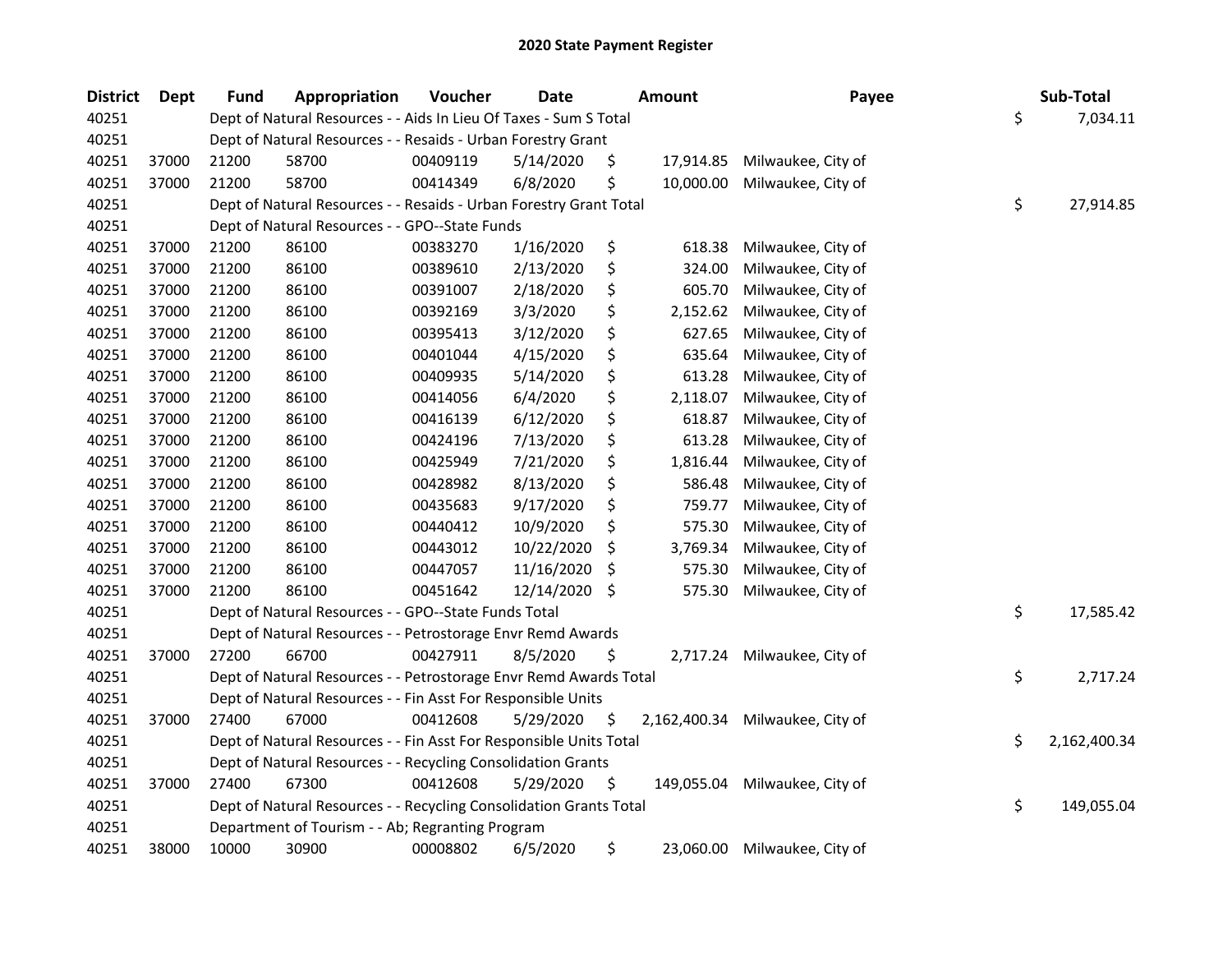| <b>District</b> | Dept  | <b>Fund</b> | Appropriation                                            | Voucher  | <b>Date</b> | Amount           | Payee              | Sub-Total          |
|-----------------|-------|-------------|----------------------------------------------------------|----------|-------------|------------------|--------------------|--------------------|
| 40251           |       |             | Department of Tourism - - Ab; Regranting Program Total   |          |             |                  |                    | \$<br>23,060.00    |
| 40251           |       |             | WI Dept of Transportation - - Rpd Slvg Veh Exm Sf        |          |             |                  |                    |                    |
| 40251           | 39500 | 10000       | 52300                                                    | 00522477 | 5/5/2020    | \$<br>540.00     | Milwaukee, City of |                    |
| 40251           | 39500 | 10000       | 52300                                                    | 00525137 | 5/13/2020   | \$<br>120.00     | Milwaukee, City of |                    |
| 40251           | 39500 | 10000       | 52300                                                    | 00540713 | 6/25/2020   | \$<br>60.00      | Milwaukee, City of |                    |
| 40251           |       |             | WI Dept of Transportation - - Rpd Slvg Veh Exm Sf Total  |          |             |                  |                    | \$<br>720.00       |
| 40251           |       |             | WI Dept of Transportation - - Conn Hwy Aids St Fds       |          |             |                  |                    |                    |
| 40251           | 39500 | 21100       | 16200                                                    | 00477407 | 1/6/2020    | \$<br>455,889.79 | Milwaukee, City of |                    |
| 40251           | 39500 | 21100       | 16200                                                    | 00507262 | 4/6/2020    | \$<br>455,889.79 | Milwaukee, City of |                    |
| 40251           | 39500 | 21100       | 16200                                                    | 00544254 | 7/6/2020    | \$<br>455,889.79 | Milwaukee, City of |                    |
| 40251           | 39500 | 21100       | 16200                                                    | 00587080 | 10/5/2020   | \$<br>455,889.82 | Milwaukee, City of |                    |
| 40251           |       |             | WI Dept of Transportation - - Conn Hwy Aids St Fds Total |          |             |                  |                    | \$<br>1,823,559.19 |
| 40251           |       |             | WI Dept of Transportation - - Lift Bridge State Fd       |          |             |                  |                    |                    |
| 40251           | 39500 | 21100       | 16400                                                    | 00546605 | 7/6/2020    | \$<br>890,036.04 | Milwaukee, City of |                    |
| 40251           |       |             | WI Dept of Transportation - - Lift Bridge State Fd Total |          |             |                  |                    | \$<br>890,036.04   |
| 40251           |       |             | WI Dept of Transportation - - Hwy Sfty Loc Aid Ffd       |          |             |                  |                    |                    |
| 40251           | 39500 | 21100       | 18500                                                    | 00483719 | 1/23/2020   | \$<br>2,499.94   | Milwaukee, City of |                    |
| 40251           | 39500 | 21100       | 18500                                                    | 00483721 | 1/23/2020   | \$<br>11,596.92  | Milwaukee, City of |                    |
| 40251           | 39500 | 21100       | 18500                                                    | 00483722 | 1/23/2020   | \$<br>11,981.51  | Milwaukee, City of |                    |
| 40251           | 39500 | 21100       | 18500                                                    | 00485720 | 1/28/2020   | \$<br>19,324.77  | Milwaukee, City of |                    |
| 40251           | 39500 | 21100       | 18500                                                    | 00485721 | 1/28/2020   | \$<br>10,621.42  | Milwaukee, City of |                    |
| 40251           | 39500 | 21100       | 18500                                                    | 00489002 | 2/5/2020    | \$<br>20,928.15  | Milwaukee, City of |                    |
| 40251           | 39500 | 21100       | 18500                                                    | 00489005 | 2/5/2020    | \$<br>14,337.88  | Milwaukee, City of |                    |
| 40251           | 39500 | 21100       | 18500                                                    | 00489006 | 2/5/2020    | \$<br>12,457.60  | Milwaukee, City of |                    |
| 40251           | 39500 | 21100       | 18500                                                    | 00499074 | 3/5/2020    | \$<br>10,798.28  | Milwaukee, City of |                    |
| 40251           | 39500 | 21100       | 18500                                                    | 00504487 | 3/25/2020   | \$<br>18,990.45  | Milwaukee, City of |                    |
| 40251           | 39500 | 21100       | 18500                                                    | 00504493 | 3/25/2020   | \$<br>13,521.61  | Milwaukee, City of |                    |
| 40251           | 39500 | 21100       | 18500                                                    | 00509185 | 3/31/2020   | \$<br>7,510.51   | Milwaukee, City of |                    |
| 40251           | 39500 | 21100       | 18500                                                    | 00510159 | 3/31/2020   | \$<br>19,972.40  | Milwaukee, City of |                    |
| 40251           | 39500 | 21100       | 18500                                                    | 00510160 | 3/31/2020   | \$<br>13,664.21  | Milwaukee, City of |                    |
| 40251           | 39500 | 21100       | 18500                                                    | 00520221 | 4/28/2020   | \$<br>16,068.32  | Milwaukee, City of |                    |
| 40251           | 39500 | 21100       | 18500                                                    | 00521231 | 5/1/2020    | \$<br>7,792.23   | Milwaukee, City of |                    |
| 40251           | 39500 | 21100       | 18500                                                    | 00521232 | 5/1/2020    | \$<br>6,821.27   | Milwaukee, City of |                    |
| 40251           | 39500 | 21100       | 18500                                                    | 00541851 | 6/25/2020   | \$<br>2,588.96   | Milwaukee, City of |                    |
| 40251           | 39500 | 21100       | 18500                                                    | 00541868 | 6/25/2020   | \$<br>23,911.02  | Milwaukee, City of |                    |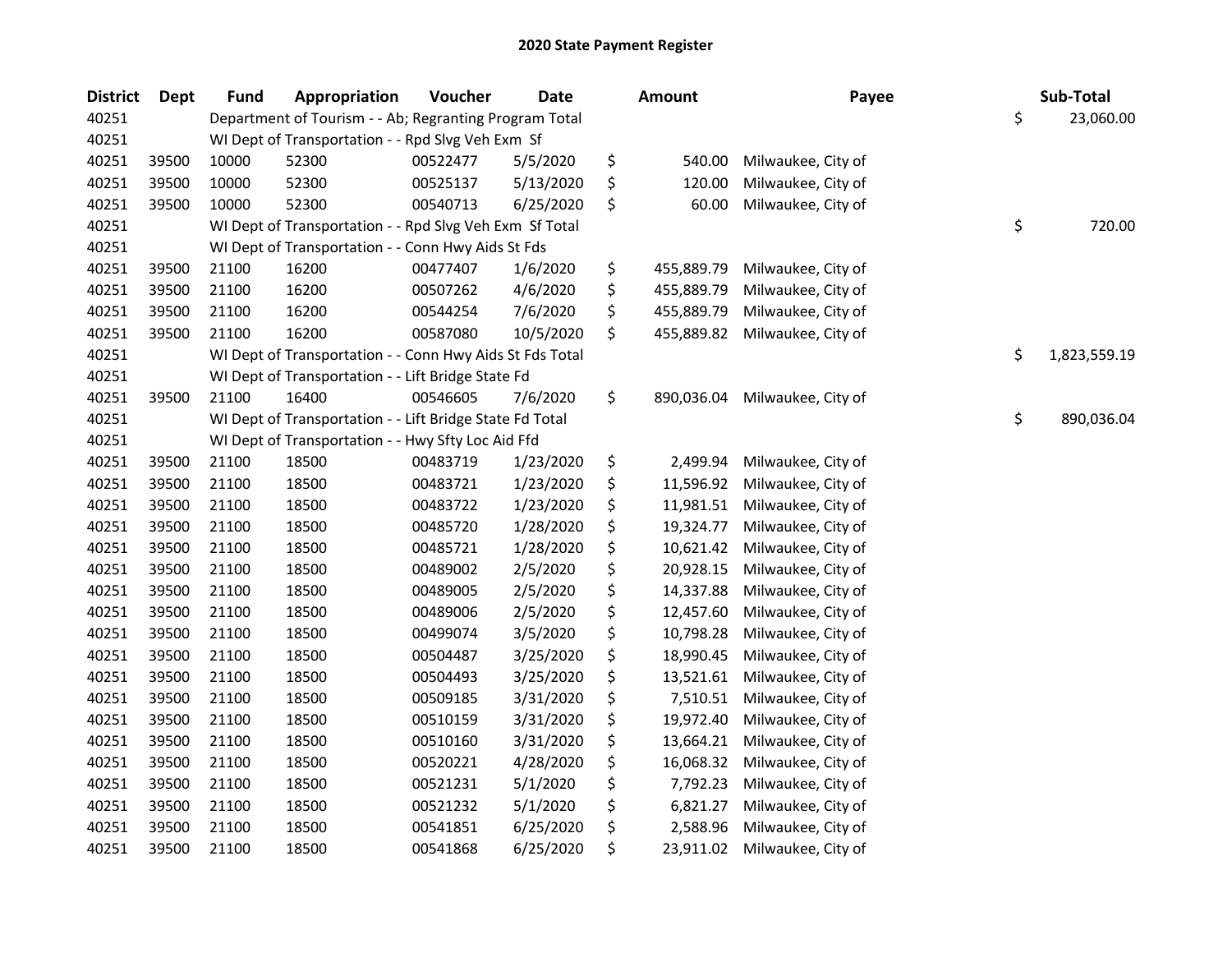| <b>District</b> | <b>Dept</b> | <b>Fund</b> | Appropriation                                                      | Voucher  | <b>Date</b> | <b>Amount</b>      | Payee              | Sub-Total           |
|-----------------|-------------|-------------|--------------------------------------------------------------------|----------|-------------|--------------------|--------------------|---------------------|
| 40251           | 39500       | 21100       | 18500                                                              | 00547975 | 7/7/2020    | \$<br>7,312.04     | Milwaukee, City of |                     |
| 40251           | 39500       | 21100       | 18500                                                              | 00558579 | 7/31/2020   | \$<br>3,006.41     | Milwaukee, City of |                     |
| 40251           | 39500       | 21100       | 18500                                                              | 00573170 | 8/25/2020   | \$<br>3,294.99     | Milwaukee, City of |                     |
| 40251           | 39500       | 21100       | 18500                                                              | 00574890 | 8/28/2020   | \$<br>9,410.06     | Milwaukee, City of |                     |
| 40251           | 39500       | 21100       | 18500                                                              | 00574891 | 8/28/2020   | \$<br>551.04       | Milwaukee, City of |                     |
| 40251           | 39500       | 21100       | 18500                                                              | 00574894 | 8/28/2020   | \$<br>710.78       | Milwaukee, City of |                     |
| 40251           | 39500       | 21100       | 18500                                                              | 00574899 | 8/28/2020   | \$<br>18,881.41    | Milwaukee, City of |                     |
| 40251           | 39500       | 21100       | 18500                                                              | 00574900 | 8/28/2020   | \$<br>10,758.48    | Milwaukee, City of |                     |
| 40251           | 39500       | 21100       | 18500                                                              | 00589503 | 9/24/2020   | \$<br>2,803.17     | Milwaukee, City of |                     |
| 40251           | 39500       | 21100       | 18500                                                              | 00590259 | 9/25/2020   | \$<br>2,390.81     | Milwaukee, City of |                     |
| 40251           | 39500       | 21100       | 18500                                                              | 00590260 | 9/25/2020   | \$<br>1,059.00     | Milwaukee, City of |                     |
| 40251           | 39500       | 21100       | 18500                                                              | 00599322 | 10/14/2020  | \$<br>2,418.11     | Milwaukee, City of |                     |
| 40251           | 39500       | 21100       | 18500                                                              | 00601412 | 10/19/2020  | \$<br>11,075.52    | Milwaukee, City of |                     |
| 40251           | 39500       | 21100       | 18500                                                              | 00601416 | 10/19/2020  | \$<br>549.83       | Milwaukee, City of |                     |
| 40251           | 39500       | 21100       | 18500                                                              | 00609024 | 11/2/2020   | \$<br>16,062.09    | Milwaukee, City of |                     |
| 40251           | 39500       | 21100       | 18500                                                              | 00615914 | 11/16/2020  | \$<br>9,499.35     | Milwaukee, City of |                     |
| 40251           | 39500       | 21100       | 18500                                                              | 00615921 | 11/16/2020  | \$<br>37,424.74    | Milwaukee, City of |                     |
| 40251           | 39500       | 21100       | 18500                                                              | 00622404 | 12/3/2020   | \$<br>4,303.78     | Milwaukee, City of |                     |
| 40251           | 39500       | 21100       | 18500                                                              | 00625536 | 12/10/2020  | \$<br>3,044.88     | Milwaukee, City of |                     |
| 40251           |             |             | WI Dept of Transportation - - Hwy Sfty Loc Aid Ffd Total           |          |             |                    |                    | \$<br>389,943.94    |
| 40251           |             |             | WI Dept of Transportation - - Trns Aids To Mnc.-Sf                 |          |             |                    |                    |                     |
| 40251           | 39500       | 21100       | 19100                                                              | 00476512 | 1/6/2020    | \$<br>7,163,539.96 | Milwaukee, City of |                     |
| 40251           | 39500       | 21100       | 19100                                                              | 00506367 | 4/6/2020    | \$<br>7,163,539.96 | Milwaukee, City of |                     |
| 40251           | 39500       | 21100       | 19100                                                              | 00543359 | 7/6/2020    | \$<br>7,163,539.96 | Milwaukee, City of |                     |
| 40251           | 39500       | 21100       | 19100                                                              | 00586185 | 10/5/2020   | \$<br>7,163,539.97 | Milwaukee, City of |                     |
| 40251           |             |             | WI Dept of Transportation - - Trns Aids To Mnc.-Sf Total           |          |             |                    |                    | \$<br>28,654,159.85 |
| 40251           |             |             | WI Dept of Transportation - - Transportation Improvement, St       |          |             |                    |                    |                     |
| 40251           | 39500       | 21100       | 22200                                                              | 00478940 | 1/7/2020    | \$<br>8,081.14     | Milwaukee, City of |                     |
| 40251           | 39500       | 21100       | 22200                                                              | 00541936 | 6/25/2020   | \$<br>4,990.99     | Milwaukee, City of |                     |
| 40251           | 39500       | 21100       | 22200                                                              | 00541938 | 6/25/2020   | \$<br>7,229.62     | Milwaukee, City of |                     |
| 40251           | 39500       | 21100       | 22200                                                              | 00627318 | 12/15/2020  | \$<br>14,752.02    | Milwaukee, City of |                     |
| 40251           |             |             | WI Dept of Transportation - - Transportation Improvement, St Total |          |             |                    |                    | \$<br>35,053.77     |
| 40251           |             |             | WI Dept of Transportation - - Trnsprt Alternats Lf                 |          |             |                    |                    |                     |
| 40251           | 39500       | 21100       | 22600                                                              | 00478667 | 1/6/2020    | \$<br>2,538.16     | Milwaukee, City of |                     |
| 40251           | 39500       | 21100       | 22600                                                              | 00478938 | 1/7/2020    | \$<br>3,214.76     | Milwaukee, City of |                     |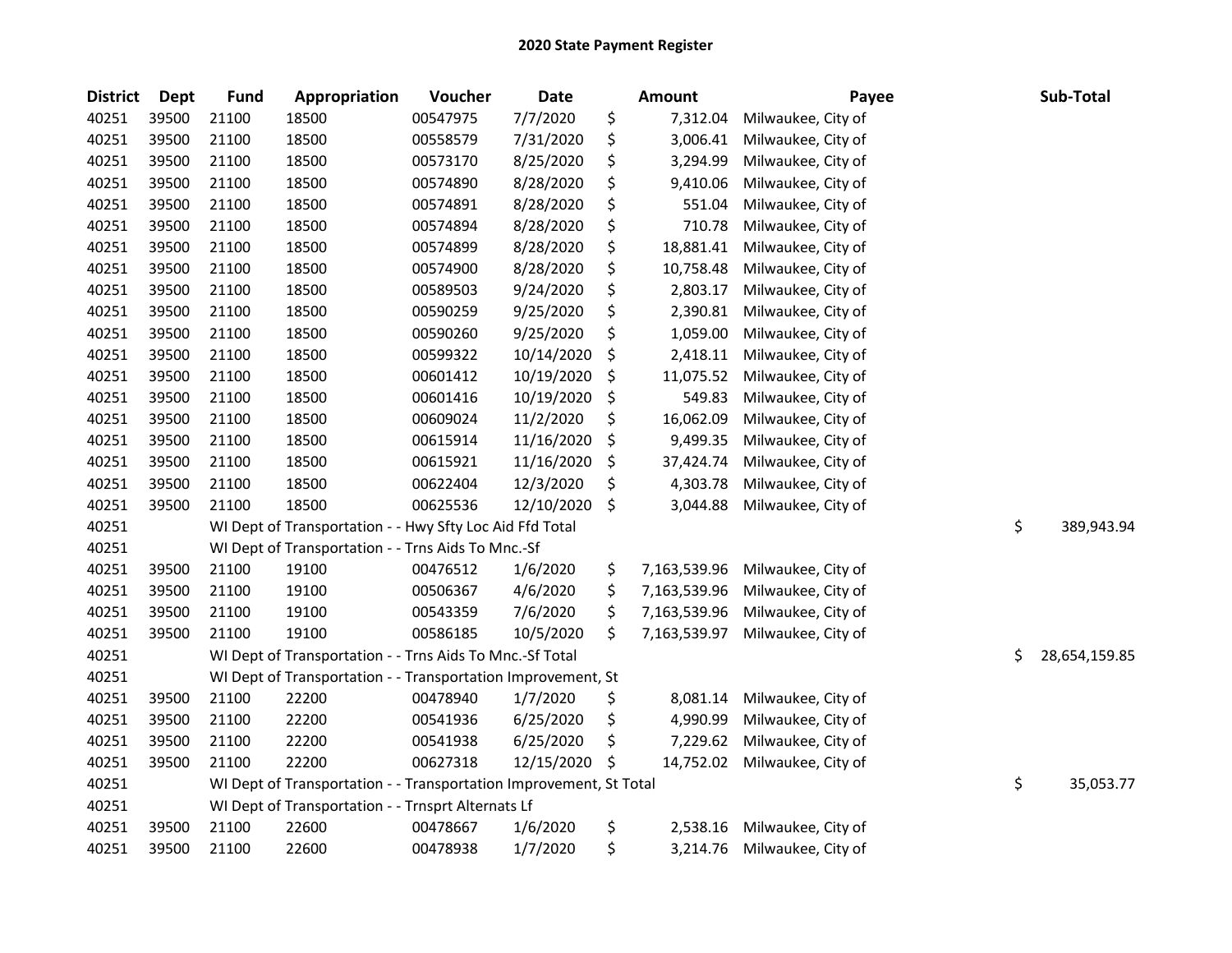| <b>District</b> | <b>Dept</b> | <b>Fund</b> | Appropriation                                            | Voucher  | <b>Date</b> | <b>Amount</b>     | Payee                         | Sub-Total       |
|-----------------|-------------|-------------|----------------------------------------------------------|----------|-------------|-------------------|-------------------------------|-----------------|
| 40251           | 39500       | 21100       | 22600                                                    | 00478939 | 1/7/2020    | \$<br>(15.74)     | Milwaukee, City of            |                 |
| 40251           | 39500       | 21100       | 22600                                                    | 00484771 | 1/23/2020   | \$<br>558.14      | Milwaukee, City of            |                 |
| 40251           | 39500       | 21100       | 22600                                                    | 00484816 | 1/24/2020   | \$<br>8,294.65    | Milwaukee, City of            |                 |
| 40251           | 39500       | 21100       | 22600                                                    | 00484818 | 1/24/2020   | \$<br>1,543.72    | Milwaukee, City of            |                 |
| 40251           | 39500       | 21100       | 22600                                                    | 00486909 | 1/30/2020   | \$<br>306.55      | Milwaukee, City of            |                 |
| 40251           | 39500       | 21100       | 22600                                                    | 00528972 | 5/21/2020   | \$<br>(4,779.75)  | Milwaukee, City of            |                 |
| 40251           | 39500       | 21100       | 22600                                                    | 00528991 | 5/21/2020   | \$<br>31,978.54   | Milwaukee, City of            |                 |
| 40251           | 39500       | 21100       | 22600                                                    | 00541289 | 6/25/2020   | \$<br>(581.74)    | Milwaukee, City of            |                 |
| 40251           | 39500       | 21100       | 22600                                                    | 00541896 | 6/25/2020   | \$<br>1,857.27    | Milwaukee, City of            |                 |
| 40251           | 39500       | 21100       | 22600                                                    | 00541902 | 6/25/2020   | \$<br>(135.07)    | Milwaukee, City of            |                 |
| 40251           | 39500       | 21100       | 22600                                                    | 00541909 | 6/25/2020   | \$<br>(789.84)    | Milwaukee, City of            |                 |
| 40251           | 39500       | 21100       | 22600                                                    | 00545829 | 7/1/2020    | \$<br>2,229.43    | Milwaukee, City of            |                 |
| 40251           | 39500       | 21100       | 22600                                                    | 00582711 | 9/15/2020   | \$<br>(1, 357.24) | Milwaukee, City of            |                 |
| 40251           | 39500       | 21100       | 22600                                                    | 00628039 | 12/17/2020  | \$<br>(2,729.50)  | Milwaukee, City of            |                 |
| 40251           | 39500       | 21100       | 22600                                                    | 00628656 | 12/17/2020  | \$<br>352.70      | Milwaukee, City of            |                 |
| 40251           | 39500       | 21100       | 22600                                                    | 00628666 | 12/17/2020  | \$<br>(1,007.67)  | Milwaukee, City of            |                 |
| 40251           | 39500       | 21100       | 22600                                                    | 00630566 | 12/28/2020  | \$<br>5,814.54    | Milwaukee, City of            |                 |
| 40251           | 39500       | 21100       | 22600                                                    | 00630572 | 12/28/2020  | \$<br>2,700.35    | Milwaukee, City of            |                 |
| 40251           | 39500       | 21100       | 22600                                                    | 00630582 | 12/28/2020  | \$<br>1,462.02    | Milwaukee, City of            |                 |
| 40251           | 39500       | 21100       | 22600                                                    | 00631183 | 12/28/2020  | \$<br>11,479.57   | Milwaukee, City of            |                 |
| 40251           | 39500       | 21100       | 22600                                                    | 00631186 | 12/28/2020  | \$<br>9,355.89    | Milwaukee, City of            |                 |
| 40251           |             |             | WI Dept of Transportation - - Trnsprt Alternats Lf Total |          |             |                   |                               | \$<br>72,289.74 |
| 40251           |             |             | WI Dept of Transportation - - Trnsprt Alternats Ff       |          |             |                   |                               |                 |
| 40251           | 39500       | 21100       | 22700                                                    | 00478939 | 1/7/2020    | \$<br>78.72       | Milwaukee, City of            |                 |
| 40251           | 39500       | 21100       | 22700                                                    | 00528972 | 5/21/2020   | \$<br>23,898.74   | Milwaukee, City of            |                 |
| 40251           | 39500       | 21100       | 22700                                                    | 00541289 | 6/25/2020   | \$<br>2,908.72    | Milwaukee, City of            |                 |
| 40251           | 39500       | 21100       | 22700                                                    | 00541902 | 6/25/2020   | \$<br>675.37      | Milwaukee, City of            |                 |
| 40251           | 39500       | 21100       | 22700                                                    | 00541909 | 6/25/2020   | \$<br>3,949.19    | Milwaukee, City of            |                 |
| 40251           | 39500       | 21100       | 22700                                                    | 00582711 | 9/15/2020   | \$<br>6,786.22    | Milwaukee, City of            |                 |
| 40251           | 39500       | 21100       | 22700                                                    | 00628019 | 12/17/2020  | \$<br>23,614.99   | Milwaukee, City of            |                 |
| 40251           | 39500       | 21100       | 22700                                                    | 00628039 | 12/17/2020  | \$<br>13,647.50   | Milwaukee, City of            |                 |
| 40251           | 39500       | 21100       | 22700                                                    | 00628666 | 12/17/2020  | \$<br>5,038.33    | Milwaukee, City of            |                 |
| 40251           |             |             | WI Dept of Transportation - - Trnsprt Alternats Ff Total |          |             |                   |                               | \$<br>80,597.78 |
| 40251           |             |             | WI Dept of Transportation - - Loc Brdg Imp Asst Lf       |          |             |                   |                               |                 |
| 40251           | 39500       | 21100       | 27500                                                    | 00478940 | 1/7/2020    | \$                | (1,616.23) Milwaukee, City of |                 |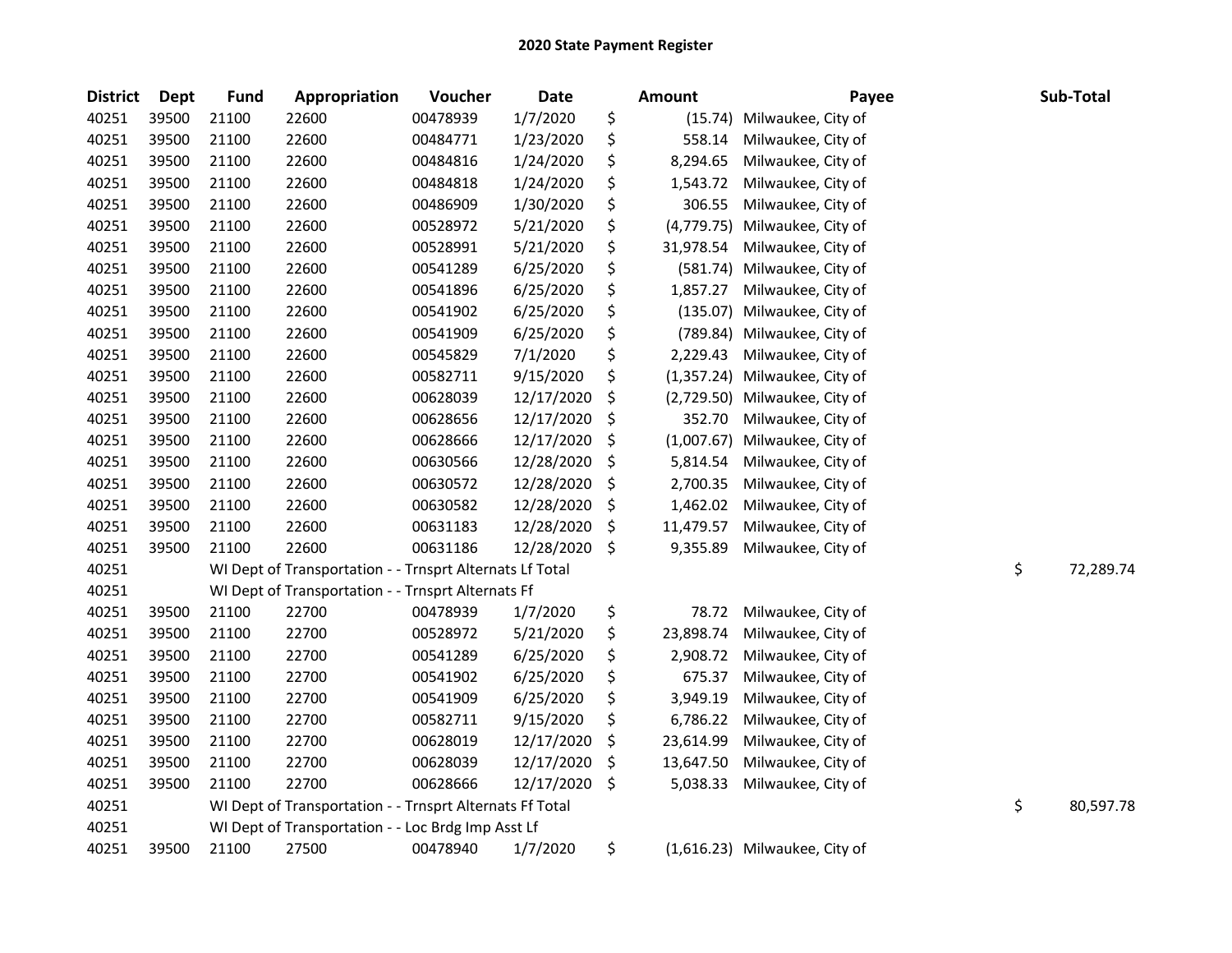| <b>District</b> | Dept  | <b>Fund</b> | Appropriation                                            | Voucher  | Date       |                    | <b>Amount</b> | Payee                          | Sub-Total        |
|-----------------|-------|-------------|----------------------------------------------------------|----------|------------|--------------------|---------------|--------------------------------|------------------|
| 40251           | 39500 | 21100       | 27500                                                    | 00478950 | 1/9/2020   | \$                 | 4,582.59      | Milwaukee, City of             |                  |
| 40251           | 39500 | 21100       | 27500                                                    | 00478960 | 1/7/2020   | \$                 | 6,032.83      | Milwaukee, City of             |                  |
| 40251           | 39500 | 21100       | 27500                                                    | 00484123 | 1/23/2020  | \$                 | 3,350.87      | Milwaukee, City of             |                  |
| 40251           | 39500 | 21100       | 27500                                                    | 00484786 | 1/23/2020  | \$                 | 4,136.94      | Milwaukee, City of             |                  |
| 40251           | 39500 | 21100       | 27500                                                    | 00486906 | 1/30/2020  | \$                 | 793.32        | Milwaukee, City of             |                  |
| 40251           | 39500 | 21100       | 27500                                                    | 00541286 | 6/25/2020  | \$                 | 14,168.76     | Milwaukee, City of             |                  |
| 40251           | 39500 | 21100       | 27500                                                    | 00541936 | 6/25/2020  | \$                 | (998.20)      | Milwaukee, City of             |                  |
| 40251           | 39500 | 21100       | 27500                                                    | 00541938 | 6/25/2020  | \$                 | (1,445.92)    | Milwaukee, City of             |                  |
| 40251           | 39500 | 21100       | 27500                                                    | 00545817 | 7/1/2020   | \$                 | 11,416.07     | Milwaukee, City of             |                  |
| 40251           | 39500 | 21100       | 27500                                                    | 00555158 | 7/24/2020  | \$                 | (1,895.27)    | Milwaukee, City of             |                  |
| 40251           | 39500 | 21100       | 27500                                                    | 00555163 | 7/24/2020  | \$                 |               | (2,804.65) Milwaukee, City of  |                  |
| 40251           | 39500 | 21100       | 27500                                                    | 00626606 | 12/14/2020 | \$                 | 10,577.98     | Milwaukee, City of             |                  |
| 40251           | 39500 | 21100       | 27500                                                    | 00627317 | 12/15/2020 | \$                 | 18,989.96     | Milwaukee, City of             |                  |
| 40251           | 39500 | 21100       | 27500                                                    | 00627318 | 12/15/2020 | \$                 | (2,950.40)    | Milwaukee, City of             |                  |
| 40251           | 39500 | 21100       | 27500                                                    | 00628046 | 12/17/2020 | \$                 | 36,106.76     | Milwaukee, City of             |                  |
| 40251           | 39500 | 21100       | 27500                                                    | 00628050 | 12/17/2020 | \$                 | 28,119.02     | Milwaukee, City of             |                  |
| 40251           | 39500 | 21100       | 27500                                                    | 00628662 | 12/17/2020 | \$                 | 1,951.00      | Milwaukee, City of             |                  |
| 40251           | 39500 | 21100       | 27500                                                    | 00629131 | 12/18/2020 | \$                 | 13,288.38     | Milwaukee, City of             |                  |
| 40251           | 39500 | 21100       | 27500                                                    | 00629991 | 12/21/2020 | $\ddot{\varsigma}$ | 31,881.12     | Milwaukee, City of             |                  |
| 40251           |       |             | WI Dept of Transportation - - Loc Brdg Imp Asst Lf Total |          |            |                    |               |                                | \$<br>173,684.93 |
| 40251           |       |             | WI Dept of Transportation - - Loc Trns Facl Implfd       |          |            |                    |               |                                |                  |
| 40251           | 39500 | 21100       | 27600                                                    | 00478946 | 1/7/2020   | \$                 | 38,374.45     | Milwaukee, City of             |                  |
| 40251           | 39500 | 21100       | 27600                                                    | 00478958 | 1/7/2020   | \$                 | 977.74        | Milwaukee, City of             |                  |
| 40251           | 39500 | 21100       | 27600                                                    | 00479630 | 1/8/2020   | \$                 | 1,941.71      | Milwaukee, City of             |                  |
| 40251           | 39500 | 21100       | 27600                                                    | 00484747 | 1/23/2020  | \$                 | (17,746.62)   | Milwaukee, City of             |                  |
| 40251           | 39500 | 21100       | 27600                                                    | 00484789 | 1/23/2020  | \$                 | 7,322.62      | Milwaukee, City of             |                  |
| 40251           | 39500 | 21100       | 27600                                                    | 00484813 | 1/24/2020  | \$                 | 647.78        | Milwaukee, City of             |                  |
| 40251           | 39500 | 21100       | 27600                                                    | 00486776 | 1/30/2020  | \$                 | 70,190.17     | Milwaukee, City of             |                  |
| 40251           | 39500 | 21100       | 27600                                                    | 00486793 | 1/30/2020  | \$                 | (543.52)      | Milwaukee, City of             |                  |
| 40251           | 39500 | 21100       | 27600                                                    | 00486820 | 1/30/2020  | \$                 | 1,539.61      | Milwaukee, City of             |                  |
| 40251           | 39500 | 21100       | 27600                                                    | 00486890 | 1/30/2020  | \$                 | (84.00)       | Milwaukee, City of             |                  |
| 40251           | 39500 | 21100       | 27600                                                    | 00486893 | 1/30/2020  | \$                 | (13,505.95)   | Milwaukee, City of             |                  |
| 40251           | 39500 | 21100       | 27600                                                    | 00486901 | 1/30/2020  | \$                 | 629.06        | Milwaukee, City of             |                  |
| 40251           | 39500 | 21100       | 27600                                                    | 00487475 | 1/31/2020  | \$                 | (7,409.94)    | Milwaukee, City of             |                  |
| 40251           | 39500 | 21100       | 27600                                                    | 00488503 | 2/5/2020   | \$                 |               | (31,493.75) Milwaukee, City of |                  |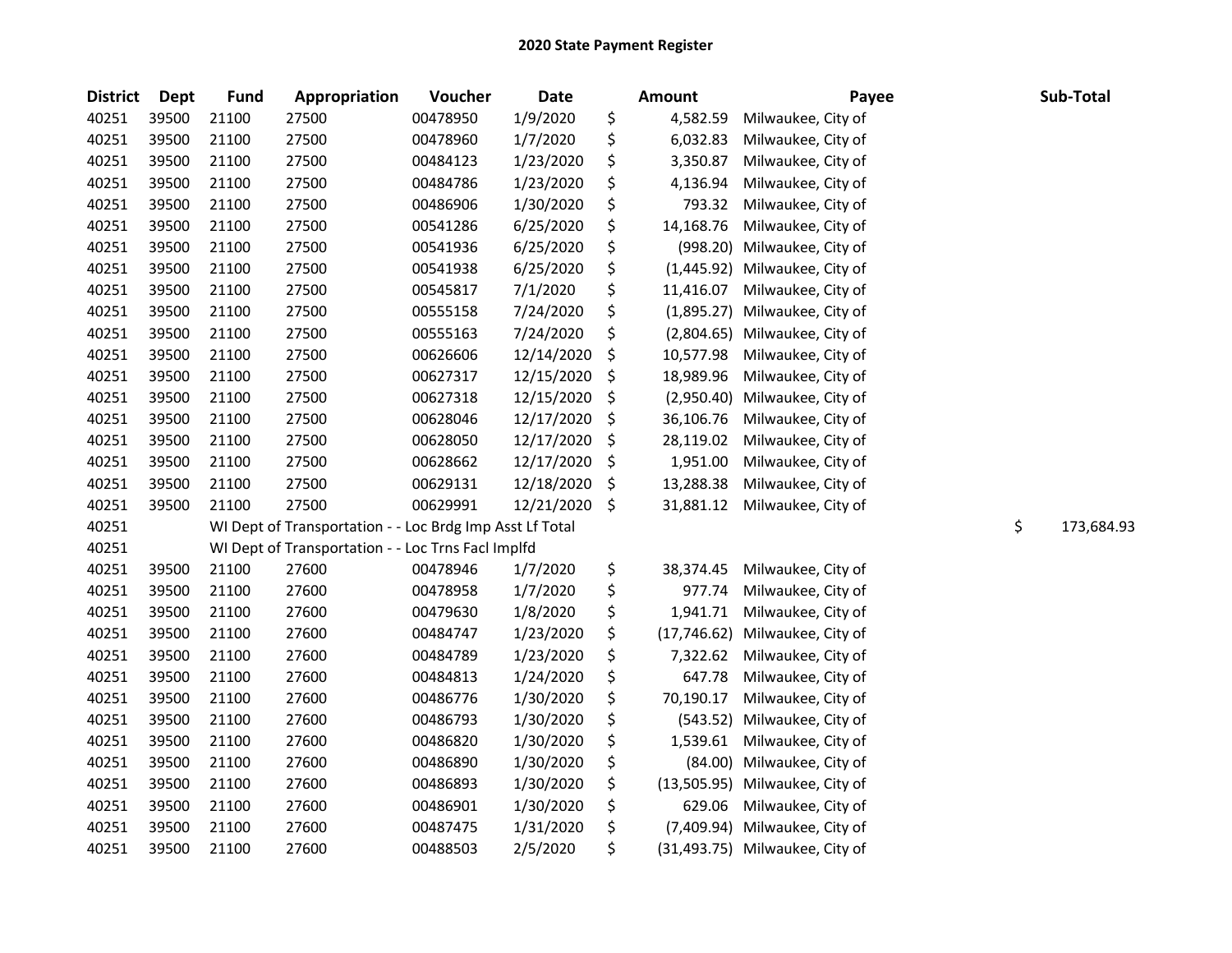| <b>District</b> | <b>Dept</b> | <b>Fund</b> | Appropriation                                            | Voucher  | <b>Date</b> | <b>Amount</b>       | Payee                      | Sub-Total        |
|-----------------|-------------|-------------|----------------------------------------------------------|----------|-------------|---------------------|----------------------------|------------------|
| 40251           | 39500       | 21100       | 27600                                                    | 00522536 | 5/6/2020    | \$<br>3,827.53      | Milwaukee, City of         |                  |
| 40251           | 39500       | 21100       | 27600                                                    | 00522997 | 5/7/2020    | \$<br>670.31        | Milwaukee, City of         |                  |
| 40251           | 39500       | 21100       | 27600                                                    | 00523000 | 5/7/2020    | \$<br>4,109.52      | Milwaukee, City of         |                  |
| 40251           | 39500       | 21100       | 27600                                                    | 00524597 | 5/11/2020   | \$<br>2,145.29      | Milwaukee, City of         |                  |
| 40251           | 39500       | 21100       | 27600                                                    | 00526398 | 5/15/2020   | \$<br>628.00        | Milwaukee, City of         |                  |
| 40251           | 39500       | 21100       | 27600                                                    | 00526399 | 5/15/2020   | \$<br>45,776.86     | Milwaukee, City of         |                  |
| 40251           | 39500       | 21100       | 27600                                                    | 00527421 | 5/15/2020   | \$<br>140,000.00    | Milwaukee, City of         |                  |
| 40251           | 39500       | 21100       | 27600                                                    | 00541278 | 6/25/2020   | \$<br>2,474.55      | Milwaukee, City of         |                  |
| 40251           | 39500       | 21100       | 27600                                                    | 00541281 | 6/25/2020   | \$                  | (0.54) Milwaukee, City of  |                  |
| 40251           | 39500       | 21100       | 27600                                                    | 00541919 | 6/25/2020   | \$<br>(187.65)      | Milwaukee, City of         |                  |
| 40251           | 39500       | 21100       | 27600                                                    | 00541927 | 6/25/2020   | \$<br>(28.71)       | Milwaukee, City of         |                  |
| 40251           | 39500       | 21100       | 27600                                                    | 00544785 | 6/26/2020   | \$<br>151,916.51    | Milwaukee, City of         |                  |
| 40251           | 39500       | 21100       | 27600                                                    | 00544786 | 7/7/2020    | \$<br>(26, 284.99)  | Milwaukee, City of         |                  |
| 40251           | 39500       | 21100       | 27600                                                    | 00544826 | 6/29/2020   | \$                  | (24.73) Milwaukee, City of |                  |
| 40251           | 39500       | 21100       | 27600                                                    | 00544853 | 6/29/2020   | \$<br>38,573.90     | Milwaukee, City of         |                  |
| 40251           | 39500       | 21100       | 27600                                                    | 00545348 | 7/1/2020    | \$<br>54,029.82     | Milwaukee, City of         |                  |
| 40251           | 39500       | 21100       | 27600                                                    | 00545357 | 7/1/2020    | \$<br>7,038.24      | Milwaukee, City of         |                  |
| 40251           | 39500       | 21100       | 27600                                                    | 00545905 | 7/1/2020    | \$<br>63,740.54     | Milwaukee, City of         |                  |
| 40251           | 39500       | 21100       | 27600                                                    | 00546695 | 7/7/2020    | \$<br>237,284.87    | Milwaukee, City of         |                  |
| 40251           | 39500       | 21100       | 27600                                                    | 00546699 | 7/7/2020    | \$<br>(110, 766.81) | Milwaukee, City of         |                  |
| 40251           | 39500       | 21100       | 27600                                                    | 00563879 | 8/11/2020   | \$<br>23,091.93     | Milwaukee, City of         |                  |
| 40251           | 39500       | 21100       | 27600                                                    | 00595055 | 10/6/2020   | \$<br>20,347.60     | Milwaukee, City of         |                  |
| 40251           | 39500       | 21100       | 27600                                                    | 00595097 | 10/6/2020   | \$<br>42,515.87     | Milwaukee, City of         |                  |
| 40251           | 39500       | 21100       | 27600                                                    | 00625094 | 12/9/2020   | \$<br>2,938.26      | Milwaukee, City of         |                  |
| 40251           | 39500       | 21100       | 27600                                                    | 00625101 | 12/9/2020   | \$<br>(5,929.24)    | Milwaukee, City of         |                  |
| 40251           | 39500       | 21100       | 27600                                                    | 00627322 | 12/15/2020  | \$<br>1,360.15      | Milwaukee, City of         |                  |
| 40251           | 39500       | 21100       | 27600                                                    | 00627327 | 12/15/2020  | \$<br>18,527.31     | Milwaukee, City of         |                  |
| 40251           | 39500       | 21100       | 27600                                                    | 00627934 | 12/17/2020  | \$<br>38,500.78     | Milwaukee, City of         |                  |
| 40251           | 39500       | 21100       | 27600                                                    | 00628010 | 12/17/2020  | \$<br>20,624.61     | Milwaukee, City of         |                  |
| 40251           | 39500       | 21100       | 27600                                                    | 00628562 | 12/17/2020  | \$<br>(10, 879.89)  | Milwaukee, City of         |                  |
| 40251           | 39500       | 21100       | 27600                                                    | 00629250 | 12/18/2020  | \$<br>8,180.42      | Milwaukee, City of         |                  |
| 40251           | 39500       | 21100       | 27600                                                    | 00630560 | 12/28/2020  | \$<br>597.80        | Milwaukee, City of         |                  |
| 40251           |             |             | WI Dept of Transportation - - Loc Trns Facl Implfd Total |          |             |                     |                            | \$<br>825,637.47 |
| 40251           |             |             | WI Dept of Transportation - - Cg Mt & Air Q Imp-Lf       |          |             |                     |                            |                  |
| 40251           | 39500       | 21100       | 27900                                                    | 00484788 | 1/23/2020   | \$<br>(798.93)      | Milwaukee, City of         |                  |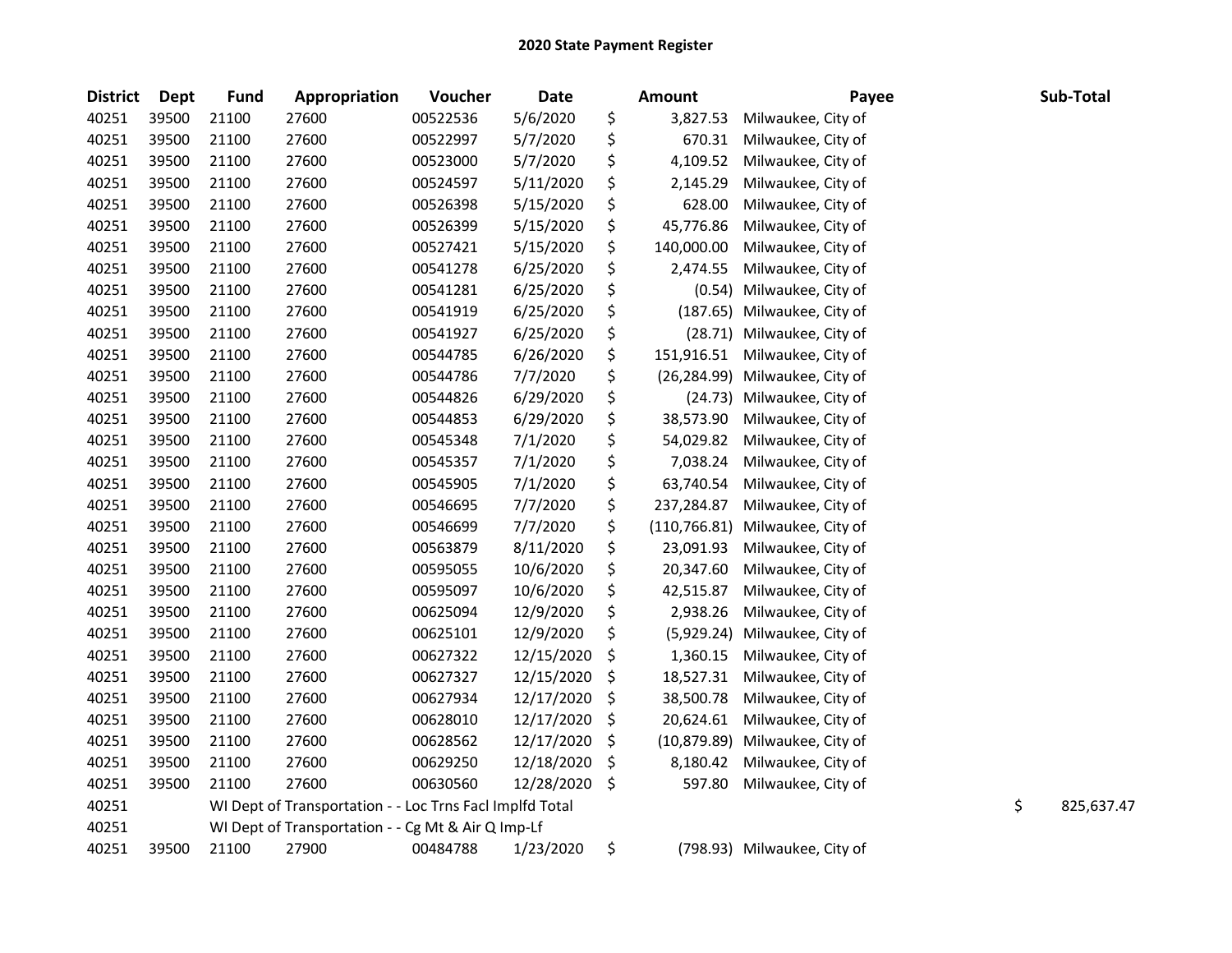| <b>District</b> | <b>Dept</b> | <b>Fund</b> | Appropriation                                            | Voucher  | <b>Date</b> | Amount             | Payee              | Sub-Total        |
|-----------------|-------------|-------------|----------------------------------------------------------|----------|-------------|--------------------|--------------------|------------------|
| 40251           | 39500       | 21100       | 27900                                                    | 00497312 | 2/27/2020   | \$<br>(77, 919.15) | Milwaukee, City of |                  |
| 40251           | 39500       | 21100       | 27900                                                    | 00534344 | 6/8/2020    | \$<br>136,604.80   | Milwaukee, City of |                  |
| 40251           | 39500       | 21100       | 27900                                                    | 00540137 | 6/22/2020   | \$<br>204,907.20   | Milwaukee, City of |                  |
| 40251           | 39500       | 21100       | 27900                                                    | 00540176 | 6/22/2020   | \$<br>232,111.20   | Milwaukee, City of |                  |
| 40251           | 39500       | 21100       | 27900                                                    | 00541680 | 6/25/2020   | \$<br>5,316.24     | Milwaukee, City of |                  |
| 40251           | 39500       | 21100       | 27900                                                    | 00541706 | 6/25/2020   | \$<br>6,159.72     | Milwaukee, City of |                  |
| 40251           | 39500       | 21100       | 27900                                                    | 00541931 | 6/25/2020   | \$<br>3,704.35     | Milwaukee, City of |                  |
| 40251           | 39500       | 21100       | 27900                                                    | 00549129 | 7/9/2020    | \$<br>(83, 446.03) | Milwaukee, City of |                  |
| 40251           | 39500       | 21100       | 27900                                                    | 00626622 | 12/14/2020  | \$<br>(1,268.77)   | Milwaukee, City of |                  |
| 40251           | 39500       | 21100       | 27900                                                    | 00627334 | 12/15/2020  | \$<br>167.74       | Milwaukee, City of |                  |
| 40251           | 39500       | 21100       | 27900                                                    | 00627338 | 12/15/2020  | \$<br>(26.77)      | Milwaukee, City of |                  |
| 40251           |             |             | WI Dept of Transportation - - Cg Mt & Air Q Imp-Lf Total |          |             |                    |                    | \$<br>425,511.60 |
| 40251           |             |             | WI Dept of Transportation - - Loc Brdg Imp Asstffd       |          |             |                    |                    |                  |
| 40251           | 39500       | 21100       | 28500                                                    | 00555158 | 7/24/2020   | \$<br>9,476.37     | Milwaukee, City of |                  |
| 40251           | 39500       | 21100       | 28500                                                    | 00555163 | 7/24/2020   | \$<br>14,023.24    | Milwaukee, City of |                  |
| 40251           |             |             | WI Dept of Transportation - - Loc Brdg Imp Asstffd Total |          |             |                    |                    | \$<br>23,499.61  |
| 40251           |             |             | WI Dept of Transportation - - Loc Trns Facl Impffd       |          |             |                    |                    |                  |
| 40251           | 39500       | 21100       | 28600                                                    | 00484747 | 1/23/2020   | \$<br>88,733.10    | Milwaukee, City of |                  |
| 40251           | 39500       | 21100       | 28600                                                    | 00486793 | 1/30/2020   | \$<br>2,717.62     | Milwaukee, City of |                  |
| 40251           | 39500       | 21100       | 28600                                                    | 00486890 | 1/30/2020   | \$<br>420.00       | Milwaukee, City of |                  |
| 40251           | 39500       | 21100       | 28600                                                    | 00486893 | 1/30/2020   | \$<br>67,529.77    | Milwaukee, City of |                  |
| 40251           | 39500       | 21100       | 28600                                                    | 00487475 | 1/31/2020   | \$<br>37,049.69    | Milwaukee, City of |                  |
| 40251           | 39500       | 21100       | 28600                                                    | 00488503 | 2/5/2020    | \$<br>157,468.75   | Milwaukee, City of |                  |
| 40251           | 39500       | 21100       | 28600                                                    | 00541281 | 6/25/2020   | \$<br>15,299.56    | Milwaukee, City of |                  |
| 40251           | 39500       | 21100       | 28600                                                    | 00541919 | 6/25/2020   | \$<br>1,876.47     | Milwaukee, City of |                  |
| 40251           | 39500       | 21100       | 28600                                                    | 00541927 | 6/25/2020   | \$<br>287.09       | Milwaukee, City of |                  |
| 40251           | 39500       | 21100       | 28600                                                    | 00544826 | 6/29/2020   | \$<br>247.26       | Milwaukee, City of |                  |
| 40251           | 39500       | 21100       | 28600                                                    | 00563879 | 8/11/2020   | \$<br>92,367.72    | Milwaukee, City of |                  |
| 40251           | 39500       | 21100       | 28600                                                    | 00625101 | 12/9/2020   | \$<br>29,646.21    | Milwaukee, City of |                  |
| 40251           | 39500       | 21100       | 28600                                                    | 00628562 | 12/17/2020  | \$<br>54,399.43    | Milwaukee, City of |                  |
| 40251           |             |             | WI Dept of Transportation - - Loc Trns Facl Impffd Total |          |             |                    |                    | \$<br>548,042.67 |
| 40251           |             |             | WI Dept of Transportation - - Cg Mt & Air Q Imp-Ff       |          |             |                    |                    |                  |
| 40251           | 39500       | 21100       | 28900                                                    | 00484788 | 1/23/2020   | \$<br>3,994.67     | Milwaukee, City of |                  |
| 40251           | 39500       | 21100       | 28900                                                    | 00497312 | 2/27/2020   | \$<br>389,595.75   | Milwaukee, City of |                  |
| 40251           | 39500       | 21100       | 28900                                                    | 00549129 | 7/9/2020    | \$<br>417,230.17   | Milwaukee, City of |                  |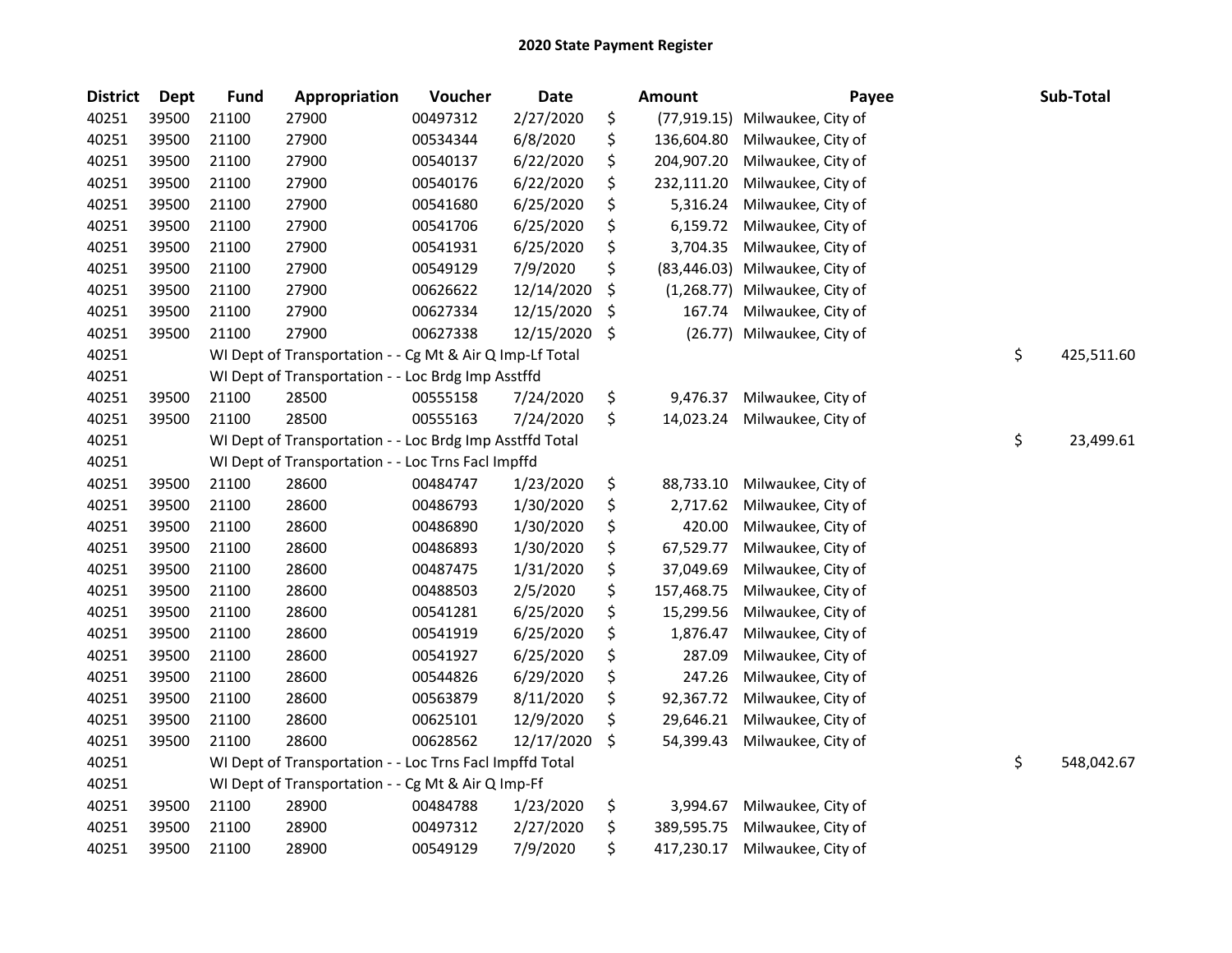| <b>District</b> | Dept  | <b>Fund</b> | Appropriation                                            | Voucher  | <b>Date</b> |     | <b>Amount</b> | Payee              | Sub-Total        |
|-----------------|-------|-------------|----------------------------------------------------------|----------|-------------|-----|---------------|--------------------|------------------|
| 40251           | 39500 | 21100       | 28900                                                    | 00626622 | 12/14/2020  | \$  | 6,343.83      | Milwaukee, City of |                  |
| 40251           | 39500 | 21100       | 28900                                                    | 00627338 | 12/15/2020  | -\$ | 133.87        | Milwaukee, City of |                  |
| 40251           |       |             | WI Dept of Transportation - - Cg Mt & Air Q Imp-Ff Total |          |             |     |               |                    | \$<br>817,298.29 |
| 40251           |       |             | WI Dept of Transportation - - Its & Traf SignIs Sf       |          |             |     |               |                    |                  |
| 40251           | 39500 | 21100       | 35200                                                    | 00522567 | 5/6/2020    | \$  | 2,604.14      | Milwaukee, City of |                  |
| 40251           | 39500 | 21100       | 35200                                                    | 00545963 | 7/1/2020    | \$  | 414.24        | Milwaukee, City of |                  |
| 40251           | 39500 | 21100       | 35200                                                    | 00627319 | 12/15/2020  | \$  | 939.09        | Milwaukee, City of |                  |
| 40251           |       |             | WI Dept of Transportation - - Its & Traf SignIs Sf Total |          |             |     |               |                    | \$<br>3,957.47   |
| 40251           |       |             | WI Dept of Transportation - - Its & Traf Signls Lf       |          |             |     |               |                    |                  |
| 40251           | 39500 | 21100       | 35400                                                    | 00522560 | 5/6/2020    | \$  | 2,712.58      | Milwaukee, City of |                  |
| 40251           | 39500 | 21100       | 35400                                                    | 00522567 | 5/6/2020    | \$  | (260.41)      | Milwaukee, City of |                  |
| 40251           | 39500 | 21100       | 35400                                                    | 00526878 | 5/15/2020   | \$  | 132,713.64    | Milwaukee, City of |                  |
| 40251           | 39500 | 21100       | 35400                                                    | 00545954 | 7/1/2020    | \$  | 372.82        | Milwaukee, City of |                  |
| 40251           | 39500 | 21100       | 35400                                                    | 00545963 | 7/1/2020    | \$  | (41.42)       | Milwaukee, City of |                  |
| 40251           | 39500 | 21100       | 35400                                                    | 00627319 | 12/15/2020  | \$  | (93.91)       | Milwaukee, City of |                  |
| 40251           | 39500 | 21100       | 35400                                                    | 00627321 | 12/15/2020  | \$  | 784.94        | Milwaukee, City of |                  |
| 40251           |       |             | WI Dept of Transportation - - Its & Traf SignIs Lf Total |          |             |     |               |                    | \$<br>136,188.24 |
| 40251           |       |             | WI Dept of Transportation - - St Hwy Rehab, Sf           |          |             |     |               |                    |                  |
| 40251           | 39500 | 21100       | 36300                                                    | 00481187 | 1/13/2020   | \$  | 64.00         | Milwaukee, City of |                  |
| 40251           | 39500 | 21100       | 36300                                                    | 00484807 | 1/27/2020   | \$  | 1,427.20      | Milwaukee, City of |                  |
| 40251           | 39500 | 21100       | 36300                                                    | 00484808 | 1/27/2020   | \$  | 89.20         | Milwaukee, City of |                  |
| 40251           | 39500 | 21100       | 36300                                                    | 00484812 | 1/27/2020   | \$  | 825.10        | Milwaukee, City of |                  |
| 40251           | 39500 | 21100       | 36300                                                    | 00484815 | 1/27/2020   | \$  | 892.00        | Milwaukee, City of |                  |
| 40251           | 39500 | 21100       | 36300                                                    | 00486822 | 1/30/2020   | \$  | 110,184.32    | Milwaukee, City of |                  |
| 40251           | 39500 | 21100       | 36300                                                    | 00486883 | 1/30/2020   | \$  | 397.85        | Milwaukee, City of |                  |
| 40251           | 39500 | 21100       | 36300                                                    | 00486887 | 1/30/2020   | \$  | 36,057.35     | Milwaukee, City of |                  |
| 40251           | 39500 | 21100       | 36300                                                    | 00495827 | 2/24/2020   | \$  | 1,070.40      | Milwaukee, City of |                  |
| 40251           | 39500 | 21100       | 36300                                                    | 00522575 | 5/5/2020    | \$  | 637.17        | Milwaukee, City of |                  |
| 40251           | 39500 | 21100       | 36300                                                    | 00524602 | 5/11/2020   | \$  | 163,652.99    | Milwaukee, City of |                  |
| 40251           | 39500 | 21100       | 36300                                                    | 00537964 | 6/17/2020   | \$  | 892.00        | Milwaukee, City of |                  |
| 40251           | 39500 | 21100       | 36300                                                    | 00539280 | 6/19/2020   | \$  | 1,185.85      | Milwaukee, City of |                  |
| 40251           | 39500 | 21100       | 36300                                                    | 00539281 | 6/19/2020   | \$  | 1,427.20      | Milwaukee, City of |                  |
| 40251           | 39500 | 21100       | 36300                                                    | 00539282 | 6/19/2020   | \$  | 825.10        | Milwaukee, City of |                  |
| 40251           | 39500 | 21100       | 36300                                                    | 00544310 | 6/25/2020   | \$  | 15,919.37     | Milwaukee, City of |                  |
| 40251           | 39500 | 21100       | 36300                                                    | 00544832 | 6/29/2020   | \$  | 51,709.64     | Milwaukee, City of |                  |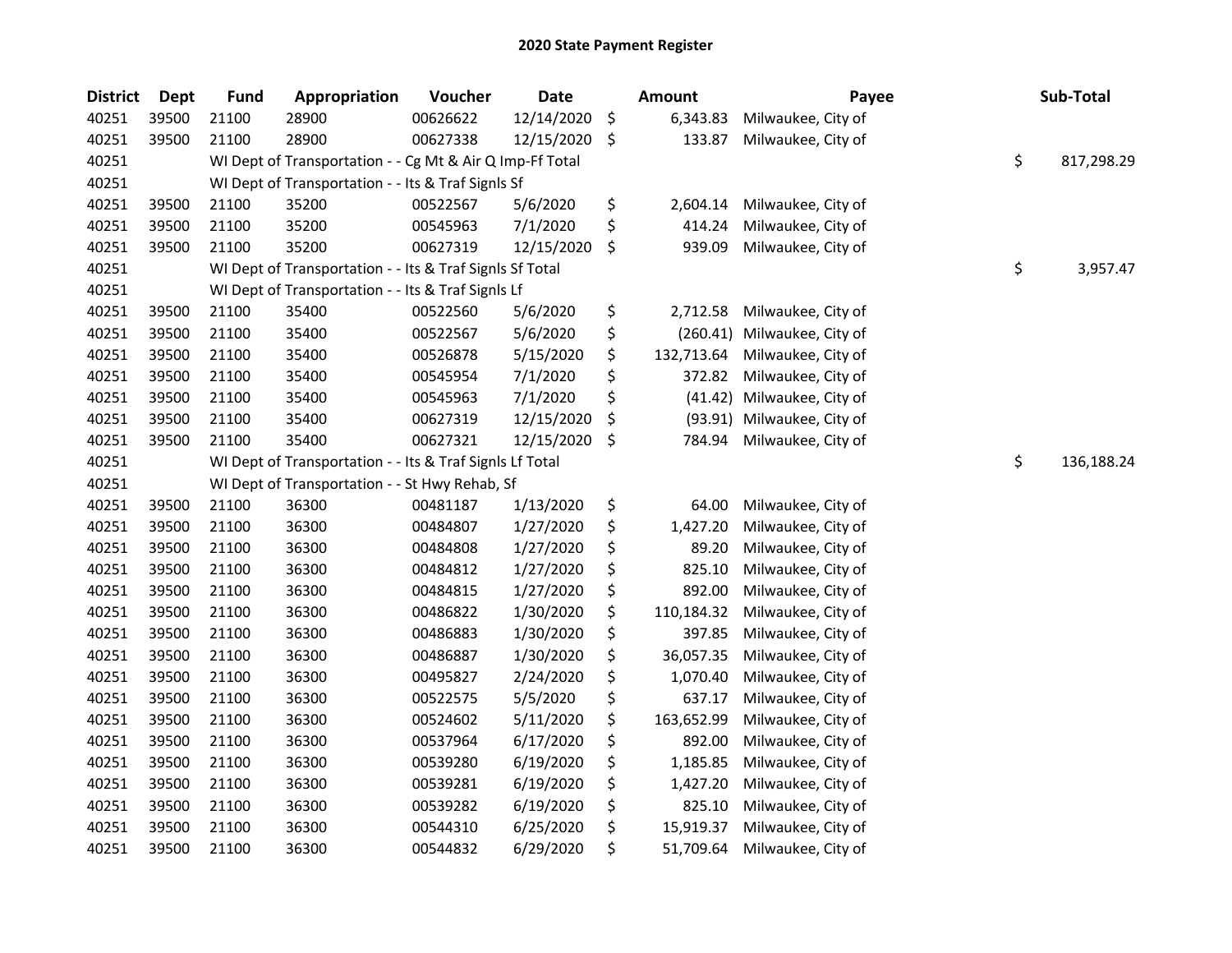| <b>District</b> | <b>Dept</b> | <b>Fund</b> | Appropriation                                           | Voucher  | <b>Date</b> | <b>Amount</b>     | Payee              | Sub-Total        |
|-----------------|-------------|-------------|---------------------------------------------------------|----------|-------------|-------------------|--------------------|------------------|
| 40251           | 39500       | 21100       | 36300                                                   | 00545402 | 7/1/2020    | \$<br>65,724.45   | Milwaukee, City of |                  |
| 40251           | 39500       | 21100       | 36300                                                   | 00545958 | 7/1/2020    | \$<br>20,061.82   | Milwaukee, City of |                  |
| 40251           | 39500       | 21100       | 36300                                                   | 00574270 | 8/27/2020   | \$<br>178.40      | Milwaukee, City of |                  |
| 40251           | 39500       | 21100       | 36300                                                   | 00574271 | 8/27/2020   | \$<br>825.10      | Milwaukee, City of |                  |
| 40251           | 39500       | 21100       | 36300                                                   | 00574275 | 8/27/2020   | \$<br>892.00      | Milwaukee, City of |                  |
| 40251           |             |             | WI Dept of Transportation - - St Hwy Rehab, Sf Total    |          |             |                   |                    | \$<br>474,938.51 |
| 40251           |             |             | WI Dept of Transportation - - St Hwy Rehab, Lf          |          |             |                   |                    |                  |
| 40251           | 39500       | 21100       | 37300                                                   | 00479298 | 1/9/2020    | \$<br>6,833.43    | Milwaukee, City of |                  |
| 40251           | 39500       | 21100       | 37300                                                   | 00486887 | 1/30/2020   | \$<br>(9,014.34)  | Milwaukee, City of |                  |
| 40251           | 39500       | 21100       | 37300                                                   | 00489969 | 2/6/2020    | \$<br>(4,024.35)  | Milwaukee, City of |                  |
| 40251           | 39500       | 21100       | 37300                                                   | 00523402 | 5/7/2020    | \$<br>(11.82)     | Milwaukee, City of |                  |
| 40251           | 39500       | 21100       | 37300                                                   | 00537537 | 6/17/2020   | \$<br>(2, 273.85) | Milwaukee, City of |                  |
| 40251           | 39500       | 21100       | 37300                                                   | 00544310 | 6/25/2020   | \$<br>(3,979.84)  | Milwaukee, City of |                  |
| 40251           | 39500       | 21100       | 37300                                                   | 00544341 | 6/26/2020   | \$<br>(163.40)    | Milwaukee, City of |                  |
| 40251           | 39500       | 21100       | 37300                                                   | 00544803 | 6/26/2020   | \$<br>(1, 145.83) | Milwaukee, City of |                  |
| 40251           | 39500       | 21100       | 37300                                                   | 00544807 | 6/29/2020   | \$<br>(560.83)    | Milwaukee, City of |                  |
| 40251           | 39500       | 21100       | 37300                                                   | 00544832 | 6/29/2020   | \$<br>(1,654.71)  | Milwaukee, City of |                  |
| 40251           | 39500       | 21100       | 37300                                                   | 00545433 | 7/1/2020    | \$<br>53,203.09   | Milwaukee, City of |                  |
| 40251           |             |             | WI Dept of Transportation - - St Hwy Rehab, Lf Total    |          |             |                   |                    | \$<br>37,207.55  |
| 40251           |             |             | WI Dept of Transportation - - Se Wi Frewy Mega Sf       |          |             |                   |                    |                  |
| 40251           | 39500       | 21100       | 37400                                                   | 00478666 | 1/6/2020    | \$<br>2,166.27    | Milwaukee, City of |                  |
| 40251           | 39500       | 21100       | 37400                                                   | 00520269 | 4/29/2020   | \$<br>1,028.97    | Milwaukee, City of |                  |
| 40251           | 39500       | 21100       | 37400                                                   | 00631192 | 12/28/2020  | \$<br>172.24      | Milwaukee, City of |                  |
| 40251           |             |             | WI Dept of Transportation - - Se Wi Frewy Mega Sf Total |          |             |                   |                    | \$<br>3,367.48   |
| 40251           |             |             | WI Dept of Transportation - - St Hwy Rehab Fed Fd       |          |             |                   |                    |                  |
| 40251           | 39500       | 21100       | 38300                                                   | 00486770 | 1/29/2020   | \$<br>9,324.99    | Milwaukee, City of |                  |
| 40251           | 39500       | 21100       | 38300                                                   | 00489969 | 2/6/2020    | \$<br>125,760.80  | Milwaukee, City of |                  |
| 40251           | 39500       | 21100       | 38300                                                   | 00523402 | 5/7/2020    | \$<br>118.21      | Milwaukee, City of |                  |
| 40251           | 39500       | 21100       | 38300                                                   | 00537537 | 6/17/2020   | \$<br>22,738.46   | Milwaukee, City of |                  |
| 40251           | 39500       | 21100       | 38300                                                   | 00544341 | 6/26/2020   | \$<br>653.59      | Milwaukee, City of |                  |
| 40251           | 39500       | 21100       | 38300                                                   | 00544803 | 6/26/2020   | \$<br>4,583.32    | Milwaukee, City of |                  |
| 40251           | 39500       | 21100       | 38300                                                   | 00544807 | 6/29/2020   | \$<br>2,243.31    | Milwaukee, City of |                  |
| 40251           |             |             | WI Dept of Transportation - - St Hwy Rehab Fed Fd Total |          |             |                   |                    | \$<br>165,422.68 |
| 40251           |             |             | WI Dept of Transportation - - Dept Mgt & Oper St Fd     |          |             |                   |                    |                  |
| 40251           | 39500       | 21100       | 46100                                                   | 00478684 | 1/6/2020    | \$<br>1,751.14    | Milwaukee, City of |                  |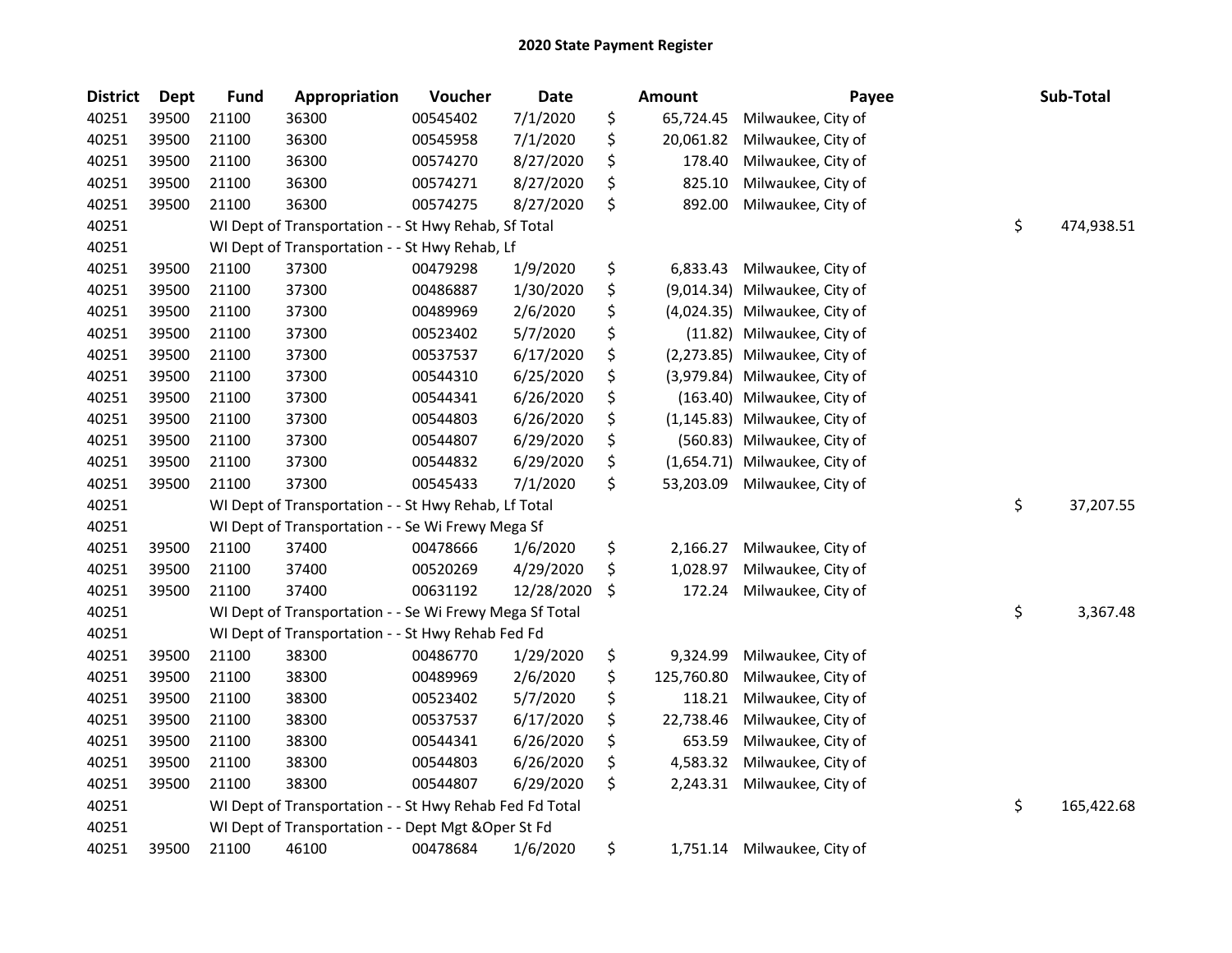| <b>District</b> | <b>Dept</b> | <b>Fund</b> | Appropriation                                                   | Voucher  | <b>Date</b> | <b>Amount</b>    | Payee              | Sub-Total        |
|-----------------|-------------|-------------|-----------------------------------------------------------------|----------|-------------|------------------|--------------------|------------------|
| 40251           | 39500       | 21100       | 46100                                                           | 00509701 | 3/31/2020   | \$<br>1,806.57   | Milwaukee, City of |                  |
| 40251           | 39500       | 21100       | 46100                                                           | 00545473 | 6/30/2020   | \$<br>1,868.06   | Milwaukee, City of |                  |
| 40251           | 39500       | 21100       | 46100                                                           | 00591293 | 9/28/2020   | \$<br>1,767.44   | Milwaukee, City of |                  |
| 40251           |             |             | WI Dept of Transportation - - Dept Mgt & Oper St Fd Total       |          |             |                  |                    | \$<br>7,193.21   |
| 40251           |             |             | WI Dept of Transportation - - Rails Acq&Imp-Gobond              |          |             |                  |                    |                  |
| 40251           | 39500       | 21100       | 90700                                                           | 00609854 | 11/3/2020   | \$<br>461,844.00 | Milwaukee, City of |                  |
| 40251           | 39500       | 21100       | 90700                                                           | 00620307 | 11/25/2020  | \$<br>490,980.00 | Milwaukee, City of |                  |
| 40251           |             |             | WI Dept of Transportation - - Rails Acq&Imp-Gobond Total        |          |             |                  |                    | \$<br>952,824.00 |
| 40251           |             |             | WI Dept of Transportation - - Shr Contingent Bond (Tfund)       |          |             |                  |                    |                  |
| 40251           | 39500       | 21100       | 93700                                                           | 00487470 | 2/12/2020   | \$<br>220.92     | Milwaukee, City of |                  |
| 40251           |             |             | WI Dept of Transportation - - Shr Contingent Bond (Tfund) Total |          |             |                  |                    | \$<br>220.92     |
| 40251           |             |             | Department of Corrections - - Energy Costs, Energy-Related A    |          |             |                  |                    |                  |
| 40251           | 41000       | 10000       | 10600                                                           | 00333383 | 1/9/2020    | \$<br>8,044.25   | Milwaukee, City of |                  |
| 40251           | 41000       | 10000       | 10600                                                           | 00337601 | 1/24/2020   | \$<br>6.17       | Milwaukee, City of |                  |
| 40251           | 41000       | 10000       | 10600                                                           | 00337604 | 1/24/2020   | \$<br>16,302.71  | Milwaukee, City of |                  |
| 40251           | 41000       | 10000       | 10600                                                           | 00340838 | 2/10/2020   | \$<br>324.00     | Milwaukee, City of |                  |
| 40251           | 41000       | 10000       | 10600                                                           | 00340841 | 2/10/2020   | \$<br>6.27       | Milwaukee, City of |                  |
| 40251           | 41000       | 10000       | 10600                                                           | 00340843 | 2/10/2020   | \$<br>17,372.30  | Milwaukee, City of |                  |
| 40251           | 41000       | 10000       | 10600                                                           | 00341243 | 2/13/2020   | \$<br>5,574.63   | Milwaukee, City of |                  |
| 40251           | 41000       | 10000       | 10600                                                           | 00341627 | 2/14/2020   | \$<br>4,410.81   | Milwaukee, City of |                  |
| 40251           | 41000       | 10000       | 10600                                                           | 00347447 | 3/12/2020   | \$<br>8.34       | Milwaukee, City of |                  |
| 40251           | 41000       | 10000       | 10600                                                           | 00347448 | 3/12/2020   | \$<br>18,299.06  | Milwaukee, City of |                  |
| 40251           | 41000       | 10000       | 10600                                                           | 00348079 | 3/16/2020   | \$<br>152.06     | Milwaukee, City of |                  |
| 40251           | 41000       | 10000       | 10600                                                           | 00352347 | 4/10/2020   | \$<br>8,763.11   | Milwaukee, City of |                  |
| 40251           | 41000       | 10000       | 10600                                                           | 00354523 | 4/17/2020   | \$<br>15,995.10  | Milwaukee, City of |                  |
| 40251           | 41000       | 10000       | 10600                                                           | 00354525 | 4/17/2020   | \$<br>6.17       | Milwaukee, City of |                  |
| 40251           | 41000       | 10000       | 10600                                                           | 00358319 | 5/7/2020    | \$<br>4,854.45   | Milwaukee, City of |                  |
| 40251           | 41000       | 10000       | 10600                                                           | 00359425 | 5/13/2020   | \$<br>15,860.14  | Milwaukee, City of |                  |
| 40251           | 41000       | 10000       | 10600                                                           | 00359428 | 5/13/2020   | \$<br>6.17       | Milwaukee, City of |                  |
| 40251           | 41000       | 10000       | 10600                                                           | 00360272 | 5/18/2020   | \$<br>6,474.71   | Milwaukee, City of |                  |
| 40251           | 41000       | 10000       | 10600                                                           | 00365456 | 6/11/2020   | \$<br>13,165.76  | Milwaukee, City of |                  |
| 40251           | 41000       | 10000       | 10600                                                           | 00365461 | 6/11/2020   | \$<br>6.17       | Milwaukee, City of |                  |
| 40251           | 41000       | 10000       | 10600                                                           | 00371235 | 7/9/2020    | \$<br>9,064.97   | Milwaukee, City of |                  |
| 40251           | 41000       | 10000       | 10600                                                           | 00372671 | 7/15/2020   | \$<br>6.17       | Milwaukee, City of |                  |
| 40251           | 41000       | 10000       | 10600                                                           | 00372672 | 7/15/2020   | \$<br>11,469.12  | Milwaukee, City of |                  |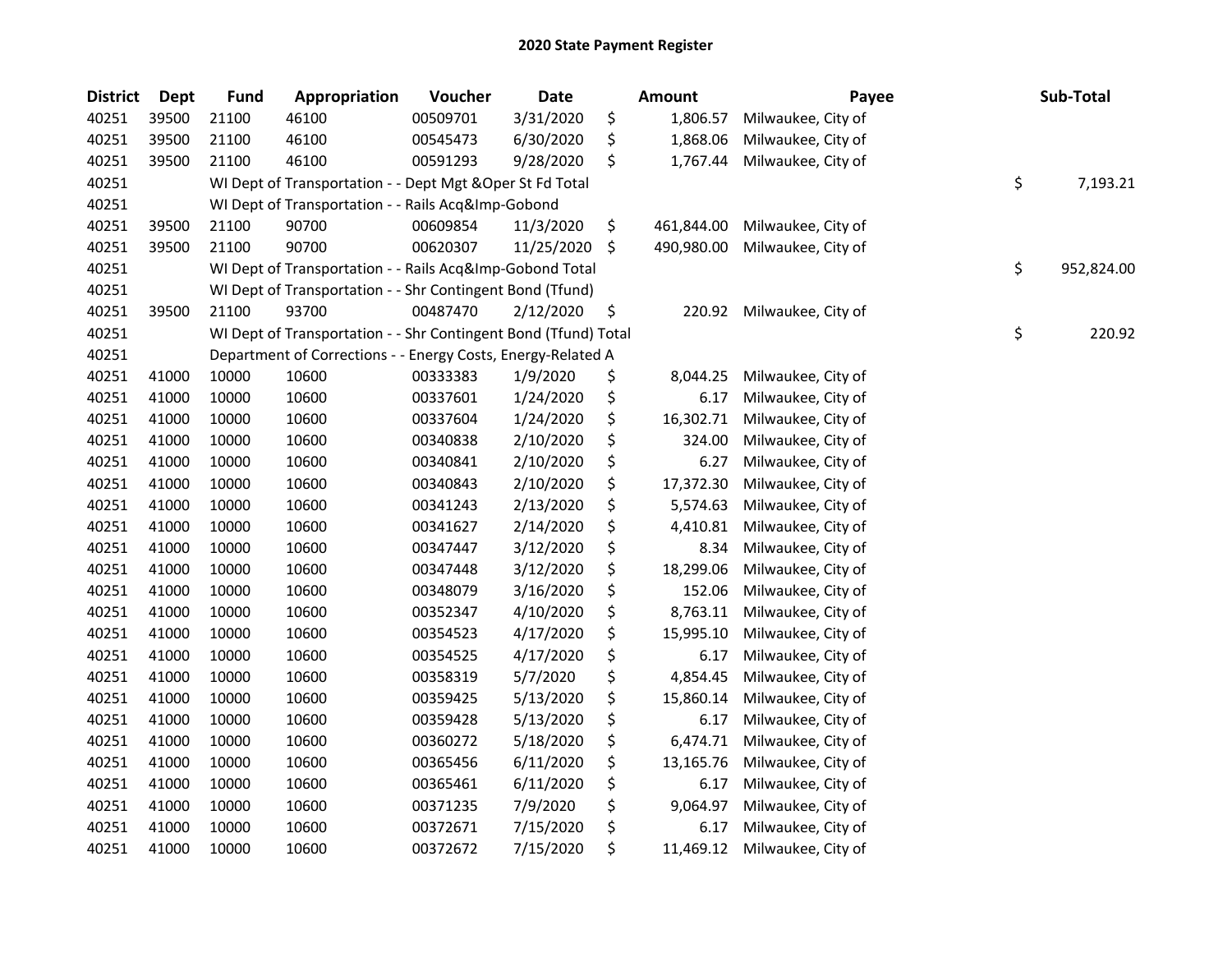| <b>District</b> | <b>Dept</b> | <b>Fund</b> | Appropriation                                                      | Voucher  | <b>Date</b>   |     | Amount       | Payee              | Sub-Total          |
|-----------------|-------------|-------------|--------------------------------------------------------------------|----------|---------------|-----|--------------|--------------------|--------------------|
| 40251           | 41000       | 10000       | 10600                                                              | 00377796 | 8/21/2020     | \$  | 3,110.37     | Milwaukee, City of |                    |
| 40251           | 41000       | 10000       | 10600                                                              | 00377828 | 8/28/2020     | \$  | 5,966.02     | Milwaukee, City of |                    |
| 40251           | 41000       | 10000       | 10600                                                              | 00379348 | 8/24/2020     | \$  | 11,955.94    | Milwaukee, City of |                    |
| 40251           | 41000       | 10000       | 10600                                                              | 00379349 | 8/24/2020     | \$  | 6.17         | Milwaukee, City of |                    |
| 40251           | 41000       | 10000       | 10600                                                              | 00384138 | 9/17/2020     | \$  | 8.34         | Milwaukee, City of |                    |
| 40251           | 41000       | 10000       | 10600                                                              | 00384144 | 9/17/2020     | \$  | 9,857.90     | Milwaukee, City of |                    |
| 40251           | 41000       | 10000       | 10600                                                              | 00387573 | 10/8/2020     | \$  | 8,142.62     | Milwaukee, City of |                    |
| 40251           | 41000       | 10000       | 10600                                                              | 00388548 | 10/13/2020    | \$  | 7,985.25     | Milwaukee, City of |                    |
| 40251           | 41000       | 10000       | 10600                                                              | 00388556 | 10/13/2020    | \$  | 10.51        | Milwaukee, City of |                    |
| 40251           | 41000       | 10000       | 10600                                                              | 00392984 | 11/9/2020     | \$  | 3,427.87     | Milwaukee, City of |                    |
| 40251           | 41000       | 10000       | 10600                                                              | 00393976 | 11/19/2020    | \$  | 6,453.16     | Milwaukee, City of |                    |
| 40251           | 41000       | 10000       | 10600                                                              | 00394738 | 11/16/2020    | \$  | 8,970.83     | Milwaukee, City of |                    |
| 40251           | 41000       | 10000       | 10600                                                              | 00394741 | 11/16/2020    | \$  | 6.17         | Milwaukee, City of |                    |
| 40251           | 41000       | 10000       | 10600                                                              | 00399273 | 12/11/2020    | \$  | 9,388.34     | Milwaukee, City of |                    |
| 40251           | 41000       | 10000       | 10600                                                              | 00399275 | 12/11/2020    | \$, | 6.17         | Milwaukee, City of |                    |
| 40251           |             |             | Department of Corrections - - Energy Costs, Energy-Related A Total |          |               |     |              |                    | \$<br>231,468.30   |
| 40251           |             |             | Department of Corrections - - General Operations                   |          |               |     |              |                    |                    |
| 40251           | 41000       | 10000       | 18500                                                              | 00343761 | 3/6/2020      | \$  | 264.16       | Milwaukee, City of |                    |
| 40251           |             |             | Department of Corrections - - General Operations Total             |          |               |     |              |                    | \$<br>264.16       |
| 40251           |             |             | Department of Health Services - - State/Federal Aids               |          |               |     |              |                    |                    |
| 40251           | 43500       | 10000       | 00000                                                              | 92007    | $1/1/2020$ \$ |     | 172,893.00   | Milwaukee, City of |                    |
| 40251           | 43500       | 10000       | 00000                                                              | 92008    | $2/1/2020$ \$ |     | 1,092,503.00 | Milwaukee, City of |                    |
| 40251           | 43500       | 10000       | 00000                                                              | 92009    | $3/1/2020$ \$ |     | 319,790.00   | Milwaukee, City of |                    |
| 40251           | 43500       | 10000       | 00000                                                              | 92011    | $5/1/2020$ \$ |     | 284,303.00   | Milwaukee, City of |                    |
| 40251           | 43500       | 10000       | 00000                                                              | 92012    | $6/1/2020$ \$ |     | 196,431.00   | Milwaukee, City of |                    |
| 40251           | 43500       | 10000       | 00000                                                              | 92100    | 7/1/2020 \$   |     | 1,157,703.00 | Milwaukee, City of |                    |
| 40251           | 43500       | 10000       | 00000                                                              | 92101    | 8/1/2020 \$   |     | 138,451.00   | Milwaukee, City of |                    |
| 40251           | 43500       | 10000       | 00000                                                              | 92102    | $9/1/2020$ \$ |     | 9,911.00     | Milwaukee, City of |                    |
| 40251           | 43500       | 10000       | 00000                                                              | 92103    | 10/1/2020 \$  |     | 306,815.00   | Milwaukee, City of |                    |
| 40251           | 43500       | 10000       | 00000                                                              | 92104    | 11/1/2020 \$  |     | 686,693.00   | Milwaukee, City of |                    |
| 40251           | 43500       | 10000       | 00000                                                              | 92105    | 12/1/2020 \$  |     | 288,802.00   | Milwaukee, City of |                    |
| 40251           |             |             | Department of Health Services - - State/Federal Aids Total         |          |               |     |              |                    | \$<br>4,654,295.00 |
| 40251           |             |             | Department of Health Services - - Public Health Dispensaries And   |          |               |     |              |                    |                    |
| 40251           | 43500       | 10000       | 10700                                                              | 00333402 | 1/15/2020     | \$  | 514.82       | Milwaukee, City of |                    |
| 40251           | 43500       | 10000       | 10700                                                              | 00333403 | 1/10/2020     | \$  | 705.57       | Milwaukee, City of |                    |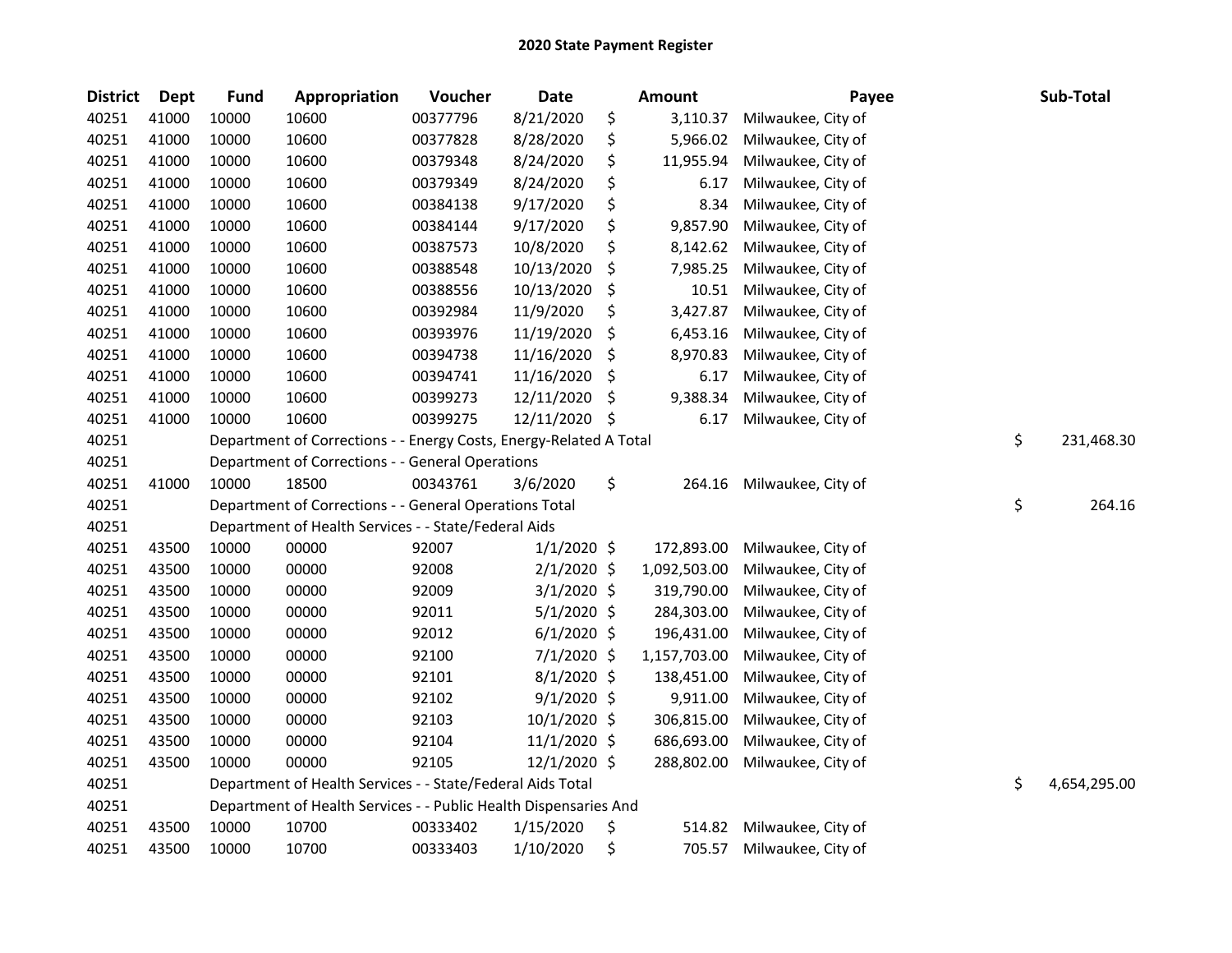| <b>District</b> | Dept  | <b>Fund</b> | Appropriation                                                          | Voucher  | <b>Date</b> | Amount          | Payee              | Sub-Total       |
|-----------------|-------|-------------|------------------------------------------------------------------------|----------|-------------|-----------------|--------------------|-----------------|
| 40251           | 43500 | 10000       | 10700                                                                  | 00336772 | 2/5/2020    | \$<br>746.72    | Milwaukee, City of |                 |
| 40251           | 43500 | 10000       | 10700                                                                  | 00341137 | 2/14/2020   | \$<br>125.61    | Milwaukee, City of |                 |
| 40251           | 43500 | 10000       | 10700                                                                  | 00346863 | 3/9/2020    | \$<br>1,277.60  | Milwaukee, City of |                 |
| 40251           | 43500 | 10000       | 10700                                                                  | 00346864 | 3/11/2020   | \$<br>1,208.13  | Milwaukee, City of |                 |
| 40251           | 43500 | 10000       | 10700                                                                  | 00347180 | 3/26/2020   | \$<br>2,463.66  | Milwaukee, City of |                 |
| 40251           | 43500 | 10000       | 10700                                                                  | 00347181 | 3/18/2020   | \$<br>3,529.06  | Milwaukee, City of |                 |
| 40251           | 43500 | 10000       | 10700                                                                  | 00351513 | 4/8/2020    | \$<br>234.15    | Milwaukee, City of |                 |
| 40251           | 43500 | 10000       | 10700                                                                  | 00355672 | 5/8/2020    | \$<br>961.59    | Milwaukee, City of |                 |
| 40251           | 43500 | 10000       | 10700                                                                  | 00357887 | 5/22/2020   | \$<br>23.52     | Milwaukee, City of |                 |
| 40251           | 43500 | 10000       | 10700                                                                  | 00359095 | 6/5/2020    | \$<br>1,457.32  | Milwaukee, City of |                 |
| 40251           | 43500 | 10000       | 10700                                                                  | 00362756 | 6/26/2020   | \$<br>1,083.28  | Milwaukee, City of |                 |
| 40251           | 43500 | 10000       | 10700                                                                  | 00384855 | 10/28/2020  | \$<br>730.20    | Milwaukee, City of |                 |
| 40251           |       |             | Department of Health Services - - Public Health Dispensaries And Total |          |             |                 |                    | \$<br>15,061.23 |
| 40251           |       |             | Department of Health Services - - Emergency Medical Services, Ai       |          |             |                 |                    |                 |
| 40251           | 43500 | 10000       | 11900                                                                  | 00378967 | 9/15/2020   | \$<br>35,063.09 | Milwaukee, City of |                 |
| 40251           |       |             | Department of Health Services - - Emergency Medical Services, Ai Total |          |             |                 |                    | \$<br>35,063.09 |
| 40251           |       |             | Department of Health Services - - Federal Wic Operations               |          |             |                 |                    |                 |
| 40251           | 43500 | 10000       | 14800                                                                  | 00331436 | 1/2/2020    | \$<br>3,047.62  | Milwaukee, City of |                 |
| 40251           | 43500 | 10000       | 14800                                                                  | 00338720 | 2/7/2020    | \$<br>3,353.10  | Milwaukee, City of |                 |
| 40251           | 43500 | 10000       | 14800                                                                  | 00343004 | 2/21/2020   | \$<br>2,543.36  | Milwaukee, City of |                 |
| 40251           | 43500 | 10000       | 14800                                                                  | 00350666 | 3/27/2020   | \$<br>2,767.39  | Milwaukee, City of |                 |
| 40251           | 43500 | 10000       | 14800                                                                  | 00362986 | 6/17/2020   | \$<br>3,135.62  | Milwaukee, City of |                 |
| 40251           | 43500 | 10000       | 14800                                                                  | 00364355 | 7/10/2020   | \$<br>1,855.50  | Milwaukee, City of |                 |
| 40251           | 43500 | 10000       | 14800                                                                  | 00368356 | 7/30/2020   | \$<br>2,356.55  | Milwaukee, City of |                 |
| 40251           | 43500 | 10000       | 14800                                                                  | 00374666 | 9/11/2020   | \$<br>2,547.37  | Milwaukee, City of |                 |
| 40251           | 43500 | 10000       | 14800                                                                  | 00381280 | 9/28/2020   | \$<br>2,772.05  | Milwaukee, City of |                 |
| 40251           | 43500 | 10000       | 14800                                                                  | 00383039 | 10/16/2020  | \$<br>3,694.06  | Milwaukee, City of |                 |
| 40251           | 43500 | 10000       | 14800                                                                  | 00383041 | 10/16/2020  | \$<br>2,488.79  | Milwaukee, City of |                 |
| 40251           |       |             | Department of Health Services - - Federal Wic Operations Total         |          |             |                 |                    | \$<br>30,561.41 |
| 40251           |       |             | Department of Health Services - - Federal Projects Operations          |          |             |                 |                    |                 |
| 40251           | 43500 | 10000       | 14900                                                                  | 00364787 | 6/29/2020   | \$<br>6,800.00  | Milwaukee, City of |                 |
| 40251           | 43500 | 10000       | 14900                                                                  | 00387625 | 11/27/2020  | \$<br>16,645.33 | Milwaukee, City of |                 |
| 40251           | 43500 | 10000       | 14900                                                                  | 00387628 | 11/27/2020  | \$<br>29,109.17 | Milwaukee, City of |                 |
| 40251           | 43500 | 10000       | 14900                                                                  | 00387629 | 11/27/2020  | \$<br>54,000.22 | Milwaukee, City of |                 |
| 40251           | 43500 | 10000       | 14900                                                                  | 00388711 | 11/27/2020  | \$<br>20,433.41 | Milwaukee, City of |                 |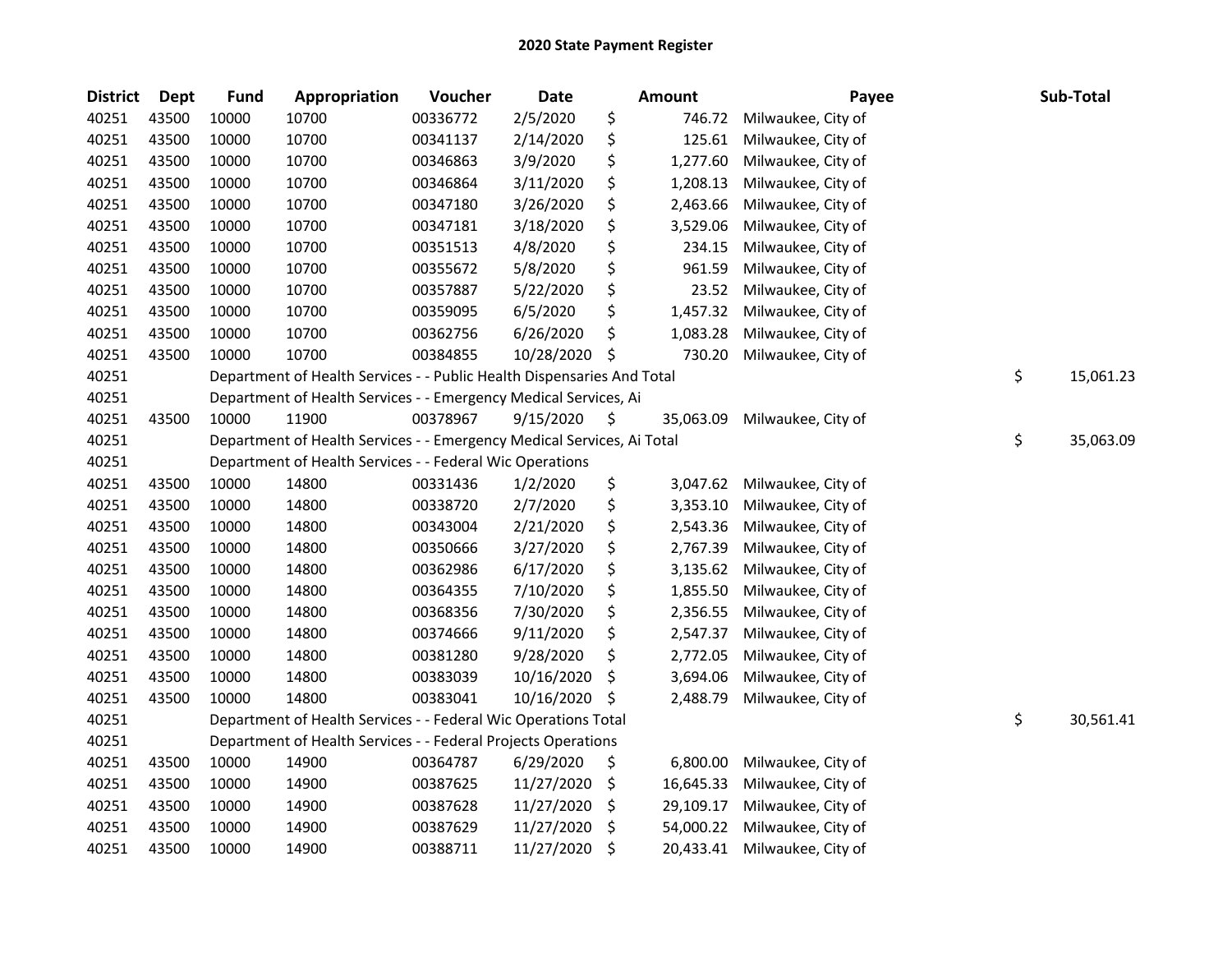| <b>District</b> | <b>Dept</b> | <b>Fund</b> | Appropriation                                                                   | Voucher   | <b>Date</b>   |     | Amount     | Payee              | Sub-Total        |
|-----------------|-------------|-------------|---------------------------------------------------------------------------------|-----------|---------------|-----|------------|--------------------|------------------|
| 40251           | 43500       | 10000       | 14900                                                                           | 00390853  | 11/27/2020    | \$  | 27,953.13  | Milwaukee, City of |                  |
| 40251           | 43500       | 10000       | 14900                                                                           | 00390868  | 11/27/2020    | \$. | 22,819.21  | Milwaukee, City of |                  |
| 40251           | 43500       | 10000       | 14900                                                                           | 00390869  | 11/27/2020    | \$  | 27,866.79  | Milwaukee, City of |                  |
| 40251           | 43500       | 10000       | 14900                                                                           | 00390872  | 11/27/2020    | \$  | 46,244.92  | Milwaukee, City of |                  |
| 40251           | 43500       | 10000       | 14900                                                                           | 00390874  | 11/27/2020    | \$  | 18,993.40  | Milwaukee, City of |                  |
| 40251           | 43500       | 10000       | 14900                                                                           | 00390877  | 11/27/2020    | \$  | 39,460.20  | Milwaukee, City of |                  |
| 40251           |             |             | Department of Health Services - - Federal Projects Operations Total             |           |               |     |            |                    | \$<br>310,325.78 |
| 40251           |             |             | Department of Health Services - - Prepaid Medical Transport Reimbursement       |           |               |     |            |                    |                  |
| 40251           | 43500       | 10000       | 16300                                                                           | AMBULANCE | 11/16/2020 \$ |     | 460,739.19 | Milwaukee, City of |                  |
| 40251           |             |             | Department of Health Services - - Prepaid Medical Transport Reimbursement Total |           |               |     |            |                    | \$<br>460,739.19 |
| 40251           |             |             | Dept of Children and Families - - General Aids                                  |           |               |     |            |                    |                  |
| 40251           | 43700       | 10000       | 99000                                                                           | 00071291  | 6/12/2020     | \$  | 254,365.04 | Milwaukee, City of |                  |
| 40251           | 43700       | 10000       | 99000                                                                           | 00073756  | 8/7/2020      | \$  | 156,230.25 | Milwaukee, City of |                  |
| 40251           | 43700       | 10000       | 99000                                                                           | 00074177  | 8/20/2020     | \$  | 338,112.66 | Milwaukee, City of |                  |
| 40251           | 43700       | 10000       | 99000                                                                           | 00075672  | 9/30/2020     | \$  | 115,288.65 | Milwaukee, City of |                  |
| 40251           |             |             | Dept of Children and Families - - General Aids Total                            |           |               |     |            |                    | \$<br>863,996.60 |
| 40251           |             |             | Department of Justice - - Shot Spotter Program                                  |           |               |     |            |                    |                  |
| 40251           | 45500       | 10000       | 20700                                                                           | 00082977  | 5/6/2020      | \$  | 175,000.00 | Milwaukee, City of |                  |
| 40251           |             |             | Department of Justice - - Shot Spotter Program Total                            |           |               |     |            |                    | \$<br>175,000.00 |
| 40251           |             |             | Department of Justice - - Law Enforcement Officer Supplement                    |           |               |     |            |                    |                  |
| 40251           | 45500       | 10000       | 21100                                                                           | 00084316  | 6/2/2020      | \$  | 35,549.90  | Milwaukee, City of |                  |
| 40251           | 45500       | 10000       | 21100                                                                           | 00086788  | 8/5/2020      | \$  | 39,651.81  | Milwaukee, City of |                  |
| 40251           | 45500       | 10000       | 21100                                                                           | 00089622  | 11/4/2020     | \$  | 36,917.21  | Milwaukee, City of |                  |
| 40251           |             |             | Department of Justice - - Law Enforcement Officer Supplement Total              |           |               |     |            |                    | \$<br>112,118.92 |
| 40251           |             |             | Department of Justice - - Crime Laboratories, Dna                               |           |               |     |            |                    |                  |
| 40251           | 45500       | 10000       | 22100                                                                           | 00085852  | 7/16/2020     | \$  | 1,900.00   | Milwaukee, City of |                  |
| 40251           |             |             | Department of Justice - - Crime Laboratories, Dna Total                         |           |               |     |            |                    | \$<br>1,900.00   |
| 40251           |             |             | Department of Justice - - Law Enforcement Train, Local                          |           |               |     |            |                    |                  |
| 40251           | 45500       | 10000       | 23100                                                                           | 00082022  | 8/4/2020      | \$  | 190,000.00 | Milwaukee, City of |                  |
| 40251           | 45500       | 10000       | 23100                                                                           | 00082936  | 7/16/2020     | \$  | 10,000.00  | Milwaukee, City of |                  |
| 40251           | 45500       | 10000       | 23100                                                                           | 00091560  | 12/7/2020     | \$  | 267,680.00 | Milwaukee, City of |                  |
| 40251           |             |             | Department of Justice - - Law Enforcement Train, Local Total                    |           |               |     |            |                    | \$<br>467,680.00 |
| 40251           |             |             | Department of Justice - - Federal Aid, State Operations                         |           |               |     |            |                    |                  |
| 40251           | 45500       | 10000       | 24100                                                                           | 00078824  | 2/14/2020     | \$  | 999.50     | Milwaukee, City of |                  |
| 40251           | 45500       | 10000       | 24100                                                                           | 00084123  | 6/2/2020      | \$  | 2,186.81   | Milwaukee, City of |                  |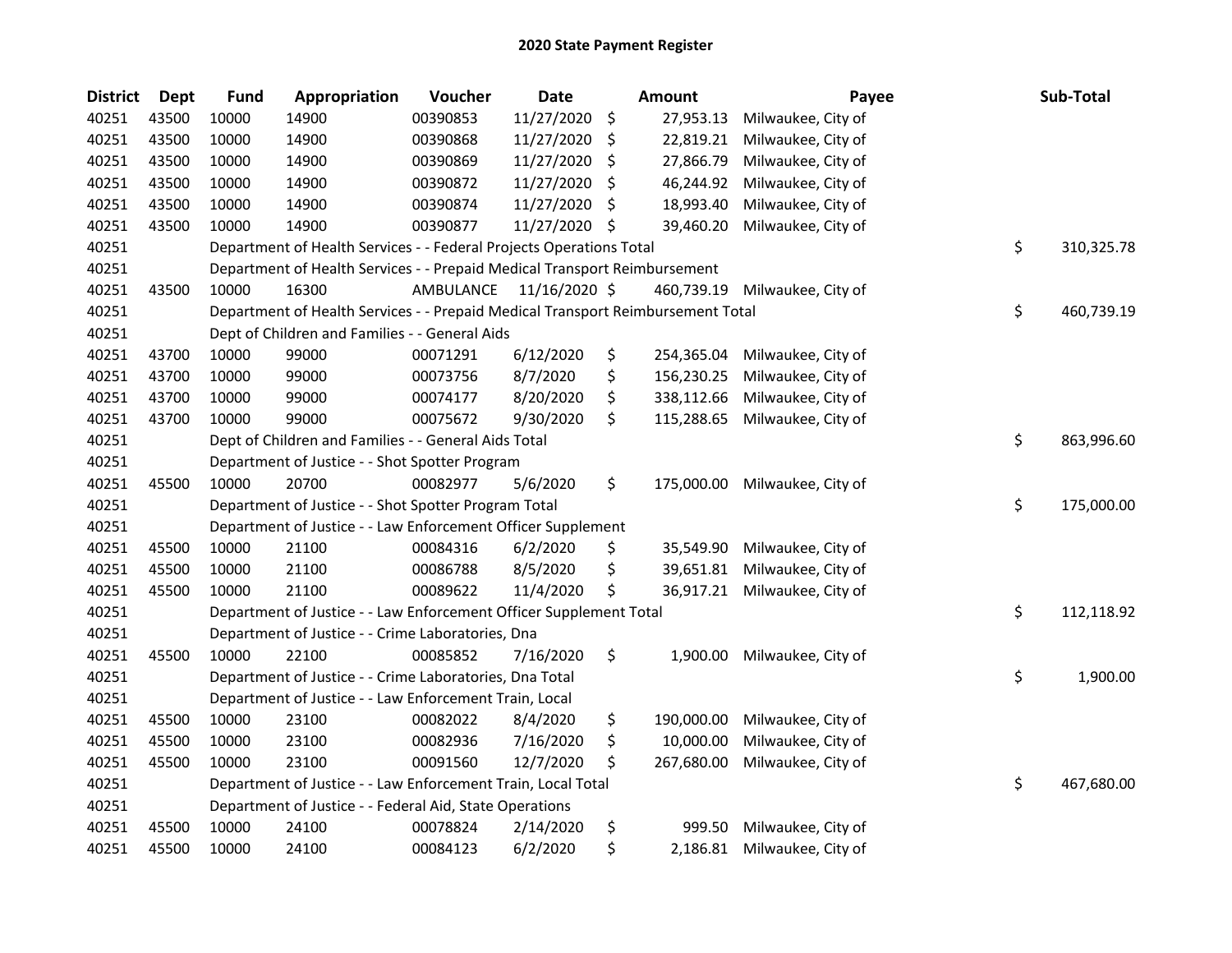| <b>District</b> | <b>Dept</b> | <b>Fund</b> | Appropriation                                                        | Voucher  | <b>Date</b> | <b>Amount</b>   | Payee              | Sub-Total       |
|-----------------|-------------|-------------|----------------------------------------------------------------------|----------|-------------|-----------------|--------------------|-----------------|
| 40251           |             |             | Department of Justice - - Federal Aid, State Operations Total        |          |             |                 |                    | \$<br>3,186.31  |
| 40251           |             |             | Department of Justice - - Federal Aid, Local Assistance              |          |             |                 |                    |                 |
| 40251           | 45500       | 10000       | 25100                                                                | 00083994 | 5/28/2020   | \$<br>11,840.43 | Milwaukee, City of |                 |
| 40251           | 45500       | 10000       | 25100                                                                | 00084354 | 6/2/2020    | \$<br>4,628.29  | Milwaukee, City of |                 |
| 40251           | 45500       | 10000       | 25100                                                                | 00085262 | 6/29/2020   | \$<br>3,538.72  | Milwaukee, City of |                 |
| 40251           | 45500       | 10000       | 25100                                                                | 00085263 | 6/29/2020   | \$<br>4,560.18  | Milwaukee, City of |                 |
| 40251           | 45500       | 10000       | 25100                                                                | 00088031 | 9/10/2020   | \$<br>7,185.31  | Milwaukee, City of |                 |
| 40251           | 45500       | 10000       | 25100                                                                | 00089366 | 10/27/2020  | \$<br>304.43    | Milwaukee, City of |                 |
| 40251           | 45500       | 10000       | 25100                                                                | 00089508 | 10/27/2020  | \$<br>8,623.80  | Milwaukee, City of |                 |
| 40251           | 45500       | 10000       | 25100                                                                | 00090183 | 11/10/2020  | \$<br>11,458.74 | Milwaukee, City of |                 |
| 40251           | 45500       | 10000       | 25100                                                                | 00090239 | 11/9/2020   | \$<br>355.20    | Milwaukee, City of |                 |
| 40251           | 45500       | 10000       | 25100                                                                | 00090600 | 11/16/2020  | \$<br>1,564.67  | Milwaukee, City of |                 |
| 40251           | 45500       | 10000       | 25100                                                                | 00090622 | 11/16/2020  | \$<br>1,317.71  | Milwaukee, City of |                 |
| 40251           |             |             | Department of Justice - - Federal Aid, Local Assistance Total        |          |             |                 |                    | \$<br>55,377.48 |
| 40251           |             |             | Department of Justice - - Law Enf Officer Suplmnt Grants             |          |             |                 |                    |                 |
| 40251           | 45500       | 10000       | 27500                                                                | 00079061 | 1/30/2020   | \$<br>22,730.23 | Milwaukee, City of |                 |
| 40251           |             |             | Department of Justice - - Law Enf Officer Suplmnt Grants Total       |          |             |                 |                    | \$<br>22,730.23 |
| 40251           |             |             | Department of Justice - - Law Enforcement Overtime Grant             |          |             |                 |                    |                 |
| 40251           | 45500       | 10000       | 28600                                                                | 00079766 | 2/7/2020    | \$<br>22,930.79 | Milwaukee, City of |                 |
| 40251           |             |             | Department of Justice - - Law Enforcement Overtime Grant Total       |          |             |                 |                    | \$<br>22,930.79 |
| 40251           |             |             | Department of Justice - - Awards For Victims Of Crimes               |          |             |                 |                    |                 |
| 40251           | 45500       | 10000       | 50200                                                                | 00078498 | 1/17/2020   | \$<br>1,263.65  | Milwaukee, City of |                 |
| 40251           | 45500       | 10000       | 50200                                                                | 00087065 | 8/10/2020   | \$<br>620.53    | Milwaukee, City of |                 |
| 40251           |             |             | Department of Justice - - Awards For Victims Of Crimes Total         |          |             |                 |                    | \$<br>1,884.18  |
| 40251           |             |             | Department of Military Affairs - - Army Repair And Maintenance       |          |             |                 |                    |                 |
| 40251           | 46500       | 10000       | 10200                                                                | 00076557 | 4/15/2020   | \$<br>37.50     | Milwaukee, City of |                 |
| 40251           |             |             | Department of Military Affairs - - Army Repair And Maintenance Total |          |             |                 |                    | \$<br>37.50     |
| 40251           |             |             | Department of Military Affairs - - Federal Aid-Service Contracts     |          |             |                 |                    |                 |
| 40251           | 46500       | 10000       | 14100                                                                | 00071622 | 1/8/2020    | \$<br>4.63      | Milwaukee, City of |                 |
| 40251           | 46500       | 10000       | 14100                                                                | 00071623 | 1/8/2020    | \$<br>2,843.43  | Milwaukee, City of |                 |
| 40251           | 46500       | 10000       | 14100                                                                | 00071625 | 1/8/2020    | \$<br>13.10     | Milwaukee, City of |                 |
| 40251           | 46500       | 10000       | 14100                                                                | 00073677 | 2/5/2020    | \$<br>13.10     | Milwaukee, City of |                 |
| 40251           | 46500       | 10000       | 14100                                                                | 00073679 | 2/6/2020    | \$<br>2,902.89  | Milwaukee, City of |                 |
| 40251           | 46500       | 10000       | 14100                                                                | 00073680 | 2/6/2020    | \$<br>9.51      | Milwaukee, City of |                 |
| 40251           | 46500       | 10000       | 14100                                                                | 00073681 | 2/7/2020    | \$<br>369.00    | Milwaukee, City of |                 |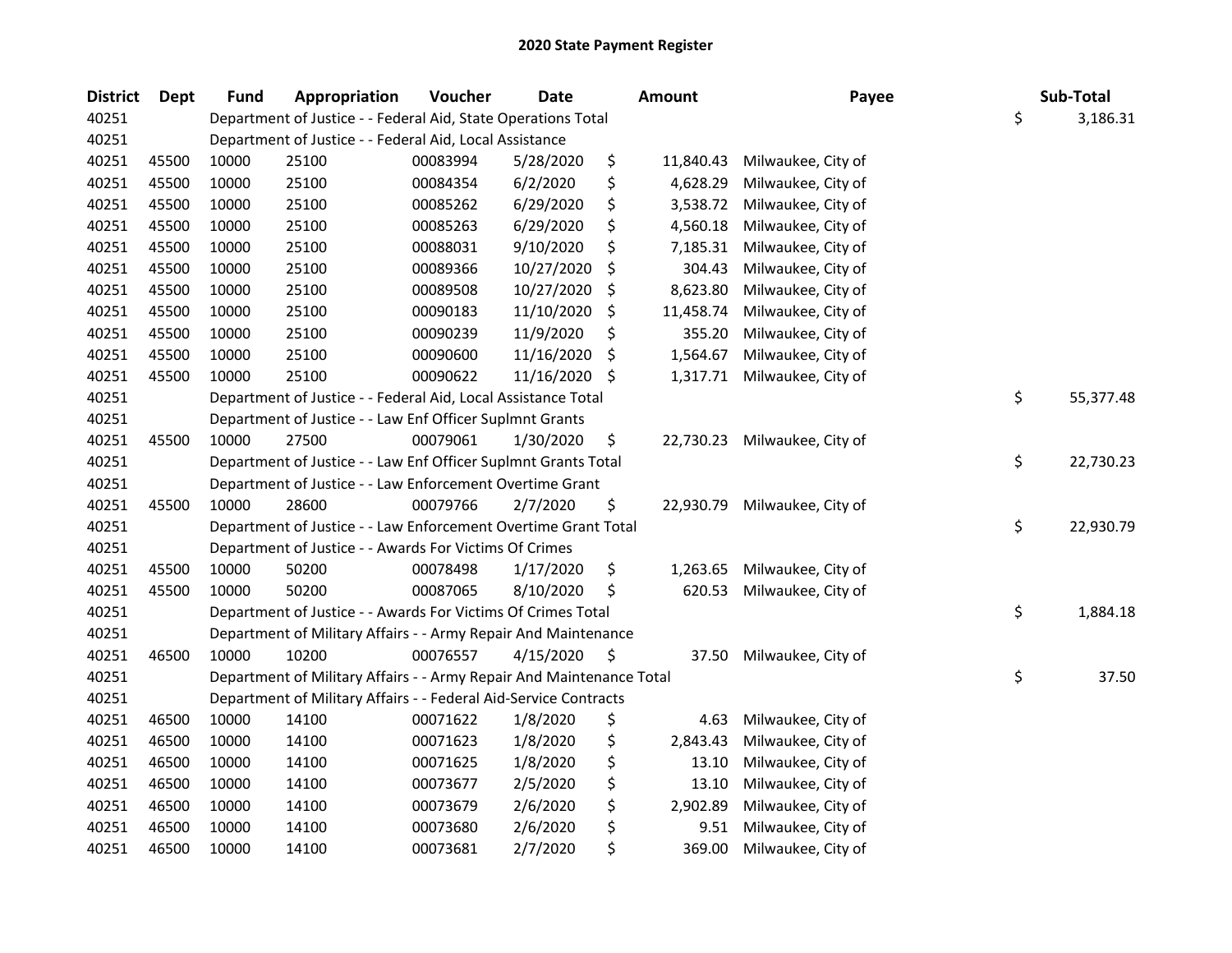| <b>District</b> | <b>Dept</b> | <b>Fund</b> | Appropriation | Voucher  | Date       | <b>Amount</b>  | Payee              | Sub-Total |
|-----------------|-------------|-------------|---------------|----------|------------|----------------|--------------------|-----------|
| 40251           | 46500       | 10000       | 14100         | 00073682 | 2/7/2020   | \$<br>369.00   | Milwaukee, City of |           |
| 40251           | 46500       | 10000       | 14100         | 00075186 | 3/11/2020  | \$<br>4.63     | Milwaukee, City of |           |
| 40251           | 46500       | 10000       | 14100         | 00075189 | 3/11/2020  | \$<br>3,038.34 | Milwaukee, City of |           |
| 40251           | 46500       | 10000       | 14100         | 00075191 | 3/11/2020  | \$<br>13.10    | Milwaukee, City of |           |
| 40251           | 46500       | 10000       | 14100         | 00075198 | 3/11/2020  | \$<br>1,973.55 | Milwaukee, City of |           |
| 40251           | 46500       | 10000       | 14100         | 00076316 | 4/13/2020  | \$<br>13.10    | Milwaukee, City of |           |
| 40251           | 46500       | 10000       | 14100         | 00076317 | 4/13/2020  | \$<br>3,063.49 | Milwaukee, City of |           |
| 40251           | 46500       | 10000       | 14100         | 00076318 | 4/13/2020  | \$<br>6.25     | Milwaukee, City of |           |
| 40251           | 46500       | 10000       | 14100         | 00076557 | 4/15/2020  | \$<br>37.50    | Milwaukee, City of |           |
| 40251           | 46500       | 10000       | 14100         | 00077695 | 5/19/2020  | \$<br>4.63     | Milwaukee, City of |           |
| 40251           | 46500       | 10000       | 14100         | 00077708 | 5/19/2020  | \$<br>2,770.02 | Milwaukee, City of |           |
| 40251           | 46500       | 10000       | 14100         | 00077711 | 5/19/2020  | \$<br>13.10    | Milwaukee, City of |           |
| 40251           | 46500       | 10000       | 14100         | 00078374 | 6/8/2020   | \$<br>13.10    | Milwaukee, City of |           |
| 40251           | 46500       | 10000       | 14100         | 00078375 | 6/8/2020   | \$<br>2,950.30 | Milwaukee, City of |           |
| 40251           | 46500       | 10000       | 14100         | 00078376 | 6/8/2020   | \$<br>4.63     | Milwaukee, City of |           |
| 40251           | 46500       | 10000       | 14100         | 00079503 | 6/25/2020  | \$<br>1,973.55 | Milwaukee, City of |           |
| 40251           | 46500       | 10000       | 14100         | 00080558 | 7/15/2020  | \$<br>13.10    | Milwaukee, City of |           |
| 40251           | 46500       | 10000       | 14100         | 00080560 | 7/15/2020  | \$<br>3,080.26 | Milwaukee, City of |           |
| 40251           | 46500       | 10000       | 14100         | 00080561 | 7/15/2020  | \$<br>4.63     | Milwaukee, City of |           |
| 40251           | 46500       | 10000       | 14100         | 00081497 | 8/12/2020  | \$<br>4.63     | Milwaukee, City of |           |
| 40251           | 46500       | 10000       | 14100         | 00081501 | 8/12/2020  | \$<br>13.10    | Milwaukee, City of |           |
| 40251           | 46500       | 10000       | 14100         | 00081502 | 8/12/2020  | \$<br>2,883.22 | Milwaukee, City of |           |
| 40251           | 46500       | 10000       | 14100         | 00083001 | 9/17/2020  | \$<br>1,973.55 | Milwaukee, City of |           |
| 40251           | 46500       | 10000       | 14100         | 00083012 | 9/21/2020  | \$<br>6.26     | Milwaukee, City of |           |
| 40251           | 46500       | 10000       | 14100         | 00083013 | 9/17/2020  | \$<br>4,312.86 | Milwaukee, City of |           |
| 40251           | 46500       | 10000       | 14100         | 00083014 | 9/17/2020  | \$<br>13.10    | Milwaukee, City of |           |
| 40251           | 46500       | 10000       | 14100         | 00084120 | 10/13/2020 | \$<br>4.63     | Milwaukee, City of |           |
| 40251           | 46500       | 10000       | 14100         | 00084121 | 10/13/2020 | \$<br>3,369.55 | Milwaukee, City of |           |
| 40251           | 46500       | 10000       | 14100         | 00084122 | 10/13/2020 | \$<br>13.10    | Milwaukee, City of |           |
| 40251           | 46500       | 10000       | 14100         | 00086057 | 11/27/2020 | \$<br>3,159.93 | Milwaukee, City of |           |
| 40251           | 46500       | 10000       | 14100         | 00086058 | 11/27/2020 | \$<br>13.10    | Milwaukee, City of |           |
| 40251           | 46500       | 10000       | 14100         | 00086059 | 11/27/2020 | \$<br>4.63     | Milwaukee, City of |           |
| 40251           | 46500       | 10000       | 14100         | 00086491 | 12/10/2020 | \$<br>1,973.55 | Milwaukee, City of |           |
| 40251           | 46500       | 10000       | 14100         | 00086807 | 12/18/2020 | \$<br>9.51     | Milwaukee, City of |           |
| 40251           | 46500       | 10000       | 14100         | 00086809 | 12/18/2020 | \$<br>3,218.62 | Milwaukee, City of |           |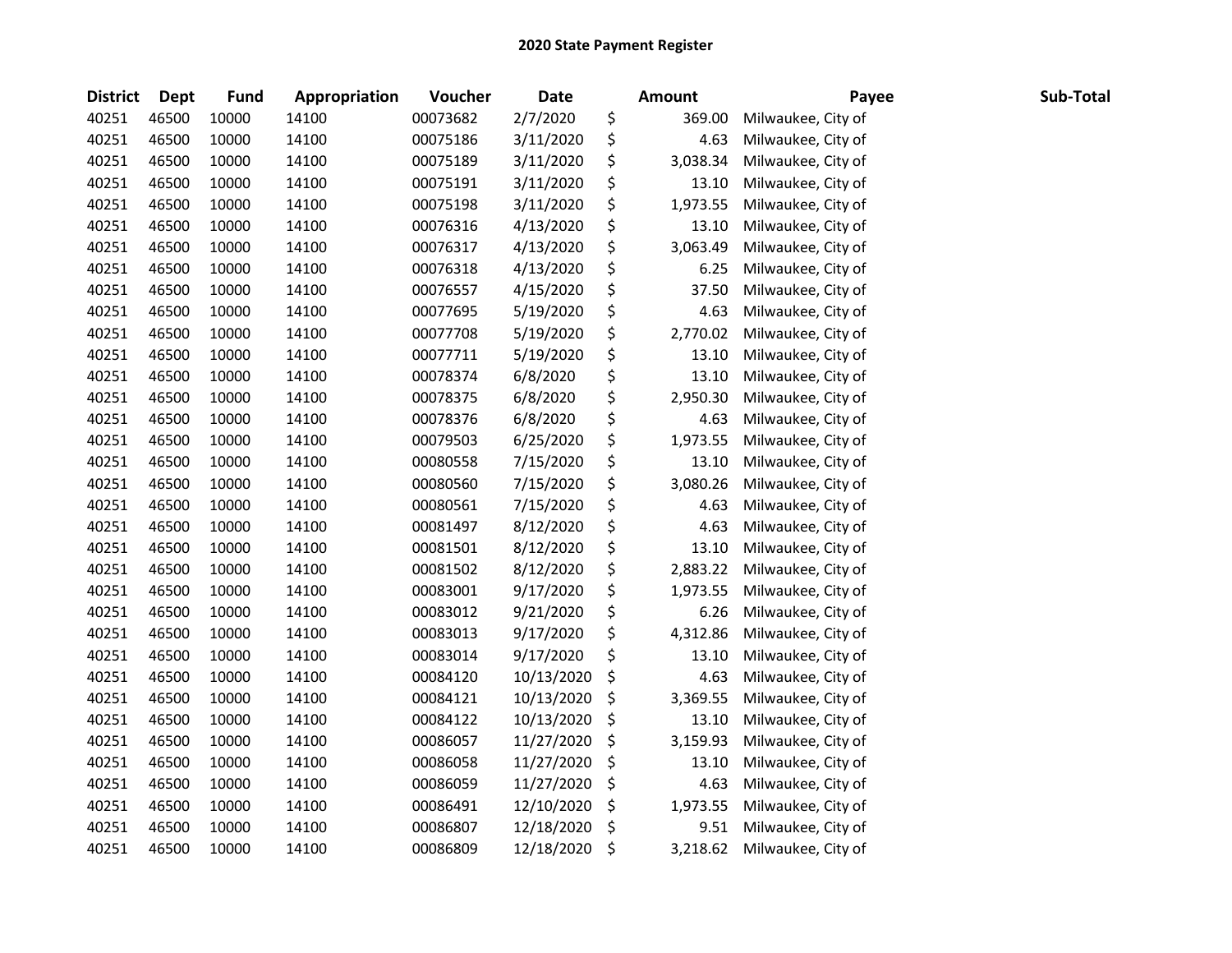| <b>District</b> | Dept  | <b>Fund</b> | Appropriation                                                           | Voucher  | <b>Date</b>   |     | <b>Amount</b> | Payee              | Sub-Total          |
|-----------------|-------|-------------|-------------------------------------------------------------------------|----------|---------------|-----|---------------|--------------------|--------------------|
| 40251           | 46500 | 10000       | 14100                                                                   | 00086811 | 12/18/2020 \$ |     | 13.25         | Milwaukee, City of |                    |
| 40251           |       |             | Department of Military Affairs - - Federal Aid-Service Contracts Total  |          |               |     |               |                    | \$<br>46,488.53    |
| 40251           |       |             | Department of Military Affairs - - Regional Emergency Response Tm       |          |               |     |               |                    |                    |
| 40251           | 46500 | 10000       | 30600                                                                   | 00076134 | 4/6/2020      | \$  | 62,552.94     | Milwaukee, City of |                    |
| 40251           | 46500 | 10000       | 30600                                                                   | 00076186 | 4/6/2020      | \$  | 62,552.94     | Milwaukee, City of |                    |
| 40251           | 46500 | 10000       | 30600                                                                   | 00078694 | 6/16/2020     | \$  | 62,552.94     | Milwaukee, City of |                    |
| 40251           | 46500 | 10000       | 30600                                                                   | 00085232 | 11/9/2020     | \$  | 62,552.94     | Milwaukee, City of |                    |
| 40251           |       |             | Department of Military Affairs - - Regional Emergency Response Tm Total |          |               |     |               |                    | \$<br>250,211.76   |
| 40251           |       |             | Department of Military Affairs - - Federal Aid, Homeland Security       |          |               |     |               |                    |                    |
| 40251           | 46500 | 10000       | 35000                                                                   | 00072472 | 1/24/2020     | \$  | 16,992.86     | Milwaukee, City of |                    |
| 40251           | 46500 | 10000       | 35000                                                                   | 00075556 | 3/18/2020     | \$  | 5,901.98      | Milwaukee, City of |                    |
| 40251           | 46500 | 10000       | 35000                                                                   | 00076026 | 4/1/2020      | \$  | 1,916.25      | Milwaukee, City of |                    |
| 40251           | 46500 | 10000       | 35000                                                                   | 00076578 | 4/14/2020     | \$  | 20,622.64     | Milwaukee, City of |                    |
| 40251           | 46500 | 10000       | 35000                                                                   | 00076714 | 4/20/2020     | \$  | 20,000.00     | Milwaukee, City of |                    |
| 40251           | 46500 | 10000       | 35000                                                                   | 00076734 | 4/20/2020     | \$  | 44,068.00     | Milwaukee, City of |                    |
| 40251           | 46500 | 10000       | 35000                                                                   | 00077293 | 5/6/2020      | \$  | 2,313.75      | Milwaukee, City of |                    |
| 40251           | 46500 | 10000       | 35000                                                                   | 00077413 | 5/8/2020      | \$  | 6,000.00      | Milwaukee, City of |                    |
| 40251           | 46500 | 10000       | 35000                                                                   | 00078118 | 5/29/2020     | \$  | 17,863.17     | Milwaukee, City of |                    |
| 40251           | 46500 | 10000       | 35000                                                                   | 00079066 | 6/17/2020     | \$  | 2,658.75      | Milwaukee, City of |                    |
| 40251           | 46500 | 10000       | 35000                                                                   | 00079777 | 6/30/2020     | \$  | 3,234.23      | Milwaukee, City of |                    |
| 40251           | 46500 | 10000       | 35000                                                                   | 00080937 | 8/6/2020      | \$  | 24,560.76     | Milwaukee, City of |                    |
| 40251           | 46500 | 10000       | 35000                                                                   | 00081859 | 8/21/2020     | \$  | 140,391.18    | Milwaukee, City of |                    |
| 40251           | 46500 | 10000       | 35000                                                                   | 00081972 | 8/24/2020     | \$  | 9,175.94      | Milwaukee, City of |                    |
| 40251           | 46500 | 10000       | 35000                                                                   | 00082127 | 8/28/2020     | \$  | 648.45        | Milwaukee, City of |                    |
| 40251           | 46500 | 10000       | 35000                                                                   | 00083464 | 9/25/2020     | \$  | 2,295.00      | Milwaukee, City of |                    |
| 40251           | 46500 | 10000       | 35000                                                                   | 00084842 | 10/26/2020    | \$  | 12,849.34     | Milwaukee, City of |                    |
| 40251           | 46500 | 10000       | 35000                                                                   | 00085451 | 11/12/2020    | \$  | 23,787.63     | Milwaukee, City of |                    |
| 40251           | 46500 | 10000       | 35000                                                                   | 00085675 | 11/17/2020    | \$  | 4,019.24      | Milwaukee, City of |                    |
| 40251           | 46500 | 10000       | 35000                                                                   | 00085676 | 11/17/2020    | \$. | 2,490.00      | Milwaukee, City of |                    |
| 40251           | 46500 | 10000       | 35000                                                                   | 00086007 | 11/24/2020    | \$  | 3,735.00      | Milwaukee, City of |                    |
| 40251           |       |             | Department of Military Affairs - - Federal Aid, Homeland Security Total |          |               |     |               |                    | \$<br>365,524.17   |
| 40251           |       |             | Department of Administration - - Federal Aid                            |          |               |     |               |                    |                    |
| 40251           | 50500 | 10000       | 14200                                                                   | 00127138 | 8/17/2020     | \$  | 24,500.00     | Milwaukee, City of |                    |
| 40251           | 50500 | 10000       | 14200                                                                   | 00134808 | 12/9/2020     | \$  | 9,600,841.00  | Milwaukee, City of |                    |
| 40251           |       |             | Department of Administration - - Federal Aid Total                      |          |               |     |               |                    | \$<br>9,625,341.00 |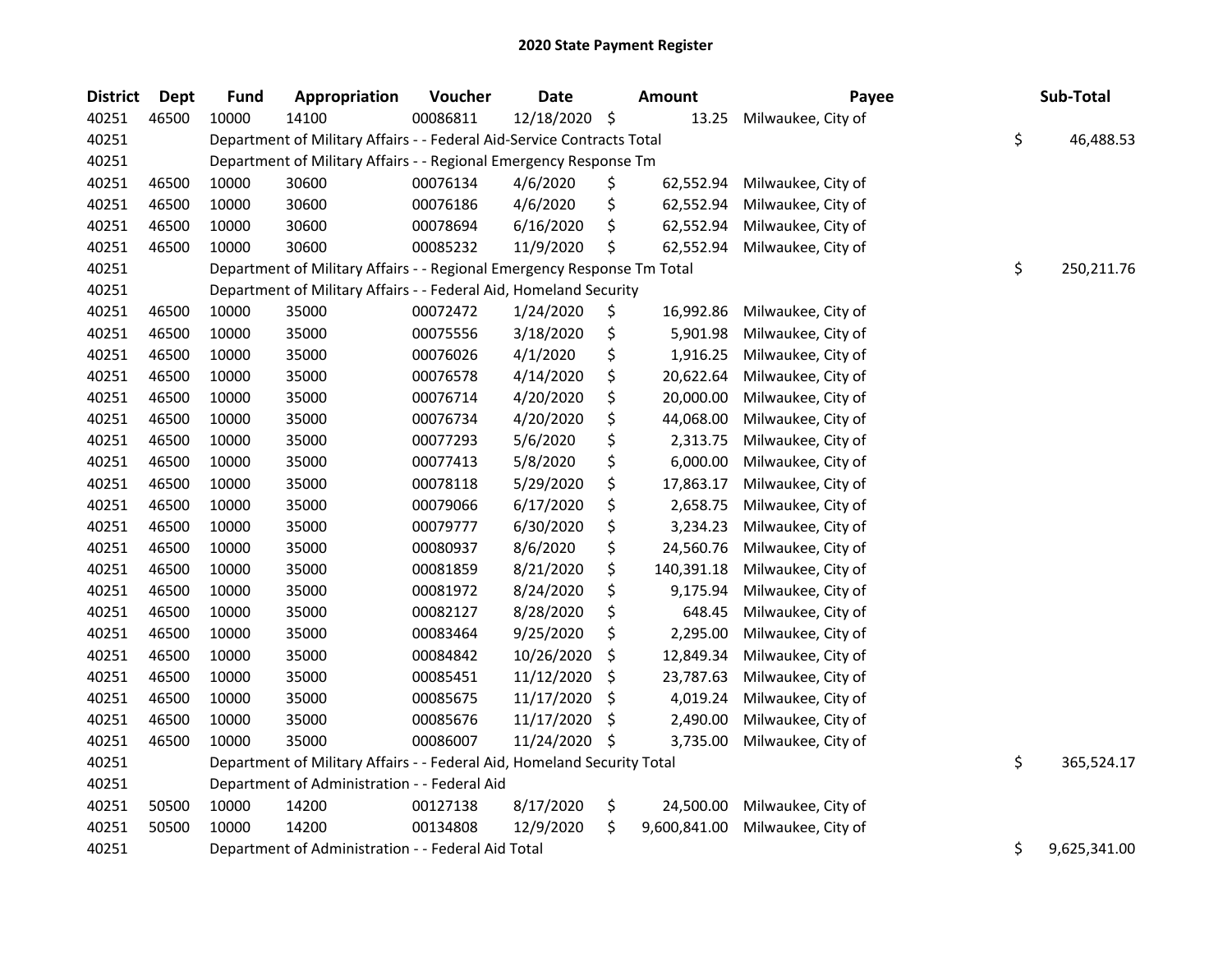| <b>District</b> | Dept  | <b>Fund</b> | Appropriation                                                        | Voucher  | <b>Date</b> | <b>Amount</b>   | Payee              | Sub-Total        |
|-----------------|-------|-------------|----------------------------------------------------------------------|----------|-------------|-----------------|--------------------|------------------|
| 40251           |       |             | Department of Administration - - Housing Grants And Loans, GPR       |          |             |                 |                    |                  |
| 40251           | 50500 | 10000       | 70300                                                                | 00124510 | 6/29/2020   | \$<br>4,134.10  | Milwaukee, City of |                  |
| 40251           | 50500 | 10000       | 70300                                                                | 00124520 | 6/30/2020   | \$<br>5,524.13  | Milwaukee, City of |                  |
| 40251           | 50500 | 10000       | 70300                                                                | 00124525 | 6/29/2020   | \$<br>15,296.59 | Milwaukee, City of |                  |
| 40251           | 50500 | 10000       | 70300                                                                | 00124538 | 6/30/2020   | \$<br>16,786.17 | Milwaukee, City of |                  |
| 40251           | 50500 | 10000       | 70300                                                                | 00124556 | 6/30/2020   | \$<br>6,842.39  | Milwaukee, City of |                  |
| 40251           | 50500 | 10000       | 70300                                                                | 00124564 | 6/30/2020   | \$<br>5,754.00  | Milwaukee, City of |                  |
| 40251           | 50500 | 10000       | 70300                                                                | 00124572 | 6/30/2020   | \$<br>3,419.00  | Milwaukee, City of |                  |
| 40251           | 50500 | 10000       | 70300                                                                | 00124914 | 7/6/2020    | \$<br>3.59      | Milwaukee, City of |                  |
| 40251           | 50500 | 10000       | 70300                                                                | 00124927 | 7/6/2020    | \$<br>79,378.04 | Milwaukee, City of |                  |
| 40251           | 50500 | 10000       | 70300                                                                | 00126064 | 7/31/2020   | \$<br>23,832.30 | Milwaukee, City of |                  |
| 40251           | 50500 | 10000       | 70300                                                                | 00129078 | 9/25/2020   | \$<br>1,002.25  | Milwaukee, City of |                  |
| 40251           | 50500 | 10000       | 70300                                                                | 00129123 | 9/25/2020   | \$<br>30.00     | Milwaukee, City of |                  |
| 40251           | 50500 | 10000       | 70300                                                                | 00130580 | 10/13/2020  | \$<br>47,496.04 | Milwaukee, City of |                  |
| 40251           | 50500 | 10000       | 70300                                                                | 00132472 | 11/17/2020  | \$<br>9,933.50  | Milwaukee, City of |                  |
| 40251           |       |             | Department of Administration - - Housing Grants And Loans, GPR Total |          |             |                 |                    | \$<br>219,432.10 |
| 40251           |       |             | Department of Administration - - Shelter And Transitional Grts       |          |             |                 |                    |                  |
| 40251           | 50500 | 10000       | 70700                                                                | 00124556 | 6/30/2020   | \$<br>2,121.01  | Milwaukee, City of |                  |
| 40251           | 50500 | 10000       | 70700                                                                | 00124564 | 6/30/2020   | \$<br>2,161.69  | Milwaukee, City of |                  |
| 40251           | 50500 | 10000       | 70700                                                                | 00124572 | 6/30/2020   | \$<br>1,971.69  | Milwaukee, City of |                  |
| 40251           | 50500 | 10000       | 70700                                                                | 00124914 | 7/6/2020    | \$<br>27,346.19 | Milwaukee, City of |                  |
| 40251           | 50500 | 10000       | 70700                                                                | 00126064 | 7/31/2020   | \$<br>6,691.00  | Milwaukee, City of |                  |
| 40251           | 50500 | 10000       | 70700                                                                | 00129078 | 9/25/2020   | \$<br>2,496.74  | Milwaukee, City of |                  |
| 40251           | 50500 | 10000       | 70700                                                                | 00129123 | 9/25/2020   | \$<br>1,971.70  | Milwaukee, City of |                  |
| 40251           | 50500 | 10000       | 70700                                                                | 00130580 | 10/13/2020  | \$<br>1,400.58  | Milwaukee, City of |                  |
| 40251           | 50500 | 10000       | 70700                                                                | 00132472 | 11/17/2020  | \$<br>3,839.40  | Milwaukee, City of |                  |
| 40251           |       |             | Department of Administration - - Shelter And Transitional Grts Total |          |             |                 |                    | \$<br>50,000.00  |
| 40251           |       |             | Department of Administration - - Federal Aid; Individ And Orgs       |          |             |                 |                    |                  |
| 40251           | 50500 | 10000       | 74500                                                                | 00124507 | 6/29/2020   | \$<br>4,959.11  | Milwaukee, City of |                  |
| 40251           | 50500 | 10000       | 74500                                                                | 00124510 | 6/29/2020   | \$<br>13,048.76 | Milwaukee, City of |                  |
| 40251           | 50500 | 10000       | 74500                                                                | 00124520 | 6/30/2020   | \$<br>14,080.15 | Milwaukee, City of |                  |
| 40251           | 50500 | 10000       | 74500                                                                | 00124525 | 6/29/2020   | \$<br>14,426.64 | Milwaukee, City of |                  |
| 40251           | 50500 | 10000       | 74500                                                                | 00124538 | 6/30/2020   | \$<br>25,383.21 | Milwaukee, City of |                  |
| 40251           | 50500 | 10000       | 74500                                                                | 00124556 | 6/30/2020   | \$<br>35,349.65 | Milwaukee, City of |                  |
| 40251           | 50500 | 10000       | 74500                                                                | 00124564 | 6/30/2020   | \$<br>29,059.51 | Milwaukee, City of |                  |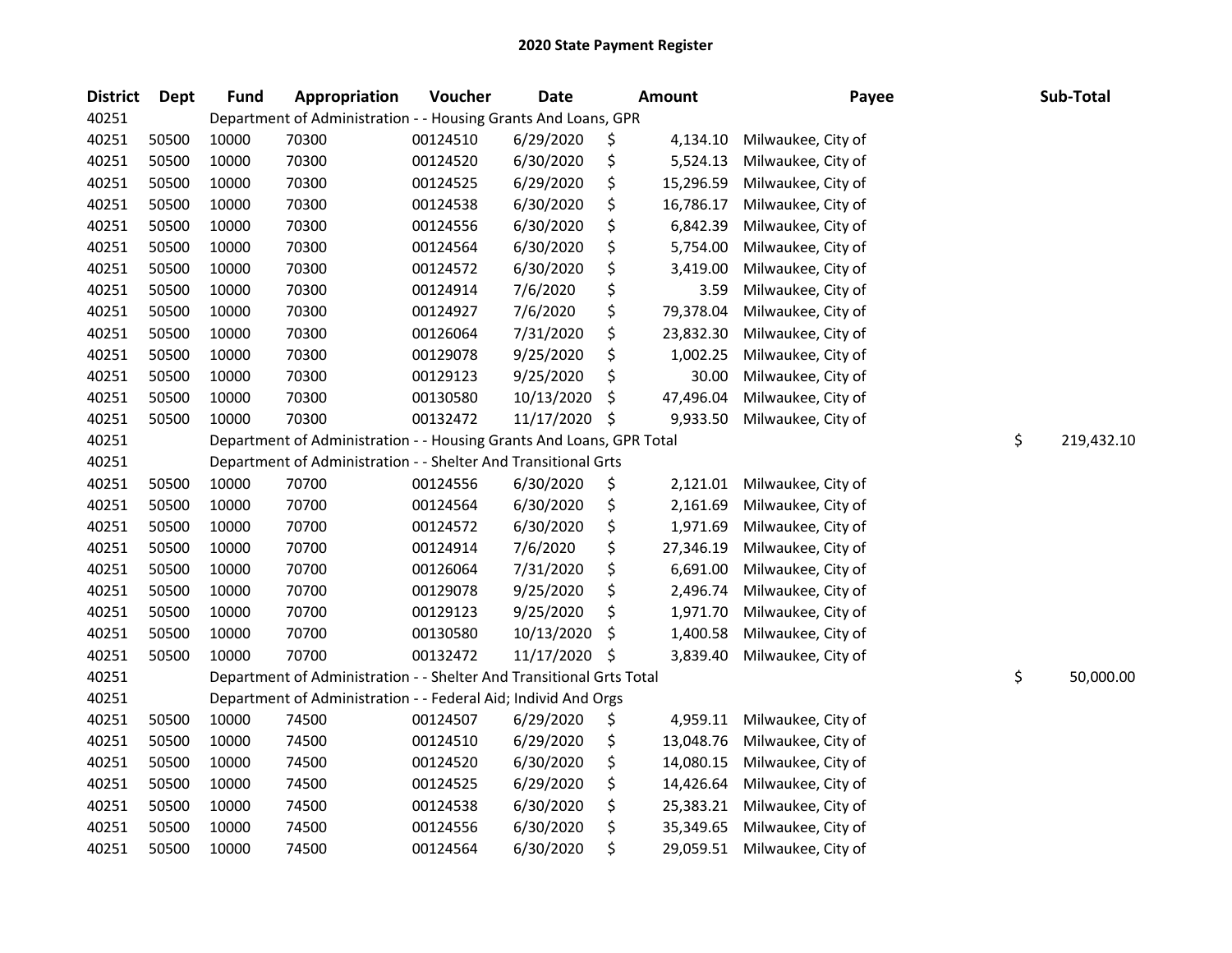| <b>District</b> | <b>Dept</b> | <b>Fund</b> | Appropriation                                                        | Voucher  | <b>Date</b>   | <b>Amount</b>   | Payee              | Sub-Total        |
|-----------------|-------------|-------------|----------------------------------------------------------------------|----------|---------------|-----------------|--------------------|------------------|
| 40251           | 50500       | 10000       | 74500                                                                | 00124572 | 6/30/2020     | \$<br>15,525.47 | Milwaukee, City of |                  |
| 40251           | 50500       | 10000       | 74500                                                                | 00124914 | 7/6/2020      | \$<br>49,015.22 | Milwaukee, City of |                  |
| 40251           | 50500       | 10000       | 74500                                                                | 00124927 | 7/6/2020      | \$<br>52,623.96 | Milwaukee, City of |                  |
| 40251           | 50500       | 10000       | 74500                                                                | 00126064 | 7/31/2020     | \$<br>24,687.29 | Milwaukee, City of |                  |
| 40251           | 50500       | 10000       | 74500                                                                | 00129078 | 9/25/2020     | \$<br>42,874.44 | Milwaukee, City of |                  |
| 40251           | 50500       | 10000       | 74500                                                                | 00129123 | 9/25/2020     | \$<br>15,681.31 | Milwaukee, City of |                  |
| 40251           | 50500       | 10000       | 74500                                                                | 00130580 | 10/13/2020    | \$<br>21,318.19 | Milwaukee, City of |                  |
| 40251           | 50500       | 10000       | 74500                                                                | 00132472 | 11/17/2020    | \$<br>20,280.02 | Milwaukee, City of |                  |
| 40251           |             |             | Department of Administration - - Federal Aid; Individ And Orgs Total |          |               |                 |                    | \$<br>378,312.93 |
| 40251           |             |             | Department of Administration - - Facility Ops And Maintenance        |          |               |                 |                    |                  |
| 40251           | 50500       | 16400       | 53100                                                                | 00115667 | 1/15/2020     | \$<br>1,566.69  | Milwaukee, City of |                  |
| 40251           | 50500       | 16400       | 53100                                                                | 00117529 | 2/19/2020     | \$<br>7,398.88  | Milwaukee, City of |                  |
| 40251           | 50500       | 16400       | 53100                                                                | 00117531 | 2/19/2020     | \$<br>5,055.81  | Milwaukee, City of |                  |
| 40251           | 50500       | 16400       | 53100                                                                | 00117534 | 2/18/2020     | \$<br>1,480.16  | Milwaukee, City of |                  |
| 40251           | 50500       | 16400       | 53100                                                                | 00117869 | 2/26/2020     | \$<br>340.20    | Milwaukee, City of |                  |
| 40251           | 50500       | 16400       | 53100                                                                | 00119345 | 5/4/2020      | \$<br>1,773.18  | Milwaukee, City of |                  |
| 40251           | 50500       | 16400       | 53100                                                                | 00120896 | 4/14/2020     | \$<br>1,734.05  | Milwaukee, City of |                  |
| 40251           | 50500       | 16400       | 53100                                                                | 00122658 | 5/18/2020     | \$<br>1,102.38  | Milwaukee, City of |                  |
| 40251           | 50500       | 16400       | 53100                                                                | 00123141 | 6/1/2020      | \$<br>2,831.89  | Milwaukee, City of |                  |
| 40251           | 50500       | 16400       | 53100                                                                | 00123142 | 6/1/2020      | \$<br>5,854.46  | Milwaukee, City of |                  |
| 40251           | 50500       | 16400       | 53100                                                                | 00124216 | 6/22/2020     | \$<br>923.50    | Milwaukee, City of |                  |
| 40251           | 50500       | 16400       | 53100                                                                | 00125441 | 7/14/2020     | \$<br>1,426.60  | Milwaukee, City of |                  |
| 40251           | 50500       | 16400       | 53100                                                                | 00127776 | 9/1/2020      | \$<br>5,157.33  | Milwaukee, City of |                  |
| 40251           | 50500       | 16400       | 53100                                                                | 00127779 | 8/31/2020     | \$<br>1,678.15  | Milwaukee, City of |                  |
| 40251           | 50500       | 16400       | 53100                                                                | 00127780 | 11/19/2020    | \$<br>7,665.62  | Milwaukee, City of |                  |
| 40251           | 50500       | 16400       | 53100                                                                | 00130858 | 10/15/2020    | \$<br>1,605.48  | Milwaukee, City of |                  |
| 40251           | 50500       | 16400       | 53100                                                                | 00131267 | 10/22/2020    | \$<br>2,041.50  | Milwaukee, City of |                  |
| 40251           | 50500       | 16400       | 53100                                                                | 00133347 | 12/3/2020     | \$<br>8,719.90  | Milwaukee, City of |                  |
| 40251           | 50500       | 16400       | 53100                                                                | 00133349 | 12/2/2020     | \$<br>10,518.26 | Milwaukee, City of |                  |
| 40251           | 50500       | 16400       | 53100                                                                | 00133681 | 12/9/2020     | \$<br>2,061.12  | Milwaukee, City of |                  |
| 40251           | 50500       | 16400       | 53100                                                                | 00137212 | 12/22/2020    | \$<br>1,508.70  | Milwaukee, City of |                  |
| 40251           |             |             | Department of Administration - - Facility Ops And Maintenance Total  |          |               |                 |                    | \$<br>72,443.86  |
| 40251           |             |             | Elections Commission - - General Program Ops, GPR                    |          |               |                 |                    |                  |
| 40251           | 51000       | 10000       | 10100                                                                | 00005047 | 12/23/2020 \$ | 847.85          | Milwaukee, City of |                  |
| 40251           |             |             | Elections Commission - - General Program Ops, GPR Total              |          |               |                 |                    | \$<br>847.85     |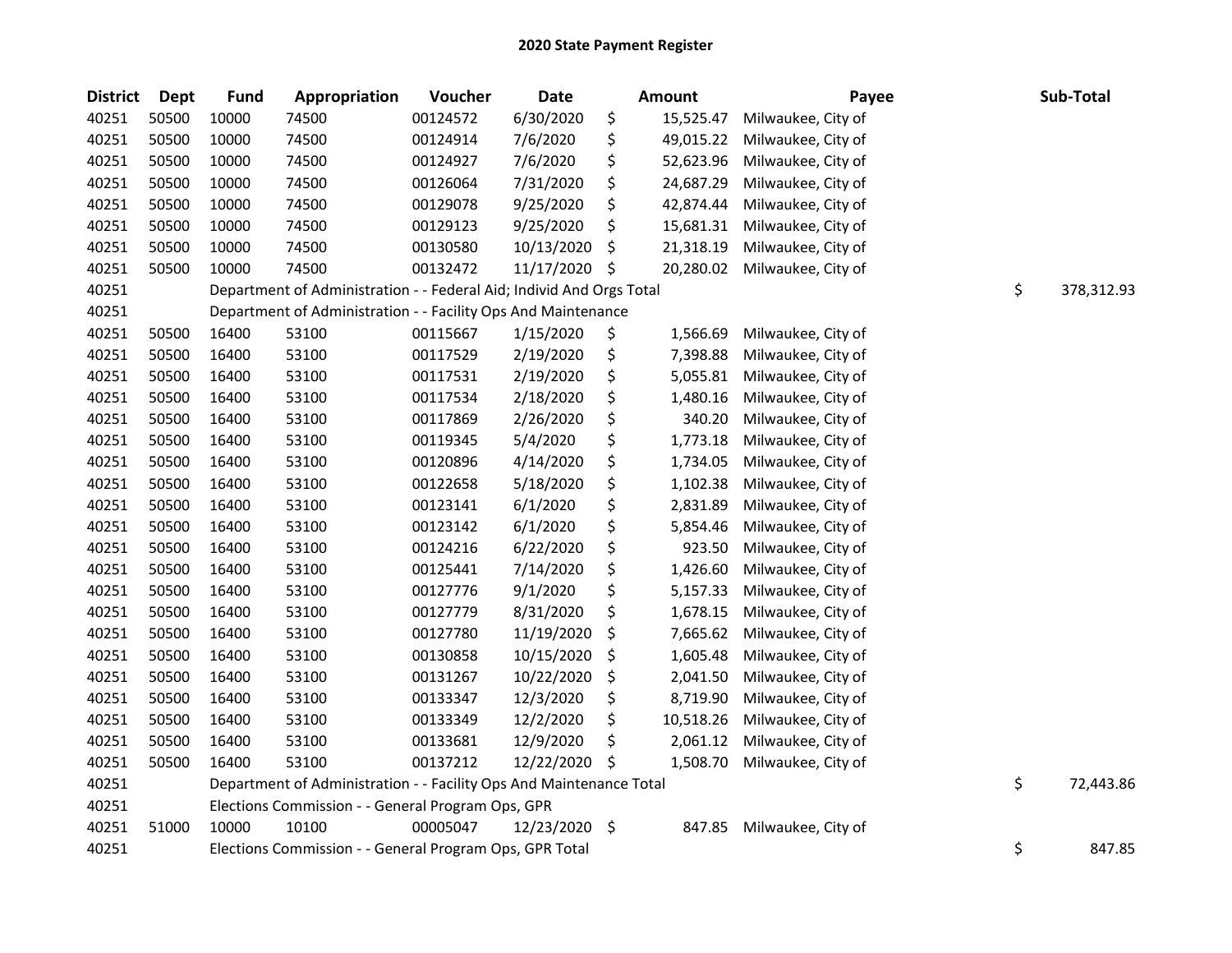| <b>District</b> | <b>Dept</b> | Fund  | Appropriation                                                                                     | Voucher  | <b>Date</b> | Amount           | Payee                                                                                                   | Sub-Total        |
|-----------------|-------------|-------|---------------------------------------------------------------------------------------------------|----------|-------------|------------------|---------------------------------------------------------------------------------------------------------|------------------|
| 40251           |             |       | Elections Commission - - 2018 Hava Election Security                                              |          |             |                  |                                                                                                         |                  |
| 40251           | 51000       | 22000 | 18200                                                                                             | 00003724 | 7/3/2020    | \$<br>323,861.80 | Milwaukee, City of                                                                                      |                  |
| 40251           |             |       | Elections Commission - - 2018 Hava Election Security Total                                        |          |             |                  |                                                                                                         | \$<br>323,861.80 |
| 40251           |             |       | Public Defender Board - - Appellate Representation                                                |          |             |                  |                                                                                                         |                  |
| 40251           | 55000       | 10000 | 10200                                                                                             | 00257159 | 7/30/2020   | \$<br>14.37      | Milwaukee, City of                                                                                      |                  |
| 40251           | 55000       | 10000 | 10200                                                                                             | 00268678 | 12/4/2020   | \$<br>11.00      | Milwaukee, City of                                                                                      |                  |
| 40251           |             |       | Public Defender Board - - Appellate Representation Total                                          |          |             |                  |                                                                                                         | \$<br>25.37      |
| 40251           |             |       | Public Defender Board - - Trial Representation                                                    |          |             |                  |                                                                                                         |                  |
| 40251           | 55000       | 10000 | 10300                                                                                             | 00232521 | 2/7/2020    | \$<br>16.00      | Milwaukee, City of                                                                                      |                  |
| 40251           | 55000       | 10000 | 10300                                                                                             | 00232541 | 1/30/2020   | \$<br>1.25       | Milwaukee, City of                                                                                      |                  |
| 40251           | 55000       | 10000 | 10300                                                                                             | 00241514 | 4/17/2020   | \$<br>20.50      | Milwaukee, City of                                                                                      |                  |
| 40251           | 55000       | 10000 | 10300                                                                                             | 00247566 | 5/22/2020   | \$<br>26.31      | Milwaukee, City of                                                                                      |                  |
| 40251           | 55000       | 10000 | 10300                                                                                             | 00248376 | 5/22/2020   | \$<br>13.00      | Milwaukee, City of                                                                                      |                  |
| 40251           | 55000       | 10000 | 10300                                                                                             | 00248401 | 6/3/2020    | \$<br>23.17      | Milwaukee, City of                                                                                      |                  |
| 40251           | 55000       | 10000 | 10300                                                                                             | 00250672 | 6/12/2020   | \$<br>9.24       | Milwaukee, City of                                                                                      |                  |
| 40251           | 55000       | 10000 | 10300                                                                                             | 00250698 | 6/9/2020    | \$<br>20.67      | Milwaukee, City of                                                                                      |                  |
| 40251           | 55000       | 10000 | 10300                                                                                             | 00252777 | 6/24/2020   | \$<br>2.00       | Milwaukee, City of                                                                                      |                  |
| 40251           | 55000       | 10000 | 10300                                                                                             | 00252862 | 6/29/2020   | \$<br>13.41      | Milwaukee, City of                                                                                      |                  |
| 40251           | 55000       | 10000 | 10300                                                                                             | 00254093 | 7/17/2020   | \$<br>11.45      | Milwaukee, City of                                                                                      |                  |
| 40251           | 55000       | 10000 | 10300                                                                                             | 00259742 | 8/28/2020   | \$<br>0.55       | Milwaukee, City of                                                                                      |                  |
| 40251           | 55000       | 10000 | 10300                                                                                             | 00262586 | 9/29/2020   | \$<br>47.85      | Milwaukee, City of                                                                                      |                  |
| 40251           | 55000       | 10000 | 10300                                                                                             | 00262587 | 9/29/2020   | \$<br>0.80       | Milwaukee, City of                                                                                      |                  |
| 40251           | 55000       | 10000 | 10300                                                                                             | 00262588 | 9/29/2020   | \$<br>0.55       | Milwaukee, City of                                                                                      |                  |
| 40251           | 55000       | 10000 | 10300                                                                                             | 00262613 | 9/29/2020   | \$<br>11.80      | Milwaukee, City of                                                                                      |                  |
| 40251           | 55000       | 10000 | 10300                                                                                             | 00263994 | 10/14/2020  | \$<br>3.60       | Milwaukee, City of                                                                                      |                  |
| 40251           | 55000       | 10000 | 10300                                                                                             | 00263995 | 10/14/2020  | \$<br>35.95      | Milwaukee, City of                                                                                      |                  |
| 40251           | 55000       | 10000 | 10300                                                                                             | 00268675 | 12/4/2020   | \$<br>33.00      | Milwaukee, City of                                                                                      |                  |
| 40251           | 55000       | 10000 | 10300                                                                                             | 00270239 | 12/8/2020   | \$<br>2.20       | Milwaukee, City of                                                                                      |                  |
| 40251           |             |       | Public Defender Board - - Trial Representation Total                                              |          |             |                  |                                                                                                         | \$<br>293.30     |
| 40251           |             |       | Public Defender Board - - Transcript, Discovery and Records Provided to the Public Defender Board |          |             |                  |                                                                                                         |                  |
| 40251           | 55000       | 10000 | 10600                                                                                             | 00238138 | 3/13/2020   | \$<br>52.25      | Milwaukee, City of                                                                                      |                  |
| 40251           | 55000       | 10000 | 10600                                                                                             | 00238139 | 3/13/2020   | \$<br>15.75      | Milwaukee, City of                                                                                      |                  |
| 40251           | 55000       | 10000 | 10600                                                                                             | 00247413 | 5/13/2020   | \$<br>2.00       | Milwaukee, City of                                                                                      |                  |
| 40251           | 55000       | 10000 | 10600                                                                                             | 00253311 | 6/26/2020   | \$<br>3.50       | Milwaukee, City of                                                                                      |                  |
| 40251           |             |       |                                                                                                   |          |             |                  | Public Defender Board - - Transcript, Discovery and Records Provided to the Public Defender Board Total | \$<br>73.50      |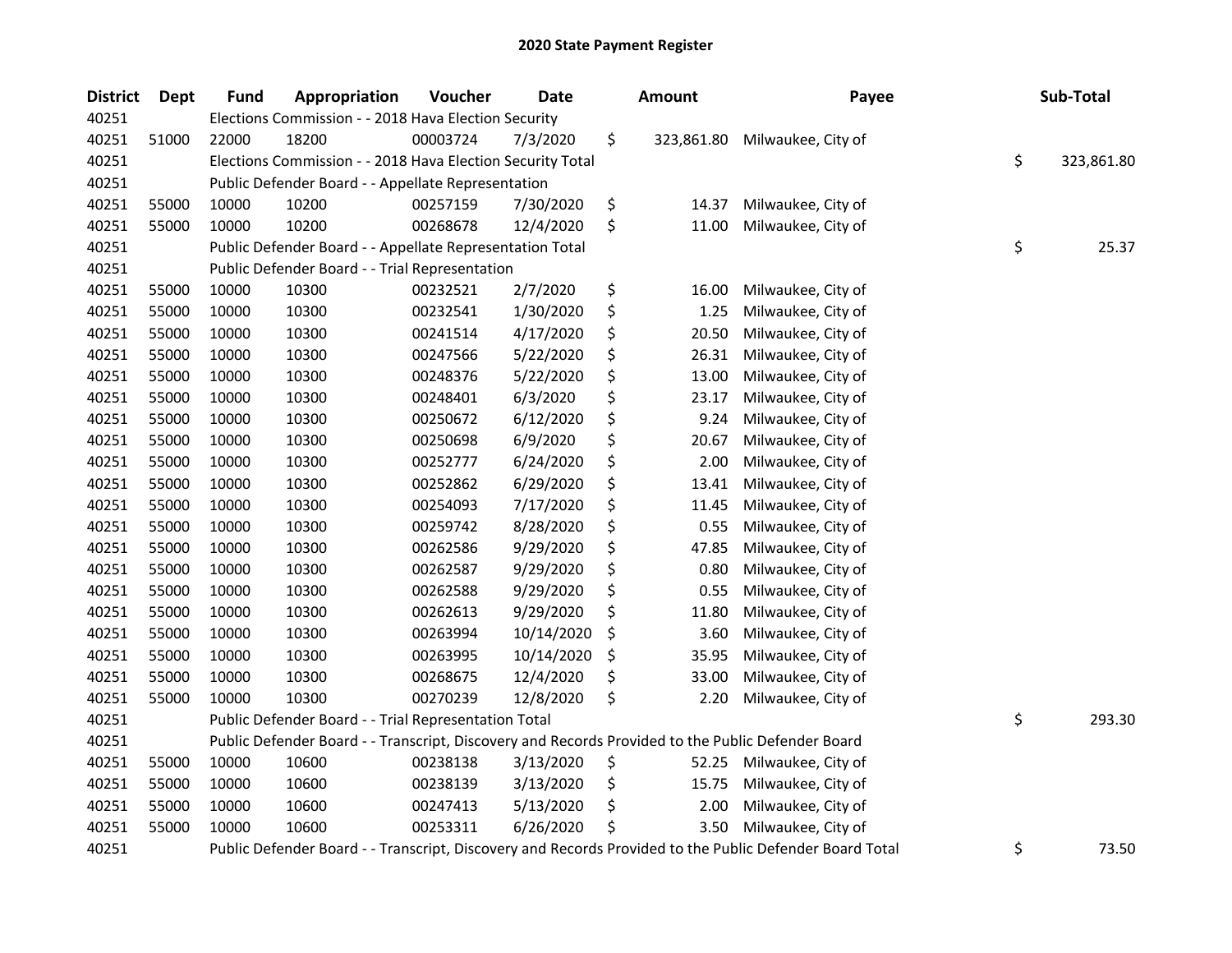| <b>District</b> | Dept  | <b>Fund</b> | Appropriation                                                                 | Voucher  | <b>Date</b> |     | <b>Amount</b>                | Payee                               | Sub-Total           |
|-----------------|-------|-------------|-------------------------------------------------------------------------------|----------|-------------|-----|------------------------------|-------------------------------------|---------------------|
| 40251           |       |             | Court of Appeals - - General Program Operations                               |          |             |     |                              |                                     |                     |
| 40251           | 66000 | 10000       | 10100                                                                         | 00001477 | 9/2/2020    | \$  | 160.00                       | Milwaukee, City of                  |                     |
| 40251           |       |             | Court of Appeals - - General Program Operations Total                         |          |             |     |                              |                                     | \$<br>160.00        |
| 40251           |       |             | Supreme Court - - General Program Operations                                  |          |             |     |                              |                                     |                     |
| 40251           | 68000 | 10000       | 20100                                                                         | 00010775 | 9/2/2020    | \$  | 160.00                       | Milwaukee, City of                  |                     |
| 40251           |       |             | Supreme Court - - General Program Operations Total                            |          |             |     |                              |                                     | \$<br>160.00        |
| 40251           |       |             | Supreme Court - - Gifts And Grants                                            |          |             |     |                              |                                     |                     |
| 40251           | 68000 | 10000       | 22100                                                                         | 00010776 | 9/2/2020    | \$  | 160.00                       | Milwaukee, City of                  |                     |
| 40251           |       |             | Supreme Court - - Gifts And Grants Total                                      |          |             |     |                              |                                     | \$<br>160.00        |
| 40251           |       |             | Shared Revenue and Tax Relief - - Expenditure Restraint Program               |          |             |     |                              |                                     |                     |
| 40251           | 83500 | 10000       | 10100                                                                         | 00068491 | 7/27/2020   |     |                              | $$10,099,917.28$ Milwaukee, City of |                     |
| 40251           |       |             | Shared Revenue and Tax Relief - - Expenditure Restraint Program Total         |          |             |     |                              |                                     | \$<br>10,099,917.28 |
| 40251           |       |             | Shared Revenue and Tax Relief - - County And Municipal Aid                    |          |             |     |                              |                                     |                     |
| 40251           | 83500 | 10000       | 10500                                                                         | 00068491 | 7/27/2020   | \$. | 32,623,649.55                | Milwaukee, City of                  |                     |
| 40251           | 83500 | 10000       | 10500                                                                         | 00072458 |             |     | 11/16/2020 \$ 184,406,608.27 | Milwaukee, City of                  |                     |
| 40251           |       |             | Shared Revenue and Tax Relief - - County And Municipal Aid Total              |          |             |     |                              |                                     | \$217,030,257.82    |
| 40251           |       |             | Shared Revenue and Tax Relief - - Exempt Computer Aid                         |          |             |     |                              |                                     |                     |
| 40251           | 83500 | 10000       | 10900                                                                         | 00065611 | 7/27/2020   | \$  | 6,610,439.32                 | Milwaukee, City of                  |                     |
| 40251           | 83500 | 10000       | 10900                                                                         | 00067113 | 7/27/2020   | \$  | 989,489.09                   | Milwaukee, City of                  |                     |
| 40251           |       |             | Shared Revenue and Tax Relief - - Exempt Computer Aid Total                   |          |             |     |                              |                                     | \$<br>7,599,928.41  |
| 40251           |       |             | Shared Revenue and Tax Relief - - Utility Aid                                 |          |             |     |                              |                                     |                     |
| 40251           | 83500 | 10000       | 11000                                                                         | 00068491 | 7/27/2020   | \$  | 240,823.41                   | Milwaukee, City of                  |                     |
| 40251           | 83500 | 10000       | 11000                                                                         | 00072458 | 11/16/2020  | \$  | 1,449,509.49                 | Milwaukee, City of                  |                     |
| 40251           |       |             | Shared Revenue and Tax Relief - - Utility Aid Total                           |          |             |     |                              |                                     | \$<br>1,690,332.90  |
| 40251           |       |             | Shared Revenue and Tax Relief - - Personal Property Aid                       |          |             |     |                              |                                     |                     |
| 40251           | 83500 | 10000       | 11100                                                                         | 00061000 | 5/4/2020    | \$  | 1,406,307.42                 | Milwaukee, City of                  |                     |
| 40251           | 83500 | 10000       | 11100                                                                         | 00062554 | 5/4/2020    | \$  | 149,820.40                   | Milwaukee, City of                  |                     |
| 40251           |       |             | Shared Revenue and Tax Relief - - Personal Property Aid Total                 |          |             |     |                              |                                     | \$<br>1,556,127.82  |
| 40251           |       |             | Shared Revenue and Tax Relief - - State Aid; Video Service Provider Fee       |          |             |     |                              |                                     |                     |
| 40251           | 83500 | 10000       | 11200                                                                         | 00064317 | 7/27/2020   | \$  | 472,333.92                   | Milwaukee, City of                  |                     |
| 40251           |       |             | Shared Revenue and Tax Relief - - State Aid; Video Service Provider Fee Total |          |             |     |                              |                                     | \$<br>472,333.92    |
| 40251           |       |             | Shared Revenue and Tax Relief - - School Lvy Tx/First Dollar Cr               |          |             |     |                              |                                     |                     |
| 40251           | 83500 | 10000       | 30200                                                                         | 00063973 | 7/27/2020   | \$  | 10,179,413.29                | Milwaukee, City of                  |                     |
| 40251           | 83500 | 10000       | 30200                                                                         | 00067364 | 7/27/2020   | S.  | 51,927,379.27                | Milwaukee, City of                  |                     |
| 40251           |       |             | Shared Revenue and Tax Relief - - School Lvy Tx/First Dollar Cr Total         |          |             |     |                              |                                     | \$<br>62,106,792.56 |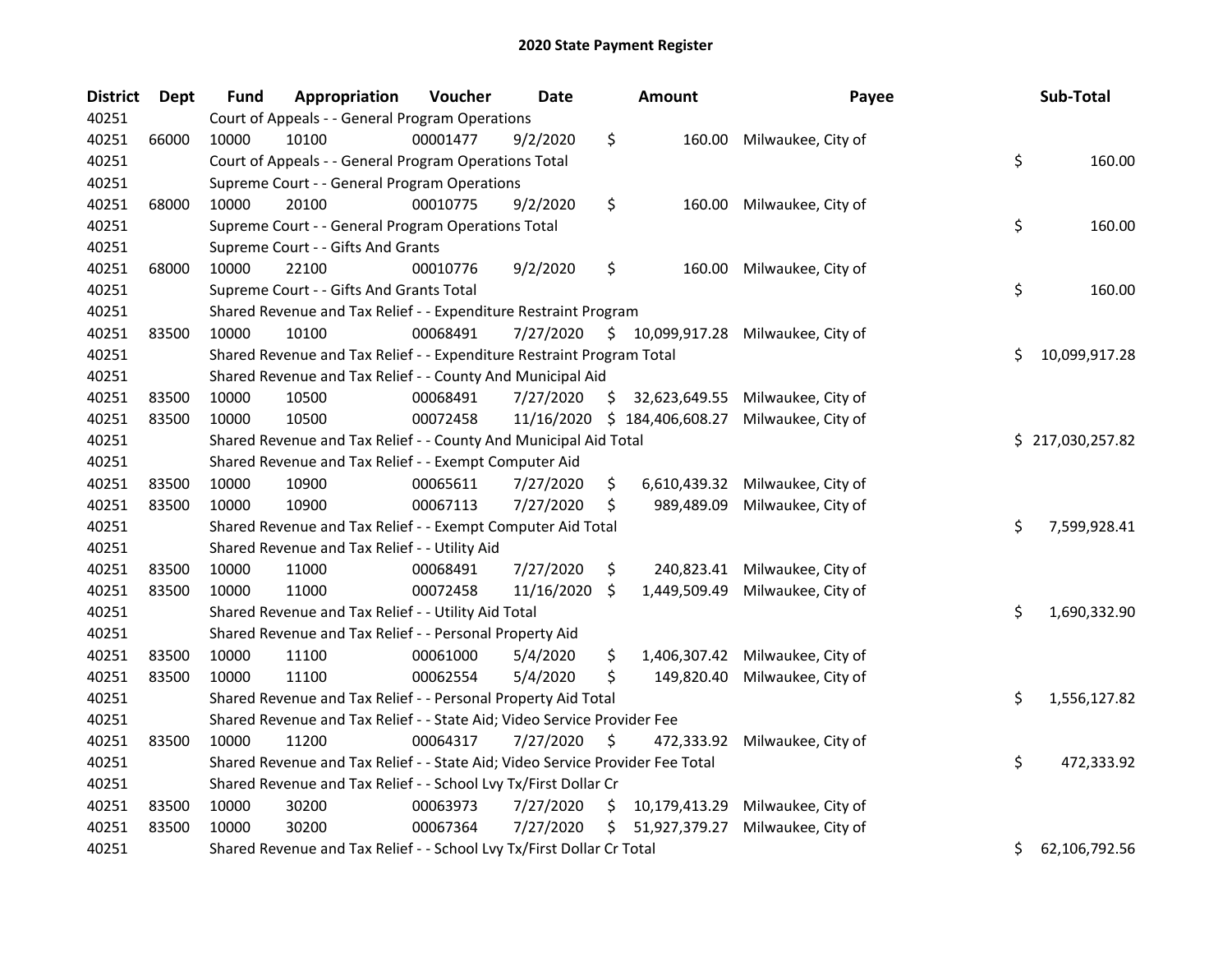| <b>District</b> | <b>Dept</b> | <b>Fund</b> | Appropriation                                                       | <b>Voucher</b> | Date      |   | Amount        | Payee              | Sub-Total       |
|-----------------|-------------|-------------|---------------------------------------------------------------------|----------------|-----------|---|---------------|--------------------|-----------------|
| 40251           |             |             | Shared Revenue and Tax Relief - - Payments For Municipal Svcs       |                |           |   |               |                    |                 |
| 40251           | 83500       | 10000       | 50100                                                               | 00054777       | 2/3/2020  |   | 2,177,294.27  | Milwaukee, City of |                 |
| 40251           |             |             | Shared Revenue and Tax Relief - - Payments For Municipal Svcs Total |                |           |   |               |                    | 2,177,294.27    |
| 40251           |             |             | Shared Revenue and Tax Relief - - Lottery & Gaming Credit           |                |           |   |               |                    |                 |
| 40251           | 83500       | 52100       | 36300                                                               | 00055425       | 3/23/2020 |   | 28.786.20     | Milwaukee, City of |                 |
| 40251           | 83500       | 52100       | 36300                                                               | 00055696       | 3/23/2020 | ς | 14,015,752.47 | Milwaukee. City of |                 |
| 40251           |             |             | Shared Revenue and Tax Relief - - Lottery & Gaming Credit Total     |                |           |   |               |                    | 14,044,538.67   |
| 40251 Total     |             |             |                                                                     |                |           |   |               |                    | ############### |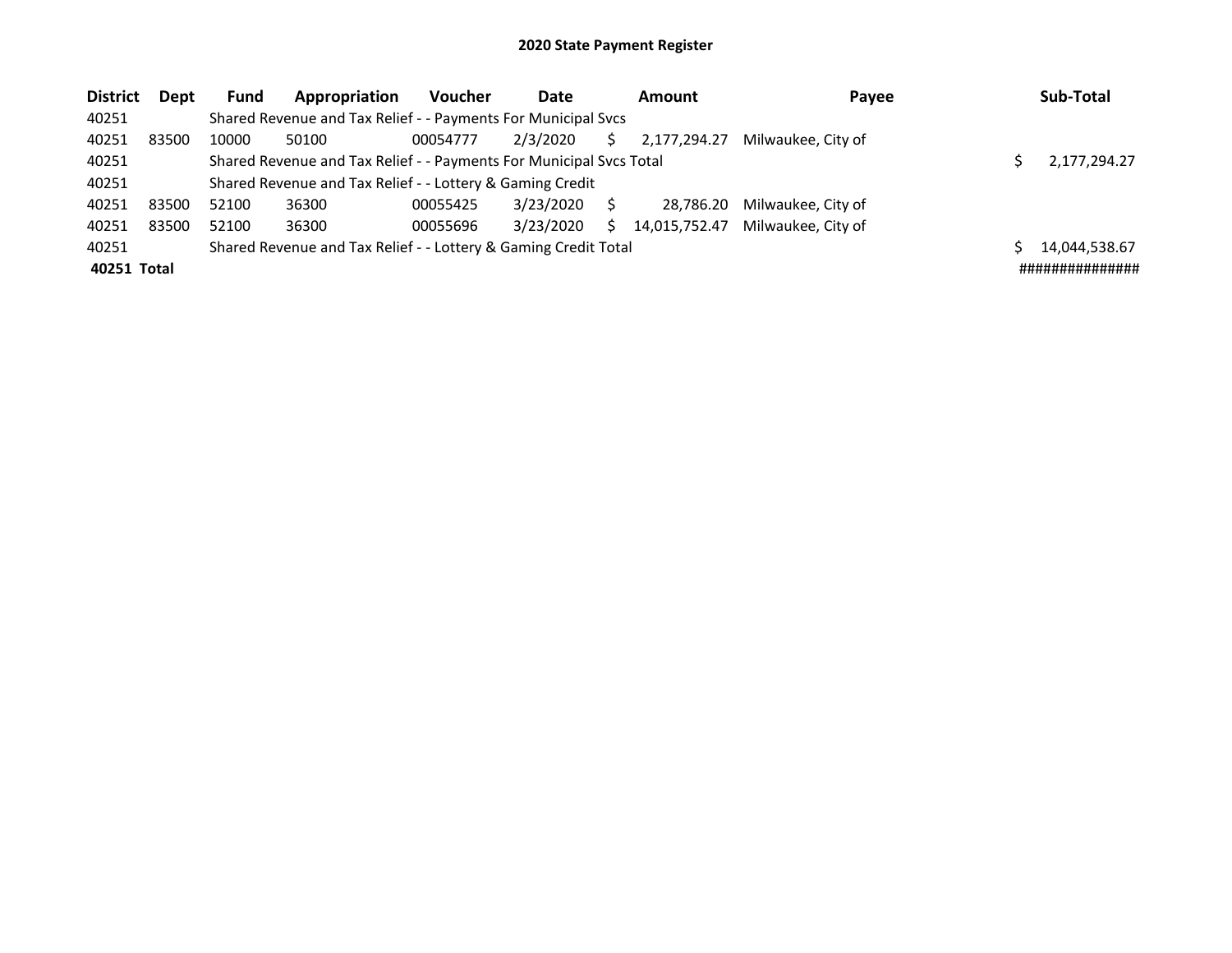| <b>District</b> | <b>Dept</b> | <b>Fund</b> | Appropriation                                                      | Voucher  | Date          | <b>Amount</b>    | Payee                        | Sub-Total          |
|-----------------|-------------|-------------|--------------------------------------------------------------------|----------|---------------|------------------|------------------------------|--------------------|
| 40265           |             |             | Dept of Safety & Prof Services - - Fire Dues Distribution          |          |               |                  |                              |                    |
| 40265           | 16500       | 10000       | 22500                                                              | 00036566 | 7/17/2020     | \$<br>145,944.64 | Oak Creek, City of           |                    |
| 40265           |             |             | Dept of Safety & Prof Services - - Fire Dues Distribution Total    |          |               |                  |                              | \$<br>145,944.64   |
| 40265           |             |             | Dept of Natural Resources - - Resaids - Urban Forestry Grant       |          |               |                  |                              |                    |
| 40265           | 37000       | 21200       | 58700                                                              | 00414036 | 6/4/2020      | \$               | 13,318.78 Oak Creek, City of |                    |
| 40265           |             |             | Dept of Natural Resources - - Resaids - Urban Forestry Grant Total |          |               |                  |                              | \$<br>13,318.78    |
| 40265           |             |             | Dept of Natural Resources - - Fin Asst For Responsible Units       |          |               |                  |                              |                    |
| 40265           | 37000       | 27400       | 67000                                                              | 00412997 | 5/29/2020     | \$               | 85,131.60 Oak Creek, City of |                    |
| 40265           |             |             | Dept of Natural Resources - - Fin Asst For Responsible Units Total |          |               |                  |                              | \$<br>85,131.60    |
| 40265           |             |             | Dept of Natural Resources - - Recycling Consolidation Grants       |          |               |                  |                              |                    |
| 40265           | 37000       | 27400       | 67300                                                              | 00412997 | 5/29/2020     | \$               | 9,043.55 Oak Creek, City of  |                    |
| 40265           |             |             | Dept of Natural Resources - - Recycling Consolidation Grants Total |          |               |                  |                              | \$<br>9,043.55     |
| 40265           |             |             | WI Dept of Transportation - - Hwy Sfty Loc Aid Ffd                 |          |               |                  |                              |                    |
| 40265           | 39500       | 21100       | 18500                                                              | 00500562 | 3/10/2020     | \$<br>618.40     | Oak Creek, City of           |                    |
| 40265           | 39500       | 21100       | 18500                                                              | 00547965 | 7/7/2020      | \$<br>3,955.80   | Oak Creek, City of           |                    |
| 40265           |             |             | WI Dept of Transportation - - Hwy Sfty Loc Aid Ffd Total           |          |               |                  |                              | \$<br>4,574.20     |
| 40265           |             |             | WI Dept of Transportation - - Trns Aids To Mnc.-Sf                 |          |               |                  |                              |                    |
| 40265           | 39500       | 21100       | 19100                                                              | 00476513 | 1/6/2020      | \$<br>682,464.46 | Oak Creek, City of           |                    |
| 40265           | 39500       | 21100       | 19100                                                              | 00506368 | 4/6/2020      | \$<br>682,464.46 | Oak Creek, City of           |                    |
| 40265           | 39500       | 21100       | 19100                                                              | 00543360 | 7/6/2020      | \$<br>682,464.46 | Oak Creek, City of           |                    |
| 40265           | 39500       | 21100       | 19100                                                              | 00586186 | 10/5/2020     | \$<br>682,464.46 | Oak Creek, City of           |                    |
| 40265           |             |             | WI Dept of Transportation - - Trns Aids To Mnc.-Sf Total           |          |               |                  |                              | \$<br>2,729,857.84 |
| 40265           |             |             | WI Dept of Transportation - - Se Wi Frewy Mega Sf                  |          |               |                  |                              |                    |
| 40265           | 39500       | 21100       | 37400                                                              | 00539291 | 6/19/2020     | \$<br>444,972.48 | Oak Creek, City of           |                    |
| 40265           | 39500       | 21100       | 37400                                                              | 00553403 | 7/20/2020     | \$<br>1,640.37   | Oak Creek, City of           |                    |
| 40265           |             |             | WI Dept of Transportation - - Se Wi Frewy Mega Sf Total            |          |               |                  |                              | \$<br>446,612.85   |
| 40265           |             |             | Department of Health Services - - State/Federal Aids               |          |               |                  |                              |                    |
| 40265           | 43500       | 10000       | 00000                                                              | 92007    | $1/1/2020$ \$ | 25,234.00        | Oak Creek, City of           |                    |
| 40265           | 43500       | 10000       | 00000                                                              | 92009    | $3/1/2020$ \$ | 3,214.00         | Oak Creek, City of           |                    |
| 40265           | 43500       | 10000       | 00000                                                              | 92101    | $8/1/2020$ \$ | 12,959.00        | Oak Creek, City of           |                    |
| 40265           | 43500       | 10000       | 00000                                                              | 92102    | $9/1/2020$ \$ | 47,889.00        | Oak Creek, City of           |                    |
| 40265           | 43500       | 10000       | 00000                                                              | 92105    | 12/1/2020 \$  | 111,393.00       | Oak Creek, City of           |                    |
| 40265           |             |             | Department of Health Services - - State/Federal Aids Total         |          |               |                  |                              | \$<br>200,689.00   |
| 40265           |             |             | Department of Health Services - - Public Health Dispensaries And   |          |               |                  |                              |                    |
| 40265           | 43500       | 10000       | 10700                                                              | 00342646 | 2/18/2020     | \$<br>264.70     | Oak Creek, City of           |                    |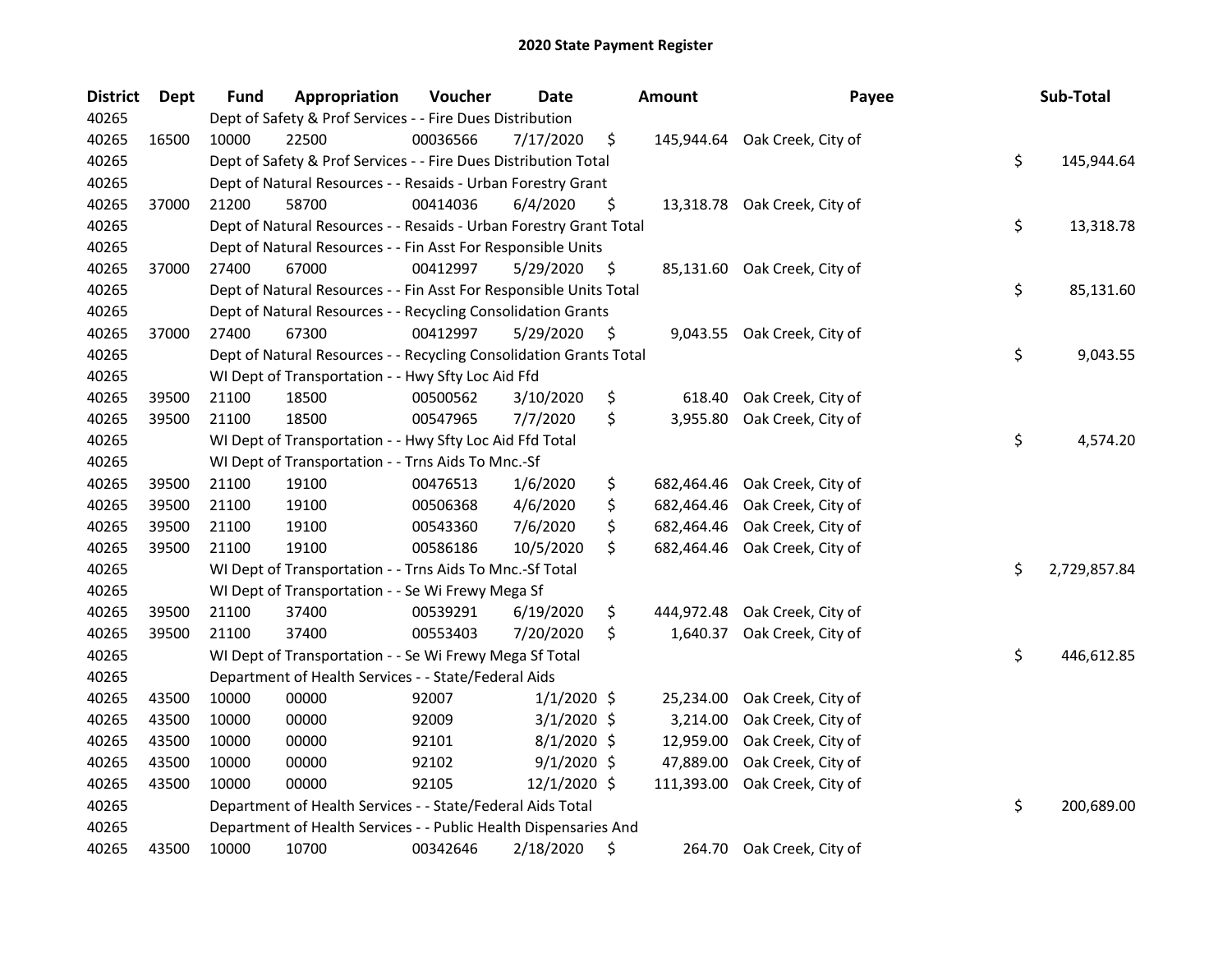| <b>District</b> | Dept  | <b>Fund</b> | Appropriation                                                                   | Voucher   | <b>Date</b>   |     | Amount     | Payee                        | Sub-Total        |
|-----------------|-------|-------------|---------------------------------------------------------------------------------|-----------|---------------|-----|------------|------------------------------|------------------|
| 40265           | 43500 | 10000       | 10700                                                                           | 00342701  | 2/18/2020     | \$  | 293.16     | Oak Creek, City of           |                  |
| 40265           | 43500 | 10000       | 10700                                                                           | 00342791  | 2/18/2020     | \$  | 292.90     | Oak Creek, City of           |                  |
| 40265           | 43500 | 10000       | 10700                                                                           | 00342794  | 2/20/2020     | \$  | 133.19     | Oak Creek, City of           |                  |
| 40265           | 43500 | 10000       | 10700                                                                           | 00347077  | 3/10/2020     | S   | 71.25      | Oak Creek, City of           |                  |
| 40265           |       |             | Department of Health Services - - Public Health Dispensaries And Total          |           |               |     |            |                              | \$<br>1,055.20   |
| 40265           |       |             | Department of Health Services - - Emergency Medical Services, Ai                |           |               |     |            |                              |                  |
| 40265           | 43500 | 10000       | 11900                                                                           | 00379094  | 9/15/2020     | \$. | 7,121.04   | Oak Creek, City of           |                  |
| 40265           |       |             | Department of Health Services - - Emergency Medical Services, Ai Total          |           |               |     |            |                              | \$<br>7,121.04   |
| 40265           |       |             | Department of Health Services - - Federal Projects Operations                   |           |               |     |            |                              |                  |
| 40265           | 43500 | 10000       | 14900                                                                           | 00346246  | 3/5/2020      | \$  |            | 400.00 Oak Creek, City of    |                  |
| 40265           |       |             | Department of Health Services - - Federal Projects Operations Total             |           |               |     |            |                              | \$<br>400.00     |
| 40265           |       |             | Department of Health Services - - Federal Project Aids                          |           |               |     |            |                              |                  |
| 40265           | 43500 | 10000       | 15000                                                                           | 00344289  | 3/13/2020     | \$  | 53.47      | Oak Creek, City of           |                  |
| 40265           |       |             | Department of Health Services - - Federal Project Aids Total                    |           |               |     |            |                              | \$<br>53.47      |
| 40265           |       |             | Department of Health Services - - Prepaid Medical Transport Reimbursement       |           |               |     |            |                              |                  |
| 40265           | 43500 | 10000       | 16300                                                                           | AMBULANCE | 11/16/2020 \$ |     |            | 38,249.07 Oak Creek, City of |                  |
| 40265           |       |             | Department of Health Services - - Prepaid Medical Transport Reimbursement Total |           |               |     |            |                              | \$<br>38,249.07  |
| 40265           |       |             | Department of Justice - - Law Enforcement Train, Local                          |           |               |     |            |                              |                  |
| 40265           | 45500 | 10000       | 23100                                                                           | 00091803  | 12/8/2020     | \$  |            | 9,120.00 Oak Creek, City of  |                  |
| 40265           |       |             | Department of Justice - - Law Enforcement Train, Local Total                    |           |               |     |            |                              | \$<br>9,120.00   |
| 40265           |       |             | Department of Military Affairs - - Next Generation 911                          |           |               |     |            |                              |                  |
| 40265           | 46500 | 23900       | 36800                                                                           | 00084976  | 11/27/2020 \$ |     | 525.00     | Oak Creek, City of           |                  |
| 40265           |       |             | Department of Military Affairs - - Next Generation 911 Total                    |           |               |     |            |                              | \$<br>525.00     |
| 40265           |       |             | Department of Administration - - Federal Aid                                    |           |               |     |            |                              |                  |
| 40265           | 50500 | 10000       | 14200                                                                           | 00130030  | 10/1/2020     | \$  | 425,297.60 | Oak Creek, City of           |                  |
| 40265           | 50500 | 10000       | 14200                                                                           | 00134809  | 12/9/2020     | \$. | 157,210.40 | Oak Creek, City of           |                  |
| 40265           | 50500 | 10000       | 14200                                                                           | 00136403  | 12/16/2020    | \$  | 61,822.80  | Oak Creek, City of           |                  |
| 40265           |       |             | Department of Administration - - Federal Aid Total                              |           |               |     |            |                              | \$<br>644,330.80 |
| 40265           |       |             | Elections Commission - - General Program Ops, GPR                               |           |               |     |            |                              |                  |
| 40265           | 51000 | 10000       | 10100                                                                           | 00005049  | 12/23/2020 \$ |     | 409.10     | Oak Creek, City of           |                  |
| 40265           |       |             | Elections Commission - - General Program Ops, GPR Total                         |           |               |     |            |                              | \$<br>409.10     |
| 40265           |       |             | Elections Commission - - 2018 Hava Election Security                            |           |               |     |            |                              |                  |
| 40265           | 51000 | 22000       | 18200                                                                           | 00003849  | 7/13/2020     | \$  |            | 22,715.90 Oak Creek, City of |                  |
| 40265           |       |             | Elections Commission - - 2018 Hava Election Security Total                      |           |               |     |            |                              | \$<br>22,715.90  |
| 40265           |       |             | Shared Revenue and Tax Relief - - Expenditure Restraint Program                 |           |               |     |            |                              |                  |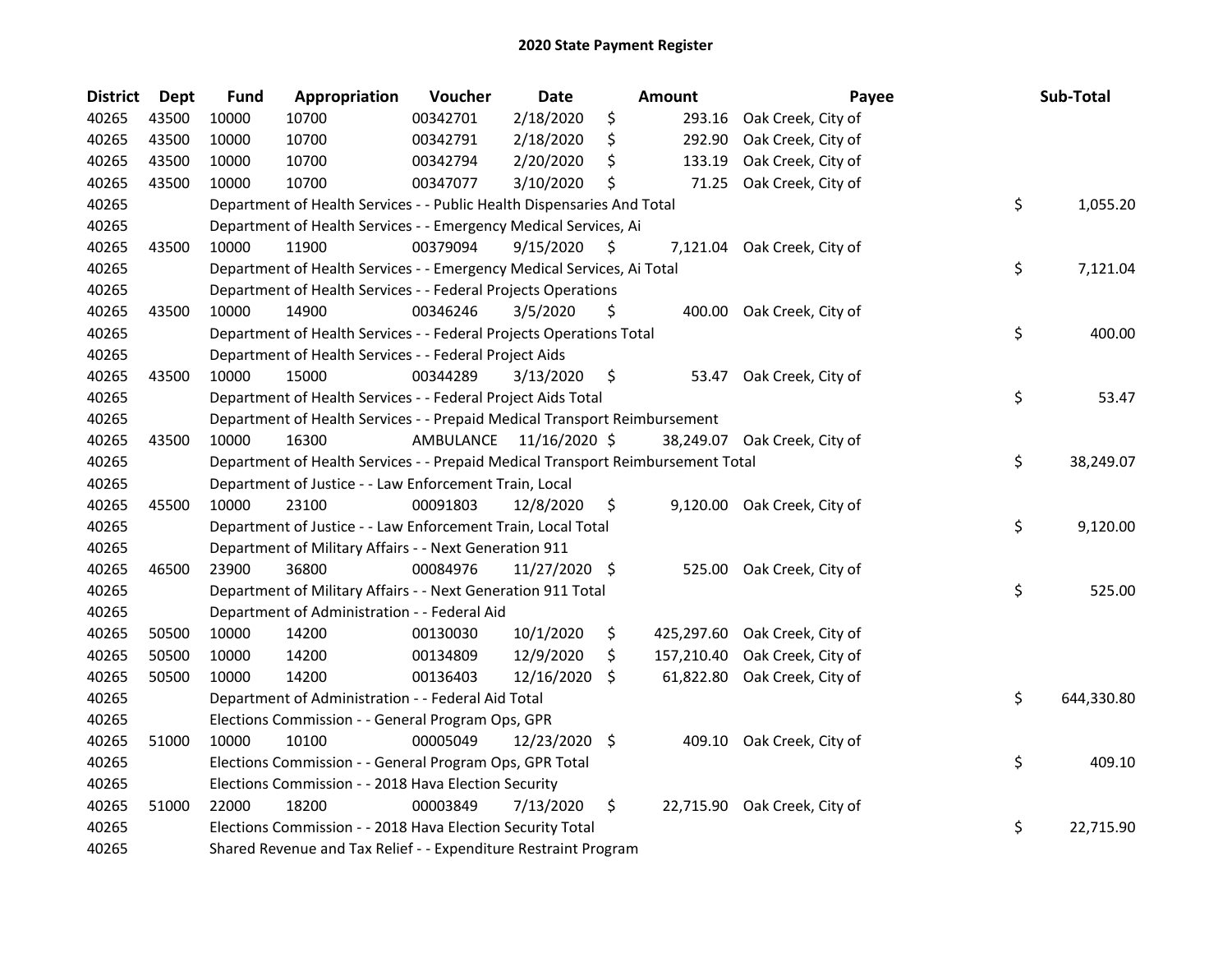| <b>District</b> | <b>Dept</b> | <b>Fund</b> | Appropriation                                                                 | Voucher  | <b>Date</b> |     | <b>Amount</b> | Payee                         | Sub-Total           |
|-----------------|-------------|-------------|-------------------------------------------------------------------------------|----------|-------------|-----|---------------|-------------------------------|---------------------|
| 40265           | 83500       | 10000       | 10100                                                                         | 00068492 | 7/27/2020   | \$  | 297,434.69    | Oak Creek, City of            |                     |
| 40265           |             |             | Shared Revenue and Tax Relief - - Expenditure Restraint Program Total         |          |             |     |               |                               | \$<br>297,434.69    |
| 40265           |             |             | Shared Revenue and Tax Relief - - County And Municipal Aid                    |          |             |     |               |                               |                     |
| 40265           | 83500       | 10000       | 10500                                                                         | 00068492 | 7/27/2020   | \$. |               | 132,565.70 Oak Creek, City of |                     |
| 40265           | 83500       | 10000       | 10500                                                                         | 00072459 | 11/16/2020  | \$  | 712,956.55    | Oak Creek, City of            |                     |
| 40265           |             |             | Shared Revenue and Tax Relief - - County And Municipal Aid Total              |          |             |     |               |                               | \$<br>845,522.25    |
| 40265           |             |             | Shared Revenue and Tax Relief - - Exempt Computer Aid                         |          |             |     |               |                               |                     |
| 40265           | 83500       | 10000       | 10900                                                                         | 00065612 | 7/27/2020   | \$  |               | 133,593.21 Oak Creek, City of |                     |
| 40265           | 83500       | 10000       | 10900                                                                         | 00067114 | 7/27/2020   | \$  |               | 50,555.63 Oak Creek, City of  |                     |
| 40265           |             |             | Shared Revenue and Tax Relief - - Exempt Computer Aid Total                   |          |             |     |               |                               | \$<br>184,148.84    |
| 40265           |             |             | Shared Revenue and Tax Relief - - Utility Aid                                 |          |             |     |               |                               |                     |
| 40265           | 83500       | 10000       | 11000                                                                         | 00068492 | 7/27/2020   | \$  | 750,109.50    | Oak Creek, City of            |                     |
| 40265           | 83500       | 10000       | 11000                                                                         | 00072459 | 11/16/2020  | \$  | 4,269,741.08  | Oak Creek, City of            |                     |
| 40265           |             |             | Shared Revenue and Tax Relief - - Utility Aid Total                           |          |             |     |               |                               | \$<br>5,019,850.58  |
| 40265           |             |             | Shared Revenue and Tax Relief - - Personal Property Aid                       |          |             |     |               |                               |                     |
| 40265           | 83500       | 10000       | 11100                                                                         | 00061001 | 5/4/2020    | \$  | 182,145.76    | Oak Creek, City of            |                     |
| 40265           | 83500       | 10000       | 11100                                                                         | 00062555 | 5/4/2020    | \$  | 235,160.02    | Oak Creek, City of            |                     |
| 40265           |             |             | Shared Revenue and Tax Relief - - Personal Property Aid Total                 |          |             |     |               |                               | \$<br>417,305.78    |
| 40265           |             |             | Shared Revenue and Tax Relief - - State Aid; Video Service Provider Fee       |          |             |     |               |                               |                     |
| 40265           | 83500       | 10000       | 11200                                                                         | 00064318 | 7/27/2020   | \$. | 43,528.42     | Oak Creek, City of            |                     |
| 40265           |             |             | Shared Revenue and Tax Relief - - State Aid; Video Service Provider Fee Total |          |             |     |               |                               | \$<br>43,528.42     |
| 40265           |             |             | Shared Revenue and Tax Relief - - School Lvy Tx/First Dollar Cr               |          |             |     |               |                               |                     |
| 40265           | 83500       | 10000       | 30200                                                                         | 00063974 | 7/27/2020   | \$  | 604,969.00    | Oak Creek, City of            |                     |
| 40265           | 83500       | 10000       | 30200                                                                         | 00067365 | 7/27/2020   | \$  | 5,221,692.92  | Oak Creek, City of            |                     |
| 40265           |             |             | Shared Revenue and Tax Relief - - School Lvy Tx/First Dollar Cr Total         |          |             |     |               |                               | \$<br>5,826,661.92  |
| 40265           |             |             | Shared Revenue and Tax Relief - - Payments For Municipal Svcs                 |          |             |     |               |                               |                     |
| 40265           | 83500       | 10000       | 50100                                                                         | 00054943 | 2/3/2020    | \$  |               | 4,146.54 Oak Creek, City of   |                     |
| 40265           |             |             | Shared Revenue and Tax Relief - - Payments For Municipal Svcs Total           |          |             |     |               |                               | \$<br>4,146.54      |
| 40265           |             |             | Shared Revenue and Tax Relief - - Lottery & Gaming Credit                     |          |             |     |               |                               |                     |
| 40265           | 83500       | 52100       | 36300                                                                         | 00055426 | 3/23/2020   | \$  | 19,500.70     | Oak Creek, City of            |                     |
| 40265           | 83500       | 52100       | 36300                                                                         | 00055697 | 3/23/2020   | \$  | 1,329,001.41  | Oak Creek, City of            |                     |
| 40265           |             |             | Shared Revenue and Tax Relief - - Lottery & Gaming Credit Total               |          |             |     |               |                               | \$<br>1,348,502.11  |
| 40265 Total     |             |             |                                                                               |          |             |     |               |                               | \$<br>18,346,253.17 |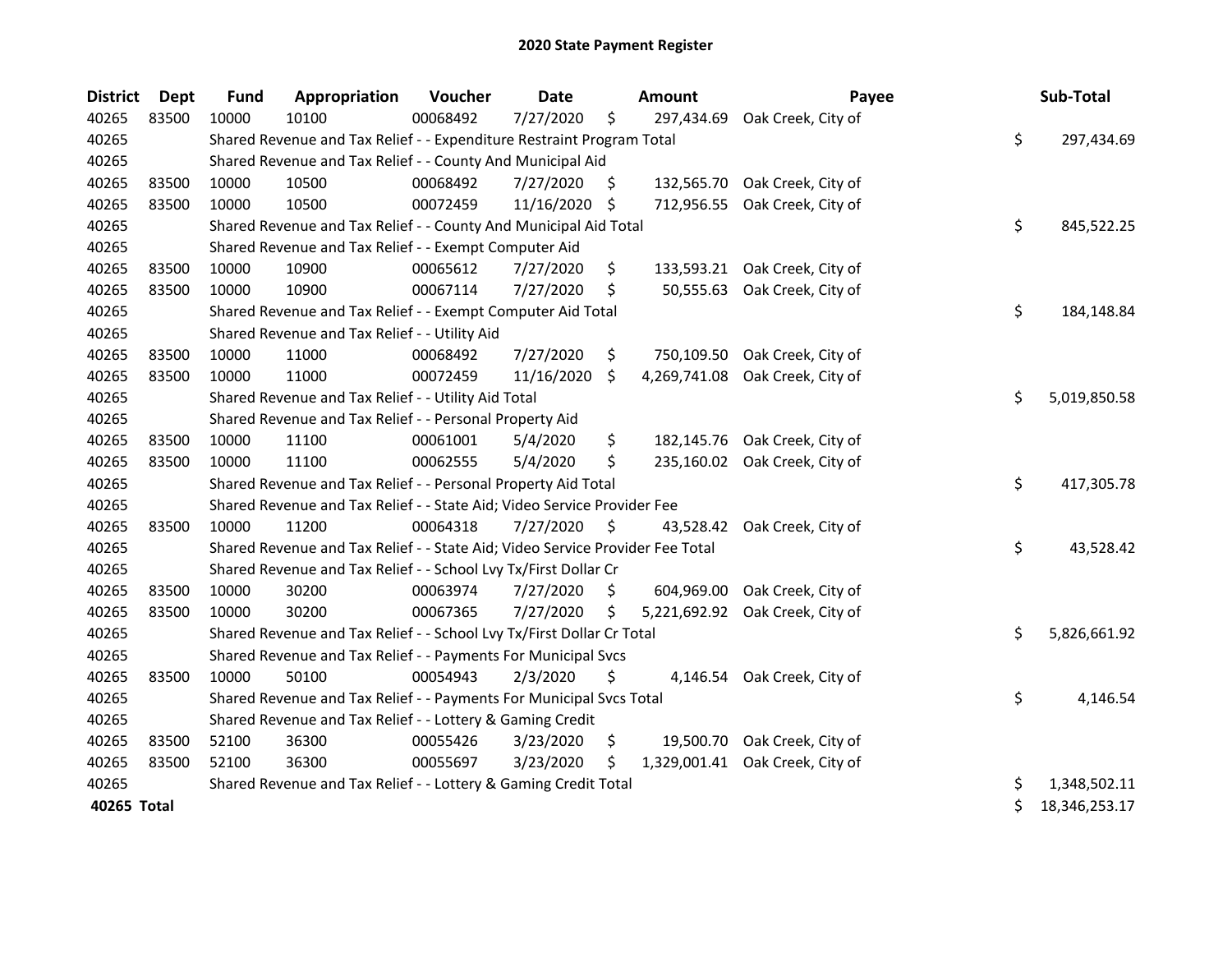| <b>District</b> | <b>Dept</b> | Fund  | Appropriation                                                             | Voucher  | <b>Date</b> | <b>Amount</b>    | Payee                           | Sub-Total        |
|-----------------|-------------|-------|---------------------------------------------------------------------------|----------|-------------|------------------|---------------------------------|------------------|
| 40281           |             |       | Dept of Ag, Trade & Cons Protc - - Clean Sweep Grants                     |          |             |                  |                                 |                  |
| 40281           | 11500       | 27400 | 77800                                                                     | 00056482 | 2/18/2020   | \$<br>605.08     | <b>City Of Saint Francis</b>    |                  |
| 40281           |             |       | Dept of Ag, Trade & Cons Protc - - Clean Sweep Grants Total               |          |             |                  |                                 | \$<br>605.08     |
| 40281           |             |       | Dept of Safety & Prof Services - - Fire Dues Distribution                 |          |             |                  |                                 |                  |
| 40281           | 16500       | 10000 | 22500                                                                     | 00036567 | 7/17/2020   | \$<br>27,686.05  | <b>City Of Saint Francis</b>    |                  |
| 40281           |             |       | Dept of Safety & Prof Services - - Fire Dues Distribution Total           |          |             |                  |                                 | \$<br>27,686.05  |
| 40281           |             |       | Dept of Natural Resources - - Resaids - Urban Forestry Grant              |          |             |                  |                                 |                  |
| 40281           | 37000       | 21200 | 58700                                                                     | 00388271 | 2/5/2020    | \$               | 24,712.96 City Of Saint Francis |                  |
| 40281           |             |       | Dept of Natural Resources - - Resaids - Urban Forestry Grant Total        |          |             |                  |                                 | \$<br>24,712.96  |
| 40281           |             |       | Dept of Natural Resources - - Fin Asst For Responsible Units              |          |             |                  |                                 |                  |
| 40281           | 37000       | 27400 | 67000                                                                     | 00413382 | 5/29/2020   | \$               | 33,355.60 City Of Saint Francis |                  |
| 40281           |             |       | Dept of Natural Resources - - Fin Asst For Responsible Units Total        |          |             |                  |                                 | \$<br>33,355.60  |
| 40281           |             |       | WI Dept of Transportation - - Conn Hwy Aids St Fds                        |          |             |                  |                                 |                  |
| 40281           | 39500       | 21100 | 16200                                                                     | 00477408 | 1/6/2020    | \$<br>12,070.42  | <b>City Of Saint Francis</b>    |                  |
| 40281           | 39500       | 21100 | 16200                                                                     | 00507263 | 4/6/2020    | \$<br>12,070.42  | City Of Saint Francis           |                  |
| 40281           | 39500       | 21100 | 16200                                                                     | 00544255 | 7/6/2020    | \$<br>12,070.42  | <b>City Of Saint Francis</b>    |                  |
| 40281           | 39500       | 21100 | 16200                                                                     | 00587081 | 10/5/2020   | \$<br>12,070.44  | <b>City Of Saint Francis</b>    |                  |
| 40281           |             |       | WI Dept of Transportation - - Conn Hwy Aids St Fds Total                  |          |             |                  |                                 | \$<br>48,281.70  |
| 40281           |             |       | WI Dept of Transportation - - Hwy Sfty Loc Aid Ffd                        |          |             |                  |                                 |                  |
| 40281           | 39500       | 21100 | 18500                                                                     | 00526891 | 5/15/2020   | \$<br>4,000.00   | City Of Saint Francis           |                  |
| 40281           | 39500       | 21100 | 18500                                                                     | 00555731 | 7/27/2020   | \$<br>3,995.00   | <b>City Of Saint Francis</b>    |                  |
| 40281           |             |       | WI Dept of Transportation - - Hwy Sfty Loc Aid Ffd Total                  |          |             |                  |                                 | \$<br>7,995.00   |
| 40281           |             |       | WI Dept of Transportation - - Trns Aids To Mnc.-Sf                        |          |             |                  |                                 |                  |
| 40281           | 39500       | 21100 | 19100                                                                     | 00476514 | 1/6/2020    | \$<br>187,344.52 | <b>City Of Saint Francis</b>    |                  |
| 40281           | 39500       | 21100 | 19100                                                                     | 00506369 | 4/6/2020    | \$<br>187,344.52 | City Of Saint Francis           |                  |
| 40281           | 39500       | 21100 | 19100                                                                     | 00543361 | 7/6/2020    | \$<br>187,344.52 | <b>City Of Saint Francis</b>    |                  |
| 40281           | 39500       | 21100 | 19100                                                                     | 00586187 | 10/5/2020   | \$<br>187,344.52 | <b>City Of Saint Francis</b>    |                  |
| 40281           |             |       | WI Dept of Transportation - - Trns Aids To Mnc.-Sf Total                  |          |             |                  |                                 | \$<br>749,378.08 |
| 40281           |             |       | WI Dept of Transportation - - Trns Facl Econ Astsf                        |          |             |                  |                                 |                  |
| 40281           | 39500       | 21100 | 26000                                                                     | 00514715 | 4/14/2020   | \$<br>55,762.08  | City Of Saint Francis           |                  |
| 40281           |             |       | WI Dept of Transportation - - Trns Facl Econ Astsf Total                  |          |             |                  |                                 | \$<br>55,762.08  |
| 40281           |             |       | Department of Health Services - - Emergency Medical Services, Ai          |          |             |                  |                                 |                  |
| 40281           | 43500       | 10000 | 11900                                                                     | 00379138 | 9/15/2020   | \$<br>5,798.59   | <b>City Of Saint Francis</b>    |                  |
| 40281           |             |       | Department of Health Services - - Emergency Medical Services, Ai Total    |          |             |                  |                                 | \$<br>5,798.59   |
| 40281           |             |       | Department of Health Services - - Prepaid Medical Transport Reimbursement |          |             |                  |                                 |                  |
|                 |             |       |                                                                           |          |             |                  |                                 |                  |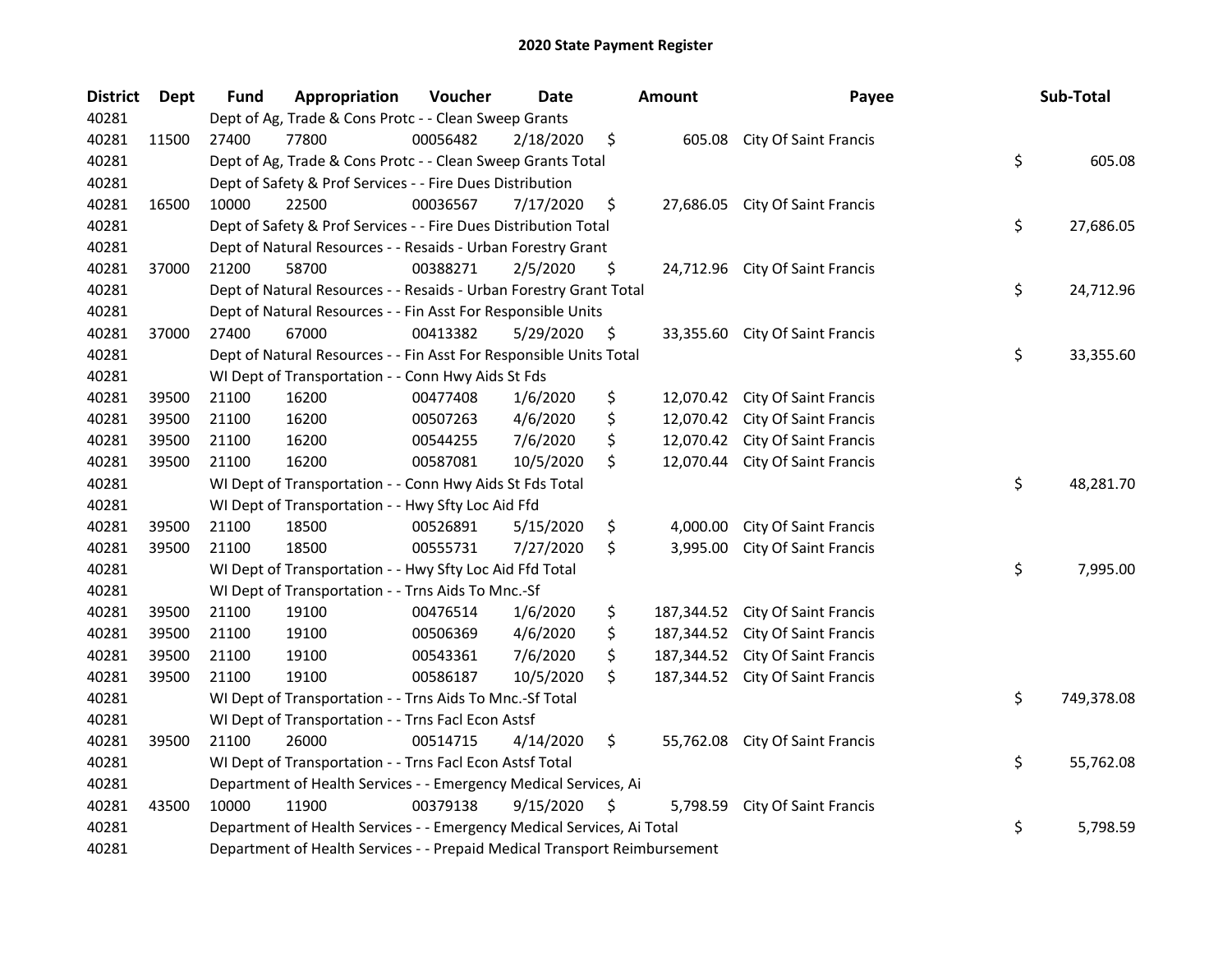| <b>District</b> | <b>Dept</b> | <b>Fund</b> | Appropriation                                                                   | Voucher   | <b>Date</b>   |     | <b>Amount</b> | Payee                              | Sub-Total          |
|-----------------|-------------|-------------|---------------------------------------------------------------------------------|-----------|---------------|-----|---------------|------------------------------------|--------------------|
| 40281           | 43500       | 10000       | 16300                                                                           | AMBULANCE | 11/16/2020 \$ |     |               | 15,364.46 City Of Saint Francis    |                    |
| 40281           |             |             | Department of Health Services - - Prepaid Medical Transport Reimbursement Total |           |               |     |               |                                    | \$<br>15,364.46    |
| 40281           |             |             | Department of Justice - - Crime Laboratories, Dna                               |           |               |     |               |                                    |                    |
| 40281           | 45500       | 10000       | 22100                                                                           | 00085875  | 7/15/2020     | \$  |               | 10.00 City Of Saint Francis        |                    |
| 40281           |             |             | Department of Justice - - Crime Laboratories, Dna Total                         |           |               |     |               |                                    | \$<br>10.00        |
| 40281           |             |             | Department of Justice - - Law Enforcement Train, Local                          |           |               |     |               |                                    |                    |
| 40281           | 45500       | 10000       | 23100                                                                           | 00091689  | 12/7/2020     | \$  |               | 3,680.00 City Of Saint Francis     |                    |
| 40281           |             |             | Department of Justice - - Law Enforcement Train, Local Total                    |           |               |     |               |                                    | \$<br>3,680.00     |
| 40281           |             |             | Department of Military Affairs - - Next Generation 911                          |           |               |     |               |                                    |                    |
| 40281           | 46500       | 23900       | 36800                                                                           | 00084449  | 10/16/2020 \$ |     | 525.00        | <b>City Of Saint Francis</b>       |                    |
| 40281           |             |             | Department of Military Affairs - - Next Generation 911 Total                    |           |               |     |               |                                    | \$<br>525.00       |
| 40281           |             |             | Department of Administration - - Federal Aid                                    |           |               |     |               |                                    |                    |
| 40281           | 50500       | 10000       | 14200                                                                           | 00134810  | 12/9/2020     | \$  |               | 133,657.64 City Of Saint Francis   |                    |
| 40281           |             |             | Department of Administration - - Federal Aid Total                              |           |               |     |               |                                    | \$<br>133,657.64   |
| 40281           |             |             | Elections Commission - - 2018 Hava Election Security                            |           |               |     |               |                                    |                    |
| 40281           | 51000       | 22000       | 18200                                                                           | 00004468  | 9/8/2020      | \$  | 6,647.10      | City Of Saint Francis              |                    |
| 40281           |             |             | Elections Commission - - 2018 Hava Election Security Total                      |           |               |     |               |                                    | \$<br>6,647.10     |
| 40281           |             |             | Shared Revenue and Tax Relief - - Expenditure Restraint Program                 |           |               |     |               |                                    |                    |
| 40281           | 83500       | 10000       | 10100                                                                           | 00068493  | 7/27/2020     | \$  | 216,947.73    | <b>City Of Saint Francis</b>       |                    |
| 40281           |             |             | Shared Revenue and Tax Relief - - Expenditure Restraint Program Total           |           |               |     |               |                                    | \$<br>216,947.73   |
| 40281           |             |             | Shared Revenue and Tax Relief - - County And Municipal Aid                      |           |               |     |               |                                    |                    |
| 40281           | 83500       | 10000       | 10500                                                                           | 00068493  | 7/27/2020     | \$. |               | 283,351.32 City Of Saint Francis   |                    |
| 40281           | 83500       | 10000       | 10500                                                                           | 00072460  | 11/16/2020    | -\$ |               | 1,590,293.01 City Of Saint Francis |                    |
| 40281           |             |             | Shared Revenue and Tax Relief - - County And Municipal Aid Total                |           |               |     |               |                                    | \$<br>1,873,644.33 |
| 40281           |             |             | Shared Revenue and Tax Relief - - Exempt Computer Aid                           |           |               |     |               |                                    |                    |
| 40281           | 83500       | 10000       | 10900                                                                           | 00065613  | 7/27/2020     | \$  | 9,188.06      | <b>City Of Saint Francis</b>       |                    |
| 40281           | 83500       | 10000       | 10900                                                                           | 00067115  | 7/27/2020     | S   | 29,419.84     | City Of Saint Francis              |                    |
| 40281           |             |             | Shared Revenue and Tax Relief - - Exempt Computer Aid Total                     |           |               |     |               |                                    | \$<br>38,607.90    |
| 40281           |             |             | Shared Revenue and Tax Relief - - Utility Aid                                   |           |               |     |               |                                    |                    |
| 40281           | 83500       | 10000       | 11000                                                                           | 00068493  | 7/27/2020     | \$  | 12,970.79     | <b>City Of Saint Francis</b>       |                    |
| 40281           | 83500       | 10000       | 11000                                                                           | 00072460  | 11/16/2020    | \$  | 75,782.01     | <b>City Of Saint Francis</b>       |                    |
| 40281           |             |             | Shared Revenue and Tax Relief - - Utility Aid Total                             |           |               |     |               |                                    | \$<br>88,752.80    |
| 40281           |             |             | Shared Revenue and Tax Relief - - Personal Property Aid                         |           |               |     |               |                                    |                    |
| 40281           | 83500       | 10000       | 11100                                                                           | 00061002  | 5/4/2020      | \$  | 4,551.00      | <b>City Of Saint Francis</b>       |                    |
| 40281           | 83500       | 10000       | 11100                                                                           | 00062556  | 5/4/2020      | \$  |               | 35,780.70 City Of Saint Francis    |                    |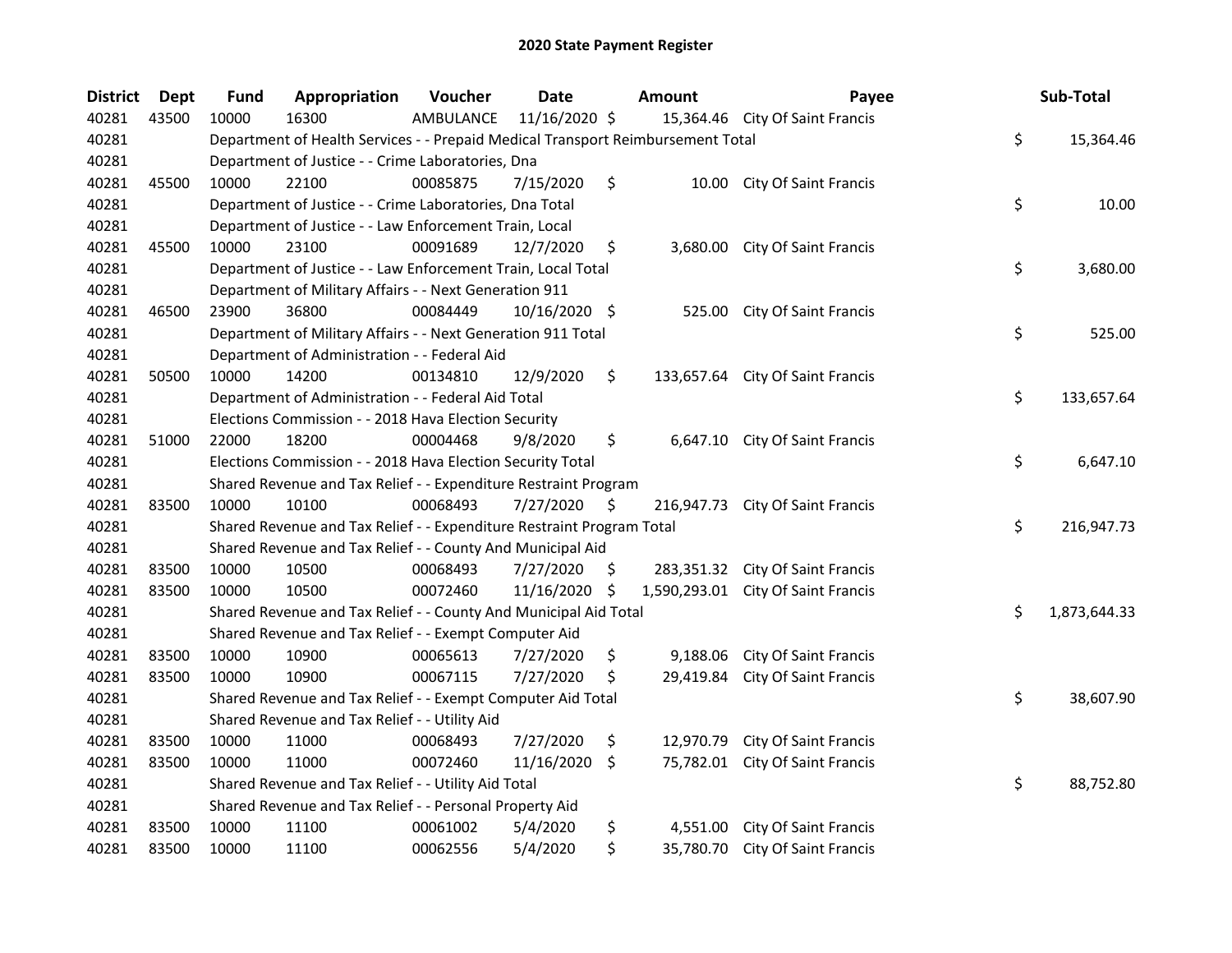| <b>District</b> | Dept  | <b>Fund</b> | Appropriation                                                                 | <b>Voucher</b> | Date      |    | <b>Amount</b> | Payee                        |   | Sub-Total    |
|-----------------|-------|-------------|-------------------------------------------------------------------------------|----------------|-----------|----|---------------|------------------------------|---|--------------|
| 40281           |       |             | Shared Revenue and Tax Relief - - Personal Property Aid Total                 |                |           |    |               |                              | ১ | 40,331.70    |
| 40281           |       |             | Shared Revenue and Tax Relief - - State Aid; Video Service Provider Fee       |                |           |    |               |                              |   |              |
| 40281           | 83500 | 10000       | 11200                                                                         | 00064319       | 7/27/2020 | S. | 11,464.94     | <b>City Of Saint Francis</b> |   |              |
| 40281           |       |             | Shared Revenue and Tax Relief - - State Aid; Video Service Provider Fee Total |                |           |    |               |                              |   | 11,464.94    |
| 40281           |       |             | Shared Revenue and Tax Relief - - School Lvy Tx/First Dollar Cr               |                |           |    |               |                              |   |              |
| 40281           | 83500 | 10000       | 30200                                                                         | 00063975       | 7/27/2020 | S  | 253.865.13    | City Of Saint Francis        |   |              |
| 40281           | 83500 | 10000       | 30200                                                                         | 00067366       | 7/27/2020 | S. | 1,337,198.74  | City Of Saint Francis        |   |              |
| 40281           |       |             | Shared Revenue and Tax Relief - - School Lvy Tx/First Dollar Cr Total         |                |           |    |               |                              |   | 1,591,063.87 |
| 40281           |       |             | Shared Revenue and Tax Relief - - Lottery & Gaming Credit                     |                |           |    |               |                              |   |              |
| 40281           | 83500 | 52100       | 36300                                                                         | 00055698       | 3/23/2020 | S  | 487.803.85    | City Of Saint Francis        |   |              |
| 40281           |       |             | Shared Revenue and Tax Relief - - Lottery & Gaming Credit Total               |                |           |    |               |                              |   | 487,803.85   |
| 40281 Total     |       |             |                                                                               |                |           |    |               |                              |   | 5,462,076.46 |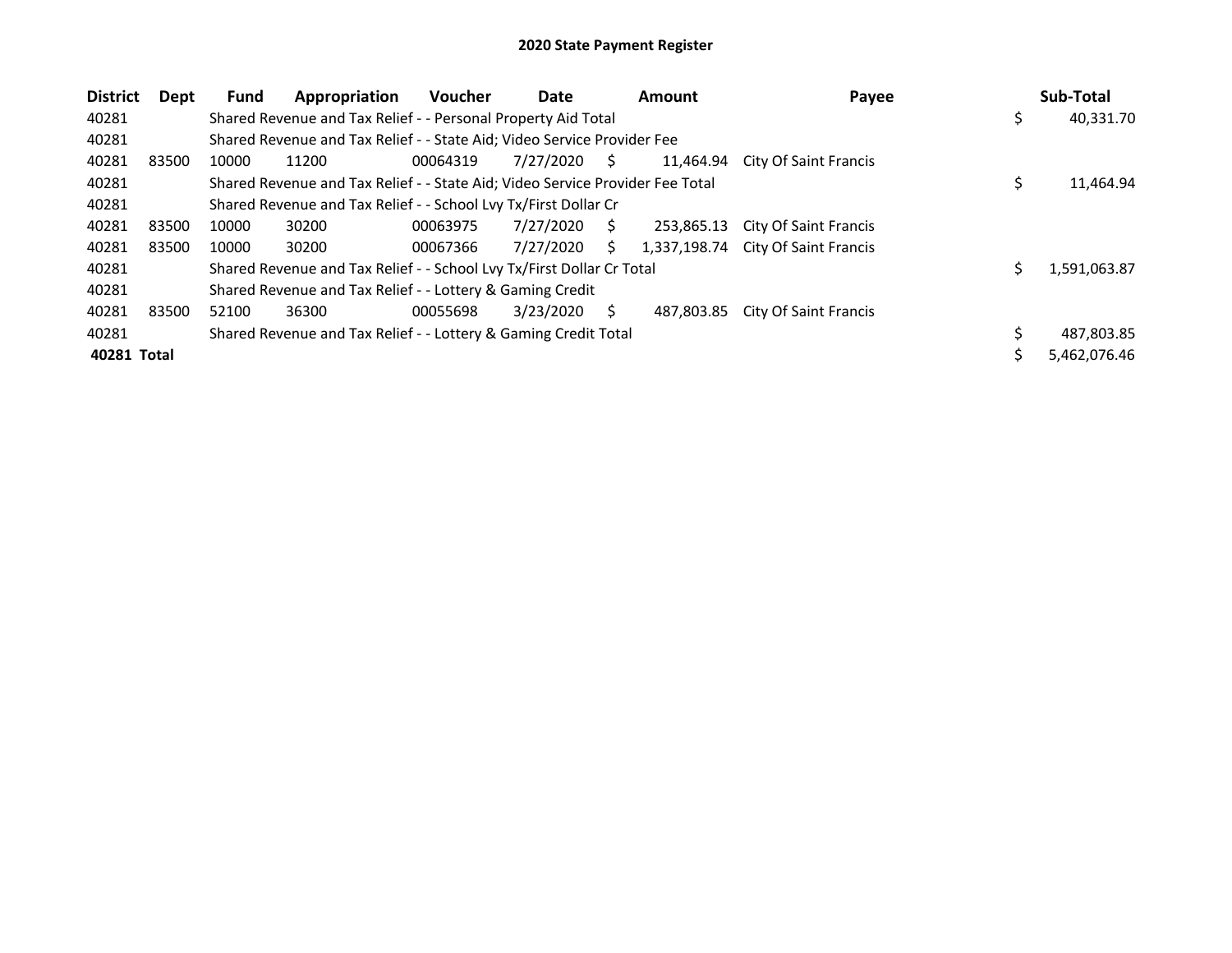| <b>District</b> | <b>Dept</b> | Fund  | Appropriation                                                      | Voucher  | <b>Date</b>    | <b>Amount</b>    | Payee                   | Sub-Total          |
|-----------------|-------------|-------|--------------------------------------------------------------------|----------|----------------|------------------|-------------------------|--------------------|
| 40282           |             |       | Dept of Safety & Prof Services - - Fire Dues Distribution          |          |                |                  |                         |                    |
| 40282           | 16500       | 10000 | 22500                                                              | 00036568 | 7/17/2020      | \$<br>47,952.40  | City Of South Milwaukee |                    |
| 40282           |             |       | Dept of Safety & Prof Services - - Fire Dues Distribution Total    |          |                |                  |                         | \$<br>47,952.40    |
| 40282           |             |       | Dept of Natural Resources - - Fin Asst For Responsible Units       |          |                |                  |                         |                    |
| 40282           | 37000       | 27400 | 67000                                                              | 00412591 | 5/29/2020      | \$<br>81,404.53  | City Of South Milwaukee |                    |
| 40282           |             |       | Dept of Natural Resources - - Fin Asst For Responsible Units Total |          |                |                  |                         | \$<br>81,404.53    |
| 40282           |             |       | WI Dept of Transportation - - Conn Hwy Aids St Fds                 |          |                |                  |                         |                    |
| 40282           | 39500       | 21100 | 16200                                                              | 00477409 | 1/6/2020       | \$<br>11,612.22  | City Of South Milwaukee |                    |
| 40282           | 39500       | 21100 | 16200                                                              | 00507264 | 4/6/2020       | \$<br>11,612.22  | City Of South Milwaukee |                    |
| 40282           | 39500       | 21100 | 16200                                                              | 00544256 | 7/6/2020       | \$<br>11,612.22  | City Of South Milwaukee |                    |
| 40282           | 39500       | 21100 | 16200                                                              | 00587082 | 10/5/2020      | \$<br>11,612.22  | City Of South Milwaukee |                    |
| 40282           |             |       | WI Dept of Transportation - - Conn Hwy Aids St Fds Total           |          |                |                  |                         | \$<br>46,448.88    |
| 40282           |             |       | WI Dept of Transportation - - Hwy Sfty Loc Aid Ffd                 |          |                |                  |                         |                    |
| 40282           | 39500       | 21100 | 18500                                                              | 00499067 | 3/5/2020       | \$<br>460.20     | City Of South Milwaukee |                    |
| 40282           | 39500       | 21100 | 18500                                                              | 00611319 | 11/12/2020     | \$<br>408.55     | City Of South Milwaukee |                    |
| 40282           |             |       | WI Dept of Transportation - - Hwy Sfty Loc Aid Ffd Total           |          |                |                  |                         | \$<br>868.75       |
| 40282           |             |       | WI Dept of Transportation - - Trns Aids To Mnc.-Sf                 |          |                |                  |                         |                    |
| 40282           | 39500       | 21100 | 19100                                                              | 00476515 | 1/6/2020       | \$<br>266,420.86 | City Of South Milwaukee |                    |
| 40282           | 39500       | 21100 | 19100                                                              | 00506370 | 4/6/2020       | \$<br>266,420.86 | City Of South Milwaukee |                    |
| 40282           | 39500       | 21100 | 19100                                                              | 00543362 | 7/6/2020       | \$<br>266,420.86 | City Of South Milwaukee |                    |
| 40282           | 39500       | 21100 | 19100                                                              | 00586188 | 10/5/2020      | \$<br>266,420.88 | City Of South Milwaukee |                    |
| 40282           |             |       | WI Dept of Transportation - - Trns Aids To Mnc.-Sf Total           |          |                |                  |                         | \$<br>1,065,683.46 |
| 40282           |             |       | WI Dept of Transportation - - Dept Mgt & Oper St Fd                |          |                |                  |                         |                    |
| 40282           | 39500       | 21100 | 46100                                                              | 00472303 | 1/15/2020      | \$<br>2,479.50   | City Of South Milwaukee |                    |
| 40282           | 39500       | 21100 | 46100                                                              | 00488049 | 2/3/2020       | \$<br>703.19     | City Of South Milwaukee |                    |
| 40282           | 39500       | 21100 | 46100                                                              | 00533678 | 6/4/2020       | \$<br>650.33     | City Of South Milwaukee |                    |
| 40282           | 39500       | 21100 | 46100                                                              | 00595164 | 10/6/2020      | \$<br>632.71     | City Of South Milwaukee |                    |
| 40282           |             |       | WI Dept of Transportation - - Dept Mgt & Oper St Fd Total          |          |                |                  |                         | \$<br>4,465.73     |
| 40282           |             |       | Department of Health Services - - State/Federal Aids               |          |                |                  |                         |                    |
| 40282           | 43500       | 10000 | 00000                                                              | 92008    | $2/1/2020$ \$  | 45,306.00        | City Of South Milwaukee |                    |
| 40282           | 43500       | 10000 | 00000                                                              | 92102    | $9/1/2020$ \$  | 55,421.00        | City Of South Milwaukee |                    |
| 40282           | 43500       | 10000 | 00000                                                              | 92103    | 10/1/2020 \$   | 130,821.00       | City Of South Milwaukee |                    |
| 40282           | 43500       | 10000 | 00000                                                              | 92104    | $11/1/2020$ \$ | 29,707.00        | City Of South Milwaukee |                    |
| 40282           | 43500       | 10000 | 00000                                                              | 92105    | 12/1/2020 \$   | 111,929.00       | City Of South Milwaukee |                    |
| 40282           |             |       | Department of Health Services - - State/Federal Aids Total         |          |                |                  |                         | \$<br>373,184.00   |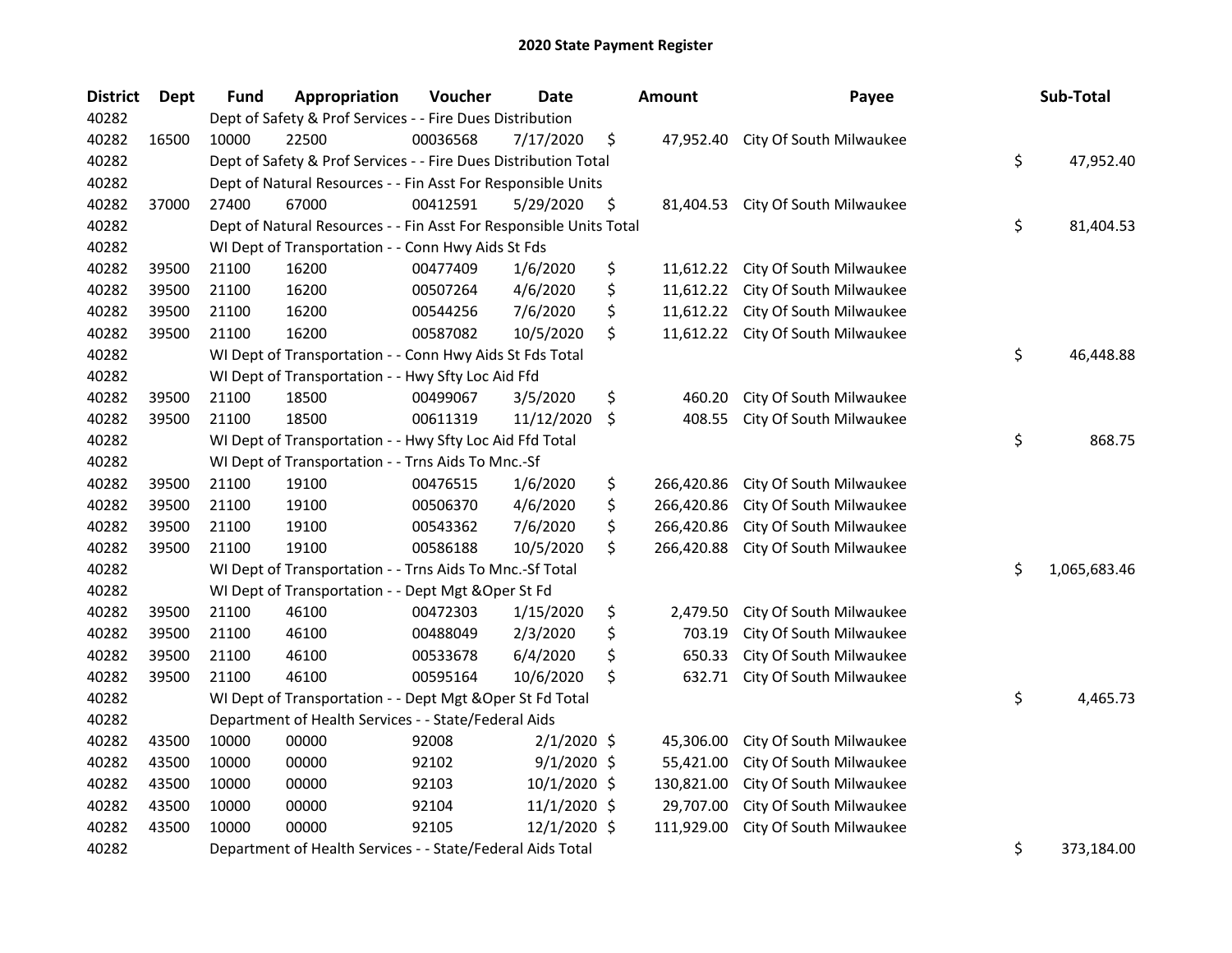| <b>District</b> | Dept  | <b>Fund</b> | Appropriation                                                                   | Voucher   | <b>Date</b>   |     | <b>Amount</b> | Payee                             | Sub-Total          |
|-----------------|-------|-------------|---------------------------------------------------------------------------------|-----------|---------------|-----|---------------|-----------------------------------|--------------------|
| 40282           |       |             | Department of Health Services - - Emergency Medical Services, Ai                |           |               |     |               |                                   |                    |
| 40282           | 43500 | 10000       | 11900                                                                           | 00379134  | 9/15/2020     | \$  |               | 6,373.64 City Of South Milwaukee  |                    |
| 40282           |       |             | Department of Health Services - - Emergency Medical Services, Ai Total          |           |               |     |               |                                   | \$<br>6,373.64     |
| 40282           |       |             | Department of Health Services - - Federal Projects Operations                   |           |               |     |               |                                   |                    |
| 40282           | 43500 | 10000       | 14900                                                                           | 00346253  | 3/5/2020      | S   |               | 800.00 City Of South Milwaukee    |                    |
| 40282           |       |             | Department of Health Services - - Federal Projects Operations Total             |           |               |     |               |                                   | \$<br>800.00       |
| 40282           |       |             | Department of Health Services - - Prepaid Medical Transport Reimbursement       |           |               |     |               |                                   |                    |
| 40282           | 43500 | 10000       | 16300                                                                           | AMBULANCE | 11/16/2020 \$ |     |               | 42,592.61 City Of South Milwaukee |                    |
| 40282           |       |             | Department of Health Services - - Prepaid Medical Transport Reimbursement Total |           |               |     |               |                                   | \$<br>42,592.61    |
| 40282           |       |             | Department of Justice - - Law Enforcement Train, Local                          |           |               |     |               |                                   |                    |
| 40282           | 45500 | 10000       | 23100                                                                           | 00091680  | 12/7/2020     | \$  |               | 5,280.00 City Of South Milwaukee  |                    |
| 40282           |       |             | Department of Justice - - Law Enforcement Train, Local Total                    |           |               |     |               |                                   | \$<br>5,280.00     |
| 40282           |       |             | Department of Administration - - Federal Aid                                    |           |               |     |               |                                   |                    |
| 40282           | 50500 | 10000       | 14200                                                                           | 00126689  | 8/11/2020     | \$  | 250,358.09    | City Of South Milwaukee           |                    |
| 40282           | 50500 | 10000       | 14200                                                                           | 00130031  | 10/1/2020     | \$  | 86,578.91     | City Of South Milwaukee           |                    |
| 40282           |       |             | Department of Administration - - Federal Aid Total                              |           |               |     |               |                                   | \$<br>336,937.00   |
| 40282           |       |             | Elections Commission - - 2018 Hava Election Security                            |           |               |     |               |                                   |                    |
| 40282           | 51000 | 22000       | 18200                                                                           | 00004567  | 9/14/2020     | \$  | 12,839.00     | City Of South Milwaukee           |                    |
| 40282           |       |             | Elections Commission - - 2018 Hava Election Security Total                      |           |               |     |               |                                   | \$<br>12,839.00    |
| 40282           |       |             | Shared Revenue and Tax Relief - - Expenditure Restraint Program                 |           |               |     |               |                                   |                    |
| 40282           | 83500 | 10000       | 10100                                                                           | 00068494  | 7/27/2020     | \$  | 353,868.77    | City Of South Milwaukee           |                    |
| 40282           |       |             | Shared Revenue and Tax Relief - - Expenditure Restraint Program Total           |           |               |     |               |                                   | \$<br>353,868.77   |
| 40282           |       |             | Shared Revenue and Tax Relief - - County And Municipal Aid                      |           |               |     |               |                                   |                    |
| 40282           | 83500 | 10000       | 10500                                                                           | 00068494  | 7/27/2020     | \$. | 430,797.20    | City Of South Milwaukee           |                    |
| 40282           | 83500 | 10000       | 10500                                                                           | 00072461  | 11/16/2020    | \$  | 2,398,591.54  | City Of South Milwaukee           |                    |
| 40282           |       |             | Shared Revenue and Tax Relief - - County And Municipal Aid Total                |           |               |     |               |                                   | \$<br>2,829,388.74 |
| 40282           |       |             | Shared Revenue and Tax Relief - - Exempt Computer Aid                           |           |               |     |               |                                   |                    |
| 40282           | 83500 | 10000       | 10900                                                                           | 00065614  | 7/27/2020     | \$  | 59,489.08     | City Of South Milwaukee           |                    |
| 40282           | 83500 | 10000       | 10900                                                                           | 00067116  | 7/27/2020     | \$  | 15,999.74     | City Of South Milwaukee           |                    |
| 40282           |       |             | Shared Revenue and Tax Relief - - Exempt Computer Aid Total                     |           |               |     |               |                                   | \$<br>75,488.82    |
| 40282           |       |             | Shared Revenue and Tax Relief - - Utility Aid                                   |           |               |     |               |                                   |                    |
| 40282           | 83500 | 10000       | 11000                                                                           | 00068494  | 7/27/2020     | \$  | 0.45          | City Of South Milwaukee           |                    |
| 40282           | 83500 | 10000       | 11000                                                                           | 00072461  | 11/16/2020    | \$  | 13.07         | City Of South Milwaukee           |                    |
| 40282           |       |             | Shared Revenue and Tax Relief - - Utility Aid Total                             |           |               |     |               |                                   | \$<br>13.52        |
| 40282           |       |             | Shared Revenue and Tax Relief - - Personal Property Aid                         |           |               |     |               |                                   |                    |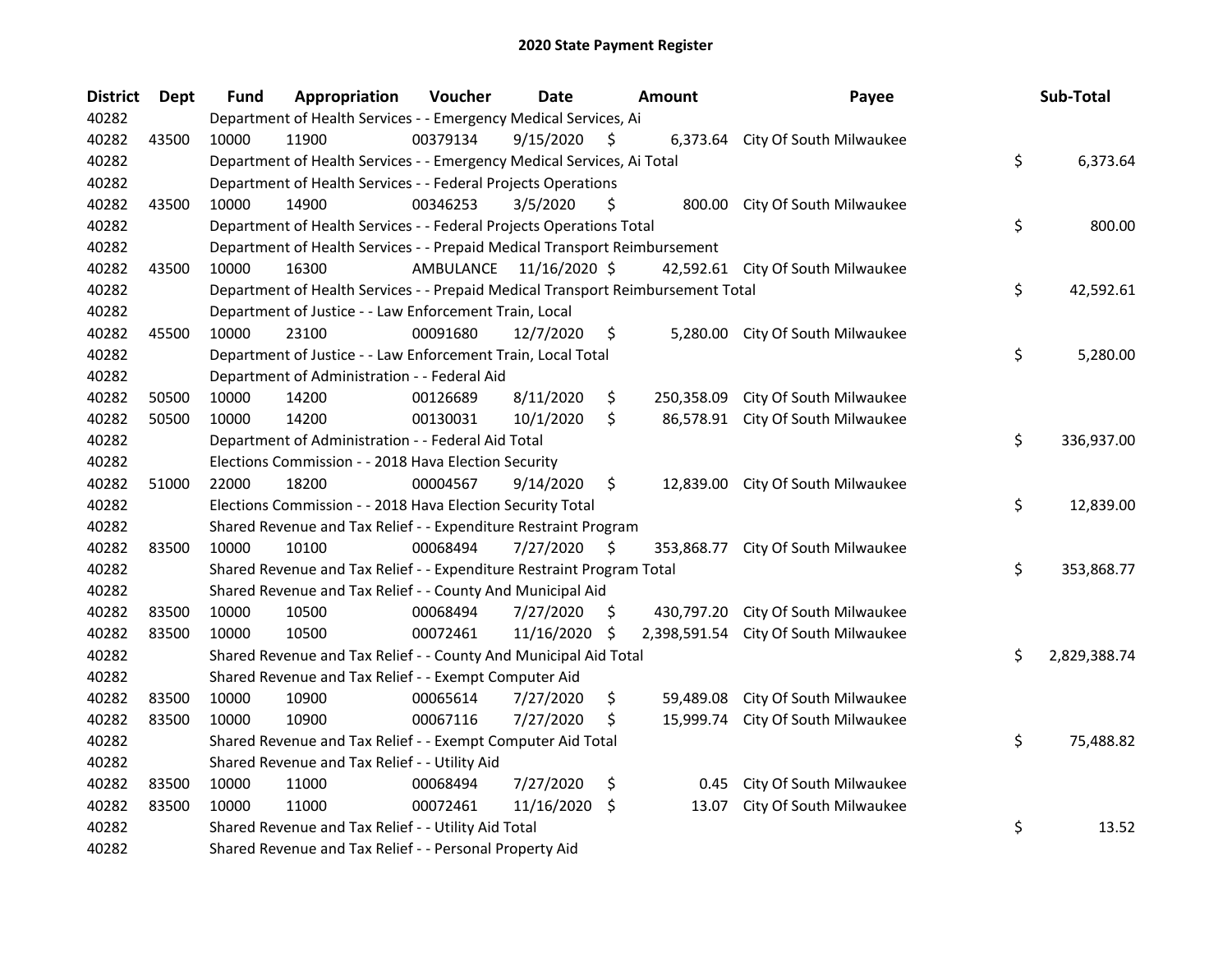| <b>District</b> | Dept  | Fund  | Appropriation                                                                 | <b>Voucher</b> | Date      |     | <b>Amount</b> | Payee                   | Sub-Total          |
|-----------------|-------|-------|-------------------------------------------------------------------------------|----------------|-----------|-----|---------------|-------------------------|--------------------|
| 40282           | 83500 | 10000 | 11100                                                                         | 00061003       | 5/4/2020  | \$. | 15,678.92     | City Of South Milwaukee |                    |
| 40282           | 83500 | 10000 | 11100                                                                         | 00062557       | 5/4/2020  | S   | 37,010.65     | City Of South Milwaukee |                    |
| 40282           |       |       | Shared Revenue and Tax Relief - - Personal Property Aid Total                 |                |           |     |               |                         | \$<br>52,689.57    |
| 40282           |       |       | Shared Revenue and Tax Relief - - State Aid; Video Service Provider Fee       |                |           |     |               |                         |                    |
| 40282           | 83500 | 10000 | 11200                                                                         | 00064320       | 7/27/2020 | S.  | 24,885.10     | City Of South Milwaukee |                    |
| 40282           |       |       | Shared Revenue and Tax Relief - - State Aid; Video Service Provider Fee Total |                |           |     |               |                         | \$<br>24,885.10    |
| 40282           |       |       | Shared Revenue and Tax Relief - - School Lvy Tx/First Dollar Cr               |                |           |     |               |                         |                    |
| 40282           | 83500 | 10000 | 30200                                                                         | 00063976       | 7/27/2020 | S.  | 501,942.00    | City Of South Milwaukee |                    |
| 40282           | 83500 | 10000 | 30200                                                                         | 00067367       | 7/27/2020 | S.  | 2,478,622.49  | City Of South Milwaukee |                    |
| 40282           |       |       | Shared Revenue and Tax Relief - - School Lvy Tx/First Dollar Cr Total         |                |           |     |               |                         | \$<br>2,980,564.49 |
| 40282           |       |       | Shared Revenue and Tax Relief - - Payments For Municipal Svcs                 |                |           |     |               |                         |                    |
| 40282           | 83500 | 10000 | 50100                                                                         | 00054803       | 2/3/2020  | S.  | 2,548.76      | City Of South Milwaukee |                    |
| 40282           |       |       | Shared Revenue and Tax Relief - - Payments For Municipal Svcs Total           |                |           |     |               |                         | \$<br>2,548.76     |
| 40282           |       |       | Shared Revenue and Tax Relief - - Lottery & Gaming Credit                     |                |           |     |               |                         |                    |
| 40282           | 83500 | 52100 | 36300                                                                         | 00055699       | 3/23/2020 | S.  | 1,040,820.51  | City Of South Milwaukee |                    |
| 40282           |       |       | Shared Revenue and Tax Relief - - Lottery & Gaming Credit Total               |                |           |     |               |                         | 1,040,820.51       |
| 40282 Total     |       |       |                                                                               |                |           |     |               |                         | \$<br>9,385,098.28 |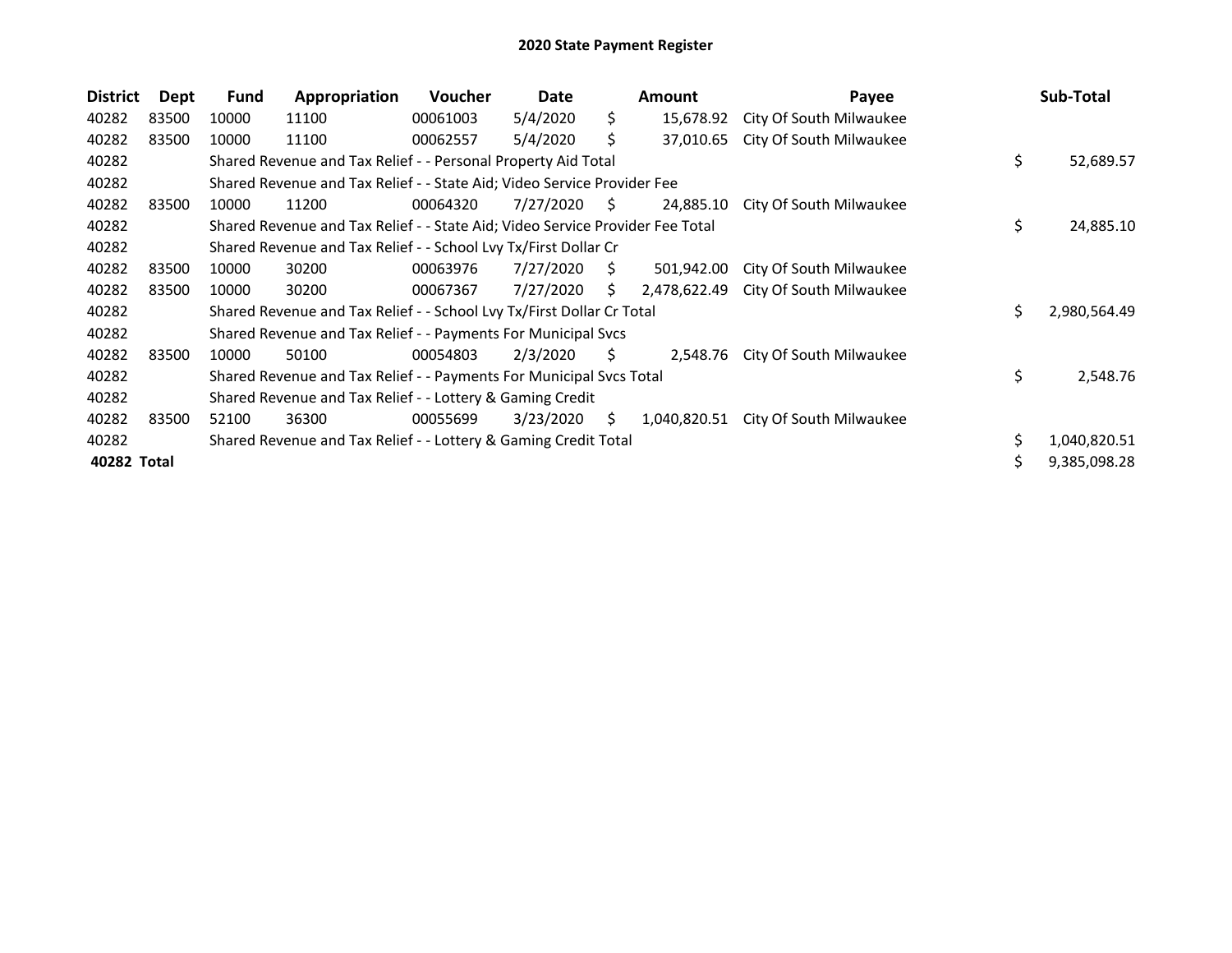| <b>District</b> | <b>Dept</b> | <b>Fund</b> | Appropriation                                                         | Voucher  | Date          | Amount          | Payee                         | Sub-Total        |
|-----------------|-------------|-------------|-----------------------------------------------------------------------|----------|---------------|-----------------|-------------------------------|------------------|
| 40291           |             |             | Dept of Ag, Trade & Cons Protc - - Clean Sweep Grants                 |          |               |                 |                               |                  |
| 40291           | 11500       | 27400       | 77800                                                                 | 00057749 | 3/27/2020     | \$              | 3,110.00 Wauwatosa, City of   |                  |
| 40291           |             |             | Dept of Ag, Trade & Cons Protc - - Clean Sweep Grants Total           |          |               |                 |                               | \$<br>3,110.00   |
| 40291           |             |             | Dept of Safety & Prof Services - - Fire Dues Distribution             |          |               |                 |                               |                  |
| 40291           | 16500       | 10000       | 22500                                                                 | 00036569 | 7/17/2020     | \$              | 232,424.49 Wauwatosa, City of |                  |
| 40291           |             |             | Dept of Safety & Prof Services - - Fire Dues Distribution Total       |          |               |                 |                               | \$<br>232,424.49 |
| 40291           |             |             | Wisconsin Historical Society - - General Program Operations-Prf       |          |               |                 |                               |                  |
| 40291           | 24500       | 10000       | 14100                                                                 | 00028607 | 6/25/2020     | \$              | 14,579.07 Wauwatosa, City of  |                  |
| 40291           | 24500       | 10000       | 14100                                                                 | 00029559 | 9/25/2020     | \$              | 10,410.93 Wauwatosa, City of  |                  |
| 40291           |             |             | Wisconsin Historical Society - - General Program Operations-Prf Total |          |               |                 |                               | \$<br>24,990.00  |
| 40291           |             |             | Dept of Natural Resources - - Aids In Lieu Of Taxes - Gener           |          |               |                 |                               |                  |
| 40291           | 37000       | 10000       | 50300                                                                 | 00385768 | 1/24/2020     | \$<br>25,590.31 | Wauwatosa, City of            |                  |
| 40291           | 37000       | 10000       | 50300                                                                 | 00385769 | 1/24/2020     | \$<br>651.70    | Wauwatosa, City of            |                  |
| 40291           |             |             | Dept of Natural Resources - - Aids In Lieu Of Taxes - Gener Total     |          |               |                 |                               | \$<br>26,242.01  |
| 40291           |             |             | Dept of Natural Resources - - Fin Asst For Responsible Units          |          |               |                 |                               |                  |
| 40291           | 37000       | 27400       | 67000                                                                 | 00412987 | 5/29/2020     | \$              | 173,640.67 Wauwatosa, City of |                  |
| 40291           |             |             | Dept of Natural Resources - - Fin Asst For Responsible Units Total    |          |               |                 |                               | \$<br>173,640.67 |
| 40291           |             |             | Dept of Natural Resources - - Recycling Consolidation Grants          |          |               |                 |                               |                  |
| 40291           | 37000       | 27400       | 67300                                                                 | 00412987 | 5/29/2020     | \$<br>12,194.53 | Wauwatosa, City of            |                  |
| 40291           |             |             | Dept of Natural Resources - - Recycling Consolidation Grants Total    |          |               |                 |                               | \$<br>12,194.53  |
| 40291           |             |             | Department of Tourism - - Revenue, Gifts/Grants/Proceed               |          |               |                 |                               |                  |
| 40291           | 38000       | 10000       | 12000                                                                 | 00009384 | 11/23/2020 \$ |                 | 50,160.21 Wauwatosa, City of  |                  |
| 40291           | 38000       | 10000       | 12000                                                                 | 00009456 | 12/7/2020     | \$              | 78,050.88 Wauwatosa, City of  |                  |
| 40291           |             |             | Department of Tourism - - Revenue, Gifts/Grants/Proceed Total         |          |               |                 |                               | \$<br>128,211.09 |
| 40291           |             |             | WI Dept of Transportation - - Conn Hwy Aids St Fds                    |          |               |                 |                               |                  |
| 40291           | 39500       | 21100       | 16200                                                                 | 00477410 | 1/6/2020      | \$              | 34,455.92 Wauwatosa, City of  |                  |
| 40291           | 39500       | 21100       | 16200                                                                 | 00507265 | 4/6/2020      | \$              | 34,455.92 Wauwatosa, City of  |                  |
| 40291           | 39500       | 21100       | 16200                                                                 | 00544257 | 7/6/2020      | \$              | 34,455.92 Wauwatosa, City of  |                  |
| 40291           | 39500       | 21100       | 16200                                                                 | 00587083 | 10/5/2020     | \$              | 34,455.92 Wauwatosa, City of  |                  |
| 40291           |             |             | WI Dept of Transportation - - Conn Hwy Aids St Fds Total              |          |               |                 |                               | \$<br>137,823.68 |
| 40291           |             |             | WI Dept of Transportation - - Hwy Sfty Loc Aid Ffd                    |          |               |                 |                               |                  |
| 40291           | 39500       | 21100       | 18500                                                                 | 00484794 | 1/24/2020     | \$<br>2,044.28  | Wauwatosa, City of            |                  |
| 40291           | 39500       | 21100       | 18500                                                                 | 00484795 | 1/24/2020     | \$<br>2,053.54  | Wauwatosa, City of            |                  |
| 40291           | 39500       | 21100       | 18500                                                                 | 00507365 | 3/24/2020     | \$<br>814.61    | Wauwatosa, City of            |                  |
| 40291           | 39500       | 21100       | 18500                                                                 | 00519210 | 4/27/2020     | \$              | 527.00 Wauwatosa, City of     |                  |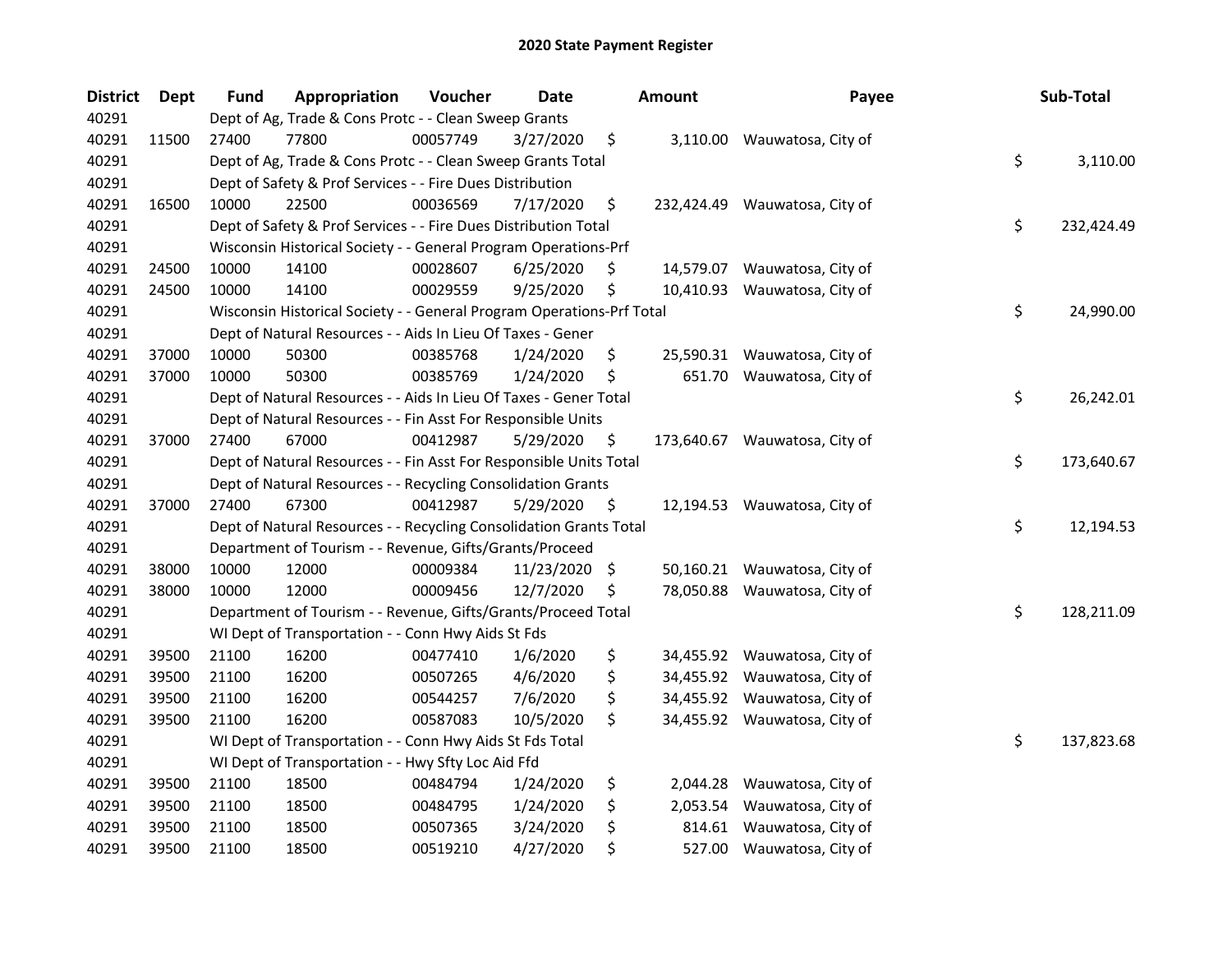| <b>District</b> | <b>Dept</b> | <b>Fund</b> | Appropriation                                                             | Voucher   | <b>Date</b>   |    | Amount     | Payee                         | Sub-Total          |
|-----------------|-------------|-------------|---------------------------------------------------------------------------|-----------|---------------|----|------------|-------------------------------|--------------------|
| 40291           | 39500       | 21100       | 18500                                                                     | 00547973  | 7/7/2020      | \$ | 1,328.87   | Wauwatosa, City of            |                    |
| 40291           | 39500       | 21100       | 18500                                                                     | 00570501  | 8/19/2020     | \$ | 3,202.37   | Wauwatosa, City of            |                    |
| 40291           | 39500       | 21100       | 18500                                                                     | 00590256  | 9/25/2020     | \$ | 5,795.39   | Wauwatosa, City of            |                    |
| 40291           | 39500       | 21100       | 18500                                                                     | 00590257  | 9/25/2020     | \$ | 5,763.32   | Wauwatosa, City of            |                    |
| 40291           | 39500       | 21100       | 18500                                                                     | 00604668  | 10/23/2020    | \$ | 2,136.77   | Wauwatosa, City of            |                    |
| 40291           |             |             | WI Dept of Transportation - - Hwy Sfty Loc Aid Ffd Total                  |           |               |    |            |                               | \$<br>23,666.15    |
| 40291           |             |             | WI Dept of Transportation - - Trns Aids To Mnc.-Sf                        |           |               |    |            |                               |                    |
| 40291           | 39500       | 21100       | 19100                                                                     | 00476516  | 1/6/2020      | \$ | 661,117.24 | Wauwatosa, City of            |                    |
| 40291           | 39500       | 21100       | 19100                                                                     | 00506371  | 4/6/2020      | \$ | 661,117.24 | Wauwatosa, City of            |                    |
| 40291           | 39500       | 21100       | 19100                                                                     | 00543363  | 7/6/2020      | \$ | 661,117.24 | Wauwatosa, City of            |                    |
| 40291           | 39500       | 21100       | 19100                                                                     | 00586189  | 10/5/2020     | \$ |            | 661,117.24 Wauwatosa, City of |                    |
| 40291           |             |             | WI Dept of Transportation - - Trns Aids To Mnc.-Sf Total                  |           |               |    |            |                               | \$<br>2,644,468.96 |
| 40291           |             |             | WI Dept of Transportation - - Trnsprt Alternats Ff                        |           |               |    |            |                               |                    |
| 40291           | 39500       | 21100       | 22700                                                                     | 00552119  | 7/14/2020     | \$ | 133.54     | Wauwatosa, City of            |                    |
| 40291           |             |             | WI Dept of Transportation - - Trnsprt Alternats Ff Total                  |           |               |    |            |                               | \$<br>133.54       |
| 40291           |             |             | Department of Health Services - - State/Federal Aids                      |           |               |    |            |                               |                    |
| 40291           | 43500       | 10000       | 00000                                                                     | 92008     | $2/1/2020$ \$ |    | 6,035.00   | Wauwatosa, City of            |                    |
| 40291           | 43500       | 10000       | 00000                                                                     | 92009     | $3/1/2020$ \$ |    | 21,473.00  | Wauwatosa, City of            |                    |
| 40291           | 43500       | 10000       | 00000                                                                     | 92010     | $4/1/2020$ \$ |    | 3,289.00   | Wauwatosa, City of            |                    |
| 40291           | 43500       | 10000       | 00000                                                                     | 92011     | $5/1/2020$ \$ |    | 6,616.00   | Wauwatosa, City of            |                    |
| 40291           | 43500       | 10000       | 00000                                                                     | 92012     | $6/1/2020$ \$ |    | 5,645.00   | Wauwatosa, City of            |                    |
| 40291           | 43500       | 10000       | 00000                                                                     | 92100     | $7/1/2020$ \$ |    | 5,197.00   | Wauwatosa, City of            |                    |
| 40291           | 43500       | 10000       | 00000                                                                     | 92101     | $8/1/2020$ \$ |    | 3,144.00   | Wauwatosa, City of            |                    |
| 40291           | 43500       | 10000       | 00000                                                                     | 92102     | $9/1/2020$ \$ |    | 19,574.00  | Wauwatosa, City of            |                    |
| 40291           | 43500       | 10000       | 00000                                                                     | 92103     | 10/1/2020 \$  |    | 3,885.00   | Wauwatosa, City of            |                    |
| 40291           | 43500       | 10000       | 00000                                                                     | 92105     | 12/1/2020 \$  |    | 13,002.00  | Wauwatosa, City of            |                    |
| 40291           |             |             | Department of Health Services - - State/Federal Aids Total                |           |               |    |            |                               | \$<br>87,860.00    |
| 40291           |             |             | Department of Health Services - - Emergency Medical Services, Ai          |           |               |    |            |                               |                    |
| 40291           | 43500       | 10000       | 11900                                                                     | 00379158  | 9/15/2020     | S  | 7,745.24   | Wauwatosa, City of            |                    |
| 40291           |             |             | Department of Health Services - - Emergency Medical Services, Ai Total    |           |               |    |            |                               | \$<br>7,745.24     |
| 40291           |             |             | Department of Health Services - - Federal Projects Operations             |           |               |    |            |                               |                    |
| 40291           | 43500       | 10000       | 14900                                                                     | 00346258  | 3/5/2020      | \$ |            | 600.00 Wauwatosa, City of     |                    |
| 40291           |             |             | Department of Health Services - - Federal Projects Operations Total       |           |               |    |            |                               | \$<br>600.00       |
| 40291           |             |             | Department of Health Services - - Prepaid Medical Transport Reimbursement |           |               |    |            |                               |                    |
| 40291           | 43500       | 10000       | 16300                                                                     | AMBULANCE | 11/16/2020 \$ |    | 45,898.88  | Wauwatosa, City of            |                    |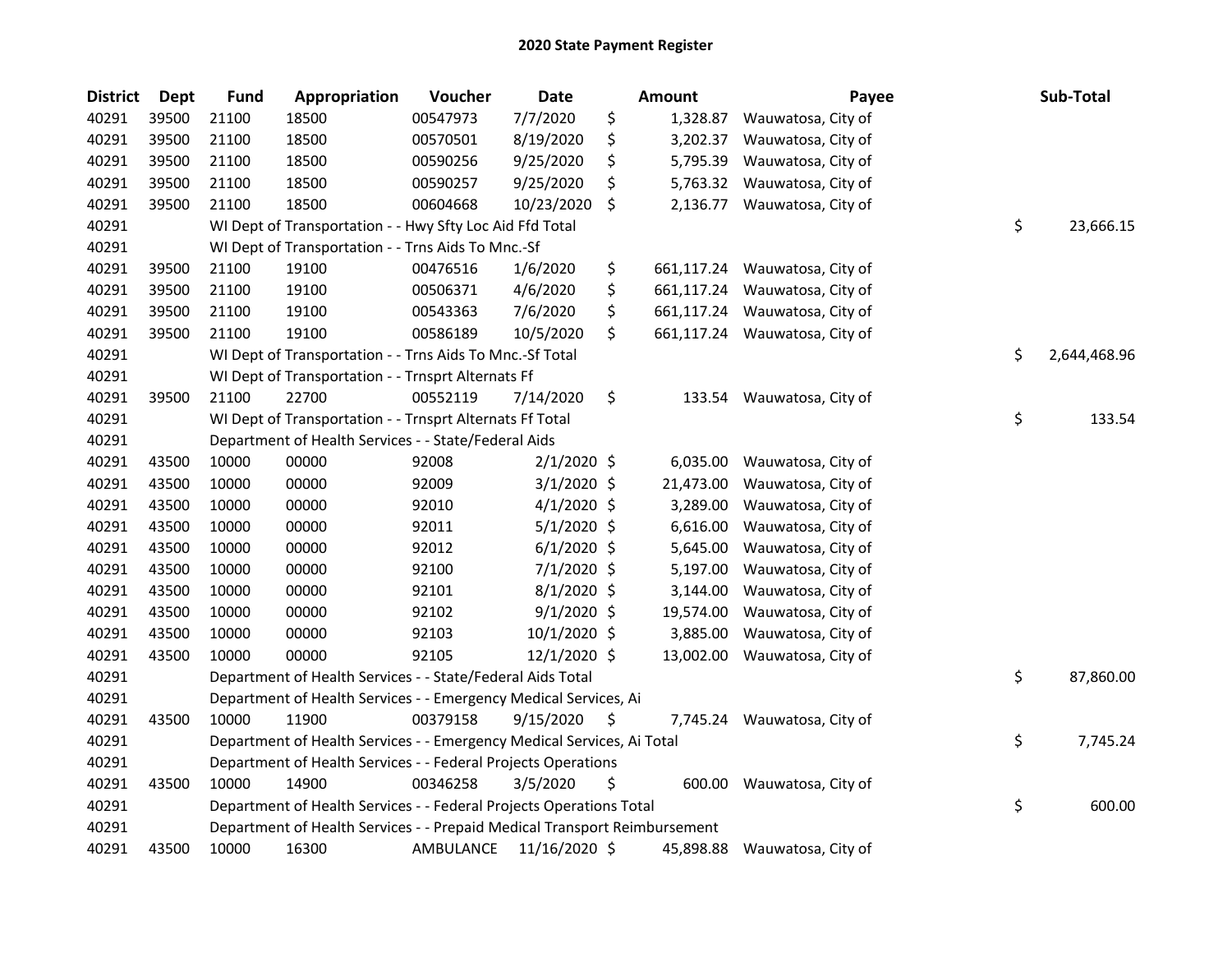| <b>District</b> | <b>Dept</b> | <b>Fund</b> | Appropriation                                                                   | Voucher  | Date       |     | <b>Amount</b> | Payee                         | Sub-Total        |
|-----------------|-------------|-------------|---------------------------------------------------------------------------------|----------|------------|-----|---------------|-------------------------------|------------------|
| 40291           |             |             | Department of Health Services - - Prepaid Medical Transport Reimbursement Total |          |            |     |               |                               | \$<br>45,898.88  |
| 40291           |             |             | Department of Justice - - Law Enforcement Train, Local                          |          |            |     |               |                               |                  |
| 40291           | 45500       | 10000       | 23100                                                                           | 00091848 | 12/8/2020  | \$  |               | 15,040.00 Wauwatosa, City of  |                  |
| 40291           |             |             | Department of Justice - - Law Enforcement Train, Local Total                    |          |            |     |               |                               | \$<br>15,040.00  |
| 40291           |             |             | Department of Administration - - Federal Aid                                    |          |            |     |               |                               |                  |
| 40291           | 50500       | 10000       | 14200                                                                           | 00126690 | 8/11/2020  | \$  |               | 117,873.31 Wauwatosa, City of |                  |
| 40291           | 50500       | 10000       | 14200                                                                           | 00130032 | 10/1/2020  | \$  | 445,661.97    | Wauwatosa, City of            |                  |
| 40291           | 50500       | 10000       | 14200                                                                           | 00134811 | 12/9/2020  | \$  |               | 221,931.72 Wauwatosa, City of |                  |
| 40291           | 50500       | 10000       | 14200                                                                           | 00136404 | 12/16/2020 | \$  |               | 83,363.26 Wauwatosa, City of  |                  |
| 40291           |             |             | Department of Administration - - Federal Aid Total                              |          |            |     |               |                               | \$<br>868,830.26 |
| 40291           |             |             | Elections Commission - - 2018 Hava Election Security                            |          |            |     |               |                               |                  |
| 40291           | 51000       | 22000       | 18200                                                                           | 00003880 | 7/15/2020  | \$  |               | 36,453.80 Wauwatosa, City of  |                  |
| 40291           |             |             | Elections Commission - - 2018 Hava Election Security Total                      |          |            |     |               |                               | \$<br>36,453.80  |
| 40291           |             |             | Shared Revenue and Tax Relief - - Expenditure Restraint Program                 |          |            |     |               |                               |                  |
| 40291           | 83500       | 10000       | 10100                                                                           | 00068495 | 7/27/2020  | \$  |               | 884,673.72 Wauwatosa, City of |                  |
| 40291           |             |             | Shared Revenue and Tax Relief - - Expenditure Restraint Program Total           |          |            |     |               |                               | \$<br>884,673.72 |
| 40291           |             |             | Shared Revenue and Tax Relief - - County And Municipal Aid                      |          |            |     |               |                               |                  |
| 40291           | 83500       | 10000       | 10500                                                                           | 00068495 | 7/27/2020  | \$. | 105,593.93    | Wauwatosa, City of            |                  |
| 40291           | 83500       | 10000       | 10500                                                                           | 00072462 | 11/16/2020 | -\$ |               | 552,466.75 Wauwatosa, City of |                  |
| 40291           |             |             | Shared Revenue and Tax Relief - - County And Municipal Aid Total                |          |            |     |               |                               | \$<br>658,060.68 |
| 40291           |             |             | Shared Revenue and Tax Relief - - Exempt Computer Aid                           |          |            |     |               |                               |                  |
| 40291           | 83500       | 10000       | 10900                                                                           | 00065615 | 7/27/2020  | \$  |               | 933,976.76 Wauwatosa, City of |                  |
| 40291           | 83500       | 10000       | 10900                                                                           | 00067117 | 7/27/2020  | \$  |               | 22,493.96 Wauwatosa, City of  |                  |
| 40291           |             |             | Shared Revenue and Tax Relief - - Exempt Computer Aid Total                     |          |            |     |               |                               | \$<br>956,470.72 |
| 40291           |             |             | Shared Revenue and Tax Relief - - Utility Aid                                   |          |            |     |               |                               |                  |
| 40291           | 83500       | 10000       | 11000                                                                           | 00068495 | 7/27/2020  | \$  | 14,441.25     | Wauwatosa, City of            |                  |
| 40291           | 83500       | 10000       | 11000                                                                           | 00072462 | 11/16/2020 | \$  |               | 84,064.93 Wauwatosa, City of  |                  |
| 40291           |             |             | Shared Revenue and Tax Relief - - Utility Aid Total                             |          |            |     |               |                               | \$<br>98,506.18  |
| 40291           |             |             | Shared Revenue and Tax Relief - - Personal Property Aid                         |          |            |     |               |                               |                  |
| 40291           | 83500       | 10000       | 11100                                                                           | 00061004 | 5/4/2020   | \$  | 228,362.20    | Wauwatosa, City of            |                  |
| 40291           | 83500       | 10000       | 11100                                                                           | 00062558 | 5/4/2020   | \$  | 79,435.77     | Wauwatosa, City of            |                  |
| 40291           |             |             | Shared Revenue and Tax Relief - - Personal Property Aid Total                   |          |            |     |               |                               | \$<br>307,797.97 |
| 40291           |             |             | Shared Revenue and Tax Relief - - State Aid; Video Service Provider Fee         |          |            |     |               |                               |                  |
| 40291           | 83500       | 10000       | 11200                                                                           | 00064321 | 7/27/2020  | \$  | 57,892.67     | Wauwatosa, City of            |                  |
| 40291           |             |             | Shared Revenue and Tax Relief - - State Aid; Video Service Provider Fee Total   |          |            |     |               |                               | \$<br>57,892.67  |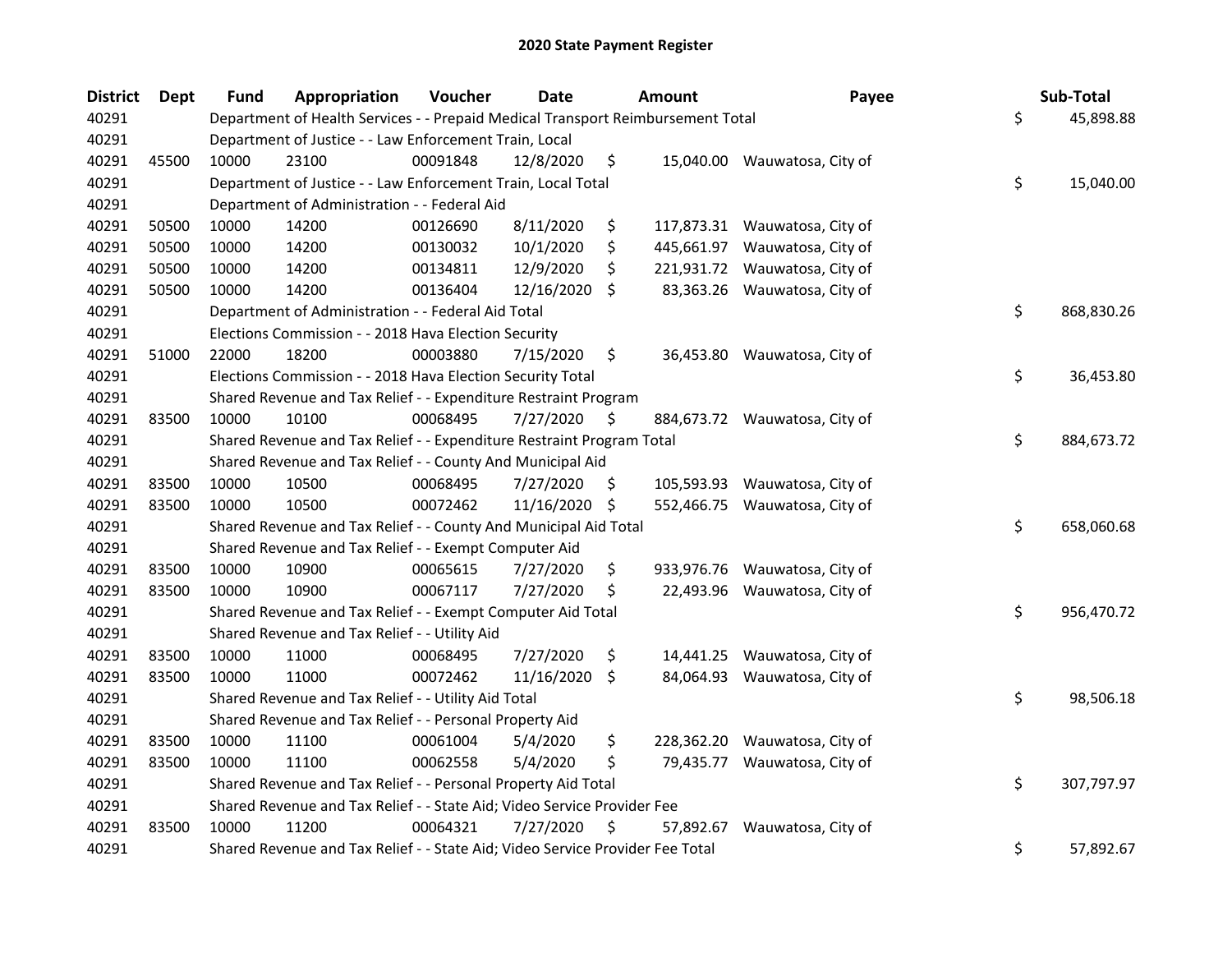| <b>District</b> | <b>Dept</b> | <b>Fund</b>                                                           | Appropriation                                                   | <b>Voucher</b> | Date         |    | Amount       | Payee              |  | Sub-Total     |
|-----------------|-------------|-----------------------------------------------------------------------|-----------------------------------------------------------------|----------------|--------------|----|--------------|--------------------|--|---------------|
| 40291           |             |                                                                       | Shared Revenue and Tax Relief - - School Lvy Tx/First Dollar Cr |                |              |    |              |                    |  |               |
| 40291           | 83500       | 10000                                                                 | 30200                                                           | 00063977       | 7/27/2020    | S  | 1,036,780.56 | Wauwatosa, City of |  |               |
| 40291           | 83500       | 10000                                                                 | 30200                                                           | 00067368       | 7/27/2020    | S. | 8,901,156.66 | Wauwatosa. City of |  |               |
| 40291           |             | Shared Revenue and Tax Relief - - School Lvy Tx/First Dollar Cr Total |                                                                 |                | 9,937,937.22 |    |              |                    |  |               |
| 40291           |             |                                                                       | Shared Revenue and Tax Relief - - Lottery & Gaming Credit       |                |              |    |              |                    |  |               |
| 40291           | 83500       | 52100                                                                 | 36300                                                           | 00055700       | 3/23/2020    | S. | 2.311.843.26 | Wauwatosa, City of |  |               |
| 40291           |             | Shared Revenue and Tax Relief - - Lottery & Gaming Credit Total       |                                                                 |                |              |    |              |                    |  | 2,311,843.26  |
| 40291 Total     |             |                                                                       |                                                                 |                |              |    |              |                    |  | 19,682,515.72 |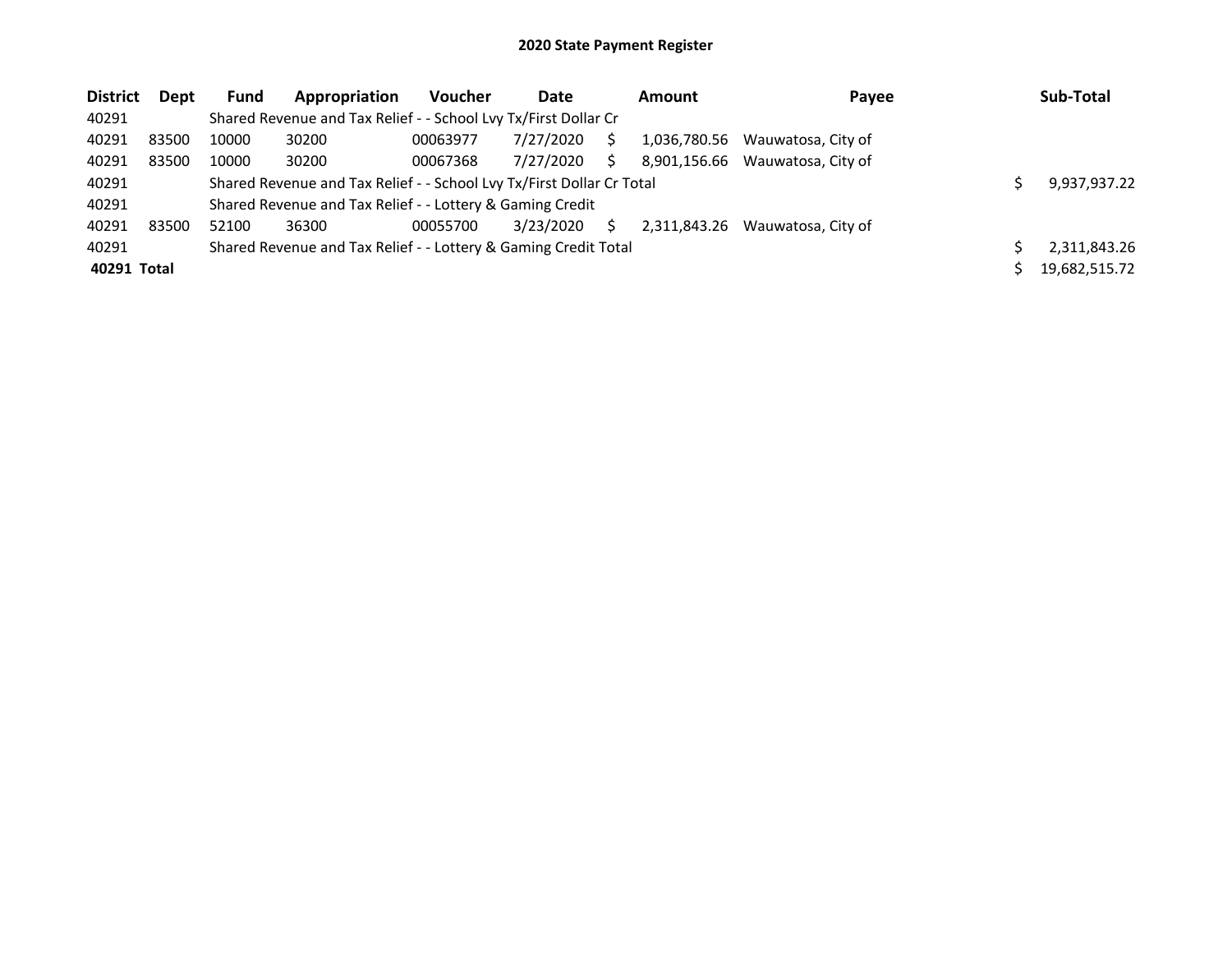| <b>District</b> | <b>Dept</b> | <b>Fund</b> | Appropriation                                                   | Voucher  | <b>Date</b> | <b>Amount</b>   | Payee                          | Sub-Total        |
|-----------------|-------------|-------------|-----------------------------------------------------------------|----------|-------------|-----------------|--------------------------------|------------------|
| 40292           |             |             | Dept of Ag, Trade & Cons Protc - - Retail Petroleum             |          |             |                 |                                |                  |
| 40292           | 11500       | 27200       | 16100                                                           | 00055535 | 1/16/2020   | \$<br>434.00    | West Allis, City of            |                  |
| 40292           | 11500       | 27200       | 16100                                                           | 00058156 | 4/9/2020    | \$<br>828.00    | West Allis, City of            |                  |
| 40292           | 11500       | 27200       | 16100                                                           | 00058600 | 4/30/2020   | \$<br>250.00    | West Allis, City of            |                  |
| 40292           | 11500       | 27200       | 16100                                                           | 00060096 | 7/14/2020   | \$<br>184.00    | West Allis, City of            |                  |
| 40292           | 11500       | 27200       | 16100                                                           | 00060121 | 7/14/2020   | \$<br>82.80     | West Allis, City of            |                  |
| 40292           |             |             | Dept of Ag, Trade & Cons Protc - - Retail Petroleum Total       |          |             |                 |                                | \$<br>1,778.80   |
| 40292           |             |             | Dept of Safety & Prof Services - - Fire Dues Distribution       |          |             |                 |                                |                  |
| 40292           | 16500       | 10000       | 22500                                                           | 00036570 | 7/17/2020   | \$              | 175,785.39 West Allis, City of |                  |
| 40292           |             |             | Dept of Safety & Prof Services - - Fire Dues Distribution Total |          |             |                 |                                | \$<br>175,785.39 |
| 40292           |             |             | State Fair Park - - State Fair Operations                       |          |             |                 |                                |                  |
| 40292           | 19000       | 15100       | 13200                                                           | 00021007 | 3/5/2020    | \$<br>14,587.90 | West Allis, City of            |                  |
| 40292           | 19000       | 15100       | 13200                                                           | 00021008 | 3/5/2020    | \$<br>8,707.01  | West Allis, City of            |                  |
| 40292           | 19000       | 15100       | 13200                                                           | 00021009 | 3/5/2020    | \$<br>478.85    | West Allis, City of            |                  |
| 40292           | 19000       | 15100       | 13200                                                           | 00021010 | 3/5/2020    | \$<br>13,517.72 | West Allis, City of            |                  |
| 40292           | 19000       | 15100       | 13200                                                           | 00021011 | 3/5/2020    | \$<br>78.18     | West Allis, City of            |                  |
| 40292           | 19000       | 15100       | 13200                                                           | 00021012 | 3/5/2020    | \$<br>64.82     | West Allis, City of            |                  |
| 40292           | 19000       | 15100       | 13200                                                           | 00021417 | 5/6/2020    | \$<br>200.00    | West Allis, City of            |                  |
| 40292           | 19000       | 15100       | 13200                                                           | 00021733 | 6/9/2020    | \$<br>69.15     | West Allis, City of            |                  |
| 40292           | 19000       | 15100       | 13200                                                           | 00021786 | 6/17/2020   | \$<br>74.41     | West Allis, City of            |                  |
| 40292           | 19000       | 15100       | 13200                                                           | 00021787 | 6/17/2020   | \$<br>13,752.64 | West Allis, City of            |                  |
| 40292           | 19000       | 15100       | 13200                                                           | 00021788 | 6/17/2020   | \$<br>13,613.92 | West Allis, City of            |                  |
| 40292           | 19000       | 15100       | 13200                                                           | 00021789 | 6/25/2020   | \$<br>479.00    | West Allis, City of            |                  |
| 40292           | 19000       | 15100       | 13200                                                           | 00021790 | 6/25/2020   | \$<br>9,057.18  | West Allis, City of            |                  |
| 40292           | 19000       | 15100       | 13200                                                           | 00022341 | 9/10/2020   | \$<br>66.46     | West Allis, City of            |                  |
| 40292           | 19000       | 15100       | 13200                                                           | 00022382 | 9/18/2020   | \$<br>22,018.36 | West Allis, City of            |                  |
| 40292           | 19000       | 15100       | 13200                                                           | 00022383 | 9/18/2020   | \$<br>18,216.16 | West Allis, City of            |                  |
| 40292           | 19000       | 15100       | 13200                                                           | 00022384 | 9/18/2020   | \$<br>588.52    | West Allis, City of            |                  |
| 40292           | 19000       | 15100       | 13200                                                           | 00022385 | 9/18/2020   | \$<br>11,192.16 | West Allis, City of            |                  |
| 40292           | 19000       | 15100       | 13200                                                           | 00022386 | 9/18/2020   | \$<br>103.67    | West Allis, City of            |                  |
| 40292           | 19000       | 15100       | 13200                                                           | 00022558 | 11/6/2020   | \$<br>200.00    | West Allis, City of            |                  |
| 40292           | 19000       | 15100       | 13200                                                           | 00022626 | 11/9/2020   | \$<br>200.00    | West Allis, City of            |                  |
| 40292           | 19000       | 15100       | 13200                                                           | 00022823 | 12/4/2020   | \$<br>66.05     | West Allis, City of            |                  |
| 40292           | 19000       | 15100       | 13200                                                           | 00022824 | 12/7/2020   | \$<br>86.95     | West Allis, City of            |                  |
| 40292           | 19000       | 15100       | 13200                                                           | 00022825 | 12/7/2020   | \$<br>26,435.10 | West Allis, City of            |                  |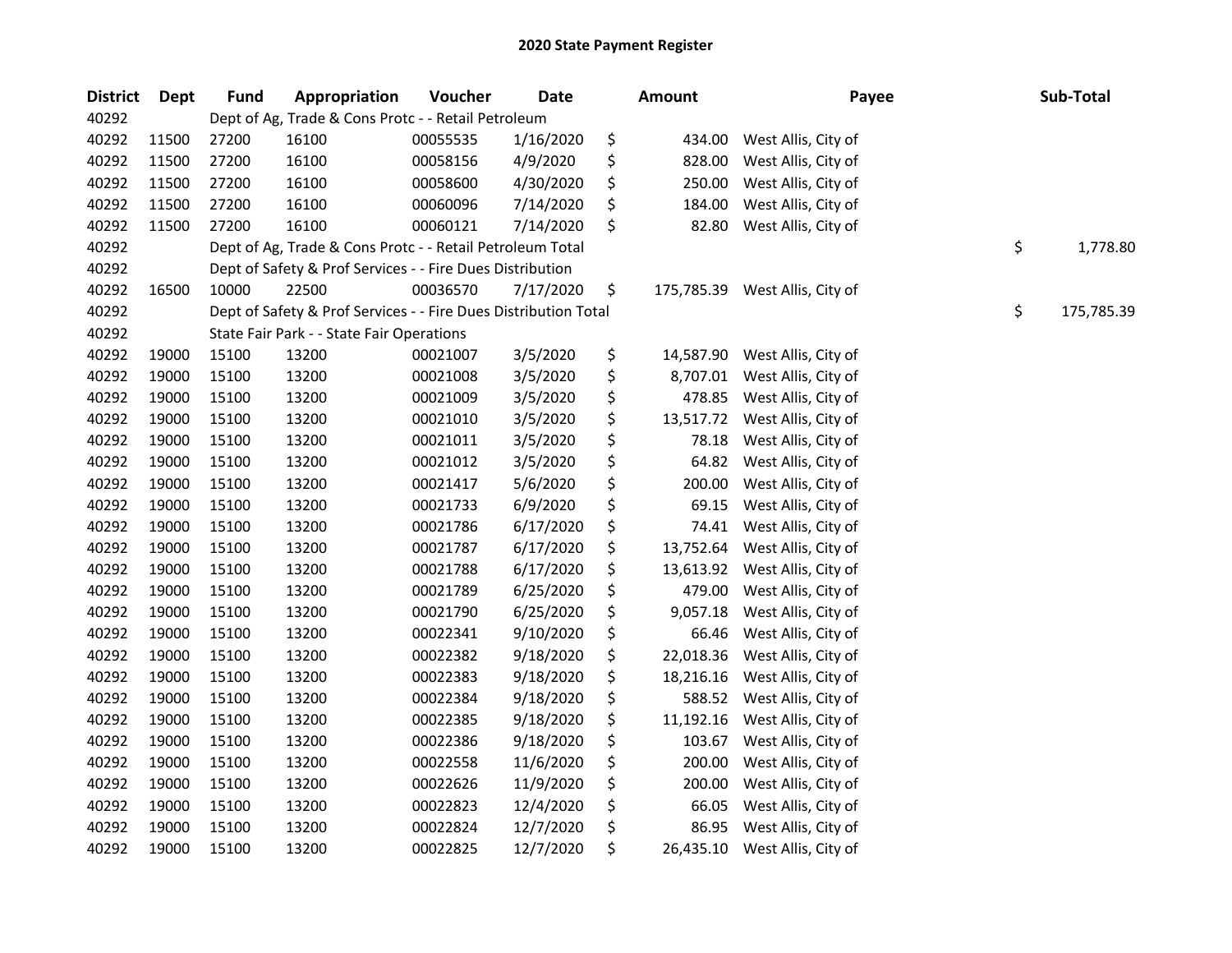| <b>District</b> | <b>Dept</b> | <b>Fund</b> | Appropriation                                                           | Voucher  | Date       |    | Amount    | Payee                          | Sub-Total        |
|-----------------|-------------|-------------|-------------------------------------------------------------------------|----------|------------|----|-----------|--------------------------------|------------------|
| 40292           | 19000       | 15100       | 13200                                                                   | 00022826 | 12/7/2020  | \$ | 479.00    | West Allis, City of            |                  |
| 40292           | 19000       | 15100       | 13200                                                                   | 00022827 | 12/7/2020  | \$ | 36,076.28 | West Allis, City of            |                  |
| 40292           | 19000       | 15100       | 13200                                                                   | 00022828 | 12/7/2020  | \$ | 16,229.82 | West Allis, City of            |                  |
| 40292           | 19000       | 15100       | 13200                                                                   | 00022889 | 12/14/2020 | \$ | 200.00    | West Allis, City of            |                  |
| 40292           |             |             | State Fair Park - - State Fair Operations Total                         |          |            |    |           |                                | \$<br>206,839.31 |
| 40292           |             |             | Environmental Improvement Prog - - Clean Water Fund Program Finan       |          |            |    |           |                                |                  |
| 40292           | 32000       | 57300       | 16300                                                                   | 00000274 | 2/20/2020  | \$ | 357.03    | West Allis, City of            |                  |
| 40292           |             |             | Environmental Improvement Prog - - Clean Water Fund Program Finan Total |          |            |    |           |                                | \$<br>357.03     |
| 40292           |             |             | Dept of Natural Resources - - Petrostorage Envr Remd Awards             |          |            |    |           |                                |                  |
| 40292           | 37000       | 27200       | 66700                                                                   | 00381934 | 1/10/2020  | Ş. | 4,081.47  | West Allis, City of            |                  |
| 40292           |             |             | Dept of Natural Resources - - Petrostorage Envr Remd Awards Total       |          |            |    |           |                                | \$<br>4,081.47   |
| 40292           |             |             | Dept of Natural Resources - - Fin Asst For Responsible Units            |          |            |    |           |                                |                  |
| 40292           | 37000       | 27400       | 67000                                                                   | 00413225 | 5/29/2020  | \$ |           | 238,082.69 West Allis, City of |                  |
| 40292           |             |             | Dept of Natural Resources - - Fin Asst For Responsible Units Total      |          |            |    |           |                                | \$<br>238,082.69 |
| 40292           |             |             | Dept of Natural Resources - - Recycling Consolidation Grants            |          |            |    |           |                                |                  |
| 40292           | 37000       | 27400       | 67300                                                                   | 00413225 | 5/29/2020  | Ş  | 15,088.57 | West Allis, City of            |                  |
| 40292           |             |             | Dept of Natural Resources - - Recycling Consolidation Grants Total      |          |            |    |           |                                | \$<br>15,088.57  |
| 40292           |             |             | WI Dept of Transportation - - Conn Hwy Aids St Fds                      |          |            |    |           |                                |                  |
| 40292           | 39500       | 21100       | 16200                                                                   | 00477411 | 1/6/2020   | \$ | 17,275.80 | West Allis, City of            |                  |
| 40292           | 39500       | 21100       | 16200                                                                   | 00507266 | 4/6/2020   | \$ | 17,275.80 | West Allis, City of            |                  |
| 40292           | 39500       | 21100       | 16200                                                                   | 00544258 | 7/6/2020   | \$ | 17,275.80 | West Allis, City of            |                  |
| 40292           | 39500       | 21100       | 16200                                                                   | 00587084 | 10/5/2020  | \$ | 17,275.80 | West Allis, City of            |                  |
| 40292           |             |             | WI Dept of Transportation - - Conn Hwy Aids St Fds Total                |          |            |    |           |                                | \$<br>69,103.20  |
| 40292           |             |             | WI Dept of Transportation - - Hwy Sfty Loc Aid Ffd                      |          |            |    |           |                                |                  |
| 40292           | 39500       | 21100       | 18500                                                                   | 00484792 | 1/28/2020  | \$ | 3,960.00  | West Allis, City of            |                  |
| 40292           | 39500       | 21100       | 18500                                                                   | 00534865 | 6/9/2020   | \$ | 1,867.25  | West Allis, City of            |                  |
| 40292           | 39500       | 21100       | 18500                                                                   | 00555745 | 7/27/2020  | \$ | 3,248.97  | West Allis, City of            |                  |
| 40292           | 39500       | 21100       | 18500                                                                   | 00563776 | 8/11/2020  | \$ | 5,849.37  | West Allis, City of            |                  |
| 40292           | 39500       | 21100       | 18500                                                                   | 00567506 | 8/17/2020  | \$ | 6,699.49  | West Allis, City of            |                  |
| 40292           | 39500       | 21100       | 18500                                                                   | 00567507 | 8/17/2020  | \$ | 7,771.52  | West Allis, City of            |                  |
| 40292           | 39500       | 21100       | 18500                                                                   | 00581235 | 9/11/2020  | \$ | 1,935.55  | West Allis, City of            |                  |
| 40292           | 39500       | 21100       | 18500                                                                   | 00593676 | 10/2/2020  | \$ | 5,935.49  | West Allis, City of            |                  |
| 40292           | 39500       | 21100       | 18500                                                                   | 00604677 | 10/23/2020 | \$ | 2,779.30  | West Allis, City of            |                  |
| 40292           |             |             | WI Dept of Transportation - - Hwy Sfty Loc Aid Ffd Total                |          |            |    |           |                                | \$<br>40,046.94  |
| 40292           |             |             | WI Dept of Transportation - - Trns Aids To Mnc.-Sf                      |          |            |    |           |                                |                  |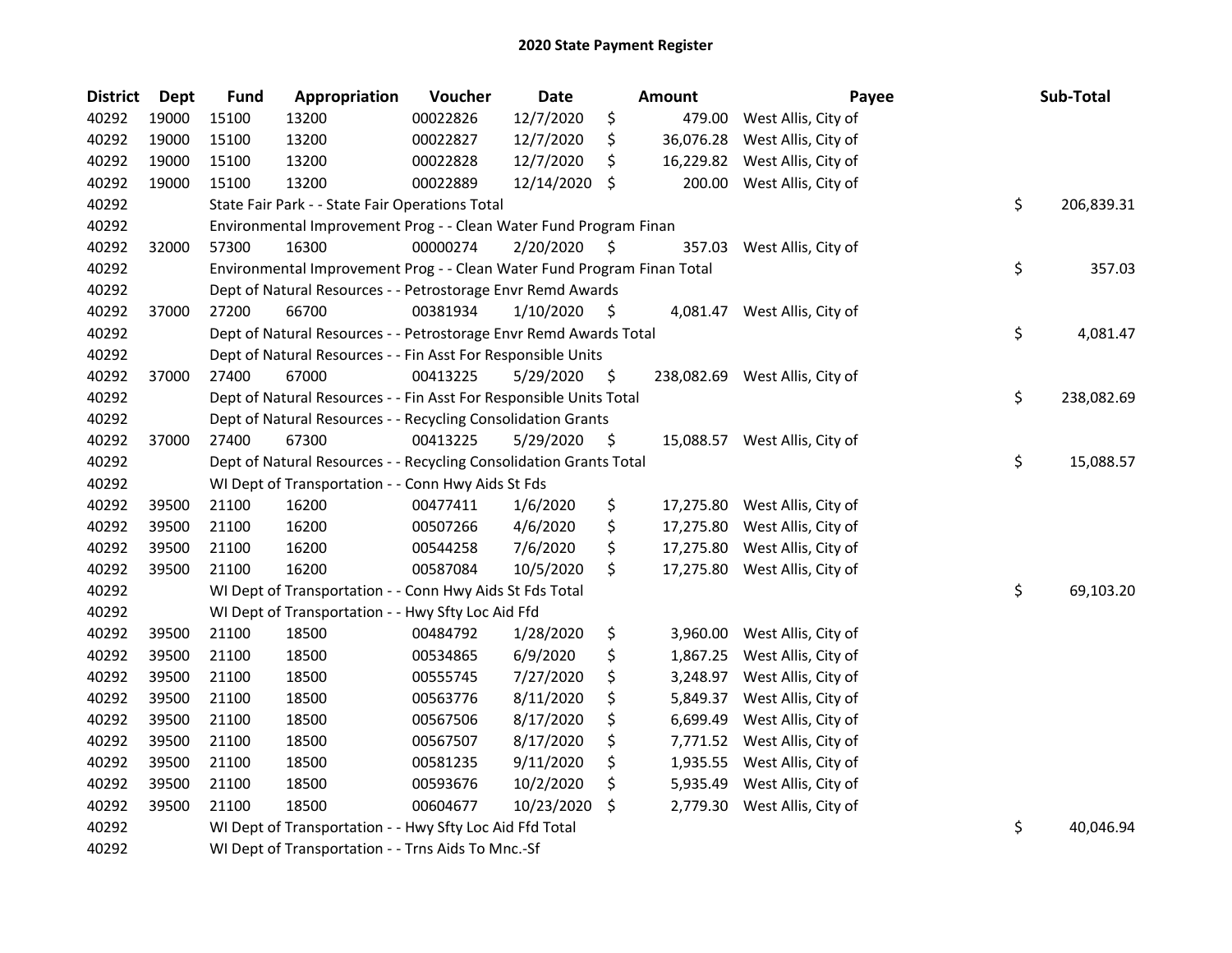| <b>District</b> | Dept  | <b>Fund</b> | Appropriation                                                                   | Voucher   | <b>Date</b>   | <b>Amount</b>    | Payee                          | Sub-Total          |
|-----------------|-------|-------------|---------------------------------------------------------------------------------|-----------|---------------|------------------|--------------------------------|--------------------|
| 40292           | 39500 | 21100       | 19100                                                                           | 00476517  | 1/6/2020      | \$<br>622,413.43 | West Allis, City of            |                    |
| 40292           | 39500 | 21100       | 19100                                                                           | 00506372  | 4/6/2020      | \$<br>622,413.43 | West Allis, City of            |                    |
| 40292           | 39500 | 21100       | 19100                                                                           | 00543364  | 7/6/2020      | \$<br>622,413.43 | West Allis, City of            |                    |
| 40292           | 39500 | 21100       | 19100                                                                           | 00586190  | 10/5/2020     | \$<br>622,413.45 | West Allis, City of            |                    |
| 40292           |       |             | WI Dept of Transportation - - Trns Aids To Mnc.-Sf Total                        |           |               |                  |                                | \$<br>2,489,653.74 |
| 40292           |       |             | WI Dept of Transportation - - Dept Mgt & Oper St Fd                             |           |               |                  |                                |                    |
| 40292           | 39500 | 21100       | 46100                                                                           | 00478267  | 1/3/2020      | \$               | 1,378.56 West Allis, City of   |                    |
| 40292           | 39500 | 21100       | 46100                                                                           | 00500650  | 3/9/2020      | \$<br>2,766.96   | West Allis, City of            |                    |
| 40292           | 39500 | 21100       | 46100                                                                           | 00533698  | 6/4/2020      | \$<br>2,744.25   | West Allis, City of            |                    |
| 40292           | 39500 | 21100       | 46100                                                                           | 00577879  | 9/3/2020      | \$<br>2,774.90   | West Allis, City of            |                    |
| 40292           | 39500 | 21100       | 46100                                                                           | 00624613  | 12/8/2020     | \$               | 2,756.51 West Allis, City of   |                    |
| 40292           |       |             | WI Dept of Transportation - - Dept Mgt & Oper St Fd Total                       |           |               |                  |                                | \$<br>12,421.18    |
| 40292           |       |             | Department of Health Services - - State/Federal Aids                            |           |               |                  |                                |                    |
| 40292           | 43500 | 10000       | 00000                                                                           | 92007     | $1/1/2020$ \$ | 71,737.00        | West Allis, City of            |                    |
| 40292           | 43500 | 10000       | 00000                                                                           | 92008     | $2/1/2020$ \$ | 21,125.00        | West Allis, City of            |                    |
| 40292           | 43500 | 10000       | 00000                                                                           | 92009     | $3/1/2020$ \$ | 175,628.00       | West Allis, City of            |                    |
| 40292           | 43500 | 10000       | 00000                                                                           | 92010     | $4/1/2020$ \$ | 8,893.00         | West Allis, City of            |                    |
| 40292           | 43500 | 10000       | 00000                                                                           | 92011     | $5/1/2020$ \$ | 118,793.00       | West Allis, City of            |                    |
| 40292           | 43500 | 10000       | 00000                                                                           | 92100     | 7/1/2020 \$   | 133,595.00       | West Allis, City of            |                    |
| 40292           | 43500 | 10000       | 00000                                                                           | 92101     | 8/1/2020 \$   | 69,536.00        | West Allis, City of            |                    |
| 40292           | 43500 | 10000       | 00000                                                                           | 92102     | $9/1/2020$ \$ | 103,799.00       | West Allis, City of            |                    |
| 40292           | 43500 | 10000       | 00000                                                                           | 92103     | 10/1/2020 \$  | 128,132.00       | West Allis, City of            |                    |
| 40292           | 43500 | 10000       | 00000                                                                           | 92104     | 11/1/2020 \$  | 219,456.00       | West Allis, City of            |                    |
| 40292           | 43500 | 10000       | 00000                                                                           | 92105     | 12/1/2020 \$  | 210,590.00       | West Allis, City of            |                    |
| 40292           |       |             | Department of Health Services - - State/Federal Aids Total                      |           |               |                  |                                | \$<br>1,261,284.00 |
| 40292           |       |             | Department of Health Services - - Emergency Medical Services, Ai                |           |               |                  |                                |                    |
| 40292           | 43500 | 10000       | 11900                                                                           | 00379159  | 9/15/2020     | \$               | 8,309.04 West Allis, City of   |                    |
| 40292           |       |             | Department of Health Services - - Emergency Medical Services, Ai Total          |           |               |                  |                                | \$<br>8,309.04     |
| 40292           |       |             | Department of Health Services - - Prepaid Medical Transport Reimbursement       |           |               |                  |                                |                    |
| 40292           | 43500 | 10000       | 16300                                                                           | AMBULANCE | 11/16/2020 \$ |                  | 102,235.22 West Allis, City of |                    |
| 40292           |       |             | Department of Health Services - - Prepaid Medical Transport Reimbursement Total |           |               |                  |                                | \$<br>102,235.22   |
| 40292           |       |             | Department of Justice - - Drug Trafficking Resp Grants                          |           |               |                  |                                |                    |
| 40292           | 45500 | 10000       | 20800                                                                           | 00079720  | 2/7/2020      | \$               | 3,793.13 West Allis, City of   |                    |
| 40292           | 45500 | 10000       | 20800                                                                           | 00081211  | 3/20/2020     | \$<br>220.00     | West Allis, City of            |                    |
| 40292           |       |             | Department of Justice - - Drug Trafficking Resp Grants Total                    |           |               |                  |                                | \$<br>4,013.13     |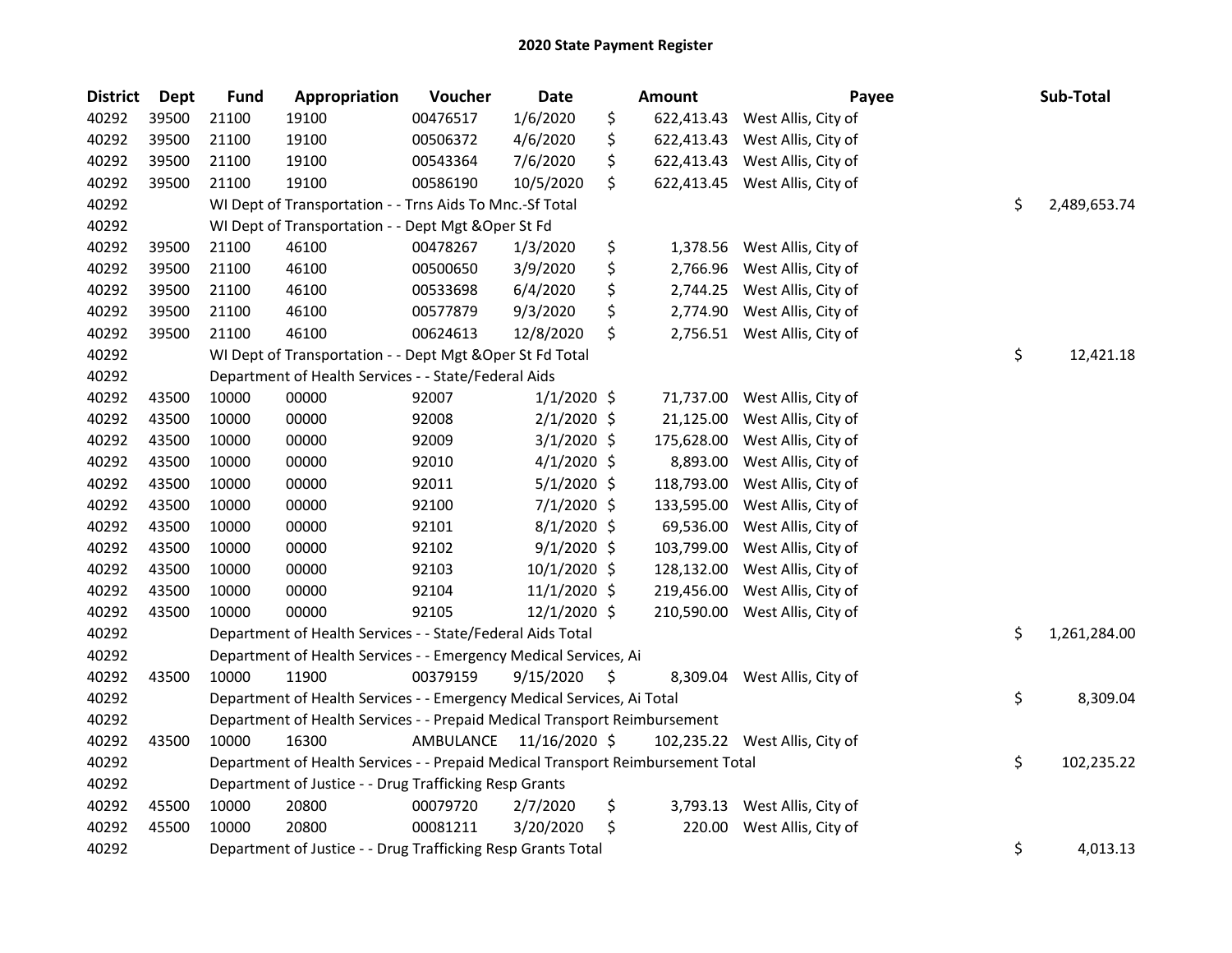| <b>District</b> | <b>Dept</b> | <b>Fund</b>                                                     | Appropriation                                                                                     | Voucher  | Date            |     | <b>Amount</b> | Payee                                                                                                   |    | Sub-Total    |
|-----------------|-------------|-----------------------------------------------------------------|---------------------------------------------------------------------------------------------------|----------|-----------------|-----|---------------|---------------------------------------------------------------------------------------------------------|----|--------------|
| 40292           |             |                                                                 | Department of Justice - - Law Enforcement Officer Supplement                                      |          |                 |     |               |                                                                                                         |    |              |
| 40292           | 45500       | 10000                                                           | 21100                                                                                             | 00083287 | 5/8/2020        | \$  |               | 4,129.68 West Allis, City of                                                                            |    |              |
| 40292           | 45500       | 10000                                                           | 21100                                                                                             | 00086633 | 8/3/2020        | \$  |               | 53,183.21 West Allis, City of                                                                           |    |              |
| 40292           |             |                                                                 | Department of Justice - - Law Enforcement Officer Supplement Total                                |          |                 |     |               |                                                                                                         | \$ | 57,312.89    |
| 40292           |             |                                                                 | Department of Justice - - Law Enforcement Train, Local                                            |          |                 |     |               |                                                                                                         |    |              |
| 40292           | 45500       | 10000                                                           | 23100                                                                                             | 00091850 | 12/9/2020       | \$  |               | 19,520.00 West Allis, City of                                                                           |    |              |
| 40292           |             |                                                                 | Department of Justice - - Law Enforcement Train, Local Total                                      |          |                 |     |               |                                                                                                         | \$ | 19,520.00    |
| 40292           |             |                                                                 | Department of Justice - - Federal Aid, Local Assistance                                           |          |                 |     |               |                                                                                                         |    |              |
| 40292           | 45500       | 10000                                                           | 25100                                                                                             | 00088042 | 9/10/2020       | \$  |               | 421.12 West Allis, City of                                                                              |    |              |
| 40292           |             |                                                                 | Department of Justice - - Federal Aid, Local Assistance Total                                     |          |                 |     |               |                                                                                                         | \$ | 421.12       |
| 40292           |             |                                                                 | Department of Justice - - Law Enf Officer Suplmnt Grants                                          |          |                 |     |               |                                                                                                         |    |              |
| 40292           | 45500       | 10000                                                           | 27500                                                                                             | 00078938 | 1/30/2020       | \$. |               | 23,516.80 West Allis, City of                                                                           |    |              |
| 40292           |             |                                                                 | Department of Justice - - Law Enf Officer Suplmnt Grants Total                                    |          |                 |     |               |                                                                                                         | \$ | 23,516.80    |
| 40292           |             |                                                                 | Department of Justice - - Law Enforcement Overtime Grant                                          |          |                 |     |               |                                                                                                         |    |              |
| 40292           | 45500       | 10000                                                           | 28600                                                                                             | 00078930 | 1/28/2020       | \$. |               | 1,948.12 West Allis, City of                                                                            |    |              |
| 40292           |             |                                                                 | Department of Justice - - Law Enforcement Overtime Grant Total                                    |          |                 |     |               |                                                                                                         | \$ | 1,948.12     |
| 40292           |             |                                                                 | Department of Military Affairs - - Mobile Field Force Grants                                      |          |                 |     |               |                                                                                                         |    |              |
| 40292           | 46500       | 10000                                                           | 31200                                                                                             | 00076733 | 4/20/2020       | \$  |               | 6,500.00 West Allis, City of                                                                            |    |              |
| 40292           |             |                                                                 | Department of Military Affairs - - Mobile Field Force Grants Total                                |          |                 |     |               |                                                                                                         | \$ | 6,500.00     |
| 40292           |             |                                                                 | Department of Administration - - Federal Aid                                                      |          |                 |     |               |                                                                                                         |    |              |
| 40292           | 50500       | 10000                                                           | 14200                                                                                             | 00130033 | 10/1/2020       | \$  | 383,798.50    | West Allis, City of                                                                                     |    |              |
| 40292           | 50500       | 10000                                                           | 14200                                                                                             | 00132208 | 11/13/2020      | \$  | 169,209.48    | West Allis, City of                                                                                     |    |              |
| 40292           | 50500       | 10000                                                           | 14200                                                                                             | 00134812 | 12/9/2020       | \$  |               | 418,868.02 West Allis, City of                                                                          |    |              |
| 40292           | 50500       | 10000                                                           | 14200                                                                                             | 00136405 | $12/16/2020$ \$ |     |               | 3,992.28 West Allis, City of                                                                            |    |              |
| 40292           |             |                                                                 | Department of Administration - - Federal Aid Total                                                |          |                 |     |               |                                                                                                         | \$ | 975,868.28   |
| 40292           |             |                                                                 | Elections Commission - - 2018 Hava Election Security                                              |          |                 |     |               |                                                                                                         |    |              |
| 40292           | 51000       | 22000                                                           | 18200                                                                                             | 00004651 | 9/17/2020       | \$  |               | 35,475.90 West Allis, City of                                                                           |    |              |
| 40292           |             |                                                                 | Elections Commission - - 2018 Hava Election Security Total                                        |          |                 |     |               |                                                                                                         | \$ | 35,475.90    |
| 40292           |             |                                                                 | Public Defender Board - - Transcript, Discovery and Records Provided to the Public Defender Board |          |                 |     |               |                                                                                                         |    |              |
| 40292           | 55000       | 10000                                                           | 10600                                                                                             | 00253199 | 6/23/2020       | \$  |               | 22.20 West Allis, City of                                                                               |    |              |
| 40292           |             |                                                                 |                                                                                                   |          |                 |     |               | Public Defender Board - - Transcript, Discovery and Records Provided to the Public Defender Board Total | \$ | 22.20        |
| 40292           |             | Shared Revenue and Tax Relief - - Expenditure Restraint Program |                                                                                                   |          |                 |     |               |                                                                                                         |    |              |
| 40292           | 83500       | 10000                                                           | 10100                                                                                             | 00068496 | 7/27/2020       | \$  |               | 1,547,478.64 West Allis, City of                                                                        |    |              |
| 40292           |             |                                                                 | Shared Revenue and Tax Relief - - Expenditure Restraint Program Total                             |          |                 |     |               |                                                                                                         | \$ | 1,547,478.64 |
| 40292           |             |                                                                 | Shared Revenue and Tax Relief - - County And Municipal Aid                                        |          |                 |     |               |                                                                                                         |    |              |